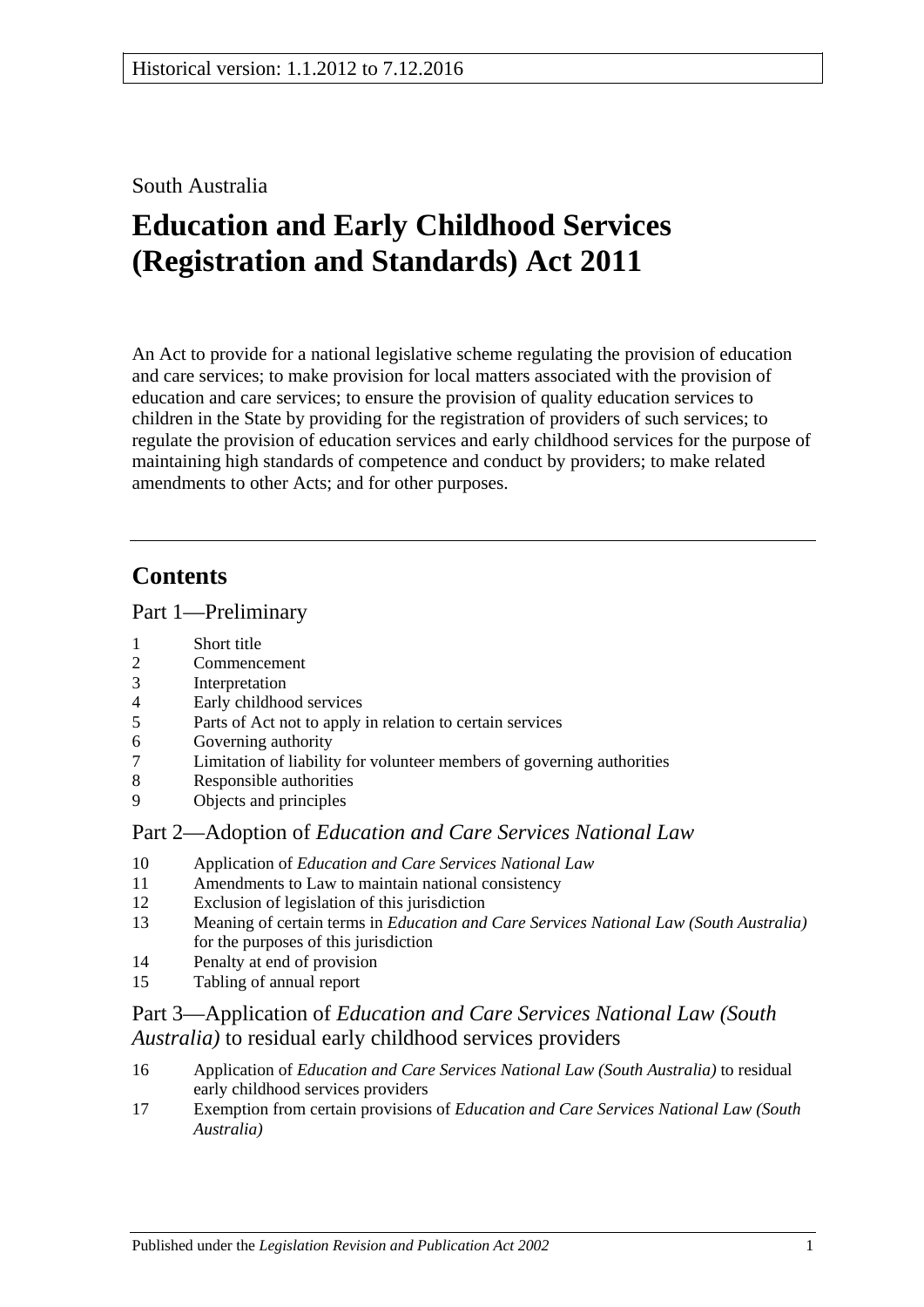**Education and Early Childhood Services (Registration and Standards) Act 2011—1.1.2012 to 7.12.2016** Contents

## Part [4—Administration](#page-28-3)

Division [1—The Minister](#page-28-4)

- [Functions of Minister](#page-28-5)
- [Ministerial directions](#page-29-0)
- [Power of delegation](#page-29-1)

Division [2—The Education and Early Childhood Services Registration and](#page-30-0)  [Standards Board of South Australia](#page-30-0)

Subdivision [1—The Board](#page-30-1)

- [Establishment of Board](#page-30-2)
- [Composition of Board](#page-30-3)
- [Conditions of membership](#page-31-0)
- [Casual vacancies](#page-32-0)
- [Allowances and expenses](#page-32-1)
- [Validity of acts](#page-32-2)

#### Subdivision [2—Registrars and staff](#page-32-3)

- [Registrars of Board](#page-32-4)
- [Staff of Board](#page-33-0)

## Subdivision [3—Functions of Board](#page-34-0)

- [Functions of Board](#page-34-1)
- [Complaint made directly to Board to be referred to school](#page-34-2)
- [Committees](#page-35-0)
- [Power of delegation](#page-35-1)

#### Subdivision [4—Board's procedures](#page-35-2)

- [Board's procedures](#page-35-3)
- Conflict of interest etc under *[Public Sector \(Honesty and Accountability\) Act](#page-36-0) 1995*
- [Powers of Board in relation to witnesses etc](#page-37-0)
- [Principles governing proceedings](#page-38-0)
- [Representation at proceedings before Board](#page-38-1)
- [Costs](#page-38-2)

#### Subdivision [5—Financial matters, audit and annual report](#page-38-3)

- [Accounts and audit](#page-38-4)
- [Annual report](#page-39-0)

## Part [5—Registration of schools](#page-39-1)

#### Division [1—Registers](#page-39-2)

[Registers](#page-39-3)

#### Division [2—Registration on schools register](#page-40-0)

- [Schools to be registered](#page-40-1)
- [Registration on schools register](#page-40-2)
- [Board may impose conditions on registration](#page-40-3)
- [Certificates of registration](#page-41-0)
- [Removal from schools register](#page-41-1)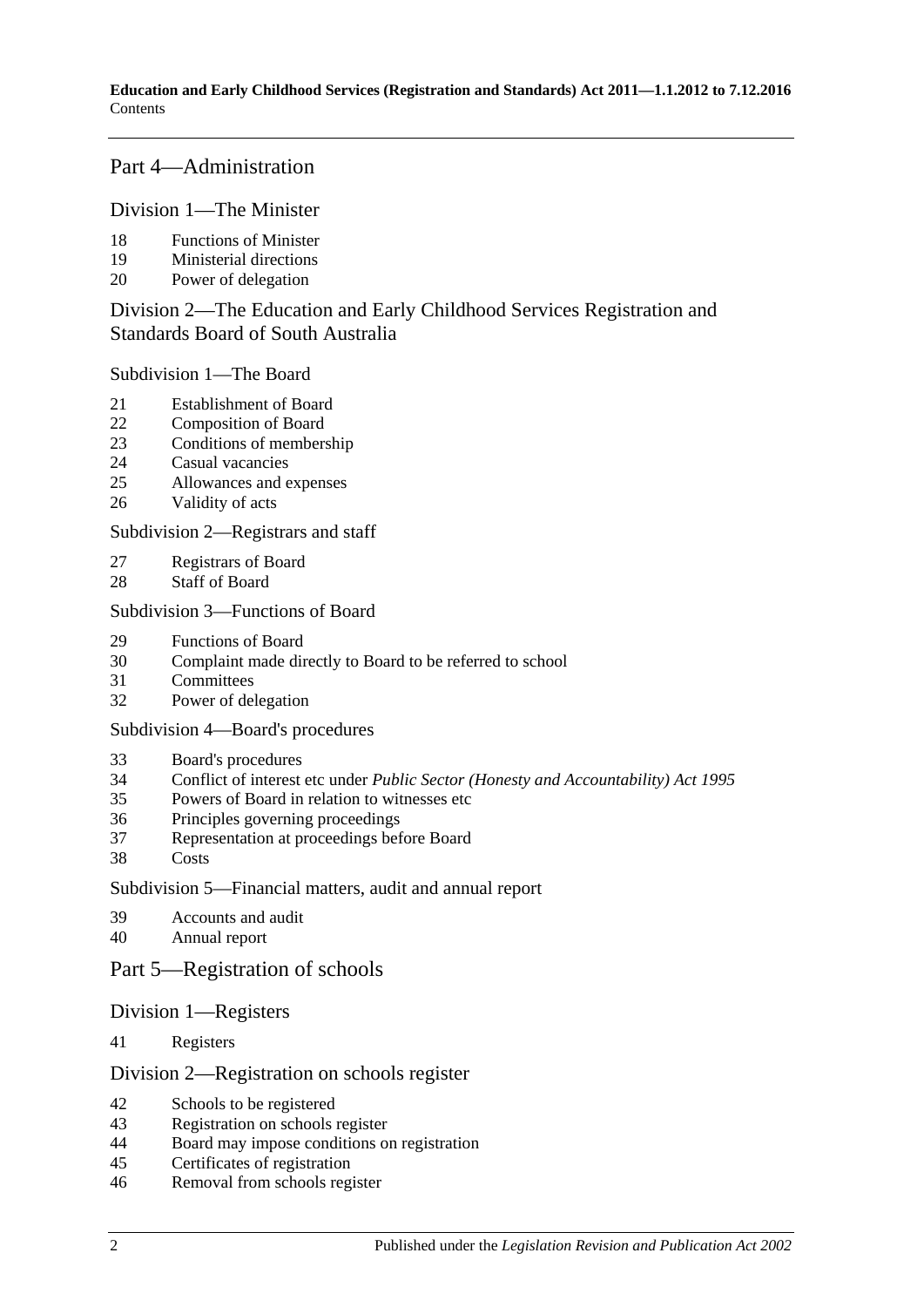- [Board may cancel registration if education services not provided](#page-41-2)
- [Reinstatement on schools register](#page-41-3)
- [Endorsement of registration with approval to enrol full fee paying overseas students](#page-42-0)
- [Removal of endorsement](#page-42-1)

#### Division [3—Offences](#page-43-0)

- [Procurement of registration by fraud](#page-43-1)
- [Improper directions to another member of governing authority](#page-43-2)
- [Illegal holding out](#page-43-3)

#### Division [4—Review of registration](#page-43-4)

[Review of registration](#page-43-5)

## Part [6—Record keeping and information gathering](#page-44-0)

#### Division [1—Records to be kept by registered schools](#page-44-1)

- [Interpretation](#page-44-2)
- [Records to be kept by registered schools](#page-44-3)

#### Division [2—Information gathering](#page-44-4)

[Board may require information](#page-44-5)

## Part [7—Disciplinary proceedings](#page-45-0)

## Division [1—Preliminary](#page-45-1)

- [Application of Part](#page-45-2)
- [Interpretation](#page-45-3)
- [Cause for disciplinary action](#page-45-4)

#### Division [2—Constitution of Board for purpose of proceedings](#page-46-0)

[Constitution of Board for purpose of proceedings](#page-46-1)

#### Division [3—Proceedings before Board](#page-48-0)

- [Inquiries by Board as to matters constituting grounds for disciplinary action](#page-48-1)
- [Contravention etc of condition](#page-49-0)
- [Contravention of prohibition order](#page-49-1)
- [Register of prohibition orders](#page-49-2)
- [Variation or revocation of conditions imposed by Board](#page-50-0)
- [Further provisions as to proceedings before Board under this Part](#page-50-1)

#### Part [8—Enforcement](#page-51-0)

- [Authorised officers](#page-51-1)
- [Powers of authorised officers](#page-51-2)
- [Offence to hinder etc authorised officers](#page-52-0)

#### Part [9—Review and appeal](#page-52-1)

#### Division [1—Internal review](#page-52-2)

[Internal review of certain decisions of Board](#page-52-3)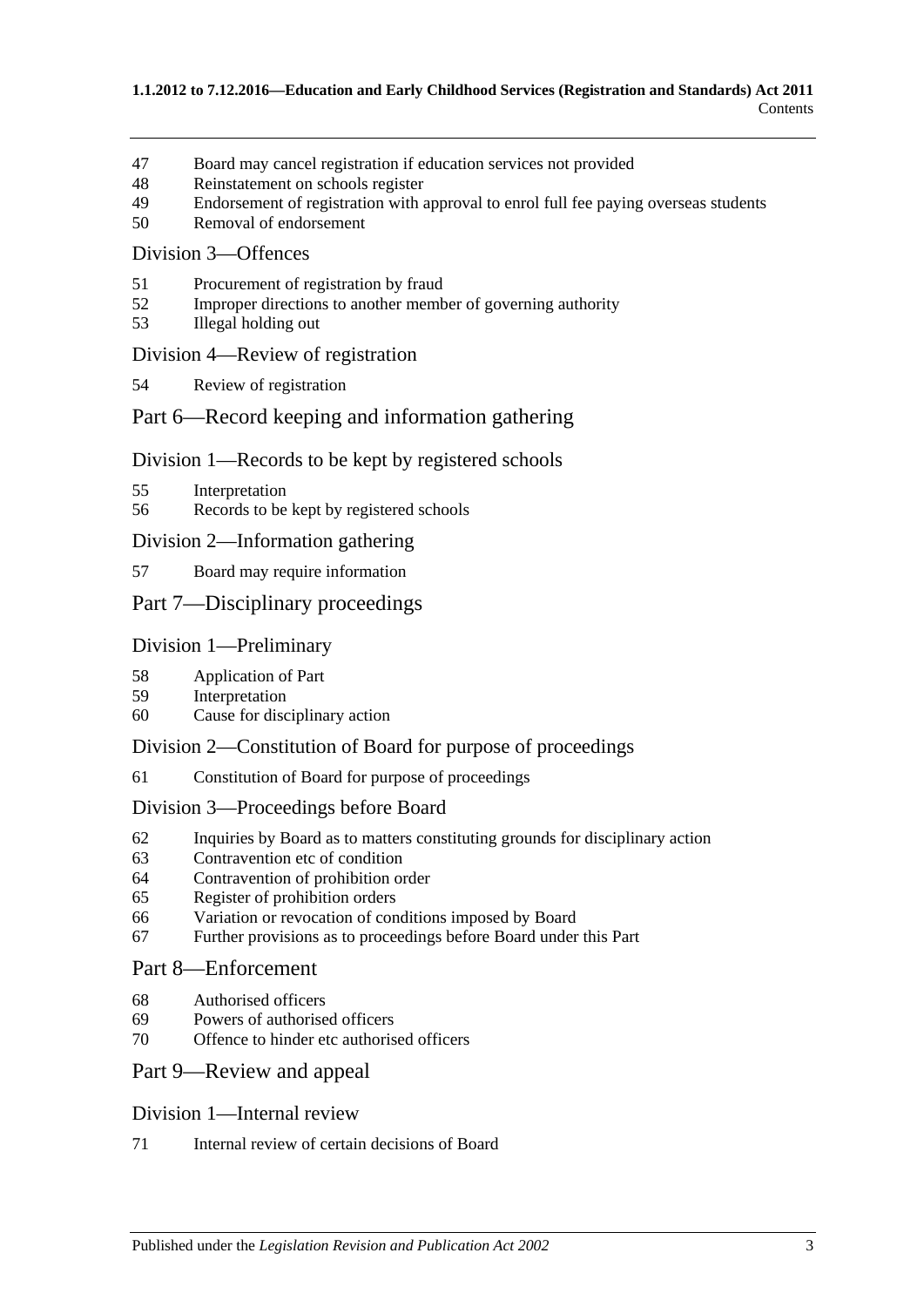## Division [2—Appeal](#page-53-0)

- [Right of appeal to District Court](#page-53-1)
- [Operation of order may be suspended](#page-54-0)
- [Variation or revocation of conditions imposed by District Court](#page-54-1)

#### Part [10—Miscellaneous](#page-54-2)

- [Use of certain terms or descriptions prohibited](#page-54-3)
- [Exemptions](#page-55-0)
- [Statutory declarations](#page-55-1)
- [False or misleading statement](#page-55-2)
- [Victimisation](#page-56-0)
- [Self-incrimination](#page-56-1)
- [Punishment of conduct that constitutes offence](#page-57-0)
- [Continuing offence](#page-57-1)
- [Offences by bodies corporate](#page-57-2)
- [General defence](#page-57-3)
- [Immunity of persons engaged in administration of Act](#page-57-4)
- [Application of fines](#page-57-5)
- [Confidentiality](#page-58-0)
- [Service](#page-58-1)
- [Evidentiary provision](#page-59-0)
- [Regulations](#page-59-1)

## [Schedule 1—Education and Care Services National Law](#page-60-0)

## Part 1—Preliminary

- Short title
- Commencement
- Objectives and guiding principles
- 4 How functions to be exercised<br>5 Definitions
- **Definitions**
- Interpretation generally
- Single national entity
- Extraterritorial operation of Law
- Law binds the State

## Part 2—Provider approval

## Division 1—Application for provider approval

- Application for provider approval
- Form of application
- Applicant must be fit and proper person
- Matters to be taken into account in assessing whether fit and proper person
- Regulatory Authority may seek further information
- Grant or refusal of provider approval
- Notice of decision on application
- Duration of provider approval
- Effect of provider approval
- Conditions on provider approval
- Copy of provider approval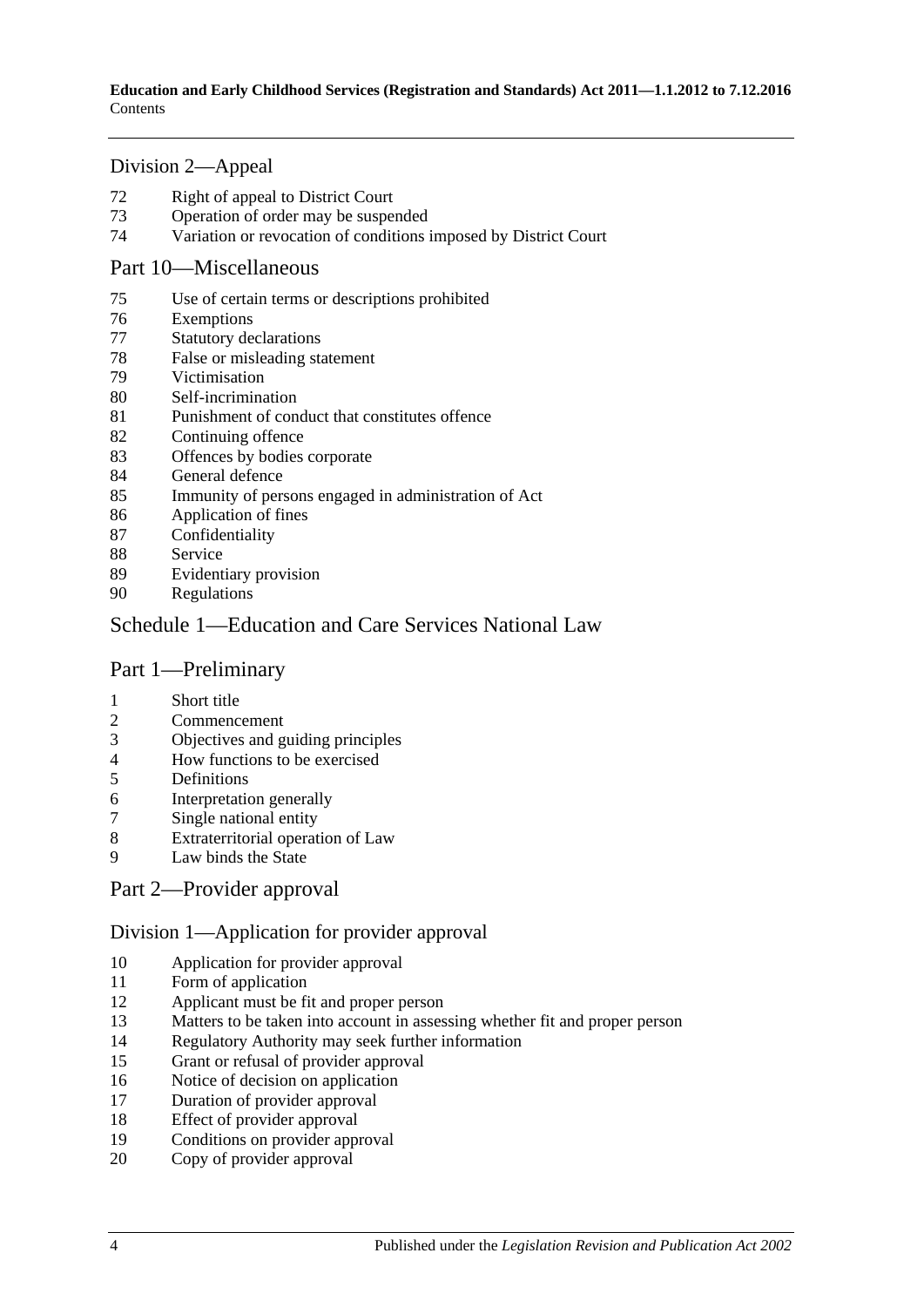#### Division 2—Reassessment

Reassessment of fitness and propriety

## Division 3—Amendment of provider approvals

- Amendment of provider approval on application
- Amendment of provider approval by Regulatory Authority
- Copy of amended provider approval to be provided

## Division 4—Suspension or cancellation of provider approval

- Grounds for suspension of provider approval
- Show cause notice before suspension
- Decision to suspend after show cause process
- Suspension without show cause notice
- Notice and taking effect of suspension
- Effect of suspension
- Grounds for cancellation of provider approval
- Show cause notice before cancellation
- Decision in relation to cancellation
- Effect of cancellation
- Approved provider to provide information to Regulatory Authority
- Notice to parents of suspension or cancellation
- Voluntary suspension of provider approval
- Surrender of provider approval by approved provider

## Division 5—Approval of executor, representative or guardian as approved provider

- Death of approved provider
- Incapacity of approved provider
- Decision on application

## Division 6—Exercise of powers by another Regulatory Authority

Exercise of powers by another Regulatory Authority

## Part 3—Service approval

## Division 1—Application for service approval

- Application for service approval
- Form of application
- Regulatory Authority may seek further information
- Investigation of application for service approval
- Determination of application
- Grant or refusal of service approval
- Grounds for refusal
- Notice of decision on application
- Conditions on service approval
- Copy of service approval to be provided
- Annual fee

## Division 2—Amendment of service approval

- 54 Amendment of service approval on application<br>55 Amendment of service approval by Regulatory
- Amendment of service approval by Regulatory Authority
- Notice of change to nominated supervisor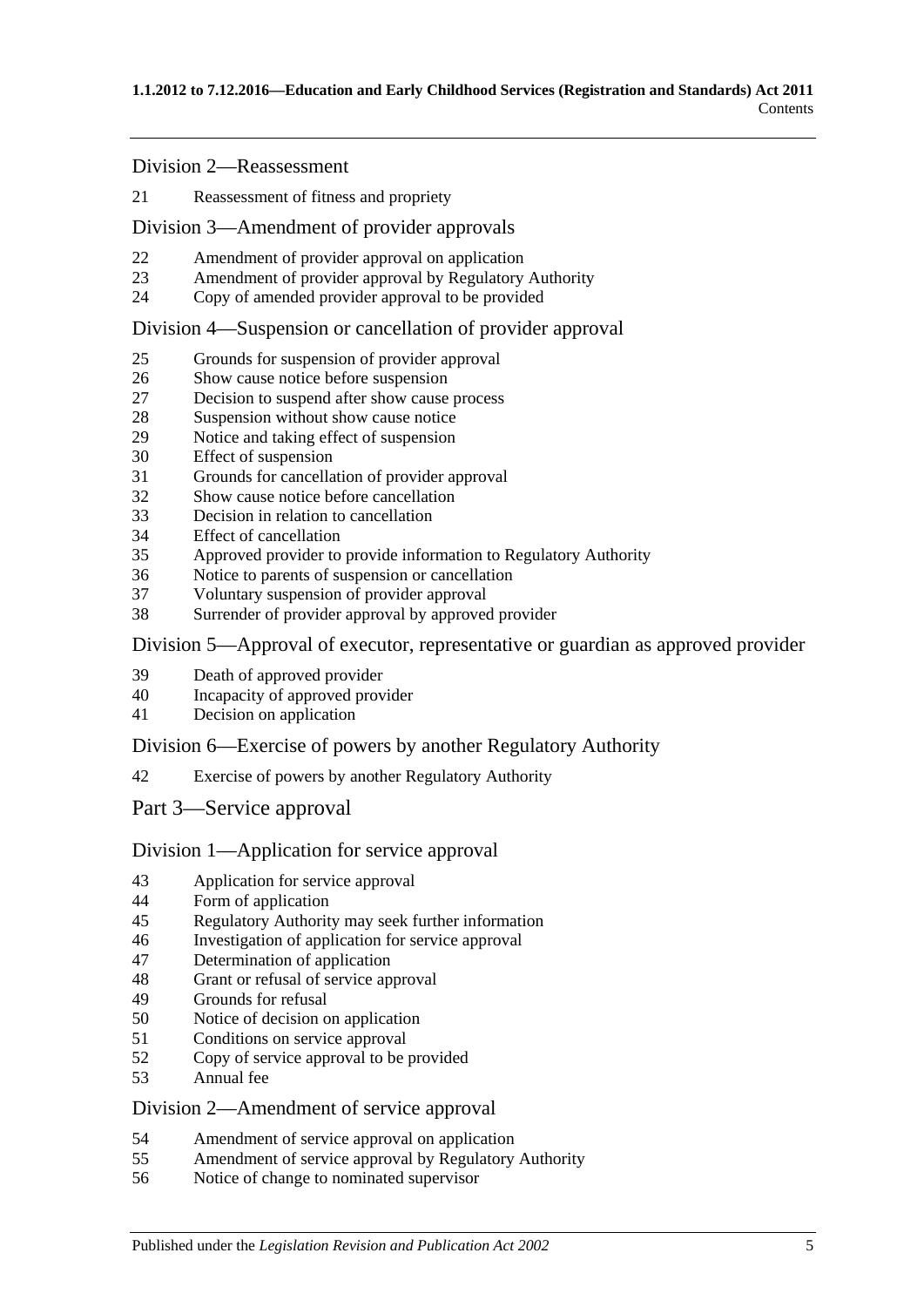Copy of amended service approval to be provided

Division 3—Transfer of service approval

- Service approval may be transferred
- Regulatory Authority to be notified of transfer
- Consent of Regulatory Authority required for transfer
- Consent taken to be given unless Regulatory Authority intervenes
- Transfer may be subject to intervention by Regulatory Authority
- Effect of intervention
- Regulatory Authority may request further information
- Decision after intervention
- Regulatory Authority to notify outcome 7 days before transfer
- Transfer of service approval without consent is void
- Confirmation of transfer
- Notice to parents

#### Division 4—Suspension or cancellation of service approval

- Grounds for suspension of service approval
- Show cause notice before suspension
- Decision in relation to suspension
- Suspension of service approval without show cause
- Notice and effect of decision
- Suspension of service approval to the extent that it relates to associated children's service
- Transfer of suspended service
- Grounds for cancellation of service approval
- Show cause notice before cancellation
- Decision in relation to cancellation
- Cancellation of service approval to the extent that it relates to associated children's service
- 81 Application for transfer of cancelled service<br>82 Decision on application to transfer cancelled
- Decision on application to transfer cancelled service
- Approved provider to provide information to Regulatory Authority
- Notice to parents of suspension or cancellation
- Voluntary suspension of service approval
- Surrender of service approval

## Division 5—Application for service waiver

- Application for service waiver for service
- Form of application
- Powers of Regulatory Authority in considering application
- Matters to be considered
- Decision on application
- Revocation of service waiver
- Effect of service waiver

#### Division 6—Temporary waiver

- Application for temporary waiver
- 95 Form of application<br>96 Regulatory Authority
- 96 Regulatory Authority may seek further information<br>97 Special circumstances
- Special circumstances
- Decision on application
- Revocation of temporary waiver
- Effect of temporary waiver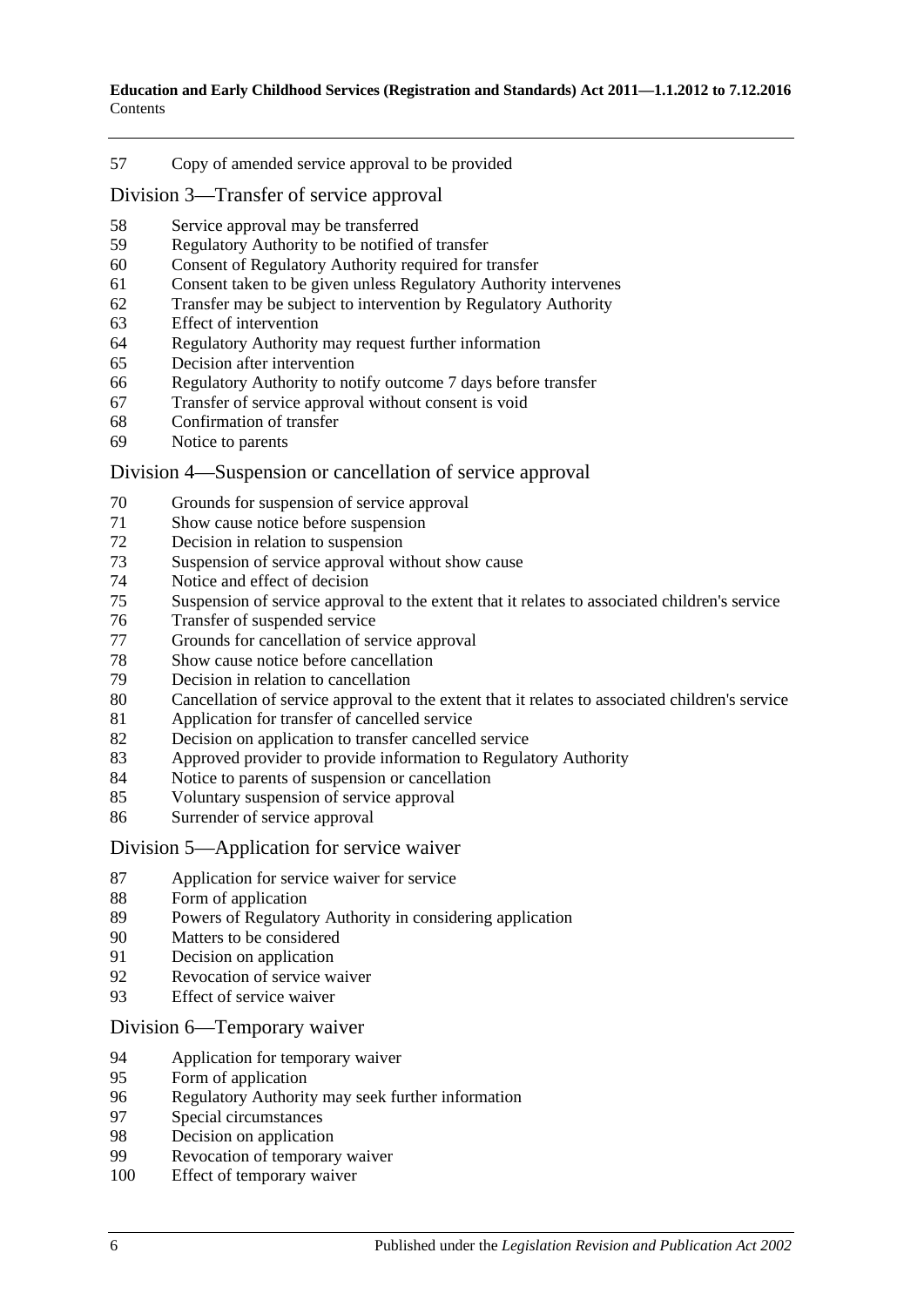Division 7—Exercise of powers by another Regulatory Authority

Exercise of powers by another Regulatory Authority—family day care services

Division 8—Associated children's services

Application of this Law to associated children's services

#### Division 9—Offences

- Offence to provide an education and care service without service approval
- Offence to advertise education and care service without service approval

#### Part 4—Supervisor certificates

#### Division 1—Application for supervisor certificate

- Purpose of supervisor certificate
- Application for supervisor certificate
- Form of application
- Applicant must satisfy Regulatory Authority of specified matters
- Matters to be taken into account in assessing whether fit and proper person
- Regulatory Authority may seek further information
- Grant or refusal of supervisor certificate
- Grounds for refusal
- Notice of decision on application
- Grant of supervisor certificate to specified classes of persons
- Conditions on certificate
- Issue of certificate
- Effect of supervisor certificate

Division 2—Reassessment

Reassessment of suitability

#### Division 3—Amendment of supervisor certificate

- Amendment of supervisor certificate on application
- Amendment of supervisor certificate by Regulatory Authority
- 121 Notice of change of circumstances
- Notice of change of information

#### Division 4—Suspension or cancellation of supervisor certificate

- Grounds for suspension or cancellation of supervisor certificate
- Show cause notice before suspension or cancellation
- Decision in relation to suspension or cancellation
- Suspension of supervisor certificate without show cause notice
- Notice and taking effect of suspension or cancellation
- Suspension or cancellation of certain supervisor certificates
- Voluntary suspension of supervisor certificate
- Surrender of a supervisor certificate by certified supervisor

#### Division 5—Exercise of powers by another Regulatory Authority

Exercise of powers by another Regulatory Authority

#### Division 6—Offence

Offence to act as supervisor without supervisor certificate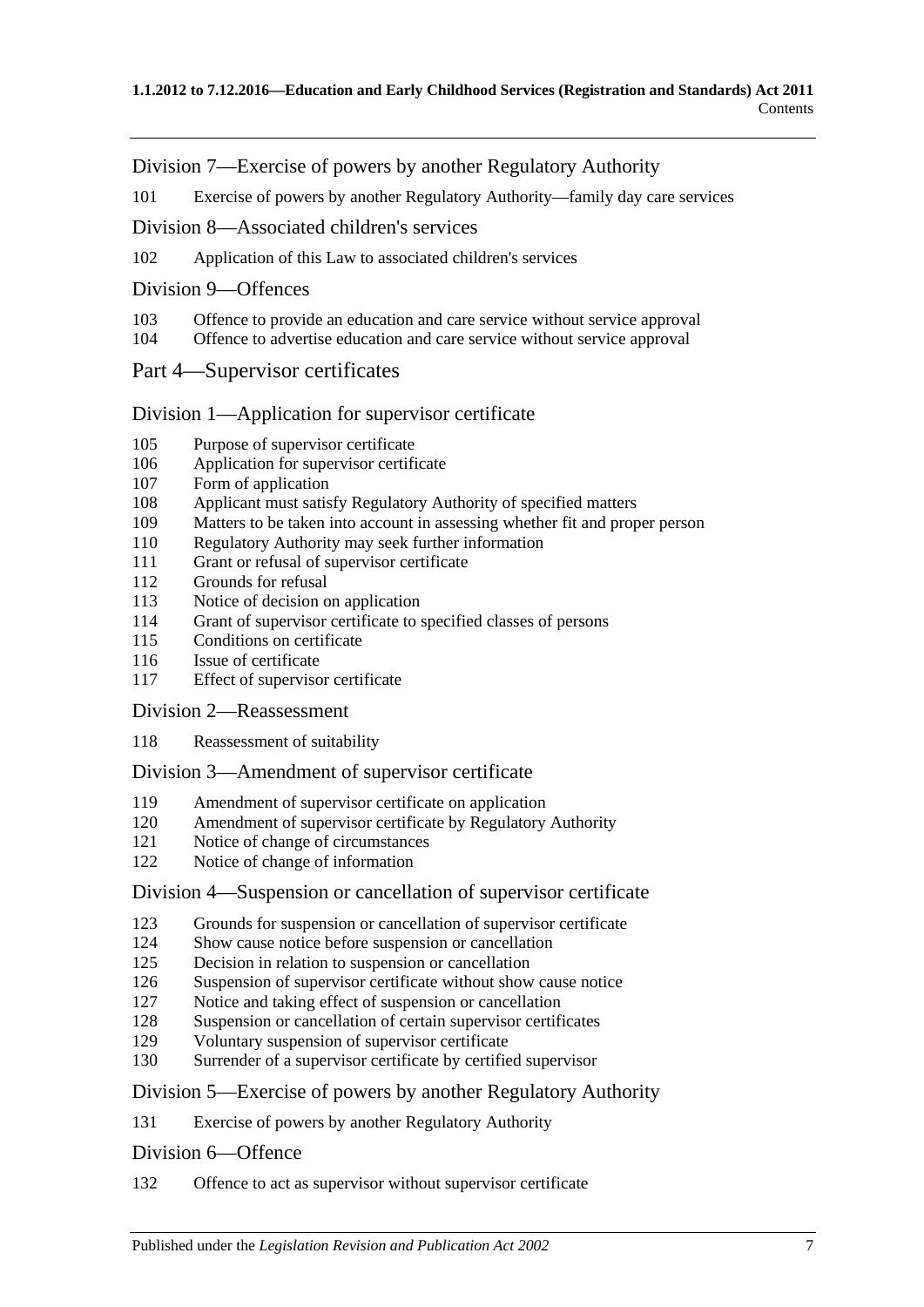## Part 5—Assessments and ratings

#### Division 1—Assessment and rating

- Assessment for rating purposes
- Rating levels
- Rating of approved education and care service
- Notice to approved education and care service of rating
- Suspension of rating assessment

#### Division 2—Reassessment and re-rating

- Regulatory Authority may reassess and re-rate approved education and care service
- Application for reassessment and re-rating by approved provider
- Application of Division 1

#### Division 3—Review by Regulatory Authority

- Review by Regulatory Authority
- Process for review
- Outcome of review by Regulatory Authority

#### Division 4—Review by Ratings Review Panel

Subdivision 1—Application for review

- Application for further review by Ratings Review Panel
- Form and time of application

#### Subdivision 2—Establishment of Ratings Review Panel

- Establishment of Ratings Review Panel
- Review Panel pool
- Procedure of Panel
- Transaction of business by alternative means

Subdivision 3—Conduct of review

- Conduct of review
- Decision on review by Ratings Review Panel

#### Division 5—Awarding of highest rating

- Application for highest rating
- Assessment of education and care service
- Board may seek information and documents
- Decision on application
- Notice of decision
- Reassessment of highest rating level
- Revocation of highest rating level
- Re-application for highest rating level

#### Division 6—Publication of rating levels

Publication of ratings

## Part 6—Operating an education and care service

- Offence to operate education and care service without nominated supervisor
- Offence to operate education and care service unless responsible person is present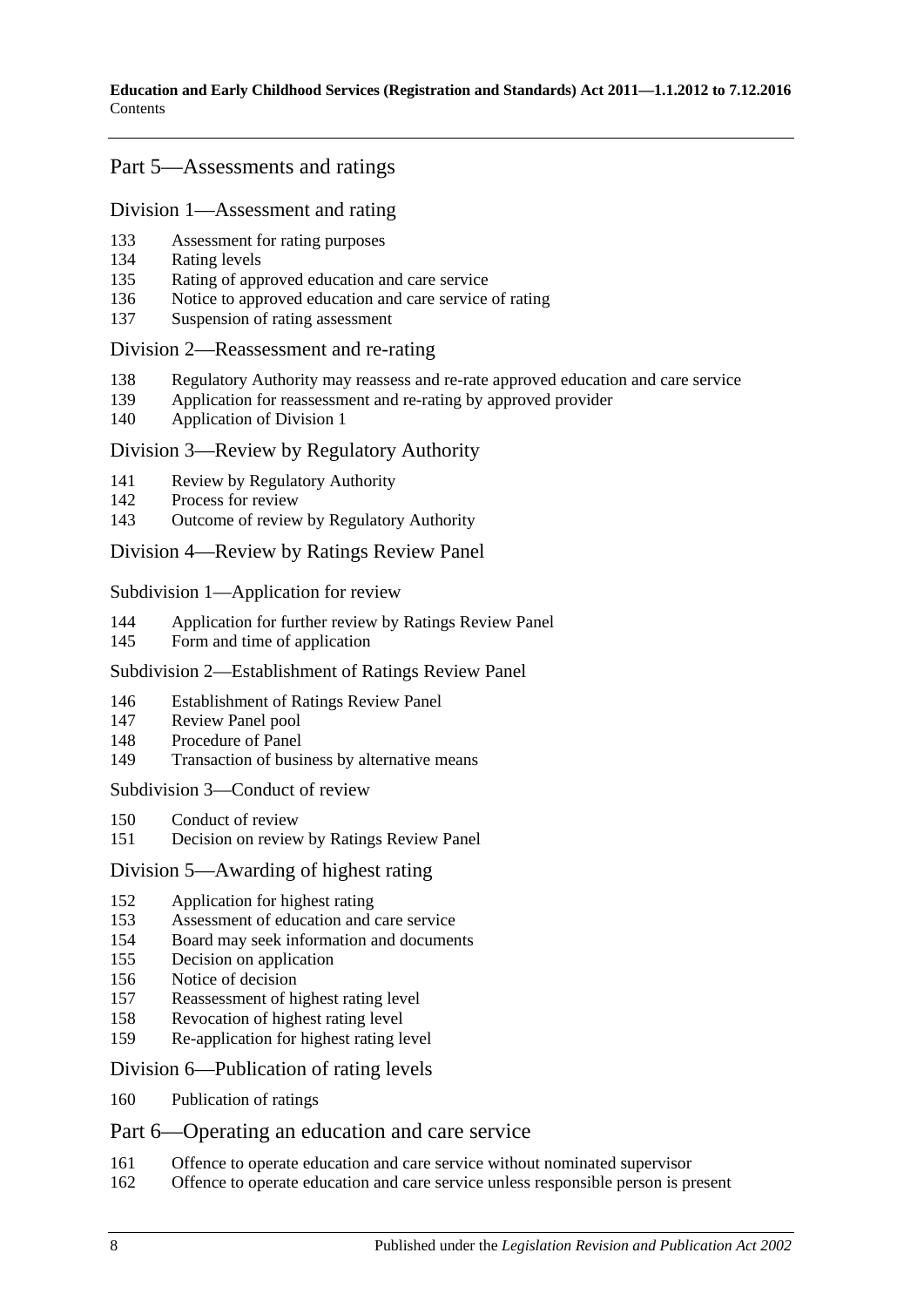- Offence relating to appointment or engagement of family day care co-ordinators
- Offence relating to assistance to family day care educators
- Offence to inadequately supervise children
- Offence to use inappropriate discipline
- Offence relating to protection of children from harm and hazards
- 168 Offence relating to required programs<br>169 Offence relating to staffing arrangeme
- Offence relating to staffing arrangements
- Offence relating to unauthorised persons on education and care service premises
- Offence relating to direction to exclude inappropriate persons from education and care service premises
- Offence to fail to display prescribed information
- 173 Offence to fail to notify certain circumstances to Regulatory Authority<br>174 Offence to fail to notify certain information to Regulatory Authority
- Offence to fail to notify certain information to Regulatory Authority
- Offence relating to requirement to keep enrolment and other documents

## Part 7—Compliance with this Law

#### Division 1—Notices

- Compliance directions
- Compliance notices
- Notice to suspend education and care by a family day care educator
- Emergency action notices

#### Division 2—Enforceable undertakings

- Enforceable undertakings
- Failure to comply with enforceable undertakings

#### Division 3—Prohibition notices

- Grounds for issuing prohibition notice
- Show cause notice to be given before prohibition notice
- Deciding whether to issue prohibition notice
- Content of prohibition notice
- Cancellation of prohibition notice
- Person must not contravene prohibition notice
- Offence to engage person to whom prohibition notice applies

#### Division 4—Emergency removal of children

Emergency removal of children

#### Part 8—Review

#### Division 1—Internal review

- Reviewable decision—internal review
- Internal review of reviewable decisions

## Division 2—External review

- Reviewable decision—external review
- Application for review of decision of the Regulatory Authority

#### Division 3—General

Relationship with Act establishing administrative body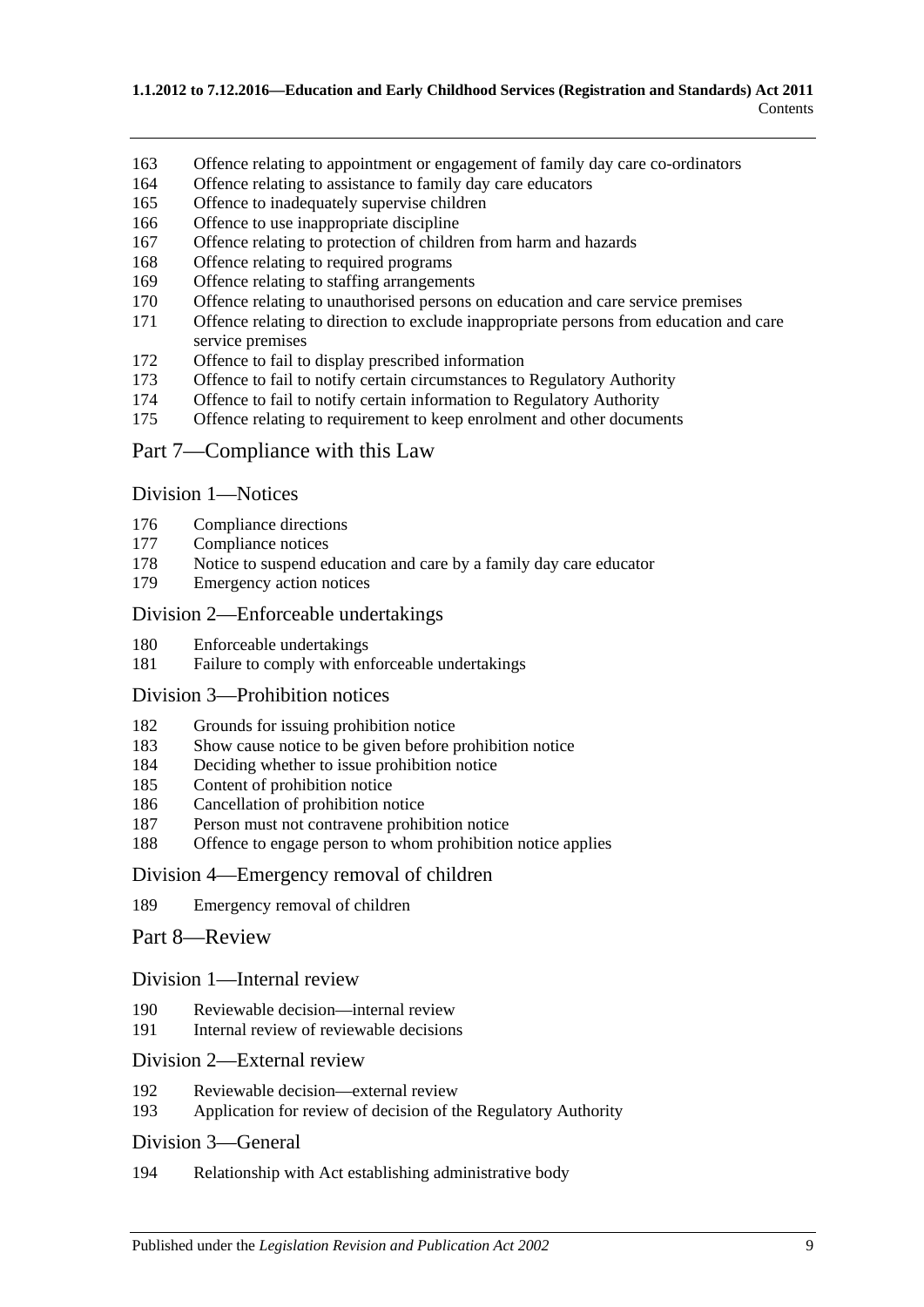## Part 9—Monitoring and enforcement

#### Division 1—Authorised officers

- Authorisation of authorised officers
- Identity card

#### Division 2—Powers of entry

- Powers of entry for assessing and monitoring approved education and care service
- National Authority representative may enter service premises in company with Regulatory Authority
- Powers of entry for investigating approved education and care service
- Powers of entry to business premises
- Entry to premises with search warrant
- Seized items
- Court may extend period

#### Division 3—Other powers

- Power to require name and address
- Power to require evidence of age, name and address of person
- Power of authorised officers to obtain information documents and evidence

#### Division 4—Offences relating to enforcement

- 207 Offence to obstruct authorised officer
- Offence to fail to assist authorised officer
- Offence to destroy or damage notices or documents
- Offence to impersonate authorised officer
- Protection against self incrimination
- Warning to be given
- Occupier's consent to search

#### Division 5—Powers of Regulatory Authority

- Powers of Regulatory Authority to obtain information for rating purposes
- Power of Regulatory Authority to obtain information, documents and evidence by notice
- Power of Regulatory Authority to obtain information, documents and evidence at education and care service
- Offence to fail to comply with notice or requirement
- Offence to hinder or obstruct Regulatory Authority
- Self incrimination not an excuse

## Part 10—Ministerial Council

- Functions of Ministerial Council
- Powers of Ministerial Council
- Directions
- How Ministerial Council exercises powers

## Part 11—Australian Children's Education and Care Quality Authority

#### Division 1—The National Authority

- National Authority
- Functions of National Authority
- National Authority may advise and seek guidance of Ministerial Council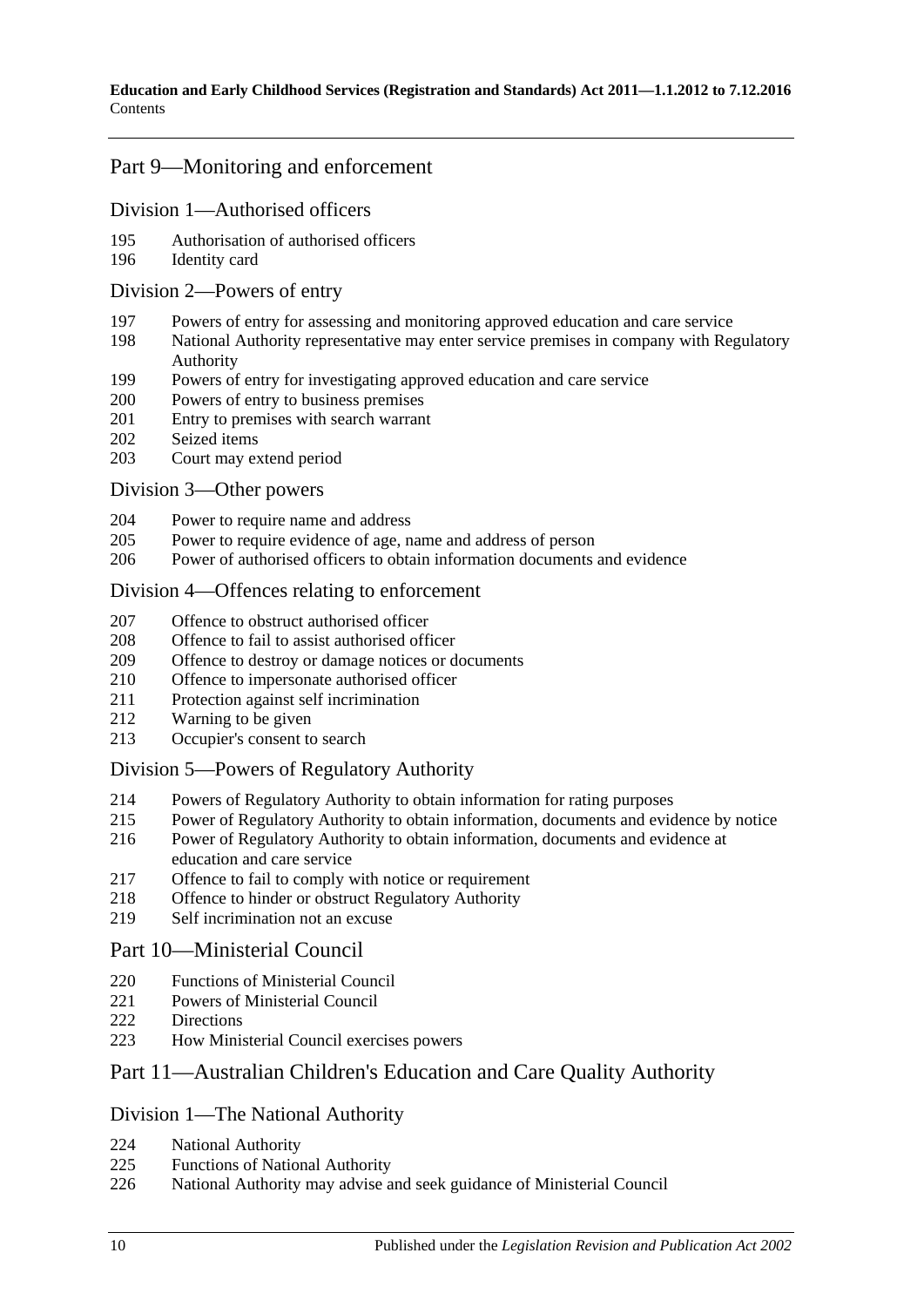- Powers of National Authority
- Co-operation with participating jurisdictions and Commonwealth
- National audit functions

#### Division 2—The Board of the National Authority

#### Subdivision 1—Establishment and responsibilities

- National Authority Board
- Responsibilities of Board
- Membership of Board

#### Subdivision 2—Members

- Terms of office of members
- Remuneration
- Vacancy in the office of member
- Acting positions
- Leave of absence
- Disclosure of conflict of interest

#### Subdivision 3—Procedure of Board

- General procedure
- Quorum
- Chief executive officer may attend meetings of the Board
- Presiding member
- Voting
- Defects in appointment of members
- Transaction of business by alternative means
- Delegation by Board
- Committees

#### Subdivision 4—Chief executive officer of the National Authority

- Chief executive officer
- Functions of chief executive officer
- Terms and conditions of appointment
- Remuneration
- Vacancy in office
- 253 Resignation<br>254 Termination
- Termination of appointment
- Acting chief executive officer
- Disclosure of interests

#### Subdivision 5—Staff, consultants and contractors

- Staff of National Authority
- Staff seconded to National Authority
- Consultants and contractors

#### Part 12—Regulatory Authority

- Functions of Regulatory Authority
- Powers of Regulatory Authority
- Delegations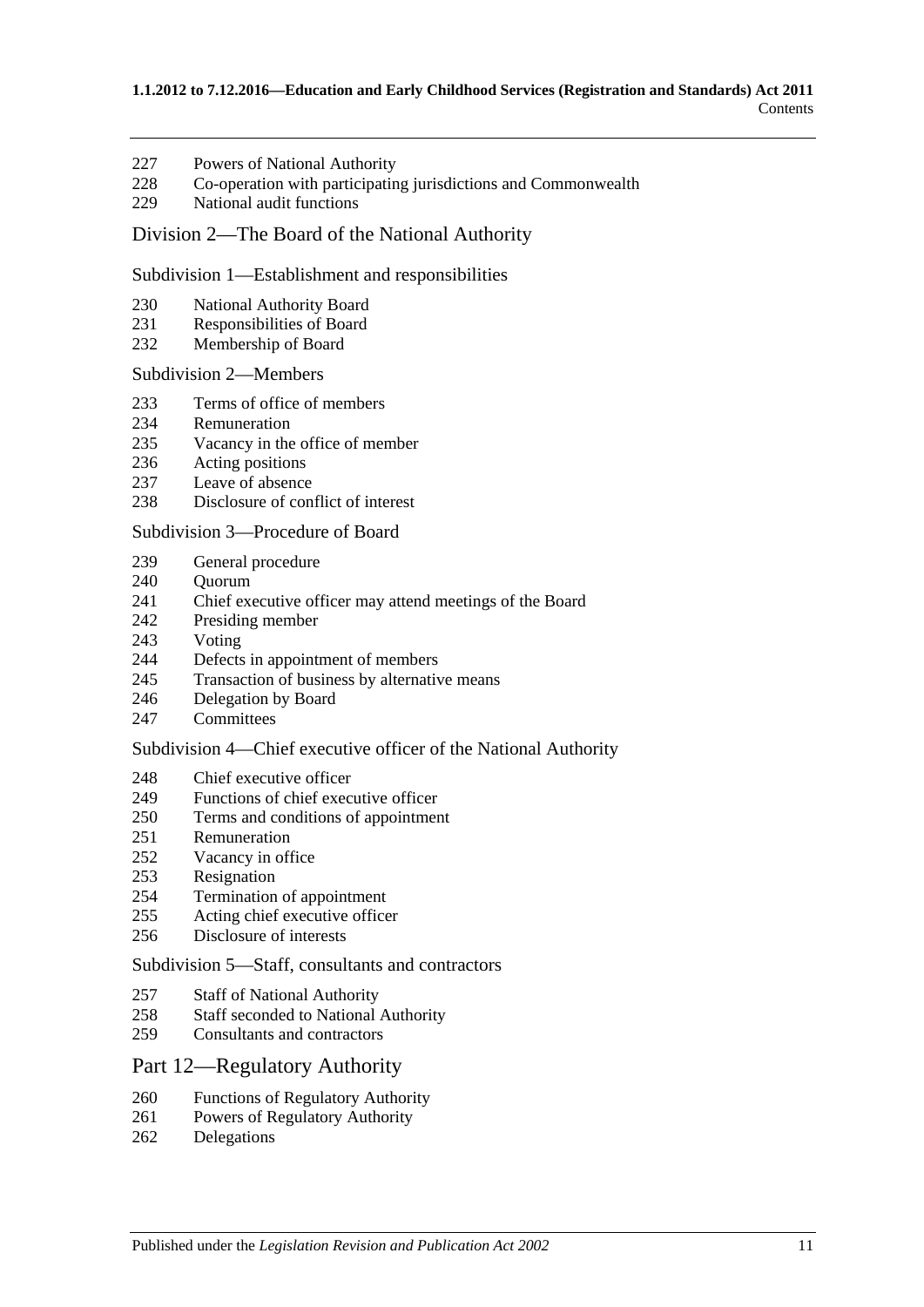**Education and Early Childhood Services (Registration and Standards) Act 2011—1.1.2012 to 7.12.2016 Contents** 

## Part 13—Information, records and privacy

Division 1—Privacy

Application of Commonwealth Privacy Act

#### Division 2—Application of Commonwealth FOI Act

Application of Commonwealth FOI Act

Division 3—Application of New South Wales State Records Act

Application of State Records Act

Division 4—Registers

- Register of approved providers
- Register of education and care services
- Register of certified supervisors
- Register of family day care educators

#### Division 5—Publication of information

Publication of information

#### Division 6—Disclosure of information

- 271 Disclosure of information to other authorities
- Disclosure of information to education and care services
- Duty of confidentiality

#### Part 14—Miscellaneous

#### Division 1—Finance

- Australian Children's Education and Care Quality Authority Fund
- Payments into Authority Fund
- Payments out of Authority Fund
- Investment of money in Authority Fund
- Financial management duties of National Authority

#### Division 2—Reporting

- Annual report
- Tabling and publication of annual report
- Other reporting

#### Division 3—Application of Commonwealth Ombudsman Act

Application of Commonwealth Ombudsman Act

#### Division 4—Legal proceedings

- Who may bring proceedings for an offence?
- When proceedings may be brought
- Offences by bodies corporate
- Application of Law to partnerships and eligible associations and other entities
- Multiple holders of an approval
- Double jeopardy
- Immunity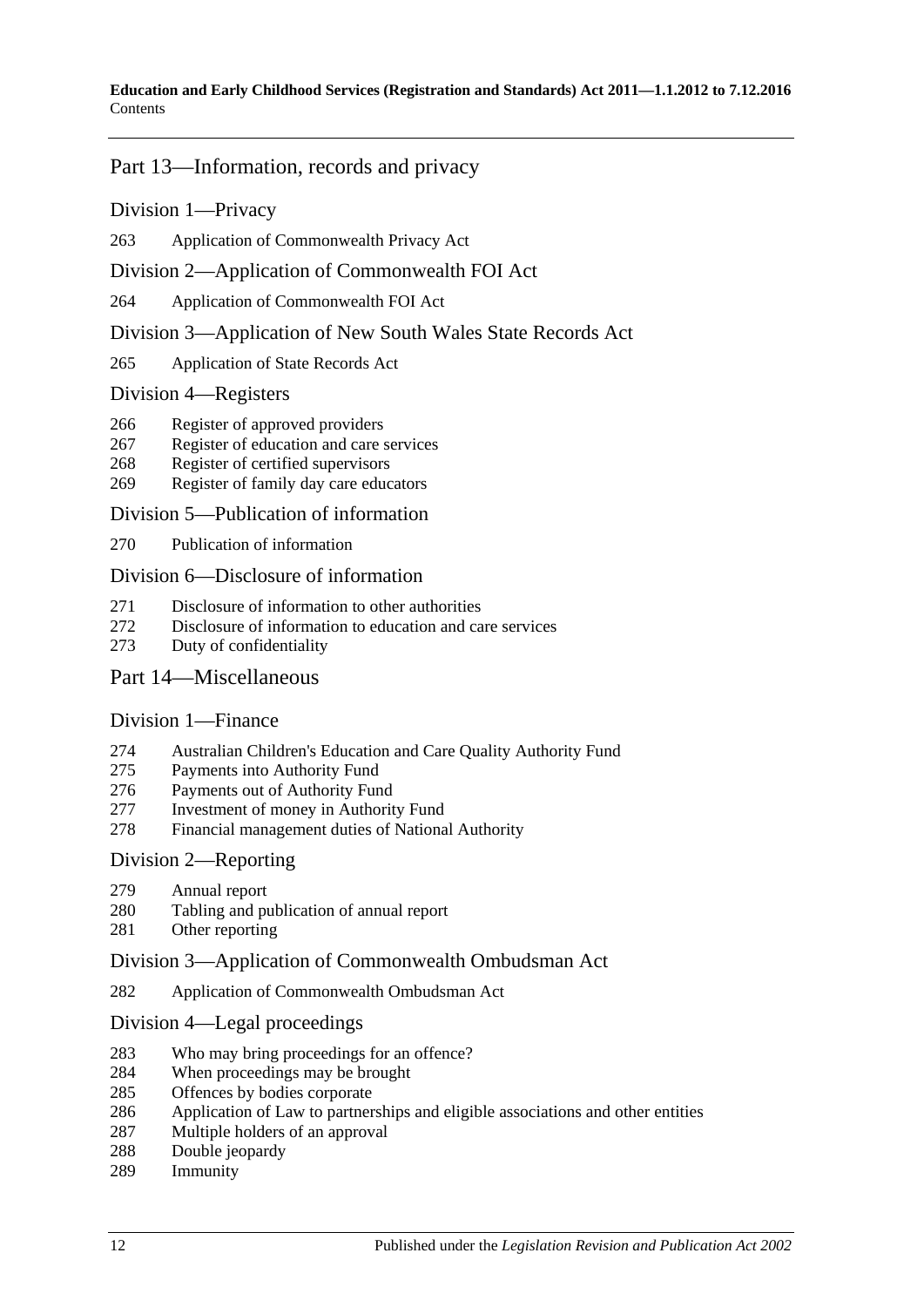- Immunity—education law
- Infringement offences
- Evidentiary certificates

#### Division 5—Service of notices

- Service of notices
- Service by post

#### Division 6—False or misleading information

False or misleading information or documents

#### Division 7—Protection from reprisal

- Definitions
- Protection from reprisal
- Proceedings for damages for reprisal
- Application for injunction or order
- Injunction or order

#### Division 8—National regulations

- National regulations
- Publication of national regulations
- Parliamentary scrutiny of national regulations
- Effect of disallowance of national regulation

## Part 15—Transitional provisions

#### Division 1—Introductory

#### Definitions

#### Division 2—Education and care services

- Approved provider
- Service approvals
- Approved family day care venues
- Approval of declared out of scope services
- Application for service waiver or temporary waiver
- Existing applicants
- Existing multiple approvals to merge
- Display of accreditation and rating
- Effect of non-compliance in 3 years before scheme commencement day
- Certified supervisors
- Nominated supervisors
- Notices and undertakings
- Offences

#### Division 3—National Authority

- First meeting of National Authority
- First chief executive officer of National Authority
- First annual report of National Authority

#### Division 4—General

Information retention and sharing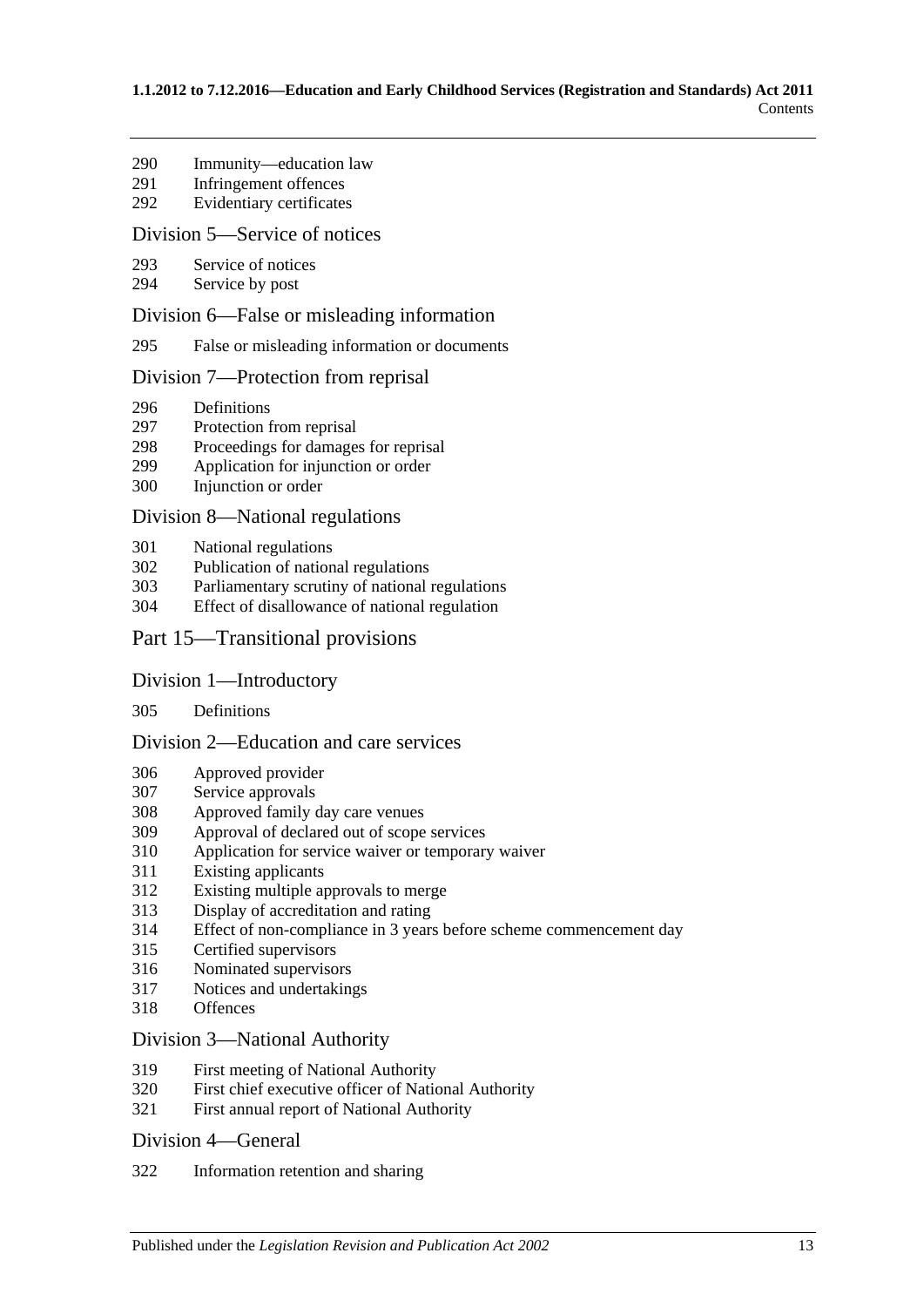**Education and Early Childhood Services (Registration and Standards) Act 2011—1.1.2012 to 7.12.2016 Contents** 

- Approved learning framework
- Savings and transitional regulations

## Schedule 1—Miscellaneous provision relating to interpretation

## Part 1—Preliminary

Displacement of Schedule by contrary intention

#### Part 2—General

- Law to be construed not to exceed legislative power of Legislature
- Every section to be a substantive enactment
- 4 Material that is, and is not, part of this Law<br>5 References to particular Acts and to enactm
- References to particular Acts and to enactments
- 6 References taken to be included in Act or Law citation etc<br>
The interpretation hest achieving Law's purpose
- Interpretation best achieving Law's purpose
- Use of extrinsic material in interpretation
- Effect of change of drafting practice and use of examples
- Use of examples
- Compliance with forms

## Part 3—Terms and references

- Definitions
- Provisions relating to defined terms and gender and number
- Meaning of "may" and "must" etc
- Words and expressions used in statutory instruments
- Effect of express references to bodies corporate and individuals
- Production of records kept in computers etc
- References to this jurisdiction to be implied
- References to officers and holders of offices
- Reference to certain provisions of Law
- Reference to provisions of this Law or an Act is inclusive

#### Part 4—Functions and powers

- Performance of statutory functions
- Power to make instrument or decision includes power to amend or repeal
- Matters for which statutory instruments may make provision
- Presumption of validity and power to make
- Appointments may be made by name or office
- Acting appointments
- Powers of appointment imply certain incidental powers
- Delegation of functions
- Exercise of powers between enactment and commencement

#### Part 5—Distance, time and age

Matters relating to distance, time and age

#### Part 6—Effect of repeal, amendment or expiration

- Time of Law ceasing to have effect
- Repealed Law provisions not revived
- Saving of operation of repealed Law provisions
- Continuance of repealed provisions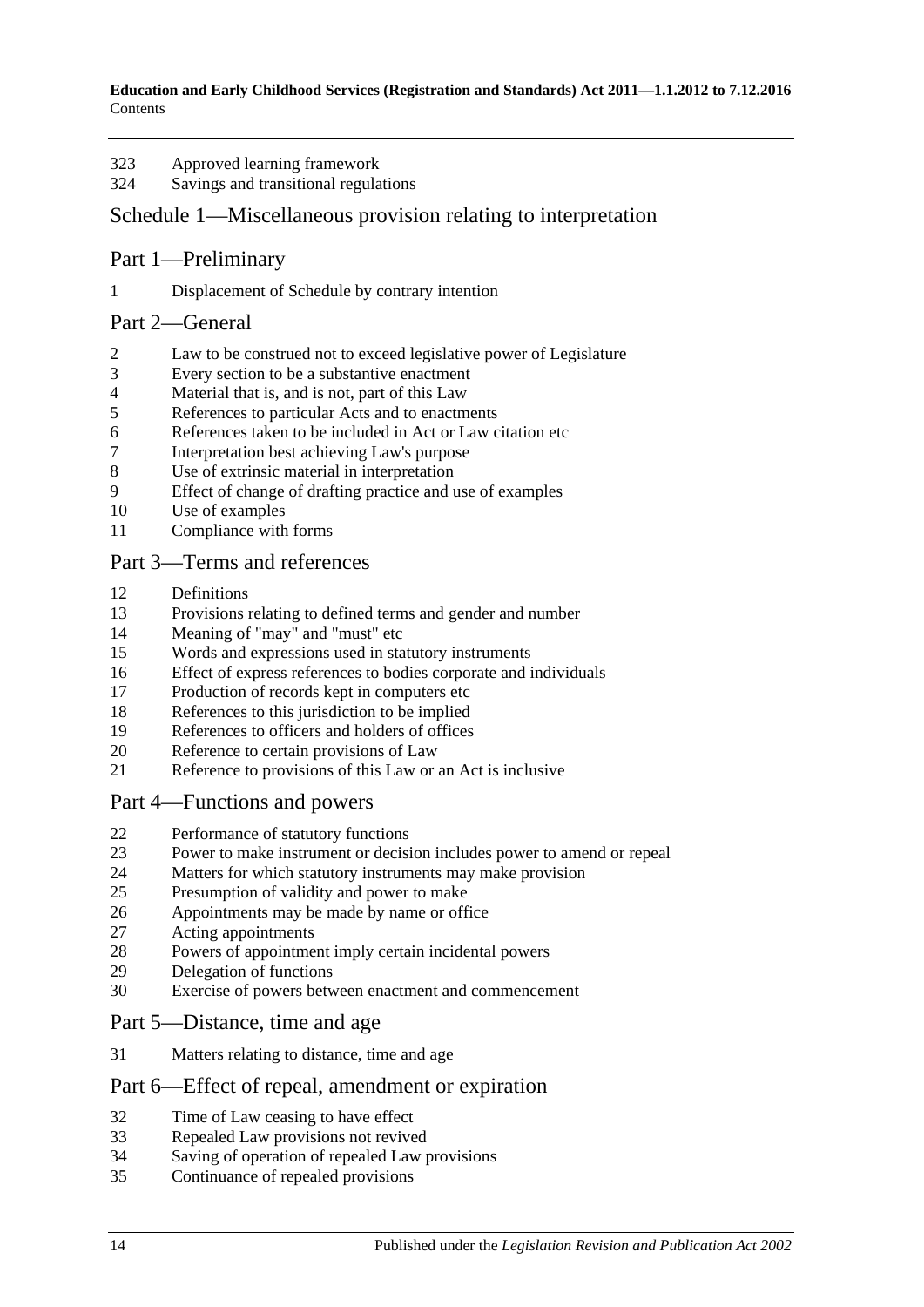- Law and amending Acts to be read as one
- Part 7—Instruments under Law
- Schedule applies to statutory instruments

## Part 8—Application to coastal sea

Application

## Schedule 2—Powers of entry by search warrant

- Application for warrant
- Issue of warrant
- Application by electronic communication
- Procedure before entry under warrant
- Powers after entering premises

## Schedule 2—Modifications to *[Education and Care Services National Law](#page-200-0)  (South Australia)* [for purposes of Part](#page-200-0) 3

- [Interpretation](#page-200-1)<br>2 Exclusion of a
- [Exclusion of certain provisions](#page-201-0)
- [Certain provisions to apply as modified](#page-201-1)
- [National regulations not to apply](#page-202-0)

## Schedule [3—Related amendments, repeal and transitional provisions](#page-203-0)

## Part 1—Preliminary

[Amendment provisions](#page-203-1)

## Part 2—Amendment of *Child Sex Offenders Registration Act 2006*

[Amendment of section 64—Interpretation](#page-203-2)

## Part 3—Amendment of *Children's Protection Act 1993*

[Amendment of section 31—Constitution of family care meeting](#page-203-3)

## Part 4—Amendment of *Children's Services Act 1985*

- [Amendment of section 3—Interpretation](#page-203-4)<br>5 Repeal of sections 7 and 8
- [Repeal of sections 7 and 8](#page-203-5)
- [Repeal of Part 2 Divisions 3 and 4](#page-204-0)
- [Repeal of Part 3 Divisions 1, 2 and 3](#page-204-1)
- [Repeal of section 41](#page-204-2)
- [Amendment of section 42—Registration](#page-204-3)
- [Amendment of section 46—Appeal against decisions of the Director](#page-204-4)
- [Repeal of Part 3 Division 6](#page-204-5)
- [Repeal of section 49](#page-204-6)
- [Repeal of sections 54, 55 and 56](#page-204-7)
- [Amendment of section 57—Regulations](#page-204-8)

## Part 5—Amendment of *Criminal Law Consolidation Act 1935*

- [Amendment of section 49—Unlawful sexual intercourse](#page-204-9)
- [Amendment of section 50—Persistent sexual exploitation of a child](#page-204-10)<br>17 Amendment of section 57—Consent no defence in certain cases
- [Amendment of section 57—Consent no defence in certain cases](#page-205-0)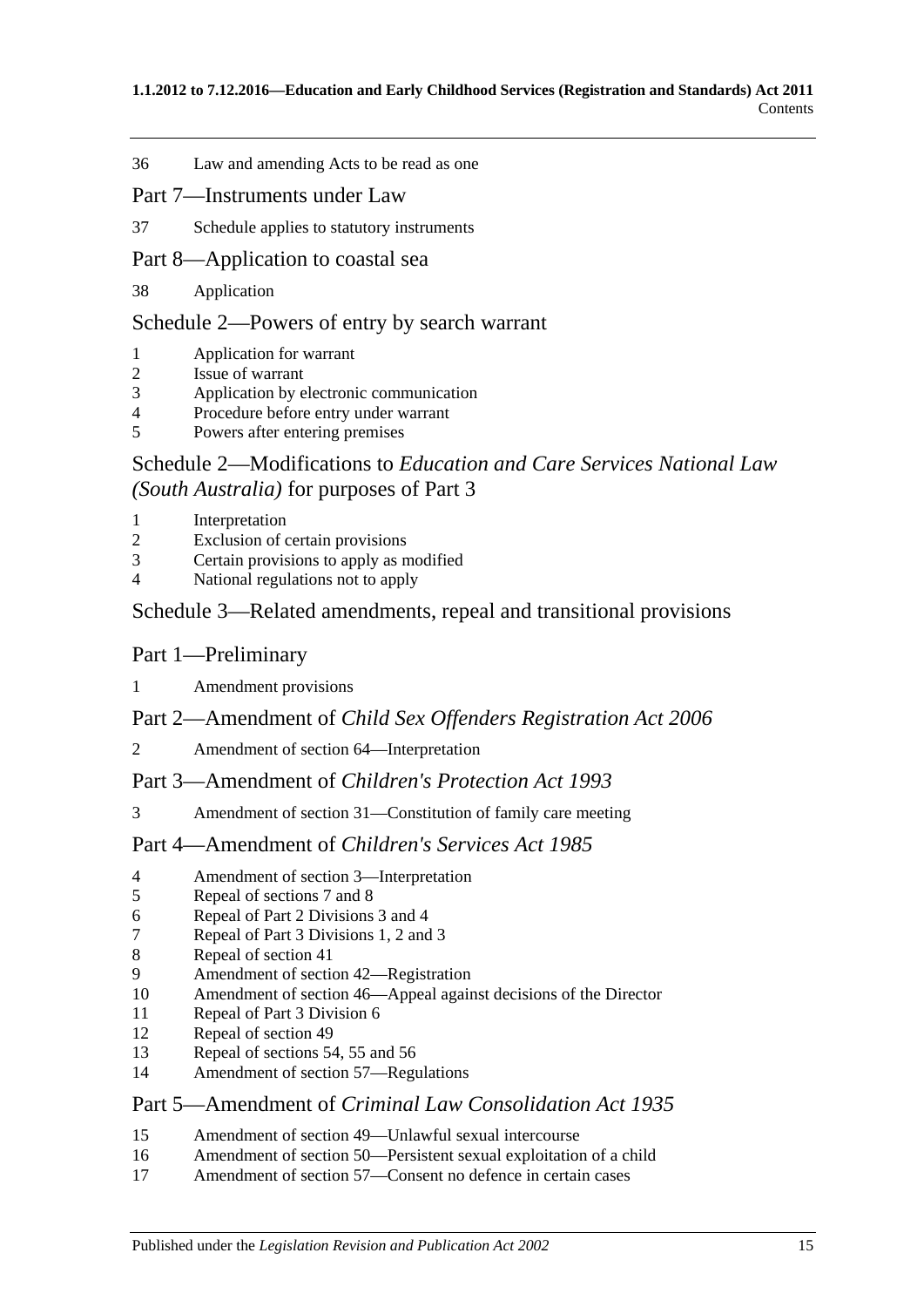**Education and Early Childhood Services (Registration and Standards) Act 2011—1.1.2012 to 7.12.2016 Contents** 

## Part 6—Amendment of *Education Act 1972*

- 18 [Amendment of section 5—Interpretation](#page-205-1)
- 19 [Repeal of Part 5](#page-205-2)
- Part 7—Amendment of *Intervention Orders (Prevention of Abuse) Act 2009*
- 20 [Amendment of section 3—Interpretation](#page-205-3)
- Part 8—Amendment of *Local Government Act 1999*
- 21 [Amendment of section 165—Rebate of rates—educational purposes](#page-205-4)

## Part 9—Amendment of *SACE Board of South Australia Act 1983*

- 22 [Amendment of Schedule 1—Designated entities](#page-206-0)
- Part 10—Amendment of *Sewerage Act 1929*
- 23 [Amendment of section 66—Government lands to be assessed](#page-206-1)
- Part 11—Amendment of *Summary Offences Act 1953*
- 24 [Amendment of section 38A—Sale of books and educational matter](#page-206-2)

## Part 12—Amendment of *Teachers Registration and Standards Act 2004*

- 25 [Amendment of section 3—Interpretation](#page-206-3)
- 26 [Amendment of section 20—Requirement to be registered](#page-207-0)

## Part 13—Amendment of *Technical and Further Education Act 1975*

- 27 [Amendment of section 5—Application of Act](#page-207-1)
- Part 14—Transitional provisions

Division 1—Transitional provisions related to Part 3 of Act (residual early childhood services)

- 28 [Interpretation](#page-207-2)
- 29 [Certain persons etc taken to be approved providers](#page-207-3)
- 30 [Certain residual early childhood services taken to hold service approval](#page-208-0)
- 31 [Certain persons taken to be certified supervisors](#page-208-1)
- 32 [Certain persons taken to be nominated supervisors](#page-209-0)

Division 2—Transitional provisions related to Part 5 of Act (registration of schools)

- 33 [Government schools taken to be registered under Part](#page-209-1) [5 Division](#page-209-1) 2 of Act
- 34 [Certain non-Government schools taken to be registered under Part](#page-209-2) [5 Division](#page-209-2) 2 of Act
- 35 [Exemptions](#page-210-0)

## [Legislative history](#page-211-0)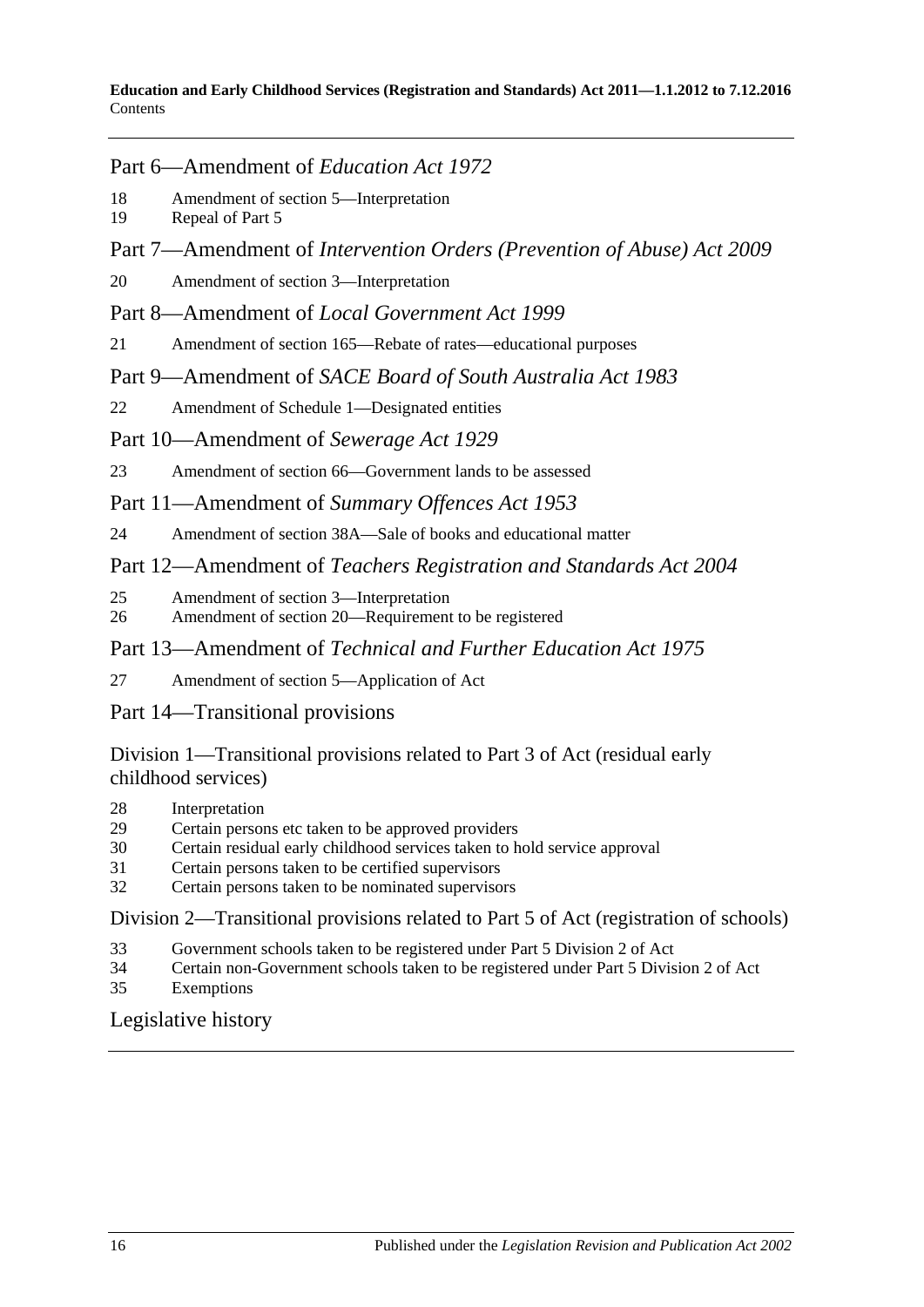## <span id="page-16-0"></span>**The Parliament of South Australia enacts as follows:**

# **Part 1—Preliminary**

## <span id="page-16-1"></span>**1—Short title**

This Act may be cited as the *Education and Early Childhood Services (Registration and Standards) Act 2011*.

## <span id="page-16-2"></span>**2—Commencement**

- (1) This Act will come into operation on a day to be fixed by proclamation.
- (2) Section 7(5) of the *[Acts Interpretation Act](http://www.legislation.sa.gov.au/index.aspx?action=legref&type=act&legtitle=Acts%20Interpretation%20Act%201915) 1915* does not apply to this Act or to a provision of this Act.

## <span id="page-16-3"></span>**3—Interpretation**

(1) In this Act, unless the contrary intention appears—

*authorised officer* means a person who is authorised by the Board to be an authorised officer under [section](#page-51-1) 68;

*Board* means the Education and Early Childhood Services Registration and Standards Board of South Australia established under this Act;

*Catholic school*—see [subsection](#page-18-0) (2);

*child* means a person under the age of 18 years;

*Director-General* means the person for the time being holding, or acting in, the office of Director-General under the *[Education Act](http://www.legislation.sa.gov.au/index.aspx?action=legref&type=act&legtitle=Education%20Act%201972) 1972*;

*District Court* means the Administrative and Disciplinary Division of the District Court;

*early childhood services*—see [section](#page-19-0) 4;

*Early Childhood Services Registrar* means the person holding or acting in the office of Registrar for the early childhood services sector—see section  $27(1)(c)$ ;

*Education and Care Services National Law (South Australia)*—see [section](#page-22-1) 10;

*Education and Care Services National Law text* means the *Education and Care Services National Law* set out in [Schedule 1](#page-60-0) (as in force from time to time):

*education services* means—

- (a) courses of instruction in primary or secondary education; and
- (b) any other service declared by the regulations to be included in the ambit of this definition,

but does not include any service declared by the regulations not to be included in the ambit of this definition;

*endorsement*, of a school's registration, means an endorsement of the school's registration to enrol full fee paying overseas students under [section](#page-42-0) 49;

*governing authority* of a school—see [section](#page-20-1) 6;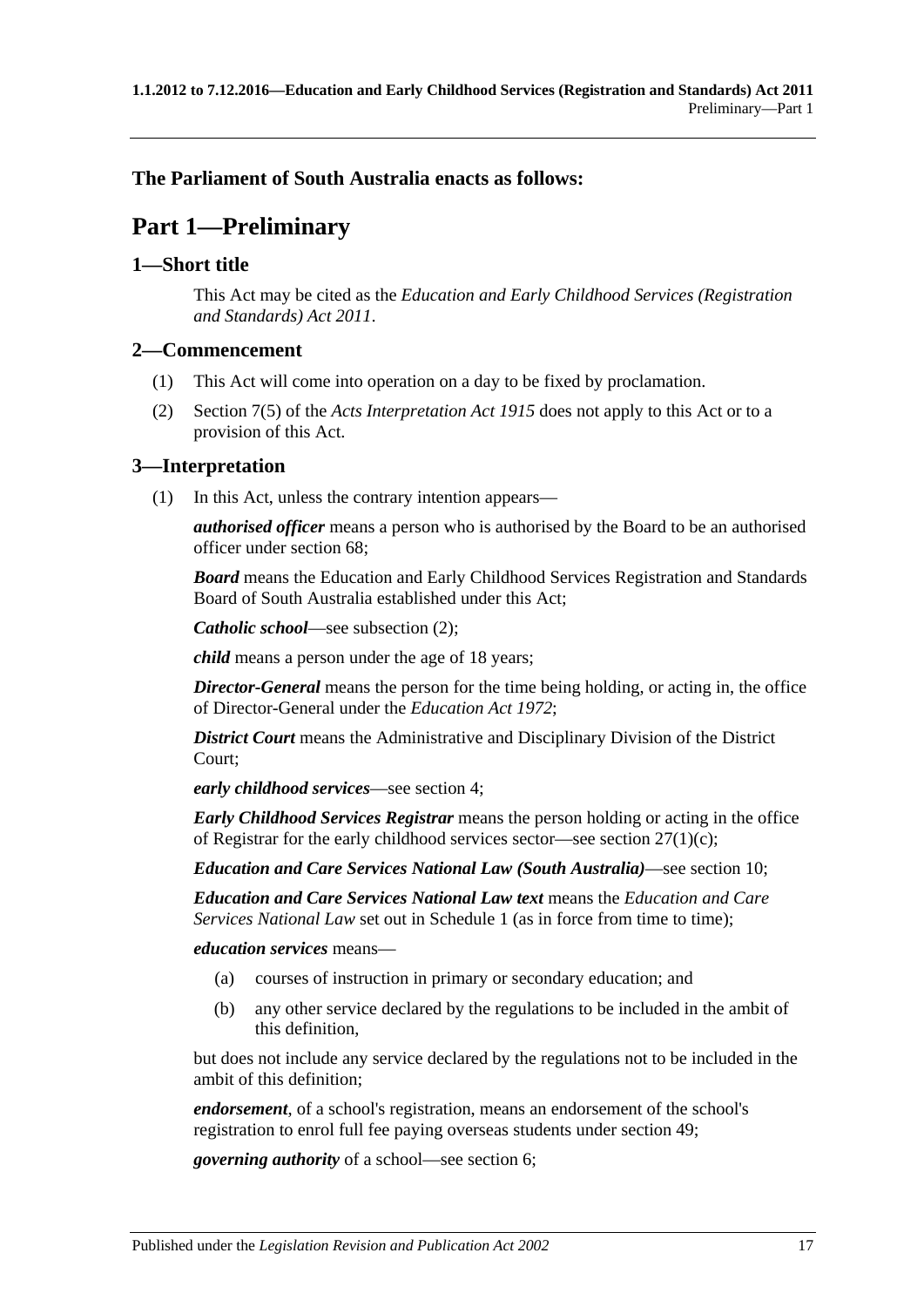*Government school* means a school established under the *[Education Act](http://www.legislation.sa.gov.au/index.aspx?action=legref&type=act&legtitle=Education%20Act%201972) 1972* or the repealed Act (within the meaning of that Act);

*Government Schools Registrar* means the person holding or acting in the office of Registrar for the Government sector—see section [27\(1\)\(a\);](#page-32-5)

*incorporated services provider*—see [subsection](#page-18-1) (7)(a);

#### *misconduct* means—

- (a) improper conduct in relation to the provision of education services; or
- (b) incompetence or negligence in relation to the provision of education services; or
- (c) conduct that constitutes an offence punishable by imprisonment for 1 year or more under some other Act or law (whether or not a person has been charged with, or found guilty of, the offence);

*non-Government school* means a school that is not a Government school;

*non-Government Schools Registrar* means the person holding or acting in the office of Registrar for the non-Government sector—see section [27\(1\)\(b\);](#page-32-6)

*proceedings before the Board*—the following are proceedings before the Board:

- (a) an application for registration or reinstatement of registration;
- (b) a review under Part [5 Division](#page-43-4) 4;
- (c) proceedings under [Part](#page-45-0) 7;

*registered*, in relation to a school, means registered on the schools register under [Part](#page-39-1) 5:

#### *relevant Registrar* means—

- (a) in relation to matters involving early childhood services only—the Early Childhood Services Registrar;
- (b) in relation to matters involving education services only—
	- (i) in relation to matters involving Government schools only—the Government Schools Registrar;
	- (ii) in relation to matters involving non-Government schools only—the non-Government Schools Registrar;
	- (iii) in relation to matters involving both Government and non-Government schools—the Registrar specified by the Board in relation to the matter;
- (c) in relation to matters involving both early childhood services and education services—the Registrar specified by the Board in relation to the matter;

*responsible authority* for a school—see [section](#page-20-3) 8;

*school* means a provider of education services;

*schools register*—see section [41\(1\)\(a\);](#page-39-4)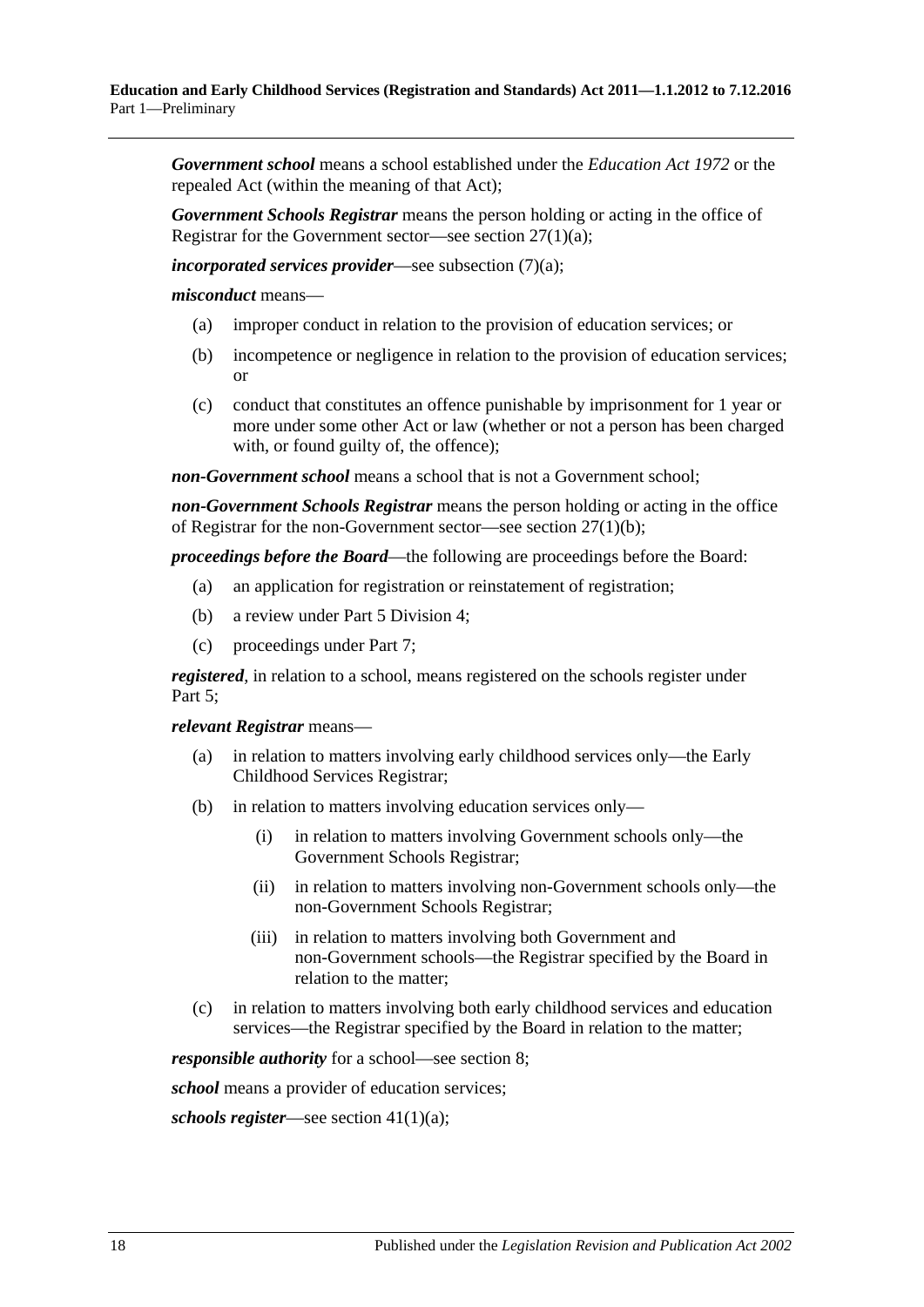*teacher* means a person registered as a teacher under the *[Teachers Registration and](http://www.legislation.sa.gov.au/index.aspx?action=legref&type=act&legtitle=Teachers%20Registration%20and%20Standards%20Act%202004)  [Standards Act](http://www.legislation.sa.gov.au/index.aspx?action=legref&type=act&legtitle=Teachers%20Registration%20and%20Standards%20Act%202004) 2004* and includes a person who holds a special authority to teach under that Act;

*trustee services provider*—see [subsection](#page-19-1) (7)(b).

- <span id="page-18-0"></span>(2) For the purposes of this Act, a reference to a *Catholic school* will be taken to be a reference to a non-Government school specified as such by the South Australian Commission for Catholic Schools Incorporated by notice in writing given to the non-Government Schools Registrar (and a reference to the *Catholic sector* will be taken to have a corresponding meaning).
- (3) For the purposes of this Act, a student (other than a student or class of students declared by the regulations not to be a full fee paying overseas student) is to be regarded as a *full fee paying overseas student*—
	- $(a)$  if—
		- (i) the student holds a temporary entry permit in force under the *Migration Act 1958* of the Commonwealth; and
		- (ii) the Commonwealth and the State disregard the student (or a class of students to which that student belongs) when calculating the amount of any assistance to the school at which the student is enrolled; or
	- (b) in any other circumstances prescribed by the regulations.
- (4) Without limiting the generality of the expression, a person will be taken to *carry on the business of providing education services* if the person, in the course of carrying on a business—
	- (a) provides services to a school for which the person is entitled to receive a share in the profits or income of the school; or
	- (b) engages in any other conduct declared by the regulations to be carrying on the business of providing education services.
- (5) A reference in this Act to *misconduct* extends to—
	- (a) misconduct committed before the commencement of this Act; and
	- (b) misconduct committed within or outside South Australia or the Commonwealth.
- (6) A reference in this Act to *engaging in conduct* includes a reference to failing or refusing to engage in conduct.
- <span id="page-18-1"></span>(7) For the purposes of this Act—
	- (a) an *incorporated services provider* is a school that is a body corporate and a person occupies a *position of authority* in such a provider if the person—
		- (i) is a director of the body corporate; or
		- (ii) exercises, or is in a position to exercise, control or substantial influence over the body corporate in the conduct of its affairs; or
		- (iii) manages, or is to manage, the business of the body corporate that consists of the provision of education services; or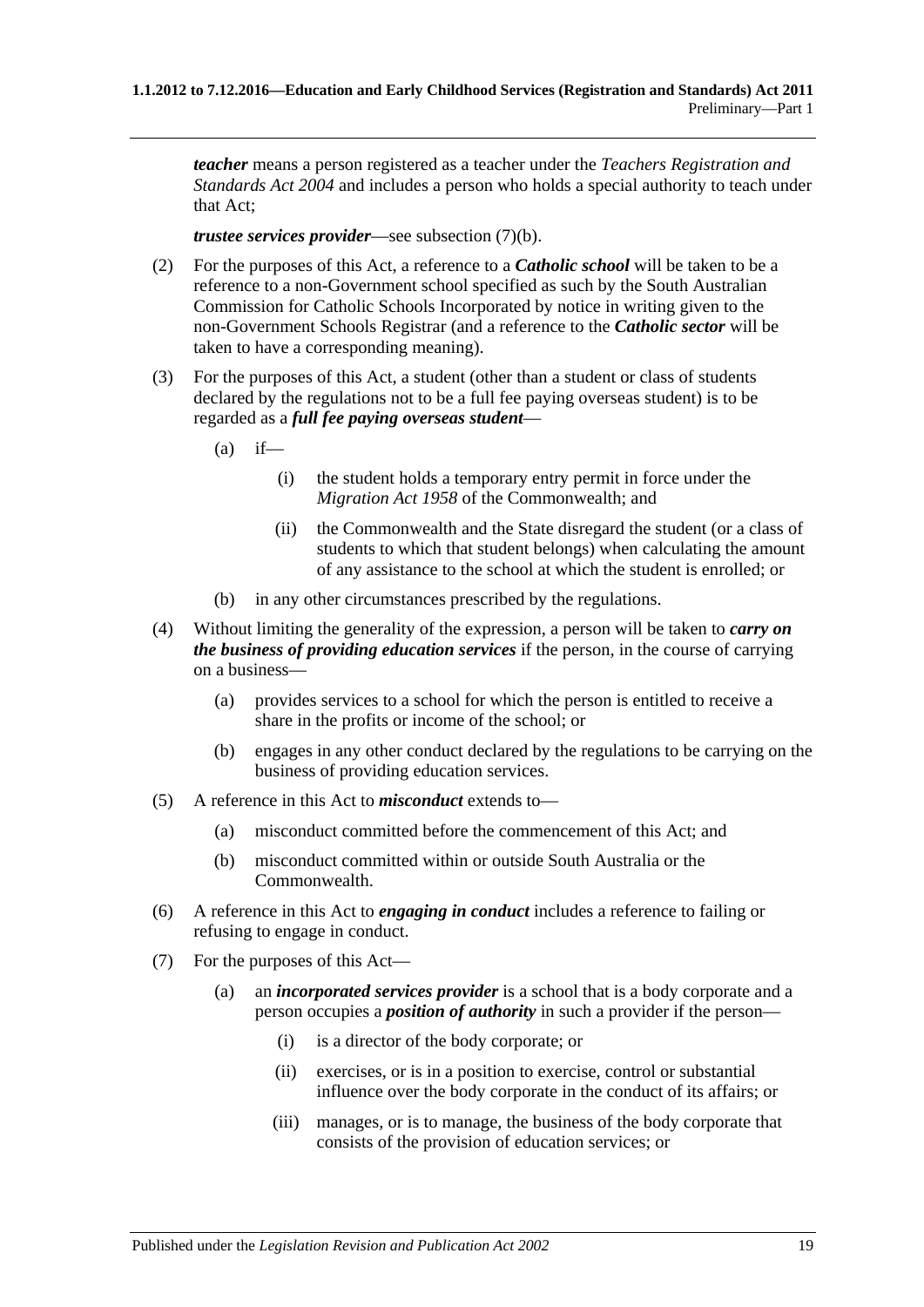- (iv) if the body corporate is a proprietary company—is a shareholder in the body corporate;
- <span id="page-19-1"></span>(b) a *trustee services provider* is a provider acting as a school in the capacity of trustee of a trust and a person occupies a *position of authority* in such a provider if the person is a trustee or beneficiary of the trust.
- (8) For the purposes of this Act, a person occupies a *position of authority* in a body corporate other than an incorporated services provider if the person—
	- (a) is a director of the body corporate; or
	- (b) exercises, or is in a position to exercise, control or substantial influence over the body corporate in the conduct of its affairs; or
	- (c) if the body corporate is a proprietary company—is a shareholder in the body corporate.
- (9) However—
	- (a) a minor who is a shareholder in a proprietary company, or a beneficiary under a trust, is not, for that reason, to be regarded as a person occupying a position of authority; and
	- (b) a charitable organisation that is a beneficiary of a trust is not, for that reason, to be regarded as occupying a position of authority.
- (10) For the purposes of this Act, a person who holds more than 10% of the issued share capital of a public company will be regarded as a person occupying a position of authority in that company.

## <span id="page-19-0"></span>**4—Early childhood services**

- (1) In this Act, *early childhood services* means services of the following kinds:
	- (a) in-home care services;
	- (b) occasional care services;
	- (c) rural and mobile care services;
	- (d) family day care services that are not education and care services within the meaning of the *Education and Care Services National Law (South Australia)*;
	- (e) any other service declared by the regulations to be included in the ambit of this definition,

but does not include a service declared by the regulations not to be included in the ambit of this subsection.

(2) In this section—

*in-home care services* means services of a kind specified by the regulations for the purposes of this definition;

*occasional care services* means services of a kind specified by the regulations for the purposes of this definition;

*rural and mobile care services* means services of a kind specified by the regulations for the purposes of this definition.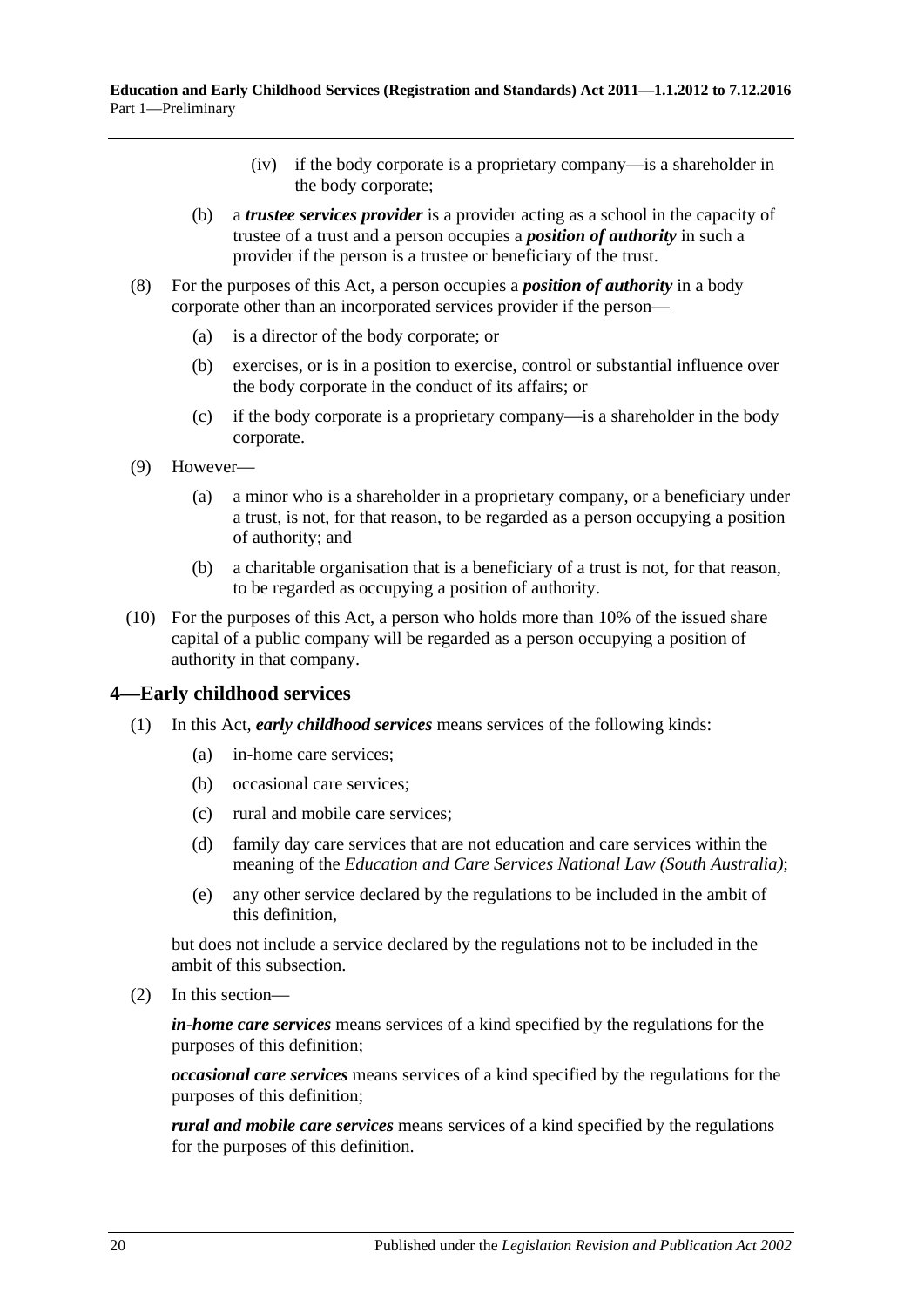## <span id="page-20-0"></span>**5—Parts of Act not to apply in relation to certain services**

The following provisions of this Act do not apply to, or in relation to, services (however described) of a kind to which the *Education and Care Services National Law (South Australia)* applies (other than where that Law applies to residual early childhood services under [Part](#page-28-0) 3):

- (a) [sections](#page-19-0) 4 and [9;](#page-21-0)
- (b) [Part](#page-39-1) 5 to [Part](#page-54-2) 10 (inclusive).

## <span id="page-20-1"></span>**6—Governing authority**

For the purposes of this Act, the *governing authority* of a school means the person, board, committee or other authority by which the school is administered and, in the case of an incorporated or trustee services provider, includes each person who occupies a position of authority in the provider.

## <span id="page-20-2"></span>**7—Limitation of liability for volunteer members of governing authorities**

- (1) Despite any other provision of this Act, a volunteer member of the governing authority of a school can only be guilty of a prescribed offence against this Act if the prosecution proves that—
	- (a) the volunteer member knew, or ought reasonably to have known, that there was a significant risk that such an offence would be committed; and
	- (b) the volunteer member was in a position to influence the conduct of the governing authority in relation to the commission of such an offence; and
	- (c) the volunteer member failed to exercise due diligence to prevent the commission of the offence.
- (2) In this section—

*prescribed offence* means—

- (a) an offence against [section](#page-40-1) 42,  $63(1)$ ,  $75(2)$  or [76;](#page-55-0) or
- (b) any other offence prescribed by the regulations for the purposes of this section;

*volunteer member* of the governing authority of a school means a person who is acting as a member of the governing authority on a voluntary basis (whether or not the person receives out-of-pocket expenses).

## <span id="page-20-3"></span>**8—Responsible authorities**

- (1) The Director-General is the *responsible authority* for Government schools.
- (2) The Executive Officer of the South Australian Commission for Catholic Schools Incorporated (including a person for the time being holding or acting in that position) is the *responsible authority* for all Catholic schools.
- (3) The Director of Lutheran Schools, South Australia (including a person for the time being holding or acting in that position) is the *responsible authority* for all Lutheran schools.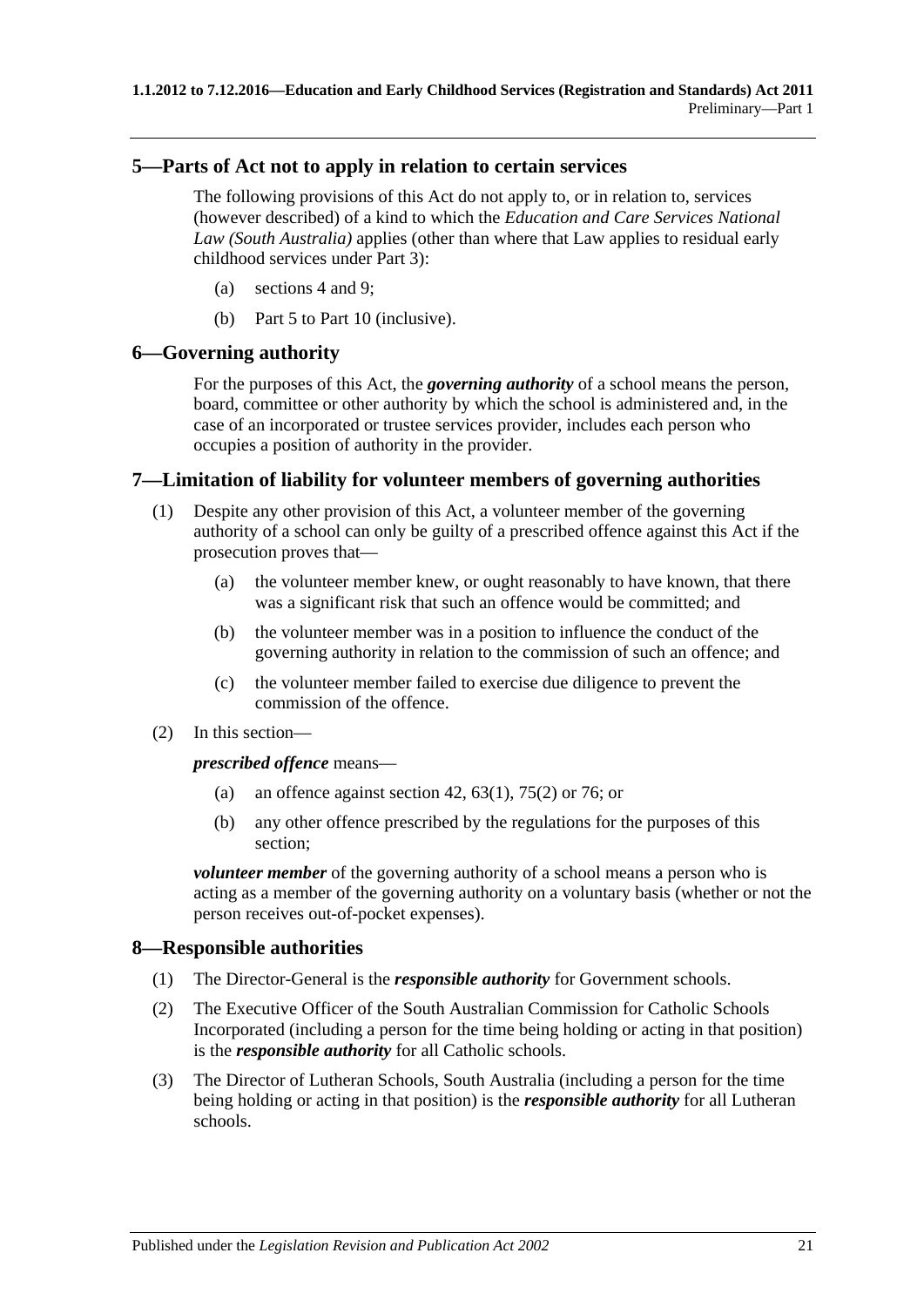- (4) The Director of Education, Seventh Day Adventist schools (including a person for the time being holding or acting in that position) is the *responsible authority* for all Seventh Day Adventist schools.
- <span id="page-21-1"></span>(5) The Minister may, on the application of a school or class of schools (not being a school or class of schools contemplated by a preceding subsection), by notice in writing, appoint a person—
	- (a) who has been nominated by the school or class of schools; and
	- (b) who has agreed in writing to the appointment,

to be the *responsible authority* for the school or class of schools.

- (6) The Minister may, by subsequent notice in writing, vary or revoke a notice under [subsection](#page-21-1) (5).
- (7) In the case of a school in relation to which a responsible authority cannot be determined according to a preceding subsection, each member of the governing authority of the school will be taken to be a *responsible authority* for the school.
- (8) In this section—

*Lutheran school* means a school that is a member of the Lutheran Schools Association;

*Seventh Day Adventist school* means a school operated by the Seventh Day Adventist Schools SA Trust.

## <span id="page-21-0"></span>**9—Objects and principles**

- (1) The objects of this Act include providing for the regulation of the provision of education and early childhood services in a manner that maintains high standards of competence and conduct by providers and—
	- (a) recognises that all children should have access to high quality education and early childhood facilities and services that—
		- (i) address their developmental needs; and
		- (ii) maximise their learning and development potential through an appropriate curriculum; and
		- (iii) support their educational achievement; and
		- (iv) promote enthusiasm for learning; and
		- (v) support, promote and contribute to their health, safety and well-being; and
	- (b) provides for a diverse range of services; and
	- (c) recognises the rights of parents to access a diverse range of education and early childhood services providers; and
	- (d) enhances public confidence in the operation of education and early childhood services providers.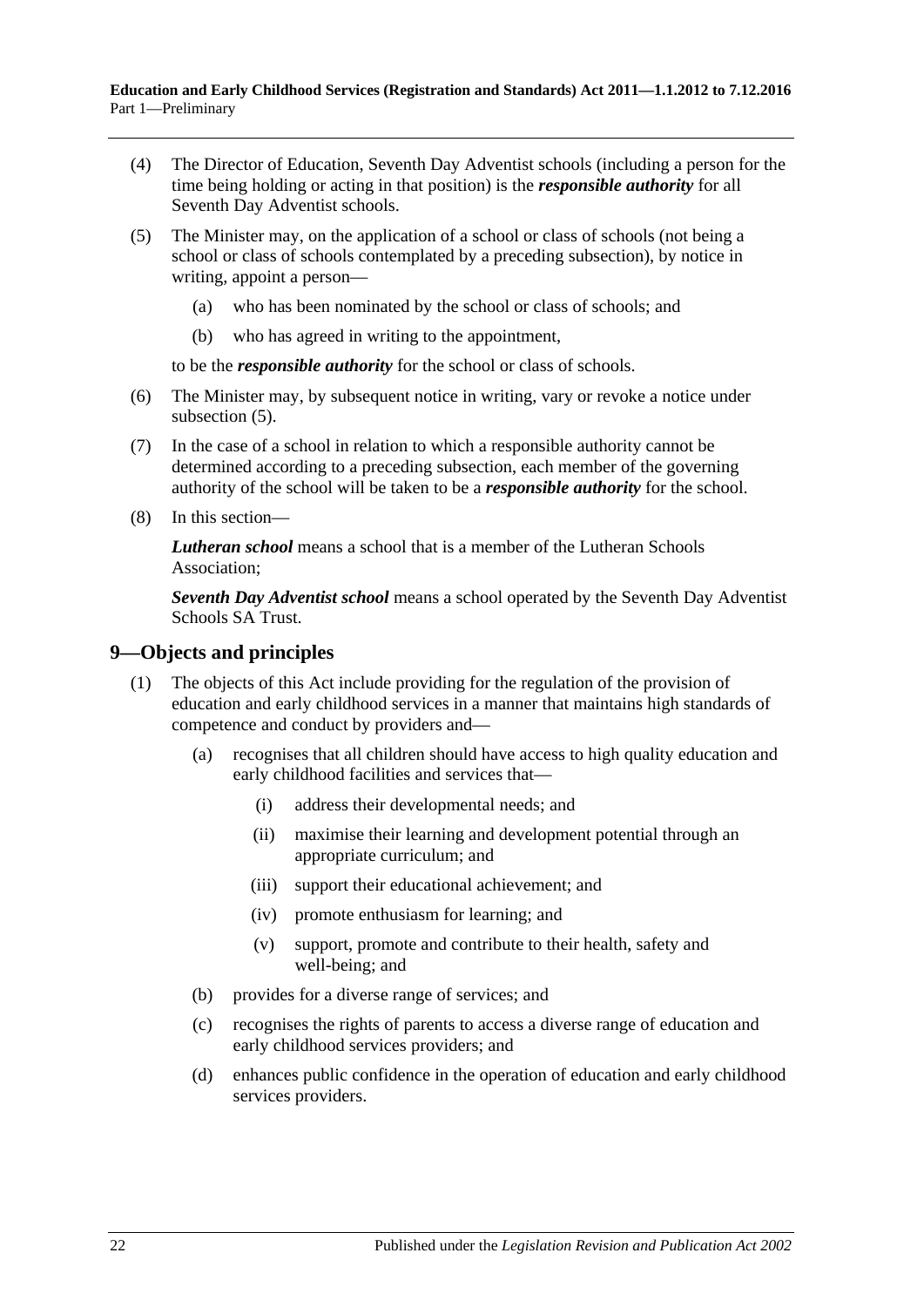- (2) The following principles should be taken into account in the administration of this Act:
	- (a) parents and guardians should have the right to choose the best services for their family;
	- (b) parents and guardians, and members of school communities, should have access to relevant information concerning the regulation of their child's school;
	- (c) the welfare and best interests of children is the primary consideration in the performance of the Board's functions;
	- (d) any person who works with children is obliged to protect them, respect their dignity and privacy and safeguard and promote their well-being;
	- (e) cooperation between the Minister, the Board and the school education sectors contributes to achieving the effective provision of education and early childhood services;
	- (f) successful learning is built on a foundation of rich, engaging environments and meaningful interactions in which children's voices are listened to and acted on.
- (3) In exercising a power or performing a function under this Act, the Board should have regard to, and seek to give effect to, the following principles:
	- (a) providers of education services and early childhood services should not be burdened by regulation more than is reasonably necessary;
	- (b) the actions of the Board in relation to minimising or responding to a particular risk should be proportionate to the potential harm posed by the risk;
	- (c) the Board should have regard to all of the circumstances of a particular provider of education services or early childhood services (including, without limiting this paragraph, the provider's history of compliance with this or any other relevant Act and any risk that the provider may not comply with this Act in the future).

#### **Note—**

The *Education and Care Services National Law (South Australia)* may contain further objects and principles in respect of services to which that Law applies.

# <span id="page-22-0"></span>**Part 2—Adoption of** *Education and Care Services National Law*

## <span id="page-22-2"></span><span id="page-22-1"></span>**10—Application of** *Education and Care Services National Law*

- (1) The Education and Care Services National Law text—
	- (a) applies as a law of this jurisdiction; and
	- (b) as so applying may be referred to as the *Education and Care Services National Law (South Australia)*.
- (2) [Subsection](#page-22-2) (1) applies subject to any modifications made to the *Education and Care Services National Law* by or under this Act.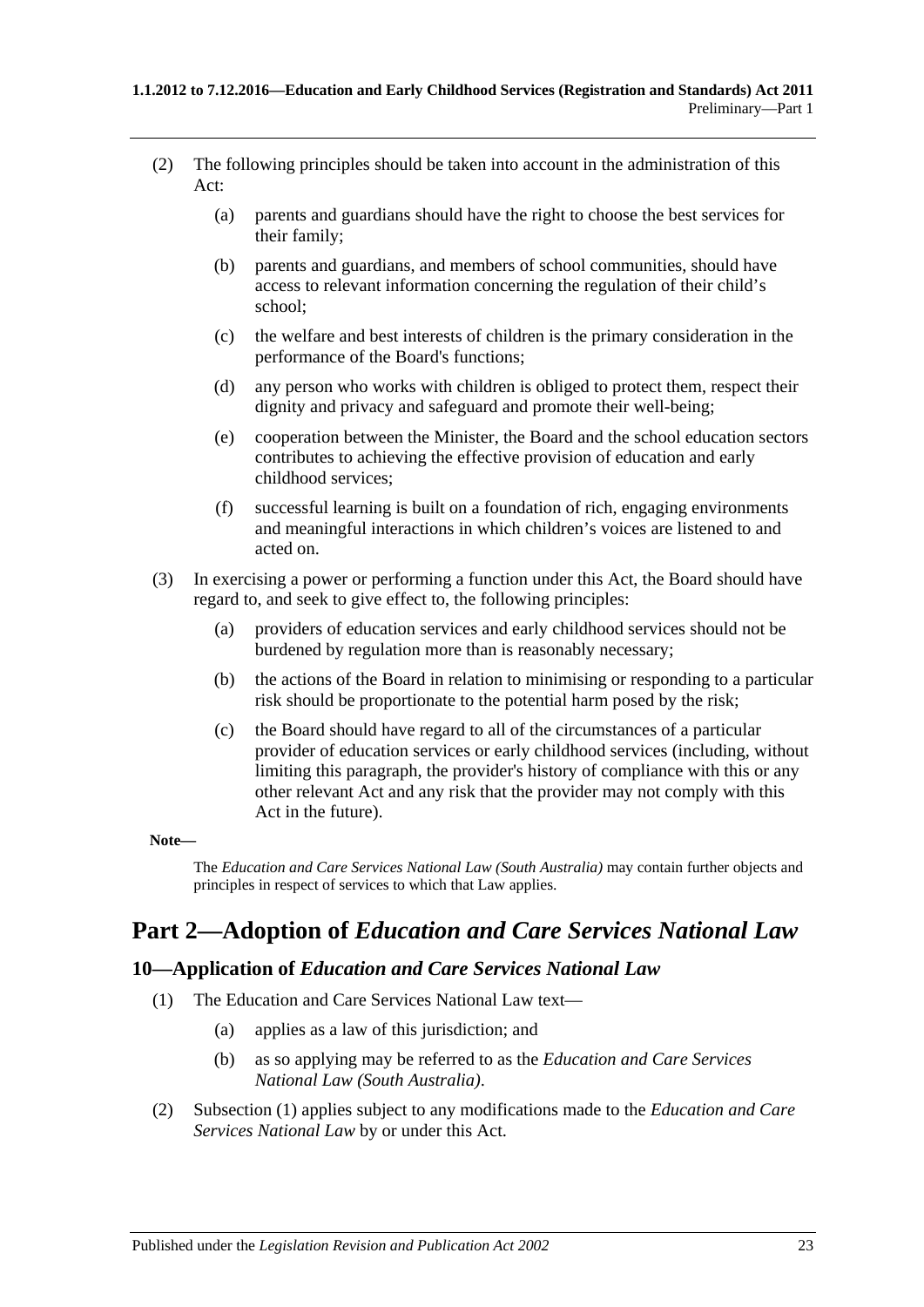## <span id="page-23-2"></span><span id="page-23-0"></span>**11—Amendments to Law to maintain national consistency**

- $(1)$  If—
	- (a) the Parliament of Victoria enacts an amendment to the *Education and Care Services National Law* set out in the Schedule to the *Education and Care Services National Law Act 2010* of Victoria; and
	- (b) the Governor is satisfied that an amendment that corresponds, or substantially corresponds, to the amendment made by the Parliament of Victoria should be made to the *Education and Care Services National Law (South Australia)*,

the Governor may, by regulation, amend the Education and Care Services National Law text.

- (2) The Governor may, as part of a regulation made under [subsection](#page-23-2) (1), make any additional provision (including so as to modify the terms of an amendment that has been made to the *Education and Care Services National Law* by the Parliament of Victoria or to provide for related or transitional matters) considered by the Governor to be necessary to ensure that the amendment to the *Education and Care Services National Law* has proper effect in South Australia.
- (3) A regulation made under this section may, if the regulation so provides, take effect from the day of the commencement of an amendment to the *Education and Care Services National Law* made by the Parliament of Victoria (including a day that is earlier than the day of the regulation's publication in the Gazette).

## <span id="page-23-1"></span>**12—Exclusion of legislation of this jurisdiction**

- (1) Subject to [subsections](#page-23-3) (2) and [\(3\),](#page-23-4) the following Acts do not apply to the *Education and Care Services National Law (South Australia)* or the national regulations:
	- (a) the *[Acts Interpretation Act](http://www.legislation.sa.gov.au/index.aspx?action=legref&type=act&legtitle=Acts%20Interpretation%20Act%201915) 1915*;
	- (b) the *[Subordinate Legislation Act](http://www.legislation.sa.gov.au/index.aspx?action=legref&type=act&legtitle=Subordinate%20Legislation%20Act%201978) 1978*.
- <span id="page-23-3"></span>(2) To avoid doubt, the *[Subordinate Legislation Act](http://www.legislation.sa.gov.au/index.aspx?action=legref&type=act&legtitle=Subordinate%20Legislation%20Act%201978) 1978* applies to a regulation made under [section](#page-23-0) 11.
- <span id="page-23-4"></span>(3) In connection with the operation of section 303 of the *Education and Care Services National Law (South Australia)*—
	- (a) the Minister must, after a regulation made under that Law is tabled in each House of Parliament, forward a copy of the regulation to the Legislative Review Committee of the Parliament for inquiry and report; and
	- (b) if a regulation is disallowed under that section, the disallowance will have effect in this State despite any provision in the *Education and Care Services National Law*.
- (4) The following Acts do not apply to the *Education and Care Services National Law (South Australia)* or the national regulations except to the extent that that Law or those instruments apply to the Regulatory Authority, or to the employees, decisions, actions and records of the Regulatory Authority:
	- (a) the *[Ombudsman Act](http://www.legislation.sa.gov.au/index.aspx?action=legref&type=act&legtitle=Ombudsman%20Act%201972) 1972*;
	- (b) the *[Public Finance and Audit Act](http://www.legislation.sa.gov.au/index.aspx?action=legref&type=act&legtitle=Public%20Finance%20and%20Audit%20Act%201987) 1987*;
	- (c) the *[Public Sector Act](http://www.legislation.sa.gov.au/index.aspx?action=legref&type=act&legtitle=Public%20Sector%20Act%202009) 2009*;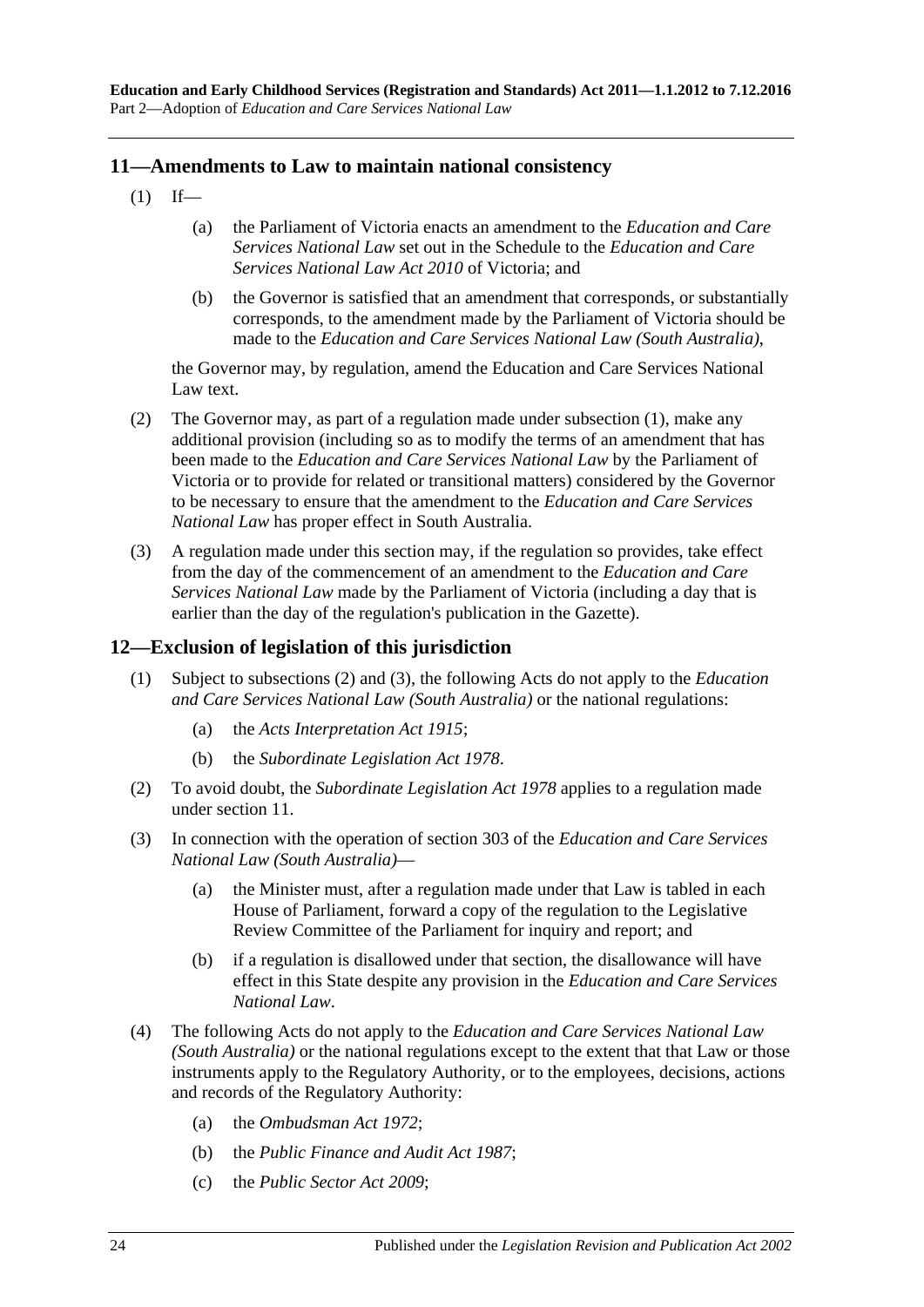- (d) the *[Public Sector \(Honesty and Accountability\) Act](http://www.legislation.sa.gov.au/index.aspx?action=legref&type=act&legtitle=Public%20Sector%20(Honesty%20and%20Accountability)%20Act%201995) 1995*;
- (e) the *[State Records Act](http://www.legislation.sa.gov.au/index.aspx?action=legref&type=act&legtitle=State%20Records%20Act%201997) 1997*.
- (5) The *[Freedom of Information Act](http://www.legislation.sa.gov.au/index.aspx?action=legref&type=act&legtitle=Freedom%20of%20Information%20Act%201991) 1991* does not apply in relation to the National Quality Framework.
- (6) In this section—

*National Quality Framework*, *national regulations* and *Regulatory Authority* have the same meanings as in the *Education and Care Services National Law (South Australia)*.

## <span id="page-24-0"></span>**13—Meaning of certain terms in** *Education and Care Services National Law (South Australia)* **for the purposes of this jurisdiction**

(1) In the *Education and Care Services National Law (South Australia)*—

*child protection law* means—

- (a) the *[Children's Protection Act](http://www.legislation.sa.gov.au/index.aspx?action=legref&type=act&legtitle=Childrens%20Protection%20Act%201993) 1993*; and
- (b) the *[Family and Community](http://www.legislation.sa.gov.au/index.aspx?action=legref&type=act&legtitle=Family%20and%20Community%20Services%20Act%201972) Services Act 1972*; and
- (c) the *[Guardianship and Administration Act](http://www.legislation.sa.gov.au/index.aspx?action=legref&type=act&legtitle=Guardianship%20and%20Administration%20Act%201993) 1993*; and
- (d) any other Act declared by the regulations to be a child protection law;

*court* means the Magistrates Court;

*local authority* means a local council within the meaning of the *[Local Government](http://www.legislation.sa.gov.au/index.aspx?action=legref&type=act&legtitle=Local%20Government%20Act%201999)  Act [1999](http://www.legislation.sa.gov.au/index.aspx?action=legref&type=act&legtitle=Local%20Government%20Act%201999)*;

*magistrate* means a person holding office as a Magistrate under the *[Magistrates](http://www.legislation.sa.gov.au/index.aspx?action=legref&type=act&legtitle=Magistrates%20Act%201983)  Act [1983](http://www.legislation.sa.gov.au/index.aspx?action=legref&type=act&legtitle=Magistrates%20Act%201983)*;

*public authority* means a body established for a public purpose by or under an Act;

*superior court* means the Supreme Court;

*this jurisdiction* means South Australia.

- (2) For the purposes of the definition of *children's services law* in the *Education and Care Services National Law (South Australia)*, this Act, the *[Children's Services](http://www.legislation.sa.gov.au/index.aspx?action=legref&type=act&legtitle=Childrens%20Services%20Act%201985)  Act [1985](http://www.legislation.sa.gov.au/index.aspx?action=legref&type=act&legtitle=Childrens%20Services%20Act%201985)* and any other Act prescribed by the regulations are declared to be children's services laws for this jurisdiction.
- (3) For the purposes of the definition of *children's services regulator* in the *Education and Care Services National Law (South Australia)*, the Board is declared to be the children's services regulator for this jurisdiction.
- (4) For the purposes of the definition of *education law* in the *Education and Care Services National Law (South Australia)*, this Act, the *[Education Act](http://www.legislation.sa.gov.au/index.aspx?action=legref&type=act&legtitle=Education%20Act%201972) 1972* and any other Act prescribed by the regulations are declared to be education laws for this jurisdiction.
- (5) For the purposes of the definition of *former education and care services law* in the *Education and Care Services National Law (South Australia)*, the *[Education Act](http://www.legislation.sa.gov.au/index.aspx?action=legref&type=act&legtitle=Education%20Act%201972) 1972* and the *[Children's Services Act](http://www.legislation.sa.gov.au/index.aspx?action=legref&type=act&legtitle=Childrens%20Services%20Act%201985) 1985* are declared to be former education and care services laws for this jurisdiction.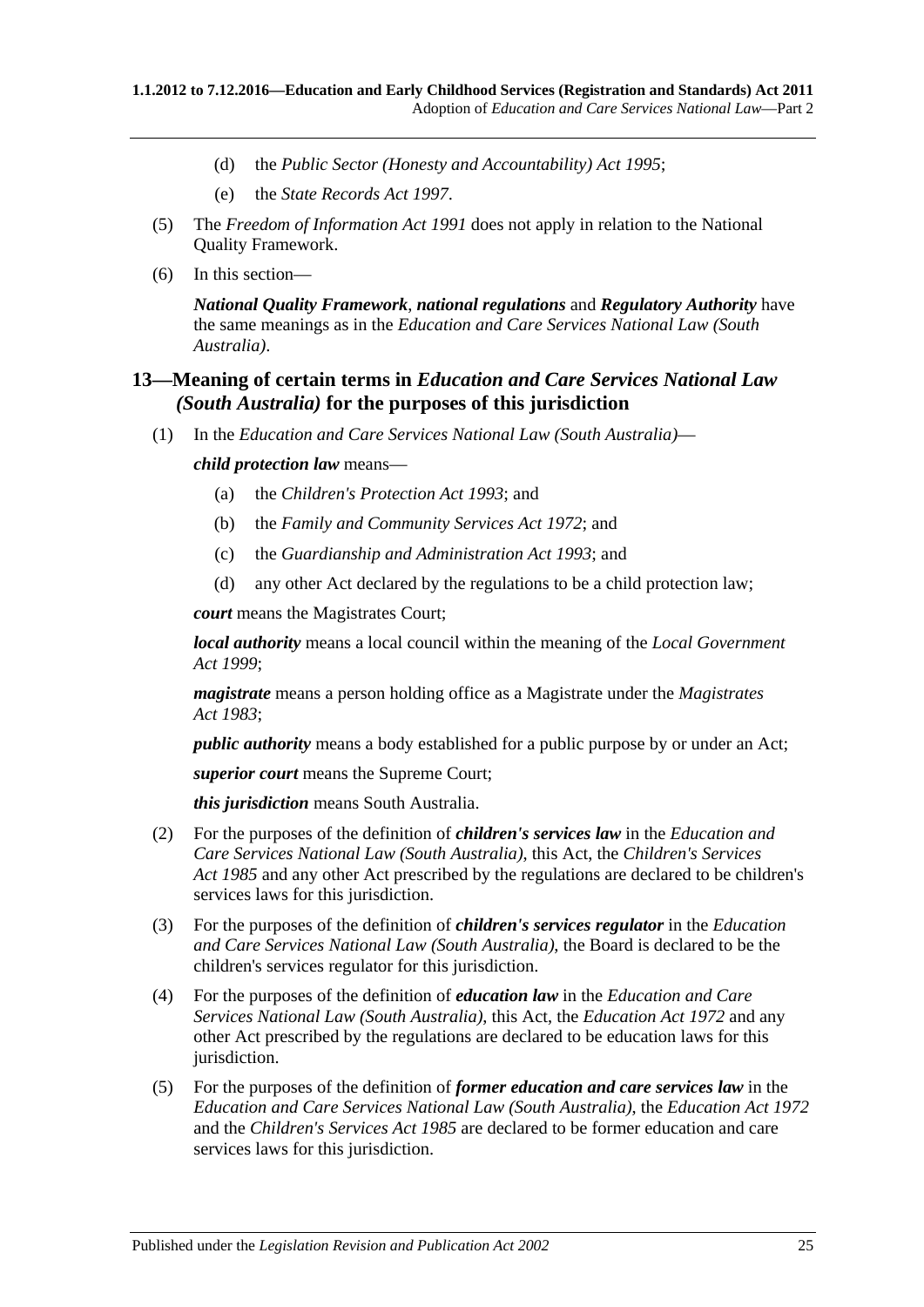- (6) For the purposes of the definition of *infringements law* in the *Education and Care Services National Law (South Australia)*, the *[Expiation of Offences Act](http://www.legislation.sa.gov.au/index.aspx?action=legref&type=act&legtitle=Expiation%20of%20Offences%20Act%201996) 1996* is declared to be an infringements law for this jurisdiction.
- (7) For the purposes of the definition of *public sector law* in the *Education and Care Services National Law (South Australia)*, the *[Public Sector Act](http://www.legislation.sa.gov.au/index.aspx?action=legref&type=act&legtitle=Public%20Sector%20Act%202009) 2009* and the *[Public](http://www.legislation.sa.gov.au/index.aspx?action=legref&type=act&legtitle=Public%20Sector%20(Honesty%20and%20Accountability)%20Act%201995)  [Sector \(Honesty and Accountability\) Act](http://www.legislation.sa.gov.au/index.aspx?action=legref&type=act&legtitle=Public%20Sector%20(Honesty%20and%20Accountability)%20Act%201995) 1995* are declared to be public sector laws for this jurisdiction.
- (8) For the purposes of the definition of *relevant tribunal or court* in the *Education and Care Services National Law (South Australia)*—
	- (a) the Magistrates Court is declared to be the relevant tribunal or court for this jurisdiction for the purposes of section 181 of the *Education and Care Services National Law (South Australia)*; and
	- (b) the District Court is declared to be the relevant tribunal or court for this jurisdiction for the purposes of Part 8 of the *Education and Care Services National Law (South Australia)*.
- (9) For the purposes of the definition of *Regulatory Authority* in the *Education and Care Services National Law (South Australia)*, the Board is declared to be the Regulatory Authority for this jurisdiction.
- (10) For the purposes of the definition of *working with children law* in the *Education and Care Services National Law (South Australia)*, the *[Children's Protection Act](http://www.legislation.sa.gov.au/index.aspx?action=legref&type=act&legtitle=Childrens%20Protection%20Act%201993) 1993*, and any other Act prescribed by the regulations, are declared to be working with children laws for this jurisdiction.
- (11) For the purposes of the definition of *declared approved family day care service* in section 305 of the *Education and Care Services National Law (South Australia)*, a family day care scheme that was, immediately before the scheme commencement day, being operated by the administrative unit of the Public Service responsible under the Minister for the administration of the *[Children's Services Act](http://www.legislation.sa.gov.au/index.aspx?action=legref&type=act&legtitle=Childrens%20Services%20Act%201985) 1985* is declared to be a declared approved family day care service for this jurisdiction.
- (12) For the purposes of the definition of *declared approved family day care venue* in section 305 of the *Education and Care Services National Law (South Australia)*, premises that, immediately before the scheme commencement day, were the subject of an approval as family day care premises under section 33 of the *[Children's Services](http://www.legislation.sa.gov.au/index.aspx?action=legref&type=act&legtitle=Childrens%20Services%20Act%201985)  Act [1985](http://www.legislation.sa.gov.au/index.aspx?action=legref&type=act&legtitle=Childrens%20Services%20Act%201985)* are declared to be a declared approved family day care venue for this jurisdiction.
- (13) For the purposes of the definition of *declared approved provider* in section 305 of the *Education and Care Services National Law (South Australia)*, the following are declared to be declared approved providers for this jurisdiction:
	- (a) the administrative unit of the Public Service that was, immediately before the scheme commencement day, responsible under the Minister for the administration of the *[Children's Services Act](http://www.legislation.sa.gov.au/index.aspx?action=legref&type=act&legtitle=Childrens%20Services%20Act%201985) 1985*;
	- (b) a person or body who, immediately before the scheme commencement day, held a licence to conduct or control a child care centre under the *[Children's](http://www.legislation.sa.gov.au/index.aspx?action=legref&type=act&legtitle=Childrens%20Services%20Act%201985)  [Services Act](http://www.legislation.sa.gov.au/index.aspx?action=legref&type=act&legtitle=Childrens%20Services%20Act%201985) 1985*;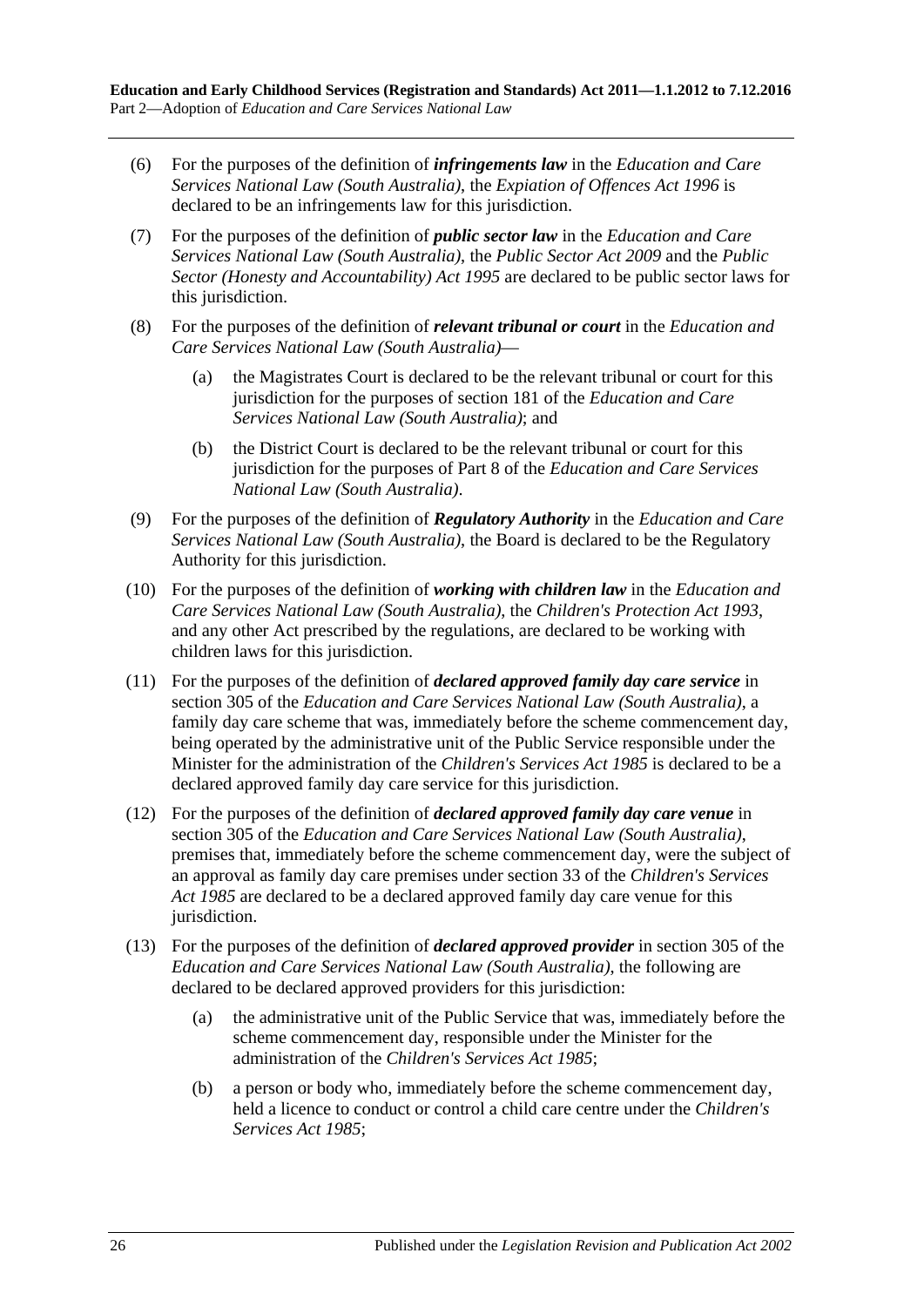- (c) a person or body who, immediately before the scheme commencement day, operated an out of school hours care service that was registered with the National Childcare Accreditation Council of Australia;
- (d) a person or body who, immediately before the scheme commencement day, operated a pre-school education service on the premises of, or in relation to, a non-Government school registered under the *[Education Act](http://www.legislation.sa.gov.au/index.aspx?action=legref&type=act&legtitle=Education%20Act%201972) 1972*;
- (e) a person or body who, immediately before the scheme commencement day, operated an out of school hours care service on the premises of, or in relation to, a non-Government school registered under the *[Education Act](http://www.legislation.sa.gov.au/index.aspx?action=legref&type=act&legtitle=Education%20Act%201972) 1972*;
- (f) any other person or body declared by the regulations to be included in the ambit of this subsection.
- <span id="page-26-0"></span>(14) For the purposes of the definition of *declared approved service* in section 305 of the *Education and Care Services National Law (South Australia)*, the following education and care services are declared to be declared approved services for this jurisdiction:
	- (a) a family day care service;
	- (b) a child care centre service;
	- (c) an out of school hours care service;
	- (d) a pre-school education service;
	- (e) any other service declared by the regulations to be included in the ambit of this subsection.
- (15) For the purposes of the definition of *declared certified supervisor* in section 305 of the *Education and Care Services National Law (South Australia)*, the following persons are declared to be declared certified supervisors for this jurisdiction:
	- (a) a natural person who was, immediately before the scheme commencement day and in accordance with regulation 18(1) of the *[Children's Services \(Child](http://www.legislation.sa.gov.au/index.aspx?action=legref&type=subordleg&legtitle=Childrens%20Services%20(Child%20Care%20Centre)%20Regulations%201998)  [Care Centre\) Regulations](http://www.legislation.sa.gov.au/index.aspx?action=legref&type=subordleg&legtitle=Childrens%20Services%20(Child%20Care%20Centre)%20Regulations%201998) 1998*, a manager of a child care centre;
	- (b) a person who was, immediately before the scheme commencement day, a qualified contact staff member (within the meaning of the *[Children's Services](http://www.legislation.sa.gov.au/index.aspx?action=legref&type=subordleg&legtitle=Childrens%20Services%20(Child%20Care%20Centre)%20Regulations%201998)  [\(Child Care Centre\) Regulations](http://www.legislation.sa.gov.au/index.aspx?action=legref&type=subordleg&legtitle=Childrens%20Services%20(Child%20Care%20Centre)%20Regulations%201998) 1998*) in relation to a child care centre;
	- (c) a person who was, at any time in the 2 years immediately preceding the scheme commencement day, employed in a position of the following kinds in the administrative unit of the Public Service that was, at the relevant time, responsible under the Minister for the administration of the *[Children's](http://www.legislation.sa.gov.au/index.aspx?action=legref&type=act&legtitle=Childrens%20Services%20Act%201985)  [Services Act](http://www.legislation.sa.gov.au/index.aspx?action=legref&type=act&legtitle=Childrens%20Services%20Act%201985) 1985*:
		- (i) a field worker in relation to the provision of family day care;
		- (ii) a coordinator in relation to the provision of family day care;
		- (iii) a team leader in relation to the provision of family day care;
		- (iv) a manager in relation to the provision of family day care;
	- (d) a teacher who was, at any time in the 2 years immediately preceding the scheme commencement day, employed in relation to the provision of an education and care service of a kind contemplated by [subsection](#page-26-0) (14);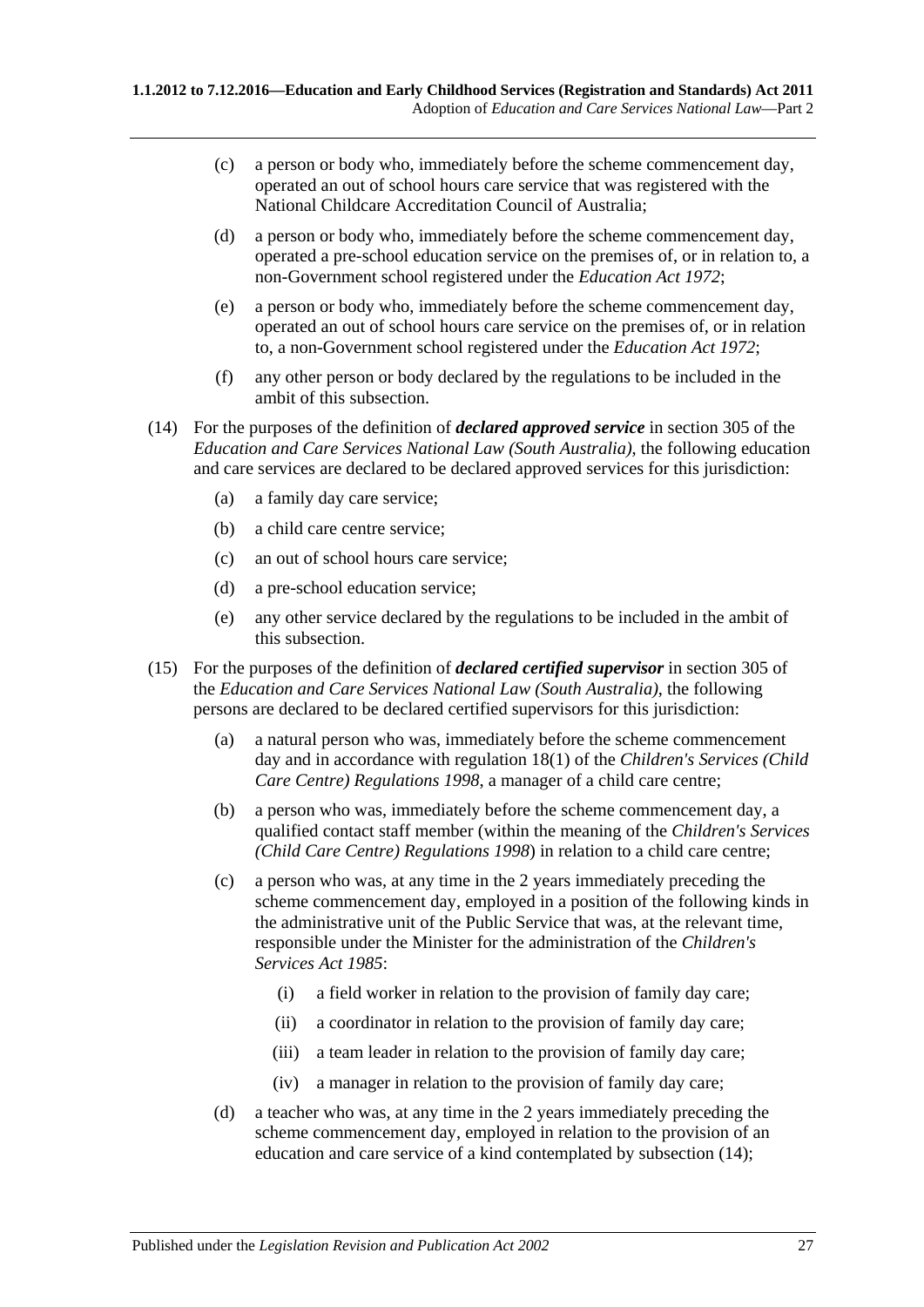- (e) any other person, or class of person, declared by the regulations to be included within the ambit of this subsection.
- (16) For the purposes of the definition of *declared nominated supervisor* in section 305 of the *Education and Care Services National Law (South Australia)*, a person authorised in writing by the Minister for the purposes of this subsection is declared to be a declared nominated supervisor for this jurisdiction.
- <span id="page-27-2"></span>(17) For the purposes of the definition of *former approval* in section 305 of the *Education and Care Services National Law (South Australia)*, an authorisation (however described) under the *[Education Act](http://www.legislation.sa.gov.au/index.aspx?action=legref&type=act&legtitle=Education%20Act%201972) 1972* or the *[Children's Services Act](http://www.legislation.sa.gov.au/index.aspx?action=legref&type=act&legtitle=Childrens%20Services%20Act%201985) 1985* in force immediately before the scheme commencement day to provide a service of a kind contemplated by [subsection](#page-26-0) (14) is declared to be a former approval for this jurisdiction.
- (18) For the purposes of [subsection](#page-27-2) (17), and without limiting any other way in which a person may be authorised under the *[Education Act](http://www.legislation.sa.gov.au/index.aspx?action=legref&type=act&legtitle=Education%20Act%201972) 1972* or the *[Children's Services](http://www.legislation.sa.gov.au/index.aspx?action=legref&type=act&legtitle=Childrens%20Services%20Act%201985)  Act [1985](http://www.legislation.sa.gov.au/index.aspx?action=legref&type=act&legtitle=Childrens%20Services%20Act%201985)* to provide a particular service—
	- (a) a person or body will be taken to have been authorised under the *[Education](http://www.legislation.sa.gov.au/index.aspx?action=legref&type=act&legtitle=Education%20Act%201972)  Act [1972](http://www.legislation.sa.gov.au/index.aspx?action=legref&type=act&legtitle=Education%20Act%201972)* or the *[Children's Services Act](http://www.legislation.sa.gov.au/index.aspx?action=legref&type=act&legtitle=Childrens%20Services%20Act%201985) 1985* (as the case requires) to provide a service of a kind contemplated by [subsection](#page-26-0) (14) if the person or body was, immediately before the scheme commencement day, providing a service of the relevant kind; and
	- (b) that authorisation will be taken to have been in force immediately before the scheme commencement day.
- (19) For the purposes of this section, a reference to an Act of this jurisdiction includes a reference to regulations made under that Act.
- (20) In this section—

*scheme commencement day* has the same meaning as in the *Education and Care Services National Law (South Australia)*.

## <span id="page-27-0"></span>**14—Penalty at end of provision**

In the *Education and Care Services National Law (South Australia)*, a penalty specified at the end of a provision indicates that a contravention of the provision is punishable on conviction by a penalty not more than the specified penalty.

## <span id="page-27-1"></span>**15—Tabling of annual report**

- (1) Without limiting section 280 of the *Education and Care Services National Law (South Australia)*, the Minister must cause copies of the annual report of the National Authority, and the report of the public sector auditor with respect to the financial statement in the report, to be laid before both Houses of Parliament.
- (2) In this section—

*National Authority* has the same meaning as in the *Education and Care Services National Law (South Australia)*.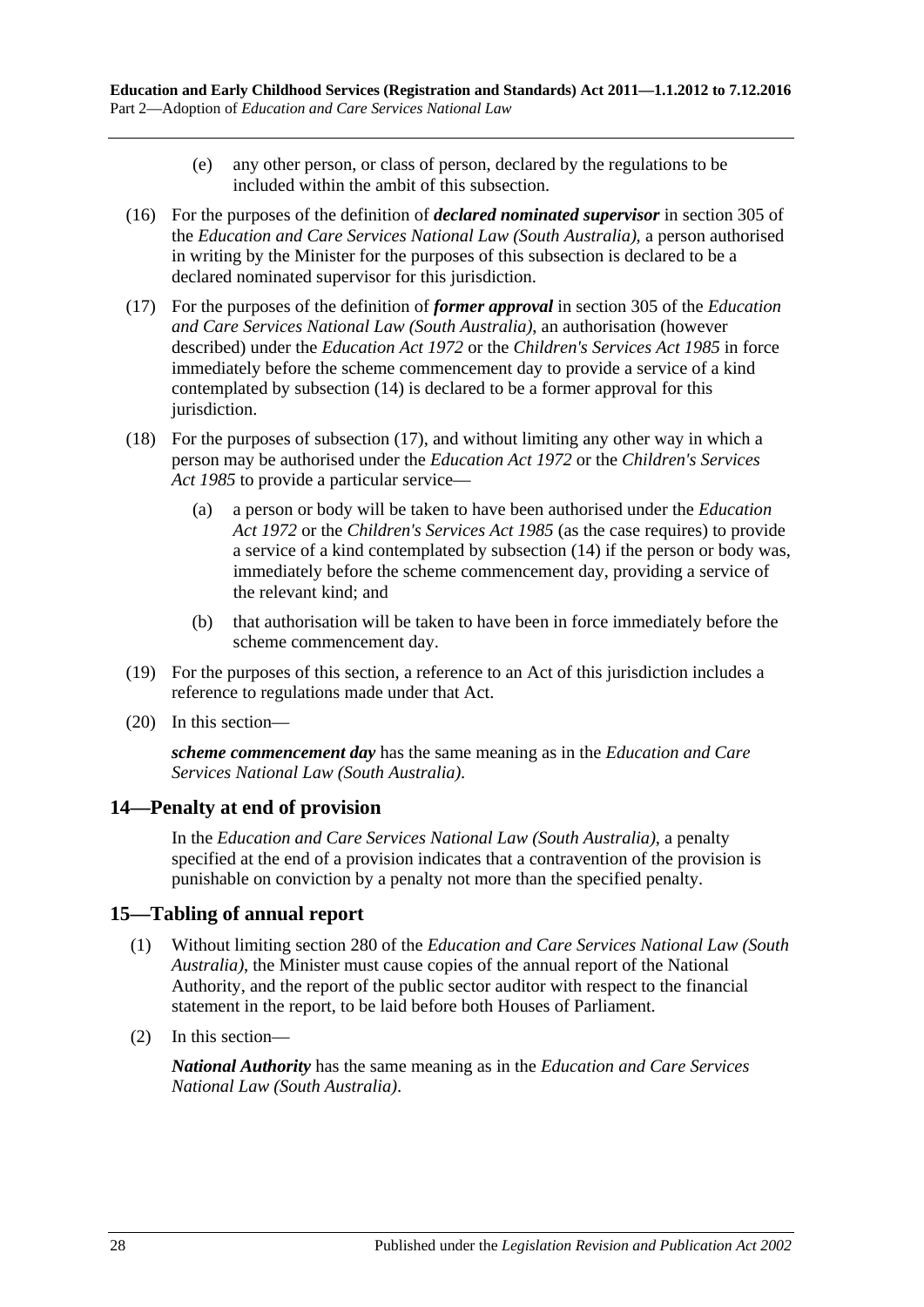# <span id="page-28-0"></span>**Part 3—Application of** *Education and Care Services National Law (South Australia)* **to residual early childhood services providers**

## <span id="page-28-1"></span>**16—Application of** *Education and Care Services National Law (South Australia)* **to residual early childhood services providers**

- (1) The *Education and Care Services National Law (South Australia)*, as modified by [Schedule](#page-200-0) 2 and as in force from time to time, applies in relation to all residual early childhood services as if they were education and care services within the meaning of that Law.
- (2) In this section—

*residual early childhood services* means early childhood services of a kind to which the *Education and Care Services National Law (South Australia)* would not, but for this section, apply.

**Note—**

See section 4 for the definition of early childhood services.

## <span id="page-28-2"></span>**17—Exemption from certain provisions of** *Education and Care Services National Law (South Australia)*

- <span id="page-28-6"></span>(1) Subject to this section, the Minister may, by notice in writing—
	- (a) exempt a person, or class of persons, subject to such conditions as the Minister thinks fit and specifies in the notice, from specified provisions of the *Education and Care Services National Law (South Australia)* as they apply to, or in relation to, residual early childhood services; or
	- (b) vary or revoke an exemption, or a condition of an exemption, under this section or impose a further condition.
- (2) The Minister must consult with the Board before making a notice under [subsection](#page-28-6) (1).
- (3) A person who contravenes a condition of an exemption is guilty of an offence. Maximum penalty: \$10 000.

# <span id="page-28-3"></span>**Part 4—Administration**

# <span id="page-28-4"></span>**Division 1—The Minister**

## <span id="page-28-5"></span>**18—Functions of Minister**

- (1) The functions of the Minister under this Act are—
	- (a) to support the delivery of the highest possible standard of education services and early childhood services;
	- (b) to work with the Board to ensure effective monitoring and evaluation of the delivery of education and early childhood services;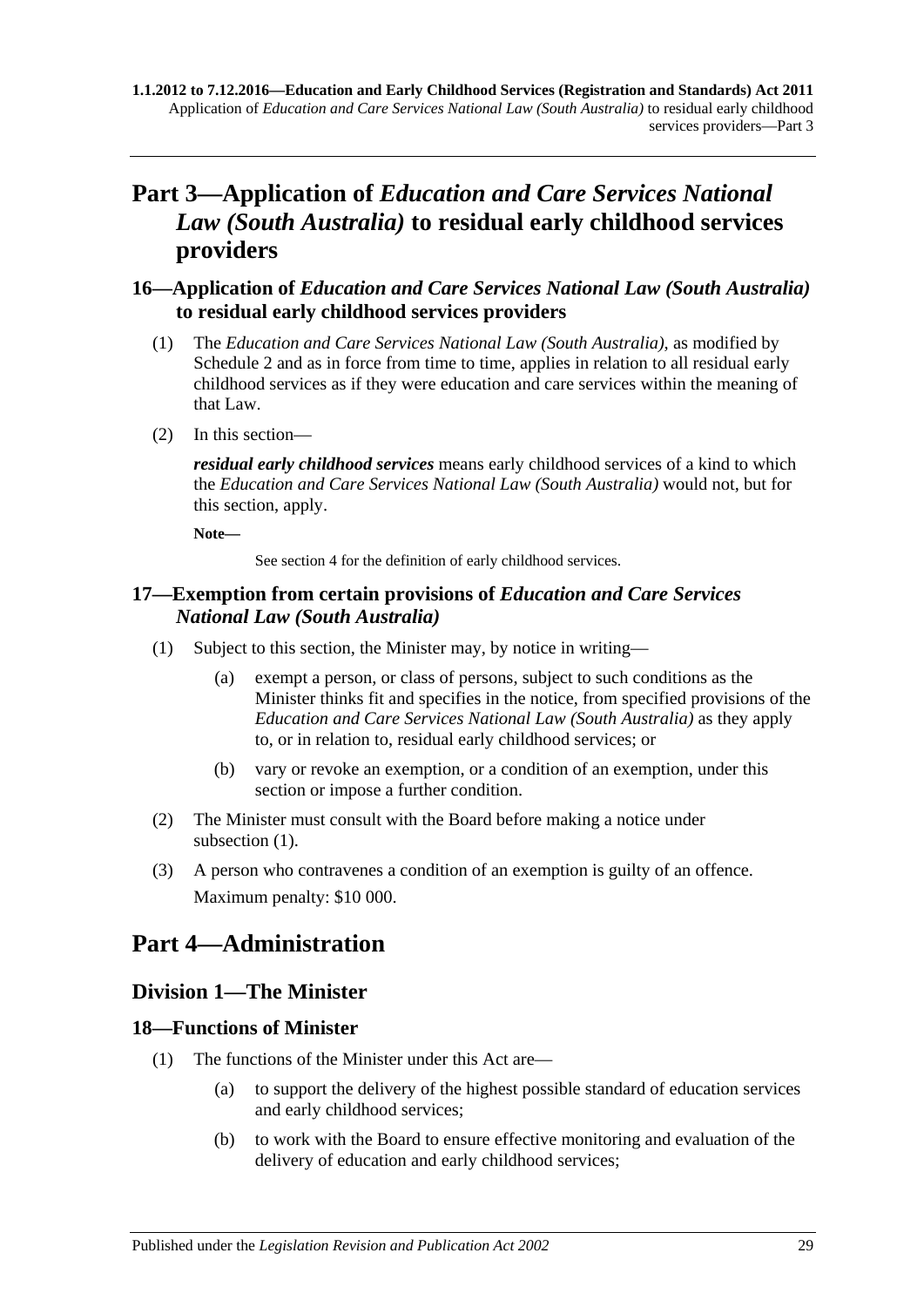- (c) to support the promotion of, and public awareness on the availability and quality of, education and early childhood services;
- (d) such other functions assigned to the Minister by or under this or any other Act.
- (2) For the purposes of this section, a reference to early childhood services includes a reference to an education and care service (within the meaning of the *Education and Care Services National Law (South Australia)*).

#### **Note—**

The *Education and Care Services National Law (South Australia)* may contain further functions in respect of services to which that Law applies.

## <span id="page-29-0"></span>**19—Ministerial directions**

- (1) Subject to this section, the Minister may give the Board a direction about any matter relevant to the performance or exercise of a function or power of the Board.
- (2) No Ministerial direction may be given—
	- (a) in relation to the registration of a particular school, or the imposition of conditions on the registration of a particular school, or the suspension or cancellation of the registration of a particular school; or
	- (b) in relation to the determination of criteria for registration under this Act; or
	- (c) in relation to any particular proceedings before the Board; or
	- (d) in relation to a particular complaint of a kind contemplated by [section](#page-34-2) 30.
- (3) A direction given by the Minister under this section must be in writing.
- (4) If the Minister gives a direction under this section—
	- (a) the Minister must prepare a report on the matter and cause a copy of the report to be laid before each House of Parliament; and
	- (b) the Board must cause details of the direction to be published in its next annual report.

#### <span id="page-29-2"></span><span id="page-29-1"></span>**20—Power of delegation**

- (1) The Minister may delegate a function or power under this Act (other than a prescribed function or power) to a specified body or person (including a person for the time being holding or acting in a specified office or position).
- (2) A delegation under this section—
	- (a) must be by instrument in writing; and
	- (b) may be absolute or conditional; and
	- (c) does not derogate from the ability of the Minister to act in any matter; and
	- (d) is revocable at will.
- (3) A function or power delegated under this section may, if the instrument of delegation so provides, be further delegated.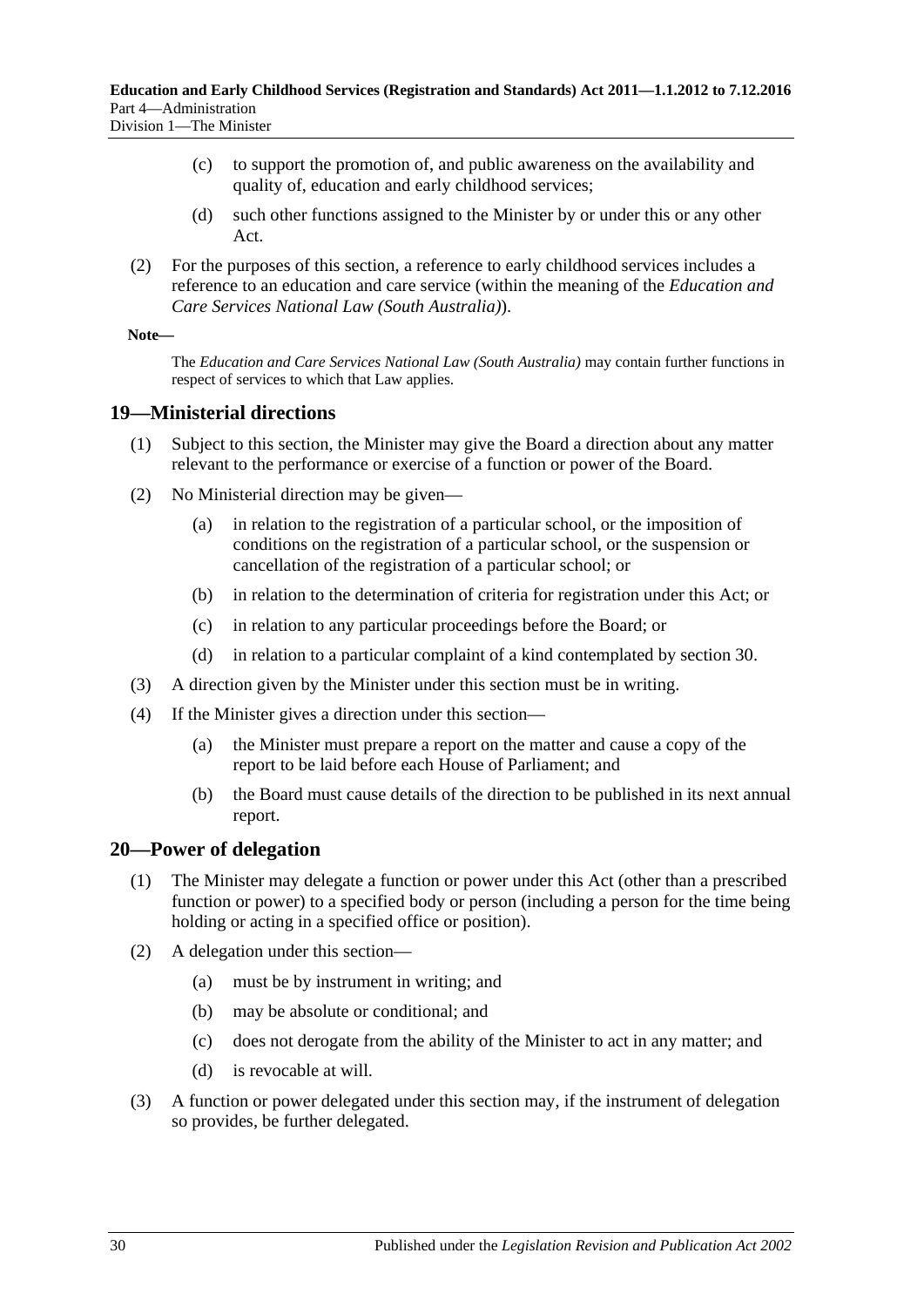<span id="page-30-4"></span>(4) A person to whom a function has been delegated under [subsection](#page-29-2) (1) who has a direct or indirect personal or pecuniary interest in any matter in relation to which the person proposes to perform the functions must disclose the nature of the interest in writing to the Minister.

Maximum penalty: \$20 000.

(5) It is a defence to a charge of an offence against [subsection](#page-30-4) (4) for the defendant to prove that he or she was not, at the time of the alleged offence, aware of his or her interest in the matter.

## <span id="page-30-0"></span>**Division 2—The Education and Early Childhood Services Registration and Standards Board of South Australia**

## <span id="page-30-1"></span>**Subdivision 1—The Board**

## <span id="page-30-2"></span>**21—Establishment of Board**

- (1) The *Education and Early Childhood Services Registration and Standards Board of South Australia* is established.
- (2) The Board—
	- (a) is a body corporate; and
	- (b) has perpetual succession and a common seal; and
	- (c) can sue and be sued in its corporate name; and
	- (d) has the functions and powers assigned or conferred by or under this or any other Act.
- (3) If a document appears to bear the common seal of the Board, it will be presumed, in the absence of proof to the contrary, that the common seal of the Board was duly fixed to the document.

## <span id="page-30-3"></span>**22—Composition of Board**

- (1) The Board consists of 13 members appointed by the Governor on the nomination of the Minister, being persons who collectively have, in the opinion of the Minister, the knowledge, skills and experience necessary to enable the Board to carry out its functions effectively.
- <span id="page-30-6"></span><span id="page-30-5"></span>(2) Of those members—
	- (a) 1 (who will be the presiding member) must be a person who has, in the opinion of the Minister, extensive knowledge and expertise in the education and care of children; and
	- (b) 2 must be nominated from a panel of 4 persons submitted by the Director-General; and
	- (c) 2 must be nominated from a panel of 4 persons submitted by the Association of Independent Schools of South Australia; and
	- (d) 2 must be nominated from a panel of 4 persons submitted by the South Australian Commission for Catholic Schools Incorporated; and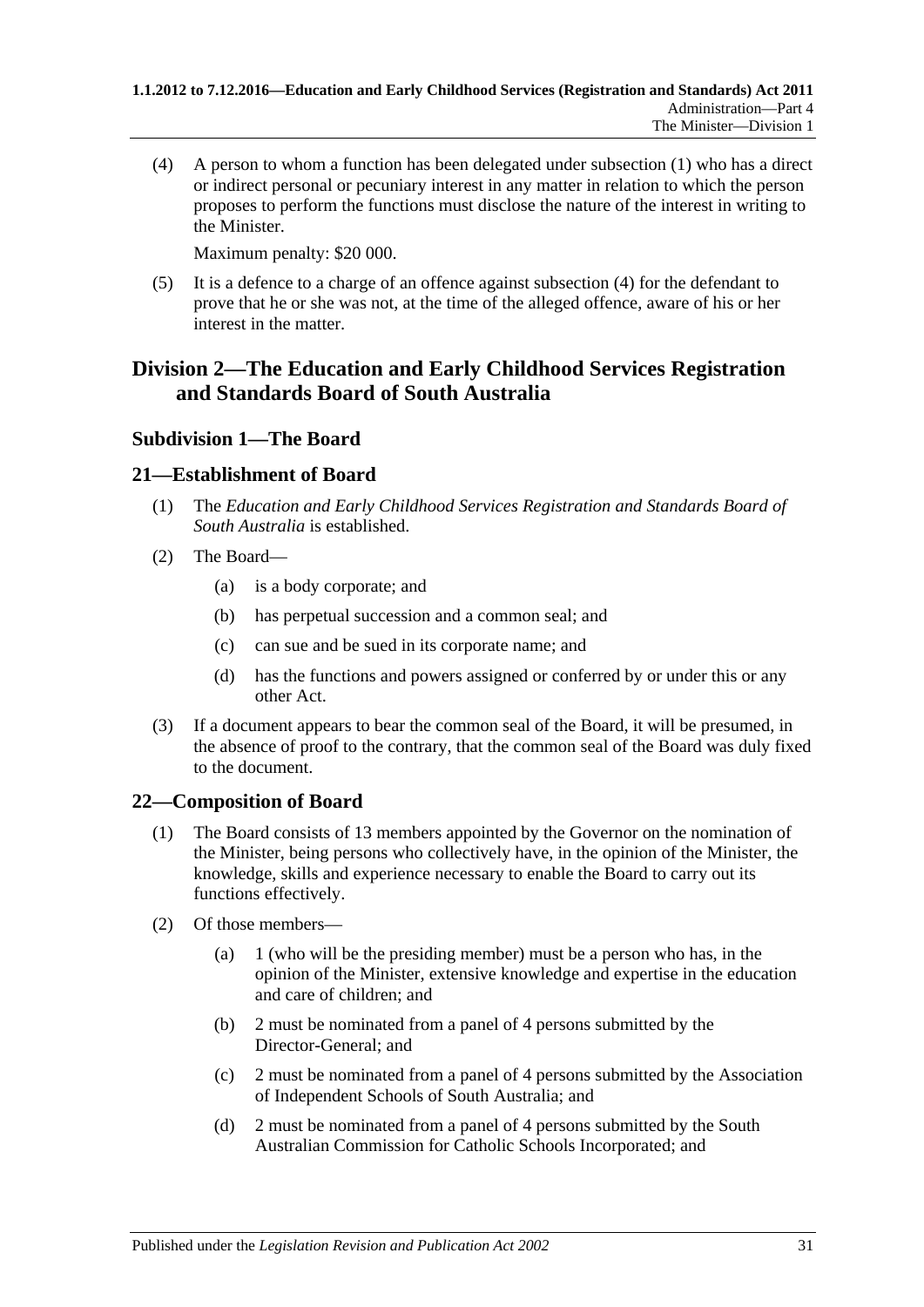**Education and Early Childhood Services (Registration and Standards) Act 2011—1.1.2012 to 7.12.2016** Part 4—Administration

<span id="page-31-1"></span>Division 2—The Education and Early Childhood Services Registration and Standards Board of South Australia

- (e) 2 must be nominated from a panel of 4 persons submitted by the prescribed child care bodies; and
- (f) 1 must be a legal practitioner.
- (3) If the Minister does not receive a submission from a body under [subsection](#page-30-5)  $(2)(c)$ , [\(d\)](#page-30-6) or [\(e\)](#page-31-1) within 2 months after requesting the submission of 4 names by that body, the Minister may, by notice in writing, request the relevant body to make a nomination within a time (being not less than 1 month) allowed in the notice and if a nomination is not made within that time, then the Minister may proceed to nominate a person or persons determined by the Minister in lieu of a person submitted by that body.
- (4) Subject to this section, the Minister should, before nominating a person for appointment to the Board (other than for the purposes of [subsection](#page-30-5)  $(2)(c)$ ,  $(d)$  or  $(e)$ ), under a scheme determined by the Minister for the purposes of this section—
	- (a) call for expressions of interest; and
	- (b) take into account any representations made by a prescribed designated entity.
- (5) In nominating the remaining members of the Board, the Minister should, as far as is reasonably practicable, endeavour to achieve a gender balance on the Board.
- (6) The requirements of qualification and nomination (if applicable) made by this section in relation to the appointment of a member extend to the appointment of a deputy of that member.
- (7) The Governor may, on the recommendation of the Minister, appoint a suitable person to be the deputy presiding member of the Board.
- (8) The Governor may, on the nomination of the Minister, appoint a suitable person to be the deputy of a member of the Board.
- (9) A deputy may act as a member of the Board during any period of absence of the member in relation to whom the deputy has been appointed.

## <span id="page-31-0"></span>**23—Conditions of membership**

- (1) Subject to this section, a member of the Board will hold office on conditions determined by the Governor for a term, not exceeding 3 years, specified in the instrument of appointment and is, at the expiration of a term of office, eligible for reappointment.
- (2) A member of the Board cannot hold office for consecutive terms that exceed 9 years in total.
- <span id="page-31-2"></span>(3) The Governor may remove a member of the Board from office—
	- (a) for breach of, or non-compliance with, a condition of appointment; or
	- (b) for mental or physical incapacity to carry out duties of office satisfactorily; or
	- (c) for neglect of duty; or
	- (d) for dishonourable conduct.
- (4) The office of a member of the Board becomes vacant if the member—
	- (a) dies; or
	- (b) completes a term of office and is not reappointed; or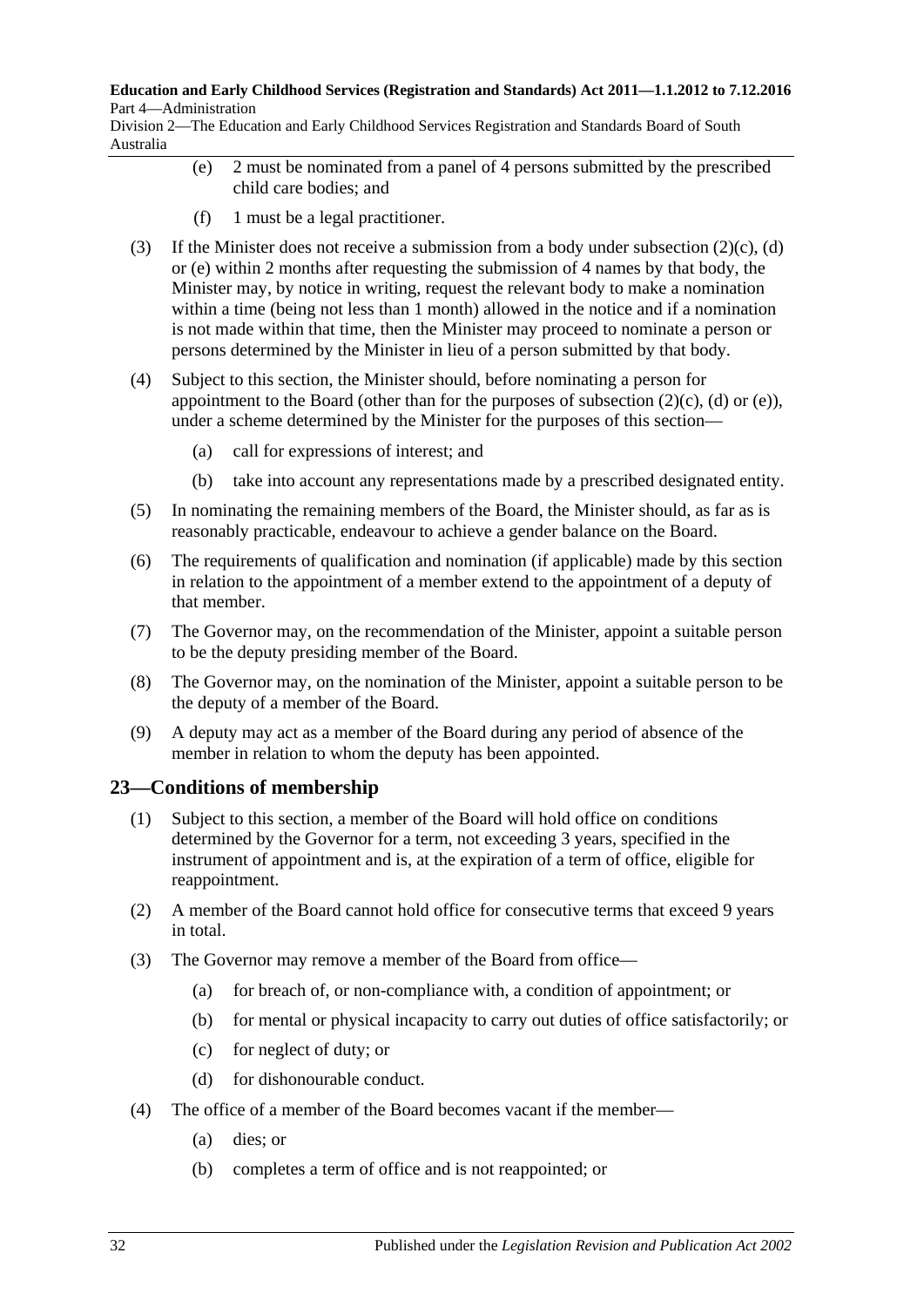#### **1.1.2012 to 7.12.2016—Education and Early Childhood Services (Registration and Standards) Act 2011** Administration—Part 4 The Education and Early Childhood Services Registration and Standards Board of South

- Australia—Division 2
- (c) resigns by written notice addressed to the Minister; or
- (d) is found guilty of a prescribed offence; or
- (e) is removed from office by the Governor under [subsection](#page-31-2) (3); or
- (f) accepts employment as a Registrar under this Act.

#### <span id="page-32-0"></span>**24—Casual vacancies**

The following rules govern the appointment of a person to fill a casual vacancy that occurs in the office of a member appointed in accordance with section  $22(2)(c)$ , [\(d\)](#page-30-6) or  $(e)$ :

- (a) if the vacancy occurs within 12 months after the member's appointment, the Governor must appoint on the nomination of the Minister 1 of the remaining persons from the panel submitted in relation to the member's appointment;
- (b) if—
	- (i) none of the remaining persons are qualified for appointment; or
	- (ii) none of the remaining persons are available or willing to be appointed; or
	- (iii) if the vacancy occurs later than 12 months after the member's appointment,

the Governor may appoint a person nominated by the Minister from a new panel of 4 persons submitted by the body referred to in the relevant paragraph (and, if the Minister does not receive a submission from the body within 14 days after requesting the submission of 4 names by that body, the Minister may proceed to nominate a person determined by the Minister in lieu of a person submitted by that body);

(c) the person appointed holds office for the balance of the term of that person's predecessor.

## <span id="page-32-1"></span>**25—Allowances and expenses**

A member of the Board (other than a member who is a member of the Public Service) is entitled to fees, allowances and expenses approved by the Governor.

## <span id="page-32-2"></span>**26—Validity of acts**

An act or proceeding of the Board is not invalid by reason only of a vacancy in its membership or a defect in the appointment of a member.

## <span id="page-32-3"></span>**Subdivision 2—Registrars and staff**

## <span id="page-32-4"></span>**27—Registrars of Board**

- <span id="page-32-6"></span><span id="page-32-5"></span>(1) There will be the following Registrars of the Board:
	- (a) the Registrar for the Government sector (the *Government Schools Registrar*);
	- (b) the Registrar for the non-Government sector (the *non-Government Schools Registrar*);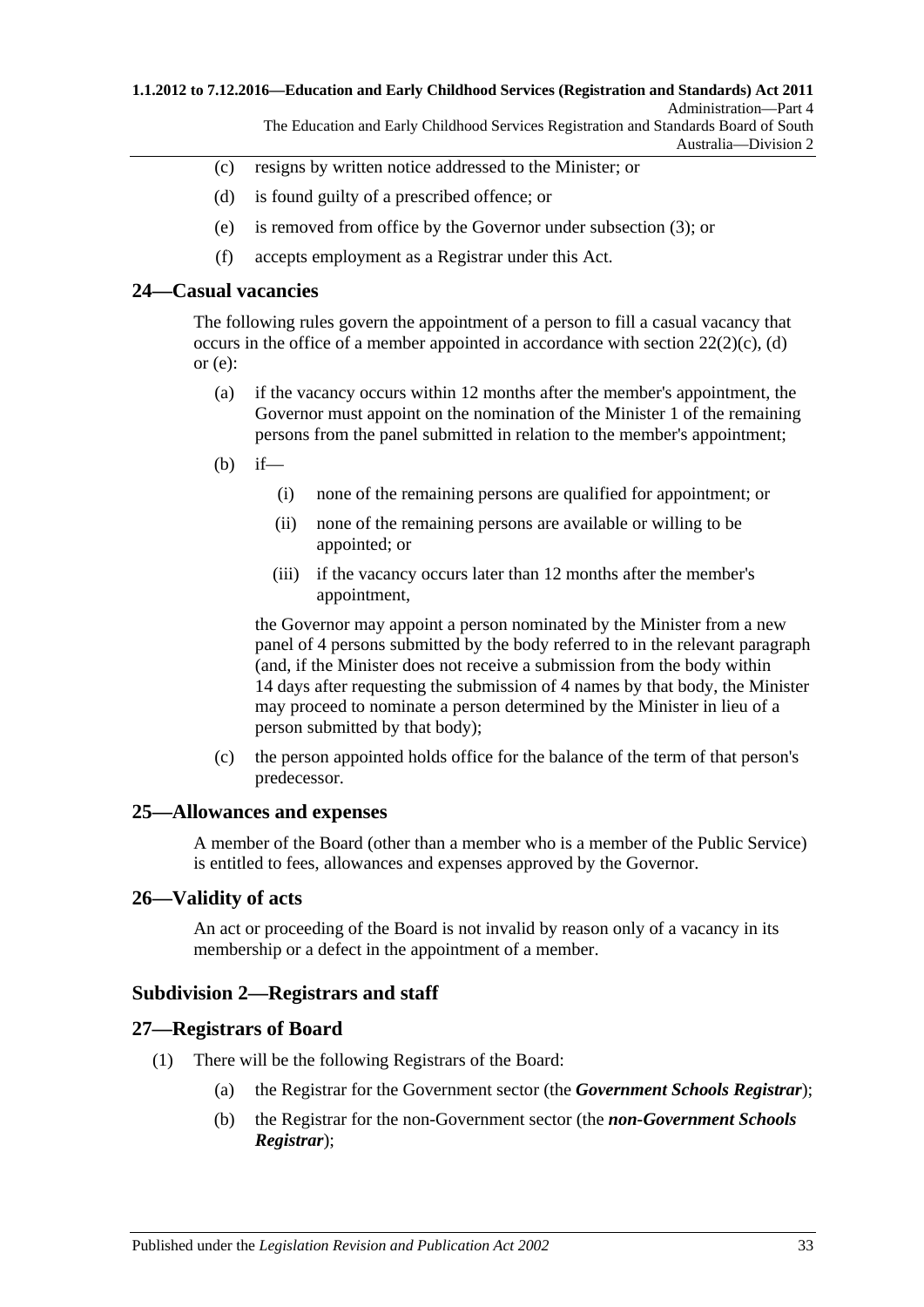**Education and Early Childhood Services (Registration and Standards) Act 2011—1.1.2012 to 7.12.2016** Part 4—Administration

<span id="page-33-1"></span>Division 2—The Education and Early Childhood Services Registration and Standards Board of South Australia

- (c) the Registrar for the early childhood services sector (the *Early Childhood Services Registrar*).
- (2) The Registrars will be appointed by the Board on terms and conditions determined by the Board.

## <span id="page-33-0"></span>**28—Staff of Board**

- (1) The Board's staff consists of—
	- (a) Public Service employees assigned to assist the Board; and
	- (b) persons employed by the Board, on terms and conditions determined by the Board after consultation with the Minister, to assist the Board.
- <span id="page-33-2"></span>(2) If a person commences employment as a member of the staff of the Board after ceasing to be employed—
	- (a) in the Public Service of the State; or
	- (b) by a prescribed employing authority,

and that employment with the Board follows immediately on the cessation of that previous employment, then—

- (c) the person's existing and accruing rights immediately before the cessation of that previous employment in respect of recreation leave, sick leave and long service leave continue in full force and effect as if that previous employment had been employment by the Board; and
- (d) the person is not entitled to payment in lieu of those rights.
- (3) Except where [subsection](#page-33-2) (2) applies, if a person commences employment as a member of the staff of the Board within 3 months after ceasing to be employed—
	- (a) in the Public Service of the State; or
	- (b) by a prescribed employing authority; or
	- (c) in prescribed employment,

the person's existing and accruing rights immediately before the cessation of that employment in respect of recreation leave, sick leave and long service leave continue, to the extent directed by the Board and subject to such conditions as may be determined by the Board, as if that previous employment had been employment by the Board.

- (4) The Board may, under an arrangement established by the Minister administering an administrative unit of the Public Service, make use of the services or staff of that administrative unit.
- (5) In this section—

*prescribed employing authority* means—

- (a) the employing authority under the *[Education Act](http://www.legislation.sa.gov.au/index.aspx?action=legref&type=act&legtitle=Education%20Act%201972) 1972*; or
- (b) the employing authority under the *[Children's Services Act](http://www.legislation.sa.gov.au/index.aspx?action=legref&type=act&legtitle=Childrens%20Services%20Act%201985) 1985*; or
- (c) any other person or body declared by the Minister to be included in the ambit of this definition.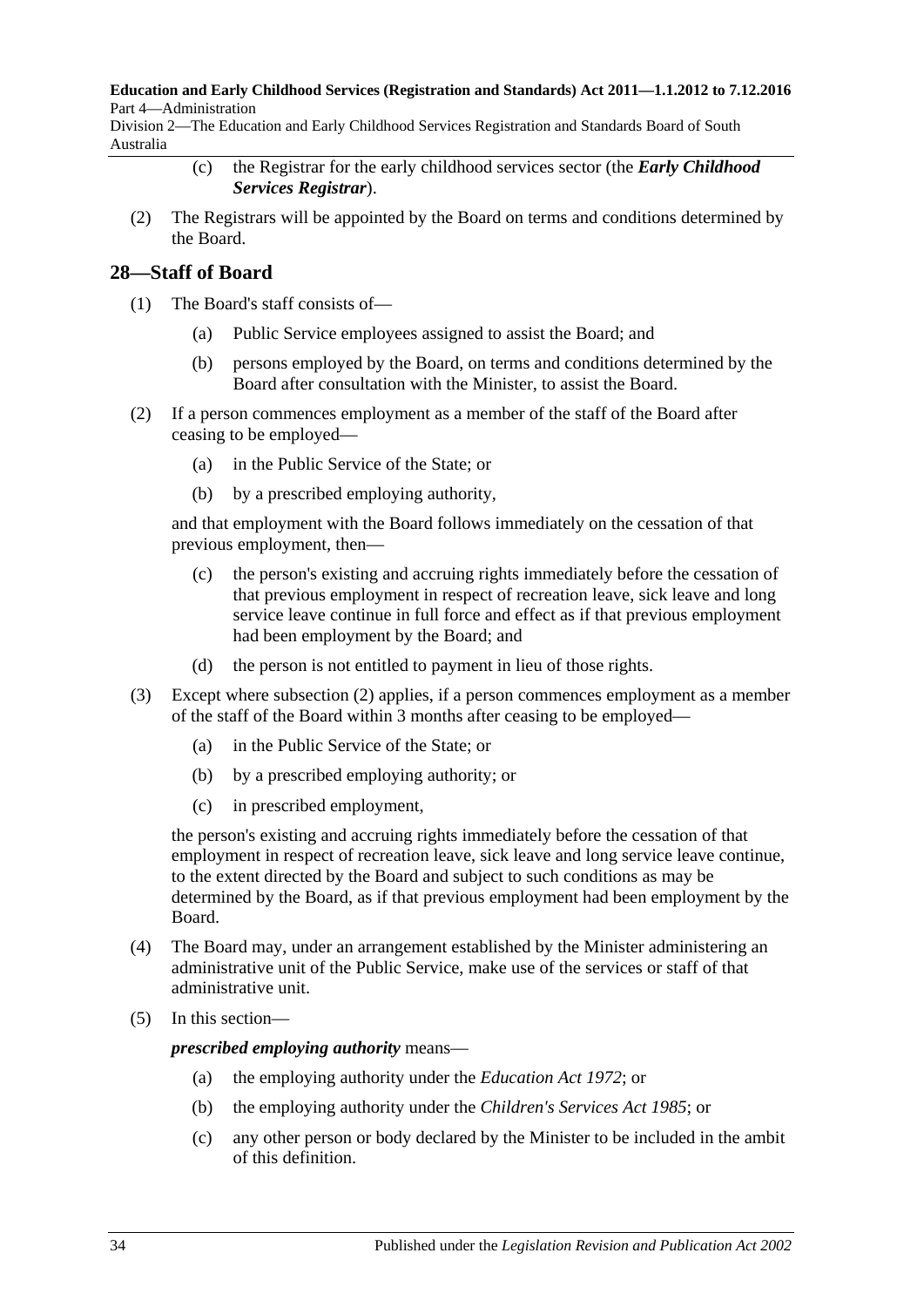## <span id="page-34-0"></span>**Subdivision 3—Functions of Board**

## <span id="page-34-1"></span>**29—Functions of Board**

- (1) The functions of the Board are as follows:
	- to regulate the provision of education services and early childhood services;
	- (b) to approve the requirements for endorsement of registration;
	- (c) to establish and maintain the registers contemplated by this Act;
	- (d) to prepare or endorse codes of conduct for registered schools;
	- (e) to provide advice to the Minister as the Board considers appropriate;
	- (f) to carry out other functions assigned to the Board under this or any other Act or by the Minister.
- <span id="page-34-3"></span>(2) A code of conduct prepared or endorsed by the Board cannot come into operation except with the written approval of—
	- (a) the Minister; and
	- (b) a majority of the peak bodies prescribed by the regulations for the purpose of this subsection.
- <span id="page-34-5"></span><span id="page-34-4"></span>(3) The Board must, in relation to each code of conduct prepared or endorsed by the Board and that has been approved in accordance with [subsection](#page-34-3) (2)—
	- (a) cause a copy of the code to be published in the Gazette, together with a statement of the operative date of the code (which cannot be a date earlier than the date of publication); and
	- (b) take reasonable steps to send a copy of the code to each school to which it applies; and
	- (c) ensure that a copy of the code is published on the Internet and kept available for public inspection without charge during normal office hours at the principal office of the Board,

<span id="page-34-6"></span>(although proof of compliance with [paragraphs](#page-34-4) (a), [\(b\)](#page-34-5) and [\(c\)](#page-34-6) is not necessary for the purposes of any proceedings that involve an alleged contravention of or failure to comply with a code of conduct).

## <span id="page-34-2"></span>**30—Complaint made directly to Board to be referred to school**

- (1) If a person makes a complaint to the Board or a Registrar in relation to the provision of education services by a registered school, the Board or Registrar must refer the complaint to the registered school to be dealt with in accordance with the procedures for handling complaints established by the school.
- (2) However, if the Board is of the opinion that the subject matter of a complaint—
	- (a) would, if proved, constitute a proper cause for disciplinary action under [Part](#page-45-0) 7; and
	- (b) is of such seriousness that the matter should instead be the subject of a complaint laid under [section](#page-48-1) 62,

the Board may direct the relevant Registrar to lay a complaint under that section instead of referring the matter to the registered school.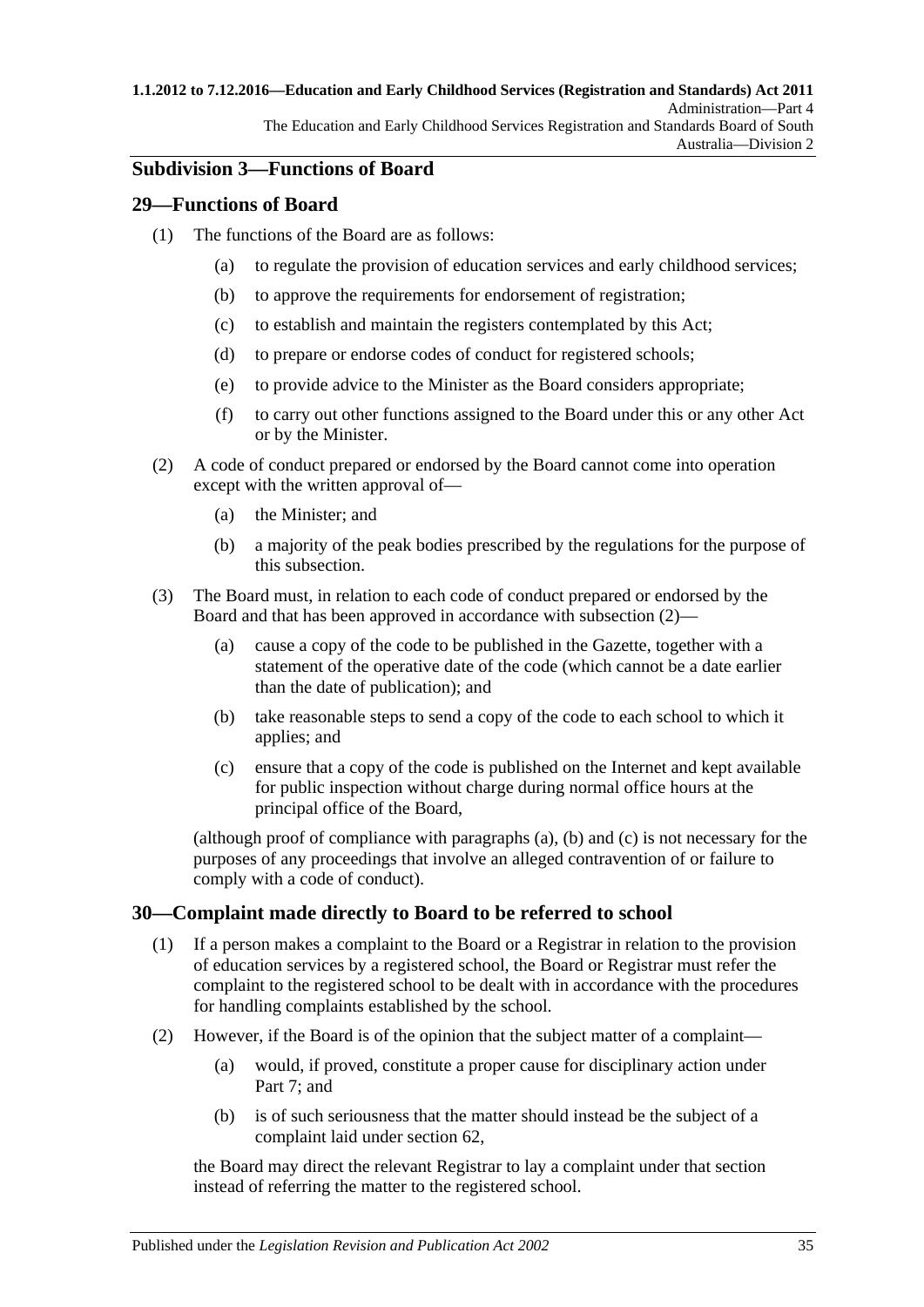**Education and Early Childhood Services (Registration and Standards) Act 2011—1.1.2012 to 7.12.2016** Part 4—Administration

Division 2—The Education and Early Childhood Services Registration and Standards Board of South Australia

## <span id="page-35-0"></span>**31—Committees**

- (1) The Board may establish committees
	- to advise the Board or a Registrar on any matter; or
	- (b) to carry out functions on behalf of the Board.
- (2) The membership of a committee will be determined by the Board and may, but need not, consist of, or include, members of the Board.
- (3) The Board will determine who will be the presiding member of a committee.
- <span id="page-35-4"></span>(4) The procedures to be observed in relation to the conduct of the business of a committee will be—
	- (a) as determined by the Board; and
	- (b) insofar as a procedure is not determined under [paragraph](#page-35-4) (a)—as determined by the committee.

## <span id="page-35-5"></span><span id="page-35-1"></span>**32—Power of delegation**

- (1) The Board may delegate a function or power under this Act (other than a function or power under [Part](#page-45-0) 7 or a prescribed function or power)—
	- (a) to a member of the Board, a Registrar or an employee of the Board; or
	- (b) to a committee established by the Board; or
	- (c) to a specified body or person (including a person for the time being holding or acting in a specified office or position).
- (2) A delegation under this section—
	- (a) must be by instrument in writing; and
	- (b) may be absolute or conditional; and
	- (c) does not derogate from the ability of the Board to act in any matter; and
	- (d) is revocable at will.
- (3) A function or power delegated under this section may, if the instrument of delegation so provides, be further delegated.
- <span id="page-35-6"></span>(4) A person to whom a function has been delegated under [subsection](#page-35-5) (1) who has a direct or indirect personal or pecuniary interest in any matter in relation to which the person proposes to perform the functions must disclose the nature of the interest in writing to the Board.

Maximum penalty: \$20 000.

(5) It is a defence to a charge of an offence against [subsection](#page-35-6) (4) to prove that the defendant was not, at the time of the alleged offence, aware of his or her interest in the matter.

## <span id="page-35-2"></span>**Subdivision 4—Board's procedures**

#### <span id="page-35-3"></span>**33—Board's procedures**

(1) Subject to this Act, a quorum of the Board consists of one half the total number of its members (ignoring any fraction resulting from the division) plus 1.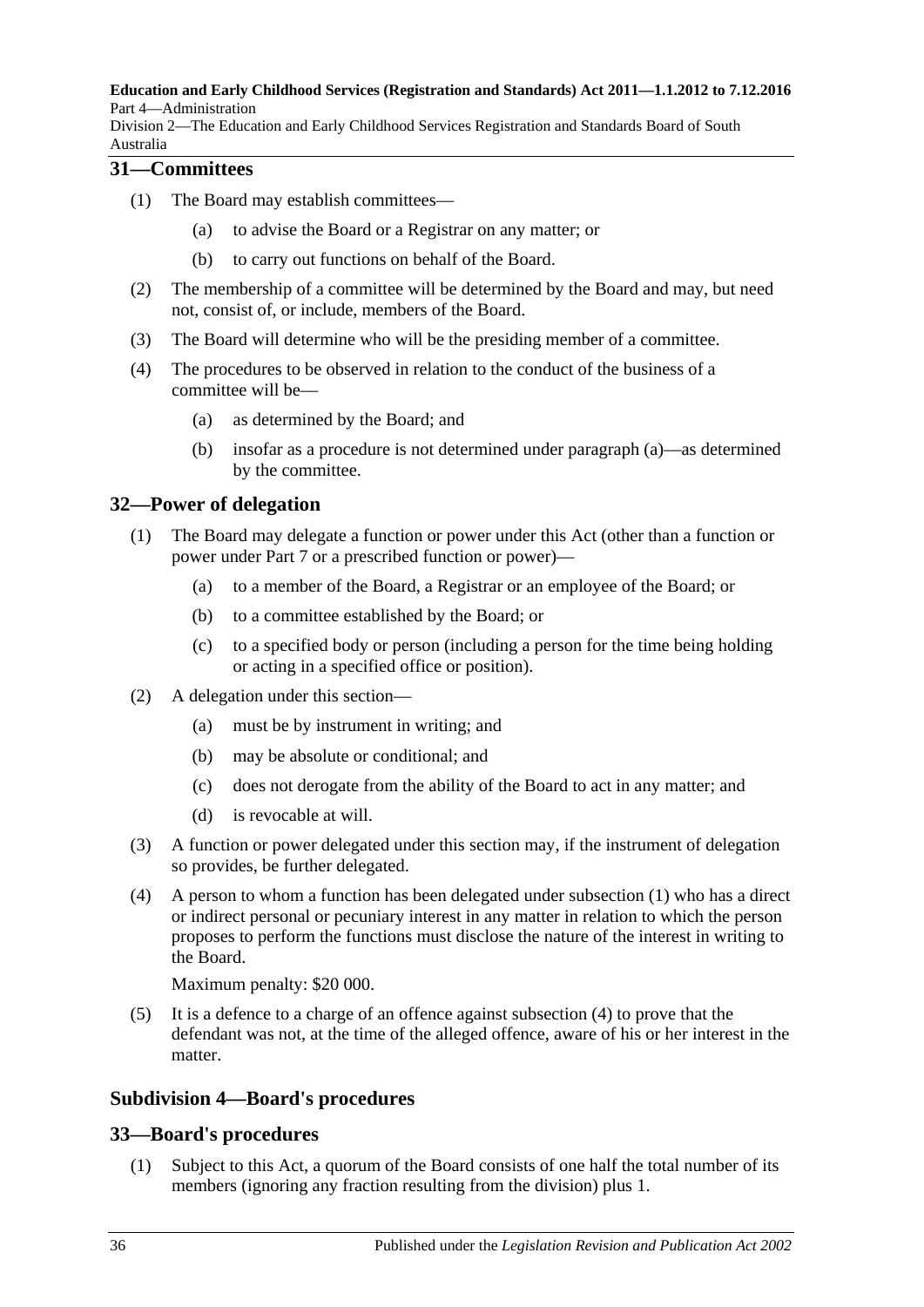### **1.1.2012 to 7.12.2016—Education and Early Childhood Services (Registration and Standards) Act 2011** Administration—Part 4

The Education and Early Childhood Services Registration and Standards Board of South Australia—Division 2

- (2) At least 1 member of the Board appointed in accordance with each of [paragraphs](#page-30-0) (c), [\(d\)](#page-30-1) and [\(e\)](#page-31-0) of [section](#page-30-2) 22 must be present at any meeting of the Board.
- (3) A meeting of the Board will be chaired by the presiding member or, in his or her absence, by the deputy presiding member and, in the absence of both the presiding member and the deputy presiding member, the members present at a meeting of the Board must choose 1 of their number to preside at the meeting.
- (4) A decision carried by a majority of the votes cast by members of the Board at a meeting is a decision of the Board.
- (5) Each member present at a meeting of the Board has 1 vote on any question arising for decision.
- (6) A conference by telephone or other electronic means between the members of the Board will, for the purposes of this section, be taken to be a meeting of the Board at which the participating members are present if—
	- (a) notice of the conference is given to all members in the manner determined by the Board for the purpose; and
	- (b) each participating member is capable of communicating with every other participating member during the conference.
- (7) A proposed resolution of the Board becomes a valid decision of the Board despite the fact that it is not voted on at a meeting of the Board if—
	- (a) notice of the proposed resolution is given to all members of the Board in accordance with procedures determined by the Board; and
	- (b) a majority of the members express concurrence in the proposed resolution by letter, telegram, telex, fax, email or other written communication setting out the terms of the resolution.
- (8) The Board must have accurate minutes kept of its meetings.
- (9) Subject to this Act, the Board may determine its own procedures.

### **34—Conflict of interest etc under** *Public Sector (Honesty and Accountability) Act 1995*

A member of the Board will not be taken to have a direct or indirect interest in a matter for the purposes of the *[Public Sector \(Honesty and Accountability\) Act](http://www.legislation.sa.gov.au/index.aspx?action=legref&type=act&legtitle=Public%20Sector%20(Honesty%20and%20Accountability)%20Act%201995) 1995* by reason only of the fact that the member has an interest in the matter that is shared in common with persons involved in the provision of education services or early childhood services generally, or a substantial section of persons involved in the provision of education services or early childhood services.

**Note—**

The *[Public Sector \(Honesty and Accountability\) Act](http://www.legislation.sa.gov.au/index.aspx?action=legref&type=act&legtitle=Public%20Sector%20(Honesty%20and%20Accountability)%20Act%201995) 1995* imposes duties of honesty and accountability on public sector office holders, including members of the Board.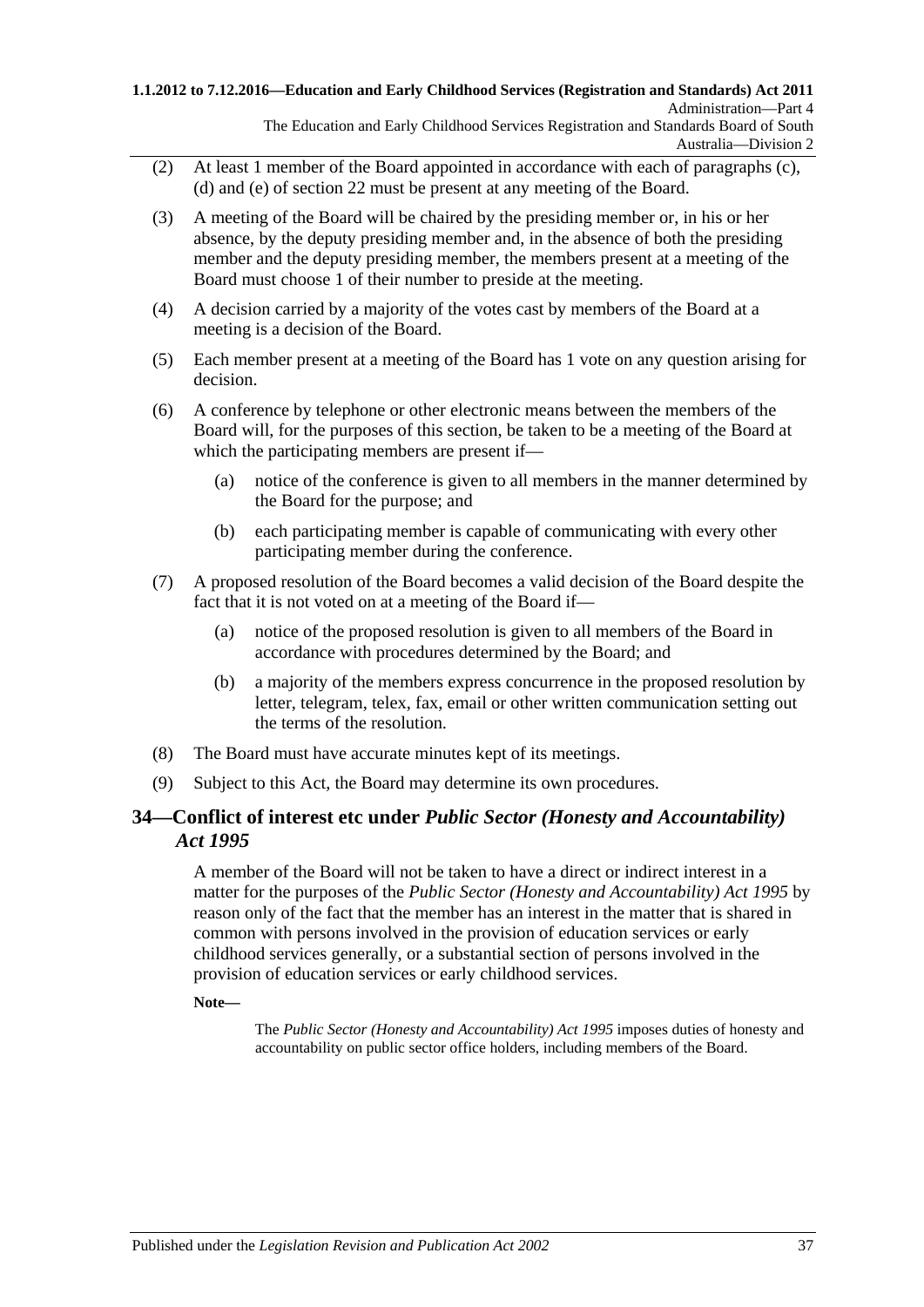**Education and Early Childhood Services (Registration and Standards) Act 2011—1.1.2012 to 7.12.2016** Part 4—Administration

Division 2—The Education and Early Childhood Services Registration and Standards Board of South Australia

### **35—Powers of Board in relation to witnesses etc**

- (1) For the purposes of proceedings before the Board (whether such proceedings are disciplinary proceedings or otherwise), the Board may—
	- (a) by summons signed on behalf of the Board by a member of the Board or the relevant Registrar, require the attendance before the Board of a person whom the Board thinks fit to call before it; or
	- (b) by summons signed on behalf of the Board by a member of the Board or the relevant Registrar, require the production of relevant documents, records or equipment and, in the case of a document or record that is not in the English language—
		- (i) a written translation of the document or record into English; and
		- (ii) a certificate signed by a translator approved by the Board certifying that the translation accurately reproduces in English the contents of the document or record; or
	- (c) inspect documents, records or equipment produced before it, and retain them for such reasonable period as it thinks fit, and make copies of the documents or records or their contents; or
	- (d) require a person to make an oath or affirmation (which may be administered by a member of the Board) to answer truthfully questions put by a member of the Board or a person appearing before the Board; or
	- (e) require a person appearing before the Board (whether summoned to appear or not) to answer questions put by a member of the Board or by a person appearing before the Board.
- (2) On the receipt of an application for the issue of a summons under this section, a member of the Board or the relevant Registrar may, without referring the matter to the Board, issue a summons on behalf of the Board.
- (3) A person who—
	- (a) fails without reasonable excuse to comply with a summons issued to attend, or to produce documents, records or equipment, before the Board; or
	- (b) having been served with a summons to produce—
		- (i) a written translation of the document or record into English; and
		- (ii) a certificate signed by a translator approved by the Board certifying that the translation accurately reproduces in English the contents of the document or record,

fails, without reasonable excuse, to comply with the summons; or

(c) refuses to be sworn or to affirm, or refuses or fails to answer truthfully a relevant question when required to do so by the Board,

is guilty of an offence.

Maximum penalty: \$10 000 or imprisonment for 6 months.

(4) A person who appears as a witness before the Board has the same protection as a witness in proceedings before the Supreme Court.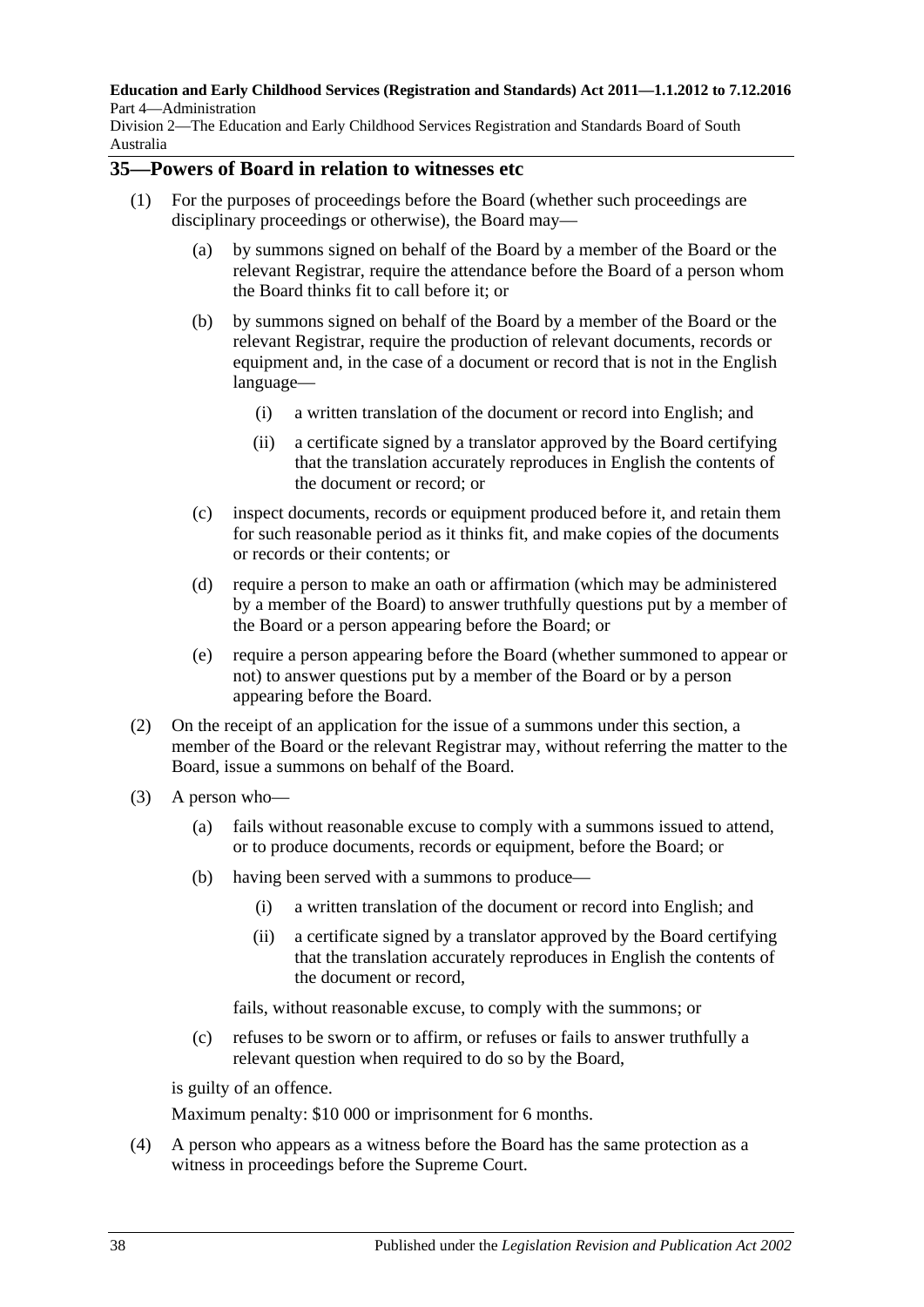#### **1.1.2012 to 7.12.2016—Education and Early Childhood Services (Registration and Standards) Act 2011** Administration—Part 4 The Education and Early Childhood Services Registration and Standards Board of South Australia—Division 2

- (5) In the course of proceedings before the Board (whether such proceedings are disciplinary proceedings or otherwise), the Board may—
	- (a) receive in evidence a transcript of evidence taken in proceedings before a court, tribunal or other body constituted under the law of South Australia or of any other State or a Territory of Australia or of another country, and draw any conclusions of fact from the evidence that it considers proper; and
	- (b) adopt, as in its discretion it considers proper, any findings, decision, judgment, or reasons for judgment, of any such court, tribunal or body that may be relevant to the proceedings.

### <span id="page-38-0"></span>**36—Principles governing proceedings**

- (1) In proceedings before the Board, the Board—
	- (a) is not bound by the rules of evidence and may inform itself on any matter as it thinks fit; and
	- (b) must act according to the principles of natural justice and ensure procedural fairness; and
	- (c) must act according to equity, good conscience and the substantial merits of the case without regard to technicalities and legal forms.
- (2) In proceedings before the Board, the Board must keep the parties to the proceedings properly informed as to the progress and outcome of the proceedings.

### **37—Representation at proceedings before Board**

- (1) A party to proceedings before the Board is entitled to be represented at the hearing of those proceedings.
- (2) The Board may be assisted by legal counsel at the hearing of proceedings.

### **38—Costs**

- (1) The Board may award such costs against a party to proceedings before it as the Board considers just and reasonable.
- (2) A party who is dissatisfied with the amount of the costs awarded by the Board may request a Master of the District Court to tax the costs and, after taxing the costs, the Master may confirm or vary the amount of the costs awarded by the Board.
- (3) Costs awarded by the Board under this section may be recovered as a debt.

### **Subdivision 5—Financial matters, audit and annual report**

### **39—Accounts and audit**

- (1) The Board must keep proper accounting records in relation to its financial affairs, and must have annual statements of accounts prepared in respect of each financial year.
- (2) The accounts must be audited at least once in every year by an auditor approved by the Auditor-General and appointed by the Board.
- (3) The Auditor-General may at any time audit the accounts of the Board.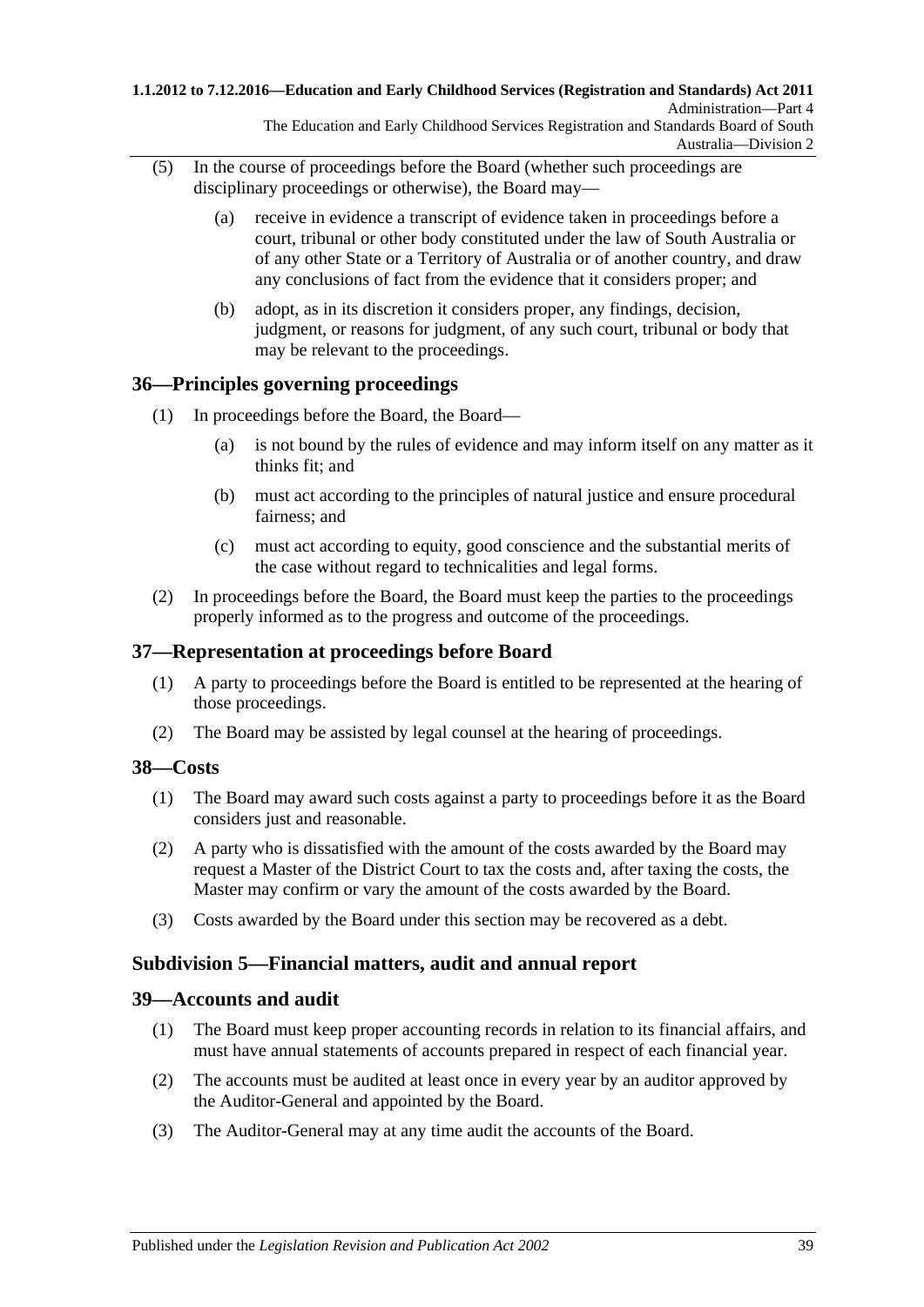#### **Education and Early Childhood Services (Registration and Standards) Act 2011—1.1.2012 to 7.12.2016** Part 4—Administration

Division 2—The Education and Early Childhood Services Registration and Standards Board of South Australia

### **40—Annual report**

- (1) The Board must, on or before 31 October in each year, deliver to the Minister a report on the administration of this Act and the work of the Board during the financial year ending on the preceding 30 June.
- (2) The report must—
	- (a) include the information prescribed by the regulations in relation to the relevant financial year; and
	- (b) incorporate the audited accounts of the Board for the relevant financial year.
- (3) The Minister must, within 12 sitting days after receiving a report under this section, have copies of the report laid before both Houses of Parliament.

# **Part 5—Registration of schools**

### **Division 1—Registers**

### **41—Registers**

- (1) The Board must keep the following registers:
	- (a) a *schools register*, comprised of the following parts:
		- (i) Government schools;
		- (ii) non-Government schools;
	- (b) a register of schools that have been removed from the schools register and who have not been reinstated to that register.
- (2) The schools register must include the following information in relation to each school on the register:
	- (a) the name of the school;
	- (b) the address of each campus of the school;
	- (c) the conditions (if any) of the registration;
	- (d) any endorsement of the registration;
	- (e) any other information required by the regulations.
- (3) The Registrars are responsible to the Board for the form and maintenance of the registers.
- (4) The Registrars must correct an entry in a register that is not, or has ceased to be, correct.
- (5) The registers must be kept available for inspection by any person during ordinary office hours at the principal office of the Board and the registers, or extracts of the registers, may be made available to the public by electronic means.
- (6) A person may, on payment of the prescribed fee, obtain a copy of any part of a register.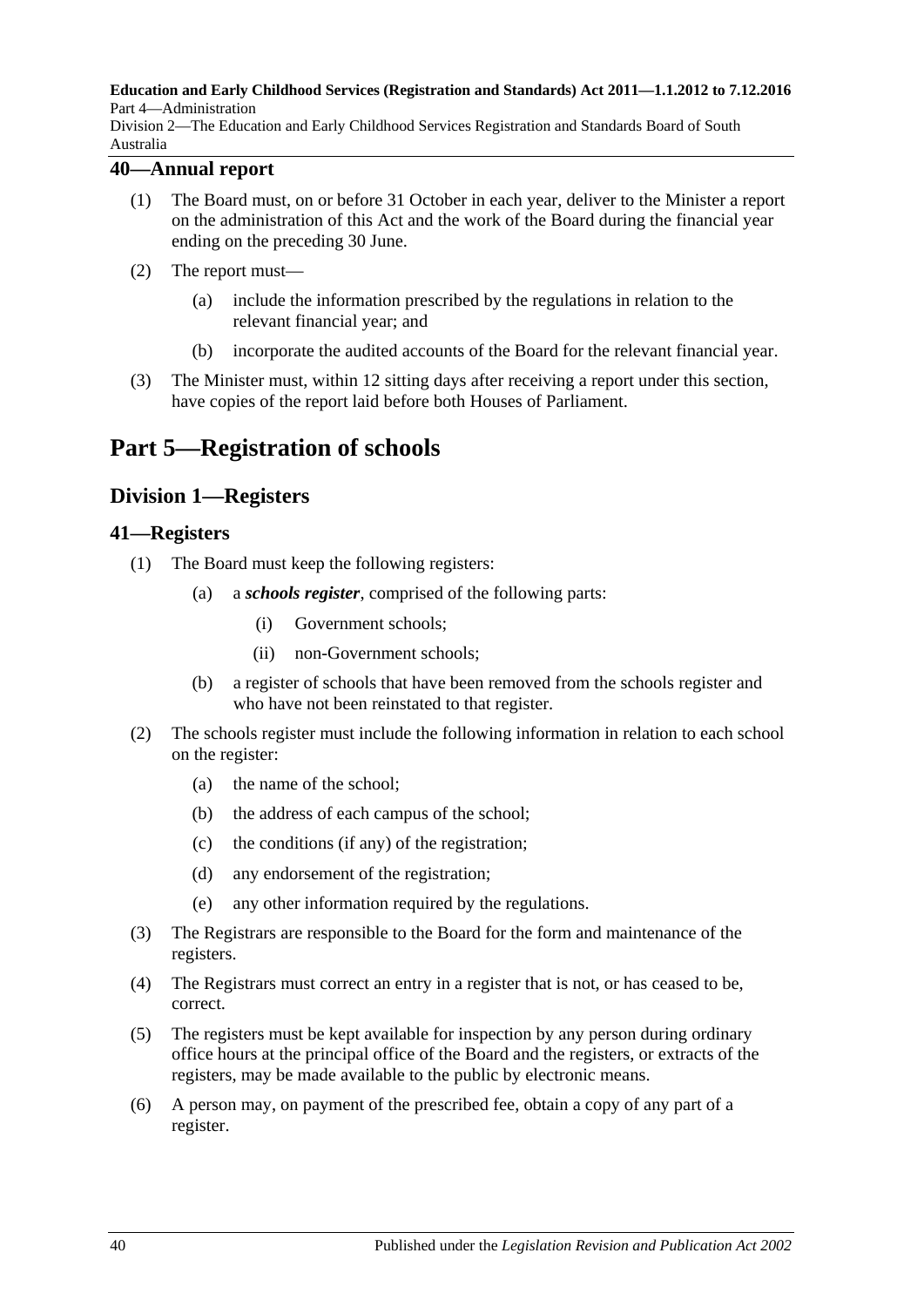### **Division 2—Registration on schools register**

### <span id="page-40-0"></span>**42—Schools to be registered**

- (1) A school at which education services are provided, or students enrolled, must be registered under this Division.
- (2) If a school provides education services or enrols students in contravention of [subsection](#page-40-0) (1)—
	- (a) if the school is an incorporated or trustee services provider—the school; or
	- (b) in any other case—the responsible authority for the school,

is guilty of an offence.

Maximum penalty: \$75 000.

### <span id="page-40-1"></span>**43—Registration on schools register**

- (1) Subject to this Act, a school is eligible for registration on the schools register if the Board, on application made in accordance with this Act, is satisfied that—
	- (a) the nature and content of the instruction offered, or to be offered, at the school is satisfactory; and
	- (b) the school provides adequate protection for the safety, health and welfare of its students; and
	- (c) the school satisfies any other requirements set out in the regulations for the purposes of this subsection.
- <span id="page-40-2"></span>(2) The Governor may only make regulations for the purposes of [subsection](#page-40-1) (1) on the recommendation of the Board.
- (3) Before making a recommendation for the purposes of [subsection](#page-40-2) (2), the Board must consult with the bodies prescribed by the regulations for the purposes of this subsection (and may consult with any other person or body the Board thinks fit).
- (4) An application for registration must—
	- (a) be made in a manner and form determined by the Board; and
	- (b) be accompanied by the prescribed fee.
- (5) An applicant for registration must provide the Board with such further information as the Board may reasonably require to determine the application.
- (6) A school's registration remains in force until cancelled under this Act.

### <span id="page-40-3"></span>**44—Board may impose conditions on registration**

- (1) The Board may impose such conditions on the registration of a school as it thinks fit (including, to avoid doubt, a condition restricting the kind of education services that may be provided by the school).
- (2) The Board may, by notice in writing, on application by the school concerned or of its own motion, vary the conditions of registration of the school by the addition, substitution or deletion of 1 or more conditions.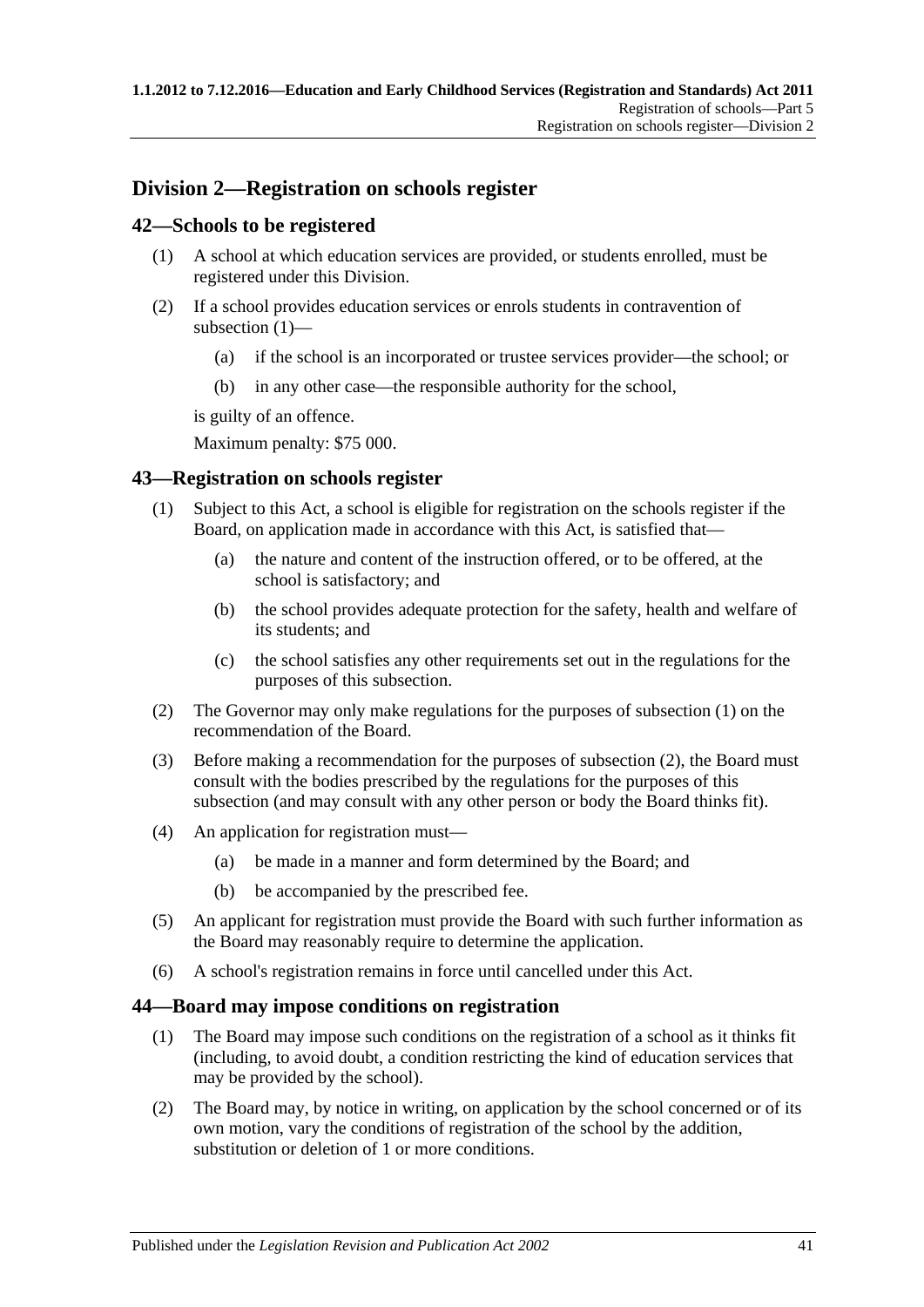### **45—Certificates of registration**

- (1) If the Board registers a school on the schools register, the Board must issue to the school a certificate of registration in the prescribed form (and if a registered school has more than 1 campus, the Board must issue a sufficient number of duplicate certificates of registration to enable the school to comply with this section).
- (2) A registered school must at all times and in a conspicuous place at each of the school's campuses, display—
	- (a) the certificate of registration, or a duplicate certificate of registration, for the school; and
	- (b) a copy of any notice under [section](#page-40-3) 44 varying the conditions of registration of the school.

### **46—Removal from schools register**

- (1) The Board must remove a school from the schools register—
	- (a) on the application of the school; or
	- (b) if the school ceases to be eligible for registration on the schools register; or
	- (c) if the school's registration is suspended or cancelled under this Act.
- <span id="page-41-0"></span>(2) The Board may act under [subsection](#page-41-0) (1)(c) without giving prior notice to the school.

### **47—Board may cancel registration if education services not provided**

The Board may cancel the registration of a registered school if the Board is satisfied that the school no longer provides education services pursuant to the registration.

### **48—Reinstatement on schools register**

- (1) A school that has been removed from the schools register—
	- (a) on application by the school; or
	- (b) on account of the school ceasing to be eligible for registration on the schools register,

may apply to the Board for reinstatement on the schools register.

- (2) Subject to [subsection](#page-41-1) (3), a school whose registration has been suspended may apply to the Board for reinstatement on the schools register.
- <span id="page-41-1"></span>(3) If in disciplinary proceedings the registration of a school is suspended for a specified period, the school may, with the consent of the Board, apply for reinstatement before the end of that period but such reinstatement does not have effect until after the expiration of the period.
- (4) A school that has been disqualified from being registered under this Act may, subject to the terms of the order for disqualification, apply to the Board for reinstatement on the schools register.
- (5) An application for reinstatement must—
	- (a) be made to the Board in the manner and form approved by the Board; and
	- (b) be accompanied by the reinstatement fee fixed under this Act.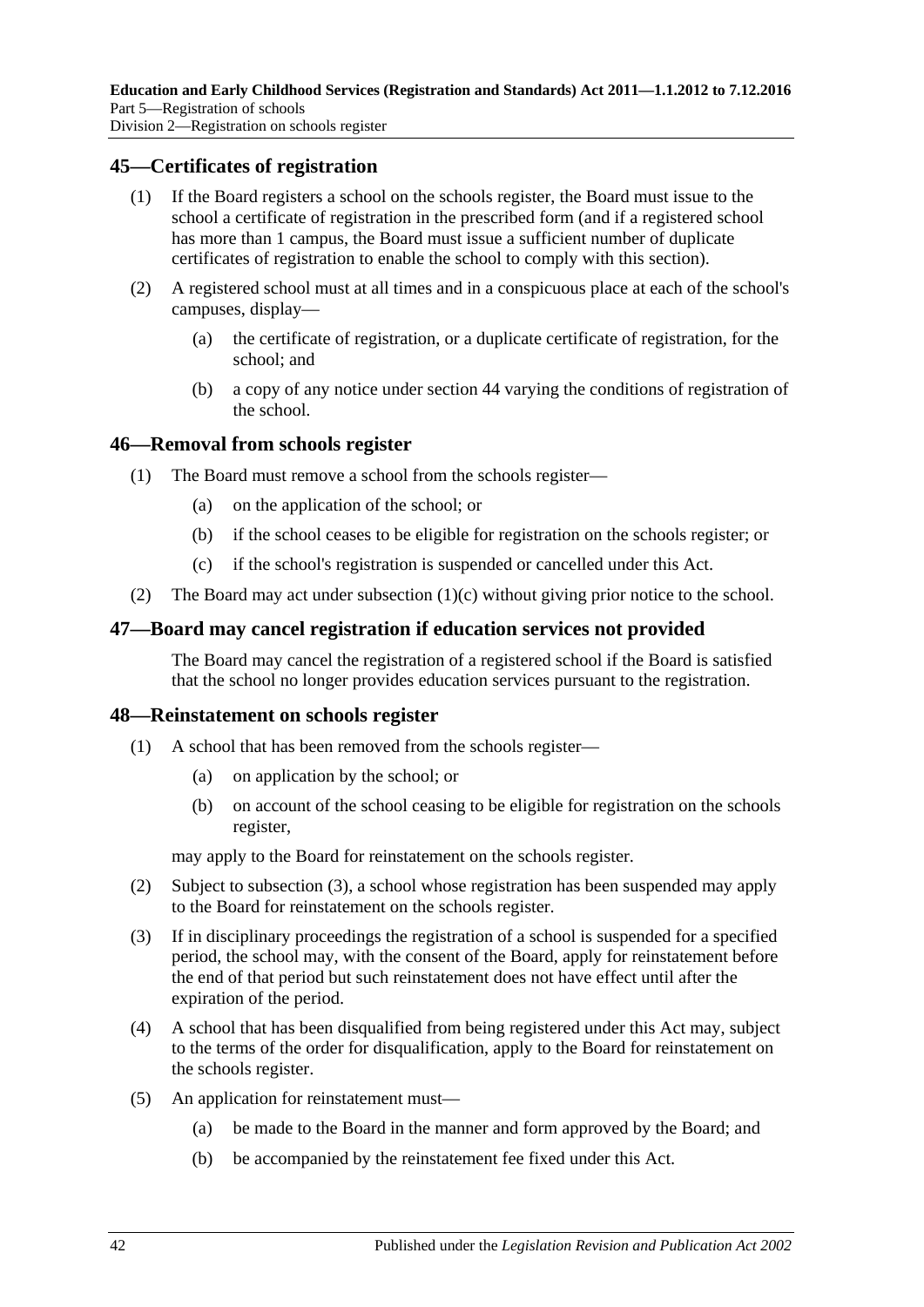- (6) An applicant for reinstatement must provide the Board with such further information as the Board may reasonably require to determine the application.
- (7) The Board may only reinstate on the schools register an applicant under this section if satisfied that the applicant is eligible for registration on that register.
- (8) Without limiting the circumstances in which the Board may refuse to reinstate an applicant on the schools register, the Board may refuse to reinstate an applicant on the schools register until all complaints (if any) laid against the applicant under this Act, or a law of another State or a Territory of the Commonwealth providing for the registration or some other form of accreditation of persons who provide education services, have been finally disposed of.

### <span id="page-42-2"></span>**49—Endorsement of registration with approval to enrol full fee paying overseas students**

- <span id="page-42-1"></span>(1) If the Board is satisfied on application under this section that a registered school has satisfied the requirements set out in the regulations for the purposes of this subsection, the Board must endorse the school's registration with an approval to enrol full fee paying overseas students.
- (2) An application for endorsement—
	- (a) must be made in a manner and form determined by the Board; and
	- (b) may be dealt with at the same time as an application for registration under this Division; and
	- (c) must be accompanied by the prescribed fee.
- (3) An applicant for endorsement must provide the Board with such further information as the Board may reasonably require to determine the application.
- (4) An endorsement—
	- (a) may be subject to such conditions as the Board thinks fit; and
	- (b) has effect for the period specified by the Board in the endorsement.
- (5) The Board may, by notice in writing, on application by the school concerned—
	- (a) vary the conditions of an endorsement by the addition, substitution or deletion of 1 or more conditions; or
	- (b) extend the period during which the endorsement has effect.

### **50—Removal of endorsement**

- (1) The Board must remove an endorsement from a school's registration—
	- (a) on the application of the school; or
	- (b) if the endorsement is cancelled under this Act.
- <span id="page-42-0"></span>(2) The Board may act under [subsection](#page-42-0) (1)(b) without giving prior notice to the school.
- <span id="page-42-3"></span>(3) The Board may remove the endorsement from a school's registration if the Board is satisfied that the school no longer satisfies the requirements set out in the regulations for the purposes of [section](#page-42-1) 49(1).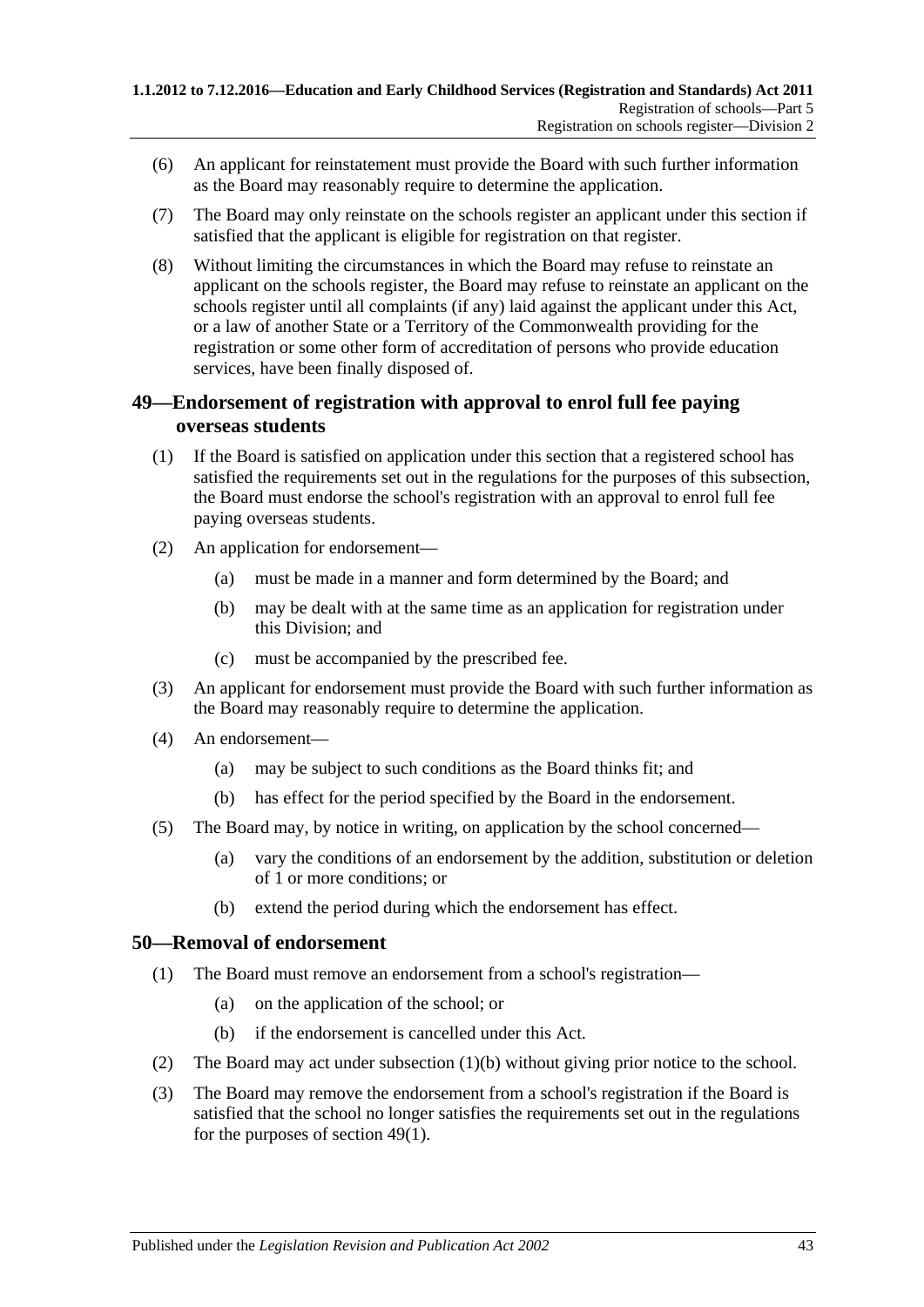## **Division 3—Offences**

### **51—Procurement of registration by fraud**

A person who, by fraud or any other dishonest means, procures (whether for himself or herself or for another person or body)—

- (a) registration, or reinstatement of registration, under this Act; or
- (b) endorsement of a registration,

is guilty of an offence.

Maximum penalty: \$75 000 or imprisonment for 6 months.

### **52—Improper directions to another member of governing authority**

A person who occupies a position of authority in an incorporated or trustee services provider and who directs or pressures a member of the governing authority of the school, or the responsible authority for the school, to engage in misconduct is guilty of an offence.

Maximum penalty: \$75 000.

### **53—Illegal holding out**

(1) A person must not hold a school out as a registered school, or permit another person to do so, unless the school is a registered school.

Maximum penalty: \$50 000.

(2) A person must not hold a registered school out as having a registration that is subject to, or not subject to, a particular condition, or permit another person to do so, unless the school's registration is subject to, or not subject to, the condition (as the case requires).

Maximum penalty: \$50 000.

(3) A person must not hold a registered school out as having a registration that is endorsed with an approval to enrol full fee paying overseas students, or permit another person to do so, unless the registration of the school is so endorsed.

Maximum penalty: \$50 000.

### <span id="page-43-1"></span>**Division 4—Review of registration**

#### <span id="page-43-0"></span>**54—Review of registration**

- (1) The Board must review the registration of registered schools in accordance with any requirements set out in the regulations.
- (2) The Governor may only make regulations for the purposes of [subsection](#page-43-0) (1) on the recommendation of the Board.
- (3) Without limiting [section](#page-38-0) 36, the Board must give a registered school at least 21 days notice of a proposed review under this section.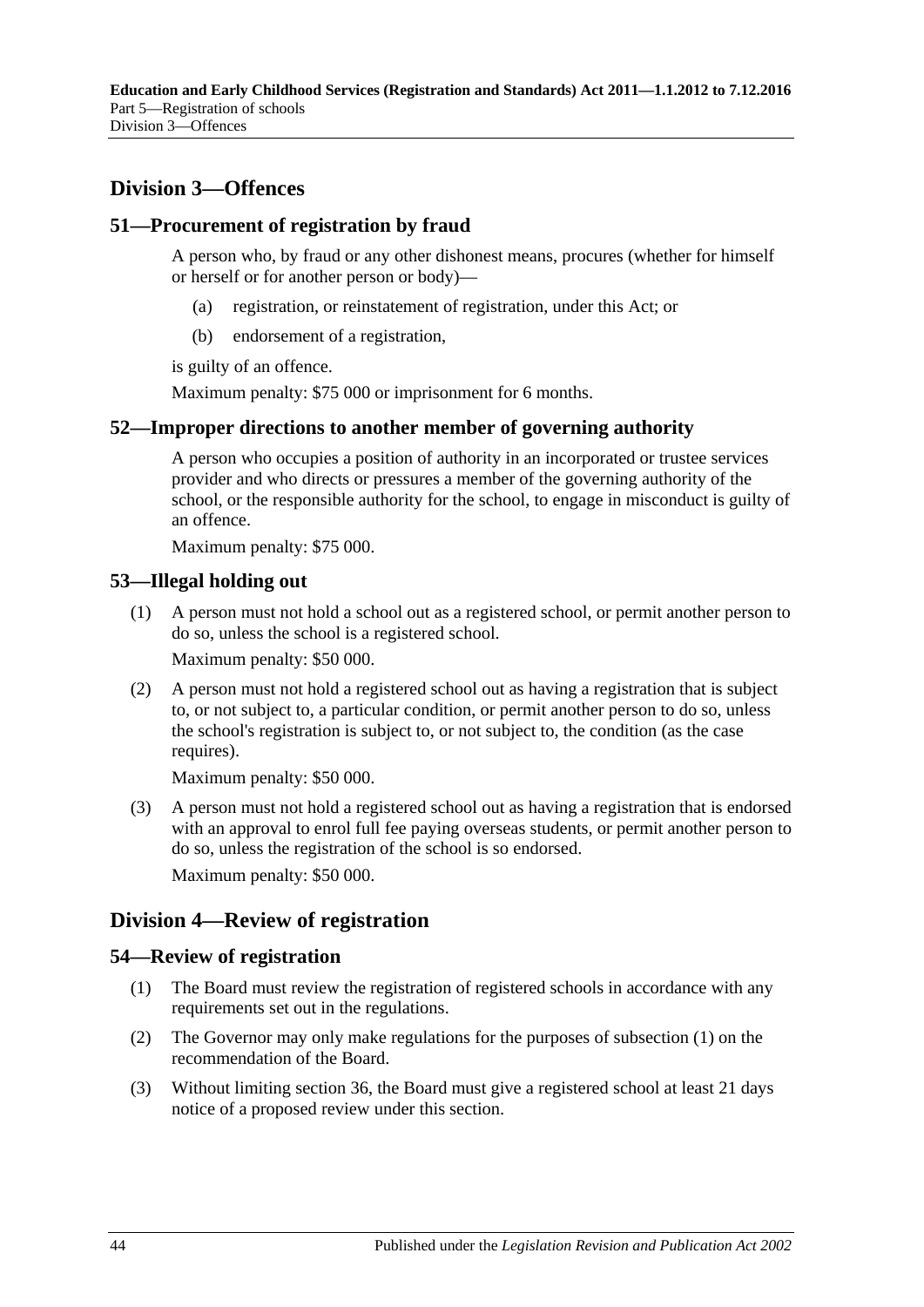# <span id="page-44-2"></span>**Part 6—Record keeping and information gathering**

## **Division 1—Records to be kept by registered schools**

### **55—Interpretation**

In this Part—

- (a) a reference to a *registered school* includes a reference to a person or body that is not but that was, at the relevant time, a registered school;
- (b) a reference to a *person who is a member of a governing authority* of a school includes a reference to a person who is not but who was, at the relevant time, a member of the governing authority for a school;
- (c) a reference to a *person who occupies a position of authority* in an incorporated or trustee services provider includes a reference to a person who is not but who was, at the relevant time, a person who occupied a position of authority in an incorporated or trustee services provider;
- (d) a reference to a *responsible authority* for a school includes a reference to a person who is not but who was, at the relevant time, a responsible authority for a school.

### <span id="page-44-0"></span>**56—Records to be kept by registered schools**

- (1) A registered school must keep the following records in relation to the provision of education services by the school:
	- (a) in relation to education services provided before the commencement of this section—any records required to be kept under section 72N of the *[Education](http://www.legislation.sa.gov.au/index.aspx?action=legref&type=act&legtitle=Education%20Act%201972)  Act [1972](http://www.legislation.sa.gov.au/index.aspx?action=legref&type=act&legtitle=Education%20Act%201972)* (as in force immediately before the commencement of this section);
	- (b) in relation to education services provided after the commencement of this section—the records required by the regulations.
- (2) The records required to be kept under [subsection](#page-44-0) (1) must be retained in accordance with any requirement set out in the regulations.

### **Division 2—Information gathering**

### <span id="page-44-1"></span>**57—Board may require information**

- (1) The Board may, by notice in writing, require—
	- (a) a registered school; or
	- (b) in the case of an incorporated or trustee services provider—a person who occupies a position of authority in the provider,

to provide such information in relation to the provision of education services by, or on behalf of, the school or person as the Board may reasonably require in relation to the administration of this Act.

(2) A registered school or person must not, without reasonable excuse, refuse or fail to comply with a notice under [subsection](#page-44-1) (1).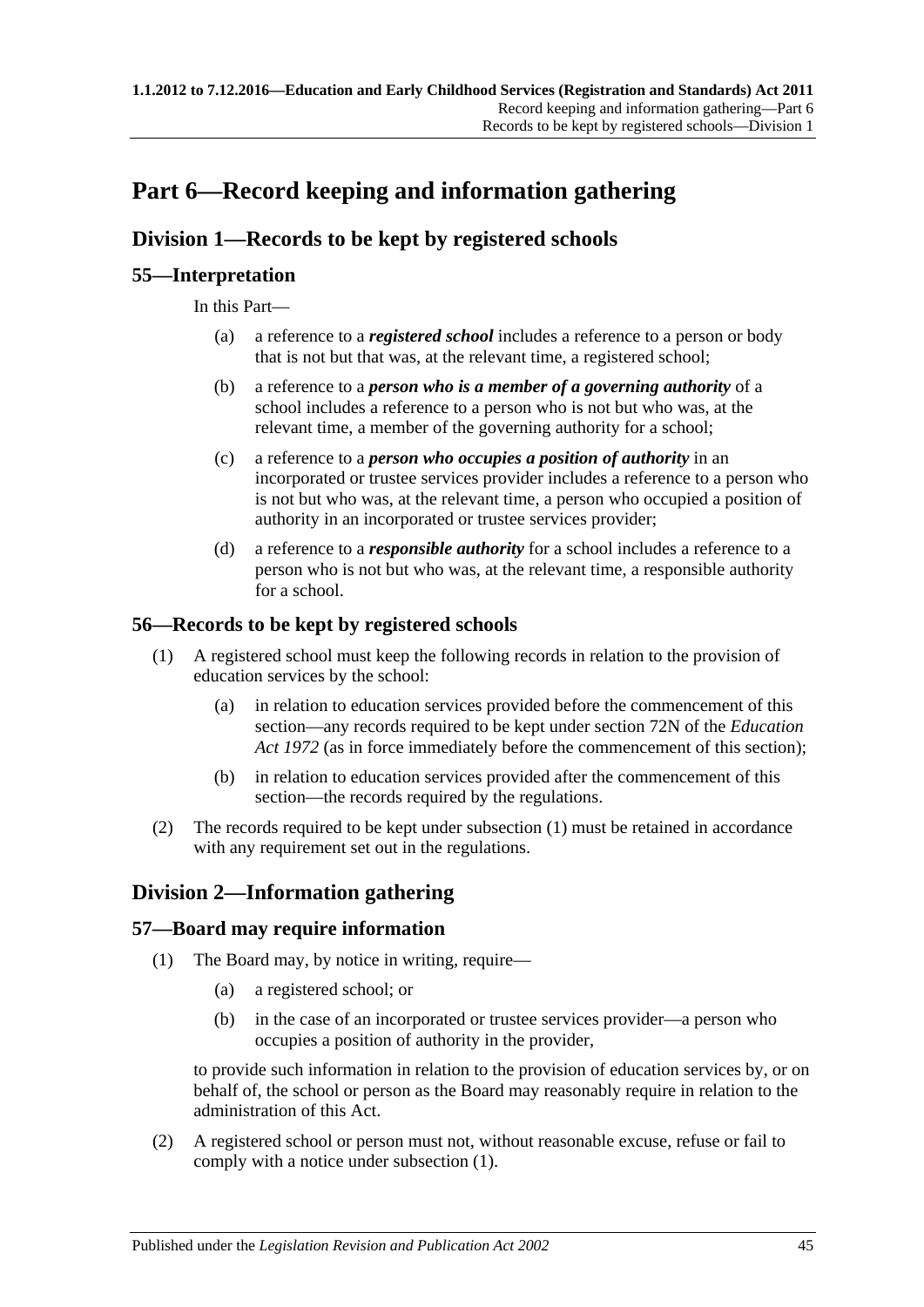# <span id="page-45-0"></span>**Part 7—Disciplinary proceedings**

### **Division 1—Preliminary**

### **58—Application of Part**

This Part does not apply to a teacher in respect of a matter that would constitute a proper cause for disciplinary action against the teacher under the *[Teachers](http://www.legislation.sa.gov.au/index.aspx?action=legref&type=act&legtitle=Teachers%20Registration%20and%20Standards%20Act%202004)  [Registration and Standards Act](http://www.legislation.sa.gov.au/index.aspx?action=legref&type=act&legtitle=Teachers%20Registration%20and%20Standards%20Act%202004) 2004*.

### **59—Interpretation**

In this Part—

- (a) a reference to a *registered school* includes a reference to a school that is not but that was, at the relevant time, a registered school;
- (b) a reference to a *person who is a member of a governing authority* of a school includes a reference to a person who is not but who was, at the relevant time, a member of the governing authority for a school;
- (c) a reference to a *person who occupies a position of authority* in an incorporated or trustee services provider includes a reference to a person who is not but who was, at the relevant time, a person who occupied a position of authority in an incorporated or trustee services provider;
- (d) a reference to a *responsible authority* for a school includes a reference to a person who is not but who was, at the relevant time, a responsible authority for a school.

### **60—Cause for disciplinary action**

- (1) There is proper cause for disciplinary action against a registered school if—
	- (a) the school's registration was improperly obtained; or
	- (b) an endorsement on the school's registration was improperly obtained; or
	- (c) the school has contravened a condition of its registration; or
	- (d) the school has contravened a condition of an endorsement on its registration; or
	- (e) the school has contravened or failed to comply with a provision of this Act; or
	- (f) the school has contravened or failed to comply with a code of conduct applying to the school under this Act; or
	- (g) the school has not provided adequate protection for the safety, health and welfare of students to whom it provides education services; or
	- (h) a member of the governing authority of the school is not a fit and proper person to be a member of such a governing authority; or
	- (i) the school, or a member of the governing authority of the school, has engaged in misconduct.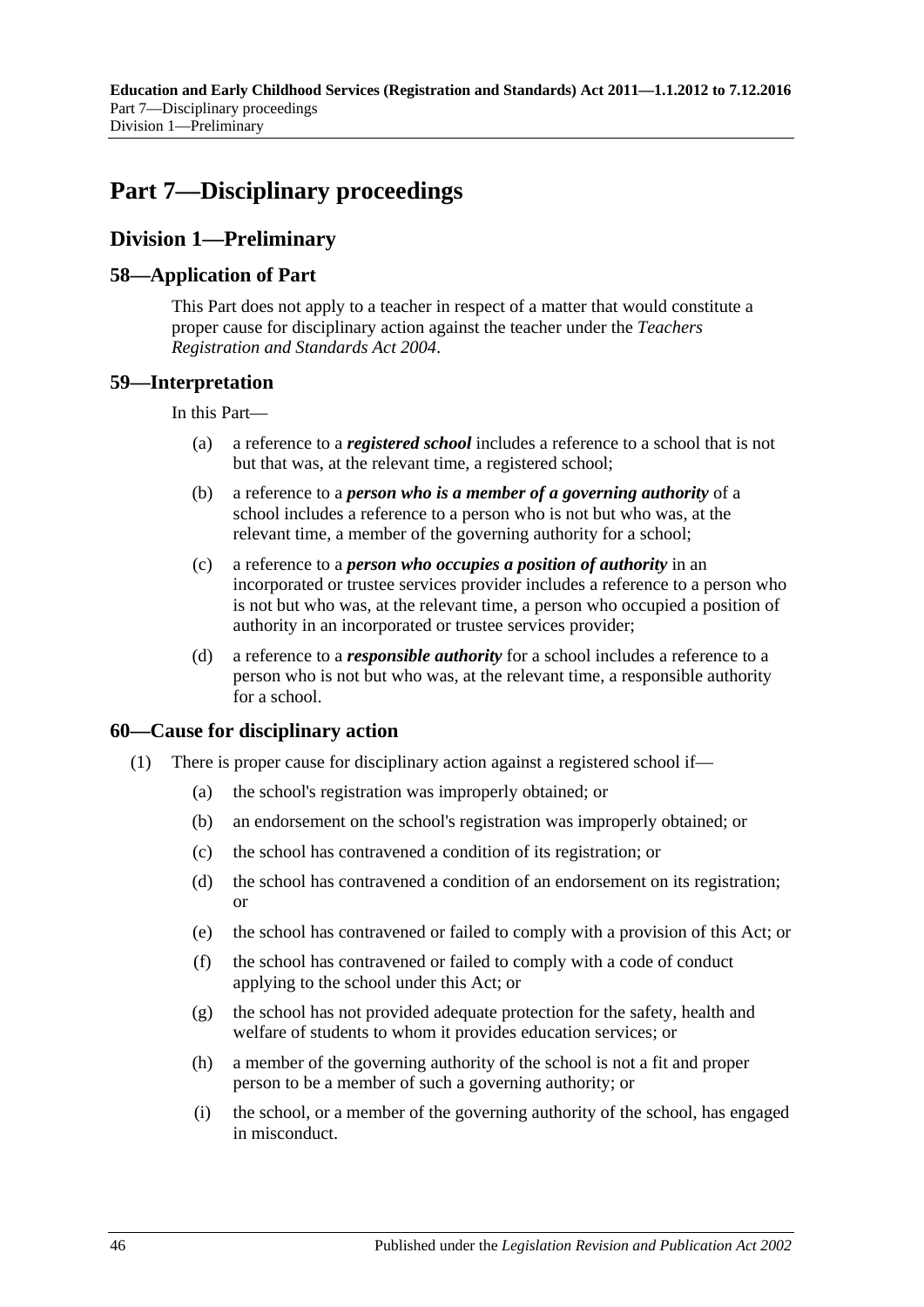- (2) There is proper cause for disciplinary action against a person who is a member of the governing authority of a registered school if—
	- (a) the person has contravened or failed to comply with a provision of this Act; or
	- (b) the person has, in connection with the provision of education services by the registered school, engaged in misconduct; or
	- (c) the person is not a fit and proper person to be a member of the governing authority of a registered school.
- (3) There is proper cause for disciplinary action against a person who occupies a position of authority in an incorporated or trustee services provider if—
	- (a) the person has contravened or failed to comply with a provision of this Act; or
	- (b) the person has, in connection with the provision of education services by the provider, engaged in misconduct; or
	- (c) the person is not a fit and proper person to occupy a position of authority in an incorporated or trustee services provider.
- (4) There is proper cause for disciplinary action against a responsible authority for a registered school if—
	- (a) the person has contravened or failed to comply with a provision of this Act; or
	- (b) the person has, in connection with the provision of education services by the registered school, engaged in misconduct; or
	- (c) the person is not a fit and proper person to be the responsible authority for a registered school.

### **Division 2—Constitution of Board for purpose of proceedings**

### **61—Constitution of Board for purpose of proceedings**

- (1) The Governor may appoint a person as a special member of the Board under this Part (and a person so appointed may (but need not) act as a member of the Board for the purpose of any proceedings under this Part).
- (2) The Board will, for the purpose of hearing and determining proceedings under this Part, be constituted of not less than 3 members selected by the presiding member (or, in the absence of the presiding member, the deputy presiding member).
- (3) At least 1 of the members of the Board, as constituted for the purposes of particular proceedings under this Part, must be a legal practitioner.
- (4) At least 1 of the members of the Board, as constituted for the purposes of proceedings under this Part relating to a particular registered school or person, must be—
	- (a) if the registered school, or the registered school or school education sector to which the alleged conduct of the person relates, is a Government school or the Government sector—a member of the Board appointed in accordance with section  $22(2)(b)$ ; or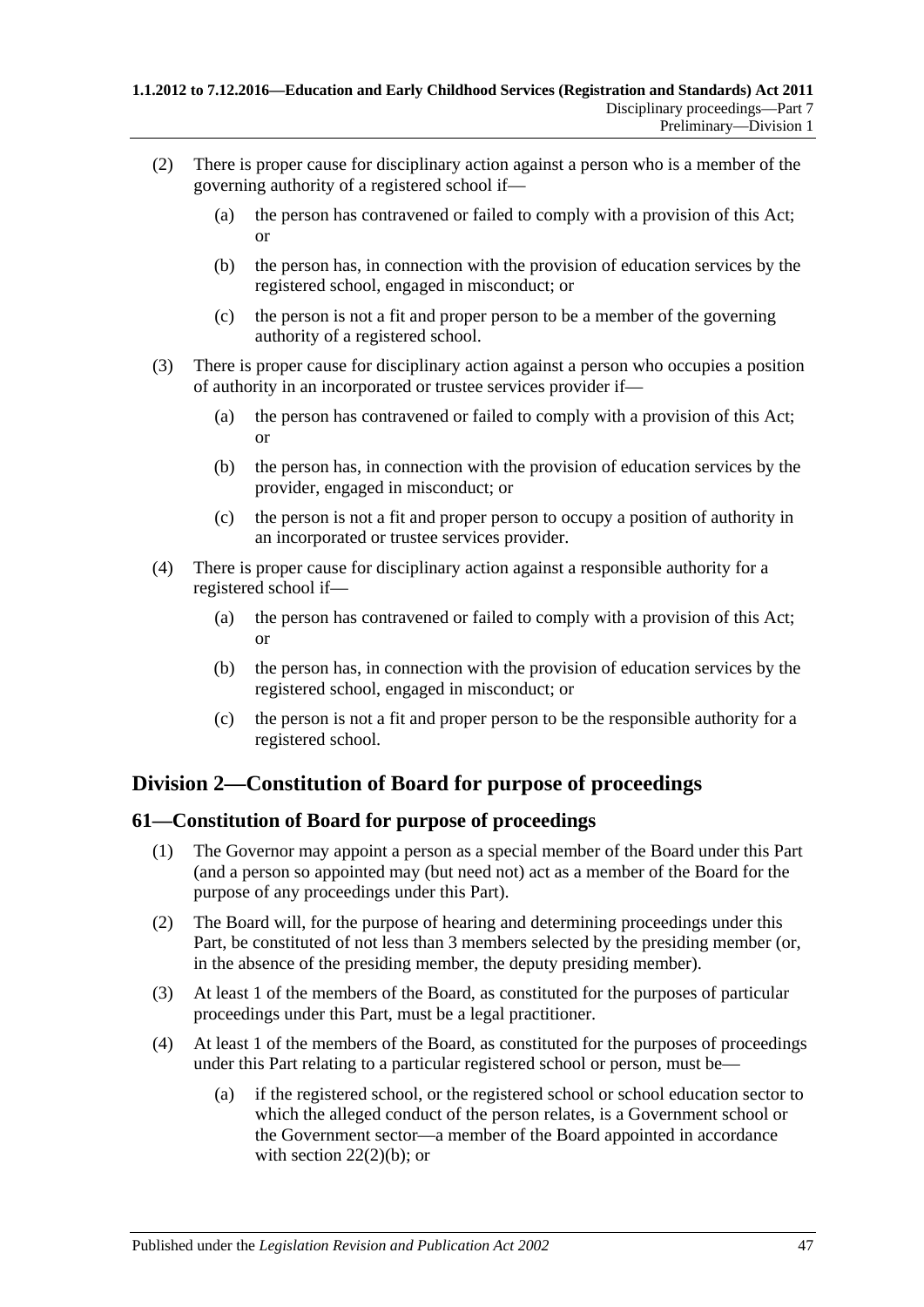Division 2—Constitution of Board for purpose of proceedings

- (b) if the registered school, or the registered school or school education sector to which the alleged conduct of the person relates, is a member of the Association of Independent Schools of South Australia or such part of the school education sector as may be relevant to that association—a member of the Board appointed in accordance with section  $22(2)(c)$ ; or
- (c) if the registered school, or the registered school or school education sector to which the alleged conduct of the person relates, is a Catholic school or the Catholic sector—a member of the Board appointed in accordance with section  $22(2)(d)$ .
- (5) Proceedings of the Board as constituted for the purposes of particular proceedings under this Part will be presided over by—
	- (a) if a member of the Board as constituted under this section is appointed by the presiding member or deputy presiding member (as the case requires) to preside over the proceedings—that member; or
	- (b) in any other case—a member of the Board as constituted under this section who is a legal practitioner.
- (6) If a member of the Board as constituted for the purposes of particular proceedings under this Part (other than the member presiding over the proceedings) dies or is for any other reason unable to continue with the proceedings, the Board constituted of the remaining members may, if the member presiding over the proceedings so determines, continue and complete the proceedings.
- (7) Any questions of law or procedure arising before the Board will be determined by the member presiding over the proceedings and any other questions by majority decision of the members.
- (8) The Board constituted of the member presiding over the proceedings may, sitting alone—
	- (a) deal with—
		- (i) preliminary, interlocutory or procedural matters; or
		- (ii) questions of costs; or
		- (iii) questions of law; or
	- (b) enter consent orders,

and may, for that purpose or as a consequence, while sitting alone, make any determination or order (including a final order) that the member considers appropriate.

(9) A member of the Board who is dealing with a question of law may refer the question for the opinion of the Supreme Court.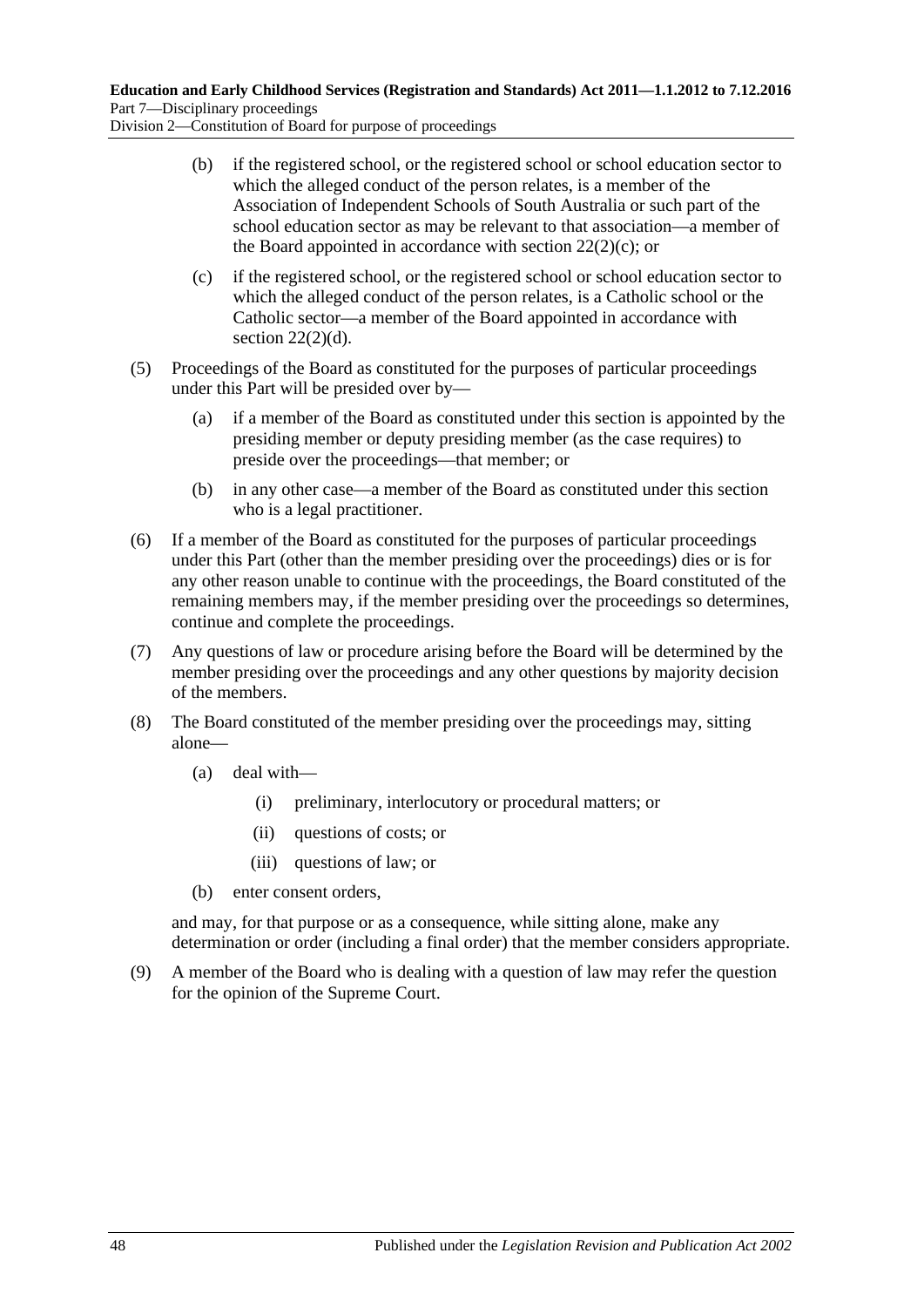## **Division 3—Proceedings before Board**

### <span id="page-48-1"></span>**62—Inquiries by Board as to matters constituting grounds for disciplinary action**

- (1) A complaint setting out matters that are alleged to constitute grounds for disciplinary action against a registered school or person may be laid before the Board (in a manner and form approved by the Board) by—
	- (a) the relevant Registrar; or
	- (b) the Minister.
- (2) If a complaint is laid under this section, the Board must, subject to this section, inquire into the subject matter of the complaint.
- (3) If the complaint arises out of a review conducted under Part [5 Division](#page-43-1) 4, the Board may determine that the review constitutes an inquiry under this section.
- <span id="page-48-0"></span>(4) If, after conducting an inquiry under this section, the Board is satisfied on the balance of probabilities that there is proper cause for disciplinary action against the respondent, the Board may, by order, do 1 or more of the following:
	- (a) if the respondent is a registered school—
		- (i) impose conditions on the respondent's registration restricting the respondent's right to provide education services; or
		- (ii) cancel any endorsement on the respondent's registration; or
		- (iii) suspend the respondent's registration for a period not exceeding 1 year; or
		- (iv) cancel the respondent's registration; or
		- (v) disqualify the respondent from being registered under this Act;
	- (b) if the respondent is the responsible authority for a school appointed by notice under [section](#page-20-0) 8—revoke the respondent's appointment as the responsible authority for the school;
	- (c) in any case—
		- (i) censure the respondent; or
		- (ii) prohibit the respondent from carrying on the business of providing education services; or
		- (iii) prohibit the respondent from being a member of a governing authority of a school; or
		- (iv) prohibit the respondent from occupying a position of authority in a corporate or trustee services provider; or
		- (v) prohibit the respondent from being a responsible authority for a school.
- (5) The Board may—
	- (a) stipulate that a disqualification or prohibition under [subsection](#page-48-0) (4) is to apply—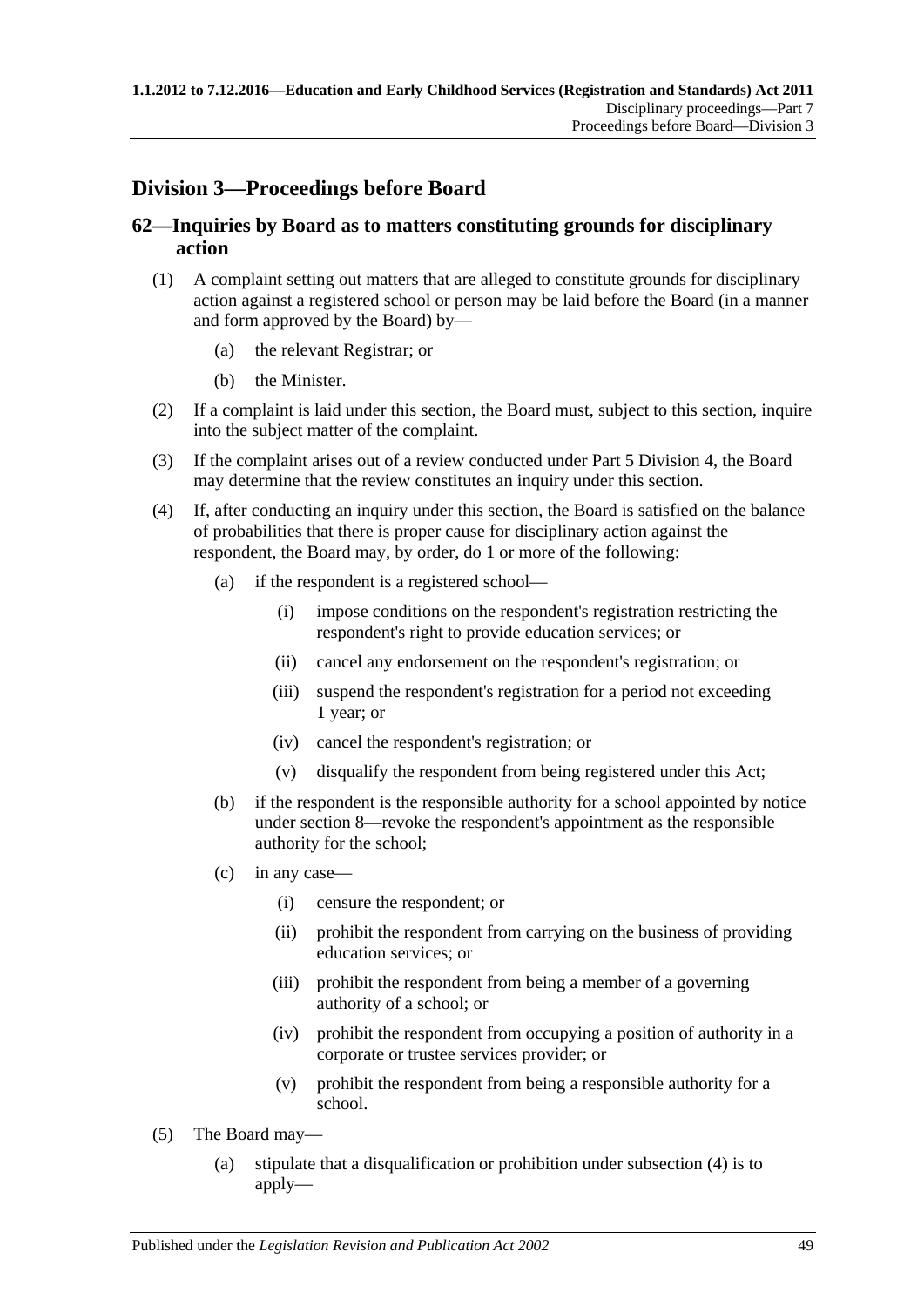- (i) permanently; or
- (ii) for a specified period; or
- (iii) until the fulfilment of specified conditions; or
- (iv) until further order; or
- (b) stipulate that an order relating to a registered school or person is to have effect at a specified future time and impose conditions as to the conduct of the school or person, or the person's business, until that time.

### **63—Contravention etc of condition**

- (1) If a registered school contravenes or fails to comply with a condition imposed by the Board under [section](#page-48-1) 62—
	- (a) if the registered school is an incorporated or trustee services provider—the registered school; or
	- (b) in any other case—the responsible authority for the school,

is guilty of an offence.

Maximum penalty: \$75 000.

(2) A person who contravenes or fails to comply with a condition imposed by the Board under [section](#page-48-1) 62 is guilty of an offence.

Maximum penalty: \$75 000.

### **64—Contravention of prohibition order**

(1) A person who carries on the business of providing education services in contravention of an order of the Board under this Part is guilty of an offence.

Maximum penalty: \$75 000 or imprisonment for 6 months.

(2) A person who continues as or becomes a member of a governing authority of a school in contravention of an order of the Board under this Part is guilty of an offence. Maximum penalty: \$75 000 or imprisonment for 6 months.

(3) A person who occupies a position of authority in a corporate or trustee services

provider in contravention of an order of the Board under this Part is guilty of an offence.

Maximum penalty: \$75 000 or imprisonment for 6 months.

(4) A person who continues as or becomes the responsible authority for a school in contravention of an order of the Board under this Part is guilty of an offence.

Maximum penalty: \$75 000 or imprisonment for 6 months.

### **65—Register of prohibition orders**

(1) The Board must keep a register of persons who have been prohibited by order of the Board under this Part from carrying on the business of providing education services, being a member of a governing authority of a school, occupying a position of authority in a corporate or trustee services provider or being the responsible authority for a school (as the case requires).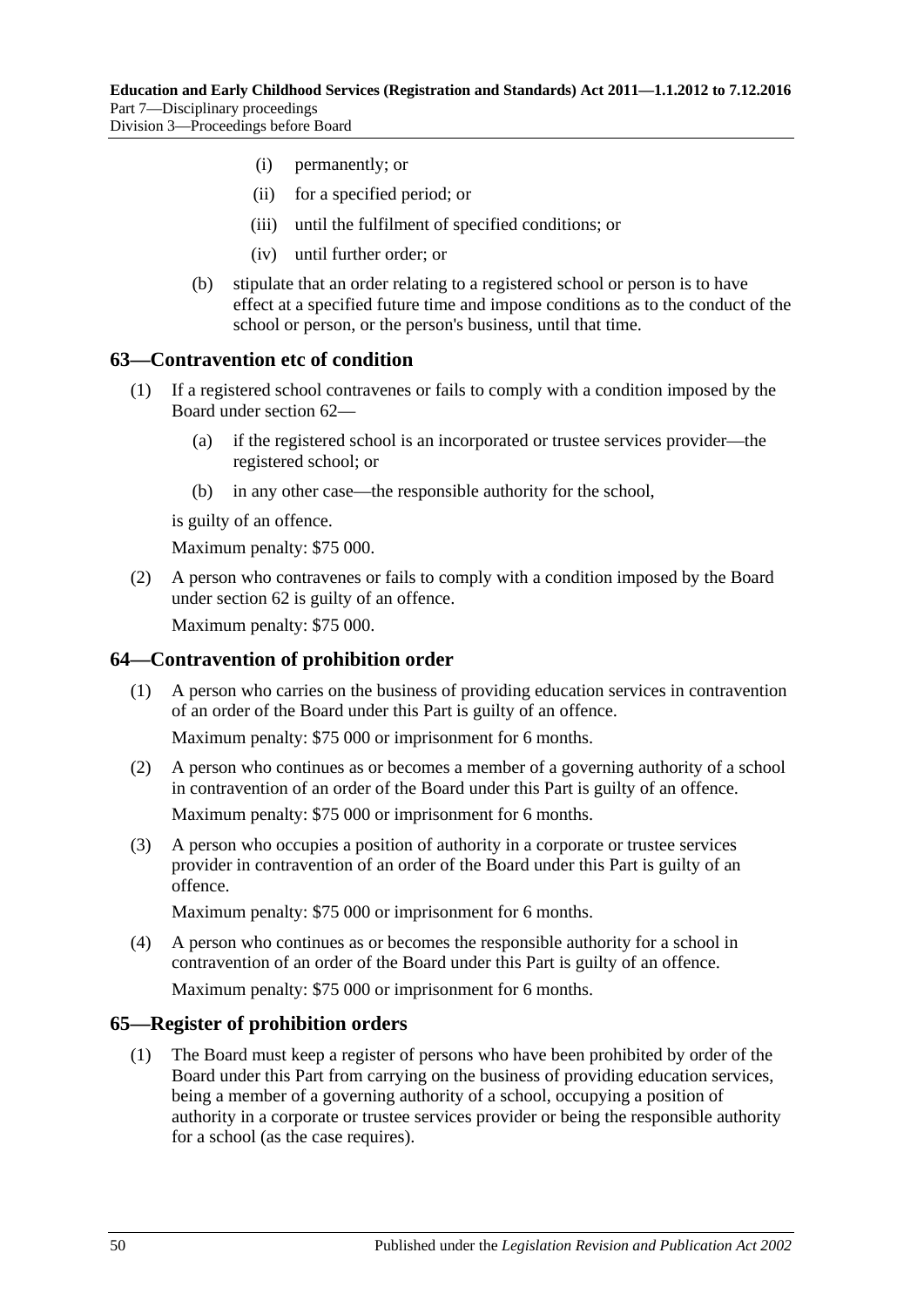- (2) The register—
	- (a) must not include any person who is dead;
	- (b) must include, in relation to each person on the register—
		- (i) the person's full name and business address; and
		- (ii) particulars of the order; and
		- (iii) any other information required by the regulations.
- (3) The Registrars are responsible to the Board for the form and maintenance of the register.
- (4) The Registrars must correct an entry in the register that is not, or has ceased to be, correct.
- (5) The register must be kept available for inspection by any person during ordinary office hours at the principal office of the Board and the register may be made available to the public by electronic means.
- (6) A person may, on payment of the prescribed fee, obtain a copy of any part of the register.

### <span id="page-50-1"></span>**66—Variation or revocation of conditions imposed by Board**

- (1) The Board may, by notice in writing, on application by a registered school, vary or revoke a condition imposed by the Board under [section](#page-48-1) 62 in relation to the school's registration.
- (2) The relevant Registrar and the Minister are entitled to appear and be heard on an application under this section.

### <span id="page-50-0"></span>**67—Further provisions as to proceedings before Board under this Part**

- (1) Subject to this Act, the Board must give to all of the parties to proceedings before the Board under this Part at least 14 days written notice of the time and place at which it intends to conduct the proceedings, and must afford to the parties a reasonable opportunity to call and give evidence, to examine or cross-examine witnesses, and to make submissions to the Board.
- (2) However, the Board may, if it thinks special reasons exist for doing so, give a lesser period of written notice under [subsection](#page-50-0) (1).
- (3) The requirement to give written notice under [subsection](#page-50-0) (1) does not extend to adjournments.
- (4) If a party to whom notice has been given under [subsection \(1\)](#page-50-0) does not attend at the time and place fixed by the notice, the Board may proceed to hear and determine the matter in the absence of that party.
- (5) A person who is aggrieved by the conduct of a person that is the subject matter of proceedings before the Board under this Part is, subject to any direction of the Board to the contrary, entitled to be present at the hearing of the proceedings.

**Note—**

Other provisions relating to the procedures of the Board are set out in Part [4 Division](#page-35-0) 2 [Subdivision](#page-35-0) 4.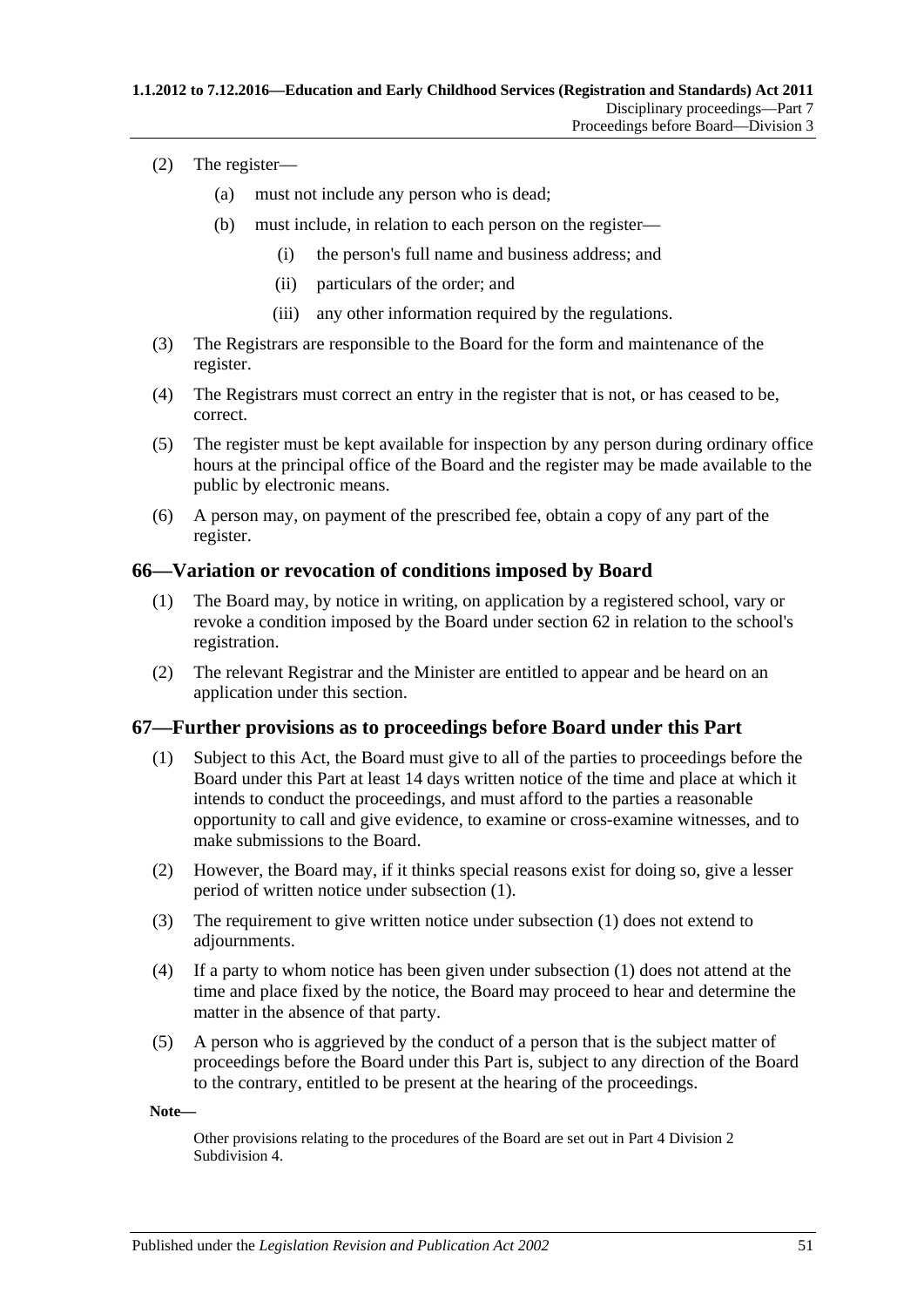## **Part 8—Enforcement**

### **68—Authorised officers**

- (1) The Board may, by notice in writing, authorise a person to be an authorised officer for the purposes of this Act.
- (2) An authorisation may be made subject to conditions or limitations specified in the instrument of authorisation.
- (3) The Board may, by notice in writing to an authorised officer, vary or revoke an authorisation, or a condition or limitation of an authorisation, on any grounds it thinks fit.

### **69—Powers of authorised officers**

- (1) If there are reasonable grounds for suspecting—
	- (a) that there is proper cause for disciplinary action against a school or person; or
	- (b) that a school or person has committed an offence against this Act,

an authorised officer may investigate the matter.

- <span id="page-51-1"></span><span id="page-51-0"></span>(2) Subject to this Act, for the purposes of an investigation, or in relation to a review of the registration of a registered school under Part [5 Division](#page-43-1) 4, an authorised officer may—
	- (a) at any reasonable time, enter and inspect—
		- (i) the premises of a registered school; or
		- (ii) any other premises on which the authorised officer reasonably suspects an offence against this Act has been or is being committed; or
	- (b) with the authority of a warrant issued by a magistrate or in circumstances in which the authorised officer reasonably believes that immediate action is required, use reasonable force to break into or open any part of, or anything in or on any premises referred to in [paragraph](#page-51-0) (a); or
	- (c) while on premises entered under [paragraph](#page-51-0) (a) or [\(b\),](#page-51-1) seize and retain anything found on the premises that the authorised officer reasonably believes may afford evidence relevant to the matters under investigation; or
	- (d) require any person who has possession of documents or records relevant to the matters under investigation to produce those documents or records for inspection (including written documents or records that reproduce, in a readily understandable form, information kept by computer, microfilm or other process); or
	- (e) inspect any documents or records produced to the authorised officer and retain them for such reasonable period as the authorised officer thinks fit, and make copies of the documents or records; or
	- (f) require any person who is in a position to provide information relevant to the matters under investigation to answer any question put by the authorised officer in relation to those matters; or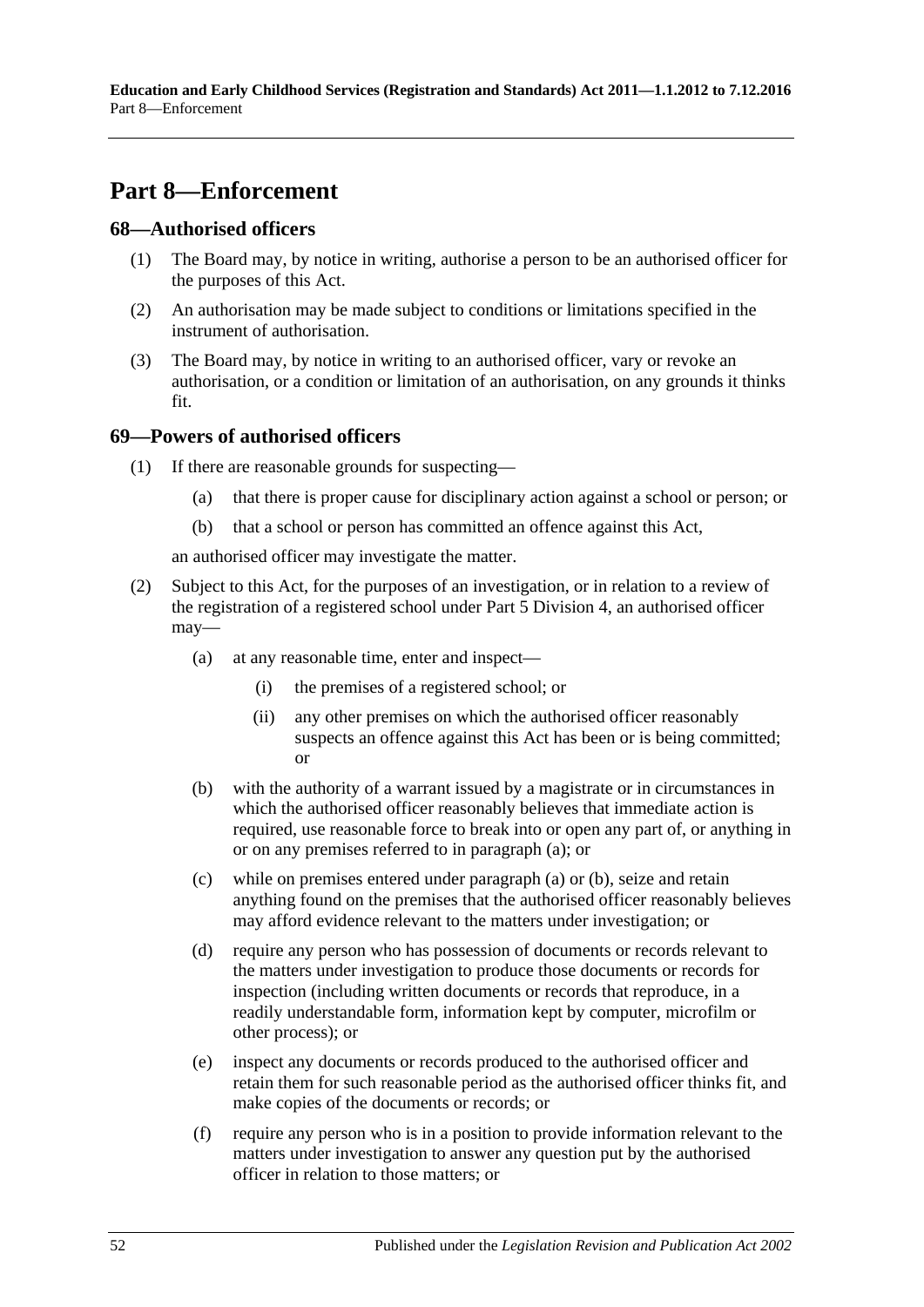- (g) take photographs, films or video or audio recordings; or
- (h) if the authorised officer reasonably suspects that an offence against this Act has been or is being committed, require the suspected offender to state his or her full name and address.
- (3) An authorised officer must not exercise the power conferred by [subsection](#page-51-0) (2)(a) in relation to any residential premises except with the permission of the occupier of the premises or on the authority of a warrant issued by a magistrate.
- (4) A magistrate must not issue a warrant under this section unless satisfied, by information given on oath, that the warrant is reasonably required in the circumstances.

### **70—Offence to hinder etc authorised officers**

- (1) Subject to this section, a person who—
	- (a) hinders or obstructs an authorised officer, or a person assisting an authorised officer, in the exercise of powers conferred by this Part; or
	- (b) uses abusive, threatening or insulting language to an authorised officer, or a person assisting an authorised officer; or
	- (c) when required by an authorised officer under this Part to answer a question, refuses or fails to answer the question to the best of the person's knowledge, information and belief; or
	- (d) falsely represents, by words or conduct, that he or she is an authorised officer,

is guilty of an offence.

Maximum penalty: \$5 000.

(2) A person is not required to answer a question if the answer to the question would tend to incriminate the person or make the person liable to a penalty.

## **Part 9—Review and appeal**

### **Division 1—Internal review**

#### <span id="page-52-0"></span>**71—Internal review of certain decisions of Board**

- (1) This section applies to the following decisions of the Board:
	- (a) a refusal by the Board to register, or reinstate the registration of, a school under this Act;
	- (b) a refusal by the Board to endorse the registration of a school under [section](#page-42-2) 49;
	- (c) the removal by the Board of an endorsement of registration under [section](#page-42-3) 50(3):
	- (d) the imposition by the Board of conditions on a school's registration or endorsement of registration under this Act (other than where the conditions were imposed under [Part](#page-45-0) 7);
	- (e) any other decision of a kind prescribed by the regulations.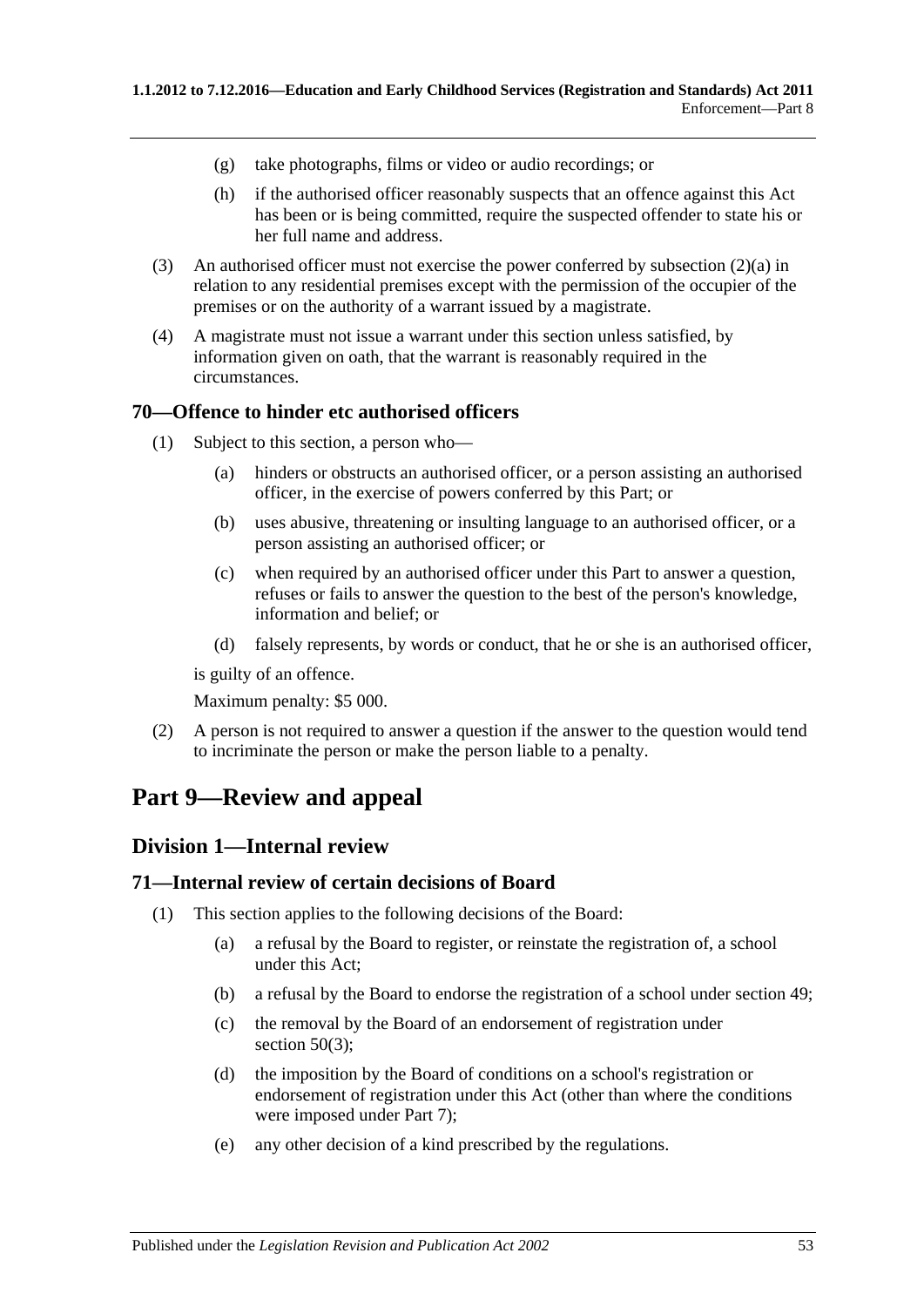- <span id="page-53-0"></span>(2) A school or person who is the subject of a decision to which this section applies (the *original decision*) may apply to the Board for a review of the decision.
- (3) An application under [subsection](#page-53-0) (2)—
	- (a) must be made in a manner and form determined by the Board; and
	- (b) unless the Board allows otherwise, must be made within 14 days after—
		- (i) if the school or person was notified of the original decision in accordance with this Act—the day on which the school or person was so notified; or
		- (ii) if the school or person was not notified of the original decision in accordance with this Act—the school or person becomes aware of the decision.
- (4) The member of the Board or person who conducts the review must not have been involved in, or in relation to, the original decision.
- <span id="page-53-2"></span>(5) The person conducting the review may ask the applicant for further information.
- <span id="page-53-1"></span>(6) A review must be conducted within 30 days after the application is made.
- (7) However, the period specified in [subsection](#page-53-1) (6) may be extended by up to 30 days—
	- (a) if a request for further information is made under [subsection](#page-53-2) (5); or
	- (b) by agreement between the applicant and the Board.
- <span id="page-53-4"></span><span id="page-53-3"></span>(8) On completion of a review, the Board—
	- $(a)$  may—
		- (i) confirm the original decision; or
		- (ii) vary the original decision; or
		- (iii) quash the original decision and substitute any decision that the Board could have made in the first instance; and
	- (b) must, as soon as is reasonably practicable, give the applicant written notice of the results of the review setting the reasons for the Board's decision under [paragraph](#page-53-3) (a).

## **Division 2—Appeal**

### **72—Right of appeal to District Court**

- (1) An appeal lies to the District Court against—
	- (a) a refusal by the Board to register, or reinstate the registration of, a school under this Act; or
	- (b) a refusal by the Board to endorse the registration of a school under [section](#page-42-2) 49; or
	- (c) the removal by the Board of an endorsement of registration under [section](#page-42-3)  $50(3)$ ; or
	- (d) the imposition by the Board of conditions on a school's registration or endorsement of registration under this Act; or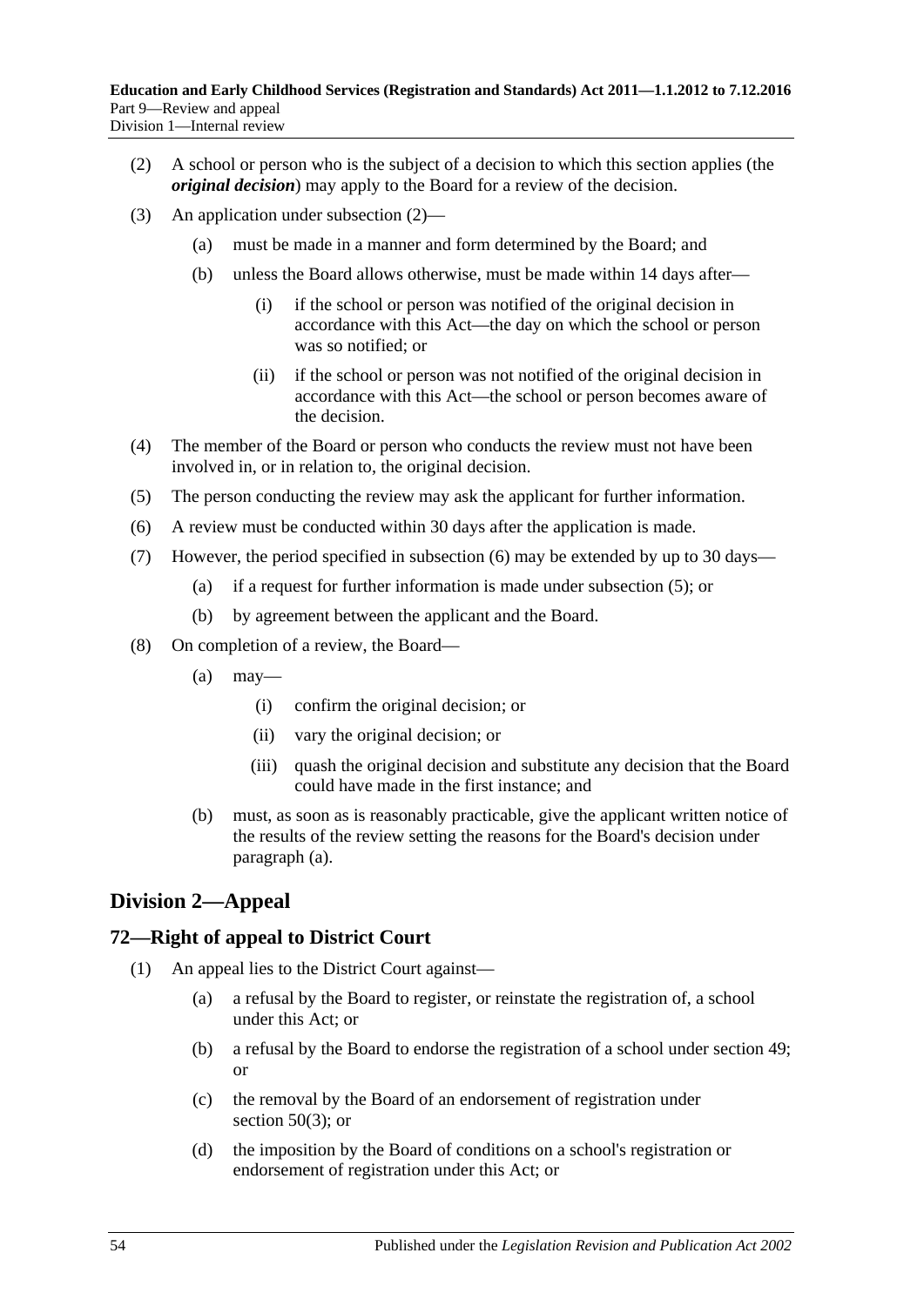- (e) a decision made by the Board in proceedings under [Part](#page-45-0) 7.
- <span id="page-54-0"></span>(2) An appeal under [subsection](#page-54-0) (1)(e) against a decision may be instituted—
	- (a) in the case of a decision made in disciplinary proceedings—by the complainant or the respondent in the proceedings in which the decision was made;
	- (b) in the case of a decision under [section](#page-50-1) 66—by the applicant or a person entitled to be heard in the proceedings.
- (3) An appeal must be instituted—
	- (a) if the decision is the subject of a review under [section](#page-52-0) 71—within 28 days after written notice is given to the applicant under [section](#page-53-4) 71(8); or
	- (b) in any other case—within 28 days after the date of the decision appealed against.

### <span id="page-54-1"></span>**73—Operation of order may be suspended**

- (1) If an order has been made by the Board, and the Board or the District Court is satisfied that an appeal against the order has been instituted, or is intended, the Board or District Court (as the case requires) may suspend the operation of the order until the determination of the appeal.
- (2) If the Board has suspended the operation of an order under [subsection](#page-54-1) (1), the Board may terminate the suspension, and if the District Court has done so, the District Court may terminate the suspension.

### **74—Variation or revocation of conditions imposed by District Court**

- (1) The District Court may, on application by a registered school, vary or revoke a condition imposed by the District Court in relation to the registration of the school.
- (2) The Board and the Minister are entitled to appear and be heard on an application under this section.

## **Part 10—Miscellaneous**

### <span id="page-54-2"></span>**75—Use of certain terms or descriptions prohibited**

- (1) A school that is not registered on the schools register must not use a prescribed term, or derivatives of the words comprising the term, to describe a service provided by the school.
- (2) If a school contravenes [subsection](#page-54-2) (1)—
	- (a) if the school is an incorporated or trustee services provider—the school; or
	- (b) in any other case—the responsible authority for the school,

is guilty of an offence.

Maximum penalty: \$50 000.

(3) A person who is not registered on the schools register must not use a prescribed term, or derivatives of the words comprising the term, to describe himself or herself or a service that he or she provides.

Maximum penalty: \$50 000.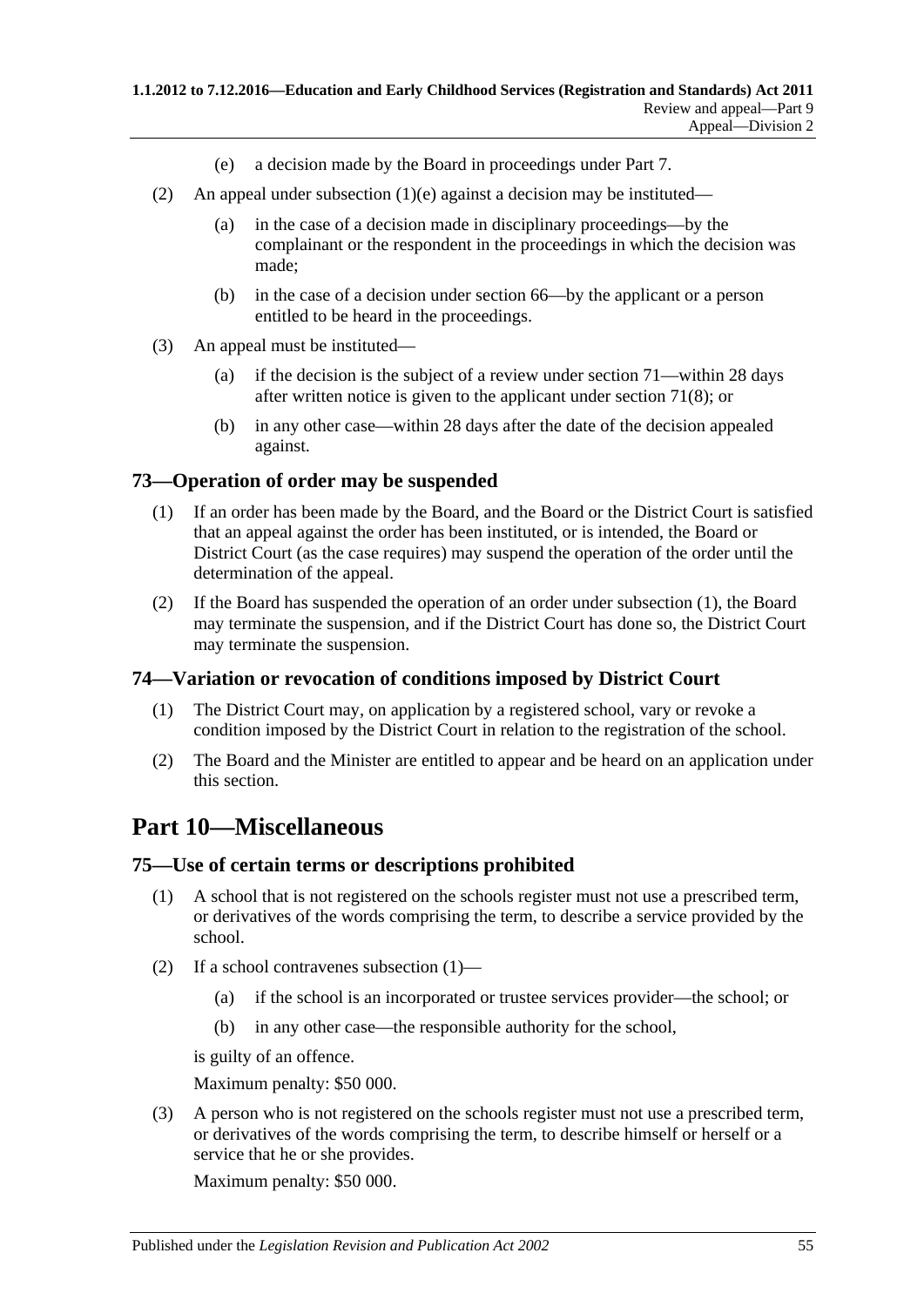(4) A person must not, in the course of advertising or promoting a service that he or she provides, use a prescribed term, or derivatives of the words comprising the term, to describe a school that is engaged in the provision of the service unless the school is registered on the schools register.

Maximum penalty: \$50 000.

(5) In this section—

*prescribed term* means—

- (a) registered school; or
- (b) any other word or expression prescribed by the regulations.

### <span id="page-55-0"></span>**76—Exemptions**

- (1) Subject to this section, the Minister may, by notice in writing—
	- (a) exempt a registered school or person, or a class of registered schools or persons, subject to such conditions as the Minister thinks fit and specifies in the notice, from specified provisions of this Act; or
	- (b) vary the conditions of an exemption by the addition, substitution or deletion of 1 or more conditions.
- (2) The Minister must consult with the Board before making a notice under [subsection](#page-55-0)  $(1)$ .
- (3) If a registered school or person contravenes a condition of an exemption—
	- $(a)$
- (i) if the registered school is an incorporated or trustee services provider—the registered school; or
- (ii) in any other case—the responsible authority for the school; or
- (b) the person,

(as the case requires) is guilty of an offence.

Maximum penalty: \$10 000.

### **77—Statutory declarations**

If a person is required under this Act to provide information to the Board, the Board may require that the information be verified by statutory declaration and, in that event, the person will not be taken to have provided the information as required unless it has been verified in accordance with the requirements of the Board.

### **78—False or misleading statement**

A person must not make a statement that is false or misleading in a material particular (whether by reason of the inclusion or omission of any particular) in any information kept or provided under this Act.

Maximum penalty: \$20 000.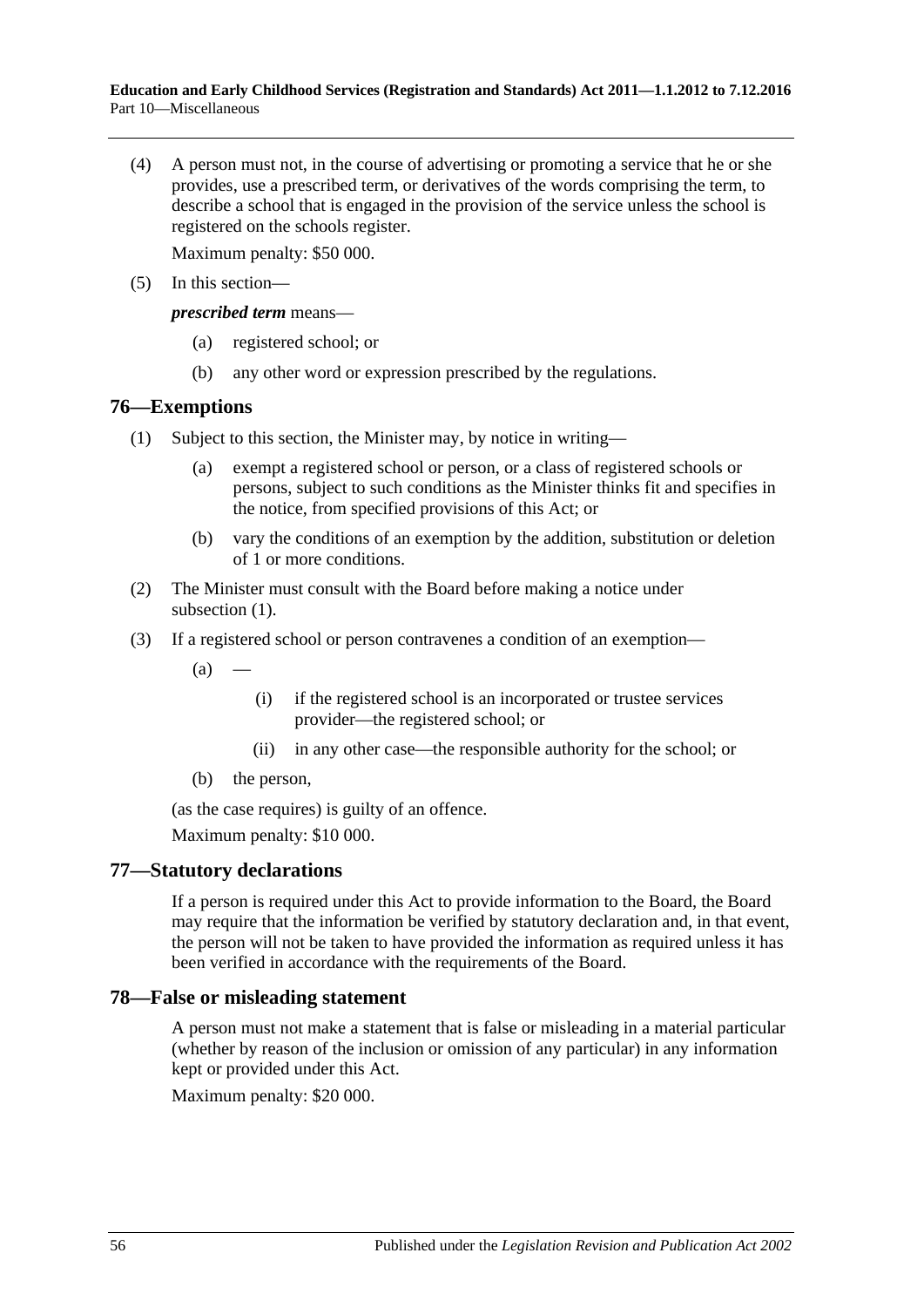### **79—Victimisation**

- (1) A person commits an act of victimisation against another person (the *victim*) if he or she causes detriment to the victim on the ground, or substantially on the ground, that the victim—
	- (a) has disclosed or intends to disclose information; or
	- (b) has made or intends to make an allegation,

that has given rise, or could give rise, to proceedings against the person under this Act.

- (2) An act of victimisation under this Act may be dealt with—
	- (a) as a tort; or
	- (b) as if it were an act of victimisation under the *[Equal Opportunity Act](http://www.legislation.sa.gov.au/index.aspx?action=legref&type=act&legtitle=Equal%20Opportunity%20Act%201984) 1984*,

but, if the victim commences proceedings in a court seeking a remedy in tort, he or she cannot subsequently lodge a complaint under the *[Equal Opportunity Act](http://www.legislation.sa.gov.au/index.aspx?action=legref&type=act&legtitle=Equal%20Opportunity%20Act%201984) 1984* and, conversely, if the victim lodges a complaint under that Act, he or she cannot subsequently commence proceedings in a court seeking a remedy in tort.

- (3) If a complaint alleging an act of victimisation under this Act has been lodged with the Commissioner for Equal Opportunity and the Commissioner is of the opinion that the subject matter of the complaint has already been adequately dealt with by a competent authority, the Commissioner may decline to act on the complaint or to proceed further with action on the complaint.
- (4) In this section—

*detriment* includes—

- (a) injury, damage or loss; or
- (b) intimidation or harassment; or
- (c) discrimination, disadvantage or adverse treatment in relation to the victim's employment or business; or
- (d) threats of reprisal.

### **80—Self-incrimination**

Subject to this Act, if a person is required to provide information or to produce a document, record or equipment under this Act and the information, document, record or equipment would tend to incriminate the person or make the person liable to a penalty, the person must nevertheless provide the information or produce the document, record or equipment, but the information, document, record or equipment so provided or produced will not be admissible in evidence against the person in proceedings for an offence, other than—

- (a) an offence against [Part](#page-44-2) 6 of this Act; or
- (b) an offence against this or any other Act relating to the provision of false or misleading information.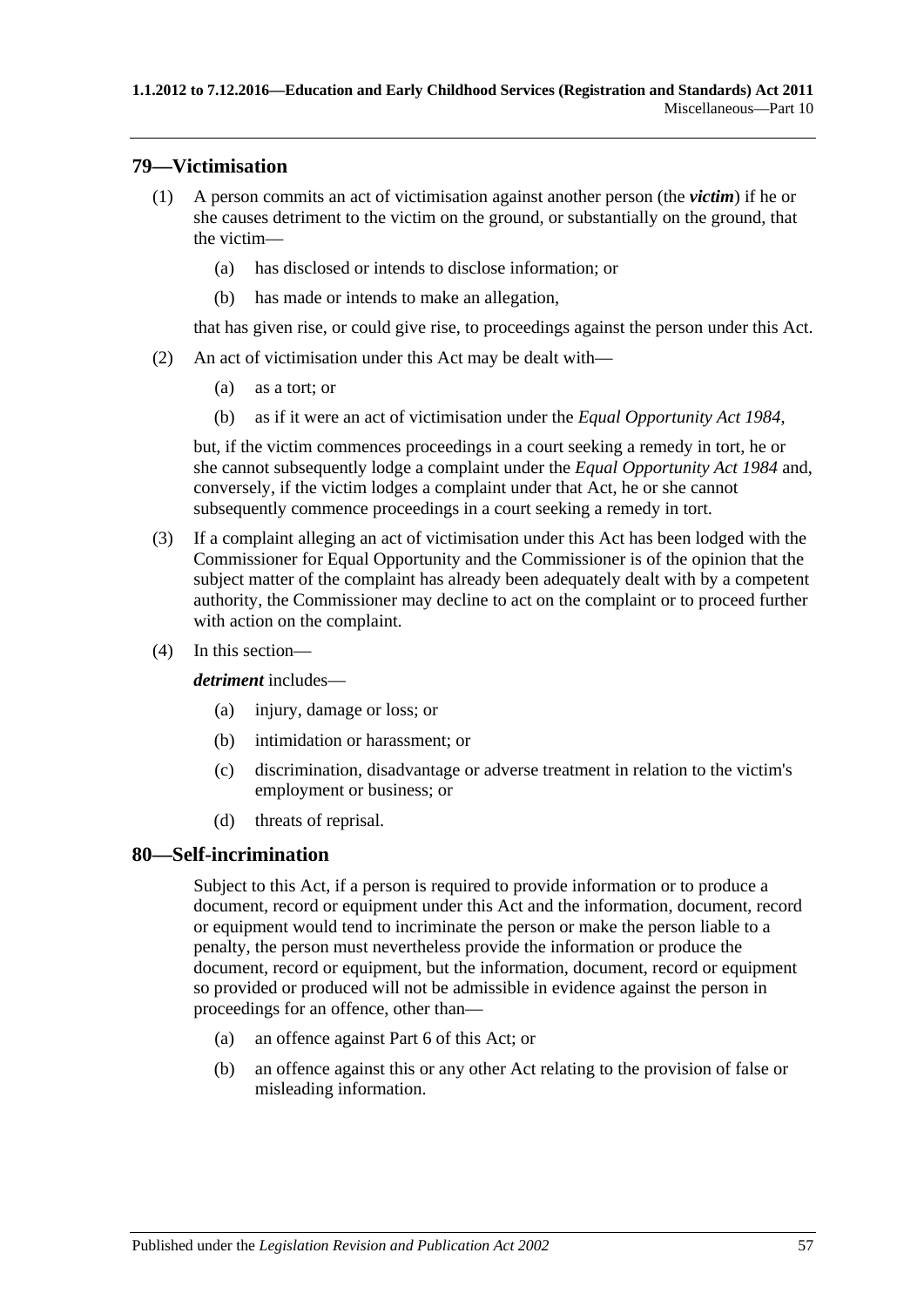### **81—Punishment of conduct that constitutes offence**

If conduct constitutes an offence and is also a ground for disciplinary action under this Act, the taking of disciplinary action under this Act is not a bar to conviction and punishment for the offence, nor is conviction and punishment for the offence a bar to disciplinary action under this Act.

### **82—Continuing offence**

- (1) A person convicted of an offence against a provision of this Act in respect of a continuing act or omission—
	- (a) is liable, in addition to the penalty otherwise applicable to the offence, to a penalty for each day during which the act or omission continued of not more than one tenth of the maximum penalty prescribed for that offence; and
	- (b) is, if the act or omission continues after the conviction, guilty of a further offence against the provision and liable, in addition to the penalty otherwise applicable to the further offence, to a penalty for each day during which the act or omission continued after the conviction of not more than one tenth of the maximum penalty prescribed for the offence.
- (2) If an offence consists of an omission to do something that is required to be done, the omission will be taken to continue for as long as the thing required to be done remains undone after the end of the period for compliance with the requirement.

### **83—Offences by bodies corporate**

If a body corporate commits an offence against this Act, any person with management or control of the body corporate who failed to exercise due diligence to prevent the contravention that is the subject of the offence also commits that offence and is liable to the penalty for that offence applicable to an individual.

#### **84—General defence**

It is a defence to a charge of an offence against this Act if the defendant proves that the alleged offence was not committed intentionally and did not result from any failure on the part of the defendant to take reasonable care to avoid the commission of the offence.

#### <span id="page-57-0"></span>**85—Immunity of persons engaged in administration of Act**

- (1) No personal liability attaches to a person engaged in the administration of this Act for an act or omission in good faith in the exercise or discharge, or purported exercise or discharge, of official powers or functions.
- (2) A liability that would, but for [subsection](#page-57-0) (1), lie against a person, lies instead against the Crown.

#### **86—Application of fines**

A fine imposed for an offence against this Act must be paid to the Board.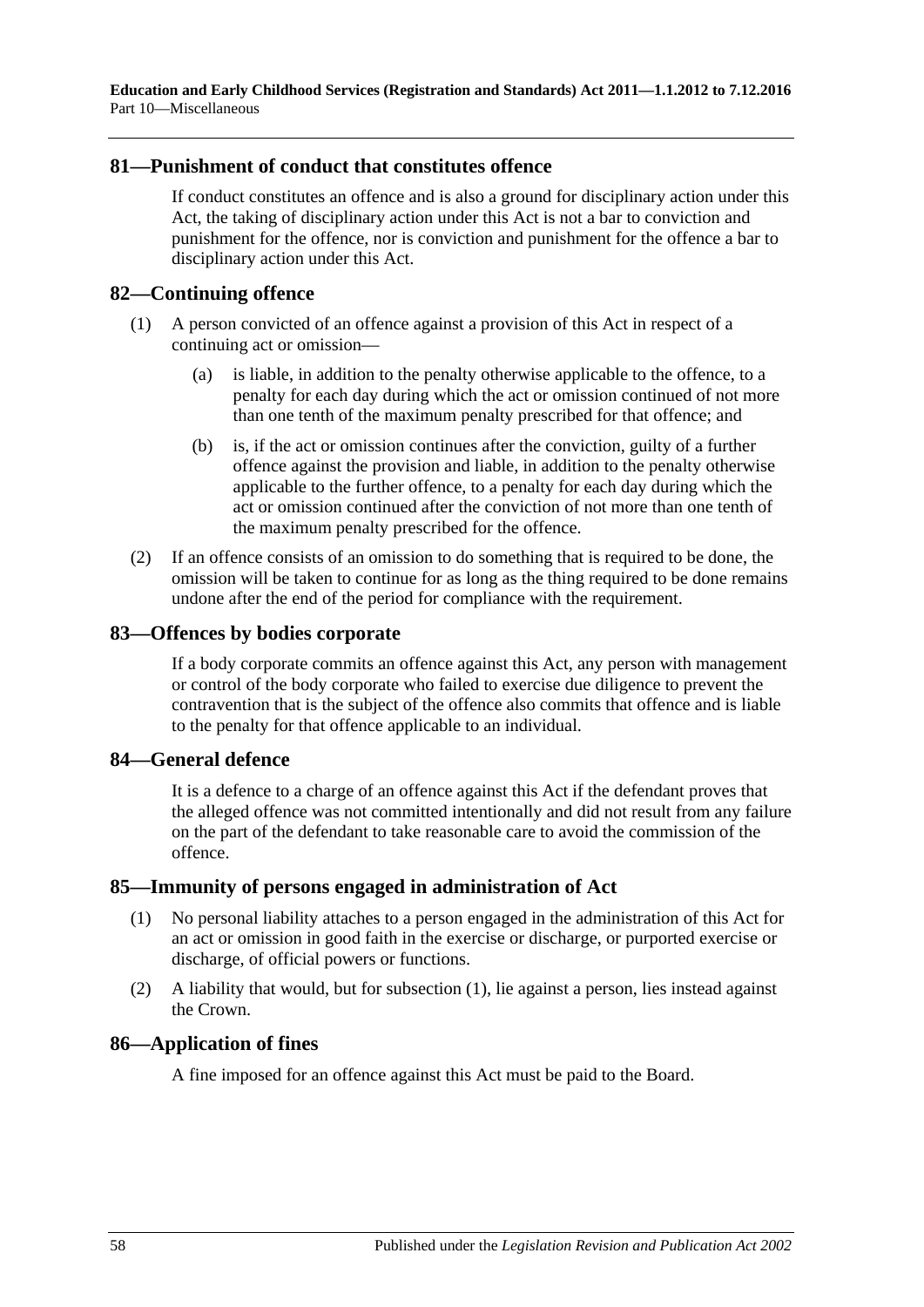### <span id="page-58-0"></span>**87—Confidentiality**

- (1) A person engaged or formerly engaged in the administration of this Act must not divulge or communicate personal information obtained (whether by that person or otherwise) in the course of official duties except—
	- (a) as required or authorised by or under this Act or any other Act or law; or
	- (b) with the consent of the person to whom the information relates; or
	- (c) in connection with the administration or enforcement of this or any other Act; or
	- (d) to an authority responsible under the law of a place outside this State for the registration or accreditation of persons who provide education services or early childhood services, where the information is required for the proper administration of that law; or
	- (e) to an agency or instrumentality of this State, the Commonwealth or another State or a Territory of the Commonwealth for the purposes of the proper performance of its functions.

Maximum penalty: \$10 000.

- (2) [Subsection](#page-58-0) (1) does not prevent disclosure of statistical or other data that could not reasonably be expected to lead to the identification of any person to whom it relates.
- (3) Information that has been disclosed under [subsection](#page-58-0) (1) for a particular purpose must not be used for any other purpose by—
	- (a) the person to whom the information was disclosed; or
	- (b) any other person who gains access to the information (whether properly or improperly and whether directly or indirectly) as a result of that disclosure.

Maximum penalty: \$10 000.

(4) The regulations may make further provision in respect of the disclosure of information obtained in the course of the administration of this Act.

### <span id="page-58-1"></span>**88—Service**

- (1) A notice or document required or authorised to be given or sent to, or served on, a person for the purposes of this Act may—
	- (a) be given to the person personally; or
	- (b) be posted in an envelope addressed to the person at the person's last known residential, business or (in the case of a corporation) registered address; or
	- (c) be left for the person at the person's last known residential, business or (in the case of a corporation) registered address with someone apparently over the age of 16 years; or
	- (d) be transmitted by fax or email to a fax number or email address provided by the person (in which case the notice or document will be taken to have been given or served at the time of transmission).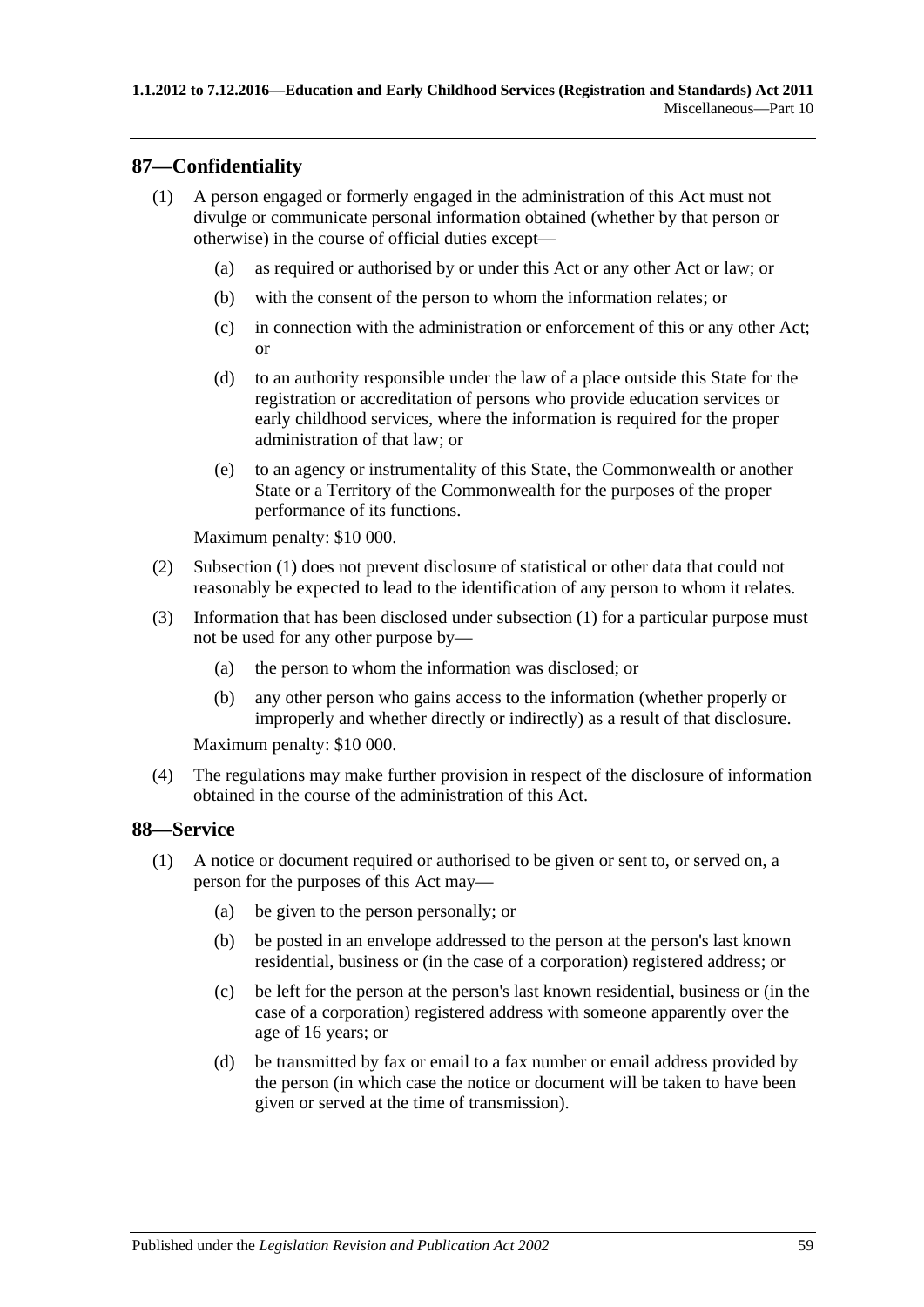(2) Without limiting the effect of [subsection](#page-58-1) (1), a notice or other document required or authorised to be given or sent to, or served on, a person for the purposes of this Act may, if the person is a company or registered body within the meaning of the *Corporations Act 2001* of the Commonwealth, be served on the person in accordance with that Act.

### **89—Evidentiary provision**

- (1) In proceedings for an offence against this Act or in disciplinary proceedings under [Part](#page-45-0) 7, an allegation in the complaint—
	- (a) that a school named in the complaint is or is not, or was or was not on a specified date, registered on the schools register; or
	- (b) that the registration of a school named in the complaint is or is not, or was or was not on a specified date, subject to specified conditions; or
	- (c) that the registration of a school named in the complaint is or is not, or was or was not on a specified date, endorsed with an approval to enrol full fee paying overseas students; or
	- (d) that a person named in the complaint is, or was on a specified date, the responsible authority for a specified school; or
	- (e) that a person named in the complaint is, or was on a specified date, a member of the governing authority of a specified school; or
	- (f) that a person named in the complaint is, or was on a specified date, an authorised officer,

must be accepted as proved in the absence of proof to the contrary.

(2) In legal proceedings, a document apparently certified by a Registrar to be a copy of a register under this Act, or a copy of a code of conduct prepared or endorsed by the Board under this Act, must be accepted as such in the absence of proof to the contrary.

### <span id="page-59-0"></span>**90—Regulations**

- (1) The Governor may make such regulations as are contemplated by, or necessary or expedient for the purposes of, this Act.
- <span id="page-59-1"></span>(2) Without limiting [subsection](#page-59-0) (1), the regulations may—
	- (a) vary [Schedule](#page-200-0) 2;
	- (b) prescribe fees or charges for the purposes of this Act (including, to avoid doubt, for the purposes of the *Education and Care Services National Law (South Australia)*) and may provide for the payment, recovery, reduction or waiver of such fees or charges;
	- (c) exempt classes of persons or activities from the application of this Act or specified provisions of this Act, either unconditionally or subject to specified conditions;
	- (d) prescribe penalties, not exceeding \$10 000, for offences against the regulations;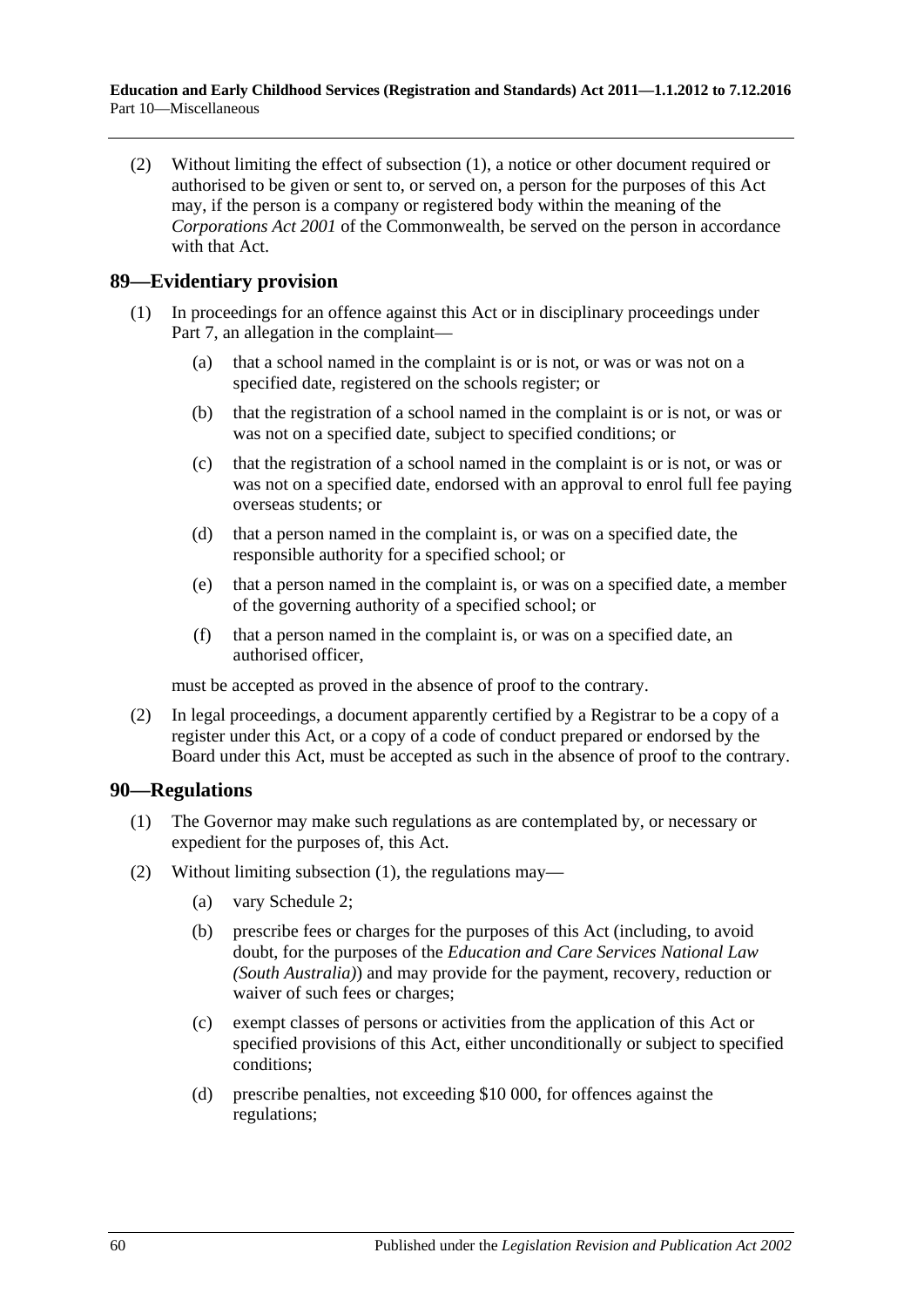- <span id="page-60-0"></span>(e) modify the operation of the *Education and Care Services National Law* and the national regulations under the *Education and Care Services National Law (South Australia)* as they apply in this jurisdiction (whether to a residual early childhood service or otherwise);
- <span id="page-60-1"></span>(f) make provisions of a saving or transitional nature consequent upon—
	- (i) the enactment of this Act; or
	- (ii) amendments to the Education and Care Services National Law text; or
	- (iii) amendments to the *Education and Care Services National Law (South Australia)*; or
	- (iv) variations to the national regulations under the *Education and Care Services National Law (South Australia)*.
- (3) A provision of a regulation contemplated by [subsection](#page-59-1)  $(2)(a)$ , [\(e\)](#page-60-0) or [\(f\)](#page-60-1) may, if the regulation so provides, take effect from the commencement of this section or from a later day (but if a provision takes effect from a day earlier than the day of the regulation's publication in the Gazette, the provision does not operate to the disadvantage of a person by decreasing the person's rights or imposing liabilities on the person).
- (4) The regulations may—
	- (a) be of general application or vary in their application according to prescribed factors;
	- (b) refer to or incorporate, wholly or partially and with or without modification, a code, standard or other document prepared or published by a prescribed body, either as in force at the time the regulations are made or as in force from time to time;
	- (c) provide that a matter or thing in respect of which regulations may be made is to be determined according to the discretion of the Minister, the Board or other specified person or body.
- (5) If a code, standard or other document is referred to or incorporated in the regulations—
	- (a) a copy of the code, standard or other document must be kept available for public inspection, without charge and during ordinary office hours, at an office or offices specified in the regulations; and
	- (b) evidence of the contents of the code, standard or other document may be given in any legal proceedings by production of a document apparently certified by the Minister to be a true copy of the code, standard or other document.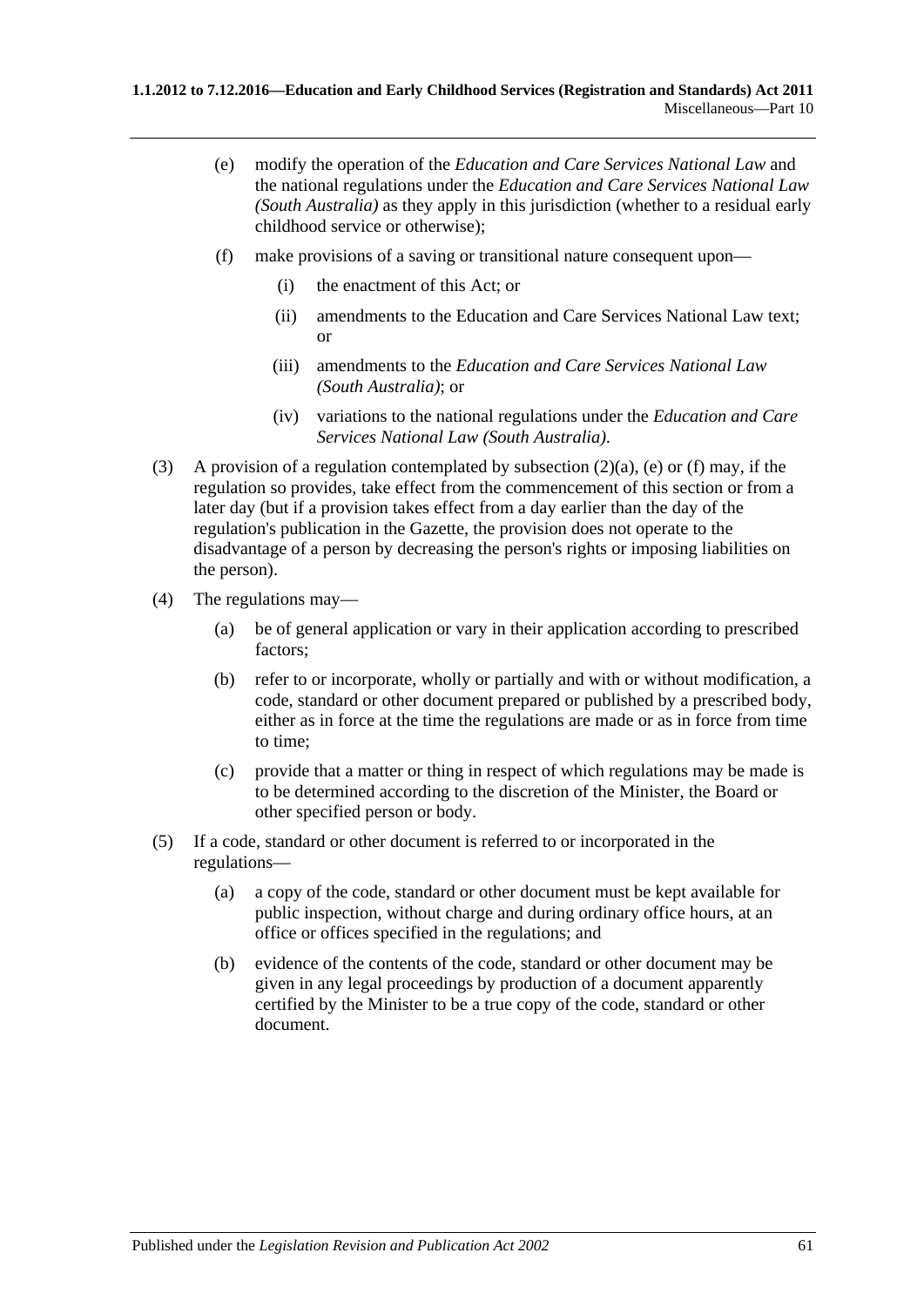# **Schedule 1—Education and Care Services National Law**

# **Part 1—Preliminary**

### **1—Short title**

This Law may be cited as the *Education and Care Services National Law*.

### **2—Commencement**

This Law commences in a participating jurisdiction as provided under the Act of that jurisdiction that applies this Law as a law of that jurisdiction.

### **3—Objectives and guiding principles**

- (1) The objective of this Law is to establish a national education and care services quality framework for the delivery of education and care services to children.
- (2) The objectives of the national education and care services quality framework are—
	- (a) to ensure the safety, health and wellbeing of children attending education and care services;
	- (b) to improve the educational and developmental outcomes for children attending education and care services;
	- (c) to promote continuous improvement in the provision of quality education and care services;
	- (d) to establish a system of national integration and shared responsibility between participating jurisdictions and the Commonwealth in the administration of the national education and care services quality framework;
	- (e) to improve public knowledge, and access to information, about the quality of education and care services;
	- (f) to reduce the regulatory and administrative burden for education and care services by enabling information to be shared between participating jurisdictions and the Commonwealth.
- (3) The guiding principles of the national education and care services quality framework are as follows—
	- (a) that the rights and best interests of the child are paramount;
	- (b) that children are successful, competent and capable learners;
	- (c) that the principles of equity, inclusion and diversity underlie this Law;
	- (d) that Australia's Aboriginal and Torres Strait Islander cultures are valued;
	- (e) that the role of parents and families is respected and supported;
	- (f) that best practice is expected in the provision of education and care services.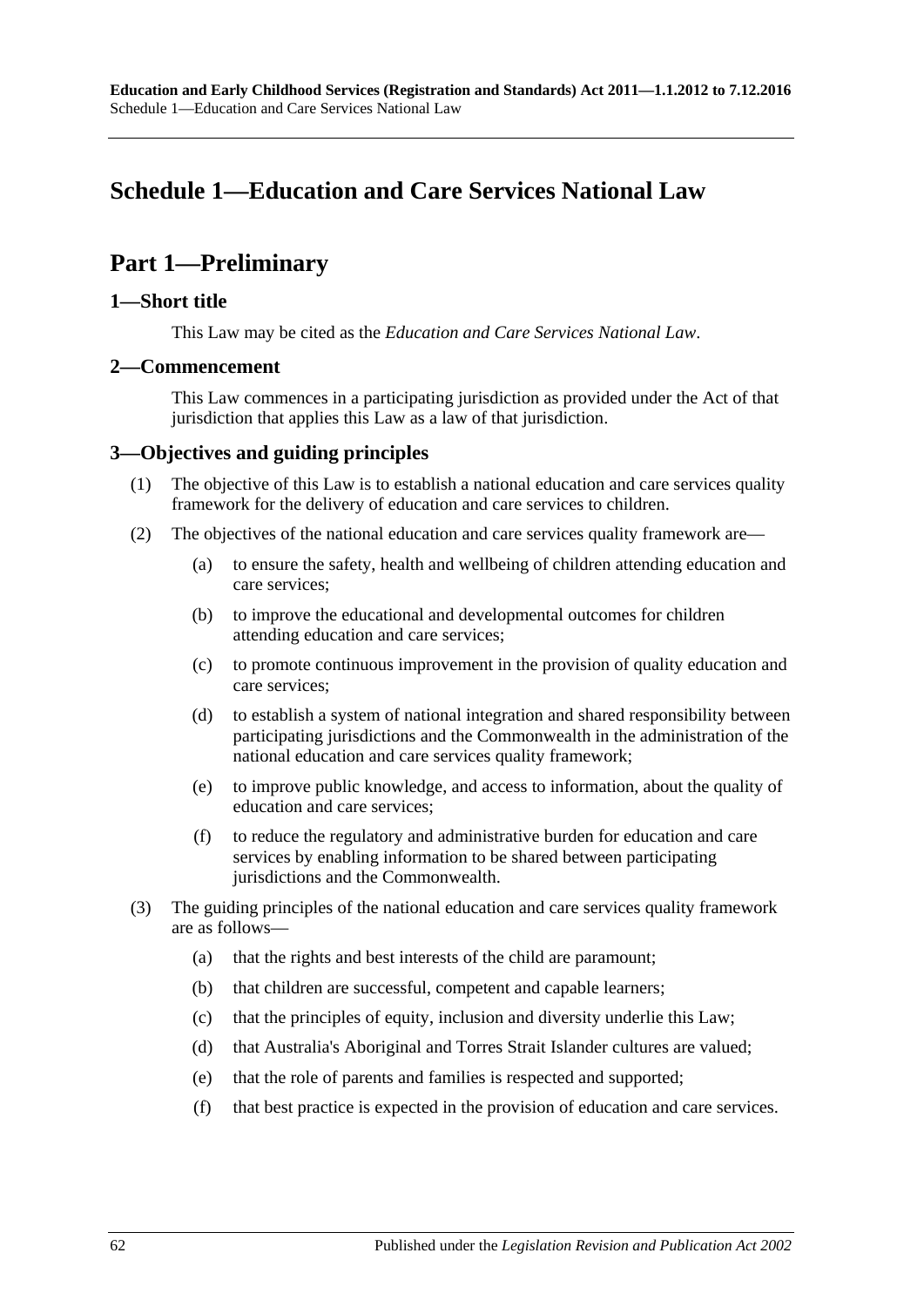### **4—How functions to be exercised**

An entity that has functions under this Law is to exercise its functions having regard to the objectives and guiding principles of the national education and care services quality framework set out in section 3.

#### <span id="page-62-0"></span>**5—Definitions**

(1) In this Law—

*approved education and care service* means an education and care service for which a service approval exists;

*approved family day care service* means an approved education and care service that is a family day care service;

*approved family day care venue* means a place other than a residence where an approved family day care service is provided;

*approved learning framework* means a learning framework approved by the Ministerial Council;

*approved provider* means a person who holds a provider approval;

*associated children's service* means a children's service that is operated or intended to be operated by an approved provider at the same place as an approved education and care service;

*Australian Accounting Standards* means the standards issued or pronounced by the Australian Accounting Standards Board;

*authorised officer* means a person authorised to be an authorised officer under Part 9;

*Authority Fund* means the Australian Children's Education and Care Quality Authority Fund established under section 274;

*Board* means the Australian Children's Education and Care Quality Authority Board established under this Law;

*certified supervisor* means a person who holds a supervisor certificate;

*chief executive officer* means the chief executive officer of the National Authority appointed under this Law;

*children's service* means a service providing or intended to provide education and care on a regular basis to children under 13 years of age that is primarily regulated under a children's services law of a participating jurisdiction and is not an education and care service;

*children's services law*, in relation to a participating jurisdiction, means a law declared by a law of that jurisdiction to be a children's services law for the purposes of this Law;

*children's services regulator*, in relation to a participating jurisdiction, means a person declared by a law of that jurisdiction to be the children's services regulator for the purposes of this Law;

*Commonwealth Minister* means the Minister of the Commonwealth who is responsible for policies and programs relating to education and care services;

*compliance direction* means a compliance direction under section 176;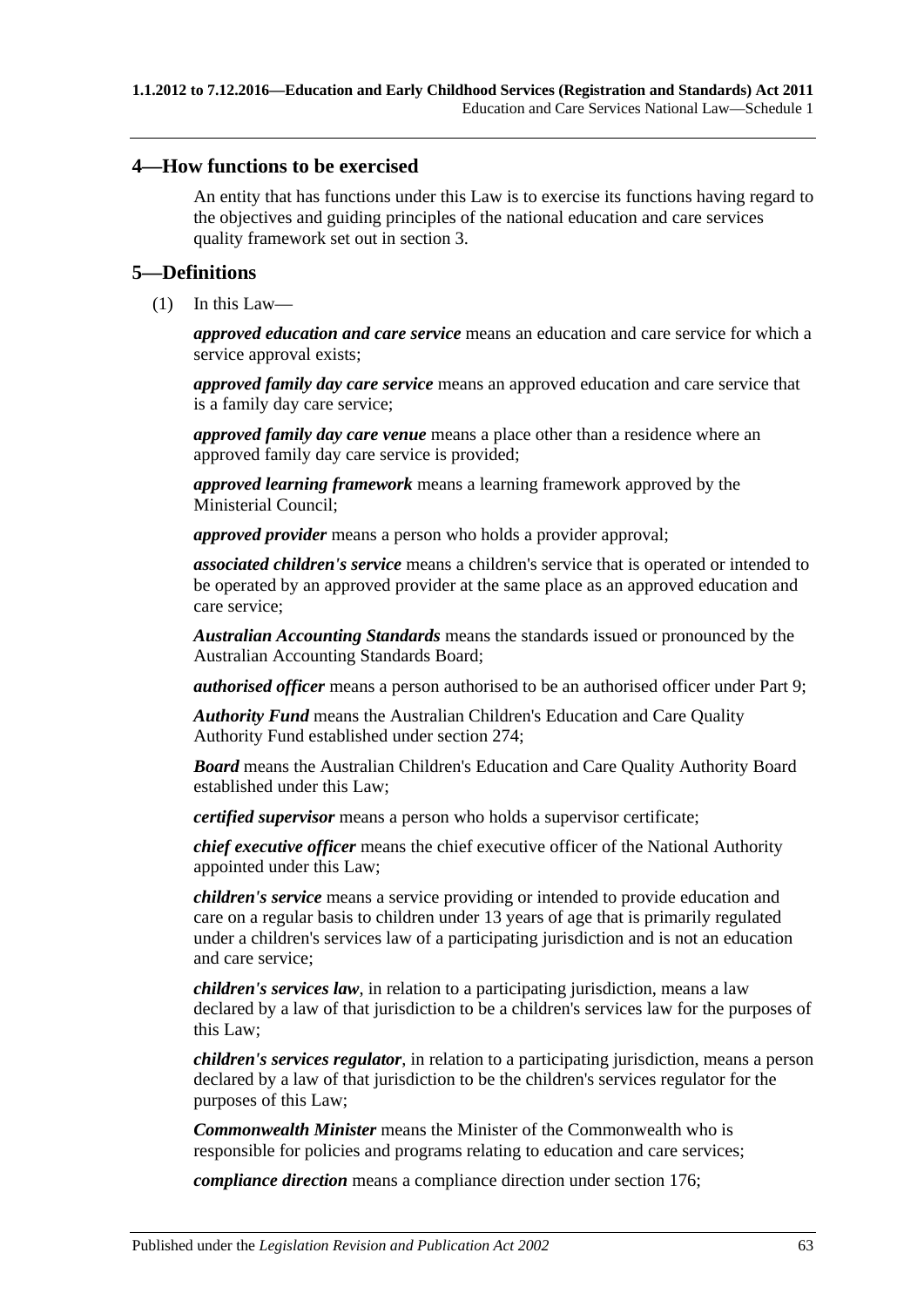*compliance notice* means a compliance notice under section 177;

*education and care service* means any service providing or intended to provide education and care on a regular basis to children under 13 years of age other than—

- (a) a school providing full-time education to children, including children attending in the year before grade 1 but not including a preschool program delivered in a school or a preschool that is registered as a school; or
- (b) a preschool program delivered in a school if—
	- (i) the program is delivered in a class or classes where a full-time education program is also being delivered to school children; and
	- (ii) the program is being delivered to fewer than 6 children in the school; or
- (c) a personal arrangement; or
- (d) a service principally conducted to provide instruction in a particular activity; or

#### **Example—**

Instruction in a particular activity could be instruction in sport, dance, music, culture or language or religious instruction.

- (e) a service providing education and care to patients in a hospital or patients of a medical or therapeutic care service; or
- (f) care provided under a child protection law of a participating jurisdiction; or
- (g) a prescribed class of disability service; or
- (h) a service of a prescribed class;

#### **Example—**

Education and care services to which this Law applies include long day care services, family day care services, outside school hours services and preschool programs including those delivered in schools, unless expressly excluded.

#### *education and care service premises* means—

- (a) in relation to an education and care service other than a family day care service, each place at which an education and care service operates or is to operate; or
- (b) in relation to a family day care service—
	- (i) an office of the family day care service; or
	- (ii) an approved family day care venue; or
	- (iii) each part of a residence used to provide education and care to children as part of a family day care service or used to provide access to the part of the residence used to provide that education and care;

*education law*, in relation to a participating jurisdiction, means a law declared by a law of that jurisdiction to be an education law for the purposes of this Law;

*educator* means an individual who provides education and care for children as part of an education and care service;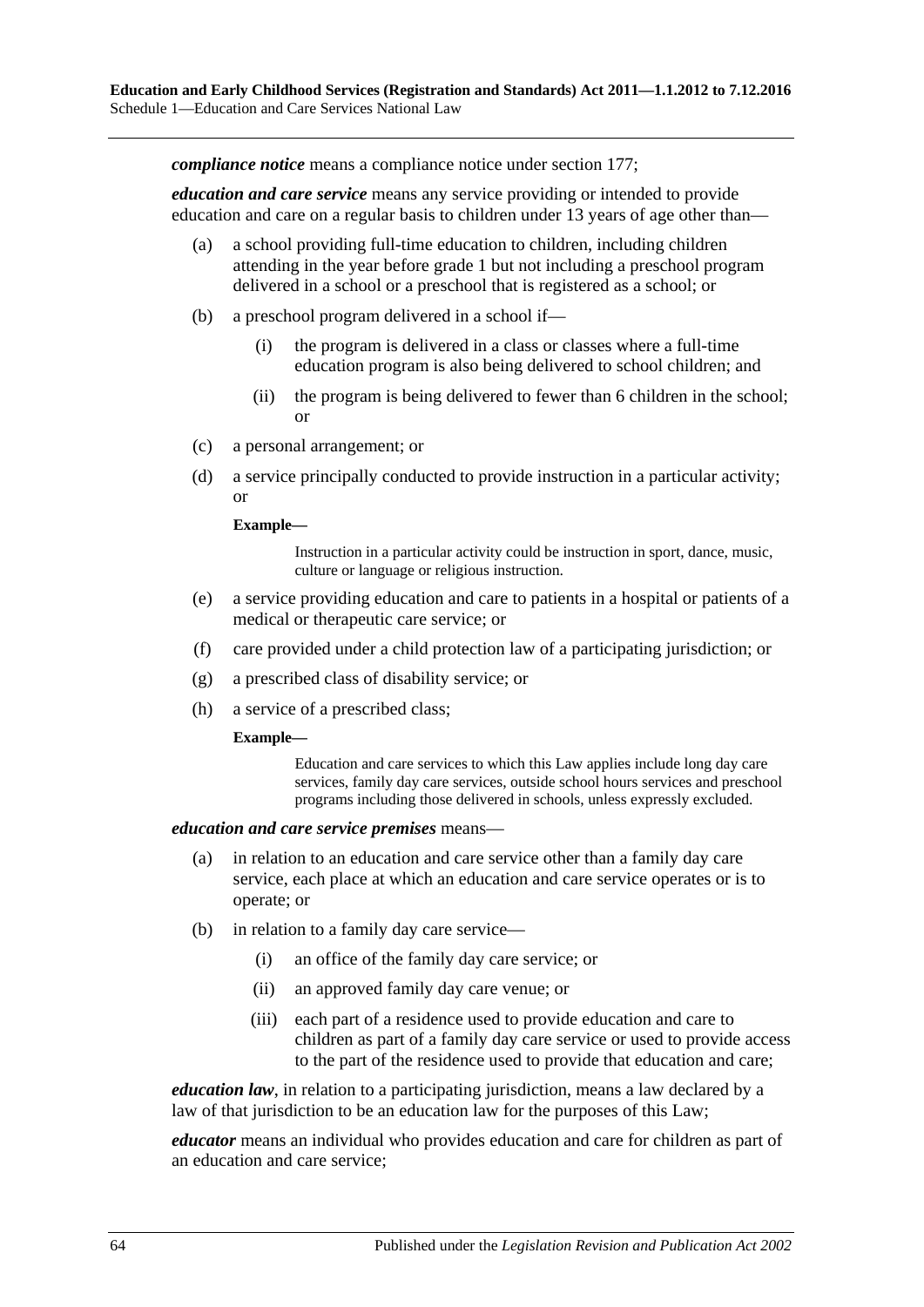*eligible association* means an association of a prescribed class;

*family day care co-ordinator* means a person employed or engaged by an approved provider of a family day care service to monitor and support the family day care educators who are part of the service;

*family day care educator* means an educator engaged by or registered with a family day care service to provide education and care for children in a residence or at an approved family day care venue;

*family day care residence* means a residence at which a family day care educator educates and cares for children as part of a family day care service;

*family day care service* means an education and care service that is delivered through the use of 2 or more educators to provide education and care for children in residences whether or not the service also provides education and care to children at a place other than a residence;

*family member*, in relation to a child, means—

- (a) a parent, grandparent, brother, sister, uncle, aunt, or cousin of the child, whether of the whole blood or half-blood and whether that relationship arises by marriage (including a de facto relationship) or by adoption or otherwise; or
- (b) a relative of the child according to Aboriginal or Torres Strait Islander tradition; or
- (c) a person with whom the child resides in a family-like relationship; or
- (d) a person who is recognised in the child's community as having a familial role in respect of the child;

*former education and care services law*, in relation to a participating jurisdiction, means a law declared by a law of that jurisdiction to be a former education and care services law for the purposes of this Law;

*grade 1*, in relation to a school, means the first year of compulsory full-time schooling;

*guardian*, in relation to a child, means the legal guardian of the child;

*infringements law*, in relation to a participating jurisdiction, means a law declared by a law of that jurisdiction to be an infringements law for the purposes of this Law;

*Ministerial Council* means the Ministerial Council consisting of the persons who from time to time hold office as Ministers of the Crown responsible for early childhood education or care in the governments of the States and Territories and the Commonwealth;

*National Authority* means the Australian Children's Education and Care Quality Authority established under this Law;

*national education and care services quality framework* means—

- (a) this Law; and
- (b) the national regulations; and
- (c) the National Quality Standard; and
- (d) the prescribed rating system;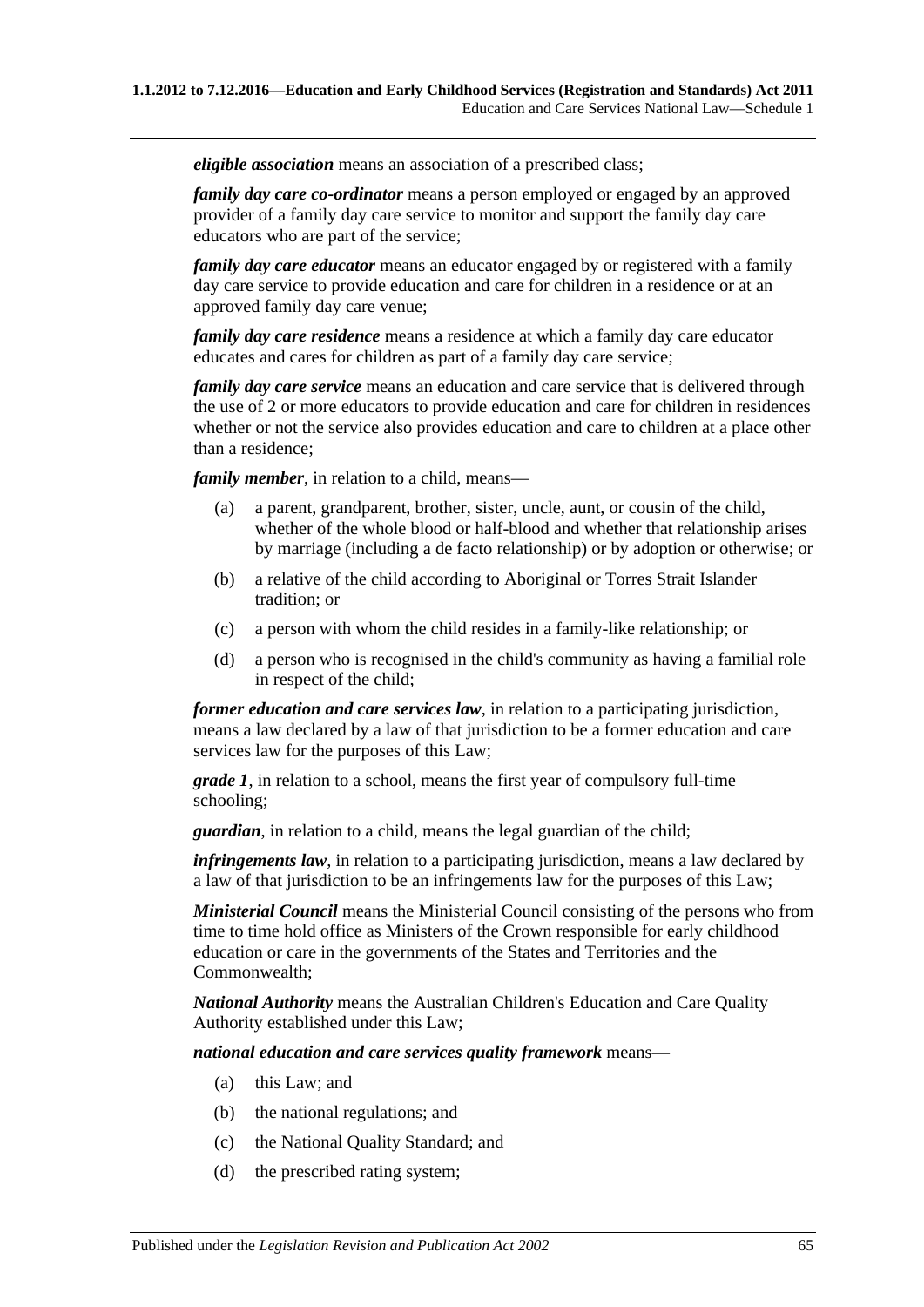*National Partnership Agreement* means the National Partnership Agreement on the National Quality Agenda for Early Childhood and Care entered into by the States and Territories and the Commonwealth on 7 December 2009, as amended from time to time;

*National Quality Framework* means the national education and care services quality framework;

*National Quality Standard* means the National Quality Standard prescribed by the national regulations;

*national regulations* means the regulations made under this Law;

*nominated supervisor*, in relation to an education and care service, means a person—

- (a) who is a certified supervisor; and
- (b) who is nominated by the approved provider of the service under Part 3 to be the nominated supervisor of that service; and
- (c) who has consented to that nomination;

**Note—**

A person may be both the nominated supervisor of a family day care service and the family day care co ordinator for that service if the person meets the criteria for each role.

*office*, in relation to a family day care service, means—

- (a) the principal office or any other business office of the approved provider of the service; or
- (b) any premises of the service from which its family day care educators are co-ordinated;

*parent*, in relation to a child, includes—

- (a) a guardian of the child; and
- (b) a person who has parental responsibility for the child under a decision or order of a court;

*participating jurisdiction* means a State or Territory in which—

- (a) this Law applies as a Law of the State or Territory; or
- (b) a law that substantially corresponds to the provisions of this Law has been enacted;

*payment*, in relation to a prescribed fee, includes payment by electronic or other means;

*person* means—

- (a) an individual; or
- (b) a body corporate; or
- (c) an eligible association; or
- (d) a partnership; or
- (e) a prescribed entity;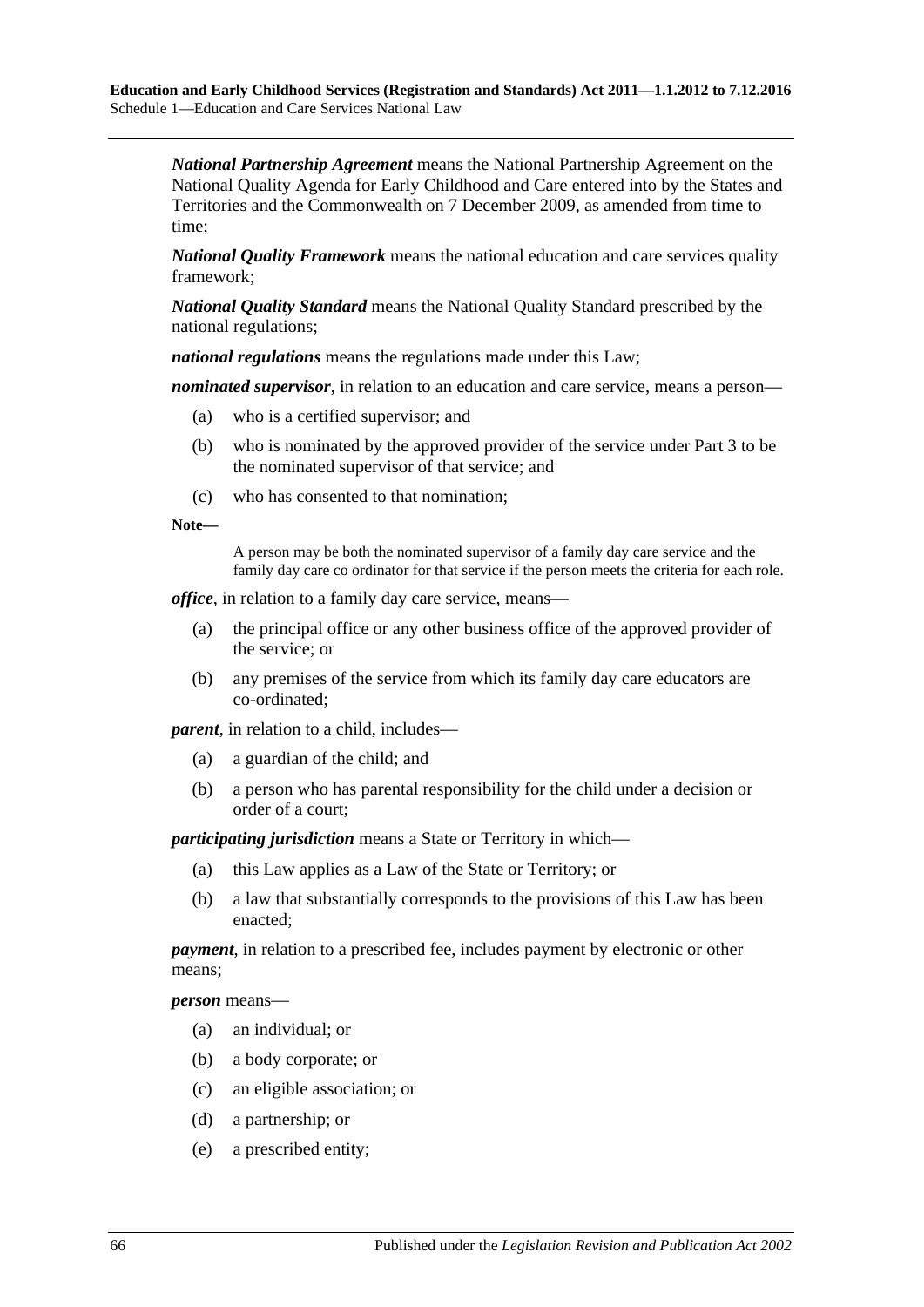*person with management or control*, in relation to an education and care service, means—

- (a) if the provider or intended provider of the service is a body corporate, an officer of the body corporate within the meaning of the *Corporations Act 2001* of the Commonwealth who is responsible for managing the delivery of the education and care service; or
- (b) if the provider of the service is an eligible association, each member of the executive committee of the association who has the responsibility, alone or with others, for managing the delivery of the education and care service; or
- (c) if the provider of the service is a partnership, each partner who has the responsibility, alone or with others, for managing the delivery of the education and care service; or
- (d) in any other case, a person who has the responsibility, alone or with others, for managing the delivery of the education and care service;

*personal arrangement* means education and care provided to a child—

- (a) by a family member or guardian of a child personally, otherwise than as a staff member of, or under an engagement with, a service providing education and care on a regular basis to children under 13 years of age; or
- (b) by a friend of the family of the child personally under an informal arrangement where no offer to provide that education and care was advertised;

*preschool program* means an early childhood educational program delivered by a qualified early childhood teacher to children in the year that is 2 years before grade 1 of school;

*prescribed ineligible person* means a person in a class of persons prescribed by the national regulations to be prescribed ineligible persons;

*protected disclosure*—see section 296;

*provider approval* means a provider approval—

- (a) granted under Part 2 of this Law or this Law as applying in another participating jurisdiction; and
- (b) as amended under this Law or this Law as applying in another participating jurisdiction,

but does not include a provider approval that has been cancelled;

*public sector law*, in relation to a participating jurisdiction, means a law declared by a law of that jurisdiction to be a public sector law for the purposes of this Law;

*rating assessment* means an assessment or reassessment of an approved education and care service under Part 5;

*Ratings Review Panel* means a Ratings Review Panel established under section 146;

*receiving approved provider* has the meaning set out in section 58;

*Regulatory Authority* means a person declared by a law of a participating jurisdiction to be the Regulatory Authority for that jurisdiction or for a class of education and care services for that jurisdiction;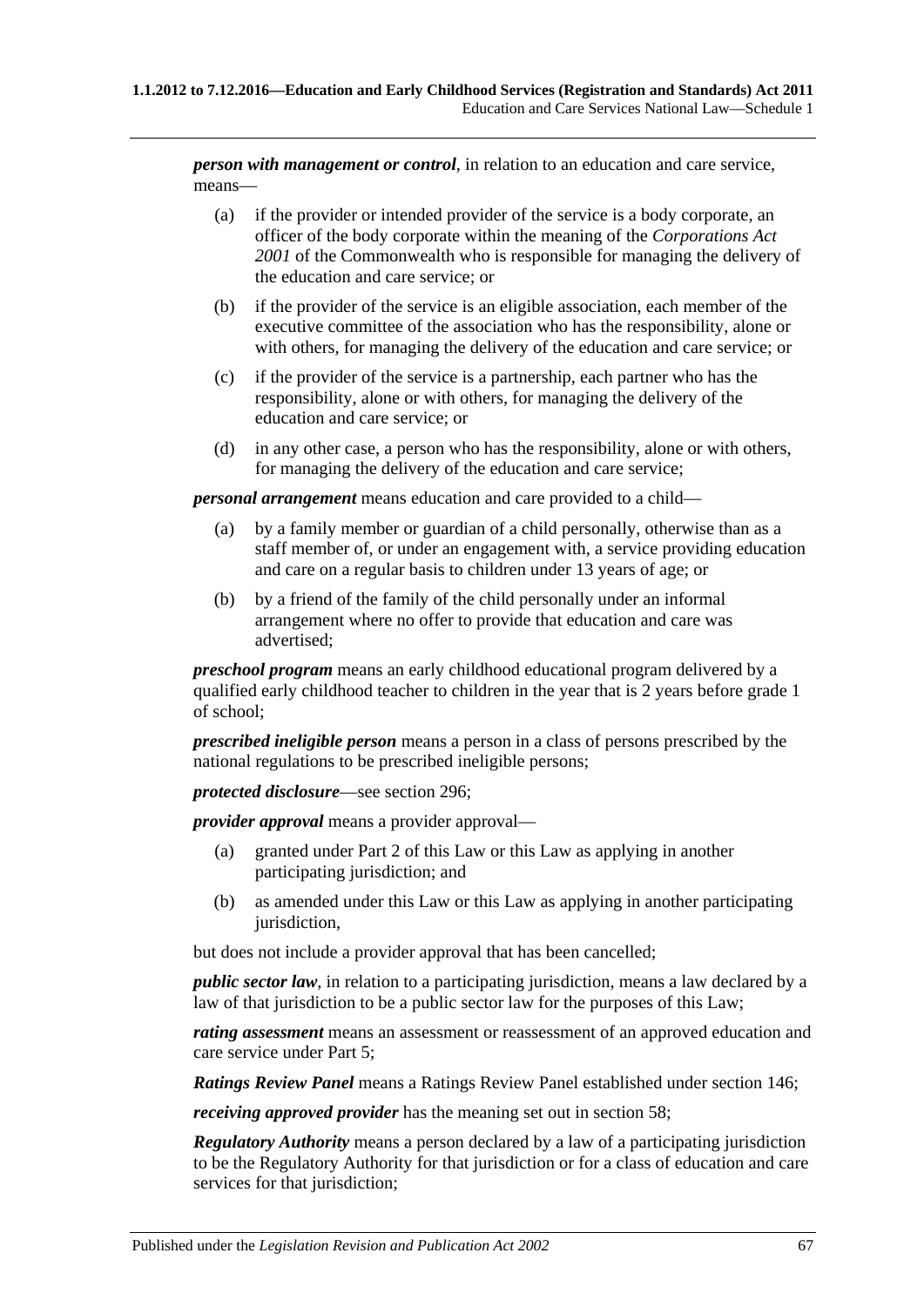*relevant Commonwealth Department* means the government department administered by the Commonwealth Minister;

*relevant tribunal or court*, in relation to a participating jurisdiction, means the tribunal or court declared by a law of that jurisdiction to be the relevant tribunal or court for the purposes of this Law or a provision of this Law;

*residence* means the habitable areas of a dwelling;

*school children* includes children attending school in the year before grade 1;

*school* means—

- (a) a government school; or
- (b) a non-government school that is registered or accredited under an education law of a participating jurisdiction;

*serious detrimental action*—see section 296;

*service approval* means a service approval—

- (a) granted under Part 3 of this Law or this Law as applying in another participating jurisdiction; and
- (b) as amended under this Law or this Law as applying in another participating jurisdiction,

but does not include a service approval that has been cancelled;

*staff member*, in relation to an education and care service, means any individual (other than the nominated supervisor or a volunteer) employed, appointed or engaged to work in or as part of an education and care service, whether as family day care co-ordinator, educator or otherwise;

*supervisor certificate* means a supervisor certificate—

- (a) issued under Part 4 of this Law or this Law as applying in another participating jurisdiction; and
- (b) as amended under this Law or this Law as applying in another participating jurisdiction,

but does not include a supervisor certificate that has been cancelled;

*transferring approved provider* has the meaning set out in section 58;

*working with children card* means a card issued to a person under a working with children law of a participating jurisdiction that permits that person to work with children;

*working with children check* means a notice, certificate or other document granted to, or with respect to, a person under a working with children law to the effect that—

- (a) the person has been assessed as suitable to work with children; or
- (b) there has been no information that if the person worked with children the person would pose a risk to the children; or
- (c) the person is not prohibited from attempting to obtain, undertake or remain in child-related employment;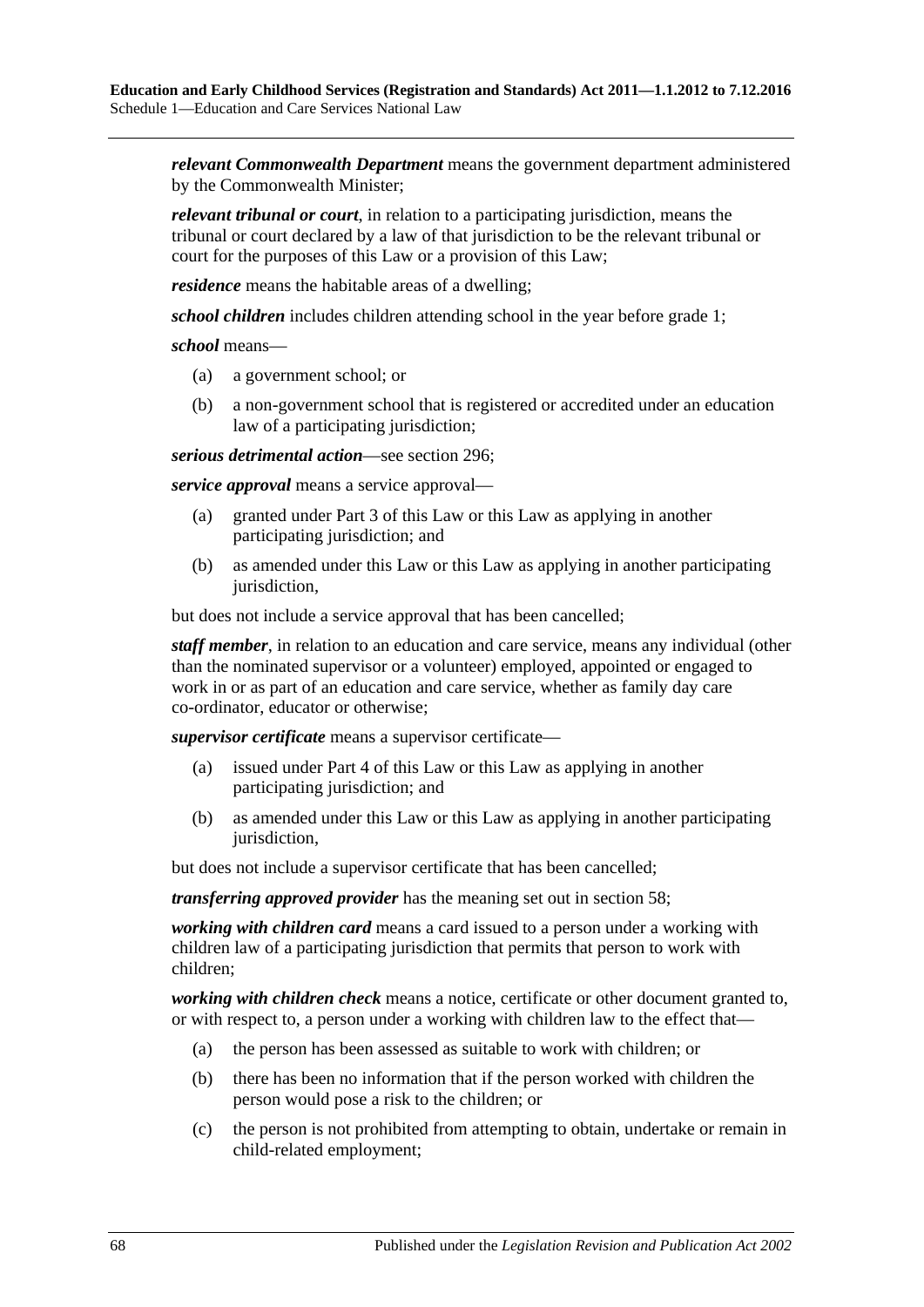*working with children law*, in relation to a participating jurisdiction, means a law declared by a law of that jurisdiction to be a working with children law for the purposes of this Law;

*working with vulnerable people law*, in relation to a participating jurisdiction, means a law declared by a law of that jurisdiction to be a working with vulnerable people law for the purposes of this Law.

- (2) In this Law, a reference (either generally or specifically) to a law or a provision of a law (including this Law) includes a reference to the statutory instruments made or in force under the law or provision.
- (3) In this Law a reference to education and care includes a reference to education or care.
- (4) In this Law, an education and care service as defined in [subsection](#page-62-0) (1) is an education and care service even if the service also provides education and care to children of or over the age of 13 years.
- (5) In this Law, a children's service as defined in [subsection](#page-62-0) (1) is a children's service even if the service also provides education and care to children of or over the age of 13 years.
- (6) In this Law, a reference to this Law as applying in a jurisdiction, includes a reference to a law that substantially corresponds to this Law enacted, or applying, in a jurisdiction.

### **6—Interpretation generally**

- (1) Schedule 1 applies in relation to this Law.
- (2) The National Partnership Agreement is declared to be a relevant document for the purposes of Schedule 1 of the definition of *extrinsic material* in [clause](#page-182-0) 8(1) of Schedule 1.

### **7—Single national entity**

- (1) It is the intention of the Parliament of this jurisdiction that this Law as applied by an Act of this jurisdiction, together with this Law as applied by Acts of other participating jurisdictions, has the effect that an entity established by this Law is one single national entity, with functions conferred by this Law as so applied.
- (2) An entity established by this Law has power to do acts in or in relation to this jurisdiction in the exercise of a function expressed to be conferred on it by this Law as applied by Acts of each participating jurisdiction.
- (3) An entity established by this Law may exercise its functions in relation to—
	- (a) one participating jurisdiction; or
	- (b) 2 or more or all participating jurisdictions collectively.
- (4) In this section, a reference to this Law as applied by an Act of a jurisdiction includes a reference to a law that substantially corresponds to this Law enacted in a jurisdiction.

### **8—Extraterritorial operation of Law**

It is the intention of the Parliament of this jurisdiction that the operation of this Law is to, as far as possible, include operation in relation to the following:

(a) things situated in or outside the territorial limits of this jurisdiction;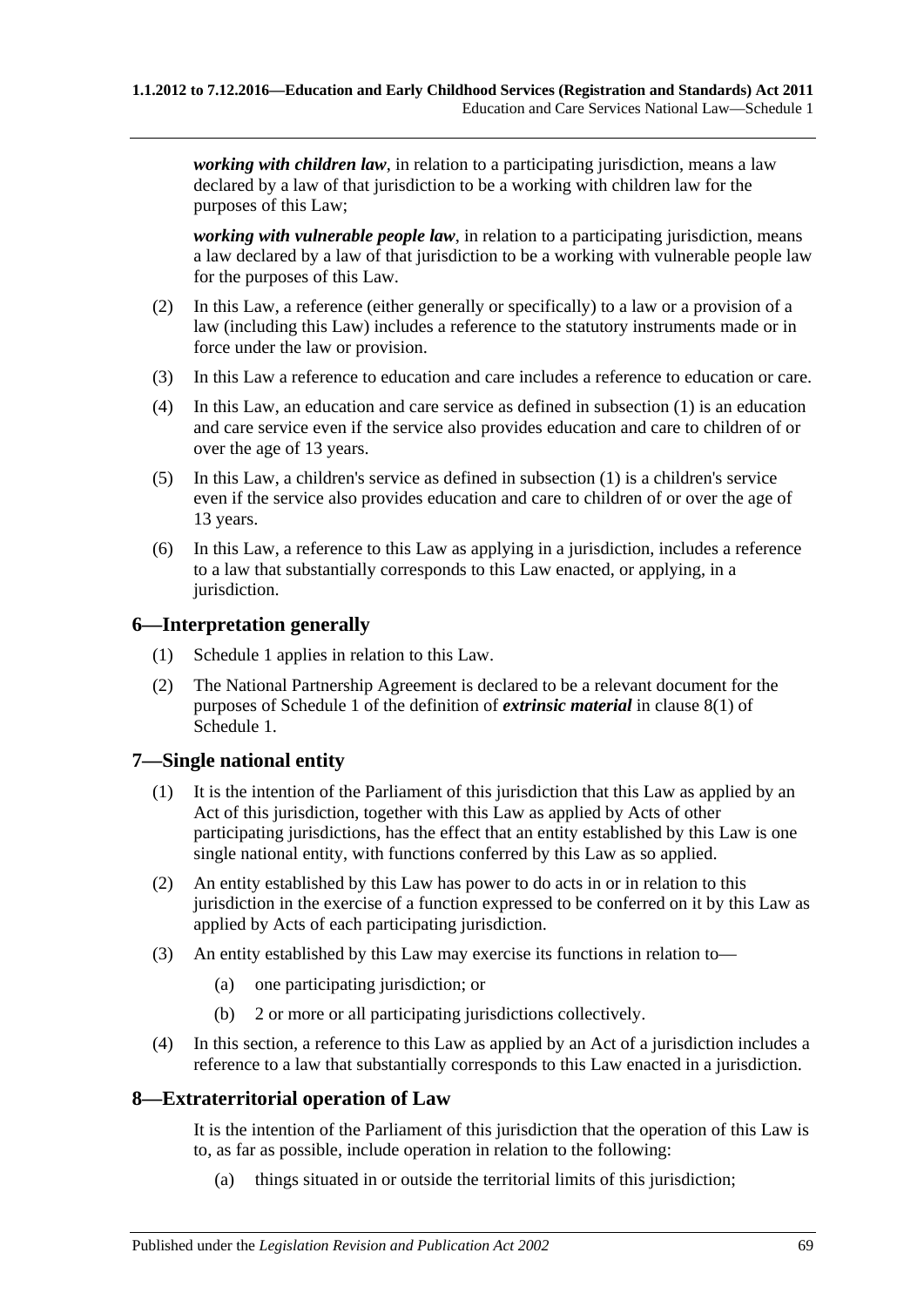- (b) acts, transactions and matters done, entered into or occurring in or outside the territorial limits of this jurisdiction;
- (c) things, acts, transactions and matters (wherever situated, done, entered into or occurring) that would, apart from this Law, be governed or otherwise affected by the law of another jurisdiction.

### **9—Law binds the State**

- (1) This Law binds the State.
- (2) In this section—

*State* means the Crown in right of this jurisdiction, and includes—

- (a) the Government of this jurisdiction; and
- (b) a Minister of the Crown in right of this jurisdiction; and
- (c) a statutory corporation, or other entity, representing the Crown in right of this jurisdiction.

## **Part 2—Provider approval**

### **Division 1—Application for provider approval**

### **10—Application for provider approval**

- (1) A person, other than a prescribed ineligible person, may apply to the Regulatory Authority for a provider approval.
- (2) An application may be made by more than one person.
- (3) If an application is made by more than one person—
	- (a) the prescribed information must be provided in respect of each person; and
	- (b) the requirements of this Division must be complied with by and in respect of each person.

### **11—Form of application**

An application under section 10 must—

- (a) be made to the Regulatory Authority of the participating jurisdiction—
	- (i) in which the applicant, or any of the applicants, is ordinarily resident; or
	- (ii) if the applicant or applicants are not individuals, in which the principal office of the applicant or any of the applicants is located; and
- (b) be in writing; and
- (c) include the prescribed information; and
- (d) include payment of the prescribed fee.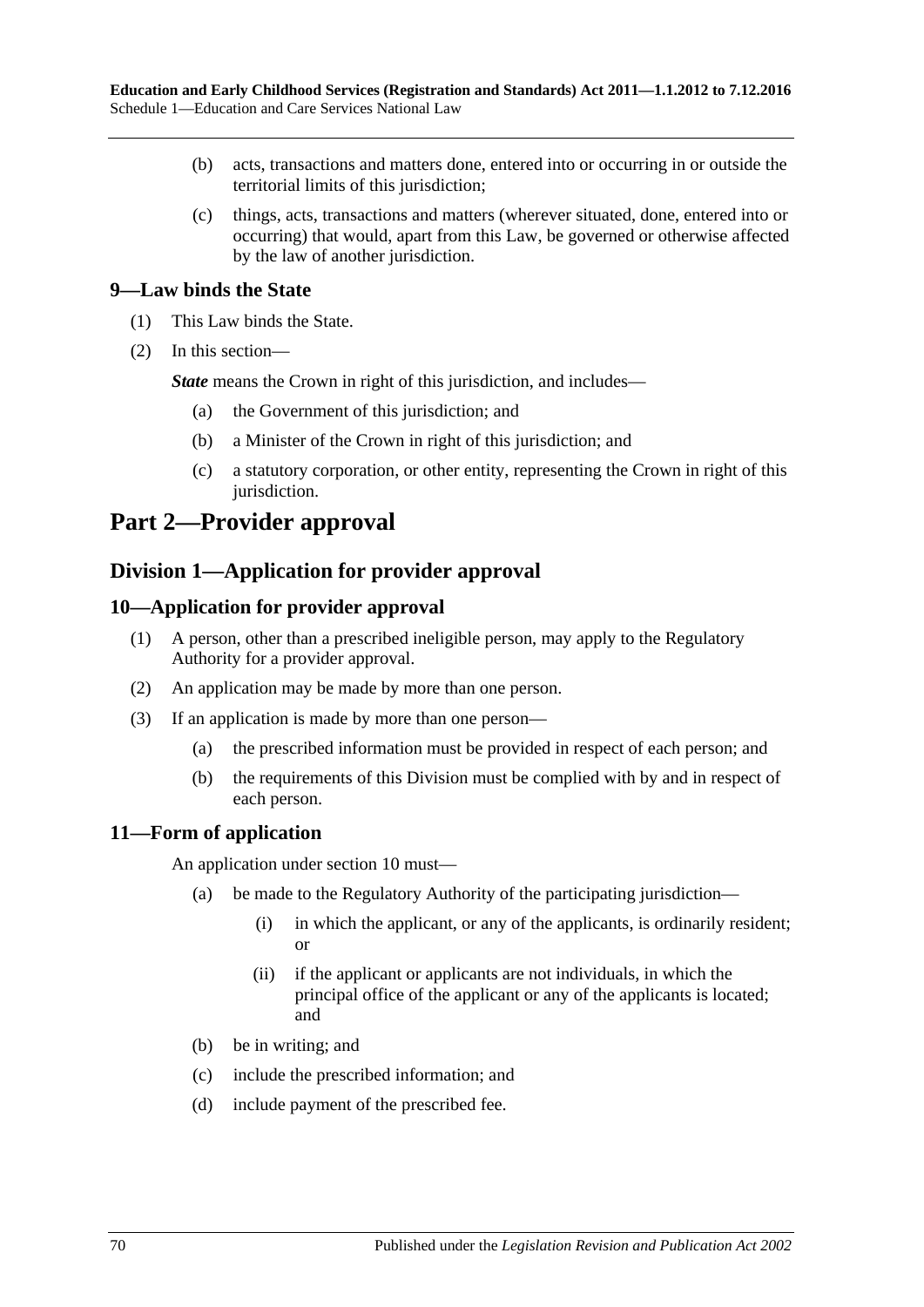### **12—Applicant must be fit and proper person**

- (1) An applicant who is an individual must satisfy the Regulatory Authority that the applicant is a fit and proper person to be involved in the provision of an education and care service.
- (2) If the applicant is not an individual, the applicant must satisfy the Regulatory Authority that—
	- (a) each person who will be a person with management or control of an education and care service to be operated by the applicant is a fit and proper person to be involved in the provision of an education and care service; and
	- (b) the applicant is a fit and proper person to be involved in the provision of an education and care service.
- (3) The head of a government department administering an education law of a participating jurisdiction is taken to be a fit and proper person for the purposes of this Part.

### **13—Matters to be taken into account in assessing whether fit and proper person**

- <span id="page-70-0"></span>(1) In determining whether a person is a fit and proper person under this Division, the Regulatory Authority must have regard to—
	- (a) the person's history of compliance with—
		- (i) this Law as applying in any participating jurisdiction; and
		- (ii) a former education and care services law of a participating jurisdiction; and
		- (iii) a children's services law of a participating jurisdiction; and
		- (iv) an education law of a participating jurisdiction; and
		- **Note—**

If a person has been served with an infringement notice for an offence under this Law, and the person has paid the penalty, the Regulatory Authority cannot consider that conduct when determining whether the person is fit and proper. See [section](#page-168-0) 291(5).

- (b) any decision under a former education and care services law, a children's services law or an education law of a participating jurisdiction to refuse, refuse to renew, suspend or cancel a licence, approval, registration or certification or other authorisation granted to the person under that law; and
- (c) either—
	- (i) any prescribed matters relating to the criminal history of the person to the extent that history may affect the person's suitability for the role of provider of an education and care service; or
	- (ii) any check of the person under a working with vulnerable people law of a participating jurisdiction; and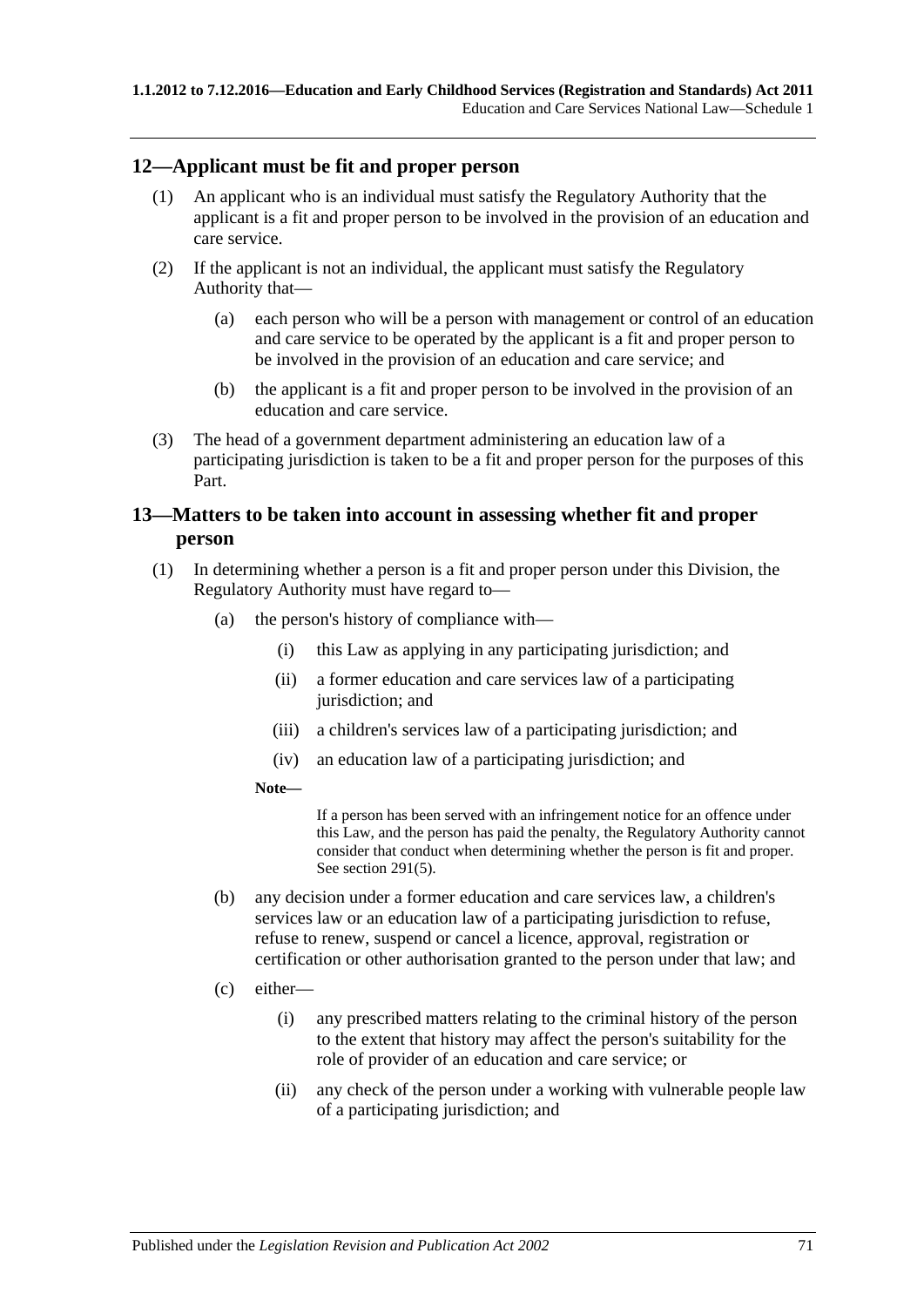- (d) whether the person is bankrupt, or has applied to take the benefit of any law for the relief of bankrupt or insolvent debtors or, in the case of a body corporate, is insolvent under administration or an externally-administered body corporate.
- <span id="page-71-0"></span>(2) Without limiting [subsection](#page-70-0) (1), the Regulatory Authority may have regard to—
	- (a) whether the person has a medical condition that may cause the person to be incapable of being responsible for providing an education and care service in accordance with this Law; and
	- (b) whether the financial circumstances of the person may significantly limit the person's capacity to meet the person's obligations in providing an education and care service in accordance with this Law.
- (3) Nothing in [subsection](#page-70-0) (1) or [\(2\)](#page-71-0) limits the circumstances in which a person may be considered not to be a fit and proper person to be involved in the provision of an education and care service.

### **14—Regulatory Authority may seek further information**

- (1) For the purpose of carrying out an assessment as to whether a person is a fit and proper person, the Regulatory Authority may—
	- (a) ask the person to provide further information; and
	- (b) undertake inquiries in relation to the person.
- <span id="page-71-2"></span>(2) If the Regulatory Authority asks the applicant for further information under this section, the period from the making of the request and the provision of the further information is not included in the period referred to in section 15 for the Regulatory Authority to make a decision on the application.

### **15—Grant or refusal of provider approval**

- (1) On an application under section 10, the Regulatory Authority may—
	- (a) grant the provider approval; or
	- (b) refuse to grant the provider approval.

**Note—**

A provider approval is granted subject to conditions in accordance with section 19.

- (2) The Regulatory Authority must not grant a provider approval unless the Authority is satisfied as to the matters in section 12.
- <span id="page-71-3"></span>(3) Subject to [subsection](#page-71-1) (4), the Regulatory Authority must make a decision on the application within 60 days after the Regulatory Authority receives the application. **Note—**

If further information is requested under [section](#page-71-2) 14(2), the period between the making of the request and the provision of the information is not included in the 60 day period.

<span id="page-71-1"></span>(4) The period referred to in [subsection](#page-71-3) (3) may be extended by up to 30 days with the agreement of the applicant.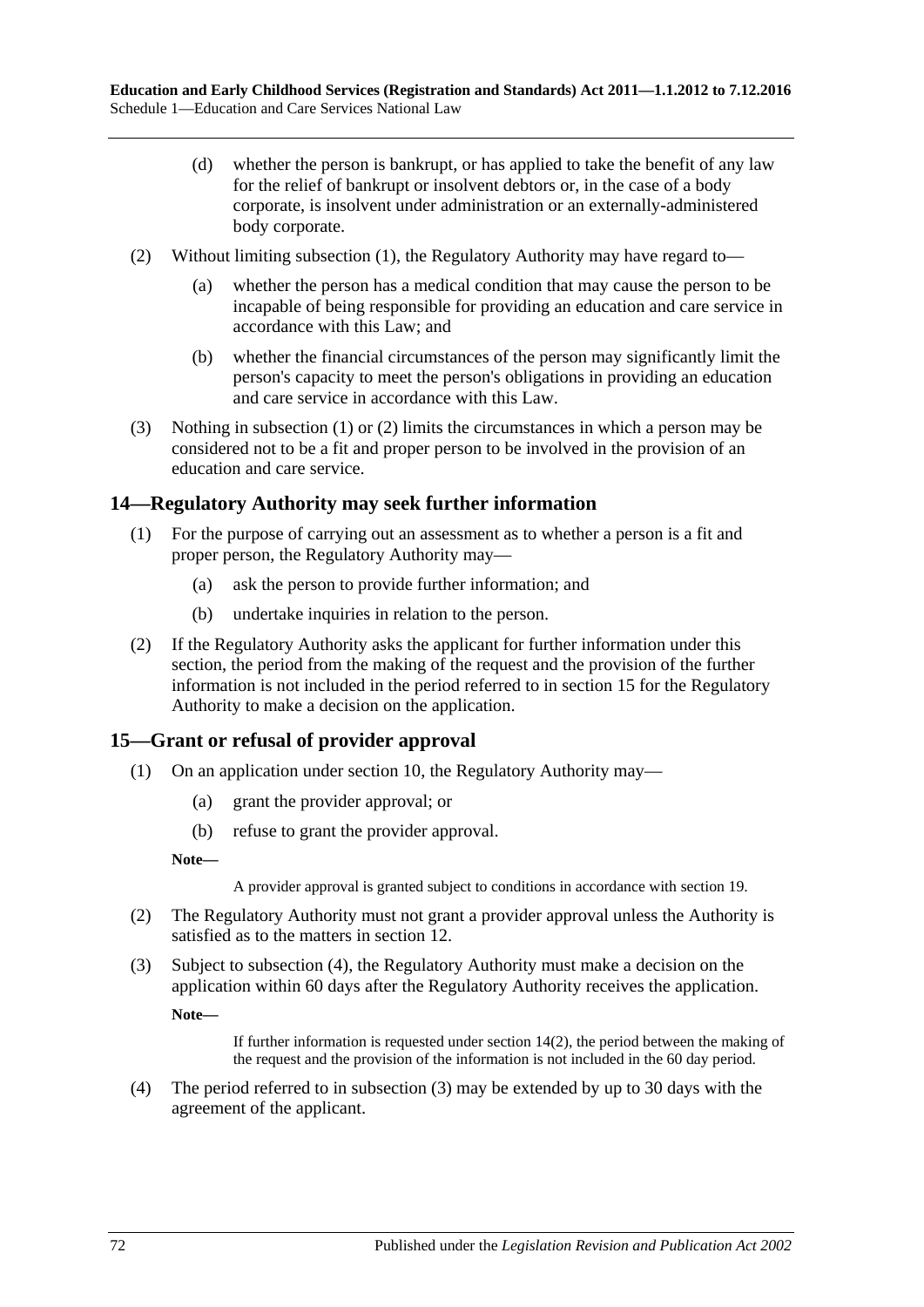- (5) The Regulatory Authority is taken to have refused to grant a provider approval if the Regulatory Authority has not made a decision under [subsection](#page-71-0) (1)—
	- (a) within the relevant period required under [subsection](#page-71-1) (3); or
	- (b) within the period extended under [subsection](#page-71-2) (4),

as the case requires.

#### **16—Notice of decision on application**

The Regulatory Authority must give written notice to the applicant of a decision under section 15 and the reasons for that decision within 7 days after the decision is made.

#### **17—Duration of provider approval**

A provider approval granted under section 15 continues in force until it is cancelled or surrendered under this Law, or this Law as applying in a participating jurisdiction.

#### **18—Effect of provider approval**

A provider approval authorises the approved provider to operate an approved education and care service and an associated children's service if the approved provider is the holder of the service approval for those services.

#### <span id="page-72-0"></span>**19—Conditions on provider approval**

- (1) A provider approval may be granted subject to any conditions that are prescribed in the national regulations or that are determined by the Regulatory Authority.
- (2) Without limiting [subsection](#page-72-0) (1), a provider approval is subject to the condition that the approved provider must comply with this Law.
- (3) A condition of a provider approval applies to the provider as the operator of any education and care service or associated children's service, unless the condition expressly provides otherwise.
- (4) An approved provider must comply with the conditions of the provider approval. Penalty:
	- (a) \$10 000, in the case of an individual.
	- (b) \$50 000, in any other case.

#### **20—Copy of provider approval**

If the Regulatory Authority grants a provider approval under this Part, the Regulatory Authority must provide a copy of the provider approval to the approved provider stating—

- (a) the name of the approved provider; and
- (b) if the approved provider is not an individual, the address of the principal office of the provider; and
- (c) any conditions to which the approval is subject; and
- (d) the date that the provider approval was granted; and
- (e) the provider approval number; and
- (f) any other prescribed matters.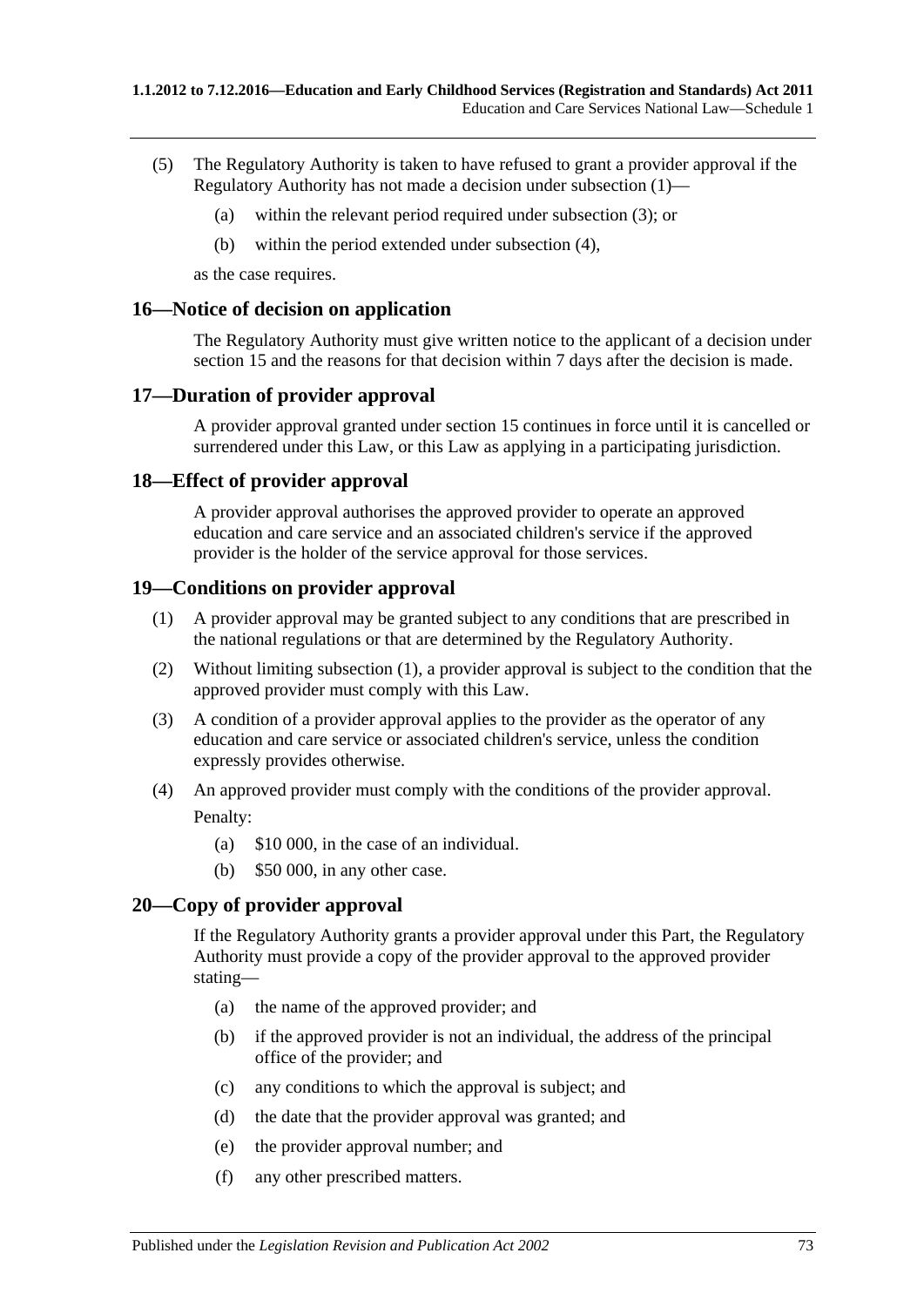# **Division 2—Reassessment**

# **21—Reassessment of fitness and propriety**

- (1) The Regulatory Authority may at any time assess—
	- (a) whether an approved provider continues to be a fit and proper person to be involved in the provision of an education and care service; or
	- (b) whether a person with management or control of an education and care service operated by an approved provider continues to be a fit and proper person to be involved in the provision of an education and care service; or
	- (c) whether a person who becomes a person with management or control of an education and care service operated by the approved provider after the grant of the provider approval is a fit and proper person to be involved in the provision of an education and care service.
- (2) Sections 13 and 14 apply to the reassessment.

# **Division 3—Amendment of provider approvals**

# **22—Amendment of provider approval on application**

- (1) An approved provider may apply to the Regulatory Authority for an amendment of the provider approval.
- (2) The application must—
	- (a) be in writing; and
	- (b) include the prescribed information; and
	- (c) include payment of the prescribed fee.
- <span id="page-73-0"></span>(3) The Regulatory Authority must decide the application by—
	- (a) amending the provider approval in the way applied for; or
	- (b) with the applicant's written agreement, amending the provider approval in another way; or
	- (c) refusing to amend the provider approval.
- (4) The Regulatory Authority must make a decision on the application within 30 days after the Regulatory Authority receives the application.
- (5) Without limiting [subsection](#page-73-0) (3), an amendment may vary a condition of the provider approval or impose a new condition on the provider approval.

# <span id="page-73-1"></span>**23—Amendment of provider approval by Regulatory Authority**

- (1) The Regulatory Authority may amend a provider approval at any time without an application from the approved provider.
- (2) Without limiting [subsection](#page-73-1) (1), an amendment may vary a condition of the provider approval or impose a new condition on the provider approval.
- <span id="page-73-2"></span>(3) The Regulatory Authority must give written notice to the approved provider of the amendment.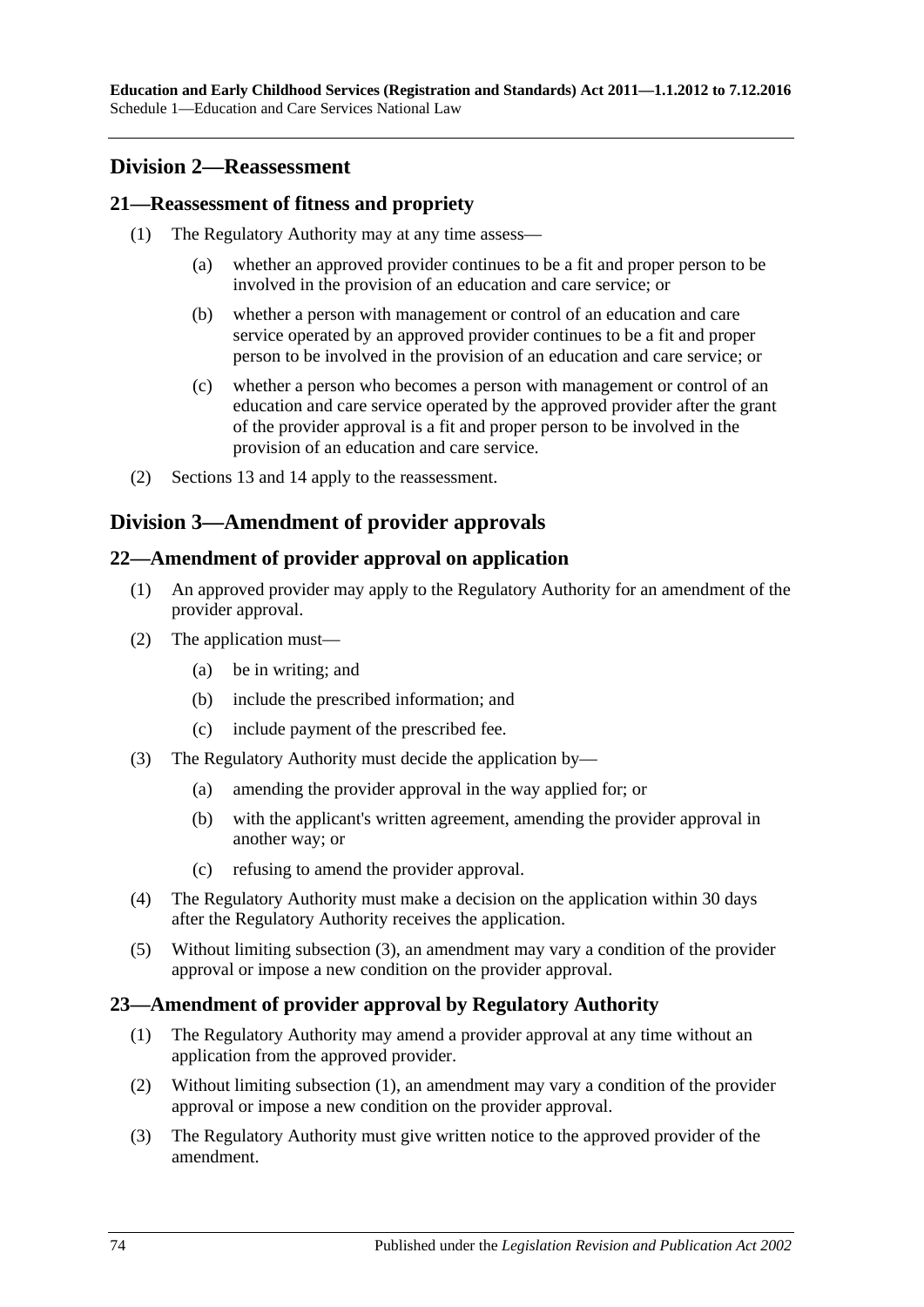- (4) An amendment under this section has effect—
	- (a) 14 days after the Regulatory Authority gives notice of the amendment under [subsection](#page-73-2) (3); or
	- (b) if another period is specified by the Regulatory Authority, at the end of that period.

### **24—Copy of amended provider approval to be provided**

If the Regulatory Authority amends a provider approval under this Division, the Regulatory Authority must—

- (a) provide an amended copy of the provider approval to the approved provider; and
- (b) make any necessary amendments to any service approval held by the provider and provide an amended copy of the service approval to the approved provider.

# **Division 4—Suspension or cancellation of provider approval**

### **25—Grounds for suspension of provider approval**

The Regulatory Authority may suspend a provider approval if—

- (a) the approved provider has been charged with an indictable offence, or with an offence that if committed in this jurisdiction would be an indictable offence, or any other circumstance indicates that the approved provider may not be a fit and proper person to be involved in the provision of an education and care service; or
- (b) the approved provider has failed to comply with a condition of the provider approval; or
- (c) the approved provider has failed to comply with this Law as applying in any participating jurisdiction; or
- (d) action is being taken under Part 7 (other than a compliance direction) in respect of more than one education and care service operated by the approved provider; or
- (e) the approved provider has not operated any education and care service for a period of more than 12 months (including any period of suspension); or
- (f) the approved provider purported to transfer or receive a transfer of an approved education and care service without the consent of the Regulatory Authority; or
- (g) the approved provider has not paid any outstanding prescribed fees.

#### **26—Show cause notice before suspension**

- (1) This section applies if the Regulatory Authority is considering the suspension of a provider approval under section 25.
- (2) The Regulatory Authority must first give the approved provider a notice (show cause notice) stating—
	- (a) that the Regulatory Authority intends to suspend the provider approval; and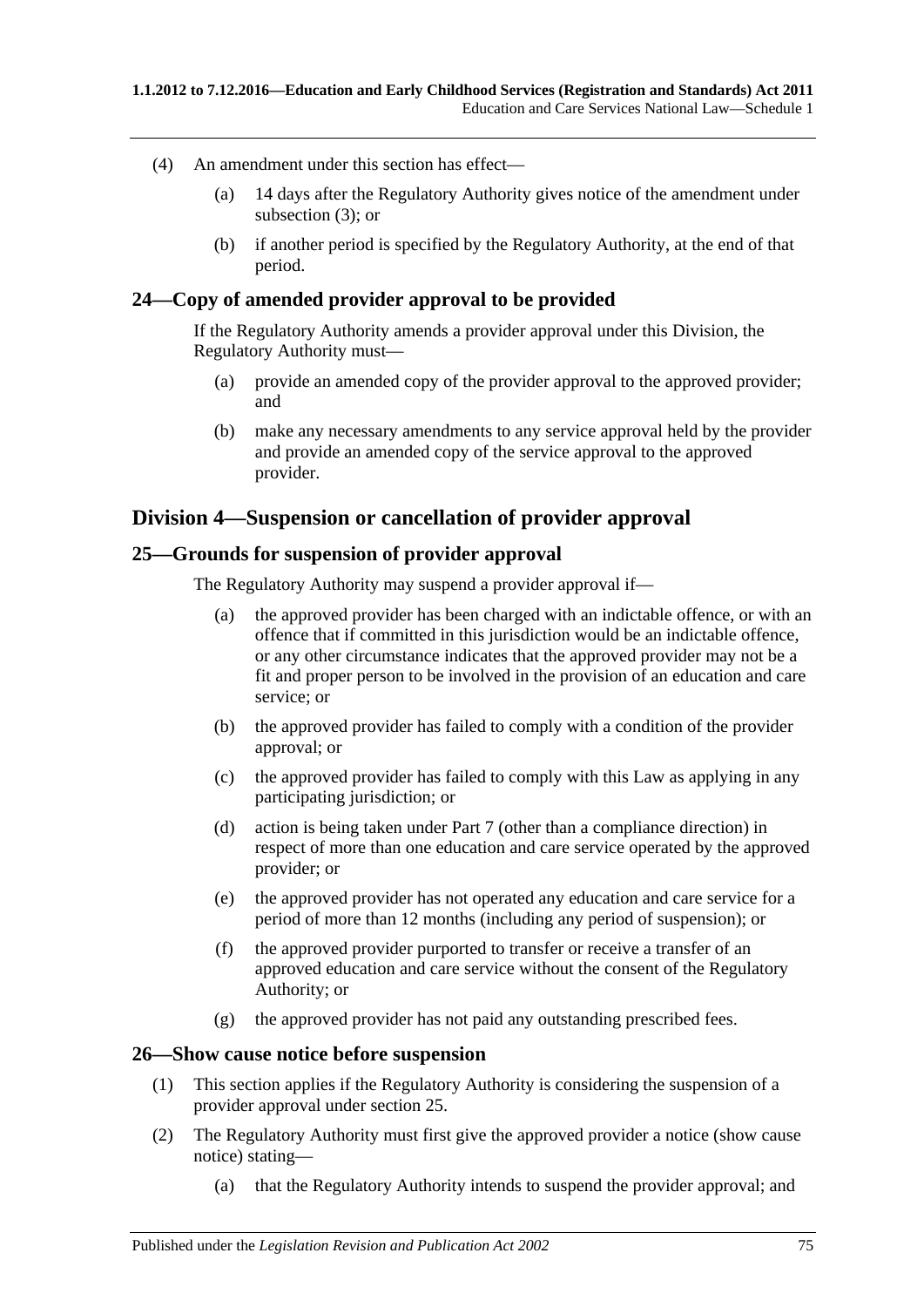- (b) the proposed period of suspension; and
- (c) the reasons for the proposed suspension; and
- (d) that the approved provider may, within 30 days after the notice is given, give the Regulatory Authority a written response to the proposed suspension.

#### <span id="page-75-0"></span>**27—Decision to suspend after show cause process**

After considering any written response from the approved provider received within the time allowed by section [26\(2\)\(d\),](#page-75-0) the Regulatory Authority may—

- (a) suspend the provider approval for a period not more than the prescribed period; or
- (b) decide not to suspend the provider approval.

#### **28—Suspension without show cause notice**

- (1) The Regulatory Authority may suspend the provider approval on a ground referred to in section 25 without giving the approved provider a show cause notice under section 26 if the Regulatory Authority is satisfied that there is an immediate risk to the safety, health or wellbeing of a child or children being educated and cared for by an education and care service operated by the provider.
- (2) The suspension may not be for a period of more than 6 months.

#### **29—Notice and taking effect of suspension**

- (1) The Regulatory Authority must give the approved provider written notice of the decision to suspend the provider approval.
- (2) The notice of a decision to suspend must set out the period of suspension and the date on which it takes effect.
- (3) The decision under section 27 to suspend takes effect at the end of 14 days after the date of the decision, or, if another period is specified by the Regulatory Authority, at the end of that period.
- (4) The decision under section 28 to suspend takes effect on the giving of the notice.

#### <span id="page-75-1"></span>**30—Effect of suspension**

- (1) Subject to this section, if a provider approval is suspended under section 27 or 28 of this Law as applying in any participating jurisdiction, all service approvals held by the provider are also suspended for the same period.
- (2) A suspension under [subsection](#page-75-1) (1) applies to both education and care services and any associated children's services.
- (3) A person whose provider approval is suspended is taken not to be an approved provider for the period of the suspension.
- (4) A service approval is not suspended under [subsection](#page-75-1) (1) during any period that a person is approved under section 41 to manage or control the education and care service.
- (5) The Regulatory Authority may consent under Part 3 to the transfer of a service approval that is suspended under section 27 or 28.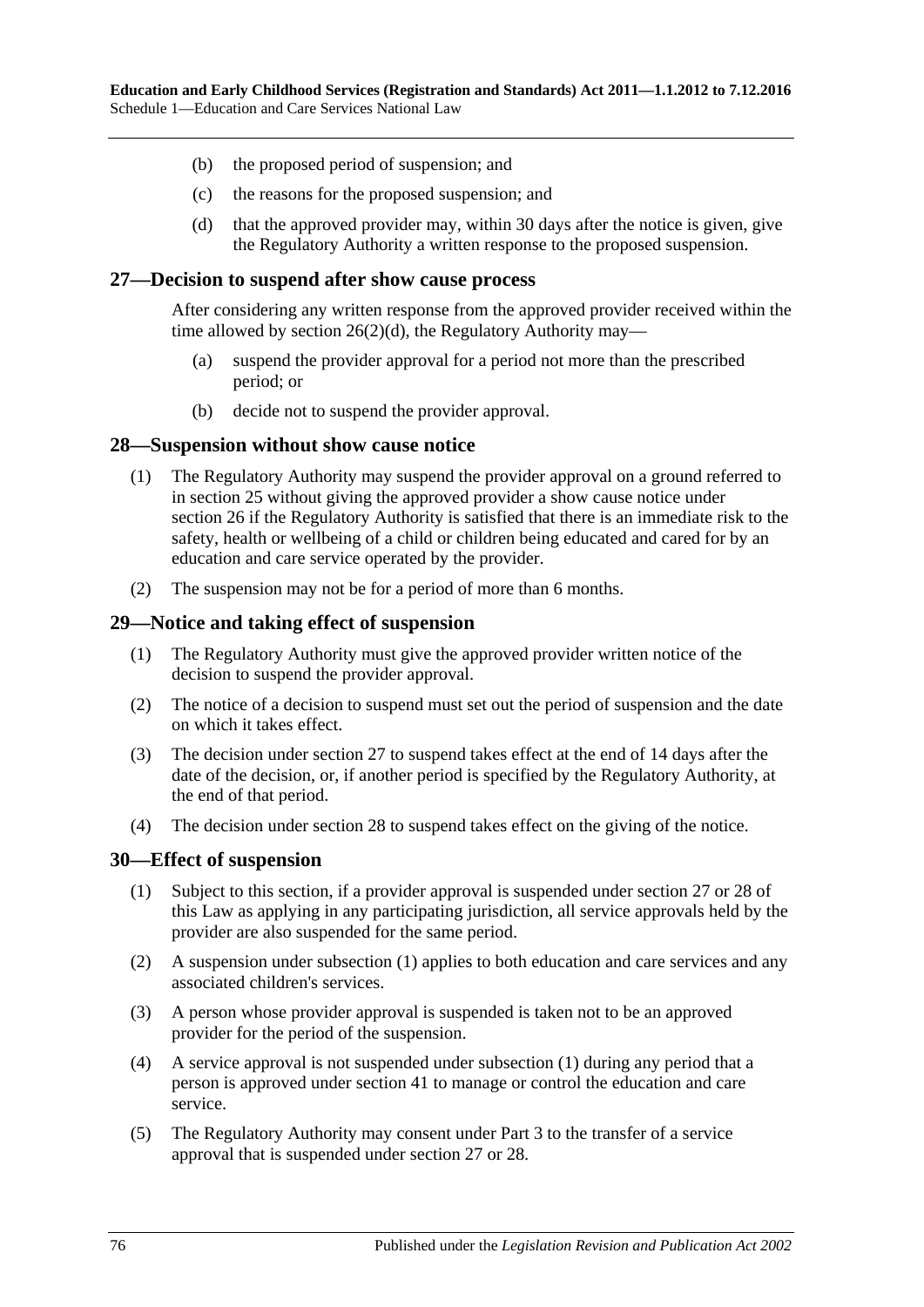(6) The suspension of the service approval ceases on the transfer taking effect, unless the conditions imposed by the Regulatory Authority on the consent to the transfer specify a later date.

# **31—Grounds for cancellation of provider approval**

The Regulatory Authority may cancel a provider approval if—

- (a) the Regulatory Authority is satisfied that the approved provider or a person with management or control of an education and care service operated by the approved provider is not a fit and proper person to be involved in the provision of an education and care service; or
- (b) the Regulatory Authority is satisfied that the continued provision of education and care services by the approved provider would constitute an unacceptable risk to the safety, health or wellbeing of any child or class of children being educated and cared for by an education and care service operated by the approved provider; or
- (c) the approved provider has been found guilty of an indictable offence or an offence that if committed in this jurisdiction would be an indictable offence; or
- (d) the approved provider has been found guilty of an offence under this Law as applying in any participating jurisdiction; or
- (e) the approved provider has breached a condition of the provider approval; or
- (f) the approved provider has not operated any education and care service for a period of more than 12 months (including any period of suspension).

# **32—Show cause notice before cancellation**

- (1) This section applies if the Regulatory Authority is considering the cancellation of a provider approval under section 31.
- (2) The Regulatory Authority must first give the approved provider a notice (*show cause notice*) stating—
	- (a) that the Regulatory Authority intends to cancel the provider approval; and
	- (b) the reasons for the proposed cancellation; and
	- (c) that the approved provider may, within 30 days after the notice is given, give the Regulatory Authority a written response to the proposed cancellation.

# <span id="page-76-0"></span>**33—Decision in relation to cancellation**

- (1) After considering any written response from the approved provider received within the time allowed under section [32\(2\)\(c\),](#page-76-0) the Regulatory Authority—
	- $(a)$  may—
		- (i) cancel the provider approval; or
		- (ii) suspend the provider approval for a period not more than the prescribed period; or
		- (iii) decide not to cancel the provider approval; and
	- (b) must give the approved provider written notice of the decision.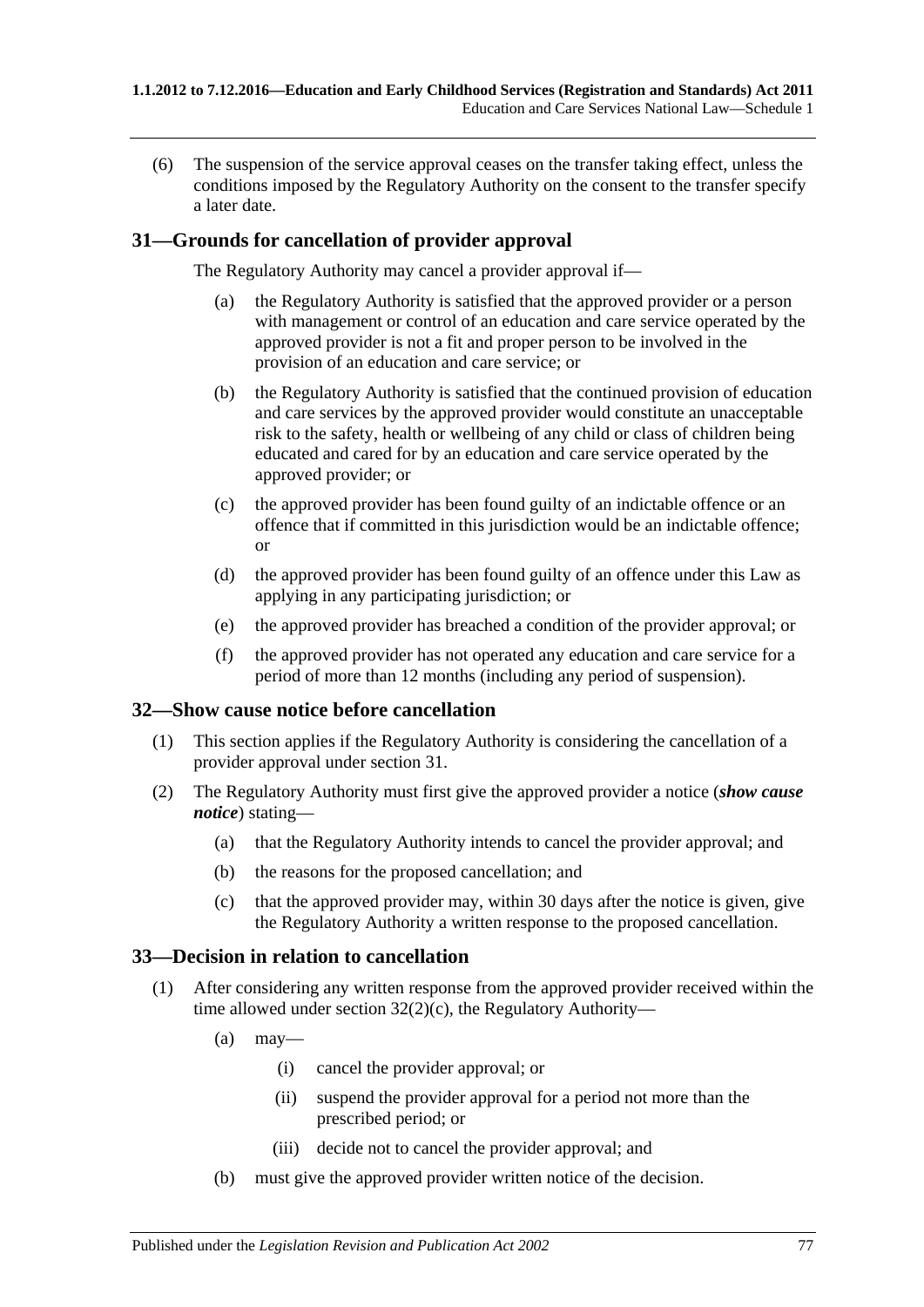- (2) The decision to cancel the provider approval takes effect at the end of 14 days after the date of the decision or, if another period is specified by the Regulatory Authority, at the end of that period.
- (3) The notice of a decision to cancel the provider approval must set out the date on which it takes effect.
- (4) This Law applies to a suspension of a provider approval under this section as if it were a suspension under section 27.

# <span id="page-77-0"></span>**34—Effect of cancellation**

- (1) Subject to this section, if a provider approval is cancelled under section 33 of this Law as applying in any participating jurisdiction, all service approvals held by the person who was the approved provider are also cancelled.
- (2) A cancellation under [subsection](#page-77-0) (1) applies to both education and care services and any associated children's services.
- <span id="page-77-1"></span>(3) A service approval is not cancelled under [subsection](#page-77-0) (1) if before that cancellation a person is approved under section 41 to manage or control the education and care service.
- (4) A service approval is cancelled if a person referred to in [subsection](#page-77-1) (3) ceases to manage or control the service.
- (5) A provider whose provider approval is to be cancelled under section 33 may apply to the Regulatory Authority under Part 3 for consent to transfer a service approval held by the provider.
- (6) The application for consent to transfer must be made within 14 days after the date of the decision to cancel the provider approval is made.
- (7) If an application for consent to transfer is made, the service approval is suspended until the Regulatory Authority determines the application.
- (8) The suspension of the service approval ceases on the transfer taking effect, unless the conditions of the transfer specify a later date.
- (9) If the Regulatory Authority refuses to consent to the transfer, the service approval is cancelled on the making of the decision to refuse consent.

# **35—Approved provider to provide information to Regulatory Authority**

- (1) This section applies if a show cause notice has been given to an approved provider under section 26 or 32.
- <span id="page-77-2"></span>(2) The approved provider, at the request of the Regulatory Authority, must, within 7 days of the request, provide the Regulatory Authority with the contact details of the parents of all children enrolled at each education and care service operated by the approved provider.
- (3) The Regulatory Authority may use the information provided under [subsection](#page-77-2) (2) solely to notify the parents of children enrolled at an education and care service about the suspension or cancellation.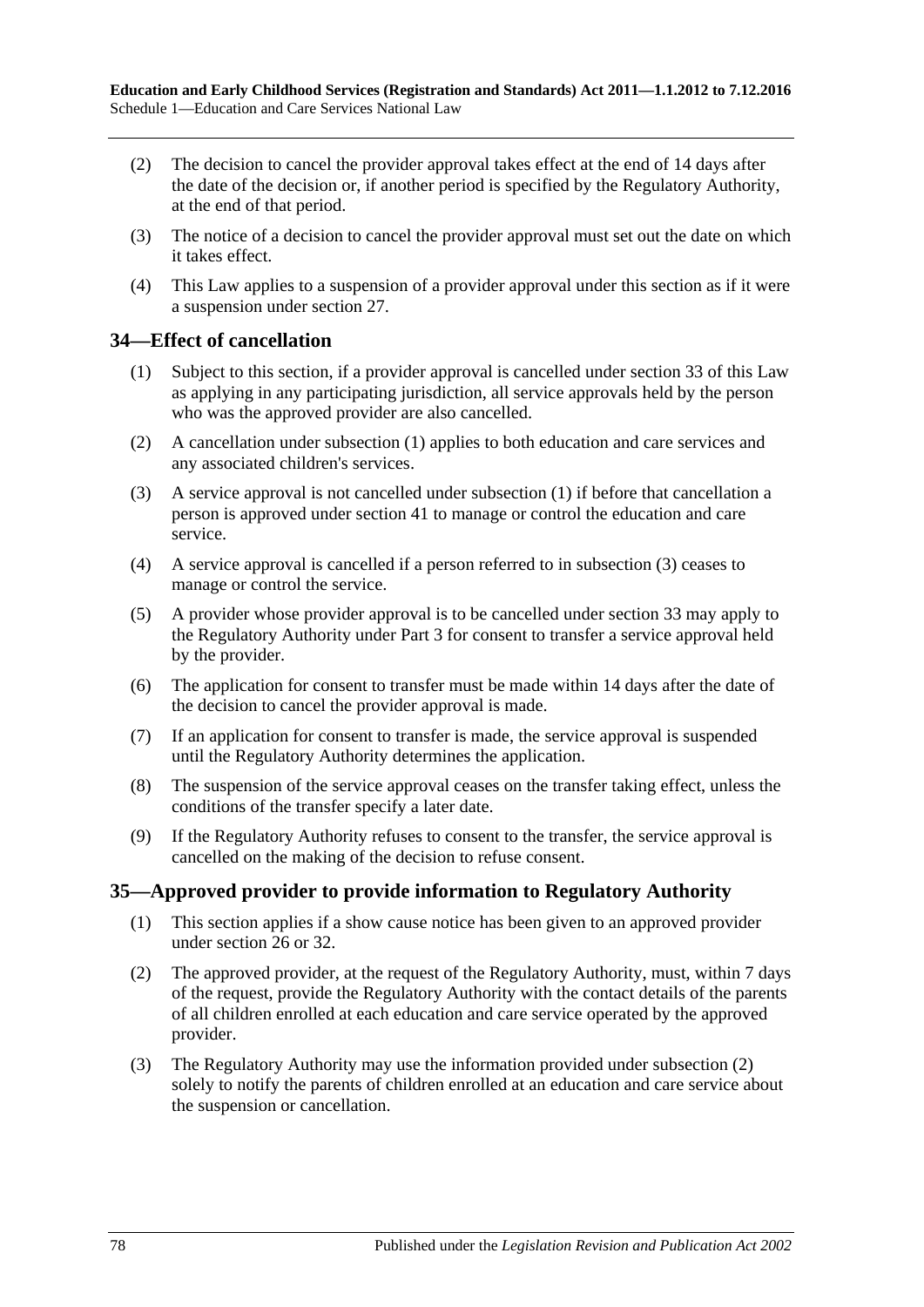### **36—Notice to parents of suspension or cancellation**

- (1) This section applies if a provider approval has been suspended or cancelled under section 27, 28, 33 or 34.
- <span id="page-78-0"></span>(2) The Regulatory Authority may require the person who is or was the approved provider to give written notice of the suspension or cancellation and its effect to the parents of children enrolled at all or any of the education and care services operated by that person.
- (3) A person must comply with a requirement made of that person under [subsection](#page-78-0) (2). Penalty:
	- (a) \$3 000 in the case of an individual.
	- (b) \$15 000 in any other case.

# **37—Voluntary suspension of provider approval**

- (1) An approved provider may apply to the Regulatory Authority for a suspension of the provider approval for a period of not more than 12 months.
- (2) The application must—
	- (a) be in writing; and
	- (b) include the prescribed information; and
	- (c) include payment of the prescribed fee.
- (3) The approved provider must, at least 14 days before making an application under this section, notify the parents of children enrolled at the education and care services operated by the approved provider of the intention to make the application.
- (4) The Regulatory Authority must within 30 days after the application is made decide whether or not to grant the application.
- (5) The Regulatory Authority must give written notice of its decision (including the period of suspension) to the approved provider.
- (6) If the Regulatory Authority decides to grant the application, the suspension takes effect on a date agreed between the Regulatory Authority and the approved provider.
- (7) A suspension under this section remains in force for the period of time specified in the notice.
- (8) The approved provider may apply to the Regulatory Authority to revoke the suspension before the end of the suspension period.
- (9) If the Regulatory Authority grants the application to revoke the suspension, the suspension ceases on the date determined by agreement with the approved provider.
- (10) If a provider approval is suspended under this section, each service approval held by the provider is also suspended for the same period unless—
	- (a) a person is approved under section 41 to manage or control the education and care service to which the approval relates; or
	- (b) the service approval is transferred under Division 3 of Part 3.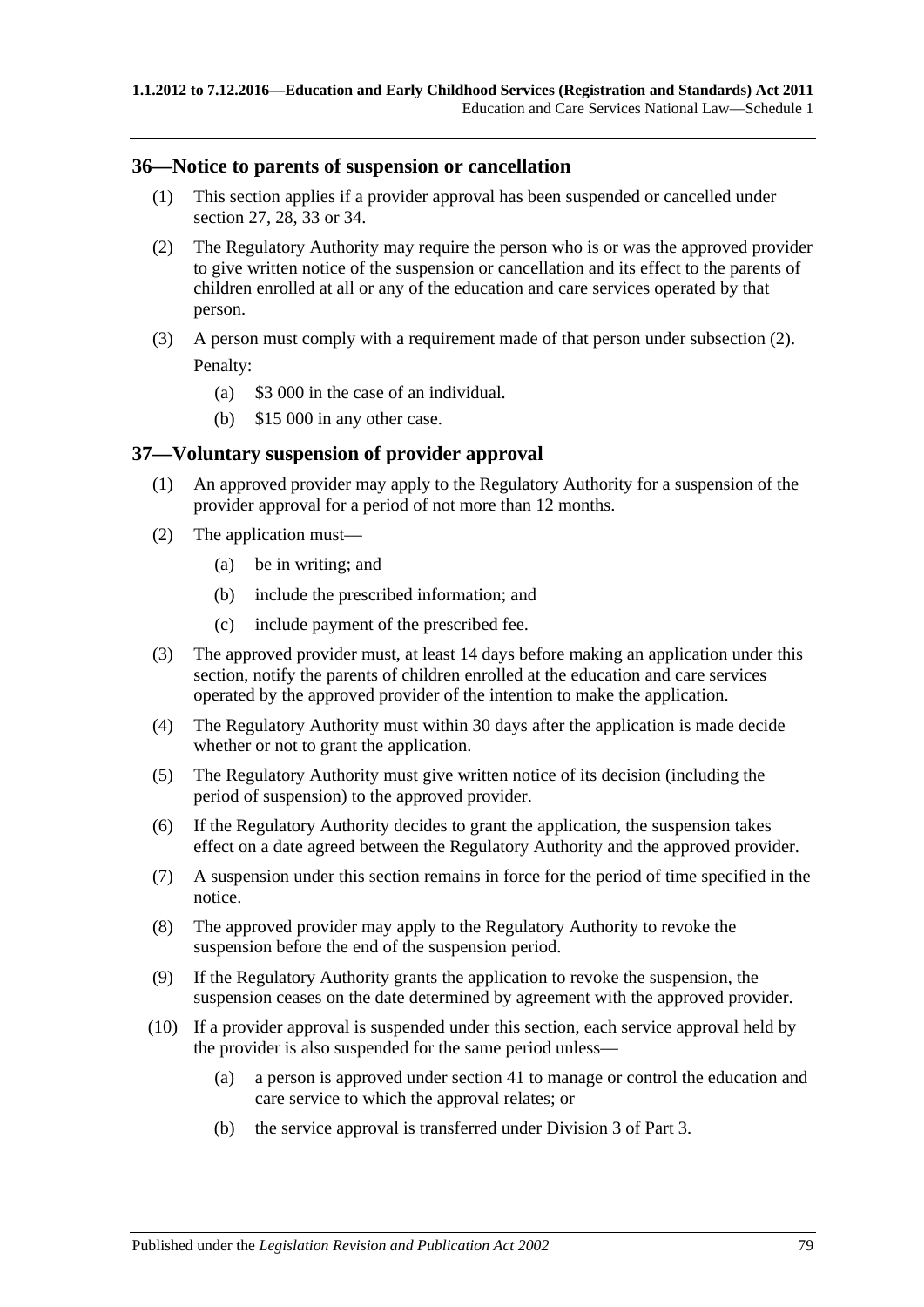# **38—Surrender of provider approval by approved provider**

- (1) An approved provider may surrender the provider approval by written notice to the Regulatory Authority.
- (2) The notice must specify a date on which the surrender is intended to take effect which must be—
	- (a) after the notice is given; and
	- (b) after the end of the period of notice required under [subsection](#page-79-0) (3).
- <span id="page-79-0"></span>(3) The approved provider must notify the parents of children enrolled at the education and care services operated by the approved provider of the intention to surrender the provider approval, at least 14 days before the surrender is intended to take effect.
- (4) If a provider approval is surrendered, the approval is cancelled on the date specified in the notice.
- (5) If a provider approval is surrendered, any service approval held by the provider is also taken to be surrendered.

**Note—**

If a service approval is surrendered, it is cancelled—see section 86. A cancelled service approval cannot be transferred—see definition of service approval and also Division 3 of Part 3.

# **Division 5—Approval of executor, representative or guardian as approved provider**

# **39—Death of approved provider**

- (1) This section applies if an approved provider dies.
- (2) The nominated supervisor or any other person having day to day control of an education and care service of the approved provider must notify the Regulatory Authority of the approved provider's death within 7 days after that death.
- (3) The executor of the estate of the approved provider may continue to operate any approved education and care service of the approved provider for the relevant period provided the nominated supervisor or any certified supervisor continues to manage the day to day operation of the service.
- (4) The executor of the estate of the approved provider may transfer, surrender or apply for suspension of a service approval of the approved provider under this Law during the relevant period as if the executor were the approved provider.
- <span id="page-79-1"></span>(5) The executor of the estate of the approved provider may apply to the Regulatory Authority for a provider approval.
- (6) The application must be made within 30 days of the death of the approved provider and must—
	- (a) be in writing; and
	- (b) include the prescribed information; and
	- (c) include payment of the prescribed fee.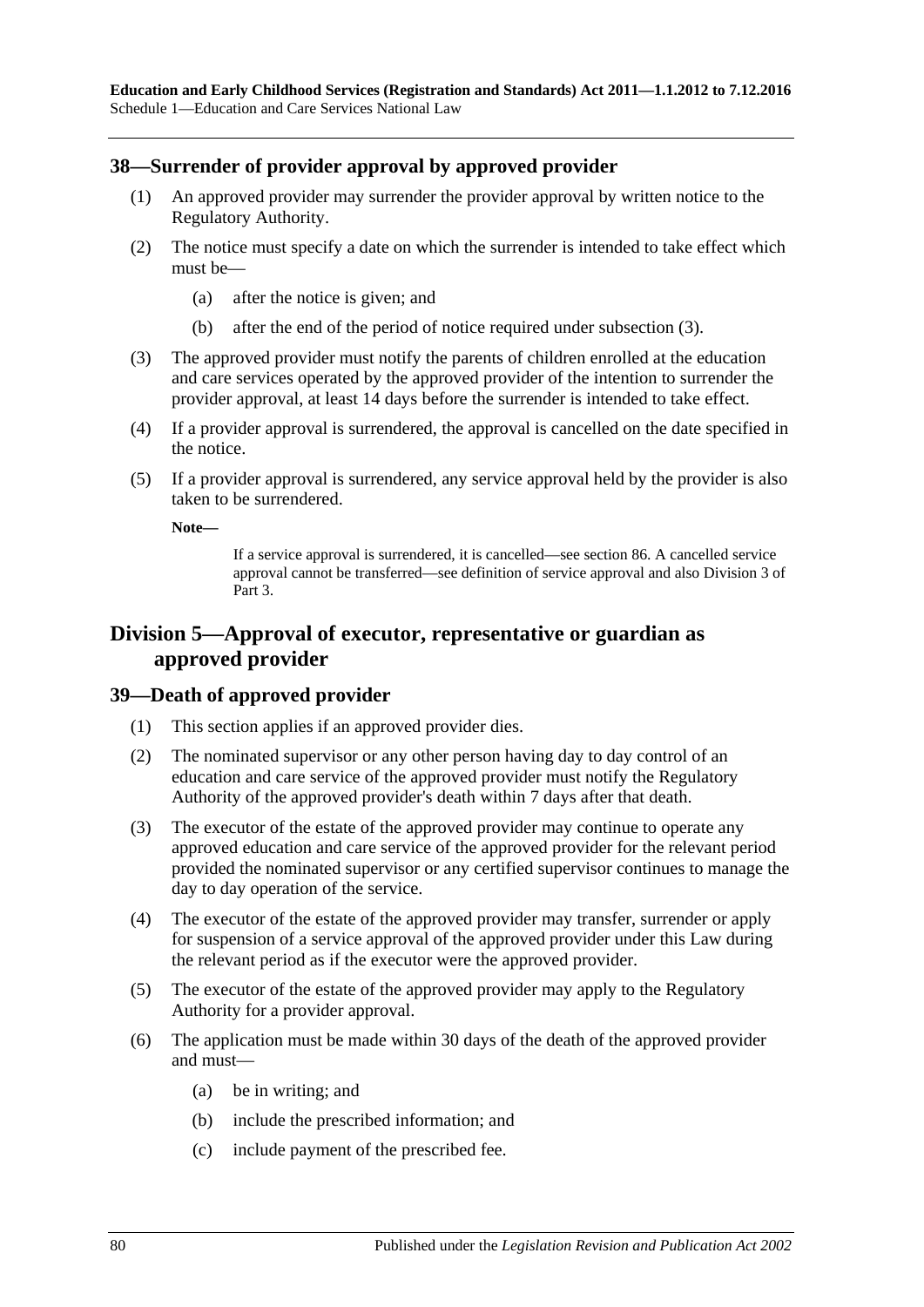- (7) In this section *relevant period* means—
	- (a) the period of 30 days after the death of the approved provider; or
	- (b) if the executor of the estate of the approved provider makes an application under [subsection](#page-79-1) (5) within that period, until the application is finally determined under this Law.

### **40—Incapacity of approved provider**

- (1) This section applies if an approved provider has become incapacitated.
- (2) The legal personal representative or guardian of an approved provider may apply to the Regulatory Authority for a provider approval.
- (3) The application must—
	- (a) be in writing; and
	- (b) include the prescribed information; and
	- (c) include payment of the prescribed fee.

### <span id="page-80-0"></span>**41—Decision on application**

- (1) The Regulatory Authority must not grant a provider approval to a person who has made an application under section 39 or 40 unless the Regulatory Authority is satisfied that the person is a fit and proper person to be involved in the provision of an education and care service.
- (2) Sections 12, 13 and 14 apply to the assessment of a person under [subsection](#page-80-0) (1).
- (3) Subject to this section, the Regulatory Authority may—
	- (a) grant the provider approval; or
	- (b) grant the provider approval subject to conditions; or
	- (c) refuse to grant the provider approval.
- (4) An approval under this section—
	- (a) may be granted for a period of not more than 6 months; and
	- (b) may be extended for a further period of not more than 6 months—

at the discretion of the Regulatory Authority.

(5) The provider approval is granted only in relation to the operation of the approved education and care services of the approved provider for whom the applicant is the executor, legal personal representative or guardian, as the case requires.

# **Division 6—Exercise of powers by another Regulatory Authority**

#### **42—Exercise of powers by another Regulatory Authority**

(1) This section applies if the Regulatory Authority has granted a provider approval under this Part.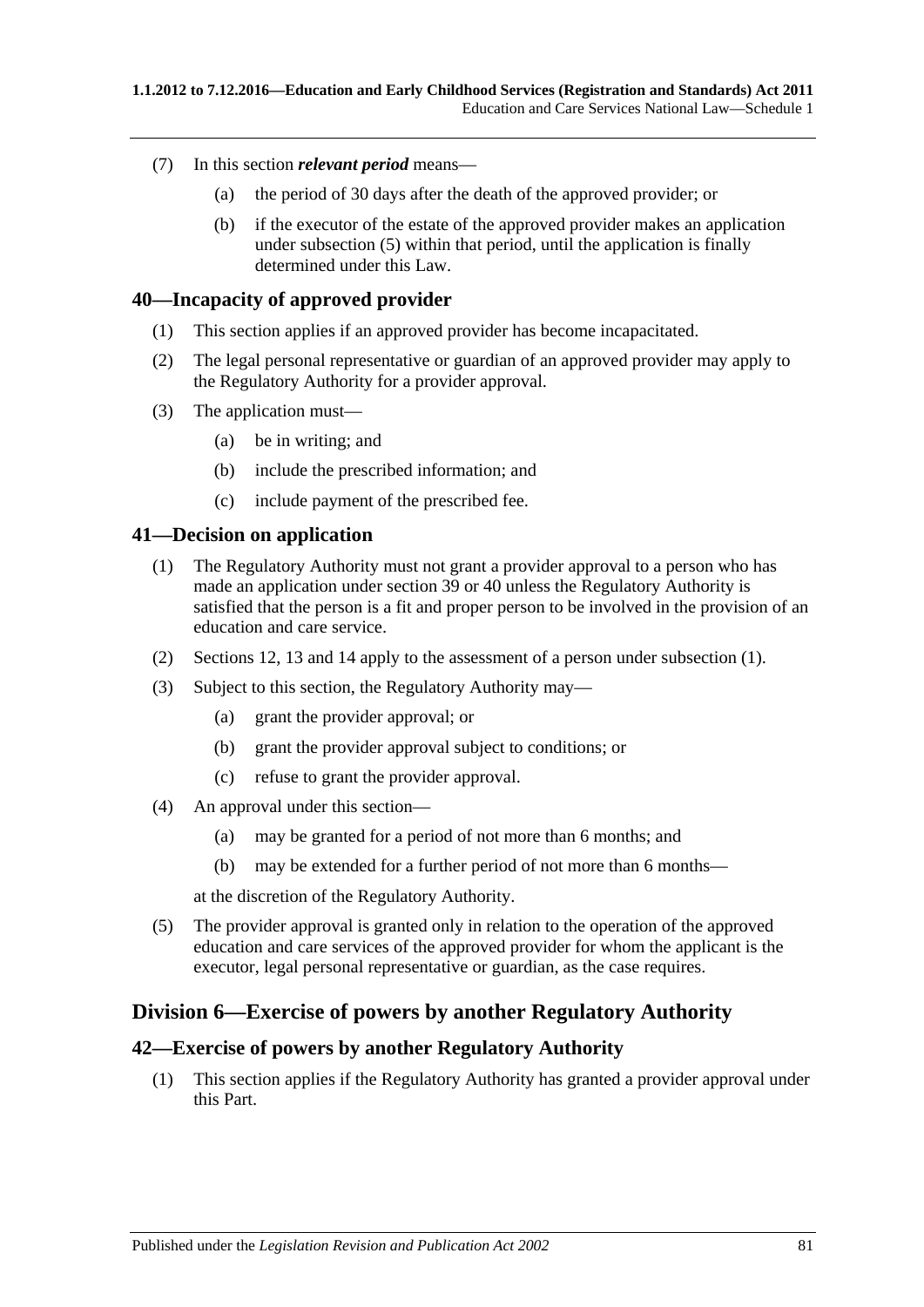- (2) A Regulatory Authority of another participating jurisdiction may exercise all of the powers and perform all of the functions of the Regulatory Authority under this Part (except Division 5) in respect of the provider approval if the approved provider operates an approved education and care service in that participating jurisdiction.
- <span id="page-81-0"></span>(3) A Regulatory Authority (including the Regulatory Authority of this jurisdiction) may only exercise a power to amend, suspend or cancel a provider approval after consulting with the Regulatory Authority of each participating jurisdiction in which the approved provider operates an approved education and care service.
- (4) A failure by a Regulatory Authority to comply with [subsection](#page-81-0) (3) does not affect the validity of the exercise of the power.
- (5) A cancellation or suspension of a provider approval in another participating jurisdiction has effect in this jurisdiction.

# **Part 3—Service approval**

# **Division 1—Application for service approval**

# **43—Application for service approval**

- (1) An approved provider may apply to the Regulatory Authority for a service approval for an education and care service.
- (2) An approved provider may only apply for a service approval for an education and care service if the approved provider is or will be the operator of the education and care service and is or will be responsible for the management of the staff members and nominated supervisor of that service.
- (3) A person who has applied for a provider approval may apply to the Regulatory Authority for a service approval, however the Regulatory Authority must not grant the service approval unless the provider approval is granted.

# **44—Form of application**

- (1) An application for a service approval must—
	- (a) be made to the Regulatory Authority of the participating jurisdiction in which the service is to be located; and
	- (b) be in writing; and
	- (c) include the prescribed information; and
	- (d) nominate a certified supervisor to be the nominated supervisor for the service and include that person's written consent to the nomination; and
	- (e) include payment of the prescribed fee.
- (2) An application for service approval may include an associated children's service.
- (3) The approved provider can be the nominated supervisor if he or she—
	- (a) is a certified supervisor; or
	- (b) has applied for a supervisor certificate,

however the Regulatory Authority must not grant the service approval unless the supervisor certificate has been granted.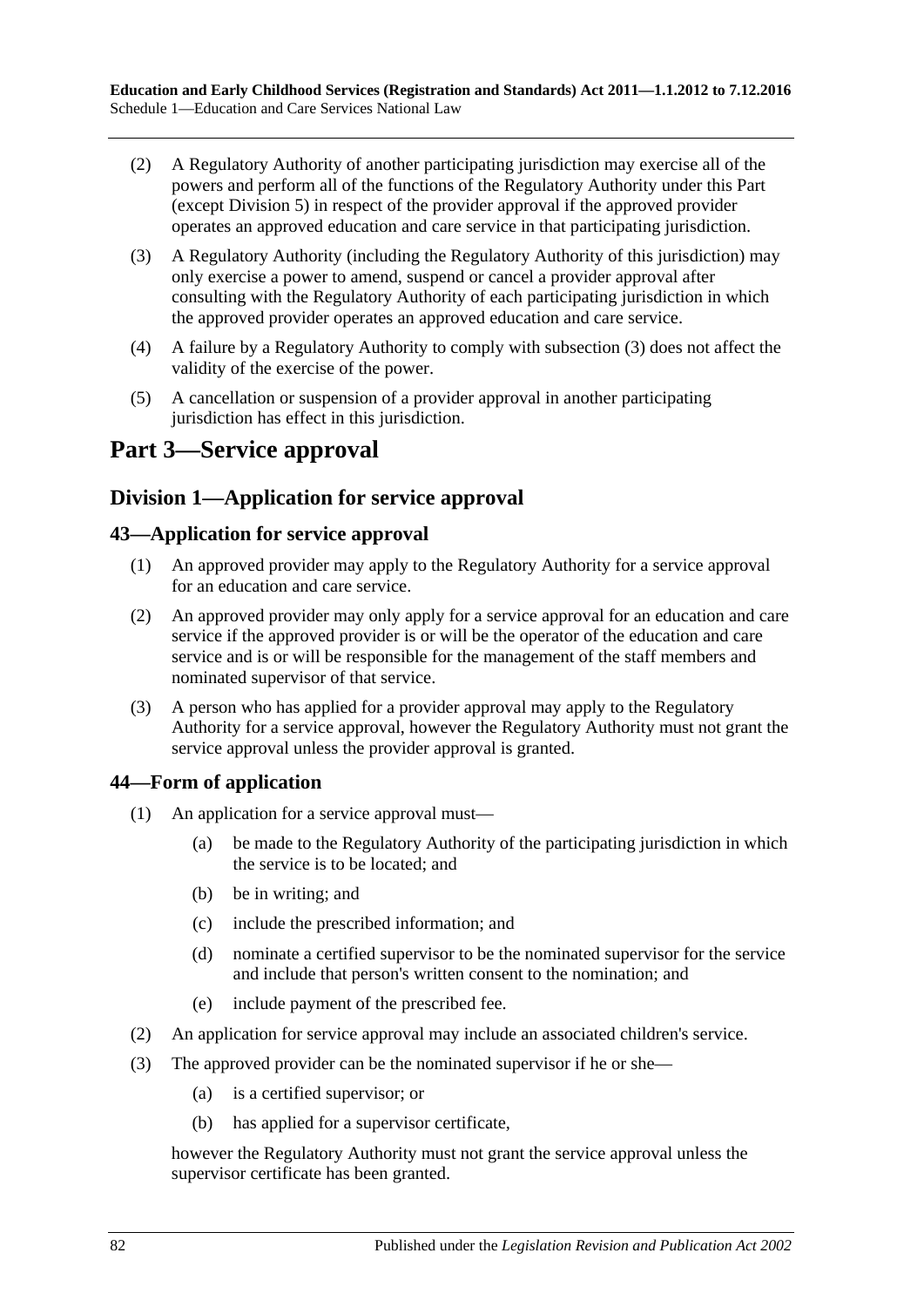# **45—Regulatory Authority may seek further information**

- (1) The Regulatory Authority may ask an applicant for a service approval to provide any further information that is reasonably required for the purpose of assessing the application.
- <span id="page-82-2"></span>(2) If the Regulatory Authority asks the applicant for further information under this section, the period from the making of the request until the provision of the further information is not included in the period referred to in section 48 for the Regulatory Authority to make a decision on the application.

# **46—Investigation of application for service approval**

- (1) For the purposes of determining an application for a service approval, the Regulatory Authority may—
	- (a) undertake inquiries and investigations, including inquiries relating to the previous licensing, accreditation or registration of the education and care service under a former education and care services law, a children's services law or an education law of any participating jurisdiction; and
	- (b) inspect the education and care service premises; and
	- (c) inspect the policies and procedures of the service.
- <span id="page-82-1"></span><span id="page-82-0"></span>(2) For the purposes of an inspection under [subsection](#page-82-0) (1)(b) or [\(c\),](#page-82-1) the Regulatory Authority may enter the education and care service premises at any reasonable time.

# **47—Determination of application**

- (1) Subject to [subsection](#page-83-0) (3), in determining an application under section 43, the Regulatory Authority must have regard to—
	- (a) the National Quality Framework; and
	- (b) except in the case of a family day care residence, the suitability of the education and care service premises and the site and location of those premises for the operation of an education and care service; and
	- (c) the adequacy of the policies and procedures of the service; and
	- (d) whether the applicant has a provider approval; and
	- (e) whether the nominated supervisor for the service is a certified supervisor and whether that person has consented in writing to the nomination; and
	- (f) any other matter the Regulatory Authority thinks fit; and
	- (g) any other prescribed matter.
- (2) In addition, the Regulatory Authority may have regard to either of the following:
	- (a) whether the applicant is capable of operating the education and care service having regard to its financial capacity and management capability and any other matter the Regulatory Authority considers relevant;
	- (b) the applicant's history of compliance with this Law or this Law as applying in any participating jurisdiction, including in relation to any other education and care service it operates.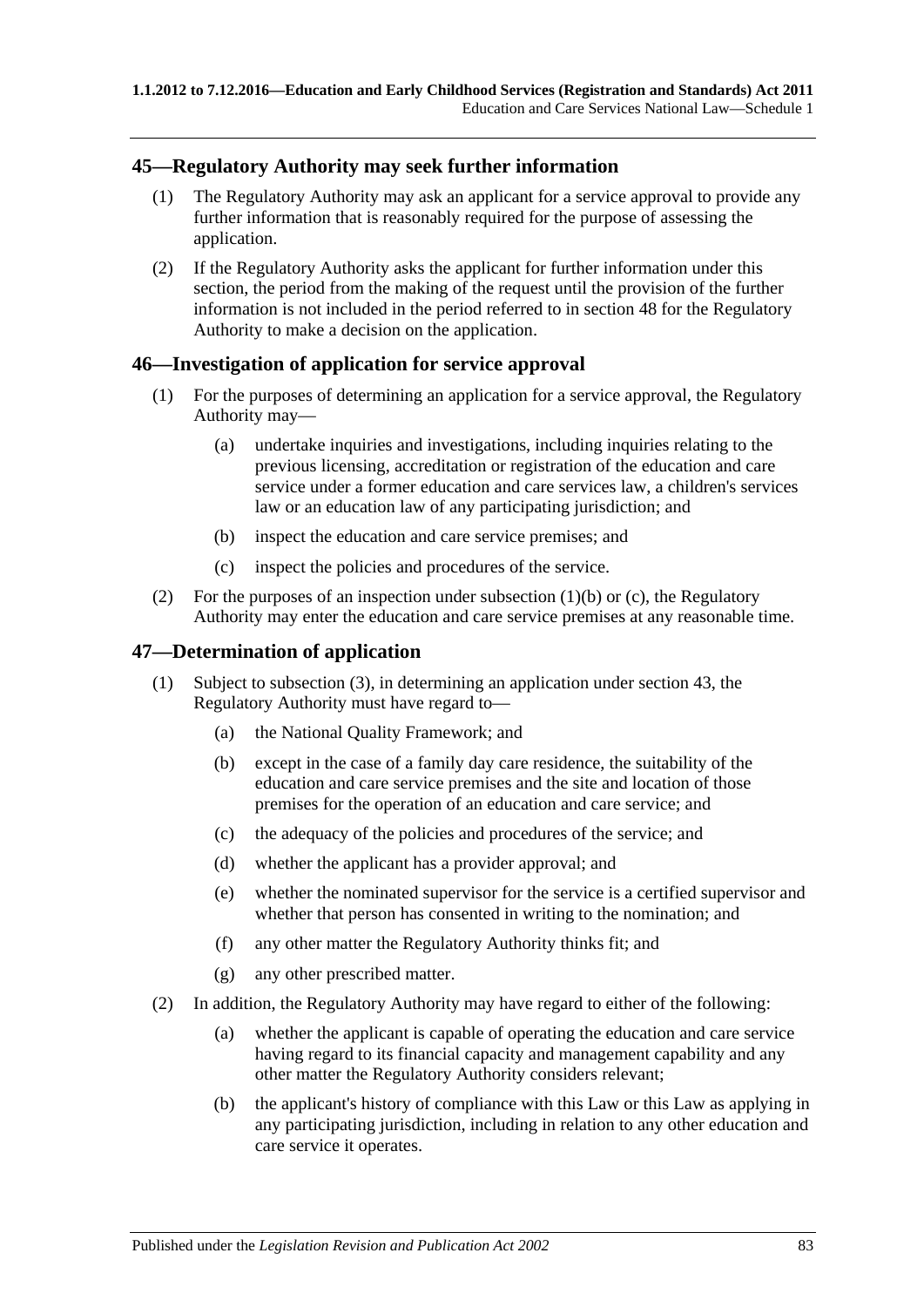- <span id="page-83-0"></span>(3) Subject to [subsection](#page-83-1) (4), in assessing an associated children's service for the purposes of determining whether to grant a service approval, the Regulatory Authority must have regard to the criteria under the children's services law of this jurisdiction for the grant of a children's services licence.
- <span id="page-83-1"></span>(4) The criteria referred to in [subsection](#page-83-0) (3) do not include criteria relating to whether the applicant is a fit and proper person.

# <span id="page-83-4"></span>**48—Grant or refusal of service approval**

- (1) On an application under section 43, the Regulatory Authority may—
	- (a) grant the service approval; or
	- (b) refuse to grant the service approval.

**Note—**

A service approval is granted subject to conditions in accordance with section 51.

<span id="page-83-3"></span>(2) Subject to [subsection](#page-83-2) (3), the Regulatory Authority must make a decision on the application within 90 days after the Regulatory Authority received the application.

**Note—**

If further information is requested under [section](#page-82-2) 45(2), the period between the making of the request and the provision of the information is not included in the 90 day period.

- <span id="page-83-2"></span>(3) The period referred to in [subsection](#page-83-3) (2) may be extended with the agreement of the applicant.
- (4) The Regulatory Authority may grant a service approval solely for an education and care service if—
	- (a) the application includes an application for an associated children's service; and
	- (b) that associated children's service does not comply with the criteria referred to in [section](#page-83-0) 47(3).
- (5) The Regulatory Authority is taken to have refused to grant a service approval if the Regulatory Authority has not made a decision under [subsection](#page-83-4) (1)—
	- (a) within the relevant time required under [subsection](#page-83-3) (2); or
	- (b) within the period extended under [subsection](#page-83-2) (3),

as the case requires.

(6) A service approval cannot be granted solely for an associated children's service.

#### **49—Grounds for refusal**

- (1) The Regulatory Authority must refuse to grant a service approval if—
	- (a) the Regulatory Authority is satisfied that the service, if permitted to operate, would constitute an unacceptable risk to the safety, health or wellbeing of children who would be educated or cared for by the education and care service; or
	- (b) the applicant does not have a provider approval.
- (2) The Regulatory Authority may refuse to grant a service approval on any other grounds prescribed in the national regulations.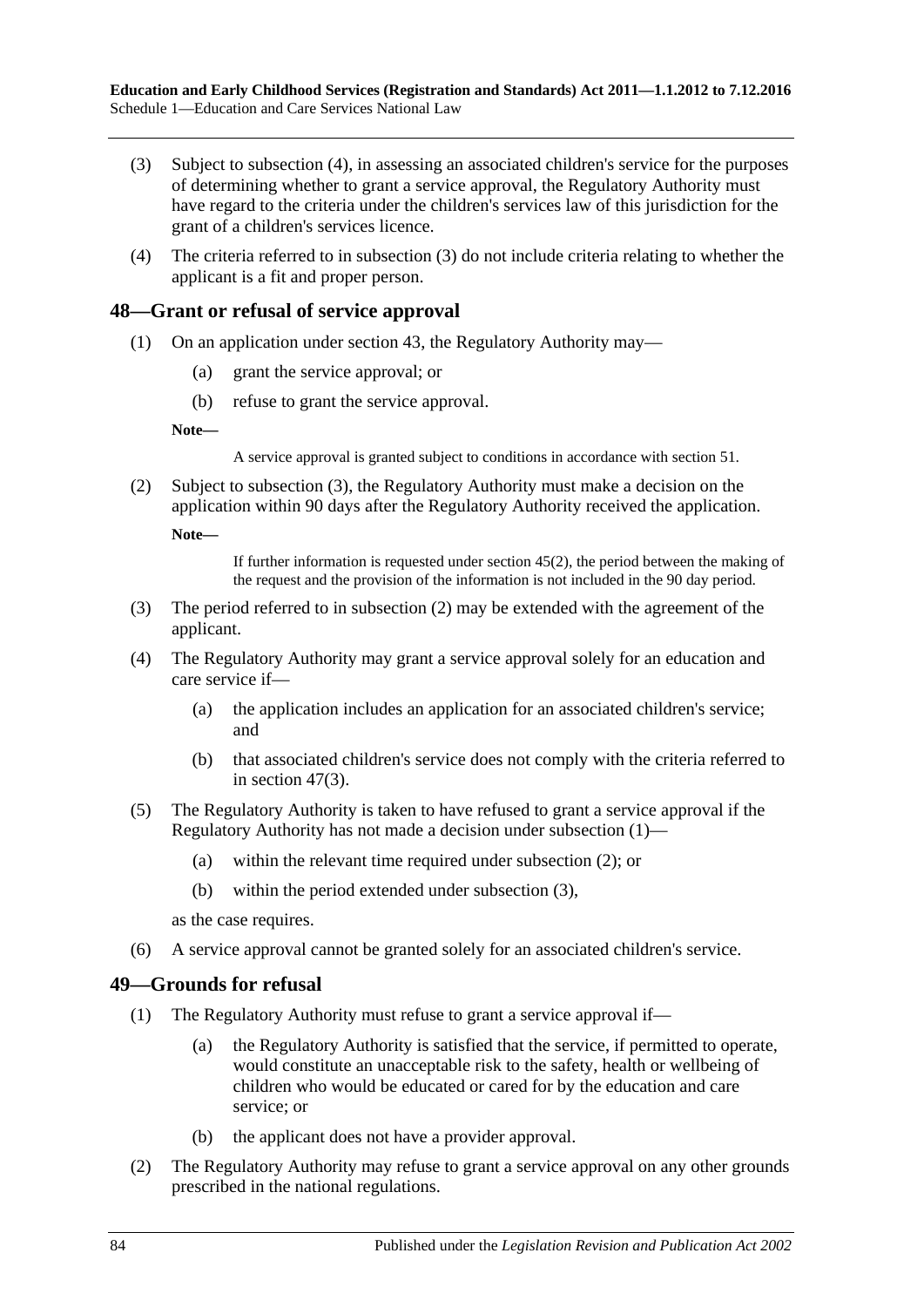### **50—Notice of decision on application**

The Regulatory Authority must give written notice to the applicant of a decision under section 48 and the reasons for the decision within 7 days after the decision is made.

### **51—Conditions on service approval**

- (1) A service approval is granted subject to the condition that the education and care service is operated in a way that—
	- (a) ensures the safety, health and wellbeing of the children being educated and cared for by the service; and
	- (b) meets the educational and developmental needs of the children being educated and cared for by the service.
- (2) A service approval for a family day care service is granted subject to the additional condition that the approved provider must ensure that—
	- (a) sufficient persons are appointed as family day care co-ordinators to monitor and support the family day care educators engaged by or registered with the service; and
	- (b) each family day care educator is adequately monitored and supported by a family day care co-ordinator.
- (3) A service approval is granted subject to a condition that the service must commence ongoing operation of the service within 6 months after the approval is granted unless the Regulatory Authority agrees to an extension of time.
- (4) A service approval is granted subject to a condition that the approved provider must hold the prescribed insurance in respect of the education and care service.
- (5) A service approval is granted subject to any other conditions prescribed in the national regulations or imposed by—
	- (a) this Law; or
	- (b) the Regulatory Authority.
- (6) A condition of a service approval does not apply to an associated children's service unless the condition is expressed to apply to that associated children's service.
- (7) A condition of a service approval may be expressed to apply solely to an associated children's service only if the Regulatory Authority has first consulted with the children's services regulator.
- (8) An approved provider must comply with the conditions of a service approval held by the approved provider.

Penalty:

- (a) \$10 000, in the case of an individual.
- (b) \$50 000, in any other case.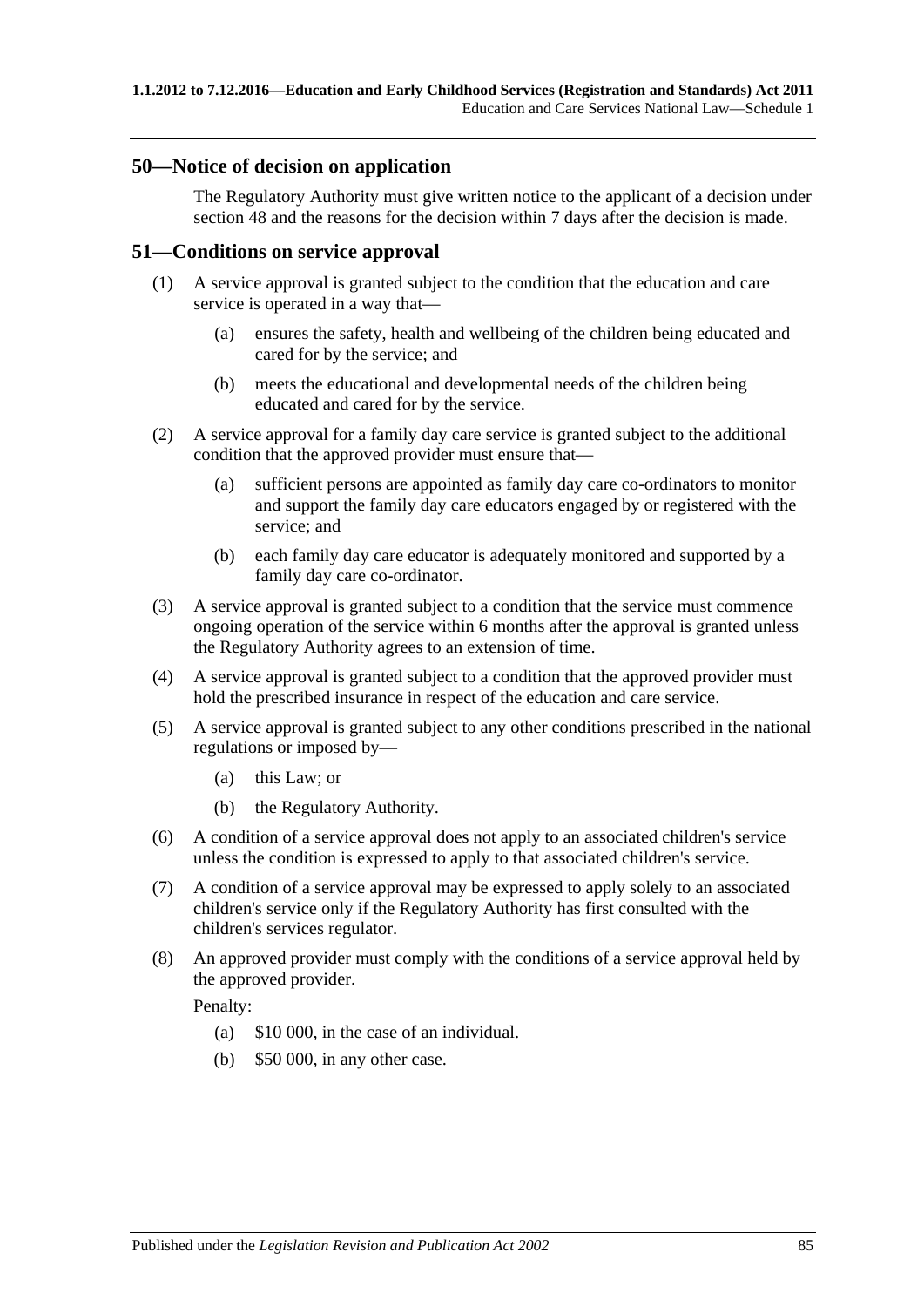# **52—Copy of service approval to be provided**

If the Regulatory Authority grants a service approval under this Part, the Regulatory Authority must provide a copy of the service approval to the approved provider stating—

- (a) the name of the education and care service; and
- (b) the location of the education and care service or, if the education and care service is a family day care service, the location of the principal office and any approved family day care venue for the service; and
- (c) any conditions to which the service approval is subject; and
- (d) the date the service approval was granted; and
- (e) the service approval number; and
- (f) the name of the approved provider; and
- (g) for a service other than a family day care service, the maximum number of children who can be educated and cared for by the service at any one time; and
- (h) the details of any service waiver under Division 5 or temporary waiver under Division 6 applying to the service; and
- (i) any other prescribed matters.

#### **53—Annual fee**

An approved provider must, in accordance with the national regulations, pay the prescribed annual fee in respect of each service approval held by the approved provider.

# **Division 2—Amendment of service approval**

# **54—Amendment of service approval on application**

- (1) An approved provider may apply to the Regulatory Authority for an amendment of a service approval.
- (2) An application must—
	- (a) be in writing; and
	- (b) include the prescribed information; and
	- (c) include payment of the prescribed fee.
- (3) The Regulatory Authority may ask the approved provider to provide any further information that is reasonably required for the purpose of assessing the application.
- (4) If the Regulatory Authority asks the applicant for further information under this section, the period from the making of the request and the provision of the further information is not included in the period referred to in [subsection](#page-85-0) (5).
- <span id="page-85-0"></span>(5) The Regulatory Authority must make a decision on the application within 60 days after the Regulatory Authority receives the application.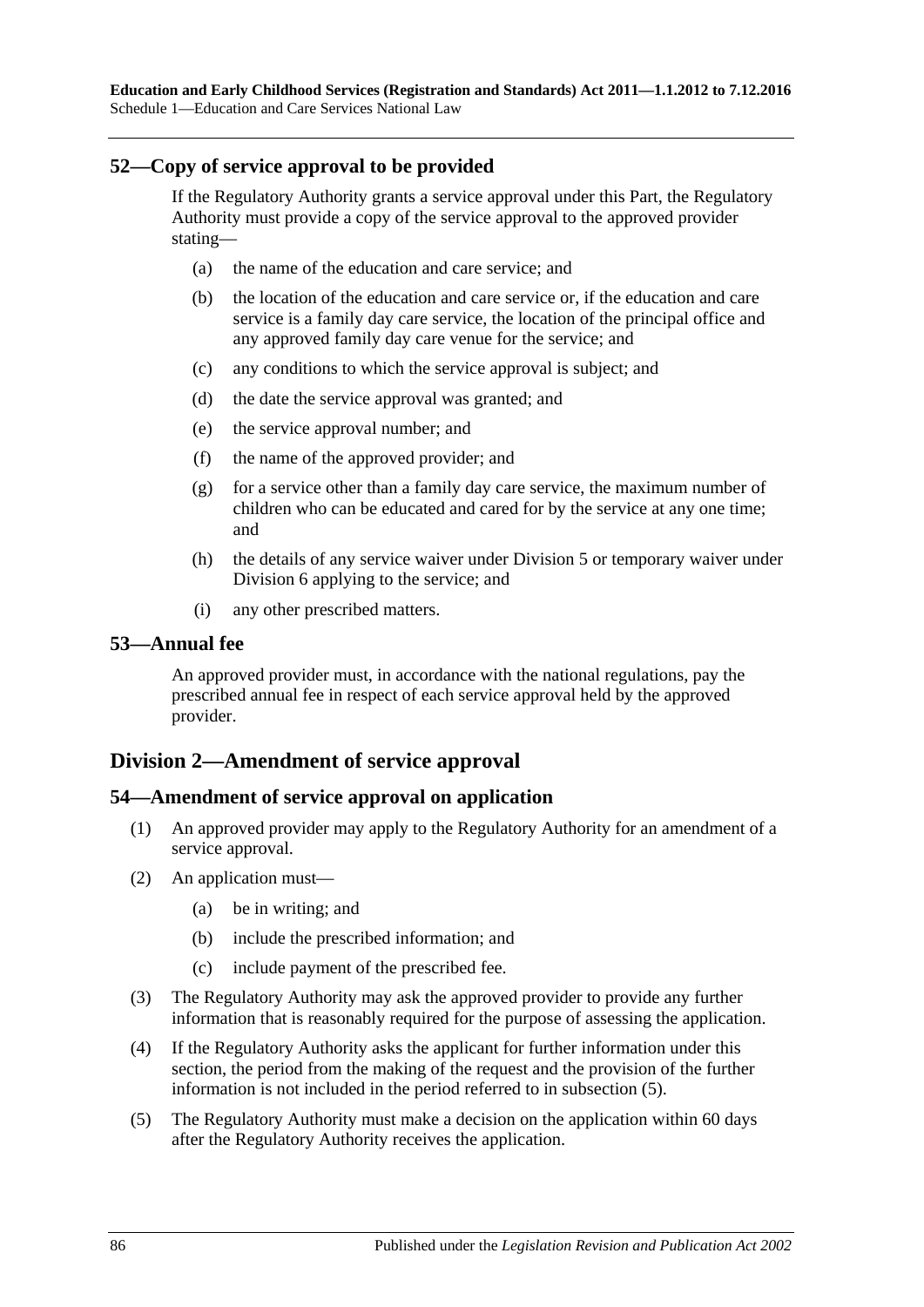- <span id="page-86-0"></span>(6) The Regulatory Authority must decide the application by—
	- (a) amending the service approval in the way applied for; or
	- (b) with the applicant's written agreement, amending the service approval in another way; or
	- (c) refusing to amend the service approval.
- (7) Without limiting [subsection](#page-86-0) (6), an amendment may vary a condition of the service approval or impose a new condition on the service approval.
- (8) An amendment cannot change a location of an education and care service.
- (9) The Regulatory Authority must give written notice of its decision to the approved provider.

### <span id="page-86-1"></span>**55—Amendment of service approval by Regulatory Authority**

- (1) The Regulatory Authority may amend a service approval at any time without an application from the approved provider.
- (2) Without limiting [subsection](#page-86-1) (1), an amendment may vary a condition of the service approval or impose a new condition on the service approval.
- <span id="page-86-2"></span>(3) The Regulatory Authority must give written notice of the amendment to the approved provider.
- (4) An amendment under this section has effect—
	- (a) 14 days after the Regulatory Authority gives notice of the amendment under [subsection](#page-86-2) (3); or
	- (b) if another period is specified by the Regulatory Authority, at the end of that period.
- (5) The Regulatory Authority must amend a service approval to the extent that it relates to an associated children's service in accordance with any direction by the children's services regulator if that direction is given in accordance with the children's services law of this jurisdiction.

# **56—Notice of change to nominated supervisor**

- (1) The approved provider of an education and care service must give written notice to the Regulatory Authority in accordance with this section if the approved provider wishes to change the person nominated as the nominated supervisor of the education and care service.
- (2) The notice must—
	- (a) nominate a certified supervisor to be the nominated supervisor for the service and include that person's written consent to the nomination; and
	- (b) include the prescribed information; and
	- (c) be given—
		- (i) at least 7 days before the new certified supervisor is to commence work as the nominated supervisor; or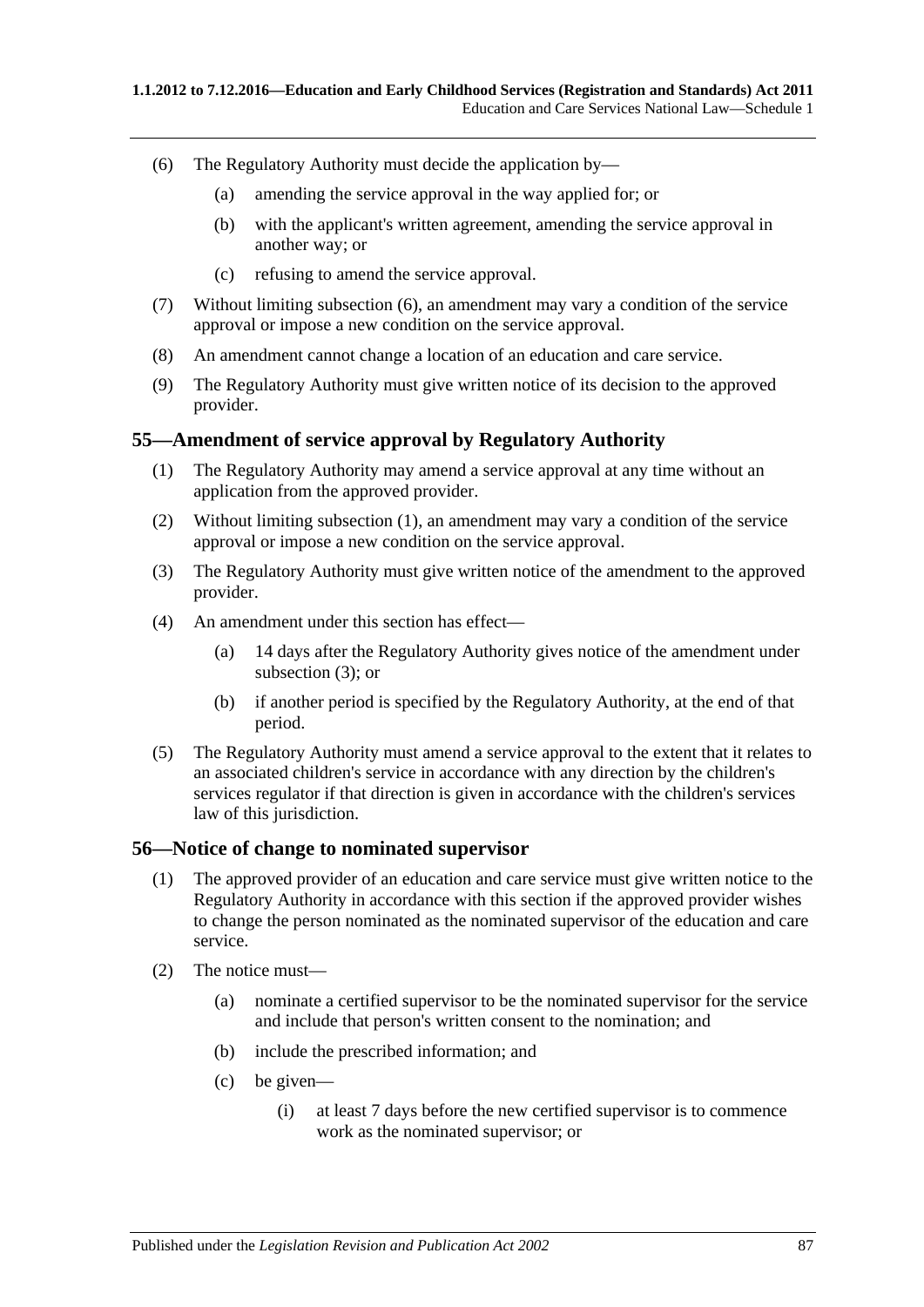(ii) if that period of notice is not possible in the circumstances, as soon as practicable and not more than 14 days after the certified supervisor commences work as the nominated supervisor.

# **57—Copy of amended service approval to be provided**

If the Regulatory Authority amends a service approval under this Division, the Authority must provide an amended copy of the service approval to the approved provider.

# **Division 3—Transfer of service approval**

#### **58—Service approval may be transferred**

- (1) Subject to this Division, an approved provider who holds a service approval (*transferring approved provider*) may transfer the service approval to another approved provider (*receiving approved provider*).
- (2) If a service approval is transferred to a receiving approved provider the transfer includes the transfer of the service approval for any associated children's service.
- (3) A person who holds a provider approval may transfer a service approval held by the provider even if the provider approval or service approval is suspended.

### **59—Regulatory Authority to be notified of transfer**

- (1) The transferring approved provider and the receiving approved provider must jointly notify the Regulatory Authority of the transfer—
	- (a) at least 42 days before the transfer is intended to take effect; or
	- (b) if the Regulatory Authority considers that the circumstances are exceptional, a lesser period agreed to by the Regulatory Authority.

#### (2) The notice must—

- (a) be in writing; and
- (b) include the prescribed information; and
- (c) include payment of the prescribed fee.

#### **60—Consent of Regulatory Authority required for transfer**

A service approval cannot be transferred without the consent of the Regulatory Authority.

#### **61—Consent taken to be given unless Regulatory Authority intervenes**

The Regulatory Authority is taken to have consented to the transfer of a service approval if—

- (a) the parties have given a notification under section 59; and
- (b) 28 days before the transfer is intended to take effect, the Regulatory Authority has not notified the parties that it intends to intervene under section 62.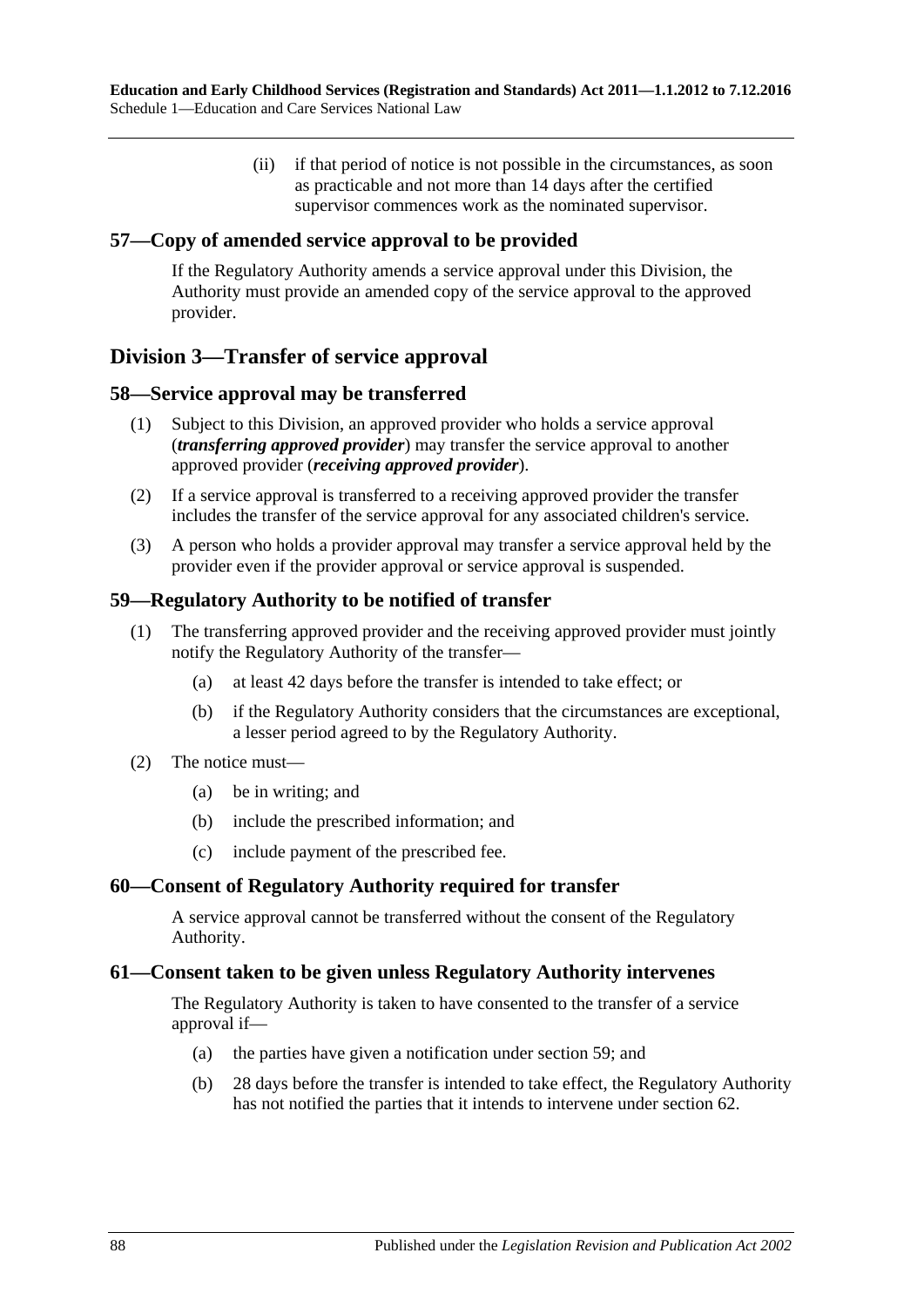# **62—Transfer may be subject to intervention by Regulatory Authority**

- (1) The Regulatory Authority may intervene in a transfer of a service approval if the Regulatory Authority is concerned as to any of the following matters:
	- (a) whether the receiving approved provider is capable of operating the education and care service having regard to its financial capacity and management capability and any other matter the Regulatory Authority considers relevant;
	- (b) the receiving approved provider's history of compliance with this Law as applying in a participating jurisdiction, including in relation to any other education and care service it operates;
	- (c) any other matter relevant to the transfer of the service approval.
- <span id="page-88-0"></span>(2) The Regulatory Authority must notify the transferring approved provider and the receiving approved provider of the decision to intervene.
- (3) The notice must be given at least 28 days before the date on which the transfer is intended to take effect.
- (4) A notification under [subsection](#page-88-0) (2) must—
	- (a) be in writing; and
	- (b) include the prescribed information.

# **63—Effect of intervention**

If the Regulatory Authority intervenes under section 62, the transfer must not proceed unless and until the Regulatory Authority gives written consent to the transfer.

### **64—Regulatory Authority may request further information**

If the Regulatory Authority has intervened under section 62, the Regulatory Authority may—

- (a) request further information from the transferring approved provider or receiving approved provider for the purposes of deciding whether to consent to the transfer; and
- (b) undertake inquiries in relation to the receiving approved provider for that purpose.

#### **65—Decision after intervention**

- (1) If the Regulatory Authority has intervened under section 62, it may decide—
	- (a) to consent to the proposed transfer; or
	- (b) to refuse to consent to the proposed transfer.
- (2) If the Regulatory Authority consents to the proposed transfer the Regulatory Authority may impose conditions on the consent, including specifying the date on which the proposed transfer is to take effect.
- (3) The service approval must be transferred in accordance with the conditions imposed on the consent.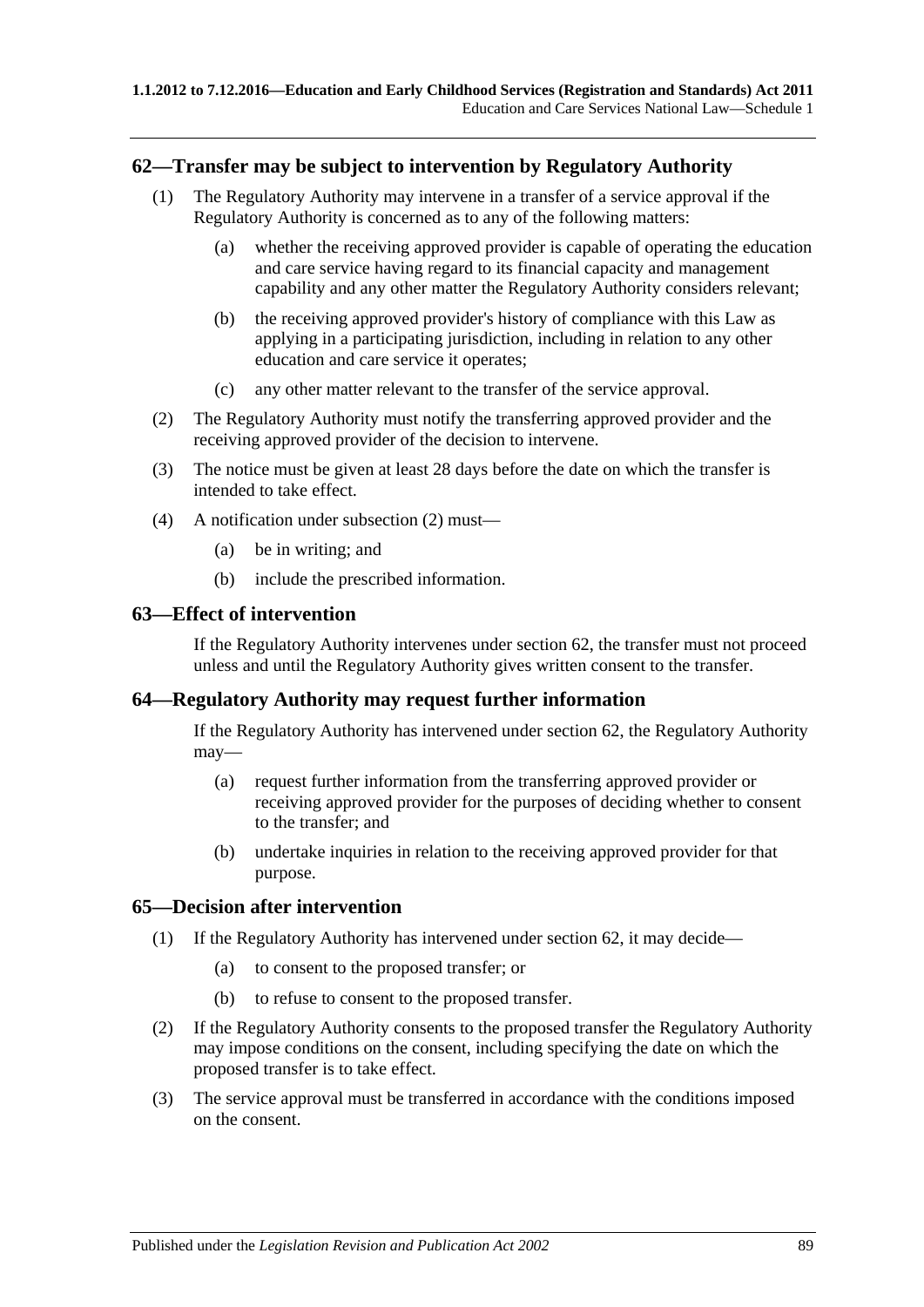# **66—Regulatory Authority to notify outcome 7 days before transfer**

- (1) If the Regulatory Authority has intervened in the transfer of a service approval, the Authority must, at least 7 days before the date on which the transfer is intended to take effect, give a notice to each party specifying that the Authority—
	- (a) consents to the transfer; or
	- (b) refuses to consent to the transfer; or
	- (c) has suspended further consideration of the transfer until further information is received and that the transfer may not proceed until a further notice is given under this section consenting to the transfer; or
	- (d) has not yet made a decision on the transfer and that the Regulatory Authority will make a decision on the transfer within 28 days and that the transfer may not proceed until a further notice is given under this section consenting to the transfer.
- (2) If the Regulatory Authority consents to the transfer, the notice—
	- (a) must specify—
		- (i) the date on which the transfer is to take effect; and
		- (ii) any conditions on the consent to the transfer; and
	- (b) may include notice of any condition that the Regulatory Authority has imposed on the provider approval or a service approval of the receiving approved provider because of the transfer.
- (3) If the Regulatory Authority refuses to consent to the transfer, the notice must include the reasons for the refusal.

# **67—Transfer of service approval without consent is void**

A transfer of a service approval is void if—

- (a) it is made without the consent of the Regulatory Authority; or
- (b) it is made in contravention of the conditions imposed by the Regulatory Authority on the consent to the transfer; or
- (c) it is made to a person who is not the approved provider who gave the notification under section 59 as the receiving approved provider.

#### **68—Confirmation of transfer**

(1) The transferring approved provider and the receiving approved provider must give written notice to the Regulatory Authority within 2 days after the transfer takes effect specifying the date of the transfer.

Penalty:

- (a) \$4 000, in the case of an individual.
- (b) \$20 000, in any other case.
- (2) On receipt of a notice under this section, the Regulatory Authority must amend the service approval and provide an amended copy of the service approval to the receiving approved provider.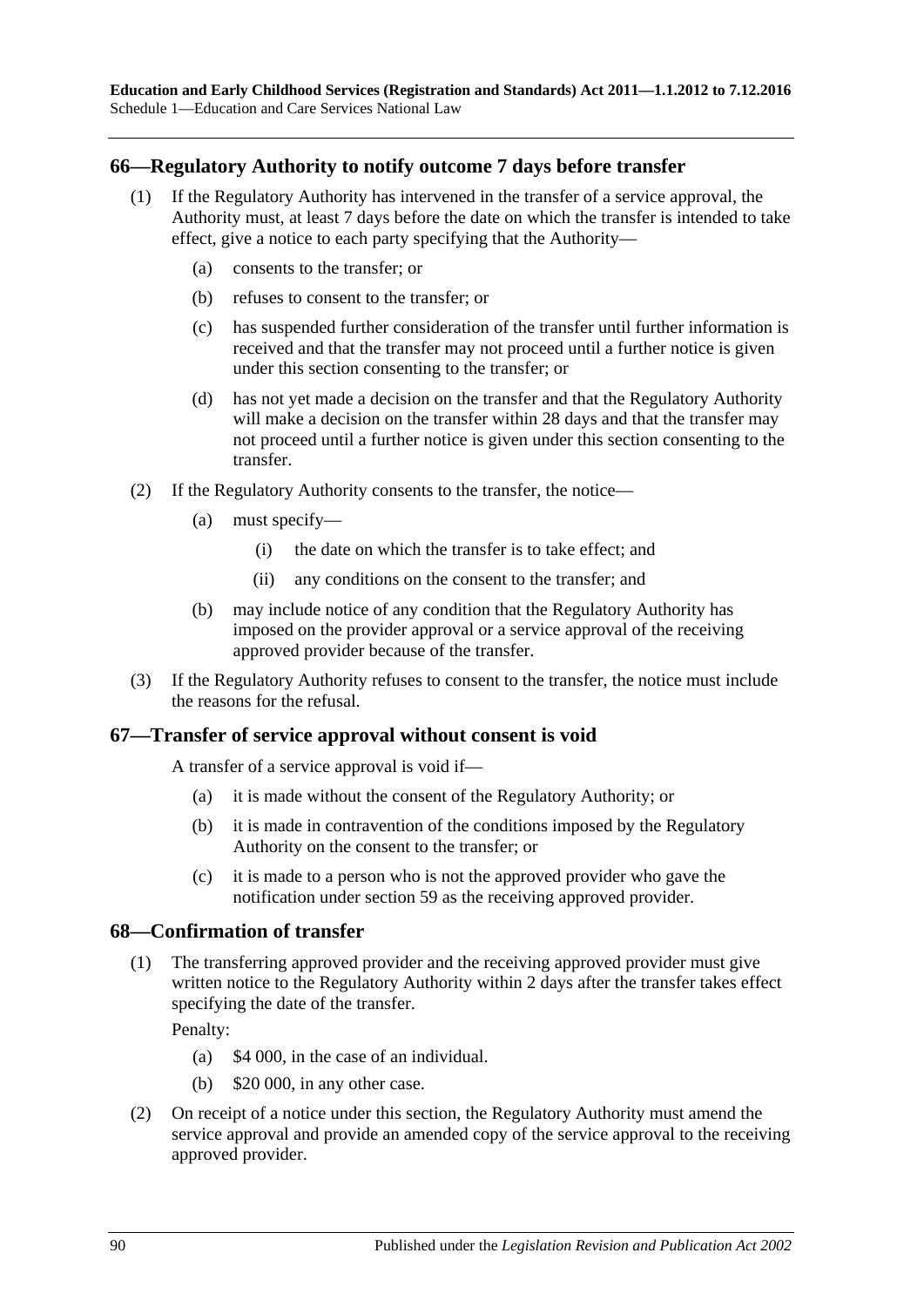- (3) The amendment to the service approval is taken to take effect on the date of the transfer.
- (4) An approved provider who gives notice under this section is not guilty of an offence for a failure of any other person to give that notice.

# **69—Notice to parents**

(1) The receiving approved provider must give written notice to the parents of children enrolled at an education and care service of the transfer of the service approval for that service to that provider.

Penalty:

- (a) \$3 000, in the case of an individual.
- (b) \$15 000, in any other case.
- (2) The notice must be given at least 2 days before the date on which the transfer of the service approval takes effect.

# **Division 4—Suspension or cancellation of service approval**

# **70—Grounds for suspension of service approval**

A Regulatory Authority may suspend a service approval if—

- (a) the Regulatory Authority reasonably believes that it would not be in the best interests of children being educated and cared for by the service for the service to continue; or
- (b) a condition of the service approval has not been complied with; or
- (c) the service is not being managed in accordance with this Law; or
- (d) the service has operated at a rating level as not meeting the National Quality Standard and—
	- (i) a service waiver or temporary waiver does not apply to the service in respect of that non-compliance; and
	- (ii) there has been no improvement in the rating level; or
- (e) the approved provider has contravened this Law as applying in any participating jurisdiction; or
- (f) the approved provider has failed to comply with a direction, compliance notice or emergency order under this Law as applying in any participating jurisdiction in relation to the service; or
- (g) the approved provider has—
	- (i) ceased to operate the education and care service at the education and care service premises for which the service approval was granted; and
	- (ii) within 6 months of ceasing to operate the service, has not transferred the service to another approved provider; or
- (h) the approved provider has not, within 6 months after being granted a service approval, commenced ongoing operation of the service; or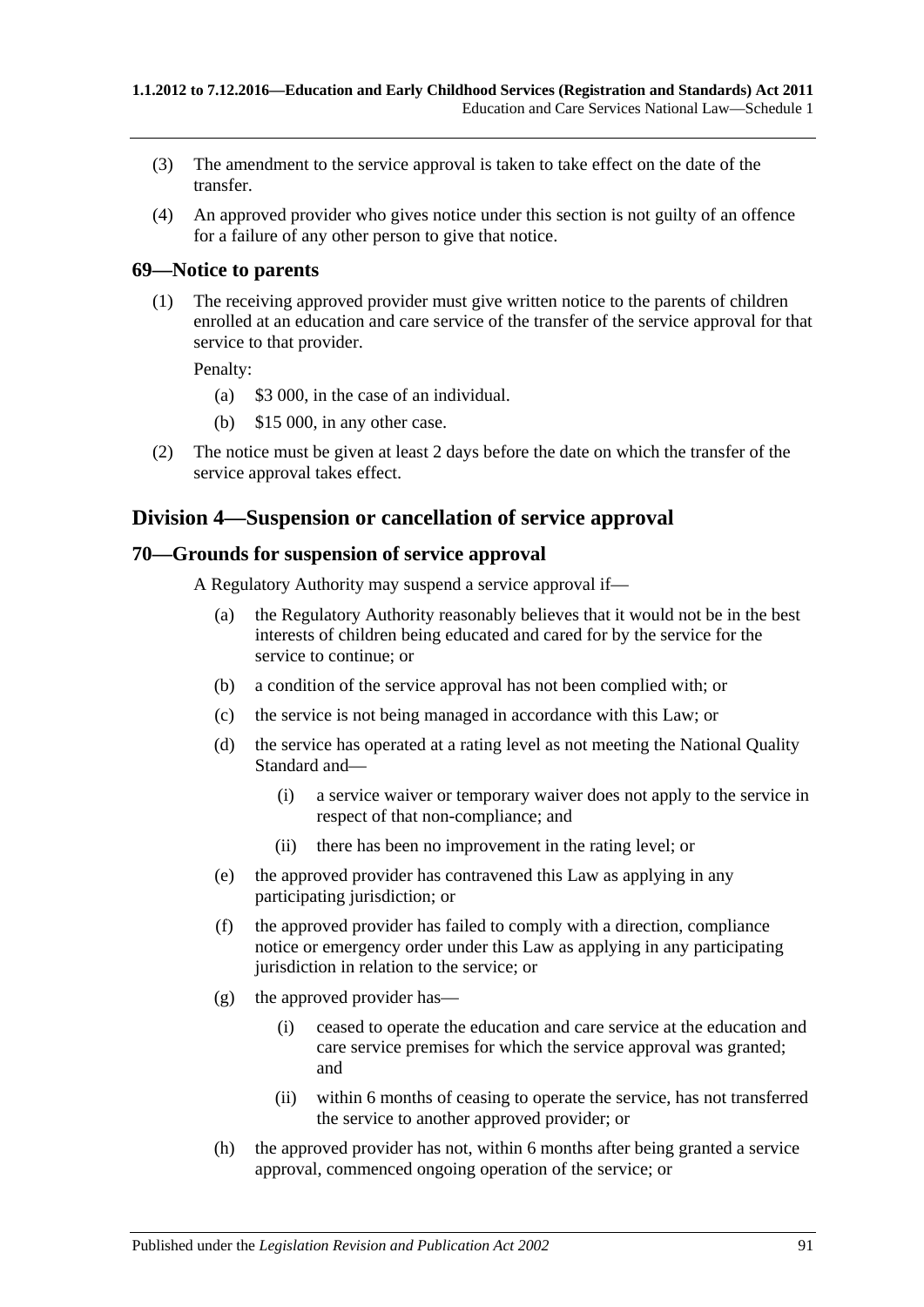(i) the approved provider has not paid the prescribed annual fee for the service approval.

### **71—Show cause notice before suspension**

- (1) This section applies if the Regulatory Authority is considering the suspension of a service approval under section 70.
- (2) The Regulatory Authority must first give the approved provider a notice (*show cause notice*) stating—
	- (a) that the Regulatory Authority intends to suspend the service approval; and
	- (b) the proposed period of suspension; and
	- (c) the reasons for the proposed suspension; and
	- (d) that the approved provider may, within 30 days after the notice is given, give the Regulatory Authority a written response to the proposed suspension.

### <span id="page-91-0"></span>**72—Decision in relation to suspension**

After considering any written response from the approved provider received within the time allowed by section  $71(2)(d)$ , the Regulatory Authority may—

- (a) suspend the service approval for a period not more than the prescribed period; or
- (b) decide not to suspend the service approval.

### **73—Suspension of service approval without show cause**

The Regulatory Authority may suspend the service approval without giving the approved provider a show cause notice under section 71 if the Regulatory Authority is satisfied that there is an immediate risk to the safety, health or wellbeing of a child or children being educated and cared for by the education and care service.

#### **74—Notice and effect of decision**

- (1) The Regulatory Authority must give the approved provider written notice of the decision to suspend.
- (2) Subject to section 76, the decision under section 72 to suspend takes effect at the end of 14 days after the date of the decision, or, if another period is specified by the Regulatory Authority, at the end of that period.
- (3) Subject to section 76, the decision under section 73 to suspend takes effect on the giving of the notice.
- (4) The notice of a decision to suspend must set out—
	- (a) the period of suspension; and
	- (b) the date on which it takes effect.
- (5) A suspension of a service approval also suspends the service approval to the extent that it relates to an associated children's service.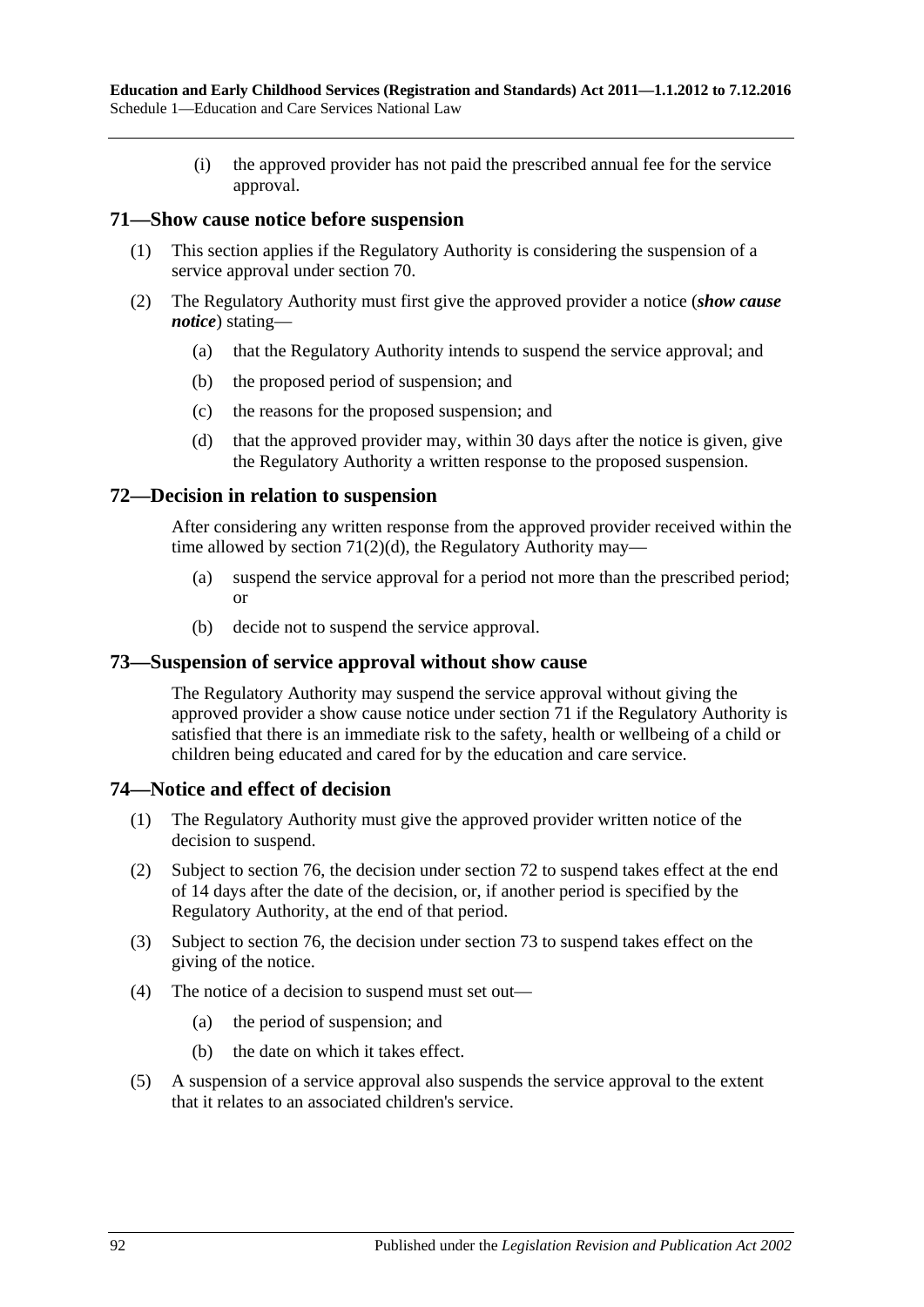# **75—Suspension of service approval to the extent that it relates to associated children's service**

- (1) If the Regulatory Authority considers that a service approval should be suspended to the extent only that it applies to an associated children's service, the Regulatory Authority must refer the matter to the children's services regulator of this jurisdiction for determination under the children's services law.
- (2) The children's services regulator must notify the Regulatory Authority if it proposes to conduct any investigation or inquiry into an associated children's service under the children's services law.
- (3) If a final determination is made under the children's services law of this jurisdiction that a service approval should be suspended to the extent that it relates to an associated children's service—
	- (a) the children's services regulator must advise the Regulatory Authority of that determination; and
	- (b) the service approval is suspended to the extent that it relates to the associated children's service in accordance with that determination.

# **76—Transfer of suspended service**

- (1) The Regulatory Authority may consent under this Part to the transfer of a service approval that is suspended under section 72 or 73.
- (2) The suspension of the service approval ceases on the transfer taking effect, unless the conditions of the Regulatory Authority's consent to the transfer otherwise provide.

# **77—Grounds for cancellation of service approval**

A Regulatory Authority may cancel a service approval if—

- (a) the Regulatory Authority reasonably believes that the continued operation of the education and care service would constitute an unacceptable risk to the safety, health or wellbeing of any child or class of children being educated and cared for by the education and care service; or
- (b) the service has been suspended under section 72 or 73 and the reason for the suspension has not been rectified at or before the end of the period of suspension; or
- (c) the service approval was obtained improperly; or
- (d) a condition of the service approval has not been complied with.

# **78—Show cause notice before cancellation**

- (1) This section applies if the Regulatory Authority is considering the cancellation of a service approval under section 77.
- (2) The Regulatory Authority must first give the approved provider a notice (show cause notice) stating—
	- (a) that the Regulatory Authority intends to cancel the service approval; and
	- (b) the reasons for the proposed cancellation; and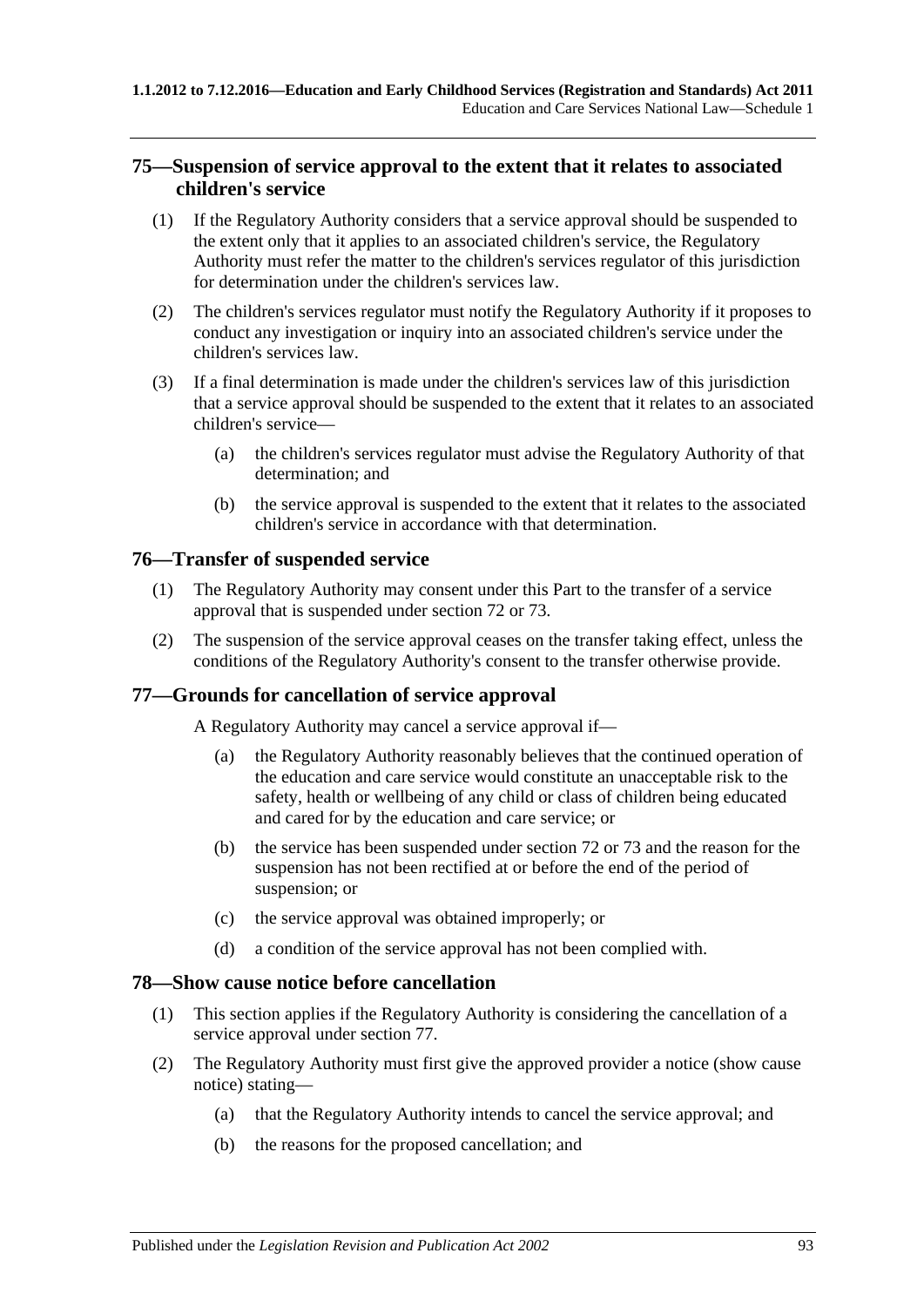(c) that the approved provider may, within 30 days after the notice is given, give the Regulatory Authority a written response to the proposed cancellation.

# <span id="page-93-0"></span>**79—Decision in relation to cancellation**

- (1) After considering any written response from the approved provider received within the time allowed by section [78\(2\)\(c\),](#page-93-0) the Regulatory Authority—
	- $(a)$  may—
		- (i) cancel the service approval; or
		- (ii) suspend the service approval for a period not more than the prescribed period; or
		- (iii) decide not to cancel the service approval; and
	- (b) must give the approved provider written notice of the decision.
- (2) Subject to section 81, the decision to cancel the service approval takes effect—
	- (a) at the end of 14 days after the date of the decision; or
	- (b) if another period is specified by the Regulatory Authority, at the end of that period.
- (3) The notice of a decision to cancel must set out the date on which it takes effect.
- (4) A cancellation of a service approval includes the cancellation of the service approval to the extent that it relates to an associated children's service.
- (5) This Law applies to a suspension of a service approval under this section as if it were a suspension under section 72.

# **80—Cancellation of service approval to the extent that it relates to associated children's service**

- (1) If the Regulatory Authority considers that a service approval should be cancelled to the extent only that it applies to an associated children's service, the Regulatory Authority must refer the matter to the children's services regulator of this jurisdiction for determination under the children's services law.
- (2) The children's services regulator must notify the Regulatory Authority if it proposes to conduct any investigation or inquiry into an associated children's service under the children's services law.
- (3) If a final determination is made under the children's services law of this jurisdiction that a service approval should be cancelled to the extent that it relates to an associated children's service—
	- (a) the children's services regulator must advise the Regulatory Authority of that determination; and
	- (b) the service approval is cancelled to the extent that it relates to the associated children's service in accordance with that determination.

# **81—Application for transfer of cancelled service**

(1) An approved provider may apply to the Regulatory Authority under this Part for consent to transfer a service approval that is to be cancelled under this Part.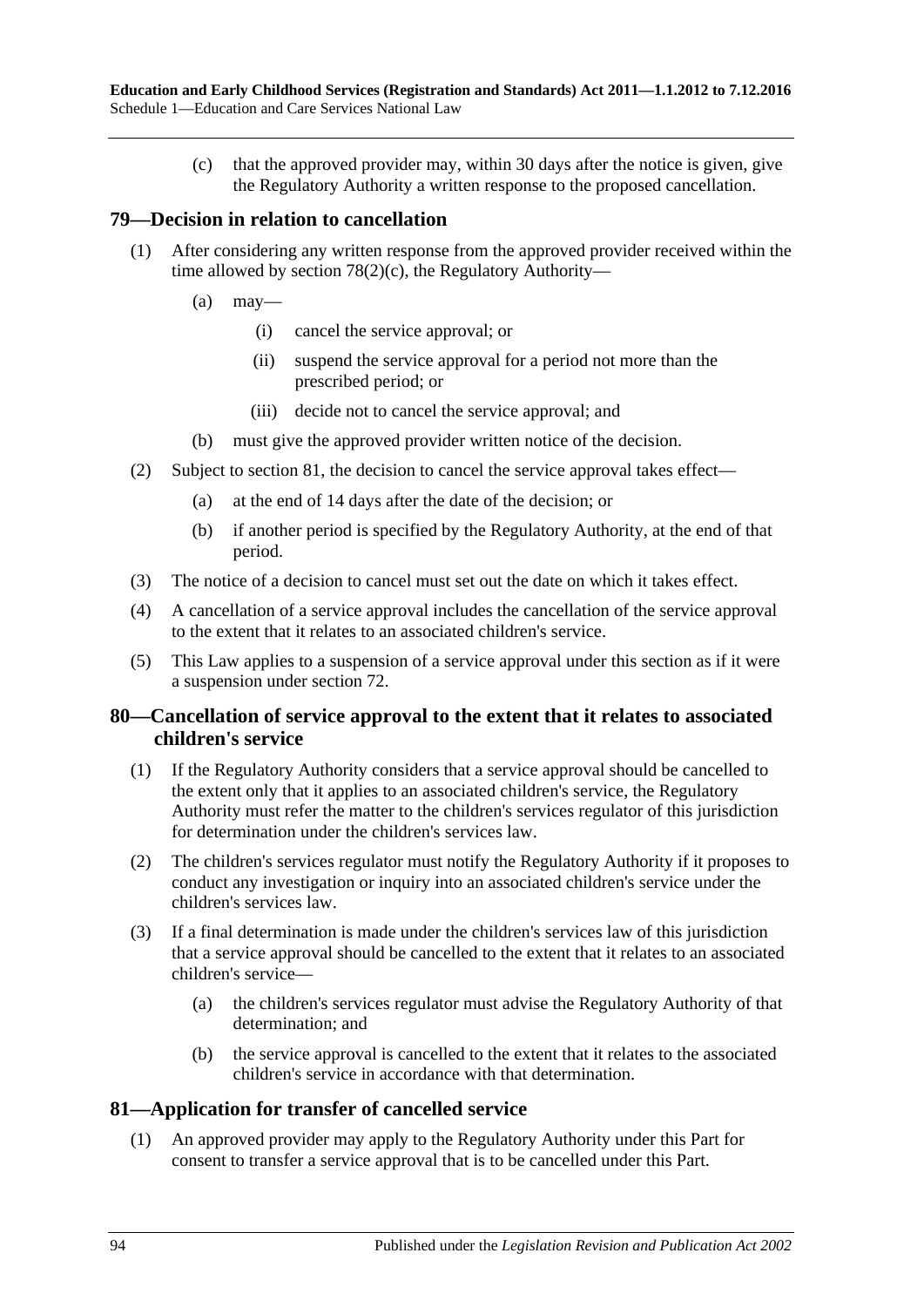- (2) The application for consent to transfer must be made within 14 days after the decision to cancel the service approval is made.
- (3) If an application for consent to transfer is made, the cancellation of the service approval does not take effect, and the service approval is suspended, until the Regulatory Authority determines the application.
- (4) An application cannot be made under this section for consent to transfer a cancelled service approval if the cancellation relates only to an associated children's service.

# **82—Decision on application to transfer cancelled service**

- (1) If the Regulatory Authority consents to the transfer—
	- (a) the decision to cancel the service approval is revoked; and
	- (b) the suspension of the service approval ceases on the transfer taking effect, unless the conditions imposed by the Regulatory Authority on the consent to the transfer specify a later date for the suspension to cease.
- (2) If the Regulatory Authority refuses to consent to the transfer, the service approval is cancelled on the making of the decision to refuse to consent.

# **83—Approved provider to provide information to Regulatory Authority**

- (1) This section applies if a show cause notice has been given to an approved provider under section 71 or 78.
- <span id="page-94-0"></span>(2) The approved provider, at the request of the Regulatory Authority, must provide the Authority with the contact details of the parents of all children enrolled at the education and care service.
- (3) The Regulatory Authority may use the information provided under [subsection](#page-94-0) (2) solely to notify the parents of children enrolled at an approved education and care service of a suspension or cancellation of the service approval for the service.

# **84—Notice to parents of suspension or cancellation**

- (1) This section applies if a service approval has been suspended or cancelled under section 72, 73, 79 or 81.
- <span id="page-94-1"></span>(2) The Regulatory Authority may require the approved provider to give written notice of the suspension or cancellation and its effect to the parents of children enrolled at the education and care service to which the approval relates and any associated children's service.
- (3) The approved provider must comply with a requirement made under [subsection](#page-94-1) (2). Penalty:
	- (a) \$3 000 in the case of an individual.
	- (b) \$15 000 in any other case.

# **85—Voluntary suspension of service approval**

- (1) An approved provider may apply to the Regulatory Authority for the suspension of a service approval for a period of not more than 12 months.
- (2) The application must—
	- (a) be in writing; and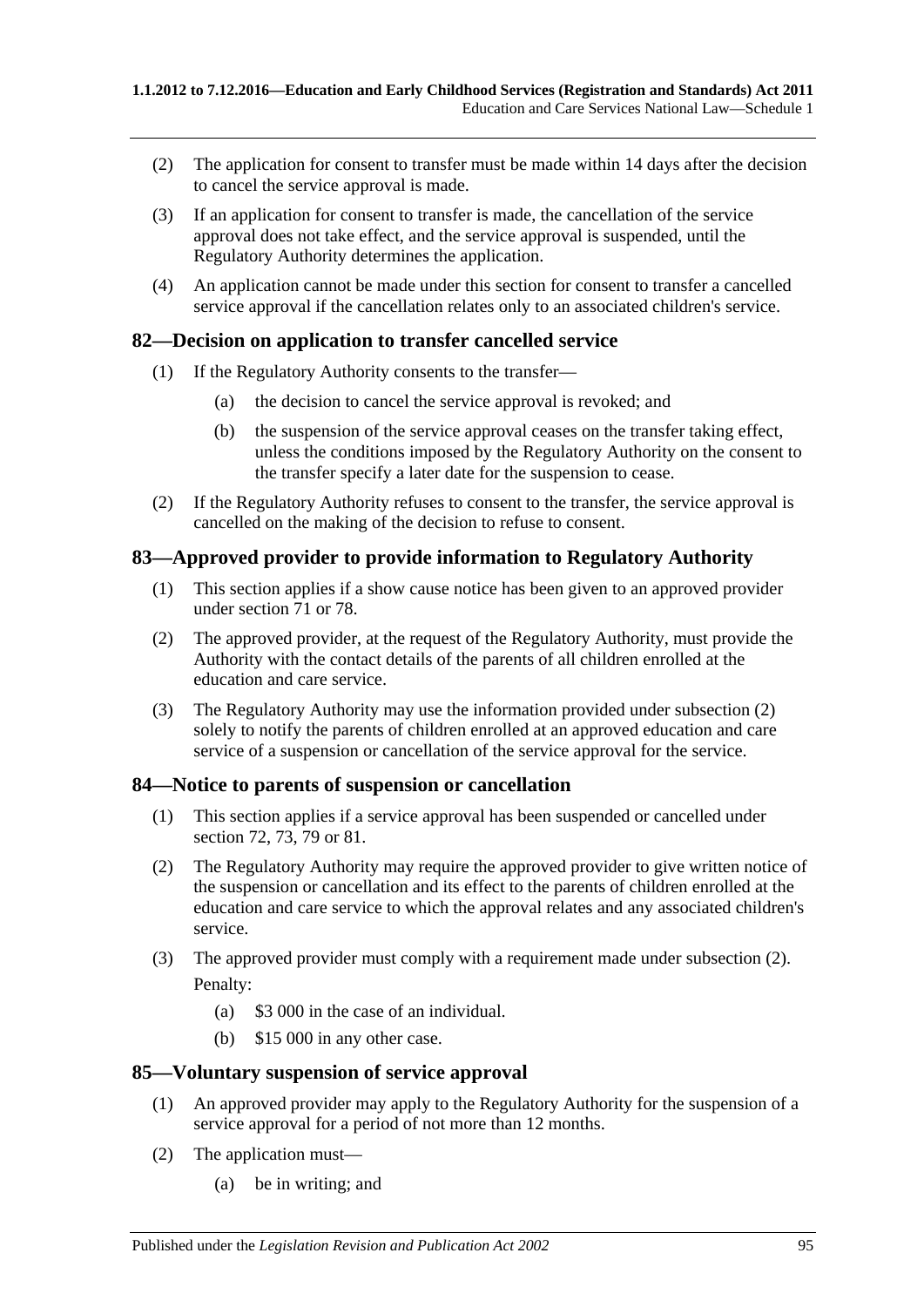- (b) include the prescribed information; and
- (c) include payment of the prescribed fee.
- (3) The Regulatory Authority may agree to the suspension, having regard to whether the suspension is reasonable in the circumstances.
- (4) The approved provider must, at least 14 days before making an application under this section, notify the parents of children enrolled at the education and care service and any associated children's service of the intention to make the application.
- (5) The Regulatory Authority must, within 30 days after the application is made, decide whether or not to grant the application.
- (6) If the Regulatory Authority decides to grant the application, the suspension takes effect on a date agreed between the Regulatory Authority and the approved provider.

#### **86—Surrender of service approval**

- (1) An approved provider may surrender a service approval by written notice to the Regulatory Authority.
- (2) The notice must specify a date on which the surrender is intended to take effect which must be—
	- (a) after the notice is given; and
	- (b) after the end of the period of notice required under [subsection](#page-95-0) (3).
- <span id="page-95-0"></span>(3) The approved provider must notify the parents of children enrolled at the education and care service to which the approval relates and any associated children's service of the intention to surrender the service approval, at least 14 days before the surrender is intended to take effect.
- (4) If a service approval is surrendered, the approval is cancelled on the date specified in the notice.

# **Division 5—Application for service waiver**

#### **87—Application for service waiver for service**

- (1) An approved provider may apply to the Regulatory Authority for a waiver from a requirement that an approved education and care service comply with a prescribed element or elements of the National Quality Standard and the national regulations as provided for in the national regulations.
- <span id="page-95-1"></span>(2) A person who applies for a service approval may apply for a service waiver under this section together with the application for the service approval.
- (3) The Regulatory Authority must not grant a service waiver to a person who applies under [subsection](#page-95-1) (2) unless the service approval is granted to that person.

#### **88—Form of application**

An application under section 87 must—

- (a) be in writing; and
- (b) include the prescribed information; and
- (c) include payment of the prescribed fee.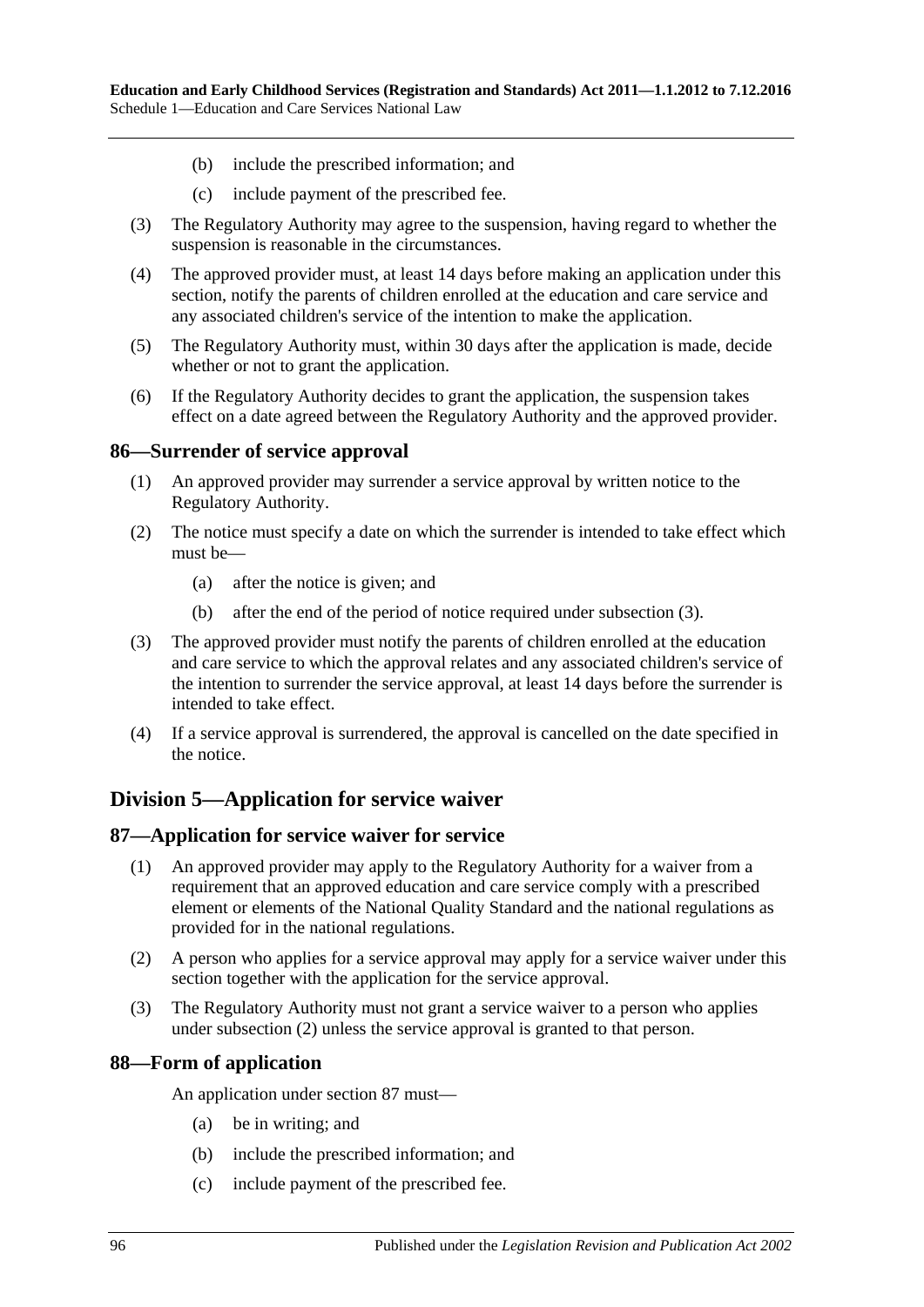### **89—Powers of Regulatory Authority in considering application**

For the purpose of determining an application under this Division, the Regulatory Authority may—

- (a) ask the applicant to provide further information; and
- (b) inspect the education and care service premises and the office of the applicant.

# **90—Matters to be considered**

In considering whether the grant of a service waiver is appropriate, the Regulatory Authority may have regard to either or both of the following:

- (a) whether the education and care service is able to meet the prescribed element or elements of the National Quality Standard and the national regulations by alternative means that satisfy the objectives of those elements;
- (b) any matters disclosed in the application that are relevant to the application for the service waiver.

### **91—Decision on application**

- (1) On an application under this Division, the Regulatory Authority may decide to grant the service waiver or refuse the application.
- (2) Subject to [subsection](#page-96-0) (3), the Regulatory Authority must notify the applicant within 60 days after the application is made of the Authority's decision on the application.
- <span id="page-96-0"></span>(3) If an application for a service waiver has been made together with an application for service approval, the Regulatory Authority may notify the applicant of the Authority's decision on the application at the same time as the notice of the decision on the application for the service approval.
- (4) If a service waiver is granted, the Regulatory Authority must issue or reissue the service approval specifying the element or elements of the National Quality Standard and the national regulations to which the service waiver applies.

#### **92—Revocation of service waiver**

- (1) The Regulatory Authority may, at its discretion, revoke a service waiver.
- (2) An approved provider may apply to the Regulatory Authority for the revocation of a service waiver applying to any education and care service that it operates.
- (3) A revocation under this section takes effect at the end of the period prescribed in the national regulations.

#### **93—Effect of service waiver**

While a service waiver is in force, the approved education and care service is taken to comply with the element or elements of the National Quality Standard and the national regulations that are specified in the service waiver.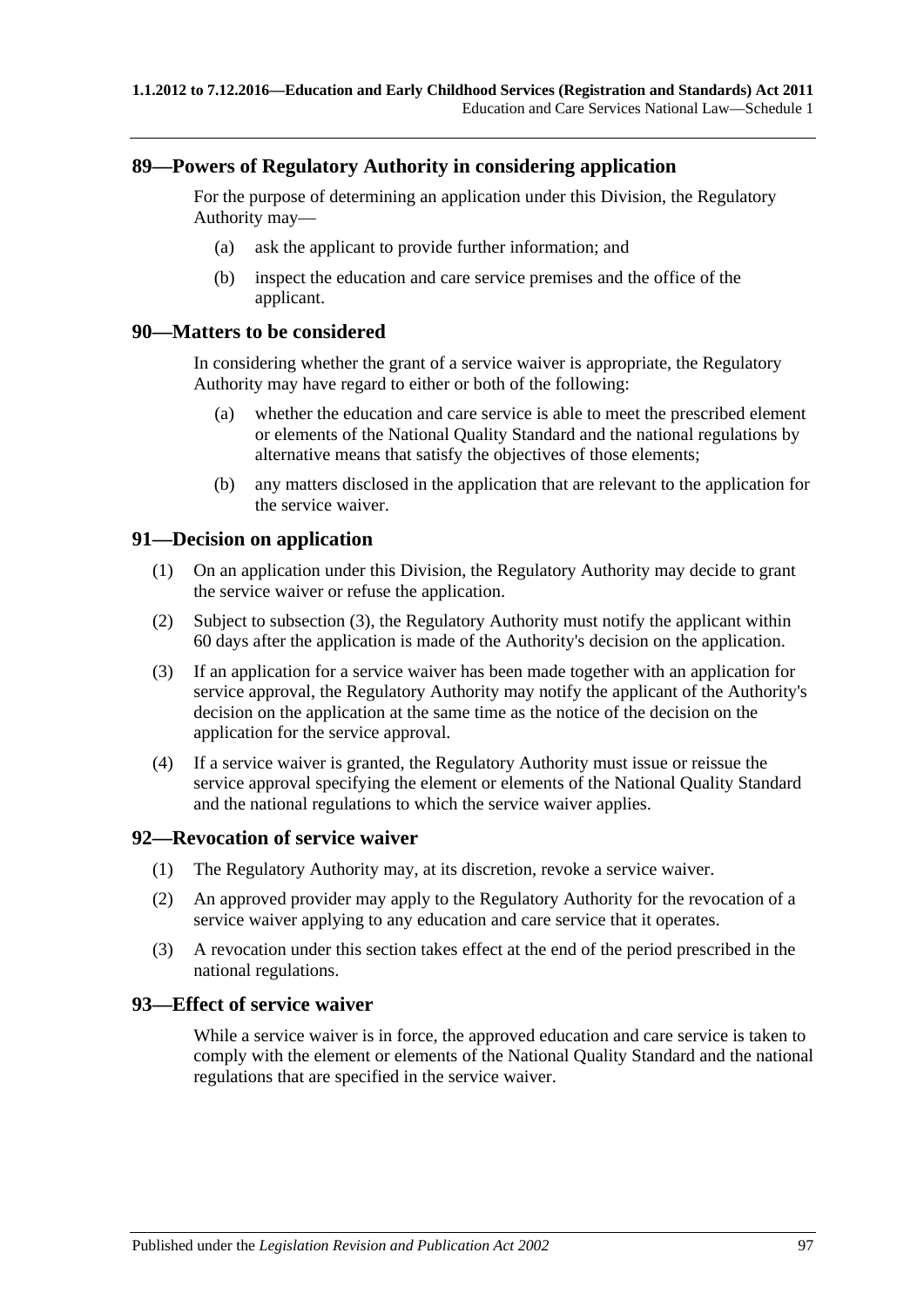# **Division 6—Temporary waiver**

### **94—Application for temporary waiver**

An approved provider may apply to the Regulatory Authority for a temporary waiver from a requirement that an approved education and care service comply with any prescribed element or elements of the National Quality Standard and the national regulations as provided for in the national regulations.

#### **95—Form of application**

An application under section 94 must—

- (a) be in writing; and
- (b) include the prescribed information; and
- (c) include payment of the prescribed fee.

#### **96—Regulatory Authority may seek further information**

For the purpose of determining an application under this Division, the Regulatory Authority may—

- (a) ask the applicant to provide further information; and
- (b) inspect the education and care service premises and the office of the applicant.

#### **97—Special circumstances**

In considering whether the grant of a temporary waiver is appropriate, the Regulatory Authority must have regard to whether special circumstances disclosed in the application reasonably justify the grant of the temporary waiver.

#### **98—Decision on application**

- (1) The Regulatory Authority must notify the applicant within 60 days after the application is made of the Authority's decision on the application.
- (2) A temporary waiver must specify the period of the waiver which cannot be for a period of more than 12 months.
- (3) The Regulatory Authority, on the application of the approved provider, may—
	- (a) extend and further extend the period of a temporary waiver by periods of not more than 12 months; and
	- (b) grant a further temporary waiver for an education and care service under this Division.
- (4) If the Regulatory Authority grants a temporary waiver, the Regulatory Authority must issue or reissue the service approval specifying the element or elements of the National Quality Standard and the national regulations which have been temporarily waived and the period of the waiver.

#### **99—Revocation of temporary waiver**

The Regulatory Authority may, at its discretion, revoke a temporary waiver.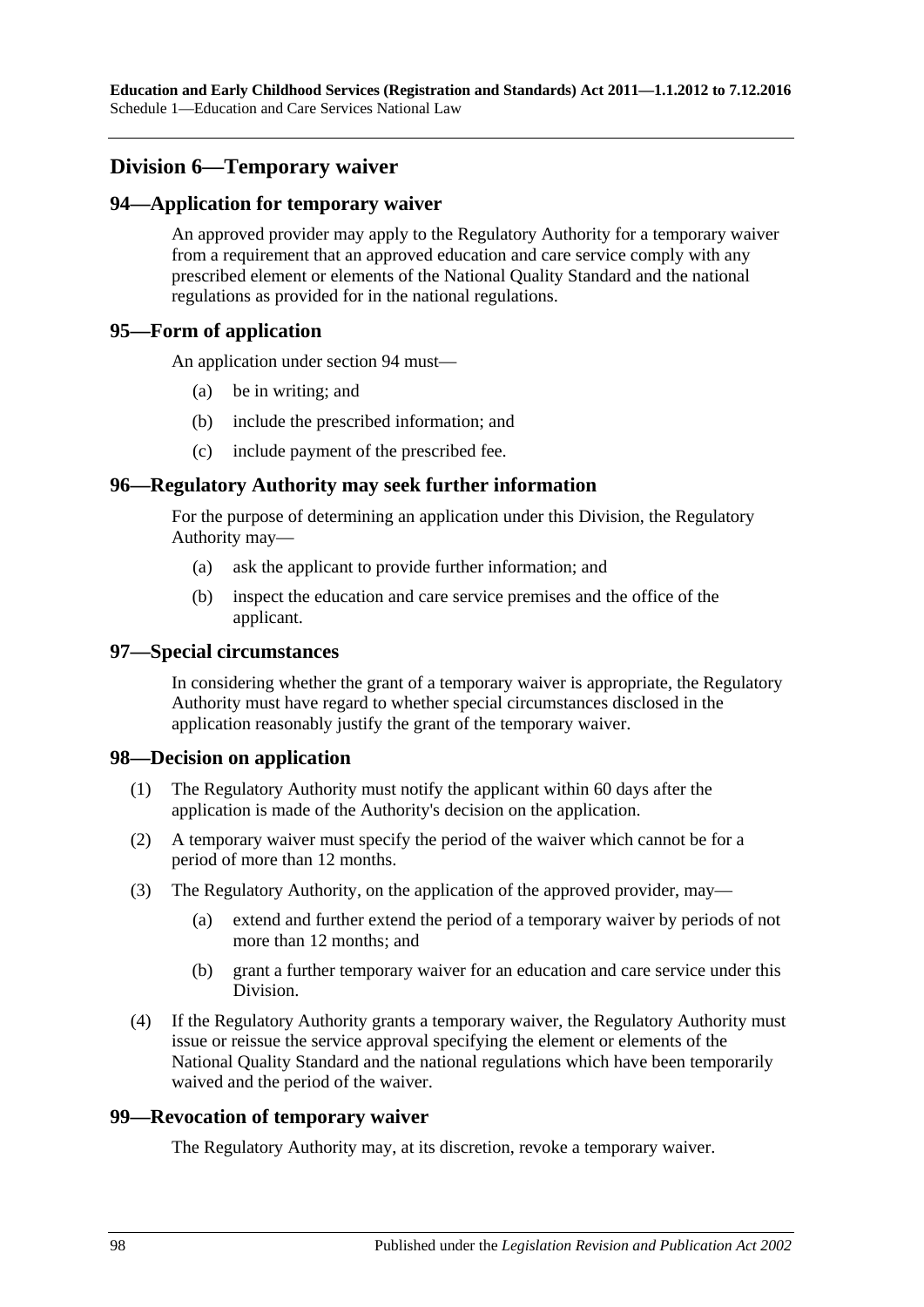# **100—Effect of temporary waiver**

While a temporary waiver is in force, the approved education and care service is not required to comply with the element or elements of the National Quality Standard and the national regulations that have been temporarily waived.

# **Division 7—Exercise of powers by another Regulatory Authority**

# **101—Exercise of powers by another Regulatory Authority—family day care services**

- (1) This section applies if the Regulatory Authority has granted a service approval under this Part to an approved provider for a family day care service.
- (2) A Regulatory Authority of another participating jurisdiction may exercise all the powers and perform all the functions of a Regulatory Authority under this Part (except Division 3 or section 76, 81 or 82) in respect of the service approval if the family day care service operates in that participating jurisdiction.
- <span id="page-98-0"></span>(3) A Regulatory Authority (including the Regulatory Authority of this jurisdiction) may only exercise a power to amend, suspend or cancel a service approval after consulting with the Regulatory Authority of each participating jurisdiction in which the family day care service operates.
- (4) A failure by a Regulatory Authority to comply with [subsection](#page-98-0) (3) does not affect the validity of the exercise of the power.
- (5) A cancellation or suspension of a service approval for a family day care service in another participating jurisdiction has effect in this jurisdiction.

# **Division 8—Associated children's services**

#### **102—Application of this Law to associated children's services**

This Law does not apply to an associated children's service except as expressly provided in this Law.

# **Division 9—Offences**

# **103—Offence to provide an education and care service without service approval**

- <span id="page-98-1"></span>(1) A person must not provide an education and care service unless—
	- (a) the person is an approved provider in respect of that service; and
	- (b) the education and care service is an approved education and care service.

#### Penalty:

- (a) \$20 000, in the case of an individual.
- (b) \$100 000, in any other case.
- (2) [Subsection \(1\)](#page-98-1) does not apply to a family day care educator providing education and care to children as part of an approved family day care service.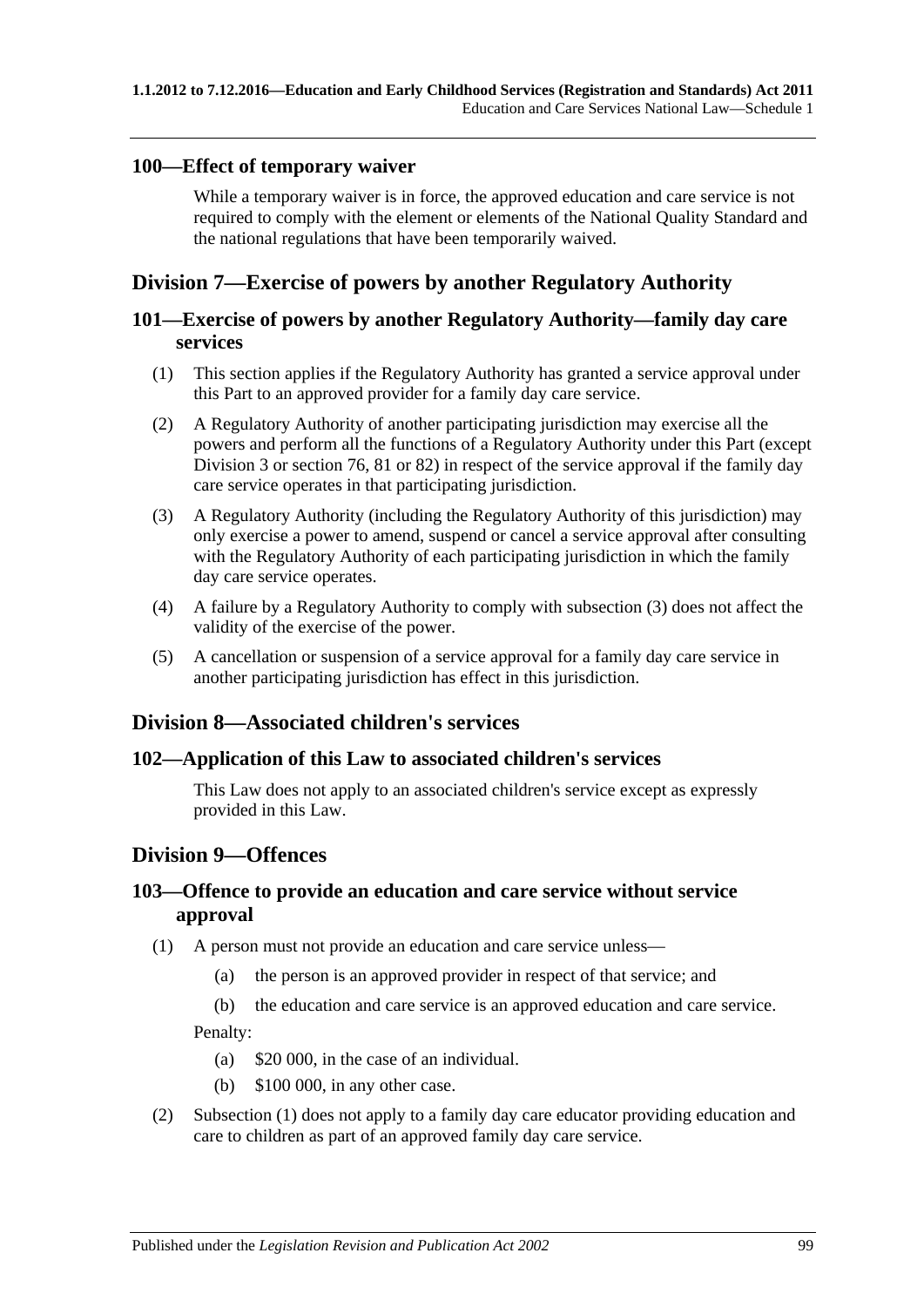**Education and Early Childhood Services (Registration and Standards) Act 2011—1.1.2012 to 7.12.2016** Schedule 1—Education and Care Services National Law

#### <span id="page-99-0"></span>**104—Offence to advertise education and care service without service approval**

- (1) A person must not knowingly publish or cause to be published an advertisement for an education and care service unless it is an approved education and care service. Penalty:
	- (a) \$6 000, in the case of an individual.
	- (b) \$30 000, in any other case.
- (2) [Subsection \(1\)](#page-99-0) does not apply if an application for a service approval in respect of the education and care service has been made under this Law but has not been decided.

# **Part 4—Supervisor certificates**

# **Division 1—Application for supervisor certificate**

#### **105—Purpose of supervisor certificate**

A supervisor certificate makes the person to whom it is issued eligible to be placed in day to day charge of an approved education and care service.

#### **106—Application for supervisor certificate**

- (1) A person may apply to the Regulatory Authority for a supervisor certificate.
- (2) An applicant must be an individual of or above the age of 18 years.
- (3) An application must be made to the Regulatory Authority of the participating jurisdiction in which the applicant is ordinarily resident or intending to reside.

#### **107—Form of application**

An application under section 106 must—

- (a) be in writing signed by the applicant; and
- (b) include the prescribed information; and
- (c) include payment of the prescribed fee.

#### **108—Applicant must satisfy Regulatory Authority of specified matters**

- <span id="page-99-1"></span>(1) An applicant must satisfy the Regulatory Authority that the applicant—
	- (a) is a fit and proper person to be a supervisor of an education and care service; and
	- (b) meets the prescribed minimum requirements for qualifications, experience and management capability.
- (2) The following persons are taken, in the absence of evidence to the contrary, to satisfy the requirements of [subsection](#page-99-1)  $(1)(a)$ :
	- (a) a person who is a registered teacher under an education law of a participating jurisdiction;
	- (b) a person who holds a current working with children card under the working with children law of a participating jurisdiction.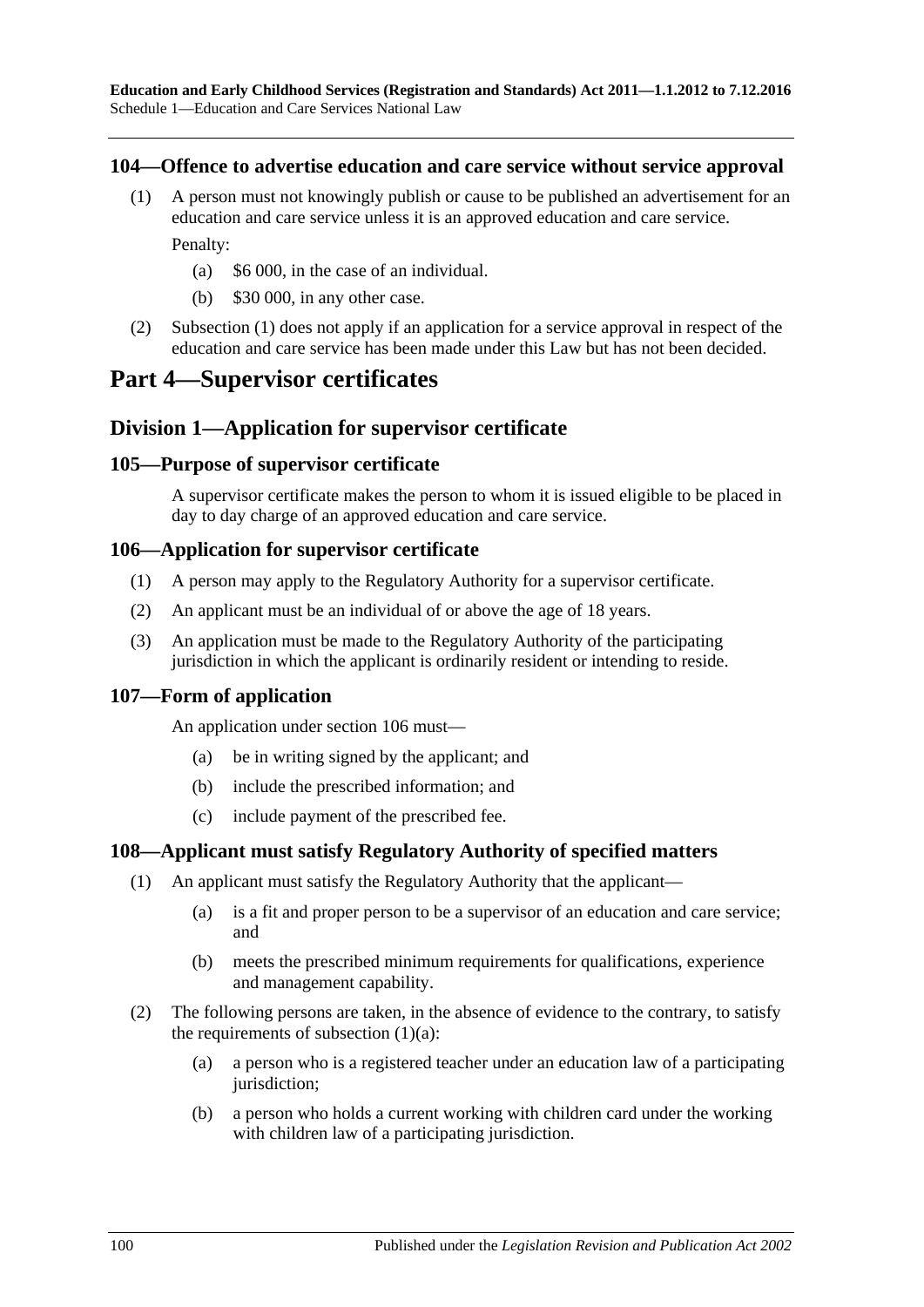# **109—Matters to be taken into account in assessing whether fit and proper person**

- <span id="page-100-0"></span>(1) The Regulatory Authority, in determining whether it is satisfied that a person is a fit and proper person under this Division, must have regard to—
	- (a) the history of the person's compliance with—
		- (i) this Law as applying in any participating jurisdiction; and
		- (ii) a former education and care services law of a participating jurisdiction; and
		- (iii) a children's services law of a participating jurisdiction; and
		- (iv) an education law of a participating jurisdiction; and

**Note—**

If a person has been served with an infringement notice for an offence under this Law, and the person has paid the penalty, the Regulatory Authority cannot consider that conduct when determining whether the person is fit and proper. See [section](#page-168-0) 291(5).

- (b) any decision under a former education and care services law, a children's services law or an education law of a participating jurisdiction to refuse, refuse to renew, suspend or cancel a licence, approval, registration or certification or other authorisation granted to the person under that law; and
- (c) the working with children check for that person, or if there is no working with children check for that person, any prescribed matters relating to the criminal history of the person to the extent that that history may affect the person's suitability for the role of supervisor of an education and care service.
- <span id="page-100-1"></span>(2) Without limiting [subsection](#page-100-0) (1), the Regulatory Authority may have regard to whether the person has a medical condition that may affect the person's capacity to be the supervisor of an education and care service.
- (3) Nothing in [subsection](#page-100-0) (1) or [\(2\)](#page-100-1) limits the circumstances in which a person may be considered not to satisfy the Regulatory Authority that he or she is a fit and proper person to be a supervisor of an education and care service.

# **110—Regulatory Authority may seek further information**

- (1) For the purpose of carrying out an assessment as to whether a person is a fit and proper person to hold a supervisor certificate, the Regulatory Authority may—
	- (a) ask the person in respect of whom the assessment is being carried out to provide further information; and
	- (b) undertake inquiries or investigations in relation to the person in respect of whom the assessment is being carried out.
- <span id="page-100-2"></span>(2) If the Regulatory Authority asks the applicant for further information under this section, the period from the making of the request until the provision of the further information is not included in the period referred to in section 111 for the Regulatory Authority to make a decision on the application.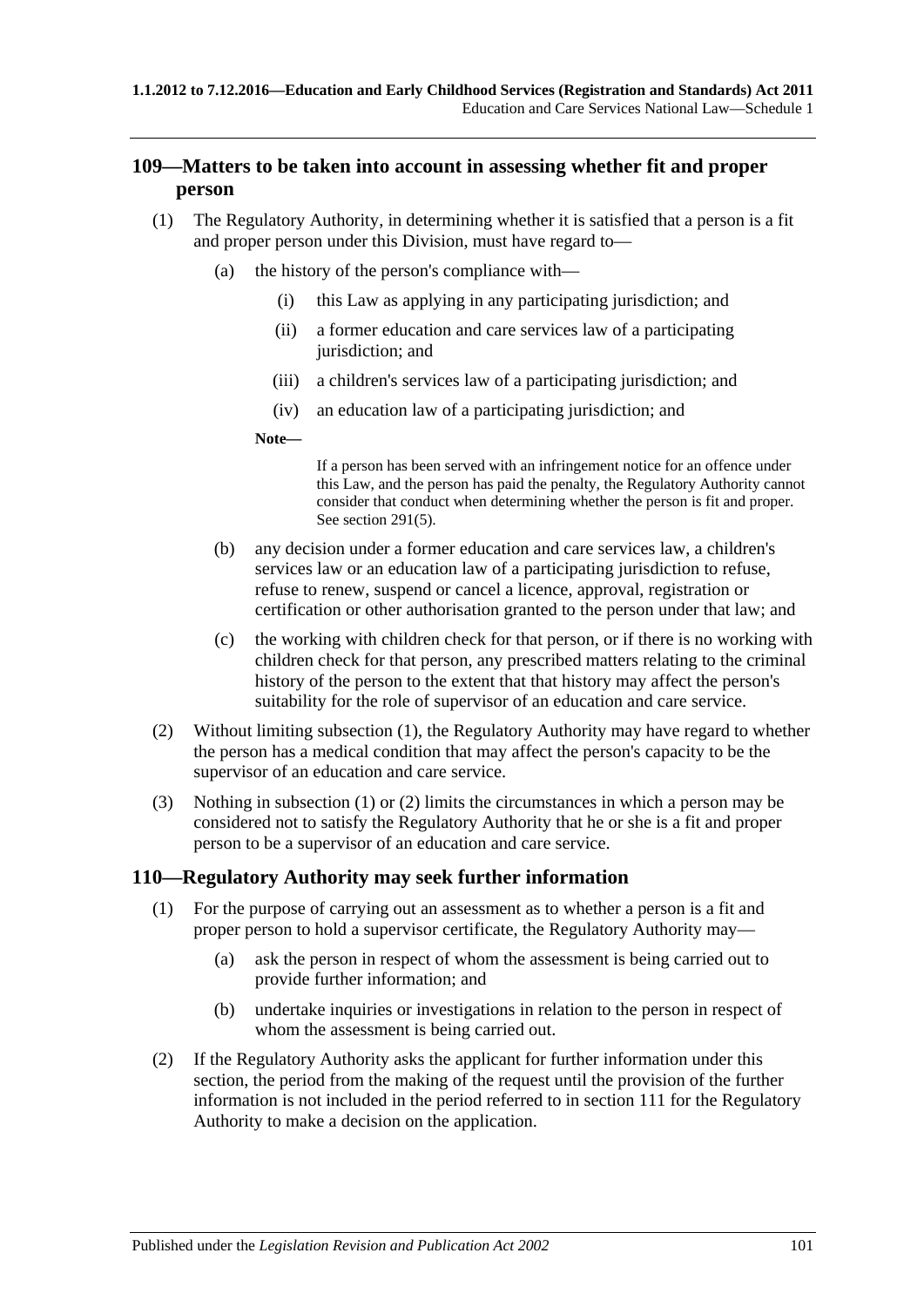# <span id="page-101-2"></span>**111—Grant or refusal of supervisor certificate**

(1) The Regulatory Authority may grant or refuse to grant a supervisor certificate on an application under section 106.

**Note—**

A supervisor certificate is granted subject to conditions in accordance with section 115.

<span id="page-101-1"></span>(2) Subject to [subsection](#page-101-0) (3), the Regulatory Authority must make a decision on the application within 60 days after the Regulatory Authority received the application.

**Note—**

If further information is requested under [section](#page-100-2)  $110(2)$ , the period between the making of the request and the provision of the information is not included in the 60 day period.

- <span id="page-101-0"></span>(3) The period referred to in [subsection](#page-101-1) (2) may be extended by up to 30 days with the agreement of the applicant.
- (4) The Regulatory Authority is taken to have refused to grant a supervisor certificate if the Regulatory Authority has not made a decision under [subsection](#page-101-2) (1)—
	- (a) within the relevant time required under [subsection](#page-101-1) (2); or
	- (b) within the period extended under [subsection](#page-101-0) (3),

as the case requires.

#### **112—Grounds for refusal**

The Regulatory Authority must refuse to grant a supervisor certificate if—

- (a) the Regulatory Authority is not satisfied that the applicant is a fit and proper person to be the supervisor of an education and care service; or
- (b) the applicant is under the age of 18 years; or
- (c) the Regulatory Authority is not satisfied that the applicant meets the prescribed minimum requirements for qualifications, experience and management capability.

#### **113—Notice of decision on application**

The Regulatory Authority must give written notice to the applicant of a decision under section 111 and the reasons for the decision within 7 days after the decision is made.

#### **114—Grant of supervisor certificate to specified classes of persons**

(1) The Regulatory Authority may grant a supervisor certificate to a person in a prescribed class of persons.

**Note—**

A supervisor certificate is granted subject to conditions in accordance with section 115.

(2) Sections 106 to 113 do not apply to the grant of a supervisor certificate under this section.

#### <span id="page-101-3"></span>**115—Conditions on certificate**

- (1) A supervisor certificate is subject to any conditions imposed by—
	- (a) this Law; or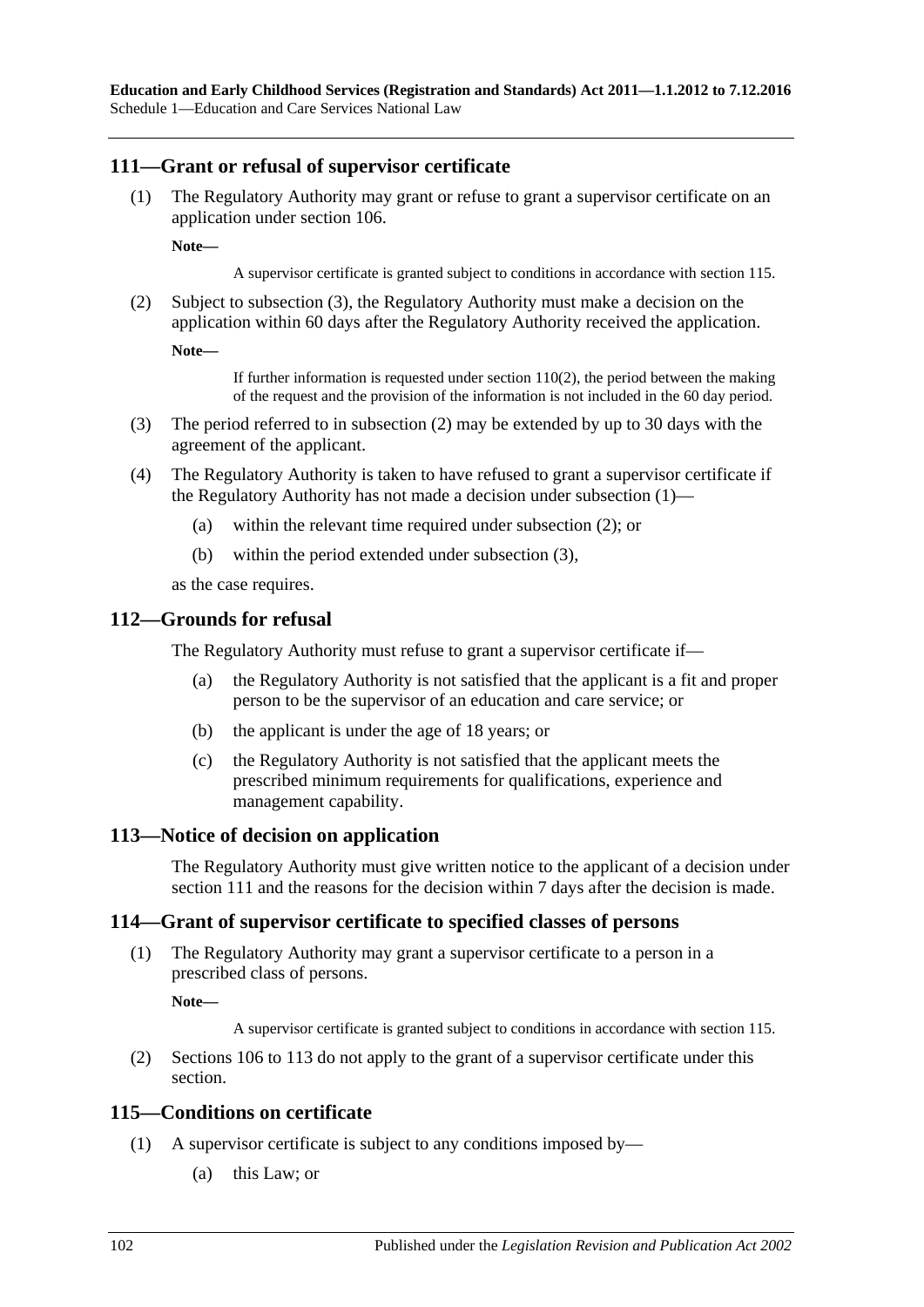- (b) the Regulatory Authority.
- (2) Without limiting [subsection](#page-101-3) (1), a supervisor certificate is subject to the condition that the certified supervisor must, to the extent that a matter is within the supervisor's control, comply with this Law in relation to that matter.
- (3) Without limiting [subsection](#page-101-3) (1), a supervisor certificate is subject to the condition that the certified supervisor must notify the Regulatory Authority of a change in his or her name or mailing address.
- (4) A certified supervisor must comply with the conditions of the supervisor certificate held by that person.

Penalty: \$4 000.

# **116—Issue of certificate**

If the Regulatory Authority grants a supervisor certificate under section 111 or 114, the Authority must issue a certificate containing the following information to the applicant:

- (a) the name of the certified supervisor or the prescribed class of person to which the certified supervisor belongs;
- (b) any conditions imposed on the supervisor certificate;
- (c) the date the supervisor certificate was granted;
- (d) the certified supervisor number;
- (e) any other prescribed information.

# **117—Effect of supervisor certificate**

A person who is the holder of a supervisor certificate may—

- (a) be nominated as the nominated supervisor of an education and care service; and
- (b) be the responsible person present at the education and care service premises in the absence of the approved provider or the nominated supervisor.

# **Division 2—Reassessment**

#### **118—Reassessment of suitability**

- (1) The Regulatory Authority may at any time reassess whether a certified supervisor is a fit and proper person to be a supervisor of an education and care service.
- (2) Sections 108, 109 and 110 apply to the reassessment.

# **Division 3—Amendment of supervisor certificate**

#### **119—Amendment of supervisor certificate on application**

- (1) A certified supervisor may apply to the Regulatory Authority for an amendment of the supervisor certificate.
- (2) The application must—
	- (a) be in writing; and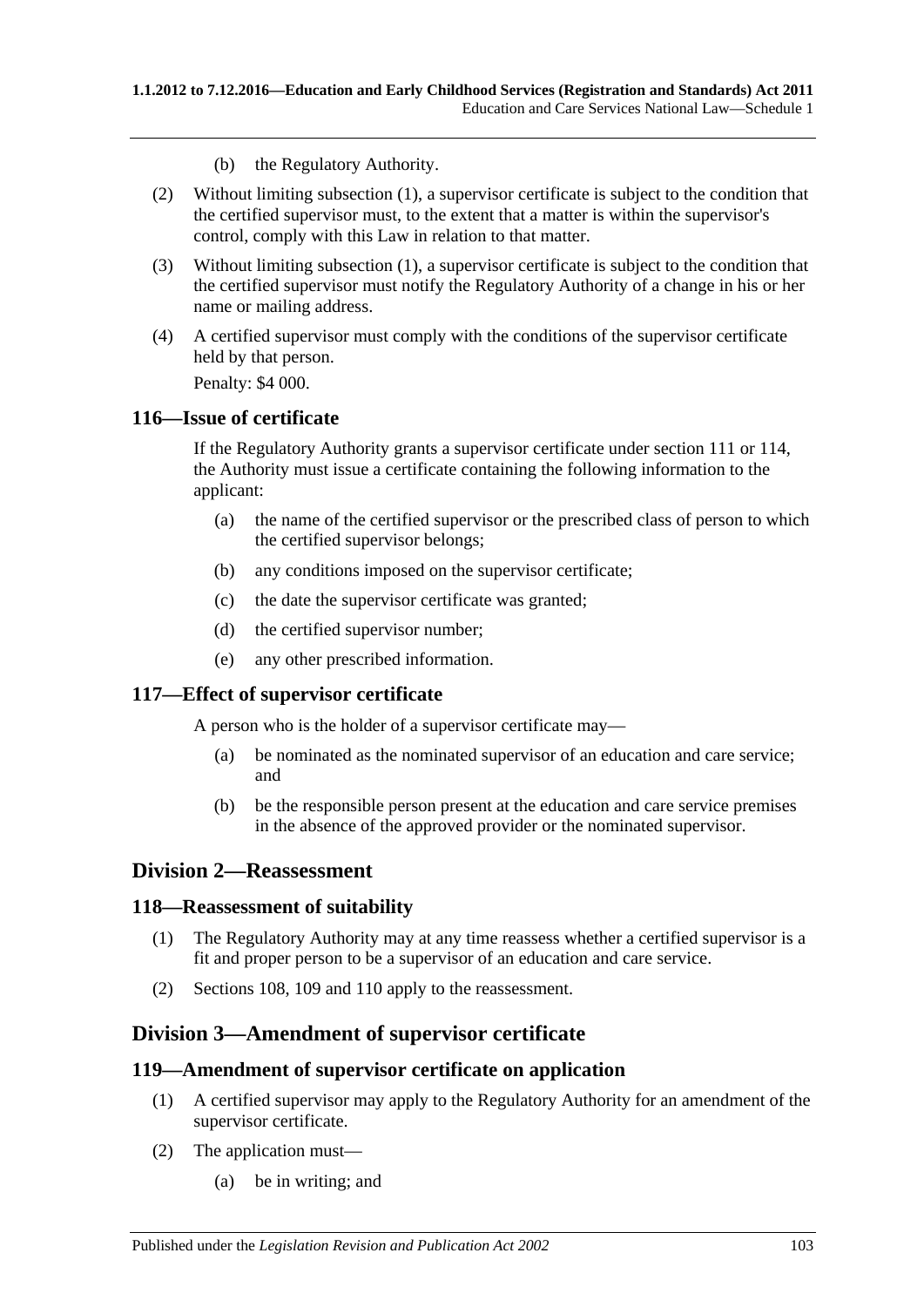- (b) include the prescribed information; and
- (c) include payment of the prescribed fee.
- <span id="page-103-0"></span>(3) The Regulatory Authority must decide the application by—
	- (a) amending the supervisor certificate in the way applied for; or
	- (b) with the applicant's written agreement, amending the supervisor certificate in another way; or
	- (c) refusing to amend the supervisor certificate.
- (4) The Regulatory Authority must make a decision on the application within 30 days after the Regulatory Authority receives the application.
- (5) Without limiting [subsection](#page-103-0) (3), an amendment may vary a condition of the supervisor certificate or impose a new condition on the supervisor certificate.

# <span id="page-103-1"></span>**120—Amendment of supervisor certificate by Regulatory Authority**

- (1) The Regulatory Authority may amend a supervisor certificate at any time.
- (2) Without limiting [subsection](#page-103-1) (1), an amendment may vary a condition of the supervisor certificate or impose a new condition on the supervisor certificate.
- <span id="page-103-2"></span>(3) The Regulatory Authority must give written notice to the certified supervisor of the amendment.
- (4) An amendment under this section has effect—
	- (a) 14 days after the Regulatory Authority gives notice of the amendment under [subsection](#page-103-2) (3); or
	- (b) if another period is specified by the Regulatory Authority, at the end of that period.

#### **121—Notice of change of circumstances**

- (1) A certified supervisor must notify the Regulatory Authority of—
	- (a) any change in the circumstances of the supervisor that affects—
		- (i) a requirement under section 108 or 109; or
		- (ii) the information specified in the supervisor certificate under section 116; or
	- (b) the suspension or cancellation of a working with children check, working with children card or teacher registration held by the certified supervisor; or
	- (c) any disciplinary proceedings in relation to the certified supervisor under an education law of a participating jurisdiction.

Penalty: \$4 000.

(2) The notice must be given within 7 days after the change occurs.

# **122—Notice of change of information**

If the certified supervisor notifies the Regulatory Authority of a change in any of the information stated on the supervisor certificate, the Regulatory Authority may amend the supervisor certificate to show the correct information.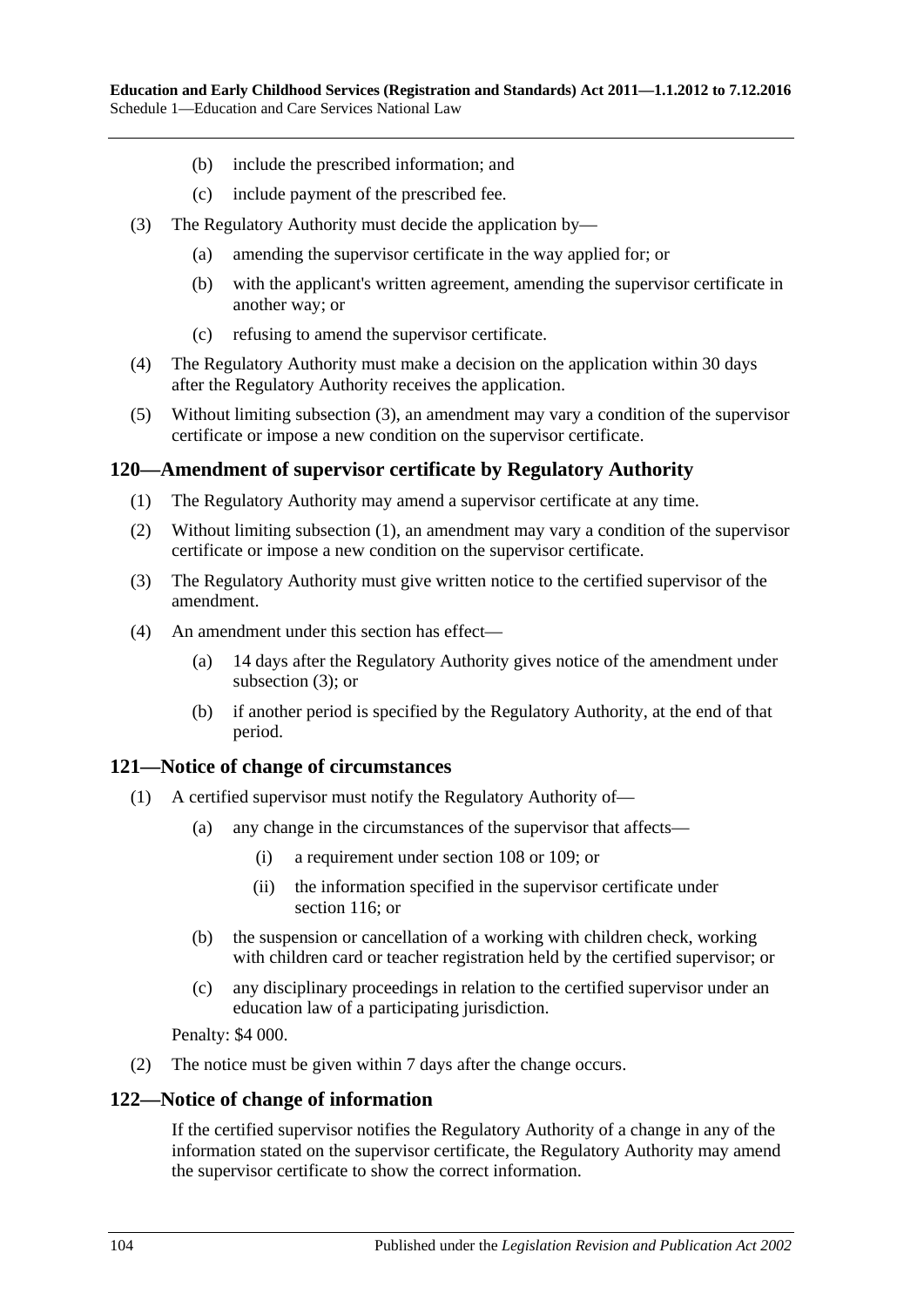# **Division 4—Suspension or cancellation of supervisor certificate**

# **123—Grounds for suspension or cancellation of supervisor certificate**

The Regulatory Authority may suspend or cancel a supervisor certificate—

- (a) if the Regulatory Authority is of the opinion that the certified supervisor is no longer a fit and proper person to be a supervisor of an education and care service; or
- (b) if the certified supervisor fails to comply with a condition of the supervisor certificate; or
- (c) if the certified supervisor fails to comply with a requirement of this Law as applying in any participating jurisdiction in relation to a matter within the certified supervisor's control.

# **124—Show cause notice before suspension or cancellation**

- (1) This section applies if the Regulatory Authority is considering the suspension or cancellation of a supervisor certificate under section 123.
- (2) The Regulatory Authority must first give the certified supervisor a notice (*show cause notice*) stating—
	- (a) that the Regulatory Authority intends to suspend or cancel the supervisor certificate; and
	- (b) the reasons for the proposed suspension or cancellation; and
	- (c) that the certified supervisor may, within 30 days after the notice is given, give the Regulatory Authority a written response to the proposed suspension or cancellation.

# <span id="page-104-0"></span>**125—Decision in relation to suspension or cancellation**

After considering any written response from the certified supervisor received within the time allowed by section [124\(2\)\(c\)](#page-104-0) (if applicable), the Regulatory Authority—

- $(a)$  may—
	- (i) suspend the supervisor certificate for a period not exceeding the prescribed period; or
	- (ii) cancel the supervisor certificate; or
	- (iii) decide not to suspend or cancel the supervisor certificate; and
- (b) must give the certified supervisor notice of the decision.

# **126—Suspension of supervisor certificate without show cause notice**

The Regulatory Authority may suspend the supervisor certificate on a ground referred to in section 123 without giving the supervisor a show cause notice under section 124 if the Regulatory Authority is satisfied that there is an immediate risk to the safety, health or wellbeing of a child or children.

# **127—Notice and taking effect of suspension or cancellation**

(1) The Regulatory Authority must give the certified supervisor written notice of the decision to suspend or cancel the supervisor certificate under section 125 or 126.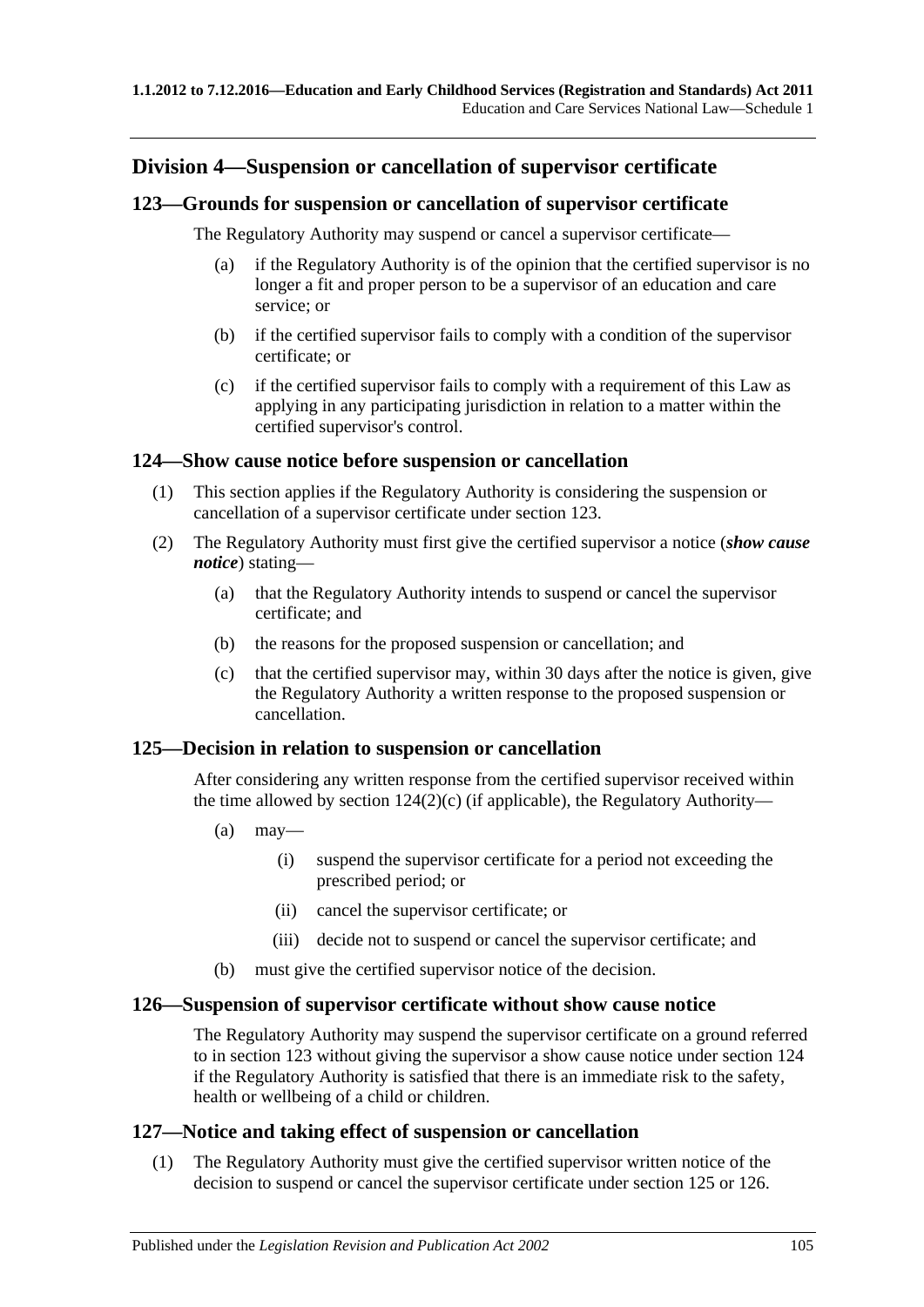- (2) The notice of a decision to suspend must set out—
	- (a) the period of suspension; and
	- (b) the date on which it takes effect.
- (3) The decision under section 125 to suspend or cancel takes effect at the end of 14 days after the date of the decision, or, if another period is specified by the Regulatory Authority, at the end of that period.
- (4) The decision to suspend under section 126 takes effect on the giving of the notice.

#### **128—Suspension or cancellation of certain supervisor certificates**

- (1) If the teacher registration of a person is suspended, the supervisor certificate of that person is suspended at the end of 14 days after that suspension unless and until the Regulatory Authority has assessed the person under section 109 as being a fit and proper person.
- (2) If the teacher registration of a person is cancelled, the supervisor certificate of that person is cancelled at the end of 14 days after that cancellation unless the Regulatory Authority has assessed the person under section 109 as being a fit and proper person.
- (3) The supervisor certificate of a person is suspended immediately if the working with children card of that person is suspended.
- (4) The supervisor certificate of a person is cancelled immediately if the working with children card of that person is cancelled.

#### **129—Voluntary suspension of supervisor certificate**

- (1) A certified supervisor may apply to the Regulatory Authority for a suspension of the supervisor certificate for a period of not more than 12 months.
- (2) An application must—
	- (a) be in writing; and
	- (b) include the prescribed information; and
	- (c) include payment of the prescribed fee.
- (3) The Regulatory Authority may, by written notice, agree to the suspension if the Authority is satisfied that it is reasonable in the circumstances.
- (4) The Regulatory Authority must, within 30 days after the application is made, decide whether or not to grant the application.
- (5) If the Regulatory Authority decides to grant the application, the suspension takes effect on a date agreed between the Regulatory Authority and the certified supervisor.

#### **130—Surrender of a supervisor certificate by certified supervisor**

- (1) A certified supervisor may surrender the supervisor certificate by written notice to the Regulatory Authority.
- (2) On the surrender of the supervisor certificate, the certificate is cancelled.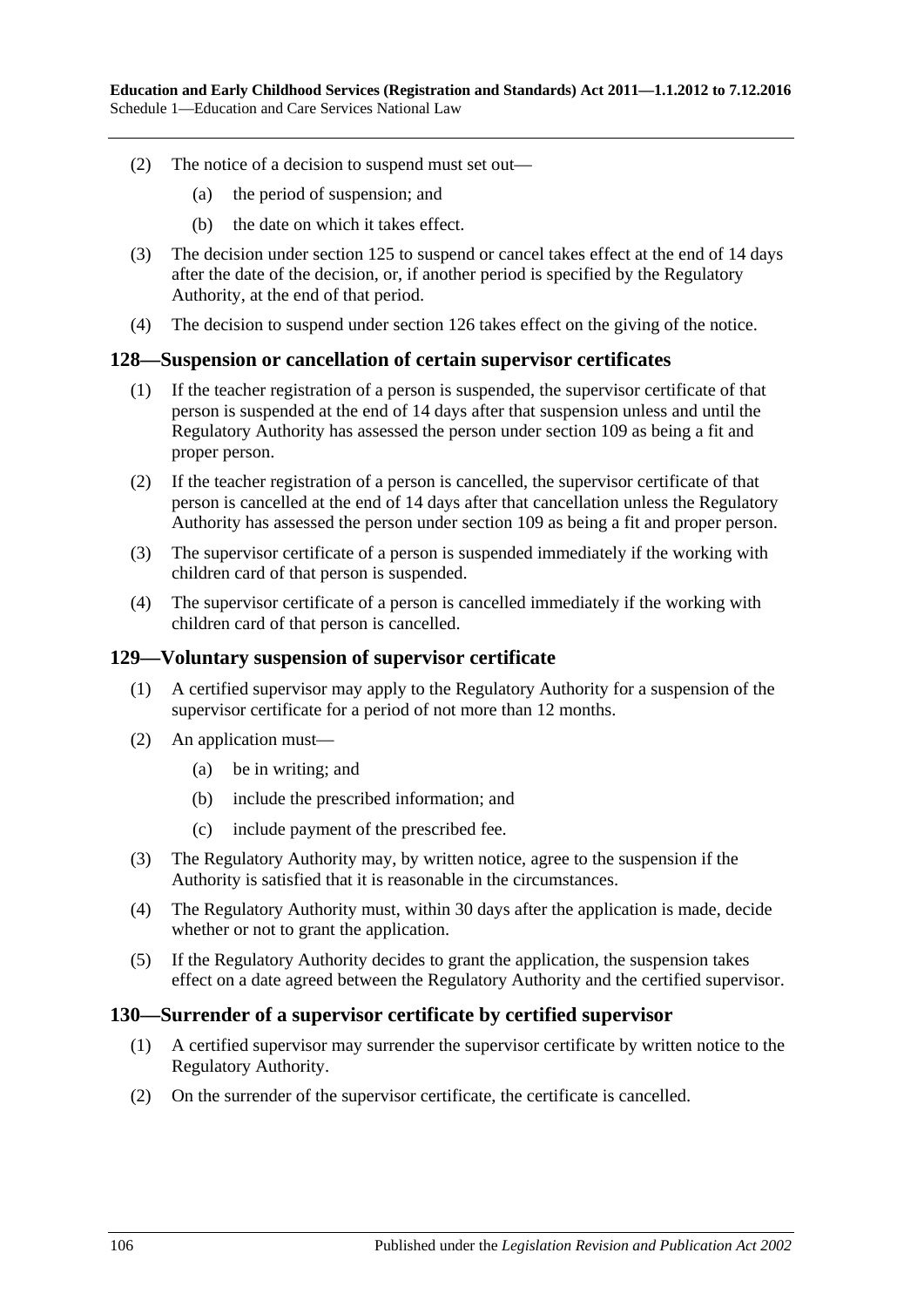# **Division 5—Exercise of powers by another Regulatory Authority**

# **131—Exercise of powers by another Regulatory Authority**

- (1) This section applies if the Regulatory Authority has granted a supervisor certificate under this Part.
- <span id="page-106-0"></span>(2) A Regulatory Authority of a participating jurisdiction may exercise all of the powers and perform all the functions of the Regulatory Authority under this Part in respect of the supervisor certificate if the certified supervisor works as a certified supervisor in that jurisdiction.
- <span id="page-106-1"></span>(3) A Regulatory Authority (including the Regulatory Authority of this jurisdiction) may only exercise a power referred to in [subsection](#page-106-0) (2) after consulting with the Regulatory Authority of each participating jurisdiction in which the certified supervisor is currently working as a nominated supervisor.
- (4) A failure by a Regulatory Authority to comply with [subsection](#page-106-1) (3) does not affect the validity of the exercise of the power.
- (5) A cancellation or suspension of a supervisor certificate in another participating jurisdiction has effect in this jurisdiction.

# **Division 6—Offence**

# **132—Offence to act as supervisor without supervisor certificate**

A person must not hold himself or herself out as being a certified supervisor unless the person holds a supervisor certificate.

Penalty: \$10 000.

# **Part 5—Assessments and ratings**

# **Division 1—Assessment and rating**

# **133—Assessment for rating purposes**

- (1) The Regulatory Authority that granted the service approval for an education and care service may at any time assess the service in accordance with the national regulations to determine whether and at what rating level the service meets the National Quality Standard and the requirements of the national regulations.
- (2) Until an approved education and care service is first assessed under this Part, it is taken to have the prescribed provisional rating.

# **134—Rating levels**

- (1) The rating levels for the purposes of this Law are the levels prescribed by the national regulations.
- (2) The highest rating level prescribed by the national regulations can only be given by the National Authority under this Part.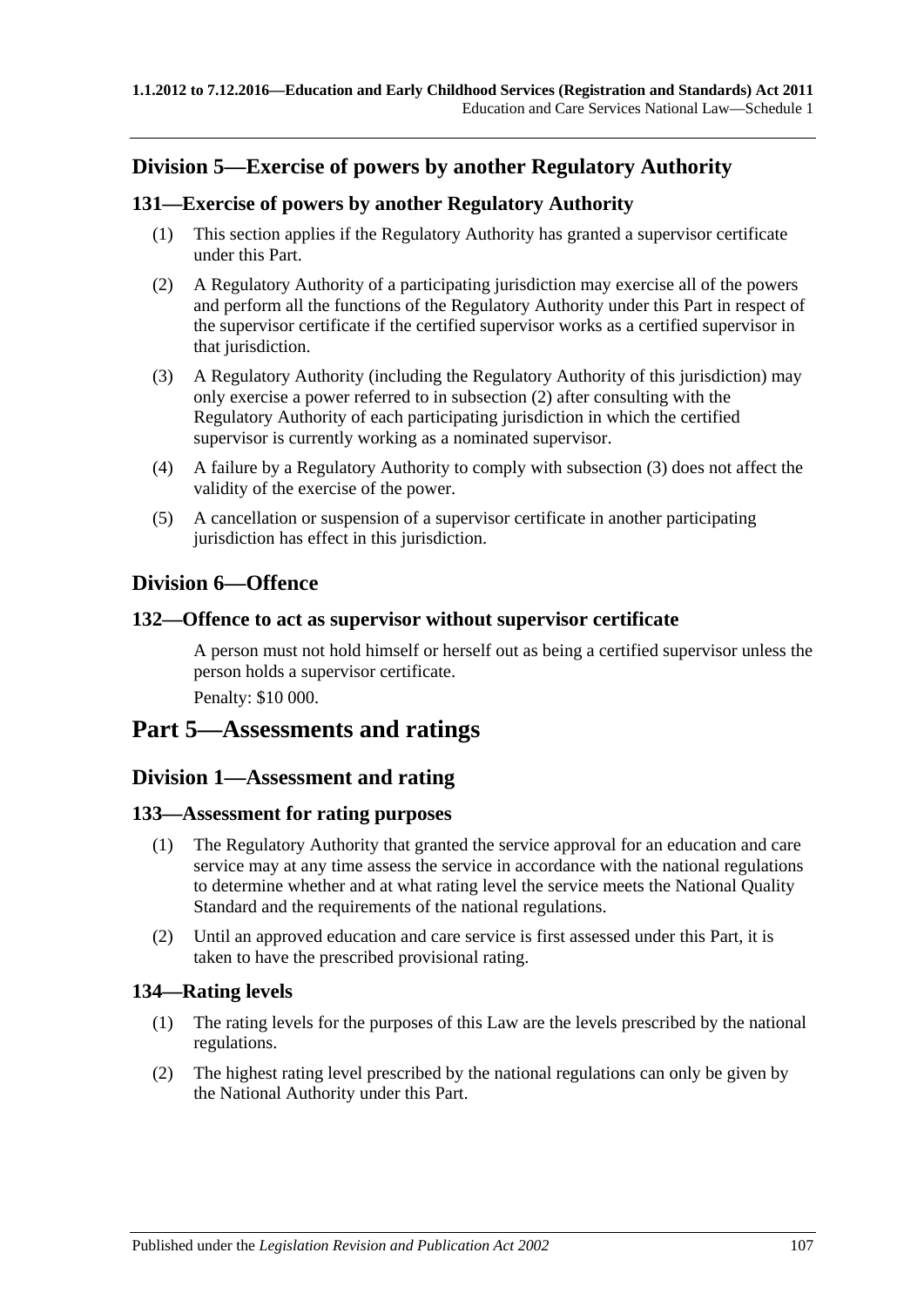# **135—Rating of approved education and care service**

- (1) After carrying out a rating assessment of an approved education and care service, the Regulatory Authority must determine the rating level (other than the highest rating level)—
	- (a) for each quality area stated in the National Quality Standard; and
	- (b) for the overall rating of the service.
- (2) In determining a rating level, the Regulatory Authority may have regard to—
	- (a) any information obtained in the rating assessment; and
	- (b) any information obtained in any monitoring or investigation of the service under this Law; and
	- (c) the service's history of compliance with this Law as applying in any participating jurisdiction; and
	- (d) any other prescribed information.

### <span id="page-107-0"></span>**136—Notice to approved education and care service of rating**

- (1) The Regulatory Authority must give written notice to the approved provider of an approved education and care service of the outcome of the rating assessment and the rating levels for that service determined under section 135.
- (2) The notice under [subsection](#page-107-0) (1) must be given within 60 days—
	- (a) after the completion of the assessment by an authorised officer under Part 9 of the premises of the approved education and care service for the purpose of the rating assessment; or
	- (b) if section 137 applies, after the end of the final period for review of the applicable decision or action referred to in [section](#page-107-1) 137(1).
- (3) A rating level set out in the notice is to be a rating level for the education and care service for the purposes of this Law unless a review of the rating level is sought under Division 3 or 4.

#### <span id="page-107-1"></span>**137—Suspension of rating assessment**

- (1) This section applies in respect of a rating assessment of an approved education and care service if the assessment has not been completed and—
	- (a) the provider approval or the service approval for the service is suspended or cancelled; or
	- (b) a compliance notice has been given to the approved provider in respect of the service; or
	- (c) a notice has been given under section 179 in respect of the service; or
	- (d) an action has been taken under section 189 in respect of a child or children being educated and cared for by the service.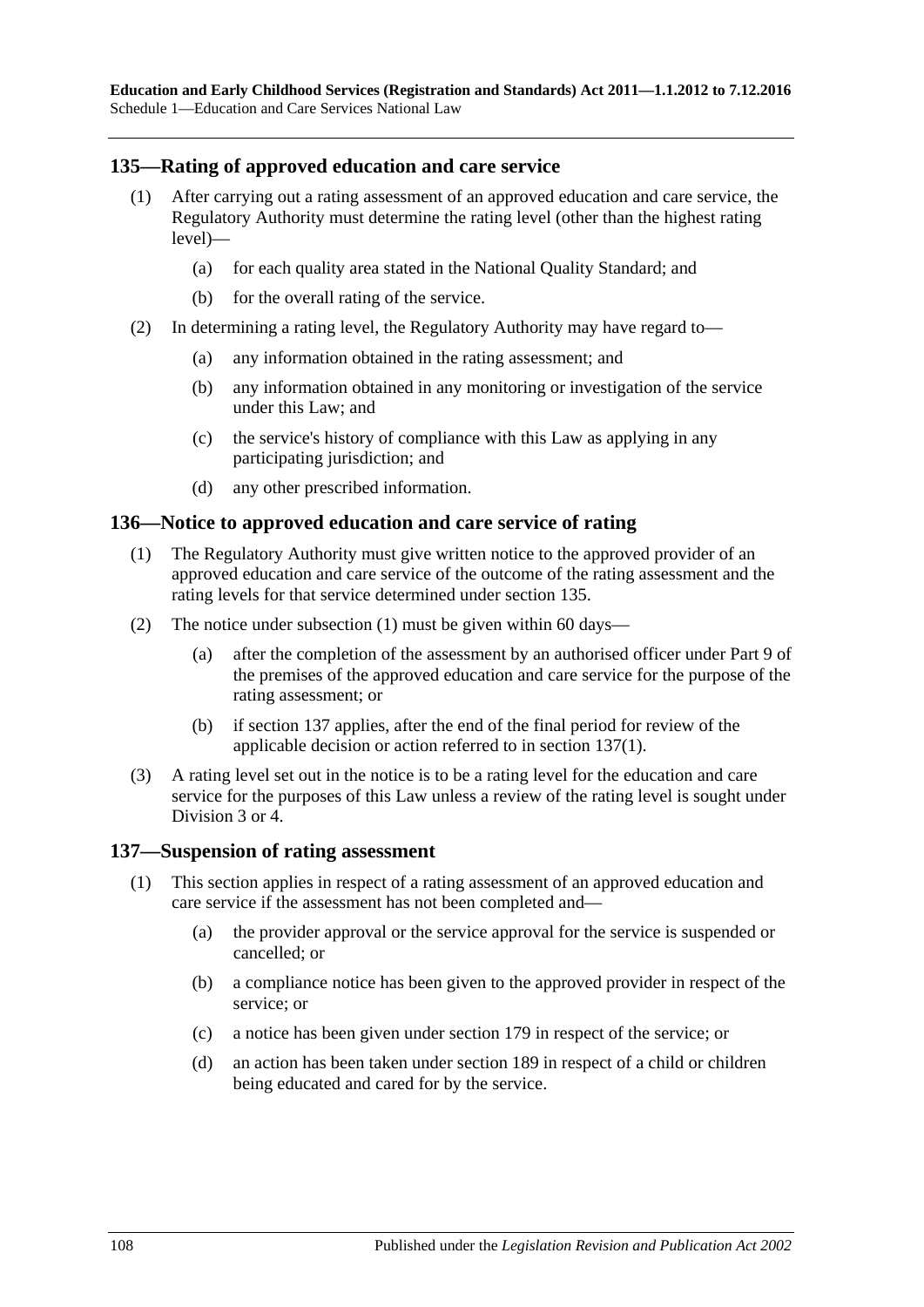- (2) The Regulatory Authority must give the approved provider a written notice stating that notice of the outcome of the rating assessment will be given under section 136 within 60 days after—
	- (a) the end of the final period for review of the decision or action referred to in [subsection](#page-107-0) (1); or
	- (b) if that review is sought, the determination of the review.

# **Division 2—Reassessment and re-rating**

## **138—Regulatory Authority may reassess and re-rate approved education and care service**

The Regulatory Authority may at any time reassess an approved education and care service or any aspect or element of an approved education and care service in accordance with the national regulations to determine whether and at what rating level it meets the National Quality Standard and the requirements of the national regulations for the purpose of rating that service.

## **139—Application for reassessment and re-rating by approved provider**

- (1) An approved provider may apply to the Regulatory Authority for a reassessment and re rating of an approved education and care service or any aspect or element of an approved education and care service which is rateable against the National Quality Standard or the national regulations.
- (2) An application must—
	- (a) be in writing; and
	- (b) include the prescribed information; and
	- (c) include payment of the prescribed fee.
- (3) An application under this section can only be made once in every 2 year period, unless the Regulatory Authority agrees otherwise.

## **140—Application of Division 1**

Division 1 applies (with any necessary changes) to a reassessment and re-rating of an approved education and care service or any aspect or element of an approved education and care service under this Division.

# **Division 3—Review by Regulatory Authority**

## **141—Review by Regulatory Authority**

- (1) This section applies to an approved provider that is given a notice under section 136.
- (2) The approved provider may ask the Regulatory Authority that determined the rating levels to review the rating levels.
- (3) A request must be made within 14 days after the approved provider receives the notice.
- (4) A request must—
	- (a) be in writing; and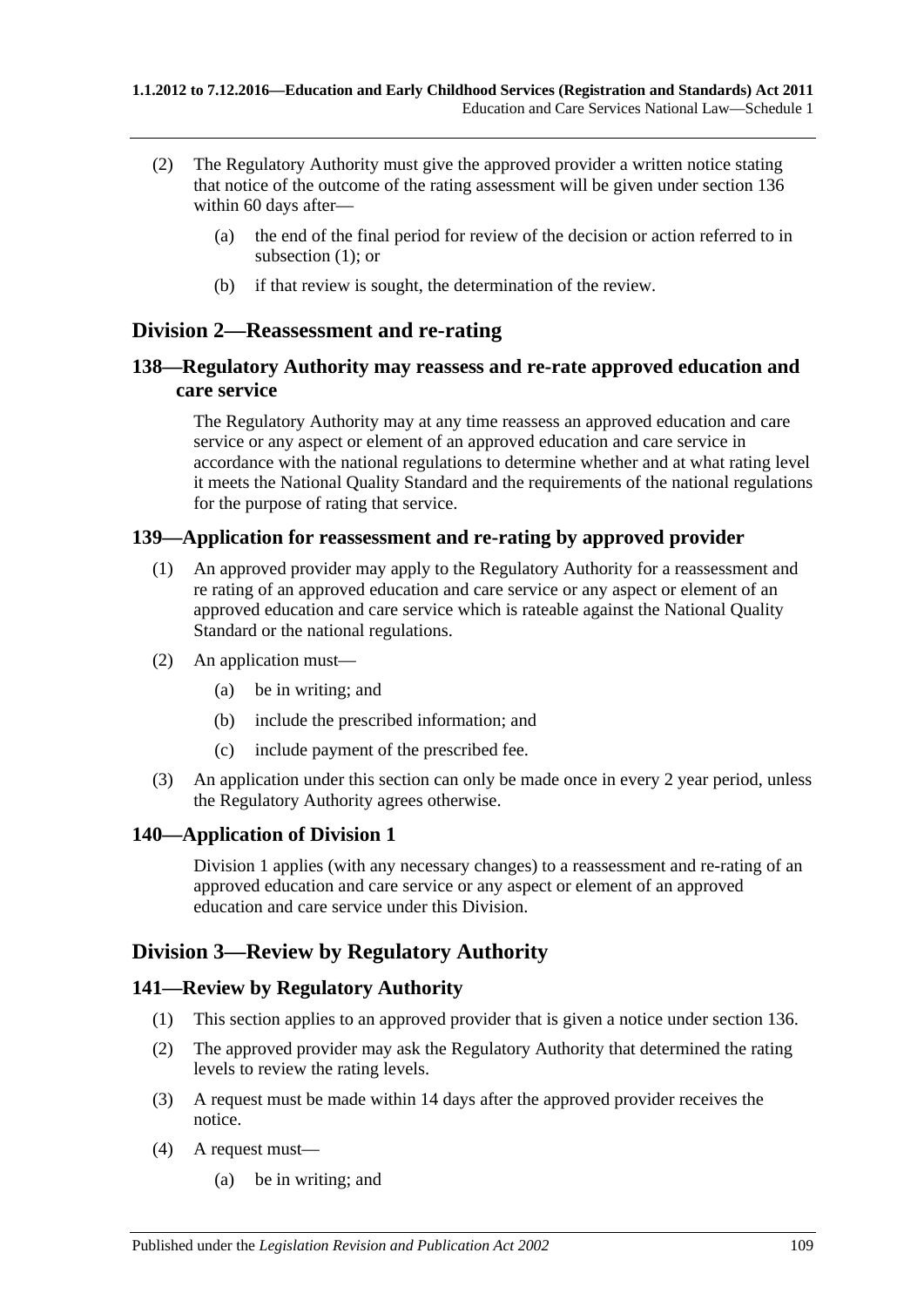- (b) set out the grounds on which review is sought; and
- (c) be accompanied by the prescribed information; and
- (d) include payment of the prescribed fee.

#### **142—Process for review**

- (1) The person who conducts a review of rating levels for an approved education and care service for the Regulatory Authority must not be a person who was involved in the assessment or rating of the service.
- <span id="page-109-1"></span>(2) The person conducting the review may ask the approved provider and any person who was involved in the assessment or rating of the service for further information.
- <span id="page-109-0"></span>(3) A review under this section must be conducted within 30 days after the application for review is received.
- (4) The period specified in [subsection](#page-109-0) (3) may be extended by up to 30 days—
	- (a) if a request for further information is made under [subsection](#page-109-1) (2); or
	- (b) by agreement between the approved provider and the Regulatory Authority.

#### **143—Outcome of review by Regulatory Authority**

- (1) Following a review under section 142, the Regulatory Authority may:
	- (a) confirm the specific rating levels or the overall rating or both; or
	- (b) amend the specific rating levels or the overall rating or both.
- (2) The Regulatory Authority must give the approved provider written notice of the decision on the review within 30 days after the decision is made.
- (3) The notice must set out—
	- (a) the rating levels and overall rating for the approved education and care service; and
	- (b) the reasons for the decision.
- (4) Unless an application is made under Division 4 for a review of the rating levels, the rating levels set out in the notice are the rating levels for the approved education and care service for the purposes of this Law.

# **Division 4—Review by Ratings Review Panel**

#### **Subdivision 1—Application for review**

#### **144—Application for further review by Ratings Review Panel**

- (1) This section applies if the Regulatory Authority has conducted a review of any rating levels of an approved education and care service under Division 3.
- (2) The approved provider may apply to the National Authority for a further review by a Ratings Review Panel of the rating levels confirmed or amended by the Regulatory Authority under Division 3.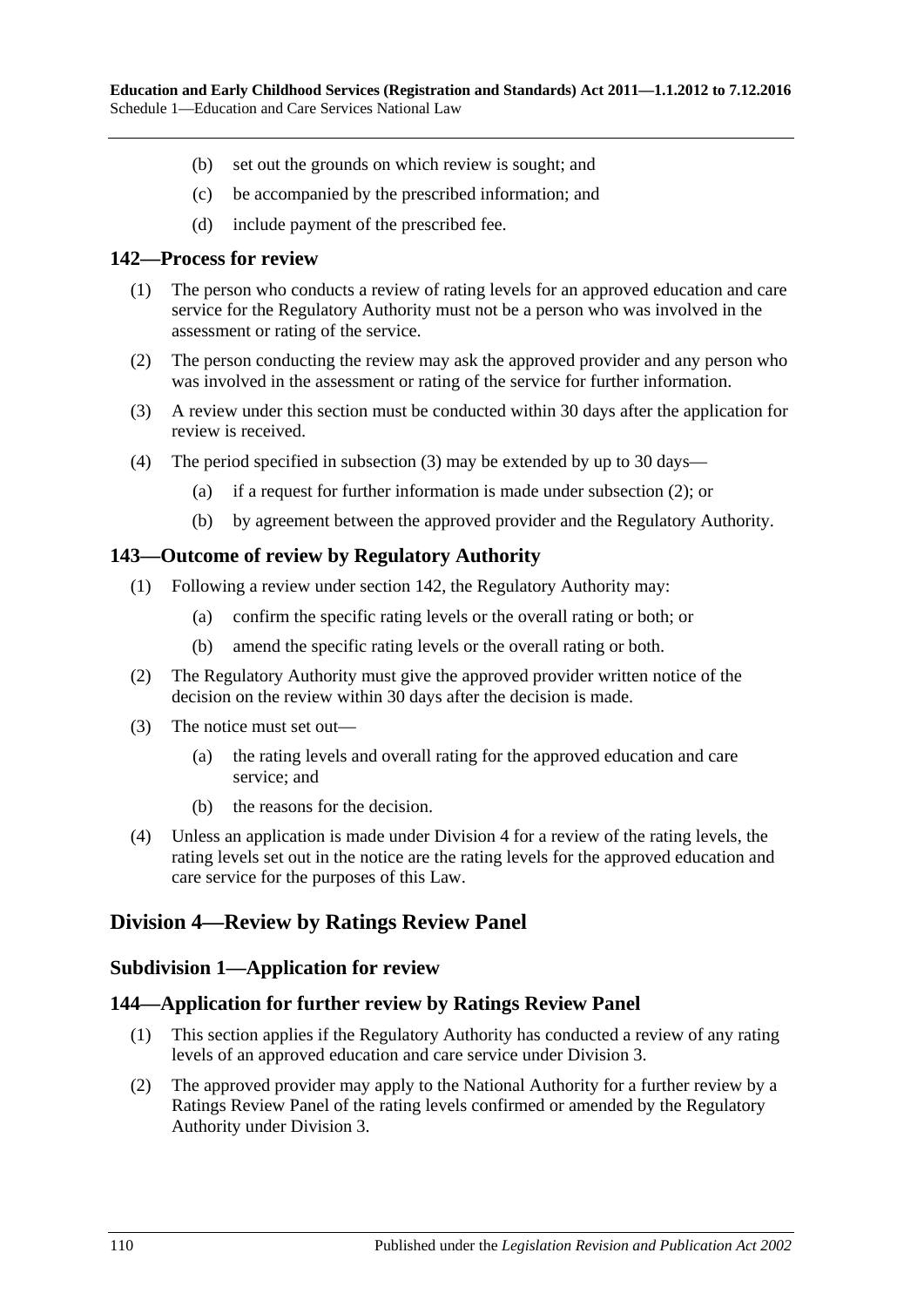- (3) An application may only be made on the ground that the Regulatory Authority—
	- (a) did not appropriately apply the prescribed processes for determining a rating level; or
	- (b) failed to take into account or give sufficient weight to special circumstances existing or facts existing at the time of the rating assessment.

#### **145—Form and time of application**

- (1) An application must be made under section 144 within 14 days after the decision of the Regulatory Authority is received under Division 3.
- (2) An application must—
	- (a) be in writing; and
	- (b) include the prescribed information; and
	- (c) include payment of the prescribed fee.
- (3) An application must not include information or evidence that was not given to the Regulatory Authority for the purpose of a determination under Division 1, 2 or 3.
- (4) The National Authority must—
	- (a) within 7 days after receipt of the application, give written notice to the Regulatory Authority of an application under this Division to review a determination of the Regulatory Authority; and
	- (b) invite the Regulatory Authority to make submissions to the review.

## **Subdivision 2—Establishment of Ratings Review Panel**

#### **146—Establishment of Ratings Review Panel**

- (1) The Board must establish a Ratings Review Panel for the purposes of conducting a review under this Division.
- (2) The Panel is to consist of up to 3 members appointed by the Board.
- (3) One of the members is to be appointed as chairperson.
- (4) The members are to be appointed from the Review Panel pool established under section 147.

#### **147—Review Panel pool**

- (1) The Board must establish a pool of persons to act as members of a Ratings Review Panel.
- (2) The pool may consist of persons nominated by the Regulatory Authorities of each participating jurisdiction and the Commonwealth Minister.
- (3) Subject to [subsection](#page-111-0) (4), the persons approved as members of the pool must have expertise or expert knowledge in one or more of the following areas:
	- (a) early learning and development research or practice;
	- (b) law;
	- (c) a prescribed area.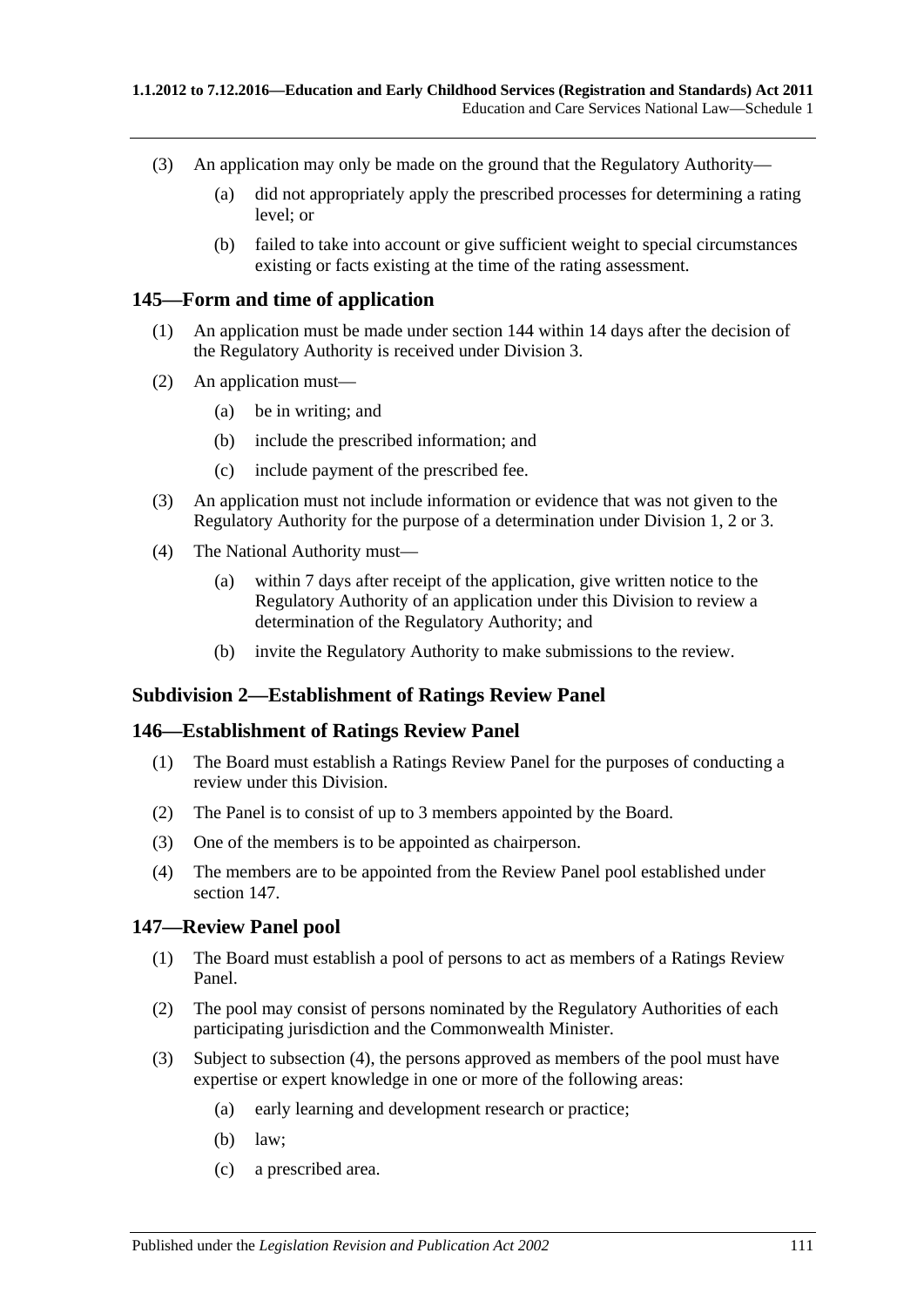<span id="page-111-0"></span>(4) A member of staff of the National Authority may be approved as a member of the pool.

# **148—Procedure of Panel**

- (1) Subject to this Law, the procedure of a Ratings Review Panel is in its discretion.
- (2) The chairperson of a Panel must convene meetings of the Panel.
- (3) A Panel must keep minutes of its deliberations setting out—
	- (a) the dates and duration of its deliberations; and
	- (b) its decisions on the review.
- (4) The Panel must seek to make decisions by consensus.
- (5) In the absence of a consensus, a decision of the Panel is a decision of the majority of the members of the Panel.
- (6) If a majority decision is not reached, the Panel is taken to have confirmed the rating levels determined by the Regulatory Authority.

## <span id="page-111-1"></span>**149—Transaction of business by alternative means**

- (1) A Ratings Review Panel may, if it thinks fit, transact any of its business by the circulation of papers among all the members of the Panel for the time being, and a resolution in writing approved in writing by a majority of those members is taken to be a decision of the Panel.
- (2) The Panel may, if it thinks fit, transact any of its business at a meeting at which members (or some members) participate by telephone, closed-circuit television or other means, but only if any member who speaks on a matter before the meeting can be heard by the other members.
- (3) Papers may be circulated among the members for the purposes of [subsection](#page-111-1) (1) by facsimile, email or other transmission of the information in the papers concerned.

# **Subdivision 3—Conduct of review**

## **150—Conduct of review**

- (1) In conducting a review, the Ratings Review Panel may consider—
	- (a) any documents or other information or plans, photographs or video or other evidence available to the Regulatory Authority in carrying out the rating assessment; and
	- (b) the approved provider's history of compliance with this Law as applying in any participating jurisdiction; and
	- (c) the approved education and care service's history of compliance with this Law as applying in any participating jurisdiction; and
	- (d) the application for review to the Regulatory Authority; and
	- (e) any submissions made by the approved provider to the review by the Regulatory Authority; and
	- (f) the written findings on the review by the Regulatory Authority; and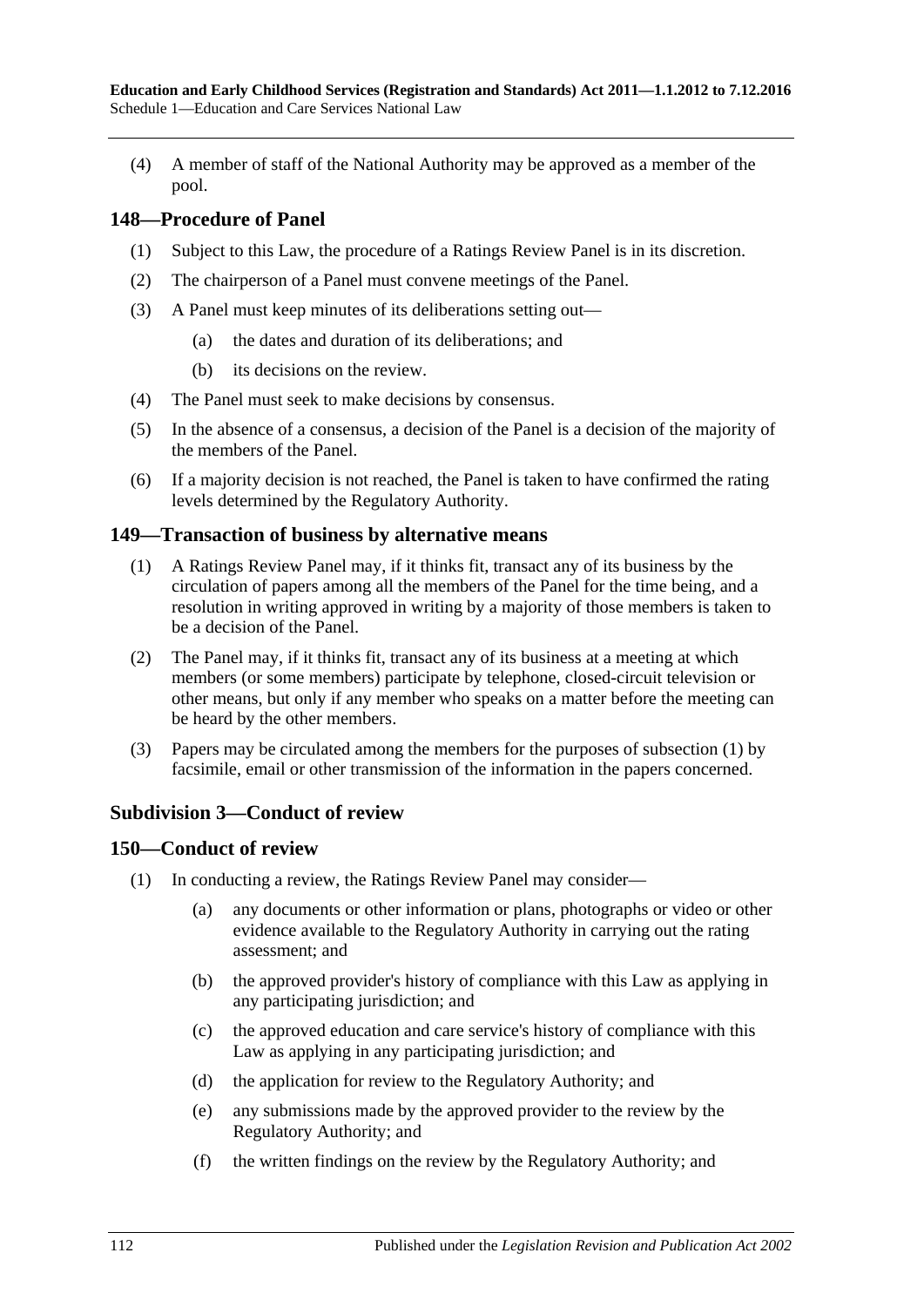- (g) the application for review to the Ratings Review Panel; and
- (h) any written submissions or responses made to the Ratings Review Panel by the approved provider; and
- (i) any written submissions or responses made to the Ratings Review Panel by the Regulatory Authority relating to the stated grounds for review; and
- (j) any advice received from the National Authority, at the request of the Ratings Review Panel, about how the prescribed processes for rating assessments are intended to be applied that is relevant to the review.
- (2) The Ratings Review Panel is not required to hold an oral hearing for a review.
- (3) The Ratings Review Panel may ask the Regulatory Authority to provide in writing any information in relation to the assessment.
- (4) The Ratings Review Panel may ask the approved provider for further written information in relation to its application.
- (5) The Ratings Review Panel must ensure that the approved provider is provided with a copy of, and an opportunity to respond in writing to, any documents, information or evidence provided to the Panel by the Regulatory Authority.

## **151—Decision on review by Ratings Review Panel**

- (1) Following a review, the Ratings Review Panel may:
	- (a) confirm the rating levels determined by the Regulatory Authority; or
	- (b) amend the rating levels.
- (2) The Ratings Review Panel must make a decision on the review within 60 days after the application for review was made.
- (3) The chairperson of the Panel may extend the period for the making of a decision by a Ratings Review Panel if the chairperson considers there are special circumstances that warrant that extension.
- (4) The period for the making of a decision by a Ratings Review Panel may be extended by agreement between the chairperson of the Panel and the approved provider.
- (5) The Ratings Review Panel must give the approved provider, the Regulatory Authority and the National Authority written notice of the decision on the review within 14 days after the decision is made setting out its findings on each review ground.
- (6) A rating level confirmed or amended on a review under this Division by the Ratings Review Panel is the rating level for the approved education and care service for the purposes of this Law.

# **Division 5—Awarding of highest rating**

## **152—Application for highest rating**

- (1) An approved provider may apply to the National Authority for an approved education and care service operated by that provider to be assessed for the highest rating level for the education and care service if the criteria determined by the National Authority are met.
- (2) The highest rating level is an overall rating of the education and care service.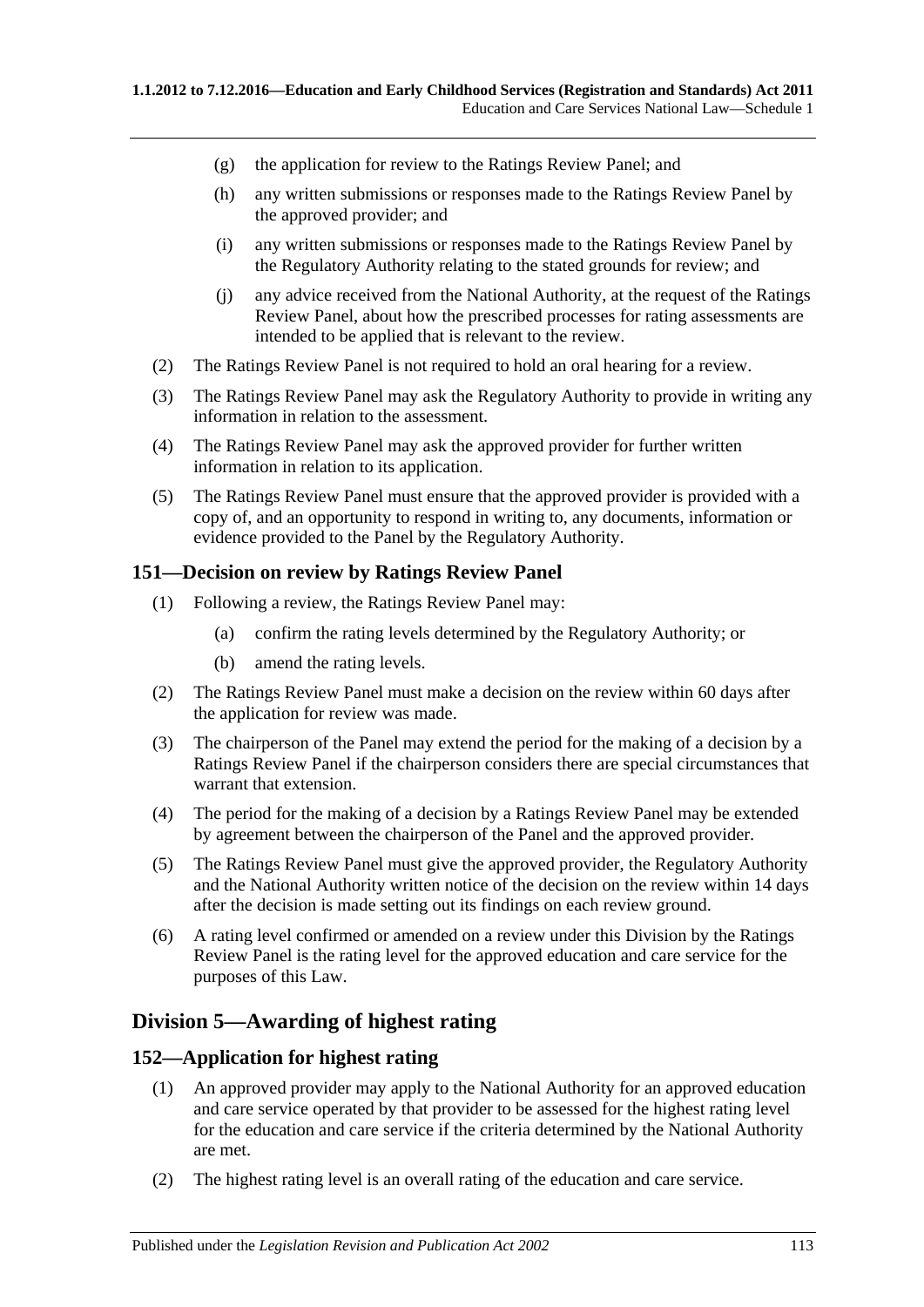- (3) An application must—
	- (a) be in writing; and
	- (b) include the prescribed information; and
	- (c) include payment of the prescribed fee.
- (4) An application may be made only once every 3 years, unless the National Authority determines otherwise in a particular case.
- (5) An application may be made for the highest rating level only if the current overall rating of the service is the second highest rating level.

#### <span id="page-113-0"></span>**153—Assessment of education and care service**

- (1) The National Authority may determine and publish criteria that must be met by approved education and care services in respect of the award of the highest rating level.
- (2) The Board must assess the approved education and care service in accordance with the criteria published under [subsection](#page-113-0) (1) to determine whether the service meets the highest rating level in meeting the National Quality Standard and the requirements of the national regulations.
- (3) The Board must ask for, and take into account, the advice of the Regulatory Authority in carrying out the assessment.
- (4) The advice of the Regulatory Authority may include—
	- (a) previous rating assessments and ratings for the education and care service; and
	- (b) information about the service's compliance history; and
	- (c) any other relevant information.

#### <span id="page-113-1"></span>**154—Board may seek information and documents**

- (1) The Board for the purposes of the rating assessment may—
	- (a) ask the approved provider of the approved education and care service for any information and documents; and
	- (b) make any inquiries it considers appropriate.
- (2) If the Board asks the approved provider for further information and documents under [subsection](#page-113-1) (1), the period from the making of the request until the provision of the further information and documents is not included in the period referred to in [section](#page-113-2) 155(2) for the Board to make a decision on the application.

#### **155—Decision on application**

- (1) After assessing the approved education and care service, the Board must—
	- (a) if it is satisfied that it is appropriate to do so, give the approved education and care service the highest rating level; or
	- (b) otherwise refuse to give that rating.
- <span id="page-113-2"></span>(2) The Board must make its decision within 60 days after the application is received.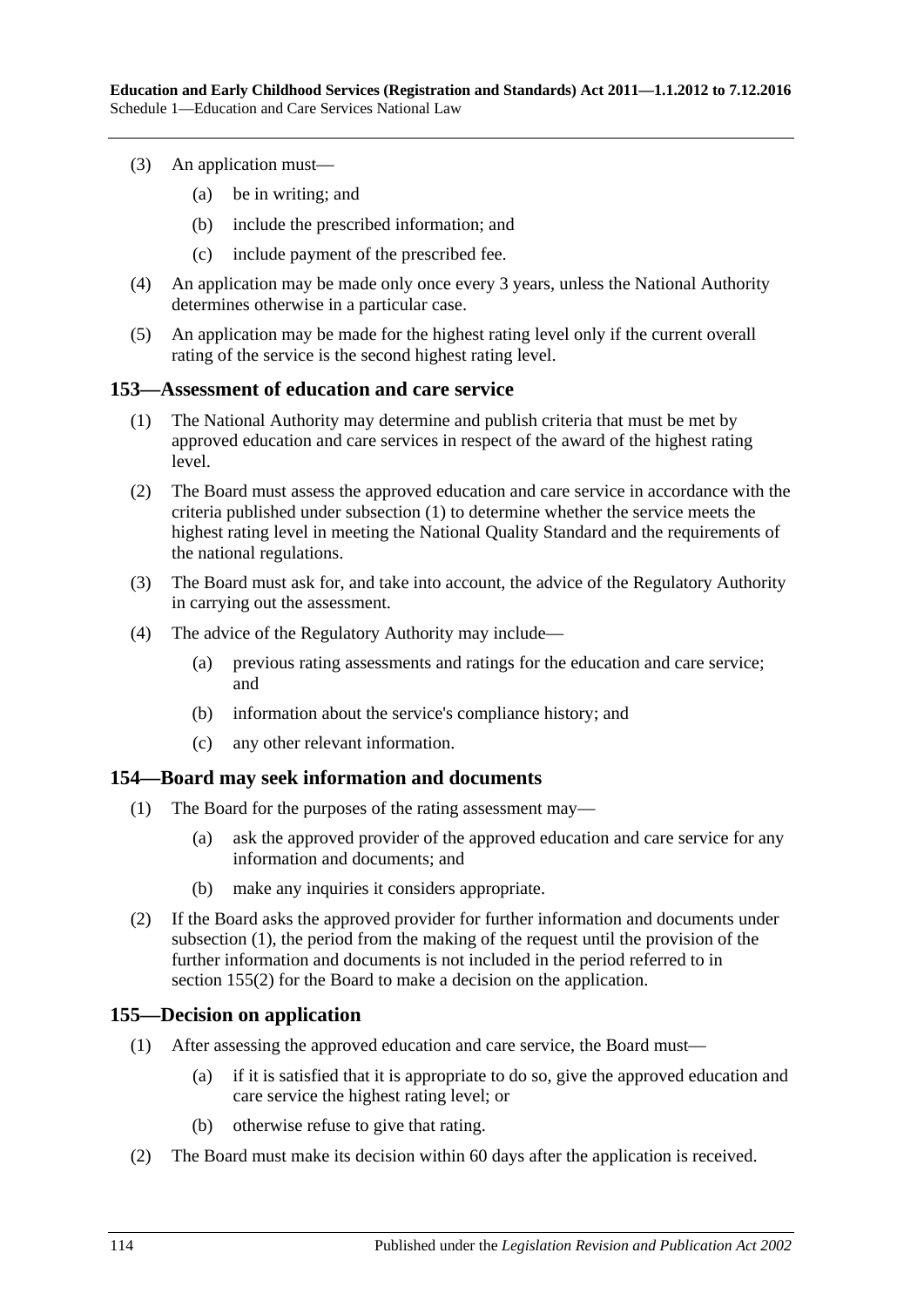- (3) The period specified in [subsection](#page-113-2) (2) may be extended by up to 30 days—
	- (a) if a request for information and documents is made under section 154; or
	- (b) by agreement between the approved provider and the Board.
- (4) If the Board gives the highest rating level to an approved education and care service, that rating becomes the rating level for that service.
- (5) The highest rating level awarded to an approved education and care service applies to that service for 3 years, unless sooner revoked.

#### **156—Notice of decision**

- (1) The Board must give written notice of its decision under section 155 in relation to an approved education and care service to—
	- (a) the approved provider; and
	- (b) the Regulatory Authority.
- (2) The notice must be given within 14 days of making the decision.

#### **157—Reassessment of highest rating level**

The Board may at any time reassess an approved education and care service in accordance with section 153.

#### **158—Revocation of highest rating level**

The Board must revoke the highest rating level of an approved education and care service if—

- (a) it determines that the service no longer meets the criteria for the highest rating level; or
- (b) the Regulatory Authority advises the Board that the overall rating level of the education and care service has been determined to be at a level that is lower than the second highest rating level.

## **159—Re-application for highest rating level**

- (1) An approved provider of an approved education and care service that has been awarded the highest rating level may reapply for the award of the highest rating level for the service.
- (2) The application must be made within 90 days before the expiry of the existing highest rating level for the approved education and care service.
- (3) The application must—
	- (a) be in writing; and
	- (b) include the prescribed information; and
	- (c) include payment of the prescribed fee.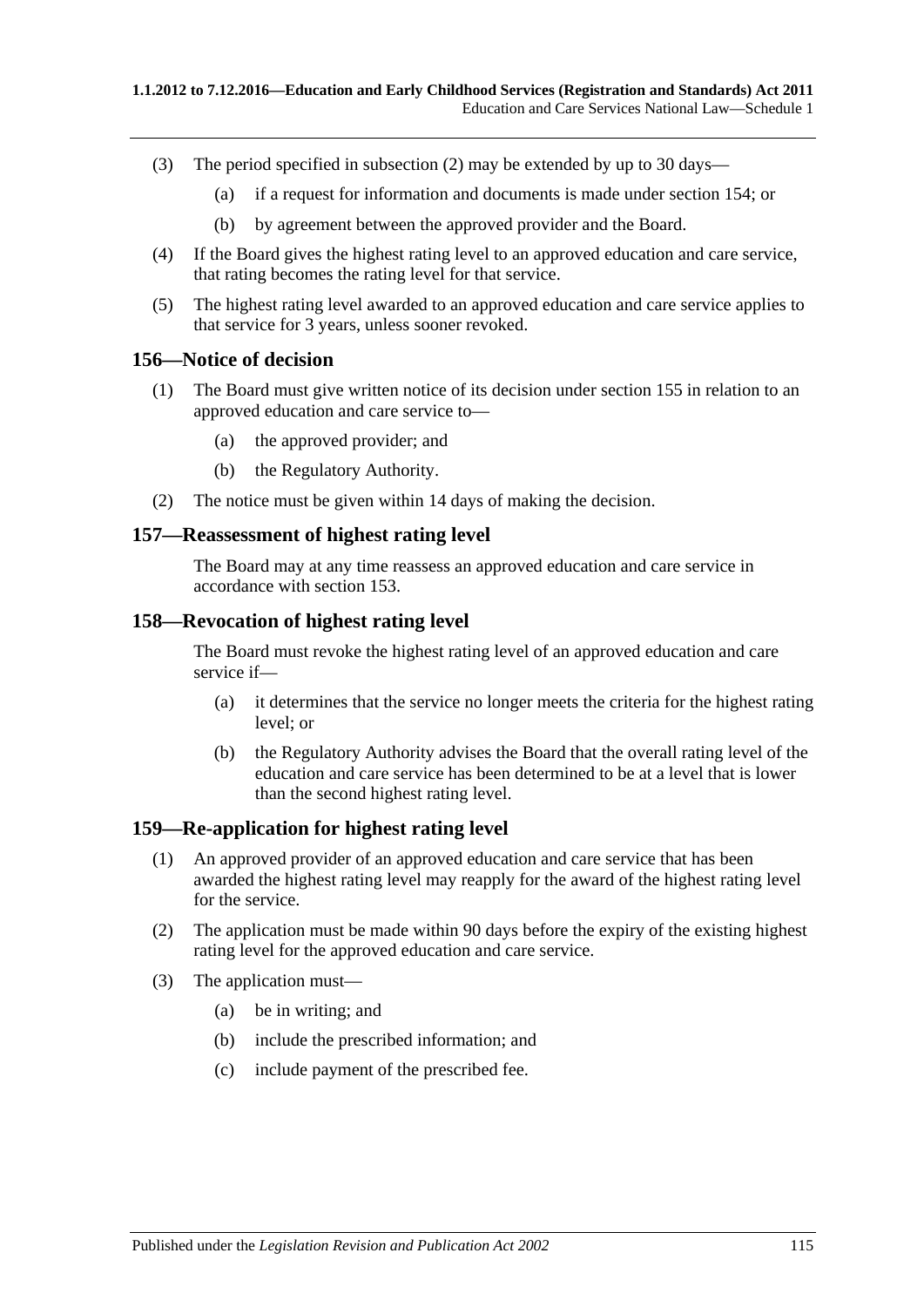# **Division 6—Publication of rating levels**

## **160—Publication of ratings**

- (1) The National Authority must publish the rating levels for an approved education and care service in accordance with this section.
- (2) The National Authority must publish any rating levels determined under Division 1 or 2 at the end of the period for requesting a review of the rating levels under Division 3 if no request for review is received in that period.
- (3) If a review by the Regulatory Authority is requested under Division 3, the rating levels must be published at the end of the period for requesting a further review of the rating under Division 4 if no request for further review is received in that period.
- (4) If a further review is requested under Division 4, the rating levels must be published after the notification to the approved provider of the decision on the review.
- (5) The National Authority must publish notice of the giving of the highest rating level to an approved education and care service under Division 5, as soon as possible after the Regulatory Authority and the approved provider are notified of the decision of the Board under that Division.

# **Part 6—Operating an education and care service**

## **161—Offence to operate education and care service without nominated supervisor**

The approved provider of an education and care service must not operate the service unless there is a nominated supervisor for that service.

Penalty:

- (a) \$5 000, in the case of an individual.
- (b) \$25 000, in any other case.

## **162—Offence to operate education and care service unless responsible person is present**

- (1) The approved provider of an education and care service must ensure that one of the following persons is present at all times that the service is educating and caring for children:
	- (a) the approved provider, if the approved provider is an individual or, in any other case, a person with management or control of an education and care service operated by the approved provider;
	- (b) the nominated supervisor of the service;
	- (c) a certified supervisor who has been placed in day to day charge of the service in accordance with the national regulations.

- (a) \$5 000, in the case of an individual.
- (b) \$25 000, in any other case.
- (2) This section does not apply to an approved family day care service.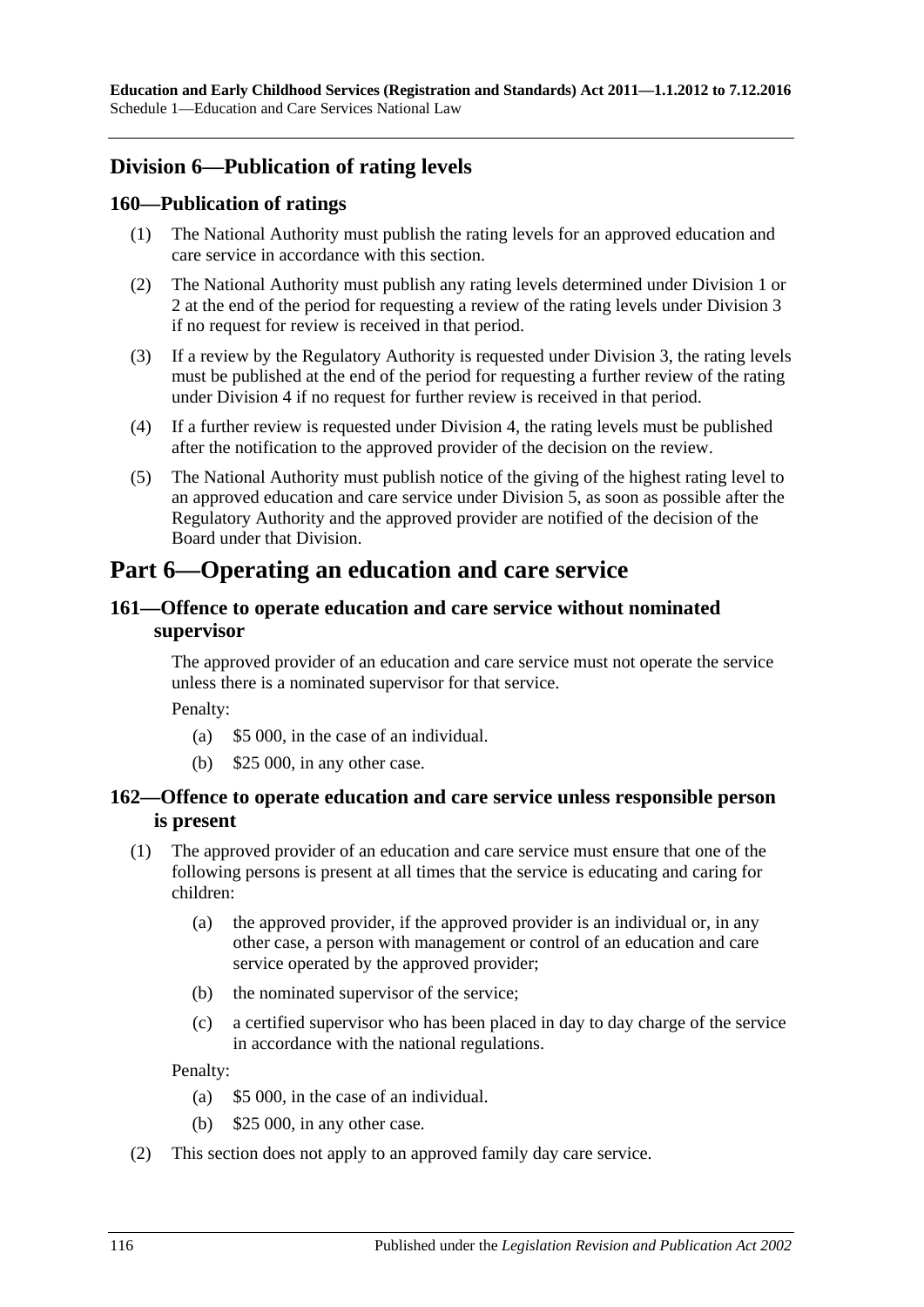# **163—Offence relating to appointment or engagement of family day care co-ordinators**

- (1) The approved provider of a family day care service must ensure that at all times one or more qualified persons are employed or engaged as family day care co-ordinators of the family day care service—
	- (a) to assist with the operation of the family day care service; and
	- (b) to support, monitor and train the family day care educators of that service.

Penalty:

- (a) \$5 000, in the case of an individual.
- (b) \$25 000, in any other case.
- (2) A person is a qualified person under this section if the person has the qualifications prescribed by the national regulations.

## **164—Offence relating to assistance to family day care educators**

- (1) The approved provider of a family day care service must ensure that, at all times that a family day care educator is educating and caring for a child as part of the service, one of the following persons is available to provide support to the family day care educator:
	- (a) the approved provider, if the approved provider is an individual, or a person with management or control of the family day care service, in any other case;
	- (b) the nominated supervisor of the service;
	- (c) a certified supervisor who has been placed in day to day charge of the family day care service in accordance with the national regulations.

Penalty:

- (a) \$5 000, in the case of an individual.
- (b) \$25 000, in any other case.
- (2) For the purposes of this section, the requirement to be available to provide support to a family day care educator includes being available to be contacted by telephone to provide advice and assistance to the family day care educator.

## **165—Offence to inadequately supervise children**

(1) The approved provider of an education and care service must ensure that all children being educated and cared for by the service are adequately supervised at all times that the children are in the care of that service.

Penalty:

- (a) \$10 000, in the case of an individual.
- (b) \$50 000, in any other case.
- (2) The nominated supervisor of an education and care service must ensure that all children being educated and cared for by the service are adequately supervised at all times that the children are in the care of that service.

Penalty: \$10 000.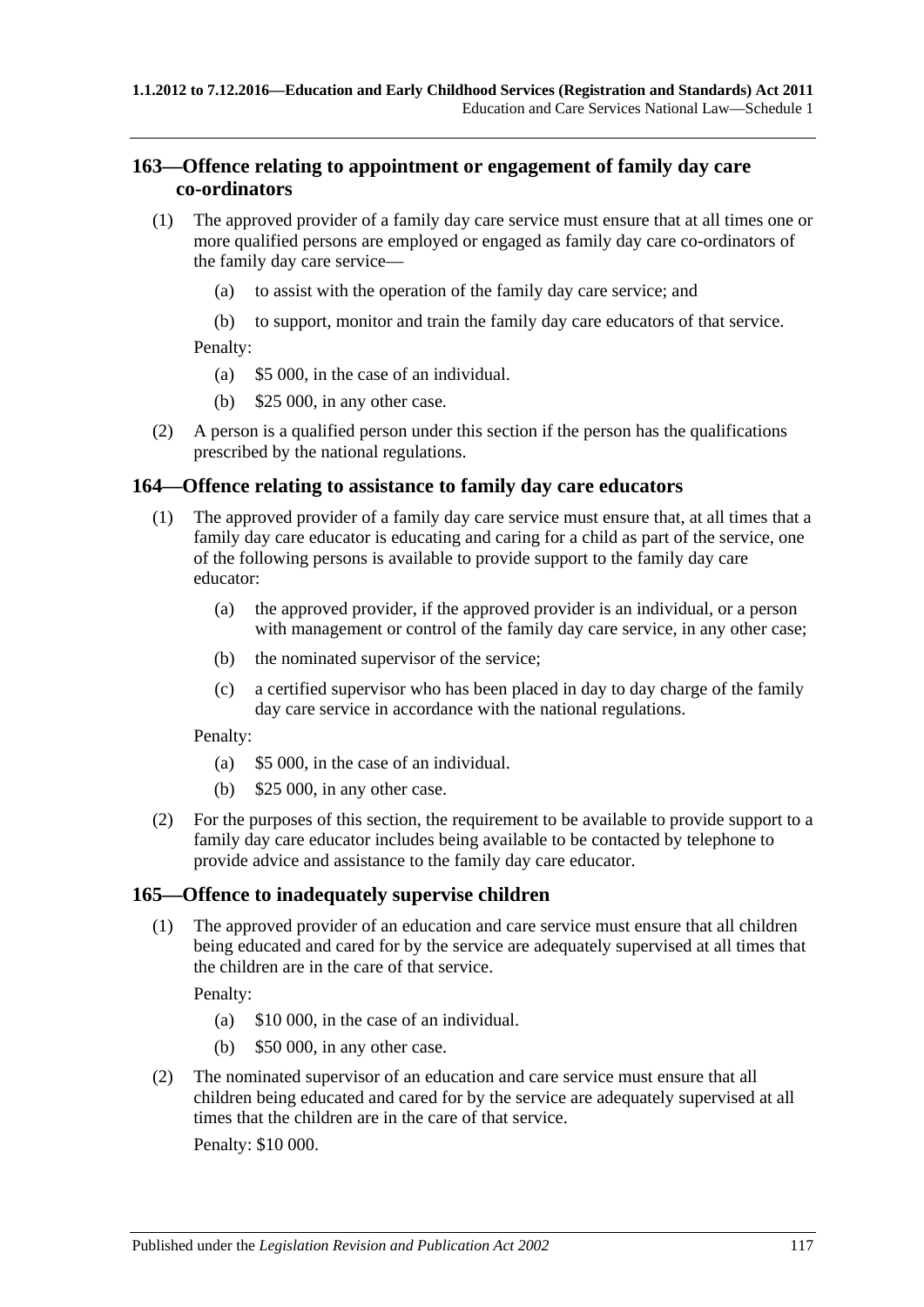(3) A family day care educator must ensure that any child being educated and cared for by the educator as a part of a family day care service is adequately supervised. Penalty: \$10 000.

## **166—Offence to use inappropriate discipline**

- (1) The approved provider of an education and care service must ensure that no child being educated and cared for by the service is subjected to—
	- (a) any form of corporal punishment; or
	- (b) any discipline that is unreasonable in the circumstances.

Penalty:

- (a) \$10 000, in the case of an individual.
- (b) \$50 000, in any other case.
- (2) The nominated supervisor of an education and care service must ensure that no child being educated and cared for by the service is subjected to—
	- (a) any form of corporal punishment; or
	- (b) any discipline that is unreasonable in the circumstances.

Penalty: \$10 000.

- (3) A staff member of, or a volunteer at, an education and care service must not subject any child being educated and cared for by the service to—
	- (a) any form of corporal punishment; or
	- (b) any discipline that is unreasonable in the circumstances.

Penalty: \$10 000.

- (4) A family day care educator must not subject any child being educated and cared for by the educator as part of a family day care service to—
	- (a) any form of corporal punishment; or
	- (b) any discipline that is unreasonable in the circumstances.

Penalty: \$10 000.

## **167—Offence relating to protection of children from harm and hazards**

(1) The approved provider of an education and care service must ensure that every reasonable precaution is taken to protect children being educated and cared for by the service from harm and from any hazard likely to cause injury.

Penalty:

- (a) \$10 000, in the case of an individual.
- (b) \$50 000, in any other case.
- (2) A nominated supervisor of an education and care service must ensure that every reasonable precaution is taken to protect children being educated and cared for by the service from harm and from any hazard likely to cause injury.

Penalty: \$10 000.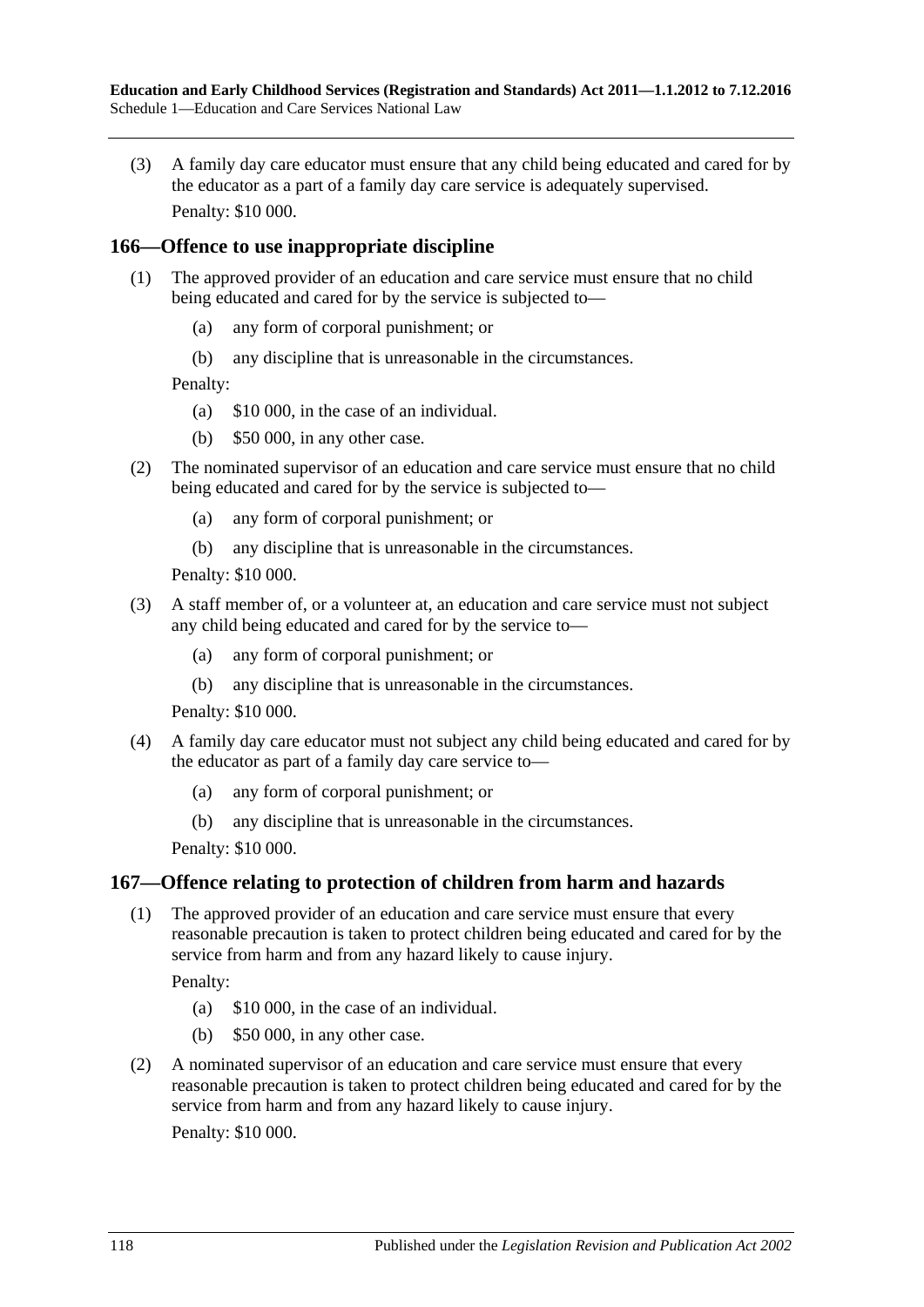(3) A family day care educator must ensure that every reasonable precaution is taken to protect a child being educated and cared for as part of a family day care service from harm and from any hazard likely to cause injury. Penalty: \$10 000.

## **168—Offence relating to required programs**

- (1) The approved provider of an education and care service must ensure that a program is delivered to all children being educated and cared for by the service that—
	- (a) is based on an approved learning framework; and
	- (b) is delivered in a manner that accords with the approved learning framework; and
	- (c) is based on the developmental needs, interests and experiences of each child; and
	- (d) is designed to take into account the individual differences of each child.

Penalty:

- (a) \$4 000, in the case of an individual.
- (b) \$20 000, in any other case.
- (2) A nominated supervisor of an education and care service must ensure that a program is delivered to all children being educated and cared for by the service that—
	- (a) is based on an approved learning framework; and
	- (b) is delivered in a manner that accords with the approved learning framework; and
	- (c) is based on the developmental needs, interests and experiences of each child; and
	- (d) is designed to take into account the individual differences of each child.

Penalty: \$4 000.

#### <span id="page-118-0"></span>**169—Offence relating to staffing arrangements**

(1) An approved provider of an education and care service must ensure that, whenever children are being educated and cared for by the service, the relevant number of educators educating and caring for the children is no less than the number prescribed for this purpose.

Penalty:

- (a) \$10 000, in the case of an individual.
- (b) \$50 000, in any other case.
- <span id="page-118-1"></span>(2) An approved provider of an education and care service must ensure that each educator educating and caring for children for the service meets the qualification requirements relevant to the educator's role as prescribed by the national regulations.

- (a) \$10 000, in the case of an individual.
- (b) \$50 000, in any other case.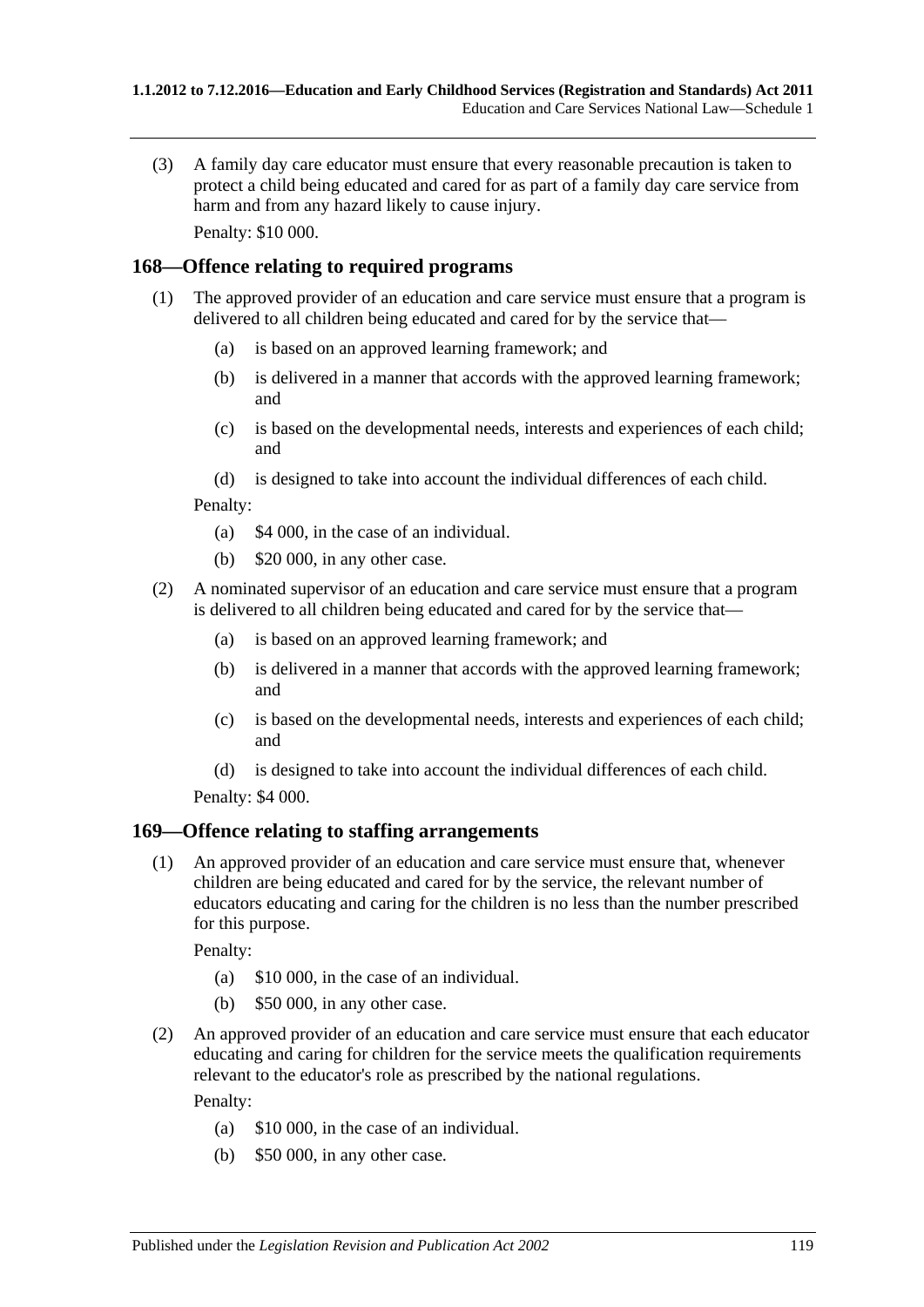<span id="page-119-0"></span>(3) A nominated supervisor of an education and care service must ensure that, whenever children are being educated and cared for by the service, the relevant number of educators educating and caring for the children is no less than the number prescribed for this purpose.

Penalty: \$10 000.

- <span id="page-119-1"></span>(4) A nominated supervisor of an education and care service must ensure that each educator educating and caring for children for the service meets the qualification requirements relevant to the educator's role as prescribed by the national regulations. Penalty: \$10 000.
- <span id="page-119-2"></span>(5) A family day care educator must ensure that the number of children being educated and cared for by the family day care educator at any one time is no more than the number prescribed for this purpose.

Penalty: \$10 000.

- (6) Subsections  $(1)$ ,  $(2)$ ,  $(3)$ ,  $(4)$  and  $(5)$  do not apply in respect of an education and care service—
	- (a) to the extent that it holds a temporary waiver under Division 6 of Part 3 in respect of this requirement; or
	- (b) to the extent that it holds a service waiver under Division 5 of Part 3 in respect of this requirement.
- <span id="page-119-3"></span>(7) The National Authority may, on application, determine qualifications, including foreign qualifications, to be equivalent to the qualifications required by the national regulations.
- (8) If a determination is made under [subsection](#page-119-3) (7), any person holding the qualification is to be taken to be qualified in accordance with the national regulations.

## **170—Offence relating to unauthorised persons on education and care service premises**

- (1) This section applies to an education and care service operating in a participating jurisdiction that has a working with children law.
- (2) The approved provider of the education and care service must ensure that an unauthorised person does not remain at the education and care service premises while children are being educated and cared for at the premises unless the person is under the direct supervision of an educator or other staff member of the service.

- (a) \$1 000, in the case of an individual.
- (b) \$5 000, in any other case.
- (3) The nominated supervisor of the education and care service must ensure that an unauthorised person does not remain at the education and care service premises while children are being educated and cared for at the premises unless the person is under the direct supervision of an educator or other staff member of the service. Penalty: \$1 000.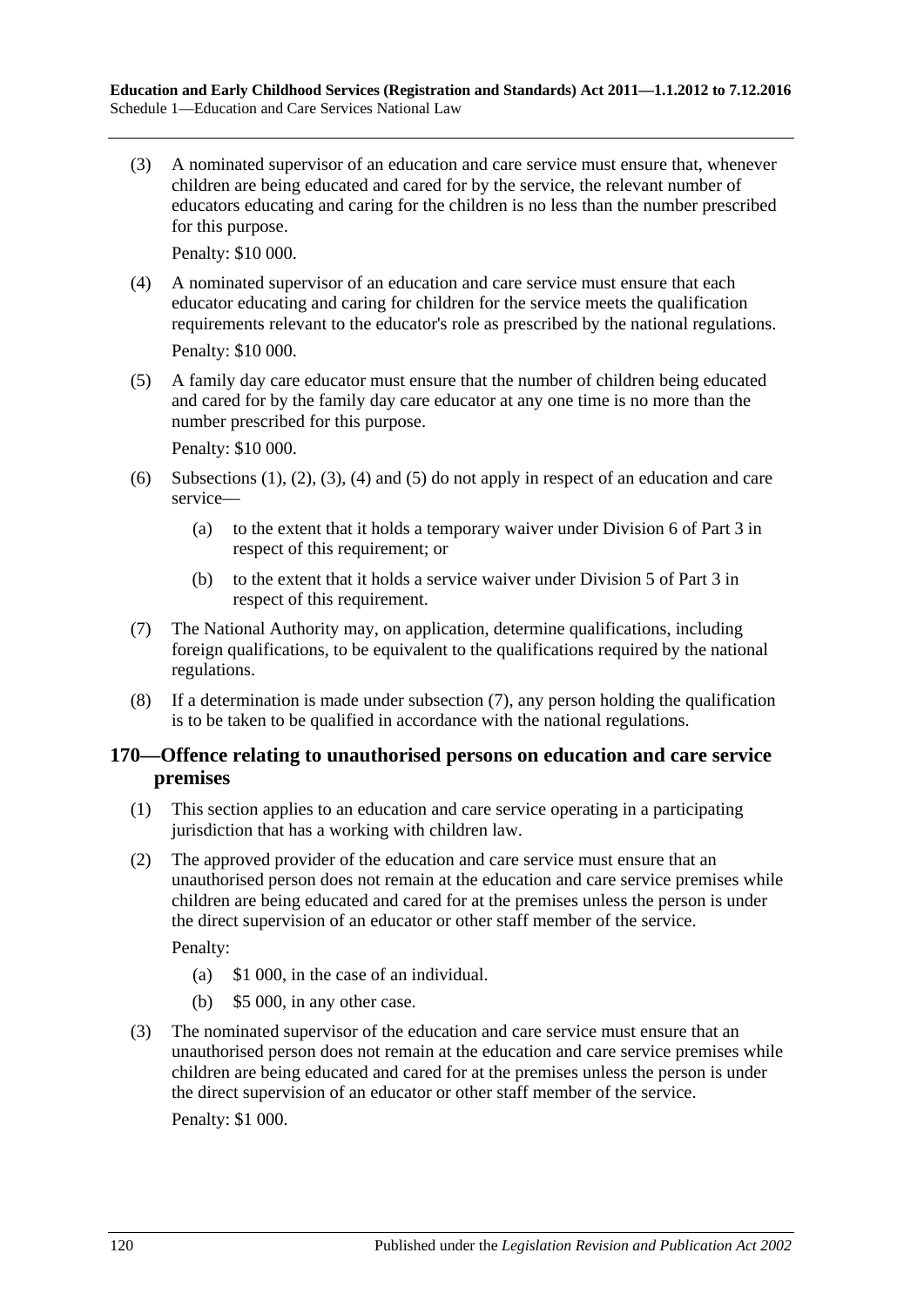(4) A family day care educator must ensure that an unauthorised person does not remain at the residence or approved family day care venue at which the educator is educating and caring for a child as part of a family day care service unless the unauthorised person is under the direct supervision of the educator.

Penalty: \$1 000.

<span id="page-120-0"></span>(5) In this section—

*authorised nominee*, in relation to a child, means a person who has been given permission by a parent or family member of the child to collect the child from the education and care service or the family day care educator;

*unauthorised person* means a person who is not—

- (a) a person who holds a current working with children check or working with children card; or
- (b) a parent or family member of a child who is being educated and cared for by the education and care service or the family day care educator; or
- (c) an authorised nominee of a parent or family member of a child who is being educated and cared for by the education and care service or the family day care educator; or
- (d) in the case of an emergency, medical personnel or emergency service personnel; or
- (e) a person who is permitted under the working with children law of this jurisdiction to remain at the education and care service premises without holding a working with children check or a working with children card.
- (6) A reference in [subsection](#page-120-0) (5) to a parent or family member of a child does not include a person—
	- (a) whose access to the child is prohibited or restricted by an order of a court or tribunal of which the approved provider, nominated supervisor or family day care educator (as the case requires) is aware; or
	- (b) who is an inappropriate person within the meaning of section 171.

## **171—Offence relating to direction to exclude inappropriate persons from education and care service premises**

- <span id="page-120-1"></span>(1) The Regulatory Authority may direct an approved provider, a nominated supervisor or a family day care educator to exclude a person whom the Authority is satisfied is an inappropriate person from the education and care service premises while children are being educated and cared for at the premises for such time as the Authority considers appropriate.
- (2) A person to whom a direction is given under [subsection](#page-120-1) (1) must comply with the direction.

- (a) \$10 000, in the case of an individual.
- (b) \$50 000, in any other case.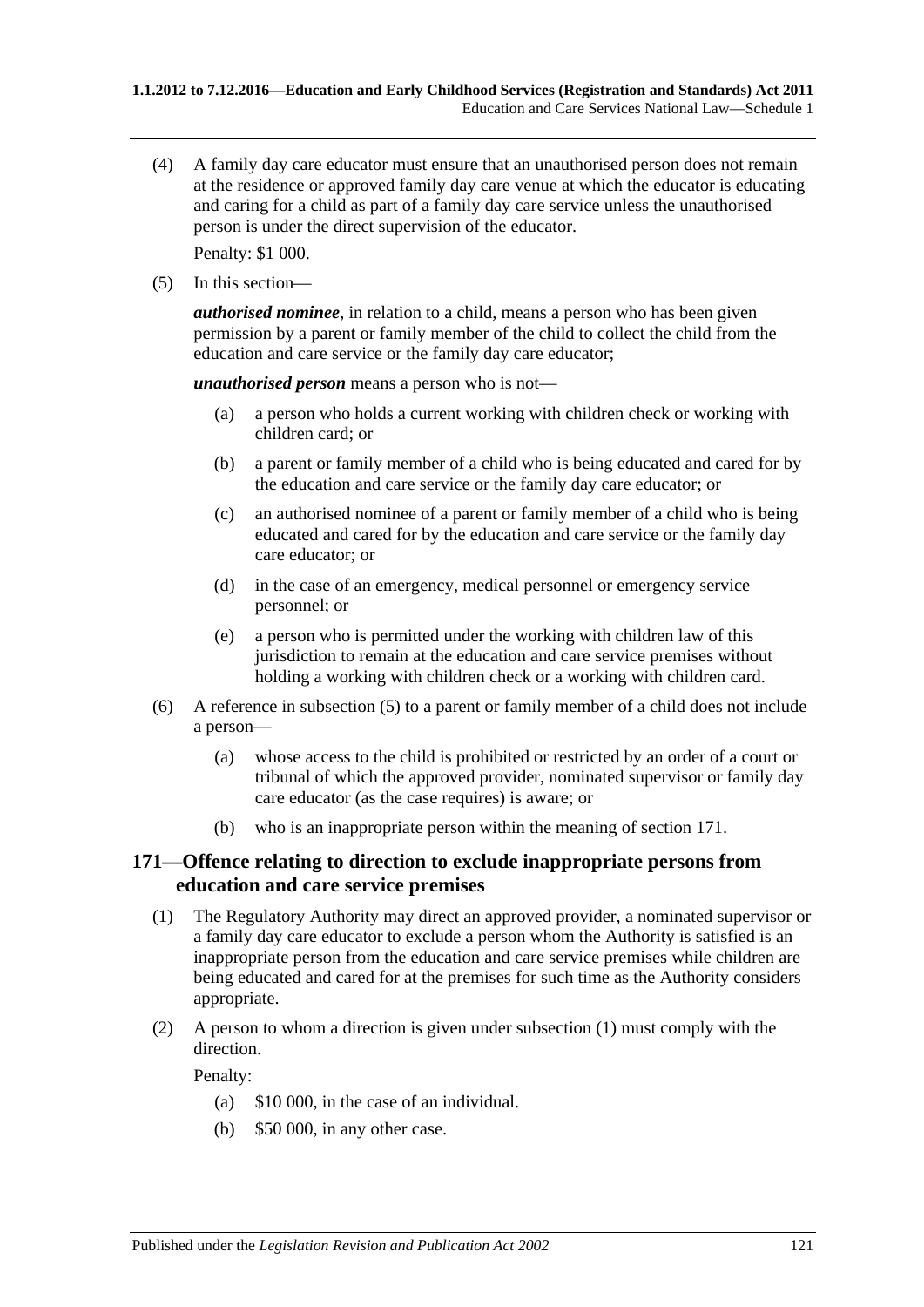#### (3) In this section—

*inappropriate person* means a person—

- (a) who may pose a risk to the safety, health or wellbeing of any child or children being educated and cared for by the education and care service; or
- (b) whose behaviour or state of mind or whose pattern of behaviour or common state of mind is such that it would be inappropriate for him or her to be on the education and care service premises while children are being educated and cared for by the education and care service.

#### **Example—**

A person who is under the influence of drugs or alcohol.

#### **172—Offence to fail to display prescribed information**

An approved provider of an education and care service must ensure that the prescribed information about the following is positioned so that it is clearly visible to anyone from the main entrance to the education and care service premises:

- (a) the provider approval;
- (b) the service approval;
- (c) the nominated supervisor or the prescribed class of persons to which the nominated supervisor belongs;
- (d) the rating of the service;
- (e) any service waivers or temporary waivers held by the service;
- (f) any other prescribed matters.

Penalty:

- (a) \$3 000, in the case of an individual.
- (b) \$15 000, in any other case.

#### <span id="page-121-0"></span>**173—Offence to fail to notify certain circumstances to Regulatory Authority**

- (1) An approved provider must notify the Regulatory Authority of the following in relation to the approved provider or each approved education and care service operated by the approved provider:
	- (a) a change in the name of the approved provider;
	- (b) any appointment or removal of a person with management or control of an education and care service operated by the approved provider;
	- (c) a failure to commence operating an education and care service within 6 months (or within the time agreed with the Regulatory Authority) after being granted a service approval for the service.

- (a) \$4 000, in the case of an individual.
- (b) \$20 000, in any other case.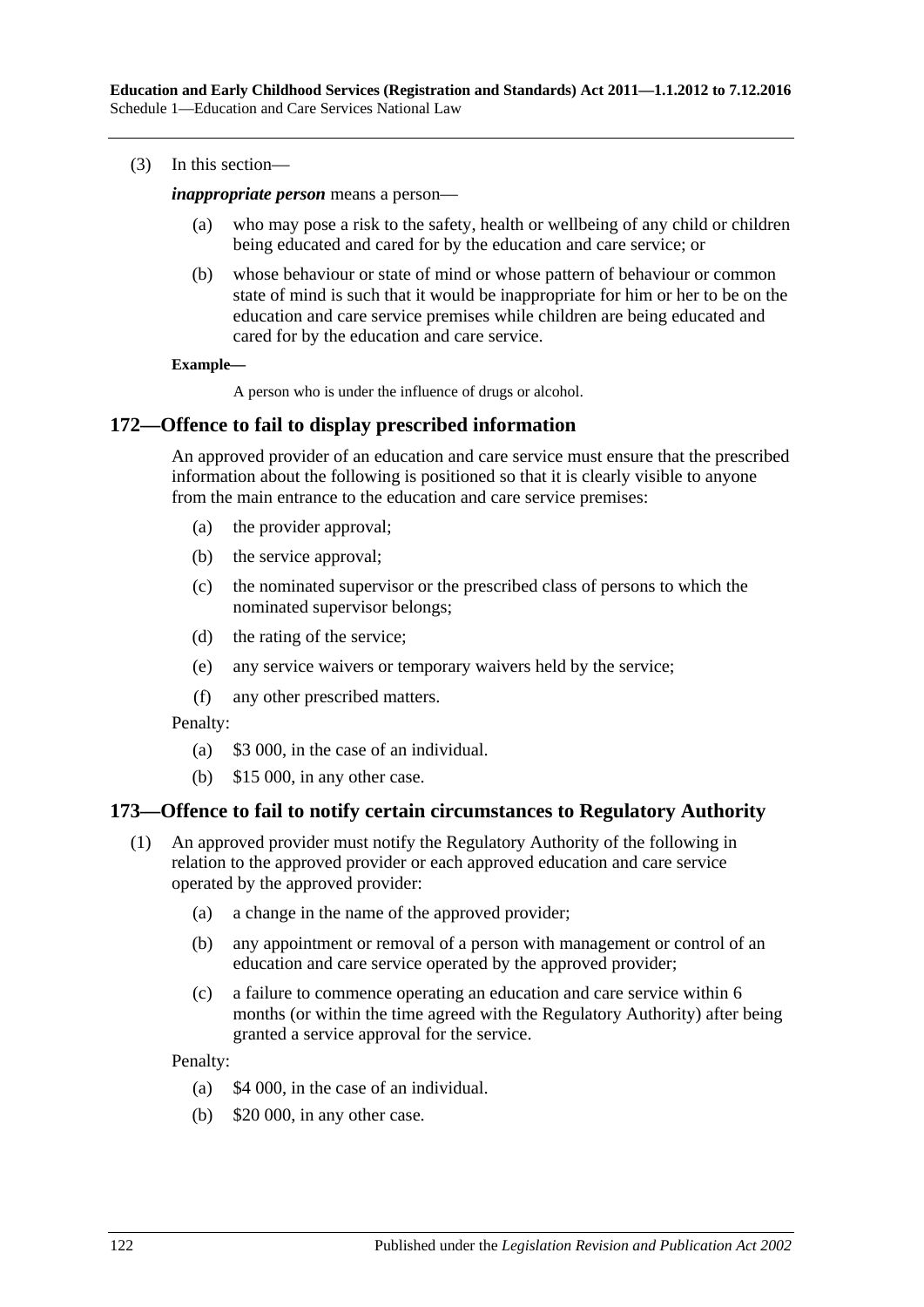- <span id="page-122-0"></span>(2) An approved provider must notify the Regulatory Authority of the following in relation to an approved education and care service operated by the approved provider:
	- (a) if the approved provider is notified of the suspension or cancellation of a working with children card or teacher registration of, or disciplinary proceedings under an education law of a participating jurisdiction in respect of, a nominated supervisor or certified supervisor engaged by the service;
	- (b) if a nominated supervisor of an approved education and care service ceases to be employed or engaged by the service or withdraws consent to the nomination;
	- (c) any proposed change to the education and care service premises of an approved education and care service (other than a family day care residence);
	- (d) ceasing to operate the education and care service;
	- (e) in the case of an approved family day care service, a change in the location of the principal office of the service;
	- (f) an intention to transfer a service approval, as required under section 59.

Penalty:

- (a) \$4 000, in the case of an individual.
- (b) \$20 000, in any other case.
- (3) A notice under [subsection](#page-121-0) (1) must be in writing and be provided within the relevant prescribed time to the Regulatory Authority that granted the provider approval.
- (4) A notice under [subsection](#page-122-0) (2) must be in writing and be provided within the relevant prescribed time to—
	- (a) the Regulatory Authority that granted the service approval for the education and care service to which the notice relates; and
	- (b) in the case of a family day care service, the Regulatory Authority in each participating jurisdiction in which the family day care service operates.

## <span id="page-122-1"></span>**174—Offence to fail to notify certain information to Regulatory Authority**

- (1) An approved provider must notify the Regulatory Authority of the following information in relation to the approved provider or each approved education and care service operated by the approved provider:
	- (a) any change relevant to whether the approved provider is a fit and proper person to be involved in the provision of an education and care service;
	- (b) information in respect of any other prescribed matters.

- (a) \$4 000, in the case of an individual.
- (b) \$20 000, in any other case.
- <span id="page-122-2"></span>(2) An approved provider must notify the Regulatory Authority of the following information in relation to an approved education and care service operated by the approved provider:
	- (a) any serious incident at the approved education and care service;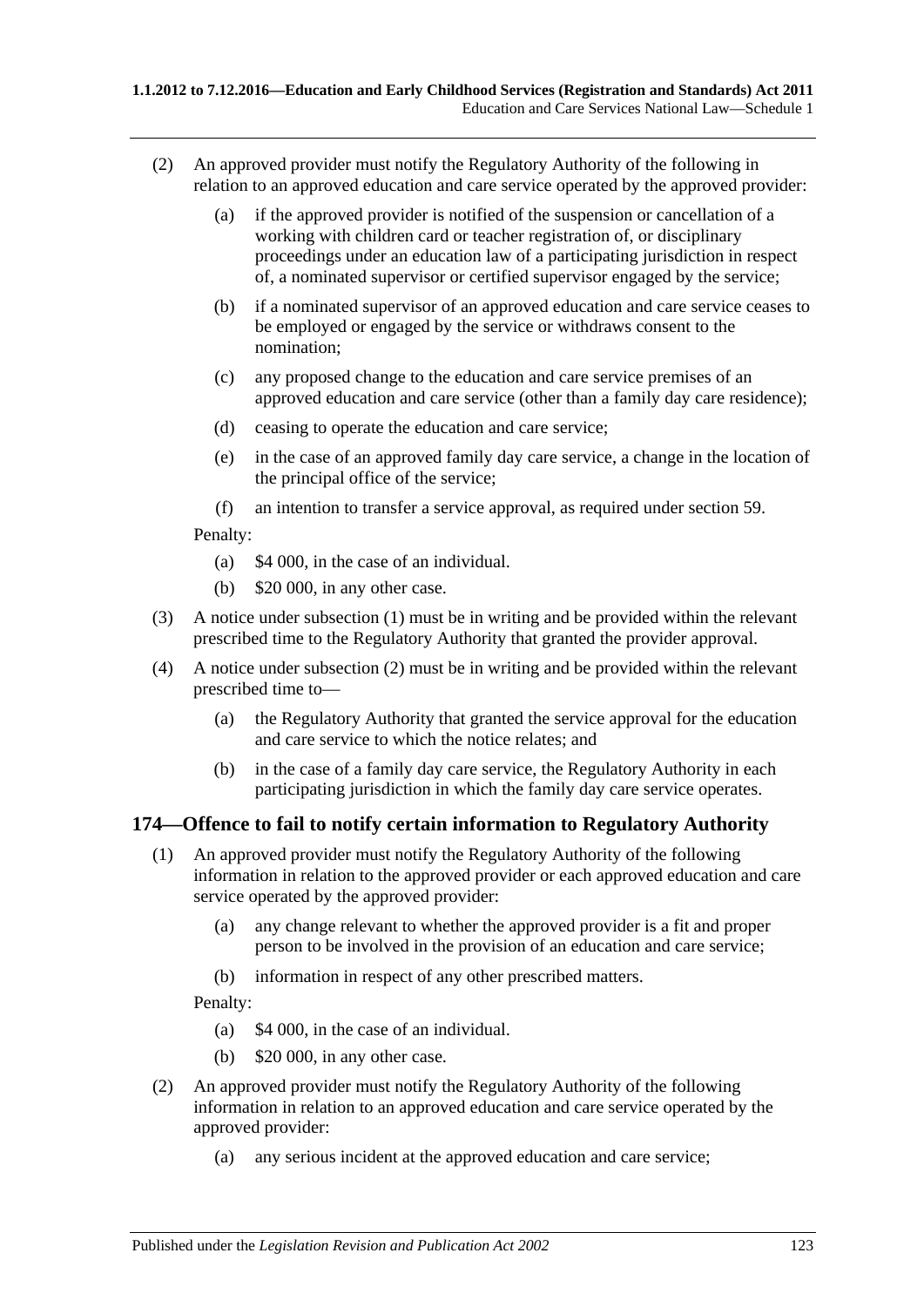- (b) complaints alleging—
	- (i) that the safety, health or wellbeing of a child or children was or is being compromised while that child or children is or are being educated and cared for by the approved education and care service; or
	- (ii) that this Law has been contravened;
- (c) information in respect of any other prescribed matters.

Penalty:

- (a) \$4 000, in the case of an individual.
- (b) \$20 000, in any other case.
- (3) A notice under [subsection](#page-122-1) (1) must be in writing and be provided within the relevant prescribed time to the Regulatory Authority that granted the provider approval.
- (4) A notice under [subsection](#page-122-2) (2) must be in writing and be provided within the relevant prescribed time to—
	- (a) the Regulatory Authority that granted the service approval for the education and care service to which the notice relates; and
	- (b) in the case of a family day care service, the Regulatory Authority in each participating jurisdiction in which the family day care service operates.
- (5) In this section—

*serious incident* means an incident or class of incidents prescribed by the national regulations as a serious incident.

## <span id="page-123-0"></span>**175—Offence relating to requirement to keep enrolment and other documents**

(1) An approved provider of an education and care service must keep the prescribed documents available for inspection by an authorised officer in accordance with this section.

Penalty:

- (a) \$4 000, in the case of an individual.
- (b) \$20 000, in any other case.
- (2) Documents referred to in [subsection](#page-123-0) (1)—
	- (a) must, to the extent practicable, be kept at the education and care service premises if they relate to—
		- (i) the operation of the service; or
		- (ii) any staff member employed or engaged by the service; or
		- (iii) any child cared for, or educated at, those premises,

in the previous 12 months; and

(b) in any other case, must be kept at a place, and in a manner, that they are readily accessible by an authorised officer.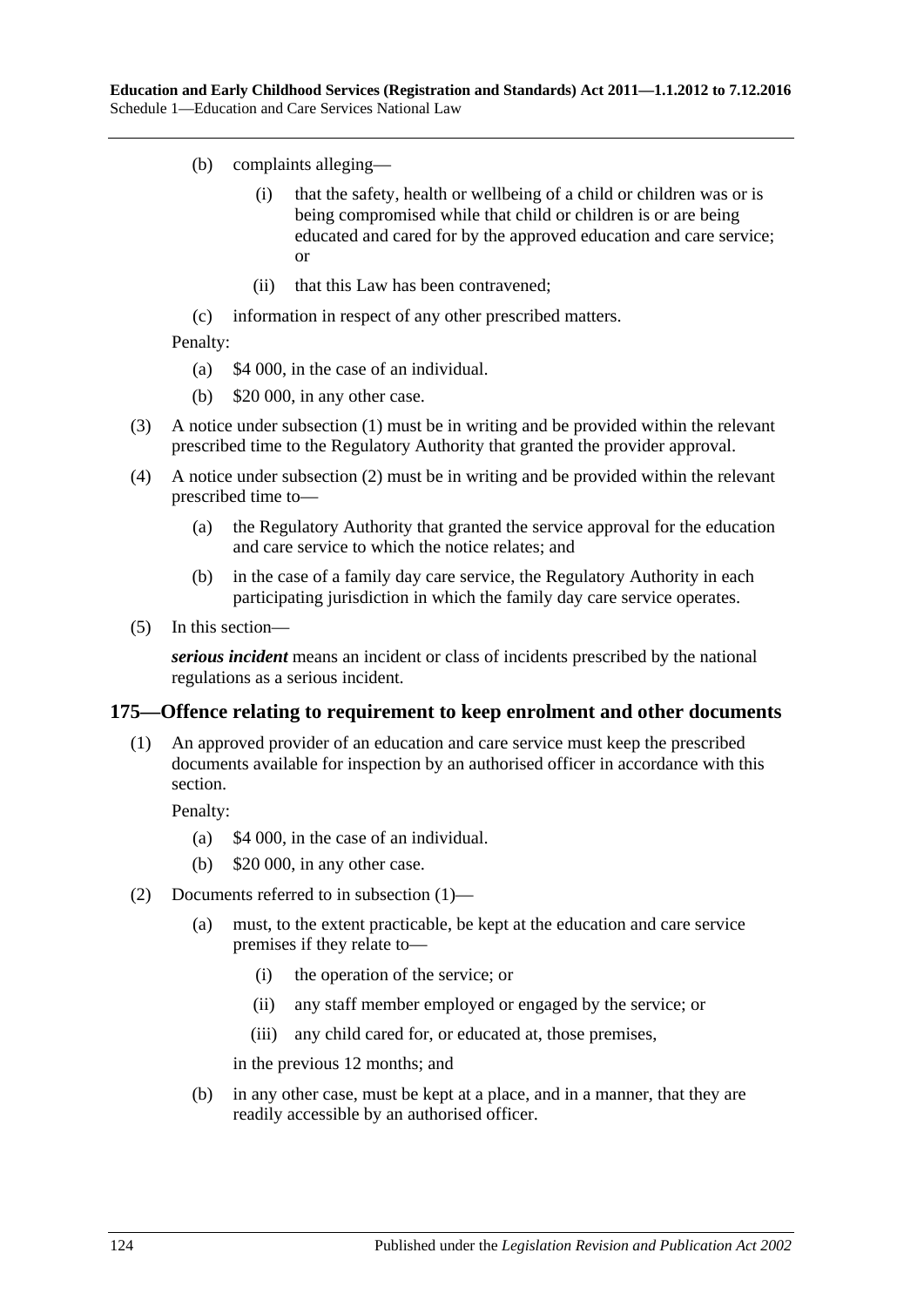(3) A family day care educator who educates and cares for a child at a residence or approved family day care venue, as part of a family day care service, must keep the prescribed documents available for inspection by an authorised officer at that residence or venue.

Penalty: \$4 000.

# **Part 7—Compliance with this Law**

# **Division 1—Notices**

## **176—Compliance directions**

- (1) This section applies if the Regulatory Authority is satisfied that an education and care service has not complied with a provision of this Law that is prescribed by the national regulations.
- <span id="page-124-0"></span>(2) The Regulatory Authority may give the approved provider a written direction (a *compliance direction*) requiring the approved provider to take the steps specified in the direction to comply with that provision.
- (3) An approved provider must comply with a direction under [subsection](#page-124-0) (2) within the period (being not less than 14 days) specified in the direction.

Penalty:

- (a) \$2 000, in the case of an individual.
- (b) \$10 000, in any other case.

## **177—Compliance notices**

- (1) This section applies if the Regulatory Authority is satisfied that an education and care service is not complying with any provision of this Law.
- <span id="page-124-1"></span>(2) The Regulatory Authority may give the approved provider a notice (a *compliance notice*) requiring the approved provider to take the steps specified in the notice to comply with that provision.
- (3) An approved provider must comply with a compliance notice under [subsection](#page-124-1) (2) within the period (being not less than 14 days) specified in the notice. Penalty:
	- (a) \$6 000, in the case of an individual.
	- (b) \$30 000, in any other case.

## **178—Notice to suspend education and care by a family day care educator**

- (1) This section applies if the Regulatory Authority is satisfied that because of the conduct of, or the inadequacy of the service provided by, a family day care educator engaged by or registered with a family day care service—
	- (a) the approved provider or the nominated supervisor of an approved family day care service is not complying with any provision of this Law; or
	- (b) there is a risk to the safety, health or wellbeing of children being educated and cared for by the family day care educator.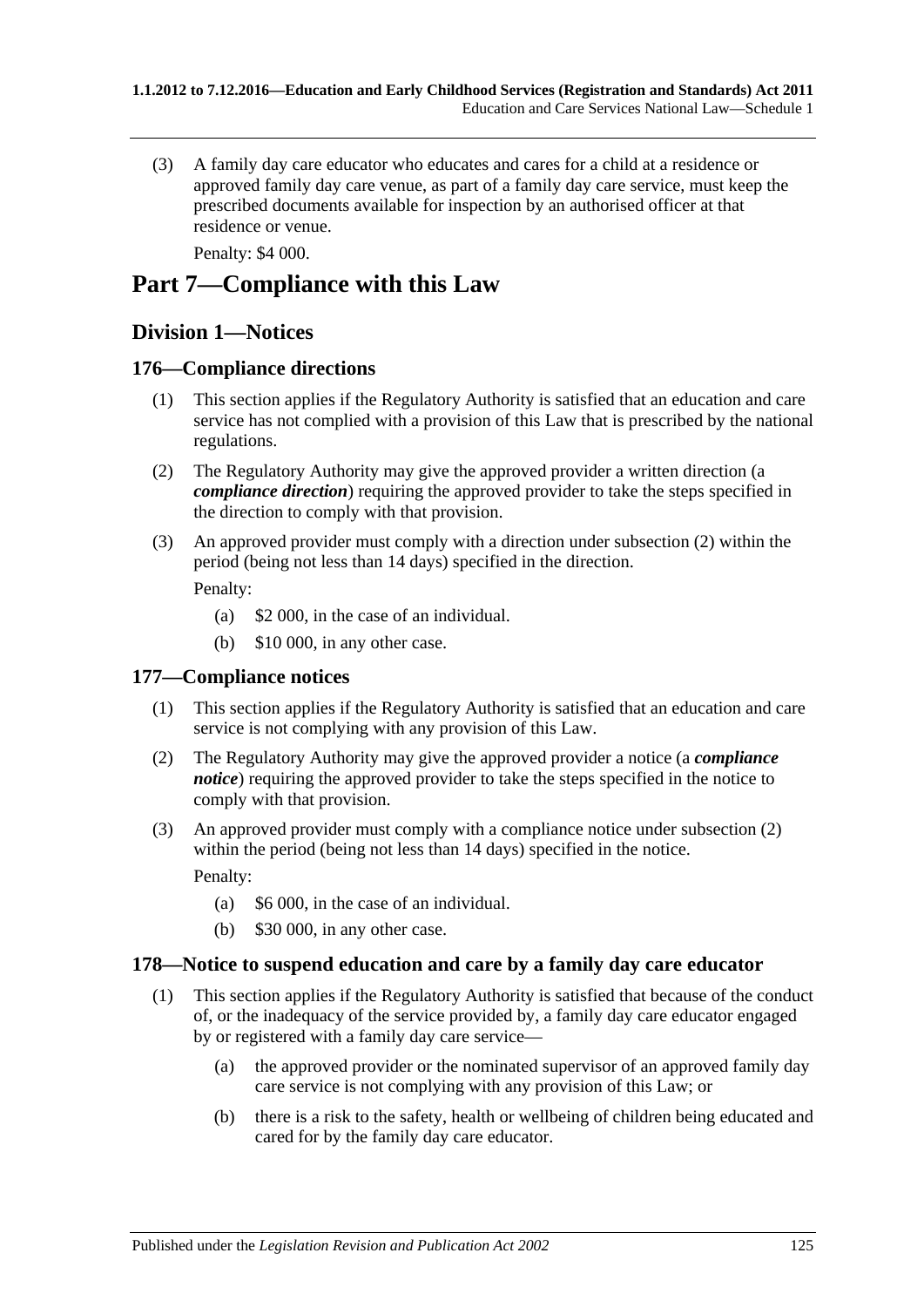- (2) The Regulatory Authority may give the approved provider, the nominated supervisor (if applicable) and the educator a notice (*show cause notice*) stating—
	- (a) that the Regulatory Authority intends to give the approved provider a notice directing the provider to suspend the provision of education and care by the educator; and
	- (b) the reasons for the proposed direction; and
	- (c) that the approved provider, nominated supervisor or educator, (as the case requires) may, within 14 days after the show cause notice is given, make submissions to the Regulatory Authority in respect of the proposed direction.
- <span id="page-125-0"></span>(3) The show cause notice must be served by delivering it personally to the family day care educator.
- <span id="page-125-1"></span>(4) The Regulatory Authority—
	- (a) must consider any submissions from the approved provider, the nominated supervisor and the family day care educator received within the time allowed by [subsection](#page-125-0)  $(2)(c)$ ; and
	- (b) may consider any other submissions and any matters the Regulatory Authority considers relevant; and
	- $\alpha$  may  $\alpha$ 
		- (i) give the approved provider a notice directing the provider to suspend the provision of education and care of children by the family day care educator; or
		- (ii) decide not to give that direction.
- (5) The Regulatory Authority must give the family day care educator a notice of the decision under [subsection](#page-125-1) (4).
- (6) If the Regulatory Authority decides not to give the direction to suspend, the Regulatory Authority must give the approved provider notice of the decision.
- (7) A person must comply with a direction under [subsection](#page-125-1) (4). Penalty:
	- (a) \$6 000, in the case of an individual.
	- (b) \$30 000, in any other case.

## **179—Emergency action notices**

- (1) This section applies if the Regulatory Authority is satisfied that an education and care service is operating in a manner that poses, or is likely to pose, an immediate risk to the safety, health or wellbeing of a child or children being educated and cared for by the service.
- <span id="page-125-2"></span>(2) The Regulatory Authority may, by written notice, direct the approved provider of the education and care service to take the steps specified in the notice to remove or reduce the risk within the time (not more than 14 days) specified in the notice.
- (3) An approved provider must comply with a direction given under [subsection](#page-125-2) (2). Penalty:
	- (a) \$6 000, in the case of an individual.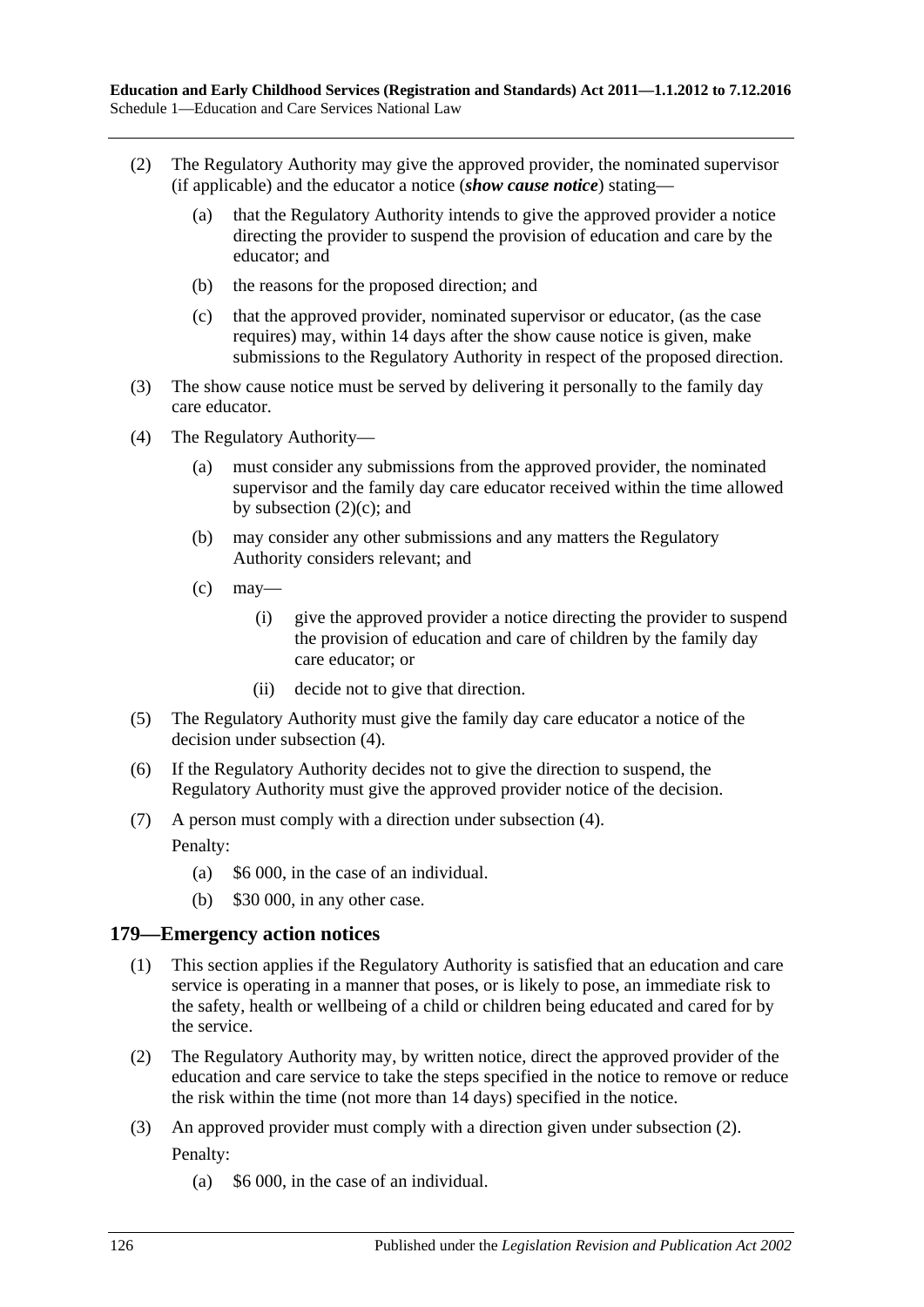(b) \$30 000, in any other case.

# **Division 2—Enforceable undertakings**

#### **180—Enforceable undertakings**

- (1) This section applies if a person has contravened, or if the Regulatory Authority alleges a person has contravened, a provision of this Law.
- (2) The Regulatory Authority may accept a written undertaking from the person under which the person undertakes to take certain actions, or refrain from taking certain actions, to comply with this Law.
- (3) A person may with the consent of the Regulatory Authority withdraw or amend an undertaking.
- (4) The Regulatory Authority may withdraw its acceptance of the undertaking at any time and the undertaking ceases to be in force on that withdrawal.
- (5) While an undertaking is in force, proceedings may not be brought for any offence constituted by the contravention or alleged contravention in respect of which the undertaking is given.
- (6) If a person complies with the requirements of an undertaking, no further proceedings may be brought for any offence constituted by the contravention or alleged contravention in respect of which the undertaking was given.
- (7) The Regulatory Authority may publish on the Regulatory Authority's website an undertaking accepted under this section.

## **181—Failure to comply with enforceable undertakings**

- (1) If the Regulatory Authority considers that the person who gave an undertaking under section 180 has failed to comply with any of its terms, the Regulatory Authority may apply to the relevant tribunal or court for an order under [subsection](#page-126-0) (2) to enforce the undertaking.
- <span id="page-126-0"></span>(2) If the relevant tribunal or court is satisfied that the person has failed to comply with a term of the undertaking, the relevant tribunal or court may make any of the following orders:
	- (a) an order directing the person to comply with that term of the undertaking;
	- (b) an order that the person take any specified action for the purpose of complying with the undertaking;
	- (c) any other order that the relevant tribunal or court considers appropriate in the circumstances.
- (3) If the relevant tribunal or court determines that the person has failed to comply with a term of the undertaking, proceedings may be brought for any offence constituted by the contravention or alleged contravention in respect of which the undertaking was given.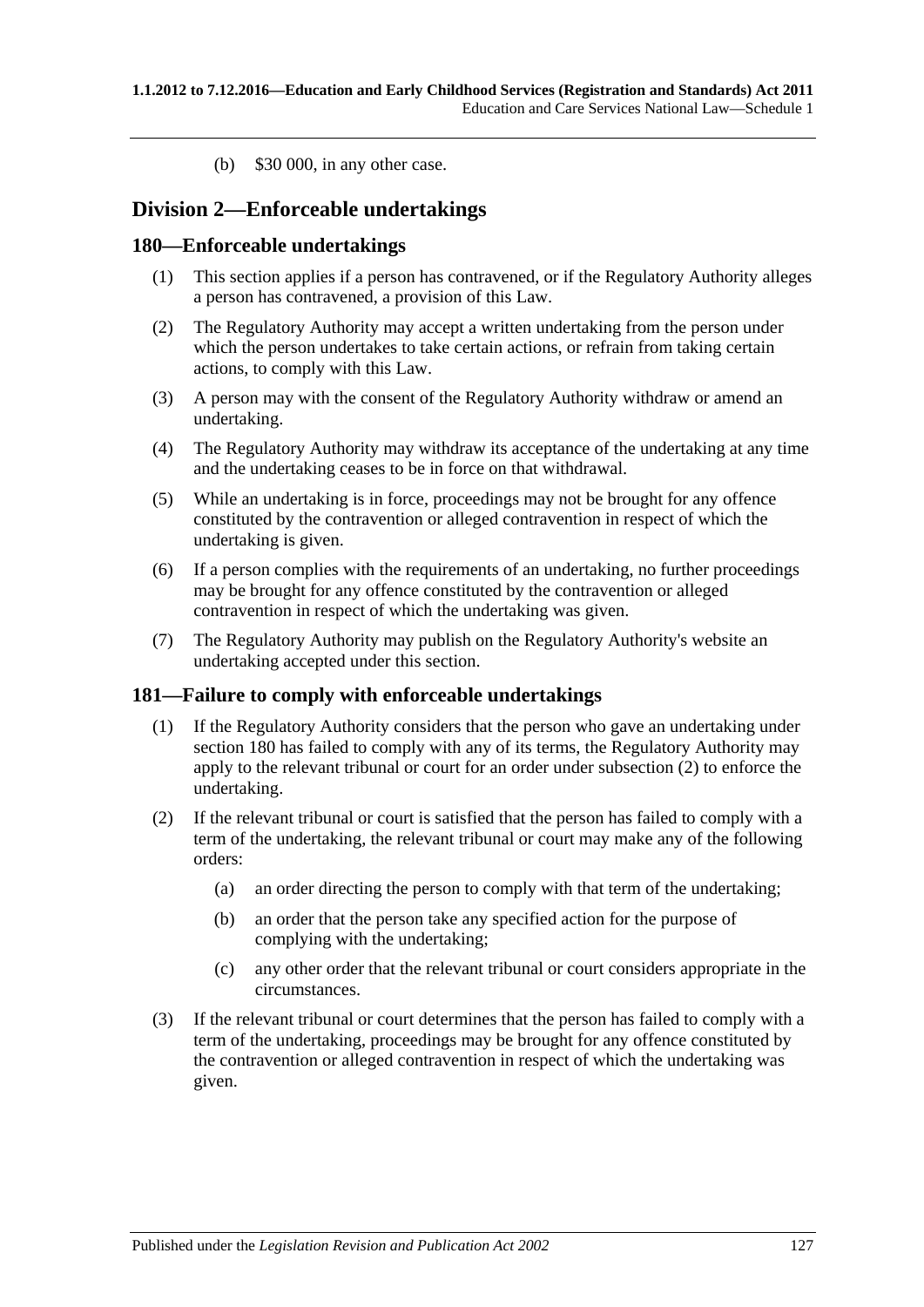# **Division 3—Prohibition notices**

## <span id="page-127-0"></span>**182—Grounds for issuing prohibition notice**

- (1) The Regulatory Authority may give a prohibition notice to a person who is in any way involved in the provision of an approved education and care service if it considers that there may be an unacceptable risk of harm to a child or children if the person were allowed—
	- (a) to remain on the education and care service premises; or
	- (b) to provide education and care to children.
- (2) For the purposes of [subsection](#page-127-0) (1), a person may be involved in the provision of an approved education and care service as any of the following:
	- (a) an approved provider;
	- (b) a certified supervisor;
	- (c) an educator;
	- (d) a family day care educator;
	- (e) an employee;
	- (f) a contractor;
	- (g) a volunteer,

or in any other capacity.

#### <span id="page-127-1"></span>**183—Show cause notice to be given before prohibition notice**

- (1) Before giving a person a prohibition notice, the Regulatory Authority must give the person a notice (a *show cause notice*)—
	- (a) stating that the Regulatory Authority proposes to give the person a prohibition notice; and
	- (b) stating the reasons for the proposed prohibition; and
	- (c) inviting the person to make a written submission to the Regulatory Authority, within a stated time of at least 14 days, about the proposed prohibition.
- (2) [Subsection \(1\)](#page-127-1) does not apply if the Regulatory Authority is satisfied it is necessary, in the interests of the safety, health or wellbeing of a child or children, to immediately issue a prohibition notice to the person.

## **184—Deciding whether to issue prohibition notice**

- (1) If the Regulatory Authority gives a show cause notice under section 183 to a person, the Regulatory Authority must have regard to any written submission received from the person within the time stated in the show cause notice before deciding whether to give the person a prohibition notice.
- (2) If the Regulatory Authority decides not to issue a prohibition notice to the person, the Regulatory Authority must give the person notice of the decision.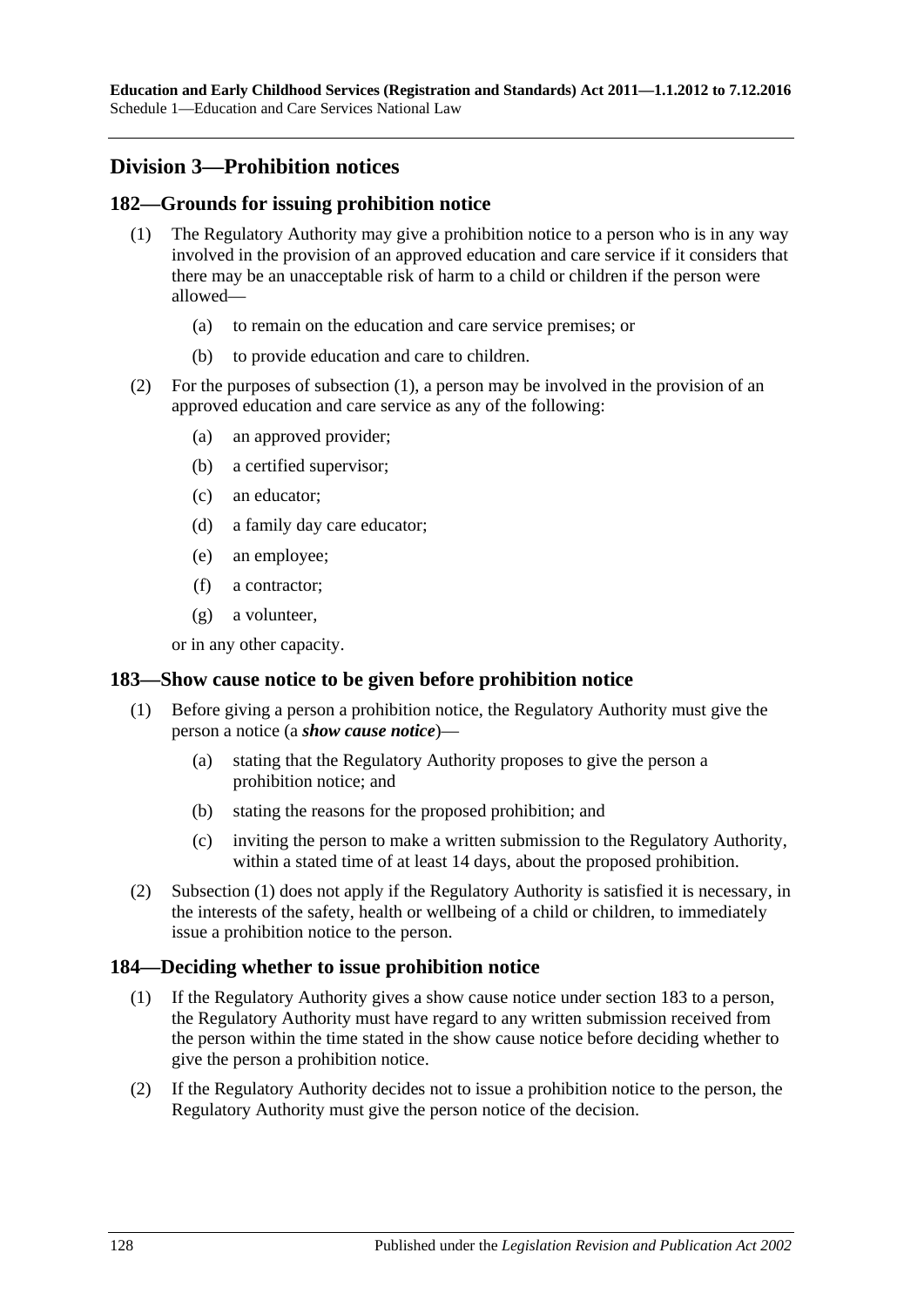## **185—Content of prohibition notice**

A prohibition notice given to a person must state—

- (a) that the person is prohibited from doing any of the following:
	- (i) providing education and care to children for an education and care service;
	- (ii) being engaged as a supervisor, educator, family day care educator, employee, contractor or staff member of, or being a volunteer at, an education and care service;
	- (iii) carrying out any other activity relating to education and care services; and
- (b) that the person may apply for cancellation of the notice; and
- (c) how an application for cancellation must be made.

#### **186—Cancellation of prohibition notice**

- (1) If the Regulatory Authority is satisfied there is not a sufficient reason for a prohibition notice to remain in force for a person, the Regulatory Authority must cancel the prohibition notice and give the person notice of the cancellation.
- (2) A person for whom a prohibition notice is in force may apply to the Regulatory Authority to cancel the notice.
- (3) The application must—
	- (a) be in writing; and
	- (b) include the prescribed information; and
	- (c) be signed by the person.
- (4) The person may state in the application anything the person considers relevant to the Regulatory Authority's decision about whether there would be an unacceptable risk of harm to children if the person were—
	- (a) to remain at the education and care service premises; or
	- (b) to provide education and care to children.
- (5) The application may include a statement setting out any change in the person's circumstances since the prohibition notice was given or since any previous application under this section that would warrant the cancellation of the notice.
- (6) The Regulatory Authority must decide the application as soon as practicable after its receipt.

#### **187—Person must not contravene prohibition notice**

While a prohibition notice is in force under this Law as applying in any participating jurisdiction for a person, the person must not—

- (a) provide education and care to children for an education and care service; or
- (b) be engaged as a supervisor, educator, family day care educator, employee, contractor or staff member of, or perform volunteer services for, an education and care service; or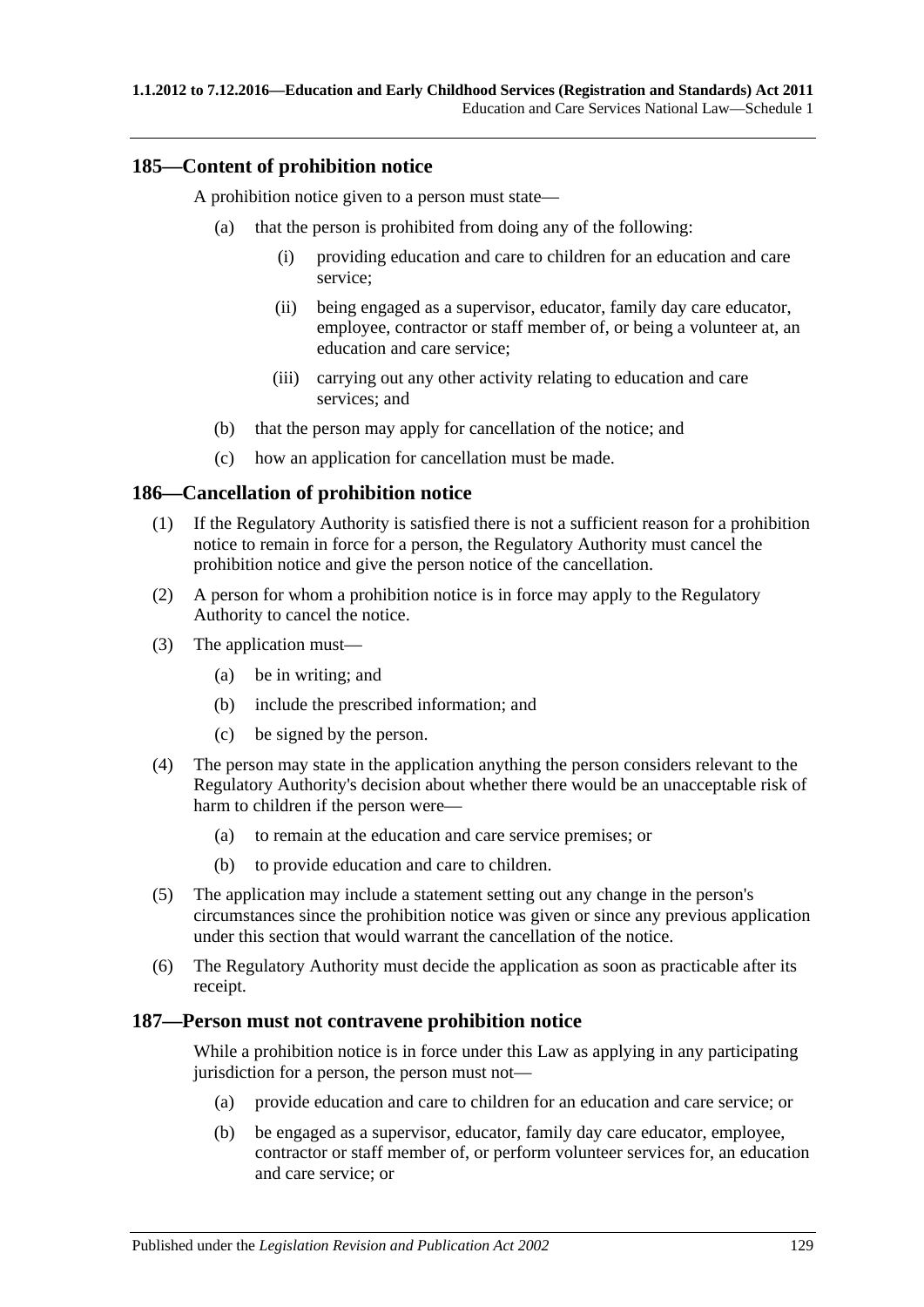(c) carry out any other activity relating to education and care services. Penalty: \$20 000.

## **188—Offence to engage person to whom prohibition notice applies**

An approved provider must not engage a person as a supervisor, educator, family day care educator, employee, contractor or staff member of, or allow a person to perform volunteer services for, an education and care service if the provider knows, or ought reasonably to know, a prohibition notice is in force under this Law as applying in any participating jurisdiction in respect of the person.

Penalty:

- (a) \$20 000, in the case of an individual.
- (b) \$100 000, in any other case.

# **Division 4—Emergency removal of children**

## **189—Emergency removal of children**

- (1) This section applies if the Regulatory Authority considers, on reasonable grounds, that there is an immediate danger to the safety or health of a child or children being educated and cared for by an education and care service.
- <span id="page-129-0"></span>(2) The Regulatory Authority may remove, or cause the removal of, the child or children from the education and care service premises.
- (3) In exercising a power under [subsection](#page-129-0) (2)—
	- (a) the Regulatory Authority may be given such assistance by other persons (including police officers) as is reasonably required; and
	- (b) the Regulatory Authority and any person assisting the Regulatory Authority may—
		- (i) enter the education and care service premises, without warrant; and
		- (ii) use reasonable force as necessary.
- (4) If a child is removed from the education and care service premises under [subsection](#page-129-0) (2), the Regulatory Authority must ensure that the child's parents are immediately notified of the situation and the child's current location.

# **Part 8—Review**

# **Division 1—Internal review**

## **190—Reviewable decision—internal review**

A reviewable decision for internal review is a decision of the Regulatory Authority under this Law as applying in any participating jurisdiction—

- (a) to refuse to grant a provider approval, a service approval or a supervisor certificate; or
- (b) to amend or refuse to amend a provider approval, a service approval or a supervisor certificate; or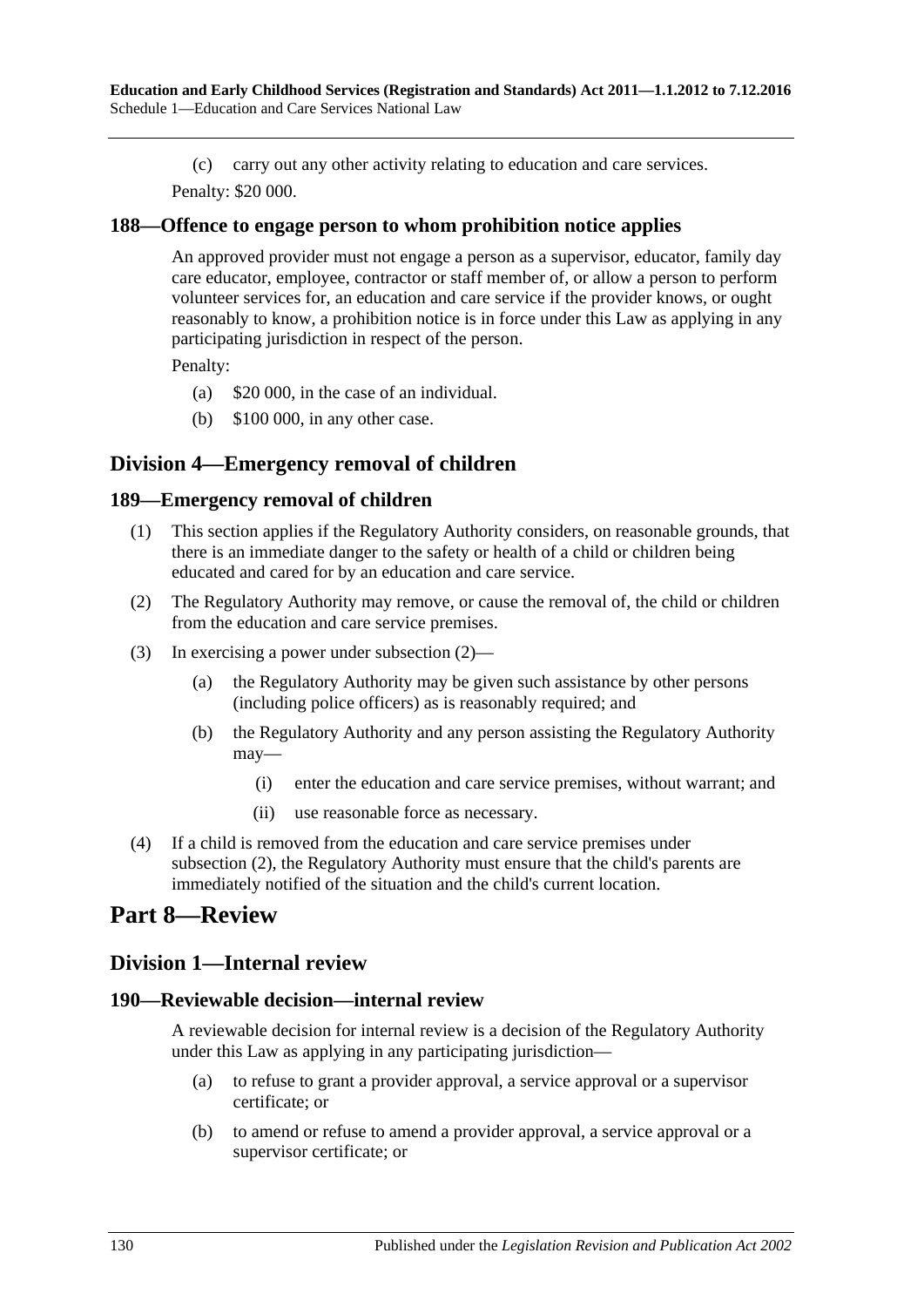- (c) to impose a condition on a provider approval, a service approval or a supervisor certificate; or
- (d) to suspend—
	- (i) a provider approval under section 28; or
	- (ii) a service approval under section 73; or
	- (iii) a supervisor certificate under section 126; or
- (e) to refuse to consent to the transfer of a service approval; or
- (f) to revoke a service waiver; or
- (g) to issue a compliance direction; or
- (h) to issue a compliance notice.

#### <span id="page-130-0"></span>**191—Internal review of reviewable decisions**

- (1) A person who is the subject of a reviewable decision for internal review may apply to the Regulatory Authority in writing for review of the decision.
- (2) An application under [subsection](#page-130-0) (1) must be made—
	- (a) within 14 days after the day on which the person is notified of the decision; or
	- (b) if the person is not notified of the decision, within 14 days after the person becomes aware of the decision.
- (3) The person who conducts the review for the Regulatory Authority must not be a person who was involved in the assessment or investigation of the person or service to whom or which the decision relates.
- <span id="page-130-2"></span>(4) The person conducting the review may ask the person who applied for the review for further information.
- <span id="page-130-1"></span>(5) A review under this section must be conducted within 30 days after the application is made.
- (6) The period specified in [subsection](#page-130-1) (5) may be extended by up to 30 days—
	- (a) if a request for further information is made under [subsection](#page-130-2) (4); or
	- (b) by agreement between the person who applied for the review and the Regulatory Authority.
- (7) The Regulatory Authority may, in relation to an application under [subsection](#page-130-0) (1)—
	- (a) confirm the decision; or
	- (b) make any other decision that the Regulatory Authority thinks appropriate.

## **Division 2—External review**

#### **192—Reviewable decision—external review**

A reviewable decision for external review is—

(a) a decision of the Regulatory Authority made under section 191 (other than a decision in relation to the issue of a compliance direction or a compliance notice); or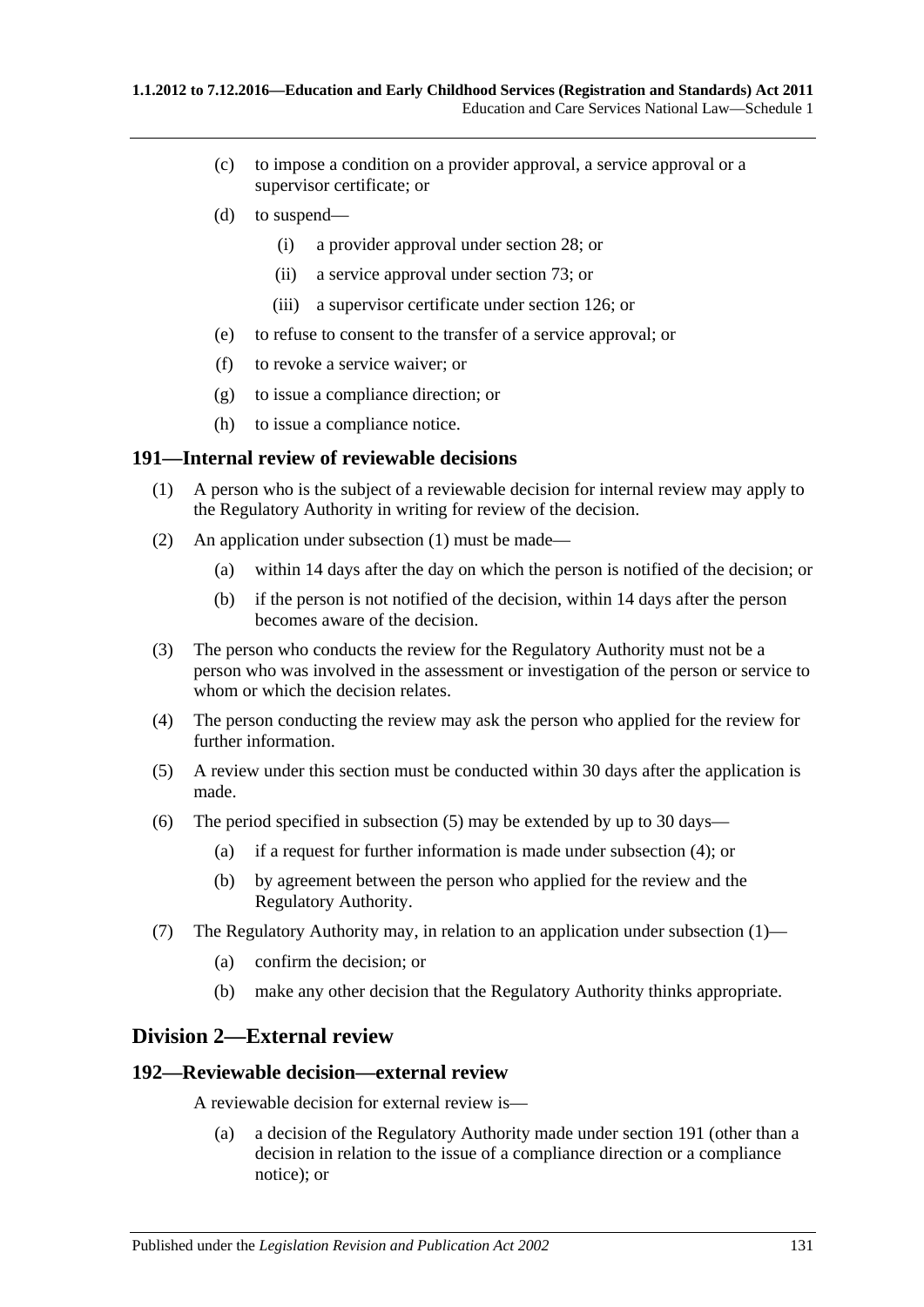- (b) a decision of the Regulatory Authority under this Law as applying in any participating jurisdiction—
	- (i) to suspend a provider approval under section 27; or
	- (ii) to cancel a provider approval under section 33; or
	- (iii) to suspend a service approval under section 72; or
	- (iv) to cancel a service approval under section 79 or 307; or
	- (v) to suspend or cancel a supervisor certificate under section 125; or
	- (vi) to direct the approved provider of a family day care service to suspend the care and education of children by a family day care educator; or
	- (vii) to give a prohibition notice or to refuse to cancel a prohibition notice.

**Note—**

A person is not entitled to a review under this section in respect of a suspension or cancellation of a service approval if that suspension or cancellation relates only to an associated children's service. Any right of review would be under the children's services law.

#### **193—Application for review of decision of the Regulatory Authority**

- (1) A person who is the subject of a reviewable decision for external review may apply to the relevant tribunal or court for a review of the decision.
- (2) An application must be made within 30 days after the day on which the applicant is notified of the decision that is to be reviewed.
- (3) After hearing the matter, the relevant tribunal or court may—
	- (a) confirm the decision of the Regulatory Authority; or
	- (b) amend the decision of the Regulatory Authority; or
	- (c) substitute another decision for the decision of the Regulatory Authority.
- (4) In determining any application under this section, the relevant tribunal or court may have regard to any decision under this Law as applying in another participating jurisdiction of a relevant tribunal or court of that jurisdiction.

# **Division 3—General**

## **194—Relationship with Act establishing administrative body**

This Part applies despite any provision to the contrary in the Act that establishes the relevant tribunal or court but does not otherwise limit that Act.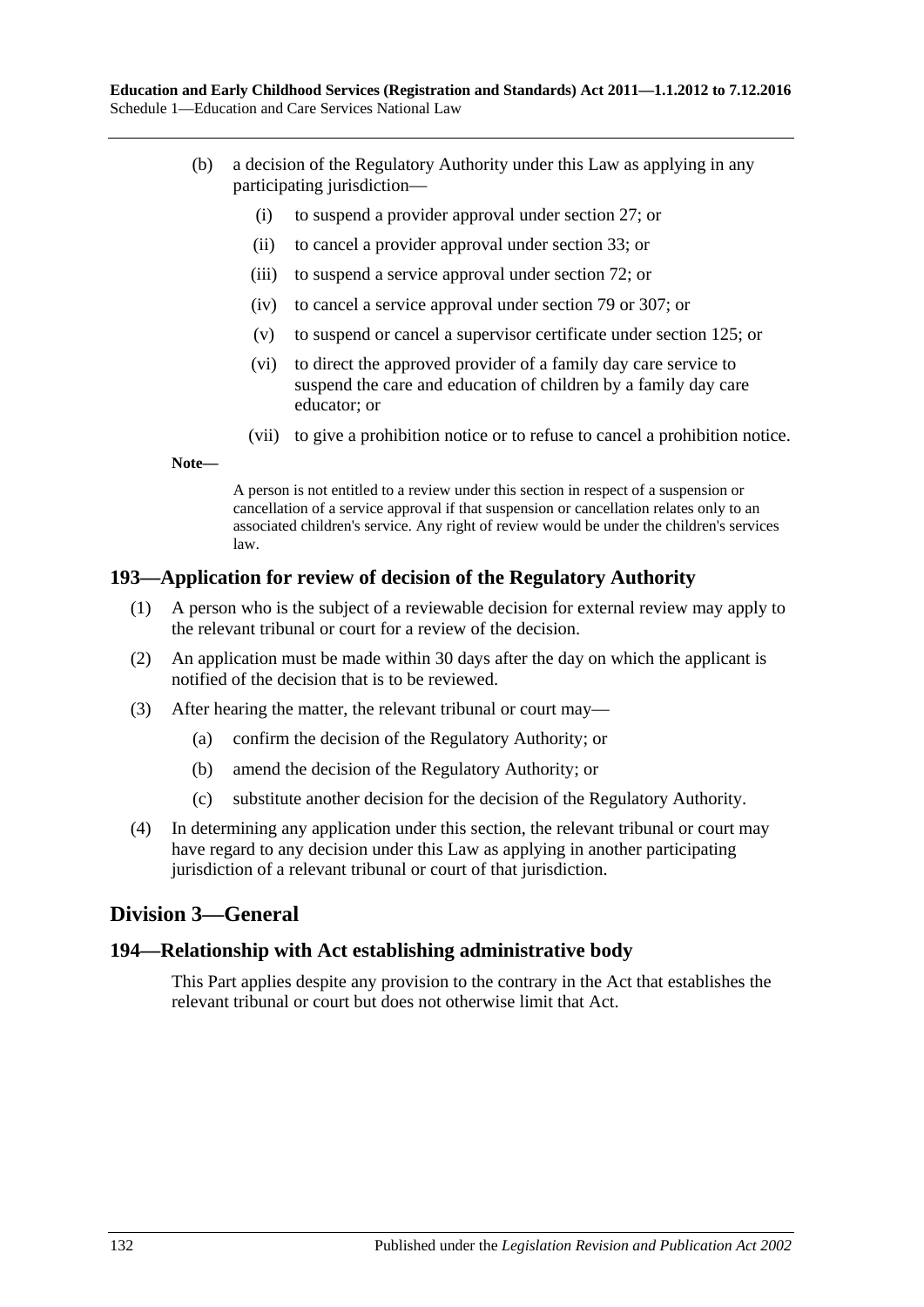# **Part 9—Monitoring and enforcement**

# **Division 1—Authorised officers**

## **195—Authorisation of authorised officers**

- (1) The Regulatory Authority may authorise any person who the Regulatory Authority is satisfied is an appropriate person to be an authorised officer for the purposes of this Law.
- (2) In considering whether a person is an appropriate person to be an authorised officer, the Regulatory Authority must take into account the requirements for the authorisation of authorised officers determined by the National Authority under [subsection](#page-132-0) (5).
- (3) An authorised officer holds office on any terms and conditions stated in the authorisation.
- (4) A defect in the authorisation of an authorised officer does not affect the validity of any action taken or decision made by the authorised officer under this Law.
- <span id="page-132-0"></span>(5) The National Authority may determine the requirements for the authorisation of authorised officers under this section.
- (6) A determination under [subsection](#page-132-0) (5) must be published on the website of the National Authority.

## **196—Identity card**

- (1) The Regulatory Authority must issue to each authorised officer an identity card in the form prescribed by the national regulations.
- (2) The identity card must identify the authorised officer as an authorised officer authorised by the Regulatory Authority under this Law.
- <span id="page-132-1"></span>(3) An authorised officer must—
	- (a) carry the identity card whenever the officer is exercising his or her functions under this Law; and
	- (b) show the identity card—
		- (i) before exercising a power of entry under this Law; and
		- (ii) at any time during the exercise of a power under this Law when asked to do so.

#### Penalty: \$1 000.

- (4) An authorised officer who fails to comply with [subsection](#page-132-1) (3)(b) in relation to the exercise of a power ceases to be authorised to exercise the power in relation to the matter.
- (5) An authorised officer must return his or her identity card to the Regulatory Authority on ceasing to be authorised as an authorised officer for the purposes of this Law. Penalty: \$1 000.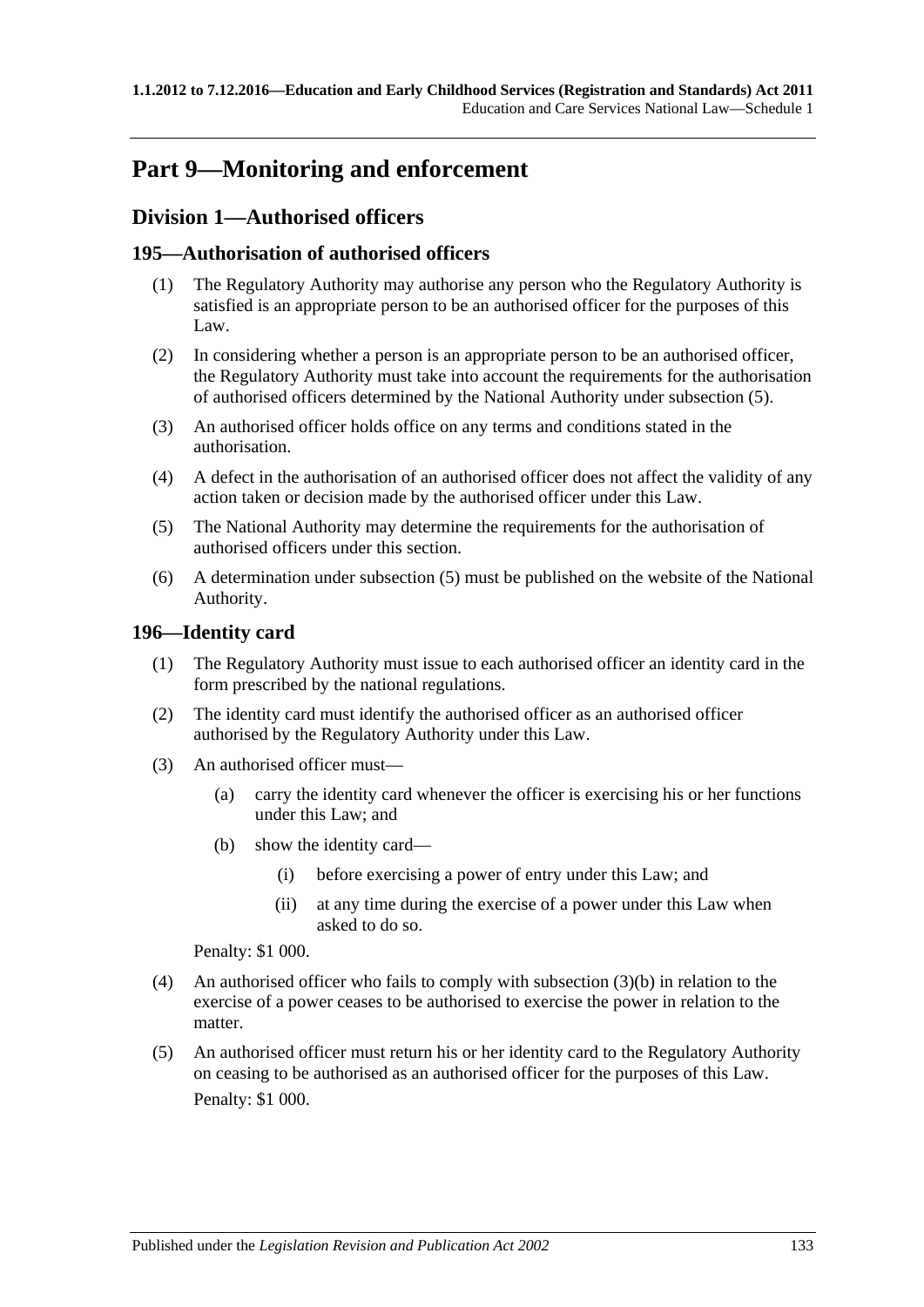# **Division 2—Powers of entry**

# **197—Powers of entry for assessing and monitoring approved education and care service**

- (1) An authorised officer may exercise a power under this section for any of the following purposes:
	- (a) monitoring compliance with this Law;
	- (b) a rating assessment of an approved education and care service under Part 5;
	- (c) obtaining information requested under section 35 or 83.
- <span id="page-133-2"></span><span id="page-133-0"></span>(2) An authorised officer may, at any reasonable time and with such assistants as may reasonably be required, enter any education and care service premises and do any of the following:
	- (a) inspect the premises and any plant, equipment, vehicle or other thing;
	- (b) photograph or film, or make audio recordings or make sketches of, any part of the premises or anything at the premises;
	- (c) inspect and make copies of, or take extracts from, any document kept at the premises;
	- (d) take any document or any other thing at the premises;
	- (e) ask a person at the premises—
		- (i) to answer a question to the best of that person's knowledge, information and belief; or
		- (ii) to take reasonable steps to provide information or produce a document.
- <span id="page-133-3"></span><span id="page-133-1"></span>(3) A power under [subsection](#page-133-0) (2)(a) to [\(d\)](#page-133-1) is limited to a document or thing that is used or likely to being used in the provision of the education and care service.
- (4) If the authorised officer takes any document or thing under [subsection](#page-133-2) (2), he or she must—
	- (a) give notice of the taking of the document or thing to the person apparently in charge of it or to an occupier of the premises; and
	- (b) return the document or thing to that person or the premises within 7 days after taking it.
- (5) An authorised officer may not, under this section, enter a residence unless—
	- (a) an approved education and care service is operating at the residence at the time of entry; or
	- (b) the occupier of the residence has consented in writing to the entry and the inspection.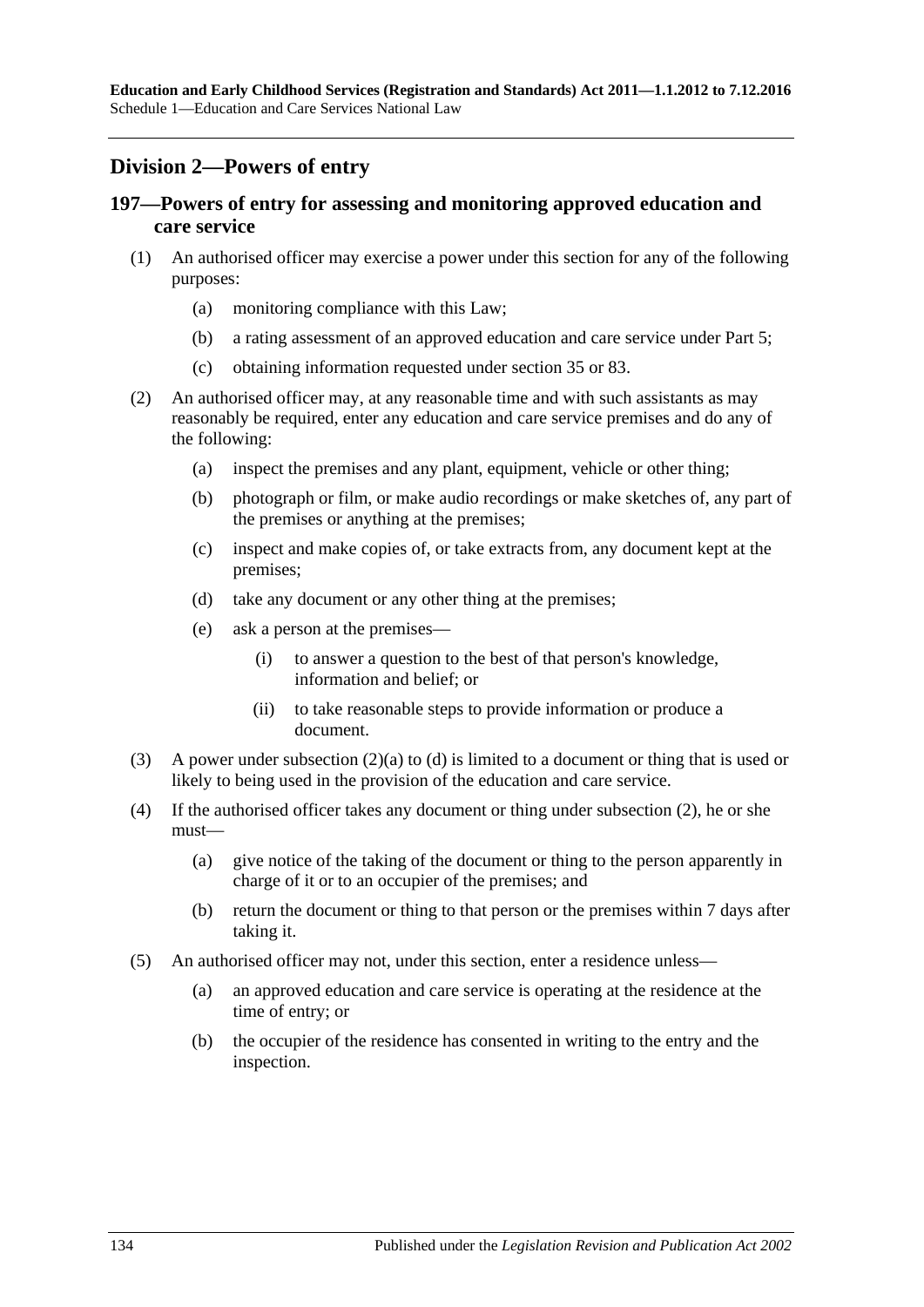# **198—National Authority representative may enter service premises in company with Regulatory Authority**

- (1) A person authorised by the National Authority, in company with an authorised officer, may enter premises used by an approved education and care service within the usual hours of operation of the service at those premises.
- (2) The entry by the person authorised by the National Authority is solely for the purpose of informing the National Authority of the rating assessment processes of the Regulatory Authority under Part 5 to assist the National Authority in promoting consistency across participating jurisdictions.

## **199—Powers of entry for investigating approved education and care service**

- (1) An authorised officer may exercise the powers under this section to investigate an approved education and care service if the authorised officer reasonably suspects that an offence may have been or may be being committed against this Law.
- <span id="page-134-0"></span>(2) The authorised officer, with any necessary assistants, may with or without the consent of the occupier of the premises, enter the education and care service premises at any reasonable time and do any of the following:
	- (a) search any part of the premises;
	- (b) inspect, measure, test, photograph or film, or make audio recordings of, any part of the premises or anything at the premises;
	- (c) take a thing, or a sample of or from a thing, at the premises for analysis, measurement or testing;
	- (d) copy, or take an extract from, a document, at the premises;
	- (e) take into or onto the premises any person, equipment and materials the authorised officer reasonably requires for exercising a power under this subsection;
	- (f) require the occupier of the premises, or a person at the premises, to give the authorised officer information to help the authorised officer in conducting the investigation.
- <span id="page-134-1"></span>(3) A power under [subsection](#page-134-0) (2)(b) to [\(d\)](#page-134-1) is limited to a document or thing that is used or likely to be used in the provision of the education and care service.
- (4) An authorised officer may not, under this section, enter a residence unless—
	- (a) an approved education and care service is operating at the residence at the time of entry; or
	- (b) the occupier of the residence has consented in writing to the entry and the inspection.

## **200—Powers of entry to business premises**

(1) An authorised officer may exercise powers under this section if the authorised officer reasonably suspects that documents or other evidence relevant to the possible commission of an offence against this Law are present at the principal office or any other business premises of an approved provider.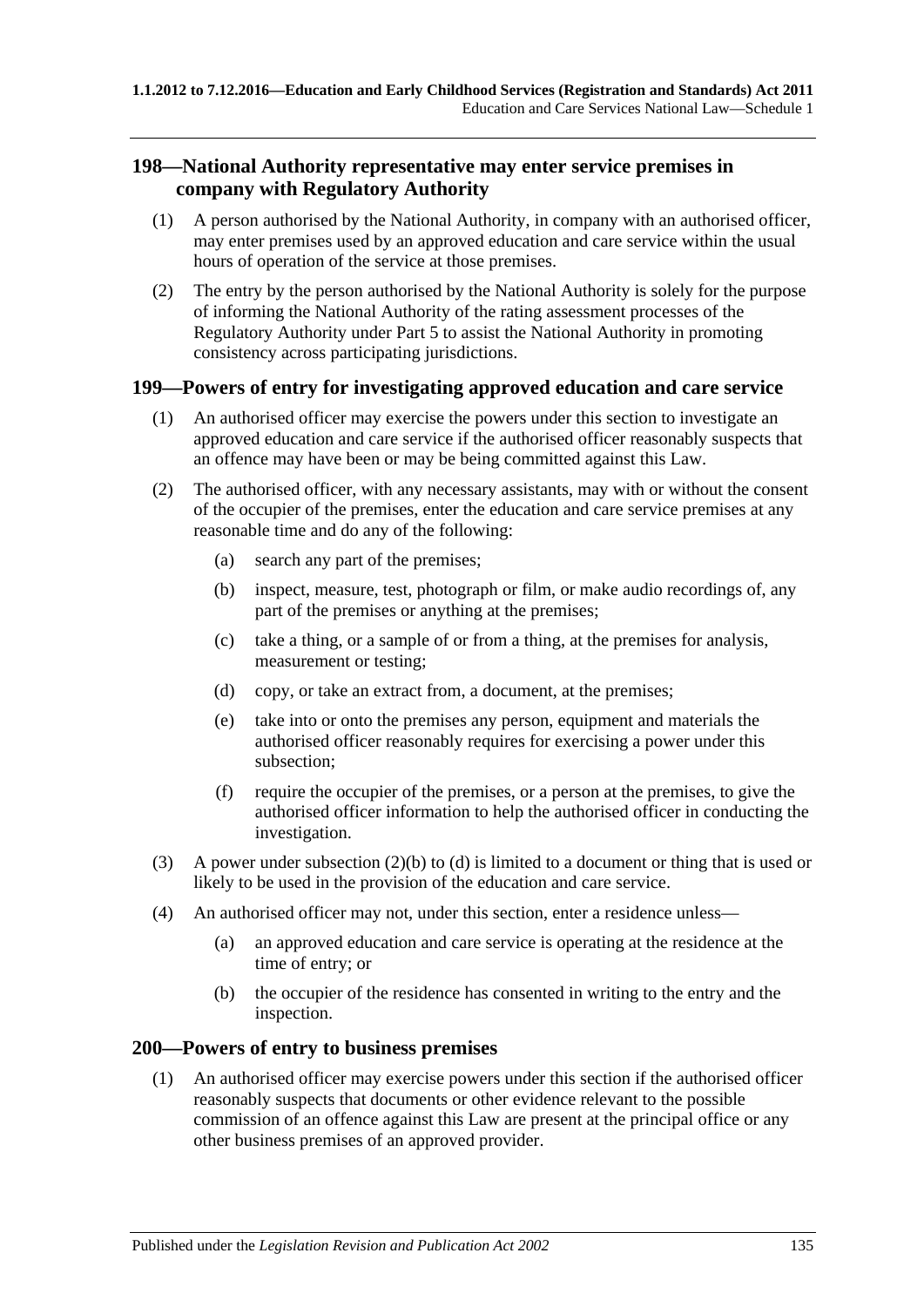- (2) The authorised officer, with the consent of the occupier of the premises, may enter the premises and do any of the following:
	- (a) search any part of the premises;
	- (b) inspect, measure, test, photograph or film, or make audio recordings of, any part of the premises or anything at the premises;
	- (c) take a thing, or a sample of or from a thing, at the premises for analysis, measurement or testing;
	- (d) copy, or take an extract from, a document, at the premises;
	- (e) take into or onto the premises any person, equipment and materials the authorised officer reasonably requires for exercising a power under this subsection;
	- (f) require the occupier of the premises, or a person at the premises, to give the authorised officer information to help the authorised officer in conducting the investigation.
- (3) An authorised officer must not enter and search the premises with the consent of the occupier unless, before the occupier consents to that entry, the authorised officer has—
	- (a) produced his or her identity card for inspection; and
	- (b) informed the occupier—
		- (i) of the purpose of the search and the powers that may be exercised; and
		- (ii) that the occupier may refuse to give consent to the entry and search or to the taking of anything found during the search; and
		- (iii) that the occupier may refuse to consent to the taking of any copy or extract from a document found on the premises during the search.

## **201—Entry to premises with search warrant**

- (1) An authorised officer under the authority of a search warrant may enter premises if the authorised officer reasonably believes that a person is operating an education and care service in contravention of section 103 at or from the premises.
- (2) An authorised officer under the authority of a search warrant may enter any education and care service premises or any premises where the authorised officer reasonably believes that an approved education and care service is operating if the authorised officer reasonably believes that the education and care service is operating in contravention of this Law.
- (3) An authorised officer under the authority of a search warrant may enter the principal office or any other business premises of an approved provider if the authorised officer reasonably believes that documents or other evidence relevant to the possible commission of an offence against this Law are present at those premises.
- (4) Schedule 2 applies in relation to the issue of the search warrant and the powers of the authorised officer on entry.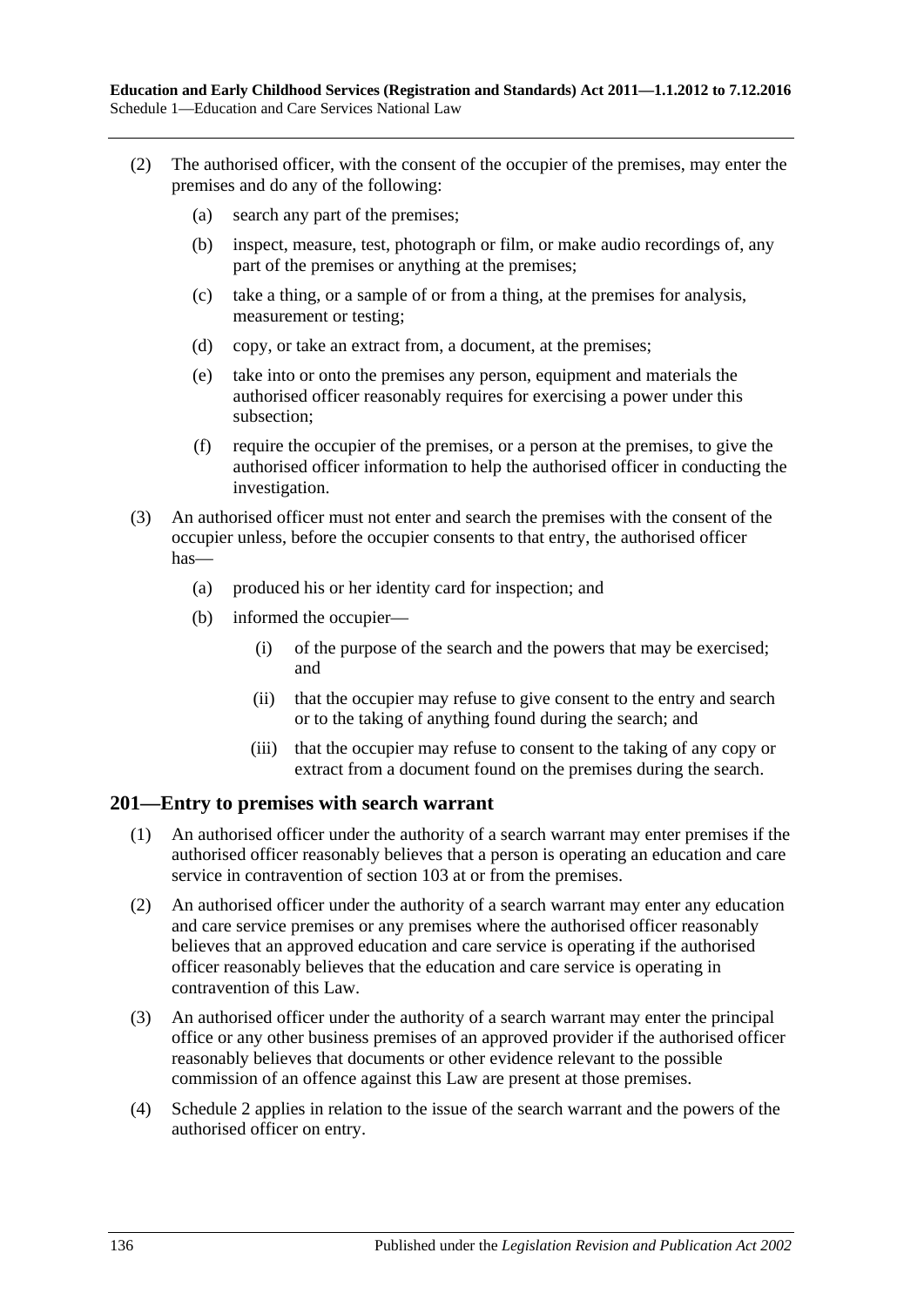## **202—Seized items**

- (1) If an authorised officer has taken a thing under section 199 or 200 or under a search warrant under section 201, the authorised officer must take reasonable steps to return the thing to the person from whom it was taken if the reason for the taking no longer exists.
- (2) If the thing has not been returned within 60 days after it was taken, the authorised officer must take reasonable steps to return it unless—
	- (a) proceedings have been commenced within the period of 60 days and those proceedings (including any appeal) have not been completed; or
	- (b) a court makes an order under section 203 extending the period the thing can be retained.
- (3) If an authorised officer has taken a thing under section 199 or 200 or under a search warrant under section 201, the authorised officer must provide the owner of the thing with reasonable access to the thing.

## **203—Court may extend period**

- (1) An authorised officer may apply to a court within the period of 60 days referred to in section 202 or within a period extended by the court under this section for an extension of the period for which the thing can be held.
- (2) The court may order the extension if satisfied that retention of the thing is necessary—
	- (a) for the purposes of an investigation into whether an offence has been committed; or
	- (b) to enable evidence of an offence to be obtained for the purposes of a prosecution.
- (3) The court may adjourn an application to enable notice of the application to be given to any person.

# **Division 3—Other powers**

## **204—Power to require name and address**

- (1) This section applies if—
	- (a) an authorised officer finds a person committing an offence against this Law; or
	- (b) an authorised officer finds a person in circumstances that lead, or the authorised officer has information that leads, the officer to reasonably suspect the person is committing, or has committed, an offence against this Law.
- (2) The authorised officer may require the person to state the person's name and residential address.
- (3) The authorised officer may require the person to give evidence of the correctness of the stated name or residential address if the officer reasonably suspects the stated name or address to be false.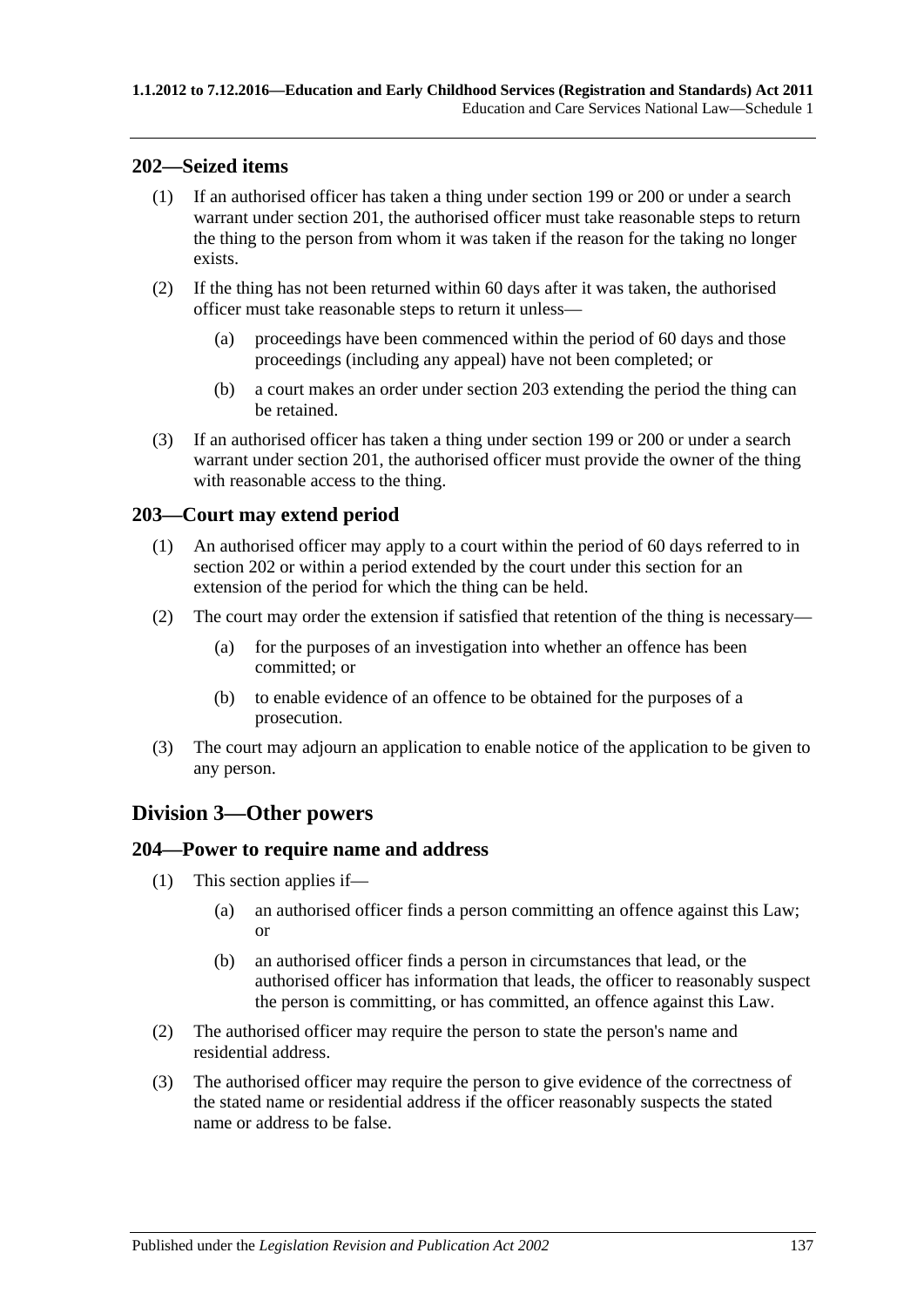**Education and Early Childhood Services (Registration and Standards) Act 2011—1.1.2012 to 7.12.2016** Schedule 1—Education and Care Services National Law

#### **205—Power to require evidence of age, name and address of person**

- (1) This section applies if—
	- (a) the national regulations require a staff member, a family day care educator or a volunteer to have attained a prescribed minimum age; and
	- (b) an authorised officer reasonably suspects that a person—
		- (i) is employed or engaged as a staff member or a family day care educator by, or is a volunteer at, an education and care service; and
		- (ii) has not attained that prescribed minimum age.
- <span id="page-137-0"></span>(2) The authorised officer may require the person to state the person's correct date of birth, whether or not when requiring the person to state the person's correct name and address.
- <span id="page-137-1"></span>(3) Also, the authorised officer may require the person to provide evidence of the correctness of the stated date of birth—
	- (a) at the time of making the requirement under [subsection](#page-137-0) (2) if, in the circumstances, it would be reasonable to expect the person to be in possession of evidence of the correctness of the stated date of birth; or
	- (b) otherwise, within 14 days of making the requirement under [subsection](#page-137-0) (2).
- (4) The authorised officer may require the person to state the person's name and residential address if—
	- (a) the person refuses or is unable to comply with a requirement under [subsection](#page-137-0)  $(2)$  or  $(3)$ ; or
	- (b) according to the date of birth the person states, or the evidence of the person's age the person gives, the person has not attained the prescribed minimum age.

## **206—Power of authorised officers to obtain information documents and evidence**

- (1) An authorised officer may exercise a power under this section for any of the following purposes:
	- (a) monitoring compliance with this Law;
	- (b) a rating assessment of an approved education and care service under Part 5;
	- (c) obtaining information requested under section 35 or 83.
- (2) An authorised officer may, by written notice, require a specified person to provide to the authorised officer, by writing signed by that person or, if the person is not an individual, by a competent officer of that person, within the time and in the manner specified in the notice, any relevant information that is specified in the notice.
- (3) The time specified in the notice must not be less than 14 days from the date the notice is issued.
- <span id="page-137-2"></span>(4) In this section—

*specified person* means a person who is or has been—

(a) an approved provider, a certified supervisor or a staff member of, or a volunteer at, an approved education and care service; or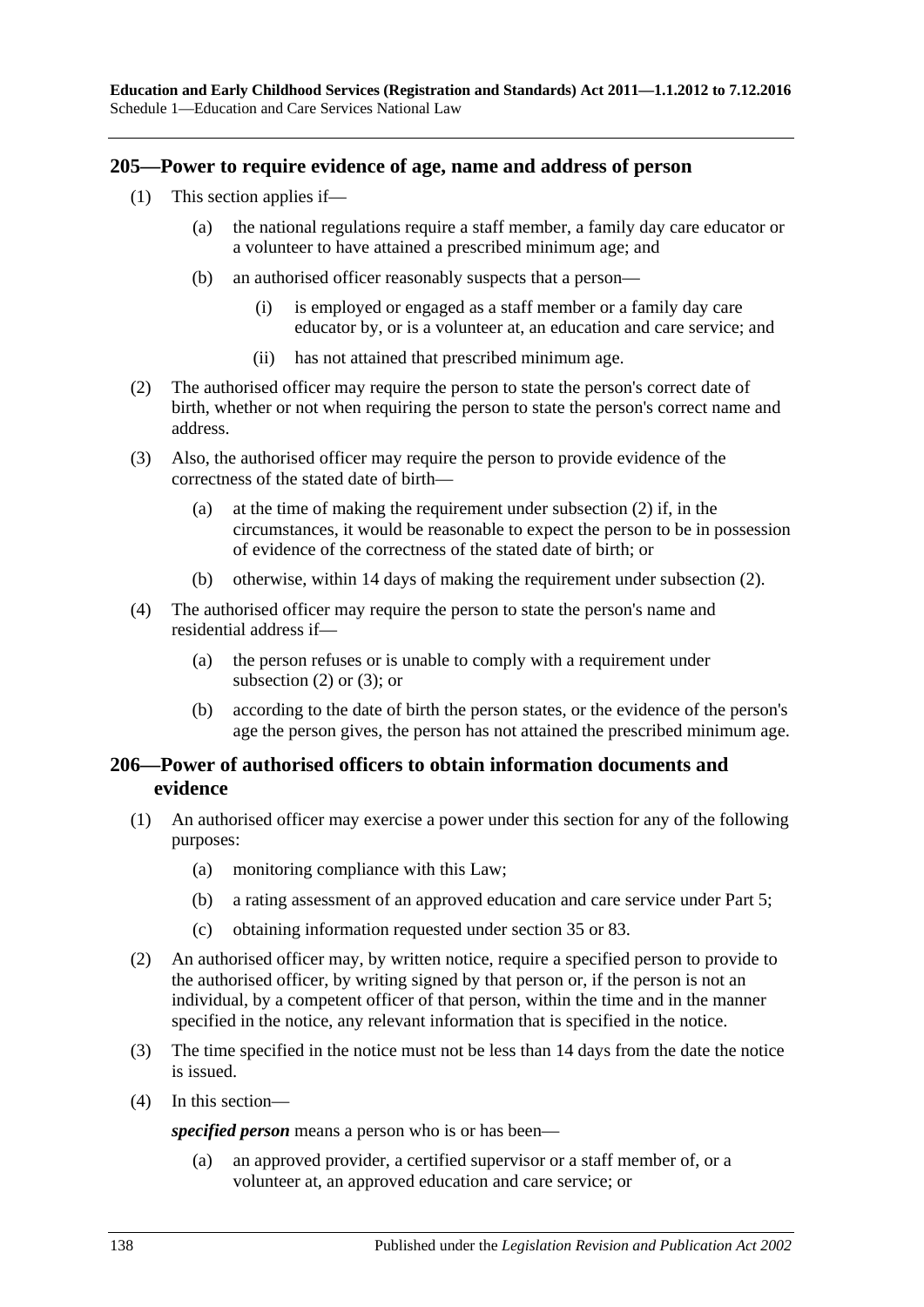(b) a family day care educator.

# **Division 4—Offences relating to enforcement**

#### **207—Offence to obstruct authorised officer**

A person must not obstruct an authorised officer in exercising his or her powers under this Law.

Penalty:

- (a) \$8 000, in the case of an individual.
- (b) \$40 000, in any other case.

#### **208—Offence to fail to assist authorised officer**

A person must not, without reasonable excuse—

- (a) refuse to answer a question lawfully asked by an authorised officer (other than a question asked under section  $197(2)(e)$ ; or
- (b) refuse to provide information or produce a document lawfully required by an authorised officer; or
- (c) fail to comply with a requirement made by an authorised officer under clause  $5(2)(f)$  or [\(g\)](#page-200-1) of Schedule 2.

Penalty:

- (a) \$8 000, in the case of an individual.
- (b) \$40 000, in any other case.

#### **209—Offence to destroy or damage notices or documents**

A person must not, without lawful authority, destroy or damage any notice or document given or prepared or kept under this Law.

Penalty:

- (a) \$8 000, in the case of an individual.
- (b) \$40 000, in any other case.

#### **210—Offence to impersonate authorised officer**

A person must not impersonate an authorised officer. Penalty: \$8 000.

#### <span id="page-138-0"></span>**211—Protection against self incrimination**

- (1) An individual may refuse or fail to give information or do any other thing that the individual is required to do by or under this Law if giving the information or doing the thing might incriminate the individual.
- <span id="page-138-1"></span>(2) However, [subsection](#page-138-0) (1) does not apply to—
	- (a) the production of a document or part of a document that is required to be kept under this Law; or
	- (b) the giving of the individual's name or address in accordance with this Law; or
	- (c) anything required to be done under section 215 or 216.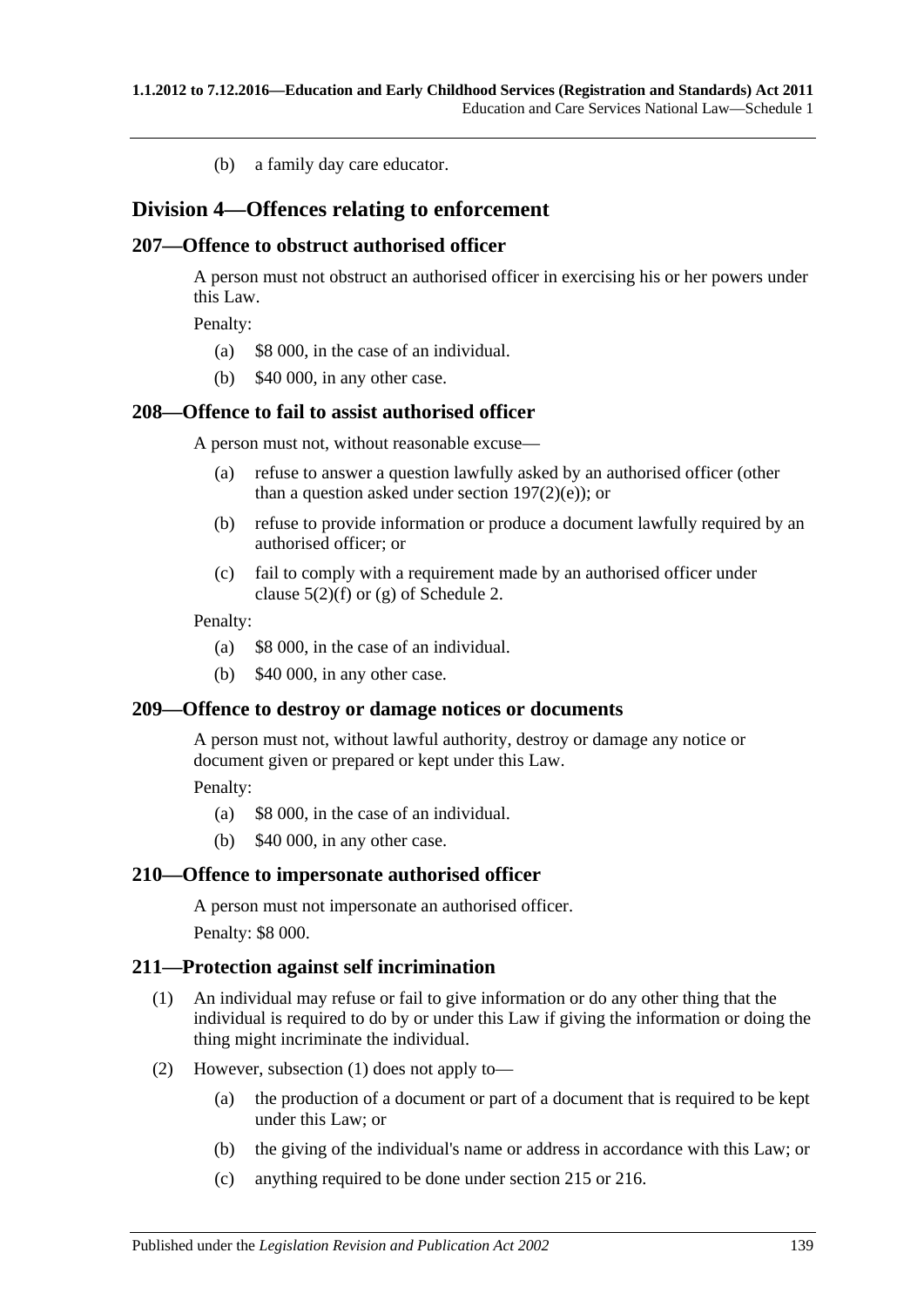(3) Any document referred to in [subsection](#page-138-1)  $(2)(a)$  that is produced by an individual or any information obtained directly or indirectly from that document produced by an individual is not admissible in evidence against the individual in any criminal proceedings (except for criminal proceedings under this Law) or in any civil proceedings.

# **212—Warning to be given**

- (1) Before requiring a person to answer a question or provide information or a document under this Part or Schedule 2, an authorised officer must—
	- (a) identify himself or herself to the person as an authorised officer by producing the officer's identity card; and
	- (b) warn the person that a failure to comply with the requirement or to answer the question, without reasonable excuse, would constitute an offence; and
	- (c) in the case of an individual, warn the person about the effect of section 211.
- (2) Nothing in this section prevents an authorised officer from obtaining and using evidence given to the authorised officer voluntarily by any person.
- (3) This section does not apply to a request made under section 197.

## **213—Occupier's consent to search**

- (1) An occupier who consents in writing to the entry and inspection of his or her premises under Division 2 must be given a copy of the signed consent immediately.
- (2) If, in any proceeding, a written consent is not produced to the court, it must be presumed until the contrary is proved that the occupier did not consent to the entry and search.

# **Division 5—Powers of Regulatory Authority**

# **214—Powers of Regulatory Authority to obtain information for rating purposes**

The Regulatory Authority may, for the purpose of a rating assessment—

- (a) ask the approved provider of the approved education and care service for any information and documents; and
- (b) make any inquiries it considers appropriate.

## **215—Power of Regulatory Authority to obtain information, documents and evidence by notice**

- (1) This section applies if the Regulatory Authority reasonably suspects that an offence has or may have been committed against this Law.
- (2) The Regulatory Authority may, by written notice, require a specified person—
	- (a) to provide to the Regulatory Authority, in writing signed by that person or, if the person is not an individual, by a competent officer of that person, within the time and in the manner specified in the notice, any relevant information that is specified in the notice; or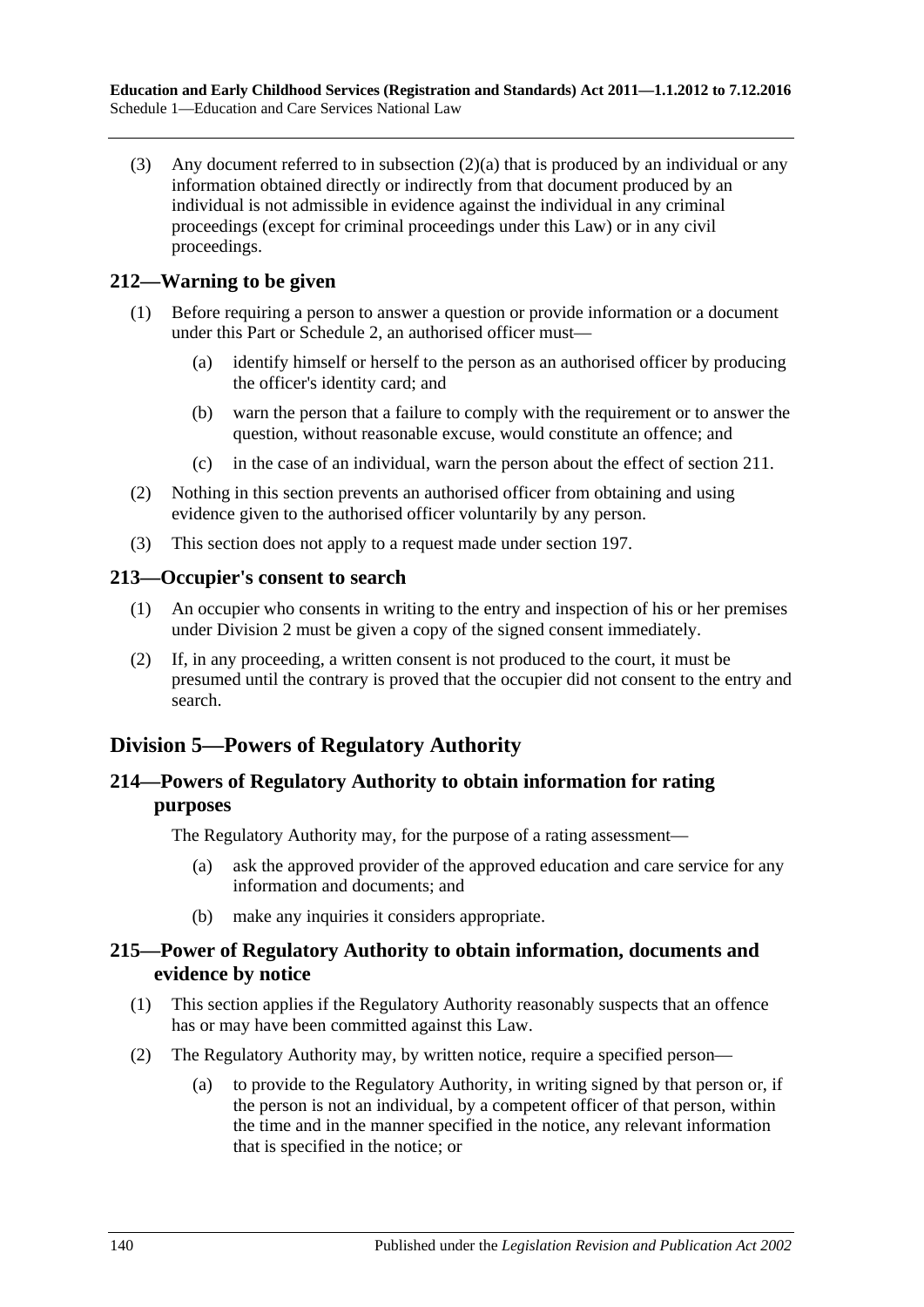- (b) to produce to the Regulatory Authority, or to a person specified in the notice acting on the Regulatory Authority's behalf, in accordance with the notice, any relevant document referred to in the notice; or
- <span id="page-140-0"></span>(c) to appear before the Regulatory Authority, or a person specified in the notice acting on the Regulatory Authority's behalf, at a time and place specified in the notice to give any evidence or to produce any relevant document specified in the notice.
- (3) The notice must—
	- (a) warn the person that failure or refusal to comply with the notice would constitute an offence; and
	- (b) warn the person about the effect of sections 217, 218 and 219.
- (4) The Regulatory Authority or the person specified in the notice acting on the Regulatory Authority's behalf may require the evidence referred to in [subsection](#page-140-0) (2)(c) to be given on oath or affirmation and for that purpose may administer an oath or affirmation.
- (5) The person may give evidence under [subsection](#page-140-0) (2)(c) by telephone or video conference or other electronic means unless the Regulatory Authority, on reasonable grounds, requires the person to give that evidence in person.
- (6) In this section, *specified person* has the meaning given in [section](#page-137-2) 206(4).

## **216—Power of Regulatory Authority to obtain information, documents and evidence at education and care service**

- (1) This section applies if the Regulatory Authority reasonably suspects that an offence has or may have been committed against this Law.
- <span id="page-140-1"></span>(2) The Regulatory Authority may require a specified person at an education and care service—
	- (a) to provide the Regulatory Authority, or a person acting on the Regulatory Authority's behalf, with any specified information that is relevant to the suspected offence; or
	- (b) to produce to the Regulatory Authority, or to a person acting on the Regulatory Authority's behalf, any specified document that is relevant to the suspected offence.
- (3) The Regulatory Authority must—
	- (a) warn the person that failure or refusal to comply with the requirement would constitute an offence; and
	- (b) warn the person about the effect of sections 217, 218 and 219.
- (4) The Regulatory Authority must not require a person to remain at the education and care service more than a reasonable time for the purposes of providing information or producing documents under [subsection](#page-140-1) (2).
- (5) In this section, *specified person* has the meaning given in [section](#page-137-2) 206(4).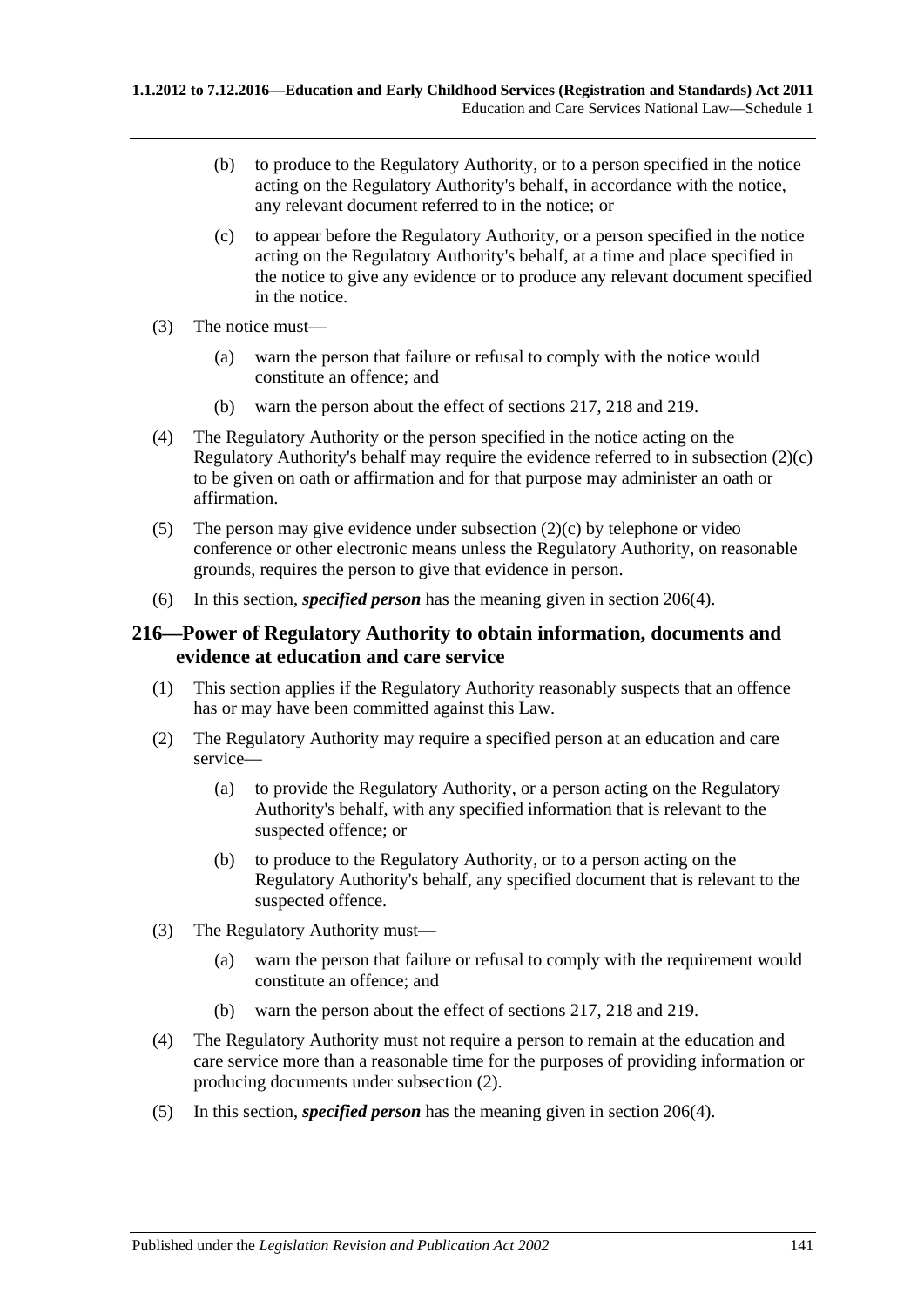## **217—Offence to fail to comply with notice or requirement**

A person must not refuse or fail to comply with a requirement under section 215 or 216 to the extent that the person is capable of complying with that requirement. Penalty:

- (a) \$8 000, in the case of an individual.
- (b) \$40 000, in any other case.

## **218—Offence to hinder or obstruct Regulatory Authority**

A person must not obstruct or hinder the Regulatory Authority in exercising a power under section 215 or 216.

Penalty:

- (a) \$8 000, in the case of an individual.
- (b) \$40 000, in any other case.

## **219—Self incrimination not an excuse**

- (1) A person is not excused from complying with a notice or requirement under section 215 or 216 on the ground that complying with the notice or requirement may result in information being provided that might tend to incriminate the person.
- <span id="page-141-1"></span>(2) Subject to [subsection](#page-141-0) (3), disclosed information is not admissible in evidence against the individual in any criminal proceedings (other than proceedings under section 218 or 295) or in any civil proceedings.
- <span id="page-141-0"></span>(3) Despite [subsection](#page-141-1) (2), any information obtained from a document or documents required to be kept under this Law that is produced by a person is admissible in evidence against the person in criminal proceedings under this Law.
- (4) In this section—

## *disclosed information* means—

- (a) the answer by an individual to any question asked under section 215 or 216; or
- (b) the provision by an individual of any information in compliance with section 215 or 216; or
- (c) any information obtained directly or indirectly because of that answer or the provision of that information.

# **Part 10—Ministerial Council**

# **220—Functions of Ministerial Council**

- (1) The Ministerial Council has the following functions under this Law:
	- (a) to oversee the implementation and administration of the National Quality Framework;
	- (b) to promote uniformity in the application and enforcement of the National Quality Framework;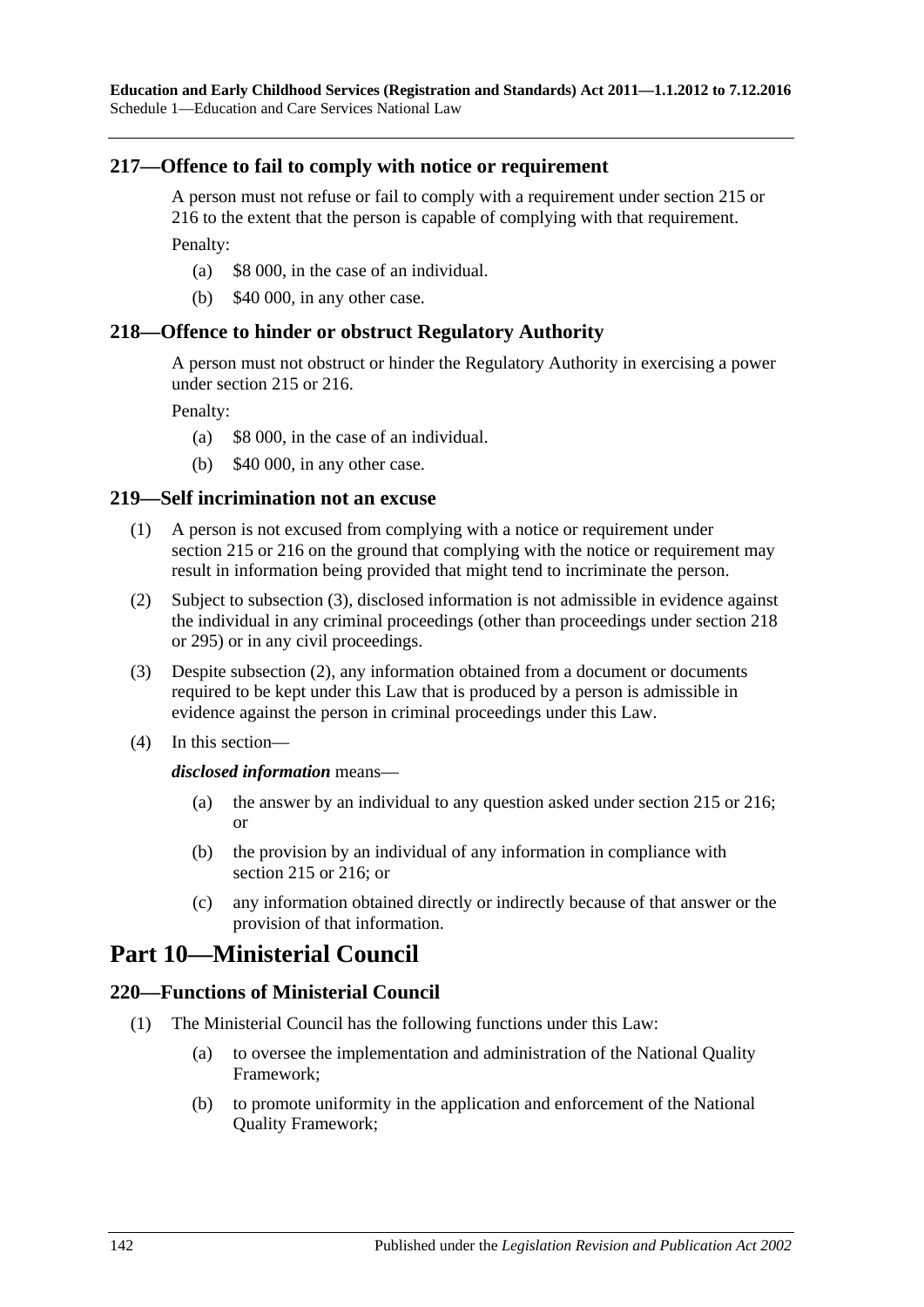- (c) to review and approve the National Quality Standard and set specific standards for education and care services and classes of education and care services;
- (d) to review and approve the rating level system to be used in rating education and care services;
- (e) to review and approve the fee structure under this Law;
- (f) to review and approve new learning frameworks for the purposes of this Law;
- (g) to monitor the implementation and operation of, and recommend or approve amendments to, this Law;
- (h) to monitor the implementation and operation of the national regulations;
- (i) to review the education and care services to which this Law applies and recommend, or amend the national regulations to provide for, the inclusion of new classes of education and care services under this Law;
- (j) to appoint the members of the Board;
- (k) to monitor and review the performance of the National Authority;
- (l) any other functions given to the Ministerial Council by or under this Law.
- (2) The Ministerial Council must have regard to the objectives and guiding principles of the National Quality Framework in carrying out its functions.

# **221—Powers of Ministerial Council**

The Ministerial Council may—

- (a) make recommendations to the Board in relation to the exercise of the National Authority's functions under this Law; and
- (b) refer any matter to the Board for consideration and advice; and
- (c) make regulations in accordance with this Law; and
- (d) do anything necessary or convenient to be done in carrying out its functions.

## **222—Directions**

- (1) The Ministerial Council may give directions to the Board in relation to the carrying out of the National Authority's functions under this Law, including the following:
	- (a) reporting and accountability to the Ministerial Council and Regulatory Authorities;
	- (b) the application of the National Quality Framework;
	- (c) the rating level system to be used in rating education and care services;
	- (d) the collection and use of information.
- (2) The Ministerial Council may give directions to a Regulatory Authority with respect to the administration of the National Quality Framework.
- (3) A direction under this section cannot be about—
	- (a) a particular person or education and care service; or
	- (b) a particular application, approval, notification, assessment or proceeding; or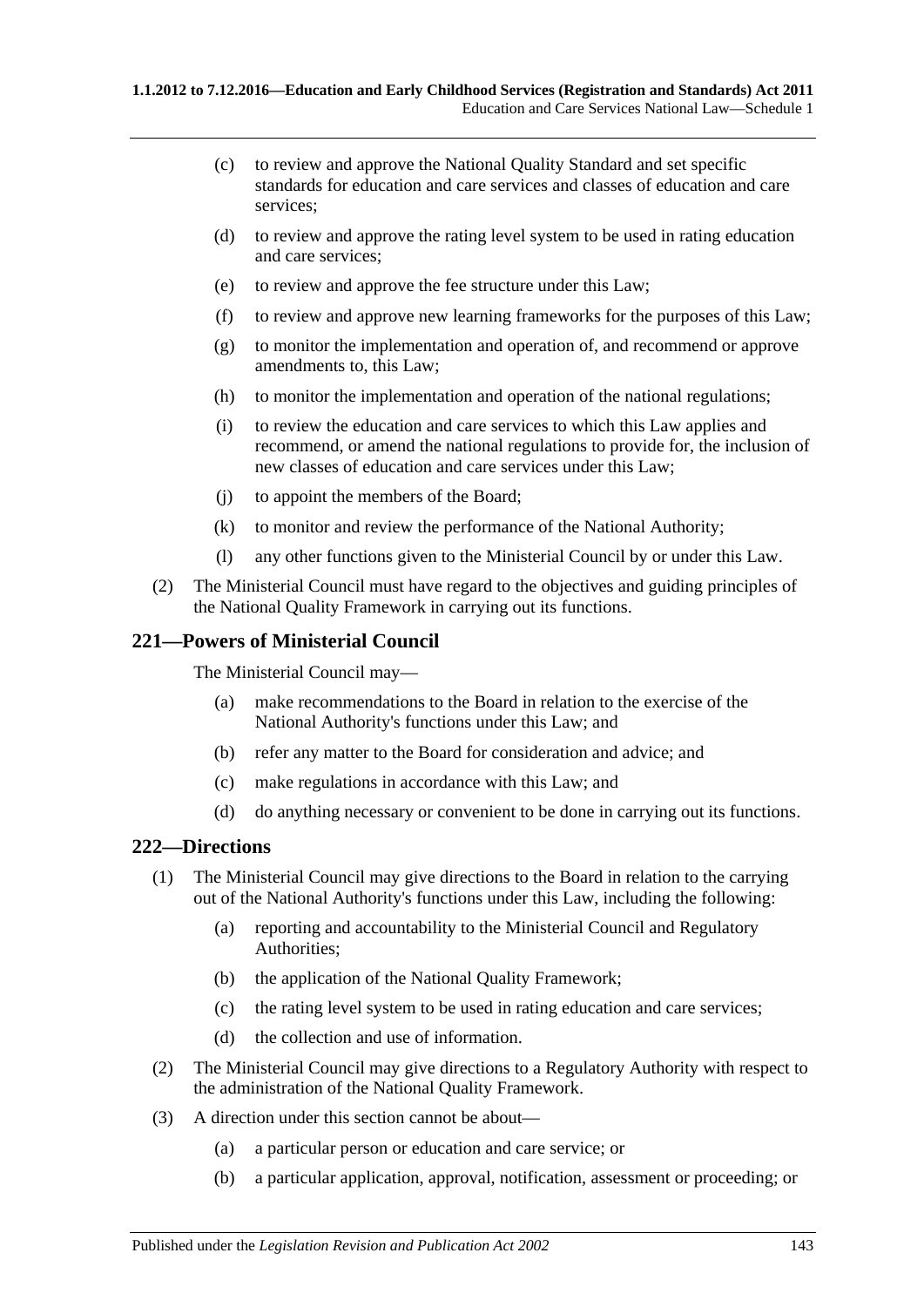- (c) the determination of a rating for a particular education and care service.
- (4) A direction must be in writing.
- (5) A direction must not be inconsistent with this Law.
- (6) A direction is not a legislative instrument or an instrument of a legislative character.
- (7) A direction to the Board under this section must be given to the Chairperson of the Board.
- (8) The Board or a Regulatory Authority must comply with a direction given to the Board or the Authority by the Ministerial Council under this section.

#### **223—How Ministerial Council exercises powers**

- (1) The Ministerial Council is to give a direction for the purposes of this Law by resolution of the Council passed in accordance with procedures determined by the Council.
- (2) An act or thing done by the Ministerial Council (whether by resolution, instrument or otherwise) does not cease to have effect merely because of a change in the Council's membership.

# **Part 11—Australian Children's Education and Care Quality Authority**

#### **Division 1—The National Authority**

#### **224—National Authority**

- (1) The Australian Children's Education and Care Quality Authority is established.
- (2) The National Authority—
	- (a) is a body corporate with perpetual succession; and
	- (b) has a common seal; and
	- (c) may sue and be sued in its corporate name.
- (3) The National Authority represents the State.

#### **225—Functions of National Authority**

- (1) The functions of the National Authority are as follows—
	- (a) to guide the implementation and administration of the National Quality Framework and to monitor and promote consistency in its implementation and administration;
	- (b) to report to and advise the Ministerial Council on the National Quality Framework;
	- (c) to report to the Regulatory Authorities and the relevant Commonwealth Department in relation to the following:
		- (i) the collection of information under this Law;
		- (ii) the evaluation of the National Quality Framework;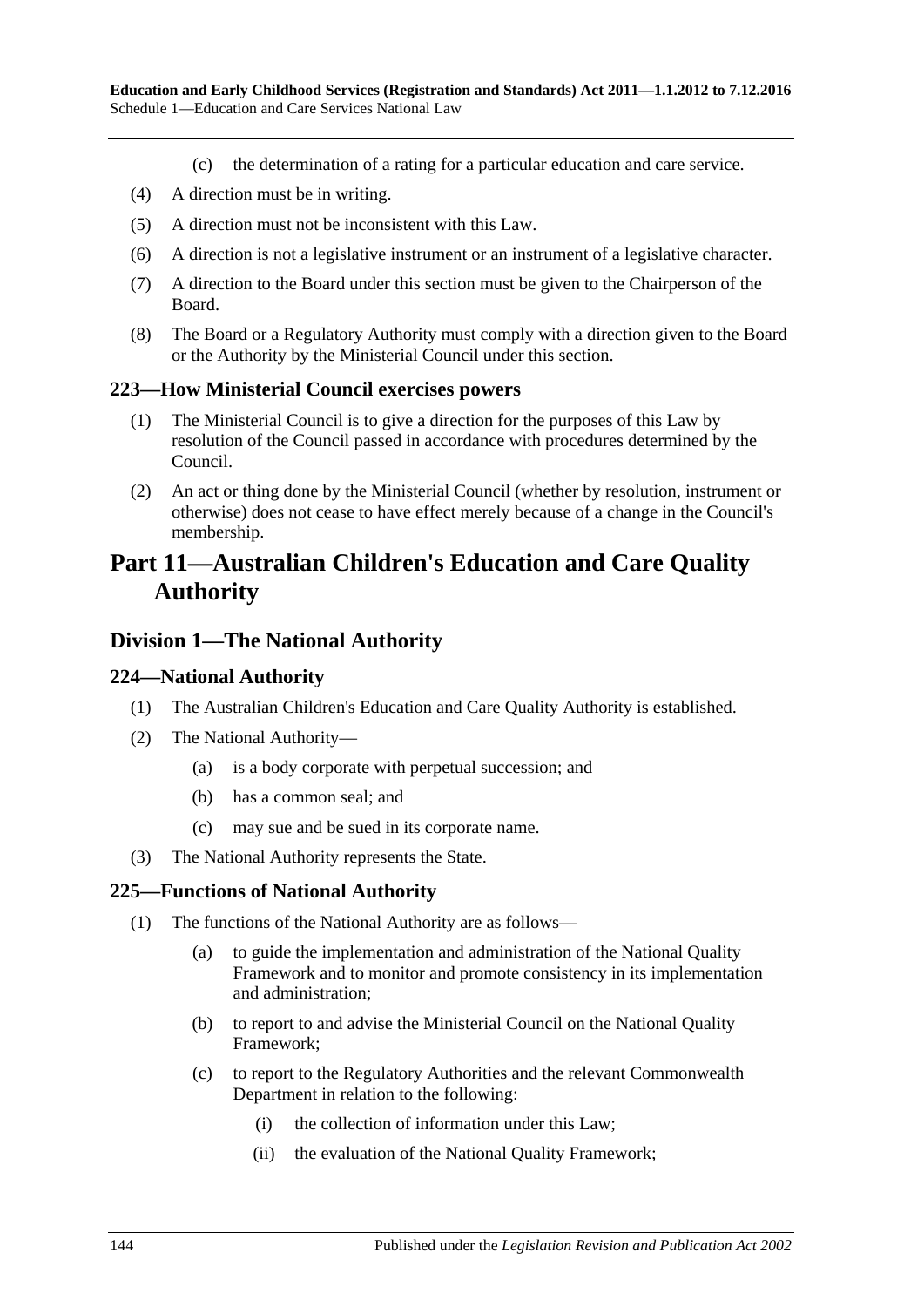- (d) to establish consistent, effective and efficient procedures for the operation of the National Quality Framework;
- (e) to determine the arrangements for national auditing for the purposes of this Law;
- (f) to keep national information on the assessment, rating and regulation of education and care services;
- (g) to establish and maintain national registers of approved providers, approved education and care services and certified supervisors and to publish those registers;
- (h) to promote and foster continuous quality improvement by approved education and care services;
- (i) to publish, monitor and review ratings of approved education and care services;
- (j) to make determinations with respect to the highest level of rating for approved education and care services;
- (k) in conjunction with the Regulatory Authorities, to educate and inform education and care services and the community about the National Quality Framework;
- (l) to publish guides and resources—
	- (i) to support parents and the community in understanding quality in relation to education and care services; and
	- (ii) to support the education and care services sector in understanding the National Quality Framework;
- (m) to publish information about the implementation and administration of the National Quality Framework and its effect on developmental and educational outcomes for children;
- (n) to publish practice notes and guidelines for the application of this Law;
- (o) to determine the qualifications for authorised officers and to provide support and training for staff of Regulatory Authorities;
- (p) to determine the qualifications required to be held by educators, including the assessment of equivalent qualifications;
- (q) any other function given to the National Authority by or under this Law.
- (2) In carrying out its functions, the National Authority must ensure that the regulatory burden on education and care services is minimised as far as possible.
- (3) In carrying out its functions, the National Authority must have regard to the objectives and guiding principles of the National Quality Framework.

#### **226—National Authority may advise and seek guidance of Ministerial Council**

The National Authority may provide advice to and seek the guidance of the Ministerial Council if the National Authority considers it necessary in carrying out its functions under this Law.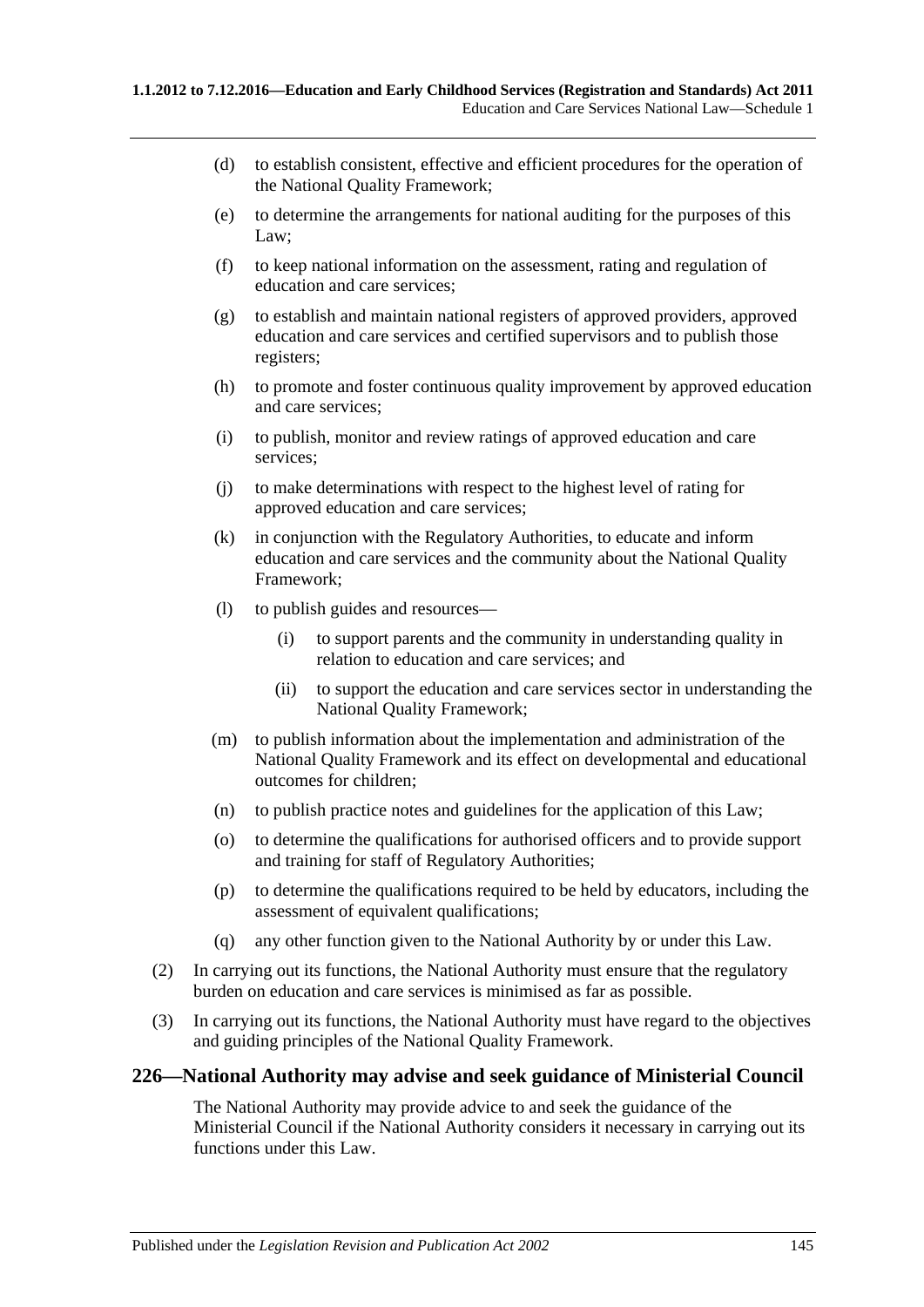## <span id="page-145-0"></span>**227—Powers of National Authority**

- (1) The National Authority has all the powers of an individual and, in particular, may—
	- (a) enter into contracts; and
	- (b) acquire, hold, dispose of, and deal with, real and personal property; and
	- (c) borrow and invest money; and
	- (d) develop and supply resources and consultancy services to the education and care sector on a commercial basis; and
	- (e) do anything necessary or convenient to be done in carrying out its functions.
- (2) Without limiting [subsection](#page-145-0) (1), the National Authority may—
	- (a) collect, hold and use information obtained under this Law by the National Authority or a Regulatory Authority about the provision of education and care to children including information about outcomes for children and about providers of education and care services in each participating jurisdiction; and

**Note—**

See section 270, which provides for the National Authority to publish information about approved providers.

- (b) develop protocols for communication and dispute resolution among the National Authority, the Regulatory Authorities and the relevant Commonwealth Department to provide for consistency in the implementation and administration of the National Quality Framework; and
- (c) collect, waive, reduce, defer and refund fees and enter into agreements in relation to fees in accordance with the national regulations; and
- (d) enter into agreements in relation to fees and funding with the Regulatory Authorities; and
- (e) undertake research and evaluation activities for the purpose of its functions under this Law.

## <span id="page-145-1"></span>**228—Co-operation with participating jurisdictions and Commonwealth**

- (1) The National Authority may exercise any of its functions in co-operation with or with the assistance of a participating jurisdiction or the Commonwealth, including in co-operation with or with the assistance of any of the following:
	- (a) a government agency of a participating jurisdiction or of the Commonwealth; or
	- (b) an educational body or other body established by or under a law of a participating jurisdiction or the Commonwealth; or
	- (c) a prescribed body or body in a prescribed class of bodies.
- (2) In particular, the National Authority may—
	- (a) ask a person or body referred to in [subsection](#page-145-1) (1) for information that the Authority requires to carry out its functions under this Law; and
	- (b) use the information to carry out its functions under this Law.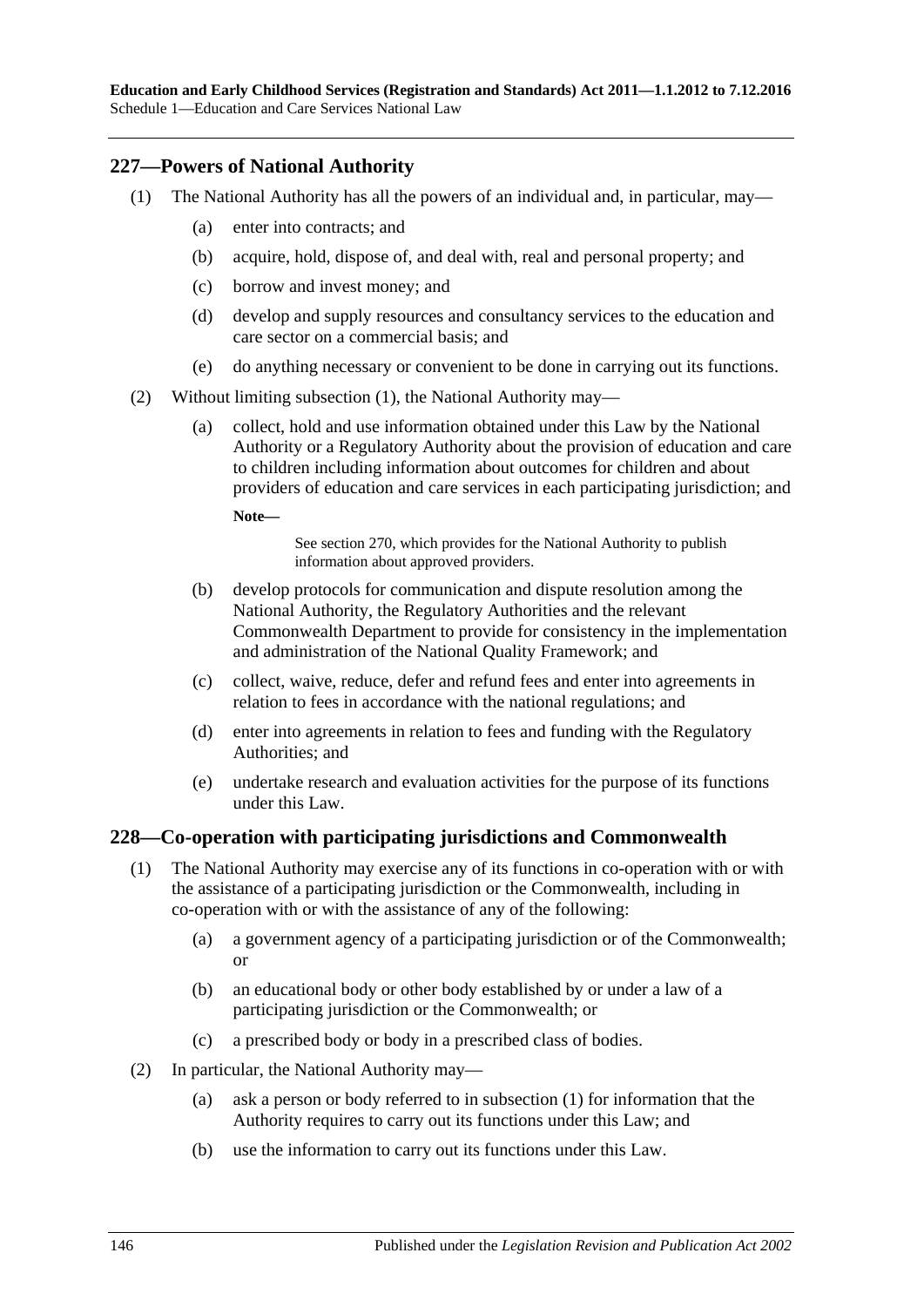(3) A person or body referred to in [subsection](#page-145-1) (1) that receives a request for information from the National Authority is authorised to give the information to the National Authority.

## **229—National audit functions**

- (1) The National Authority is to undertake national audits of the administration of the National Quality Framework and—
	- (a) review the findings of the national audit processes; and
	- (b) evaluate trends in the administration of the National Quality Framework across participating jurisdictions; and
	- (c) advise the Regulatory Authorities about the outcomes of the national audit processes and its evaluations; and
	- (d) report to the Ministerial Council on the outcomes of the national audit and evaluation processes.
- (2) The audits are to be undertaken at the intervals, and by the means, determined by the National Authority.

# **Division 2—The Board of the National Authority**

## **Subdivision 1—Establishment and responsibilities**

### **230—National Authority Board**

The National Authority has a governing body known as the Australian Children's Education and Care Quality Authority Board.

## **231—Responsibilities of Board**

- (1) The affairs of the National Authority are to be controlled by the Board.
- (2) The Board has all the powers and duties and all the functions of the National Authority.
- (3) All acts and things done in the name of, or on behalf of, the National Authority by or with the authority of the Board are taken to have been done by the National Authority.
- (4) The Board must ensure that the National Authority carries out its functions and duties and exercises its powers in a proper, effective and efficient way.
- (5) The Board has any other functions given to it under this Law.
- (6) Any report to the Ministerial Council under this Law is to be made by or through the Board.
- (7) The Board must act in accordance with any directions given to the National Authority by the Ministerial Council under section 222.
- (8) The Board must work collaboratively with the Regulatory Authorities and the relevant Commonwealth Department to support and promote the National Quality Framework.

## **232—Membership of Board**

(1) The Board consists of up to 13 members appointed by consensus of the Ministerial Council.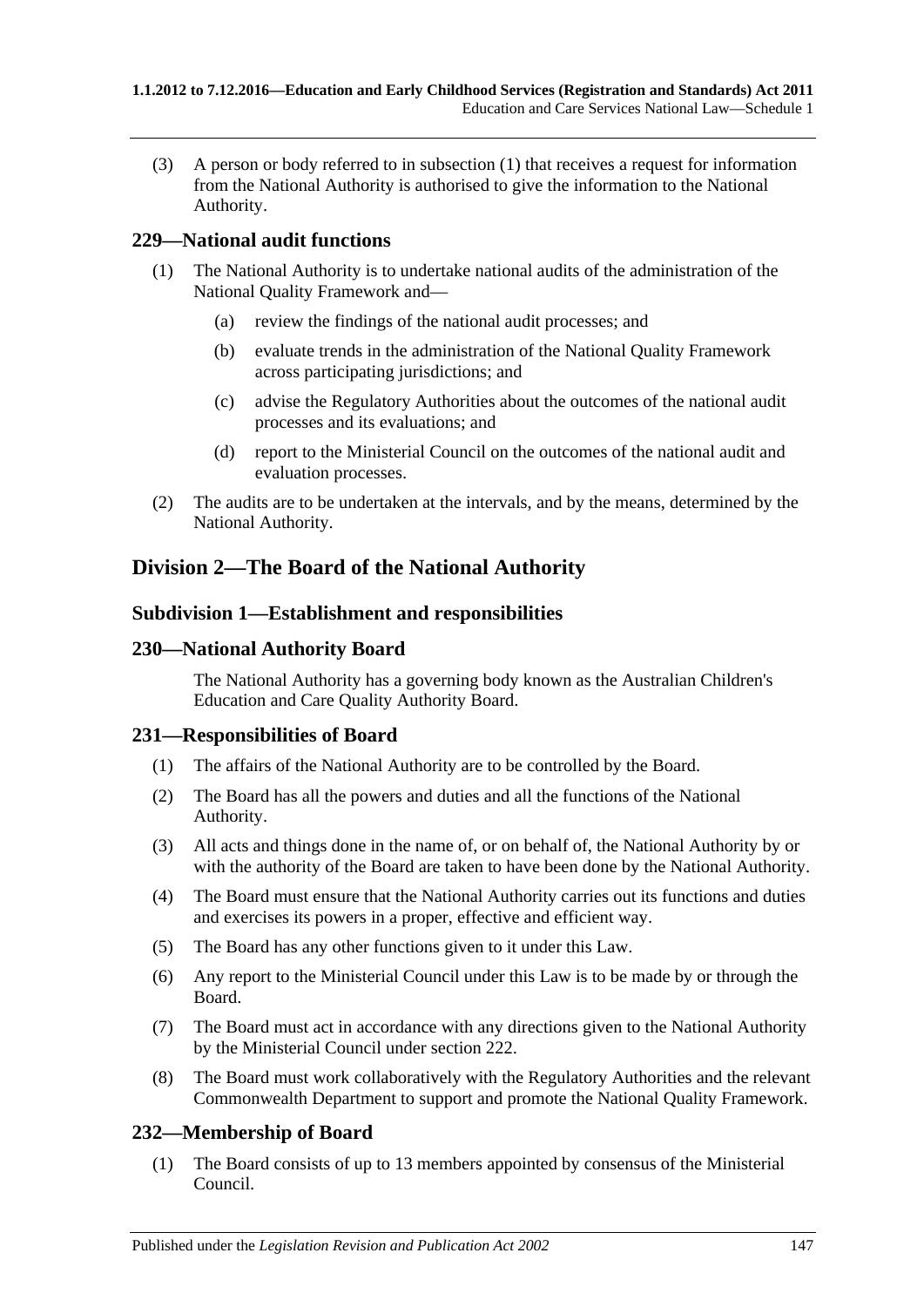- (2) The Ministerial Council must appoint by consensus one person to be the Chairperson of the Board.
- <span id="page-147-1"></span>(3) One member is to be appointed for each State and Territory from 2 persons nominated by each State or Territory Minister on the Ministerial Council.
- <span id="page-147-0"></span>(4) The Commonwealth Minister may nominate up to 8 persons for appointment to the Board.
- <span id="page-147-2"></span>(5) Four of the persons nominated under [subsection](#page-147-0) (4) must be appointed to the Board.
- (6) The Ministerial Council must appoint by consensus one of the members referred to in [subsection](#page-147-1) (3) or [\(5\)](#page-147-2) to be the Deputy Chairperson of the Board.
- (7) The members appointed to the Board must have professional skills and expertise in one or more of the following areas:
	- (a) assessment of quality in education and care services or other relevant services;
	- (b) early childhood development;
	- (c) labour market and workforce participation and development;
	- (d) best practice regulation;
	- (e) financial management and corporate governance;
	- (f) research, evaluation and performance;
	- (g) any other areas of skill determined by the Ministerial Council.
- (8) In appointing members of the Board, the Ministerial Council must have regard to the need for the Board to have an appropriate balance of skills and expertise among its members.

## **Subdivision 2—Members**

#### **233—Terms of office of members**

- (1) Subject to this Subdivision, members of the Board hold office on the terms and conditions determined by the Ministerial Council.
- (2) Subject to this Subdivision, a member of the Board holds office for a period, being not more than 3 years, specified in the member's appointment.
- (3) A member may be reappointed for a further period of not more than 3 years.
- (4) The maximum consecutive period of appointment of a member is 2 terms.

#### **234—Remuneration**

The remuneration and allowances (if any) to be paid to members of the Board are to be determined from time to time by the Ministerial Council.

#### **235—Vacancy in the office of member**

- (1) The office of a member of the Board becomes vacant if the member—
	- (a) completes a term of office; or
	- (b) resigns the office by instrument addressed to the Chairperson of the Board; or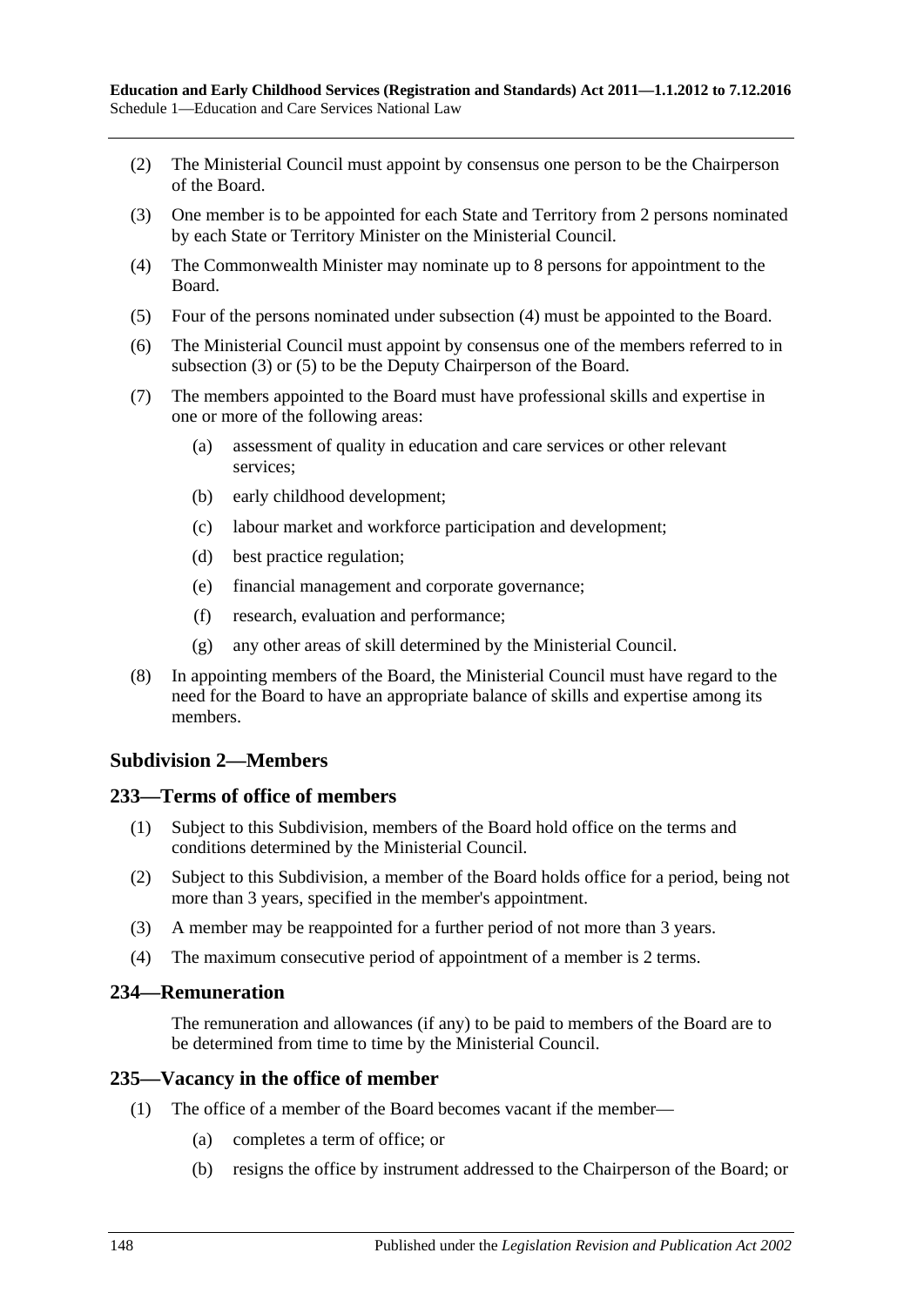- (c) is removed from office by the Ministerial Council under this section; or
- (d) in the case of the Chairperson of the Board, is absent, without leave first being granted by the Chairperson of the Ministerial Council, from 3 or more consecutive meetings of the Board; or
- (e) in the case of any other member, is absent, without leave first being granted by the Chairperson of the Board, from 3 or more consecutive meetings of the Board of which reasonable notice has been given to the member personally or by post; or
- (f) dies.
- (2) The Chairperson of the Ministerial Council may remove a member of the Board from office if—
	- (a) the member has been found guilty of an offence (whether in a participating jurisdiction or elsewhere) that, in the opinion of the Chairperson of the Ministerial Council, renders the member unfit to continue to hold the office of member; or
	- (b) the member becomes bankrupt, applies to take the benefit of any law for the relief of bankrupt or insolvent debtors, compounds with the member's creditors or makes an assignment of the member's remuneration for their benefit; or
	- (c) the Board recommends the removal of the member, on the basis that the member has engaged in misconduct or has failed, or is unable, to properly carry out the member's functions as a member.
- (3) The Chairperson of the Board may resign by written notice addressed to the Chairperson of the Ministerial Council.
- (4) A resignation takes effect on the day that it is received by the Chairperson of the Board or the Chairperson of the Ministerial Council (as the case requires) or a later day specified in the notice of resignation.
- (5) If the office of a member of the Board becomes vacant, the Chairperson of the Board must notify the Chairperson of the Ministerial Council of the vacancy.
- (6) If the office of the Chairperson of the Board becomes vacant, the Deputy Chairperson of the Board must notify the Chairperson of the Ministerial Council of the vacancy.

#### **236—Acting positions**

- (1) The Deputy Chairperson of the Board is to act as the Chairperson of the Board—
	- (a) during a vacancy in the office of Chairperson; or
	- (b) during any period that the Chairperson—
		- (i) is absent from duty; or
		- (ii) is, for any reason, unable to carry out the duties of that office.
- (2) While the Deputy Chairperson of the Board is acting in the office of Chairperson—
	- (a) he or she has all the powers and functions of the Chairperson; and
	- (b) this Law and other laws apply to the Deputy Chairperson as if he or she were Chairperson.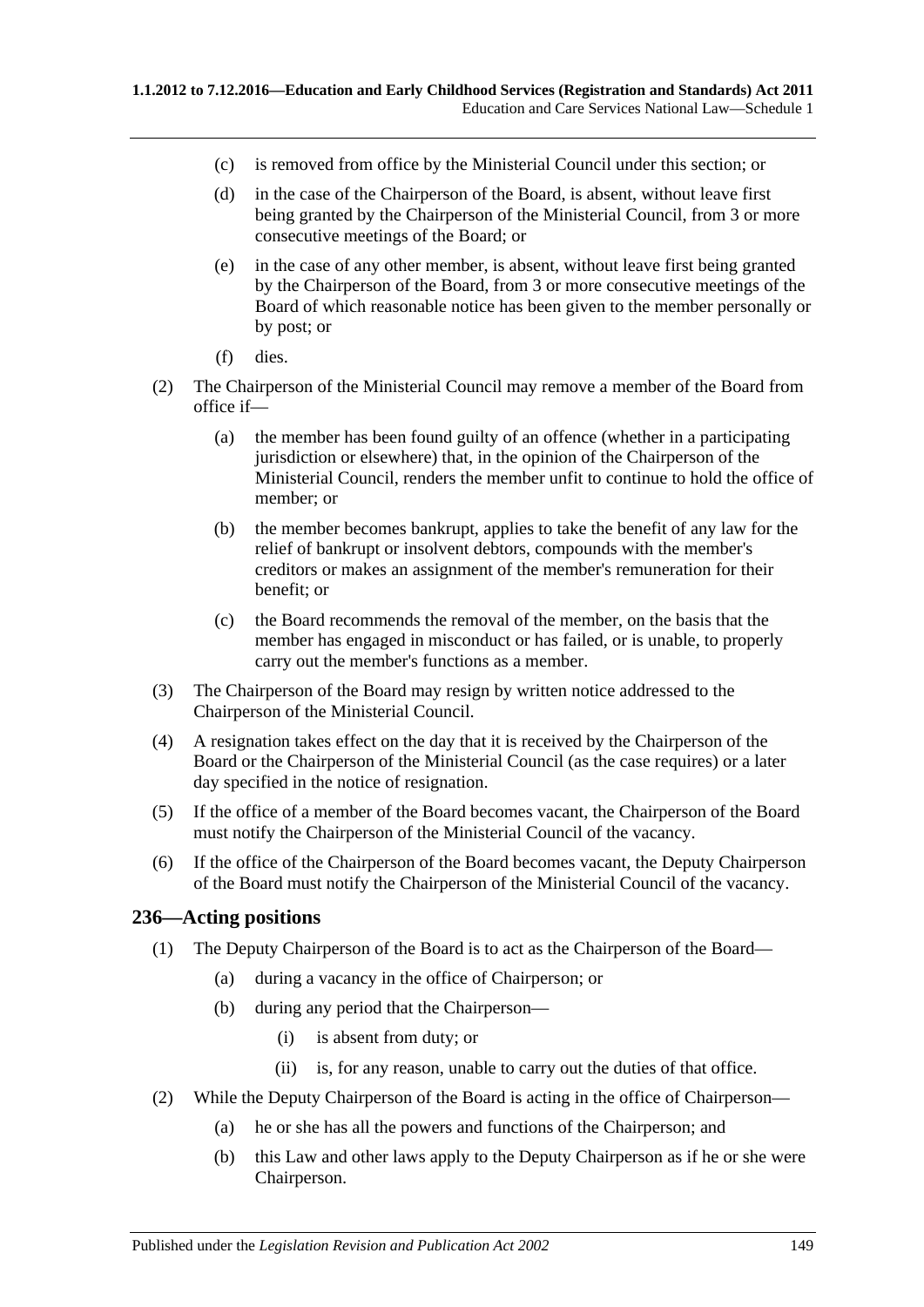- (3) Anything done by or in relation to the Deputy Chairperson when purporting to act in the office of Chairperson is not invalid merely because the occasion for the Deputy Chairperson to act had not arisen or had ceased.
- (4) The Ministerial Council may, by consensus, appoint a member of the Board to be the Deputy Chairperson of the Board—
	- (a) during a vacancy in the office of Deputy Chairperson; or
	- (b) during any period that the Deputy Chairperson—
		- (i) is acting as the Chairperson; or
		- (ii) is absent from duty; or
		- (iii) is, for any reason, unable to carry out the duties of that office.
- (5) A person nominated by a Minister on the Ministerial Council may, with the approval of the Chairperson of the Board, act as a member of the Board in the place of the member appointed on the nomination of that Minister if that member is unable to attend a meeting of the Board.

## **237—Leave of absence**

- (1) The Chairperson of the Ministerial Council may grant the Chairperson of the Board a leave of absence on the terms and conditions determined by the Chairperson of the Ministerial Council.
- (2) The Chairperson of the Board may grant leave of absence to any other member of the Board on the terms and conditions determined by the Chairperson of the Board.
- (3) The Chairperson of the Board must notify the Chairperson of the Ministerial Council if the Chairperson of the Board grants to a member a leave of absence of more than 6 months.
- (4) If a member of the Board has been granted a leave of absence of 3 months or more, the Ministerial Council may appoint a person nominated by the Minister who nominated the member to act as a member of the Board in the place of the member during that leave of absence.

## <span id="page-149-0"></span>**238—Disclosure of conflict of interest**

- $(1)$  If—
	- (a) a member of the Board has a direct or indirect pecuniary or other interest in a matter being considered or about to be considered at a meeting of the Board; and
	- (b) the interest appears to raise a conflict with the proper performance of the member's duties in relation to the consideration of the matter,

the member must, as soon as possible after the relevant facts have come to the member's knowledge, disclose the nature of the interest at a meeting of the Board.

- (2) Particulars of any disclosure made under [subsection](#page-149-0) (1) must be recorded by the Board.
- <span id="page-149-1"></span>(3) After a member has disclosed the nature of an interest in any matter, the member must not, unless the Ministerial Council or the Board otherwise determines—
	- (a) be present during any deliberation of the Board with respect to the matter; or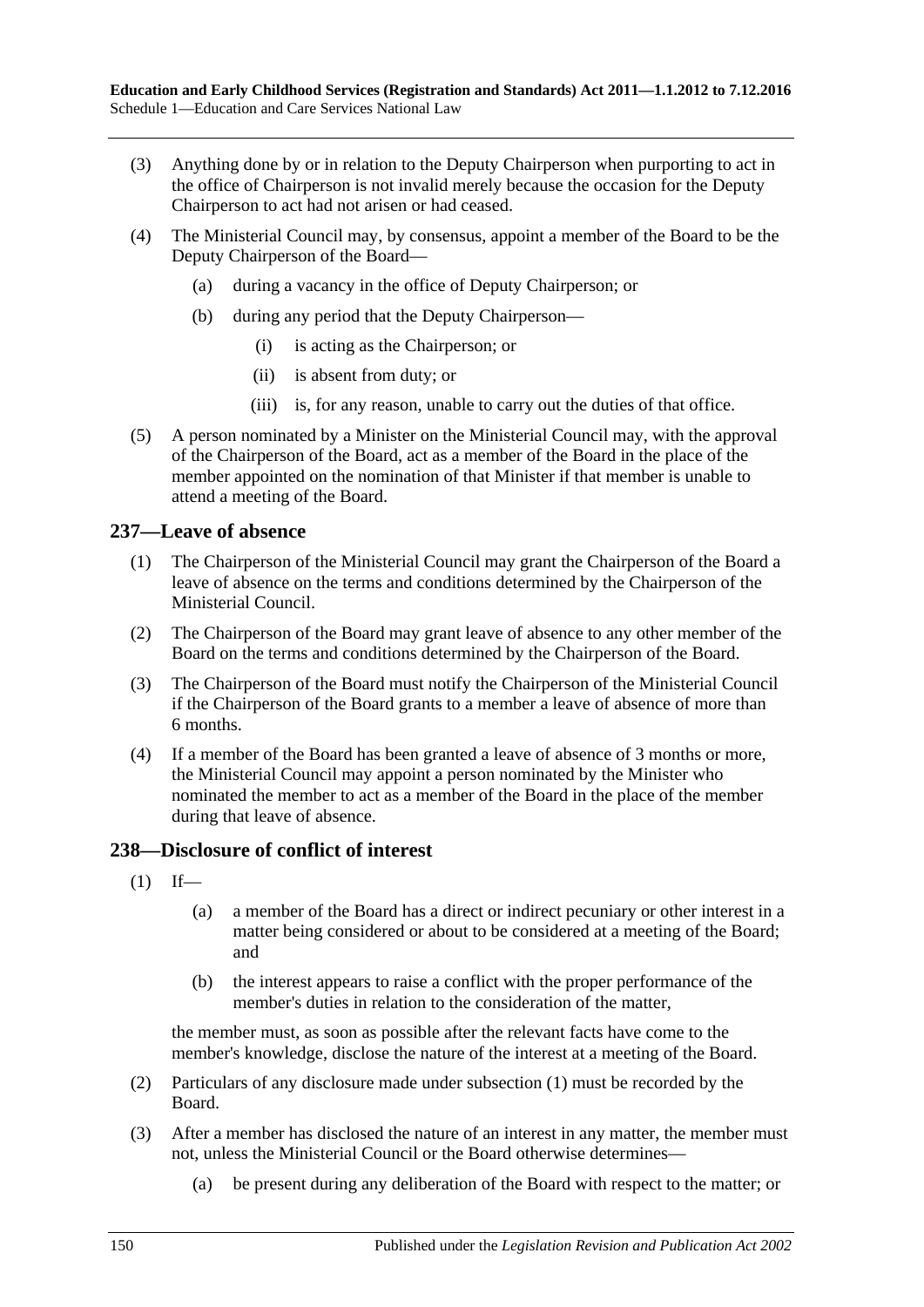- (b) take part in any decision of the Board with respect to the matter; or
- (c) be provided with any written material in relation to the matter.
- (4) For the purposes of the making of a determination by the Board under [subsection](#page-149-1) (3), a member who has a direct or indirect pecuniary or other interest in a matter to which the disclosure relates must not—
	- (a) be present during any deliberation of the Board for the purpose of making the determination; or
	- (b) take part in the making of the determination by the Board.
- (5) A contravention of this section does not invalidate any decision of the Board.

#### **Subdivision 3—Procedure of Board**

#### **239—General procedure**

- (1) The Board must hold such meetings as are necessary for it to perform its functions.
- (2) Subject to this Law, the procedure for the calling of meetings of the Board and for the conduct of business at those meetings is to be as determined by the Board.
- (3) The Chairperson of the Board may convene any meetings of the Board that are, in his or her opinion, necessary for the efficient performance of the functions of the Board.
- (4) The Chairperson of the Board must convene a meeting of the Board at the written request of the Ministerial Council.
- (5) The Board must keep minutes of its meetings.

#### **240—Quorum**

The quorum for a meeting of the Board is 9 members of whom—

- (a) one must be the Chairperson or Deputy Chairperson; and
- (b) five must be members appointed on the nomination of State and Territory Ministers; and
- (c) one may be a member appointed on the nomination of the Commonwealth **Minister**

#### **241—Chief executive officer may attend meetings of the Board**

- (1) The chief executive officer of the National Authority, subject to the policies and procedures of the Board, may attend meetings of the Board and participate in its deliberations but—
	- (a) is not a member of the Board; and
	- (b) is not entitled to vote at a meeting of the Board.
- (2) Section 238 applies to the chief executive officer in relation to attendance at meetings of the Board as if the chief executive officer were a member of the Board.

## **242—Presiding member**

The Chairperson (or, in the absence of the Chairperson, the Deputy Chairperson) is to preside at a meeting of the Board.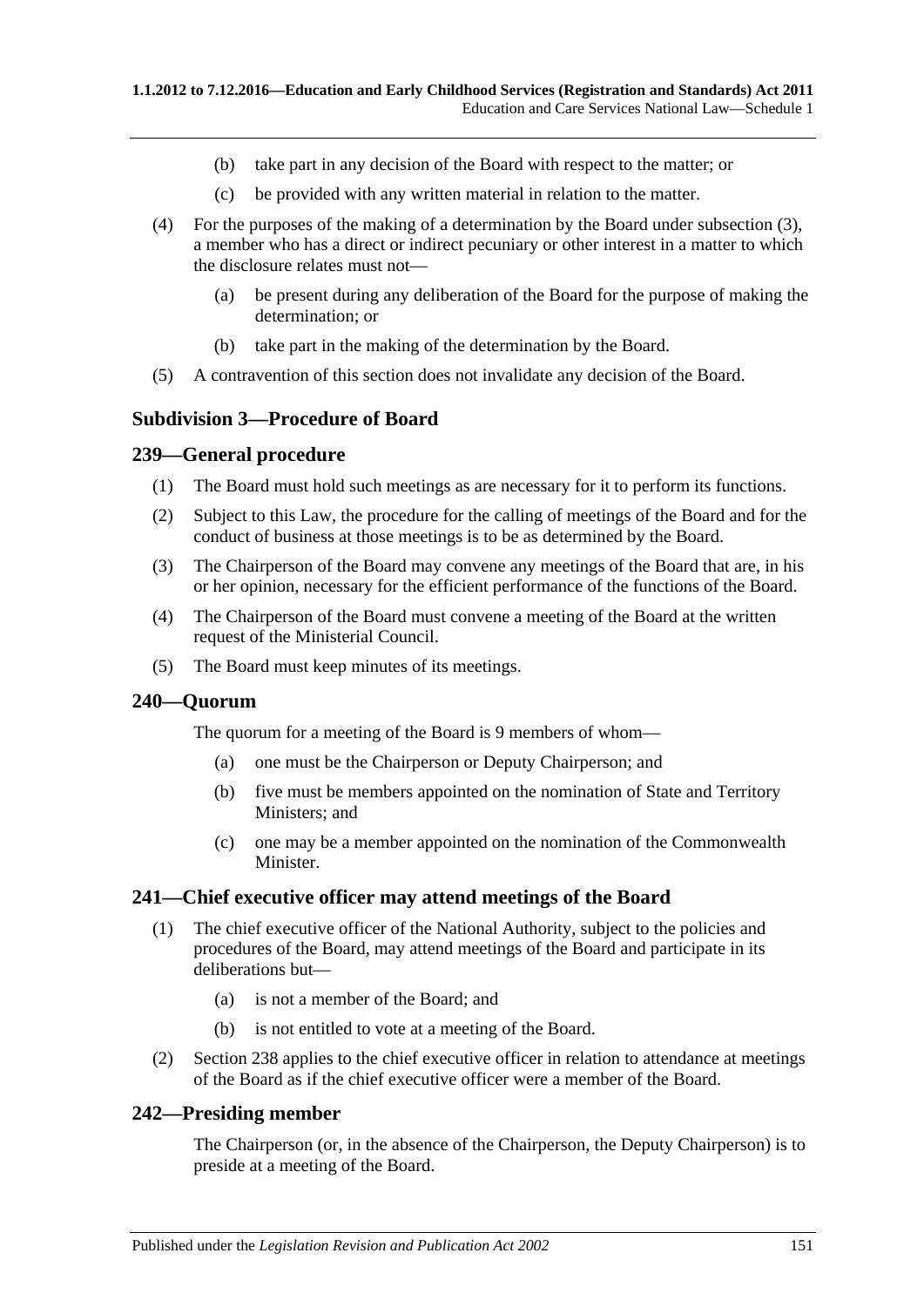# **243—Voting**

- (1) At a meeting of the Board each member will have a deliberative vote.
- (2) A decision supported by a majority of the votes cast at the meeting of the Board at which a quorum is present is the decision of the Board.
- (3) In the event of an equality of votes the Chairperson (or the Deputy Chairperson if the Chairperson is not present), will have a second or casting vote.
- (4) The Board must keep a record of all decisions made at a meeting.
- (5) If a decision of the Board to recommend a matter to the Ministerial Council is not arrived at unanimously, the Chairperson of the Board must advise the Ministerial Council of the reasons for and extent of the minority opinions.

## **244—Defects in appointment of members**

A decision of the Board is not invalidated by any defect or irregularity in the appointment of any member (or acting member) of the Board.

## <span id="page-151-0"></span>**245—Transaction of business by alternative means**

- (1) The Board may, if it thinks fit, transact any of its business by the provision of papers to all the members of the Board for the time being, and a resolution in writing approved in writing by a majority of the members constituting a quorum of the Board is taken to be a decision of the Board.
- <span id="page-151-1"></span>(2) The Board may, if it thinks fit, transact any of its business at a meeting at which members (or some members) participate by telephone, closed-circuit television or other means, but only if any member who speaks on a matter before the meeting can be heard by the other members.
- (3) For the purposes of—
	- (a) the approval of a resolution under [subsection](#page-151-0) (1); or
	- (b) a meeting held in accordance with [subsection](#page-151-1) (2),

the Chairperson and each member have the same voting rights as they have at an ordinary meeting of the Board.

(4) Papers may be circulated among the members for the purposes of [subsection](#page-151-0) (1) by facsimile, email or other transmission of the information in the papers concerned.

## <span id="page-151-2"></span>**246—Delegation by Board**

- (1) The Board may, in writing, delegate any of its functions, powers or duties to—
	- (a) a Regulatory Authority; or
	- (b) the chief executive of an entity or the head of a government department of a participating jurisdiction nominated by the member of the Ministerial Council who represents that jurisdiction; or
	- (c) the chief executive officer of the National Authority; or
	- (d) a committee established by the Board; or
	- (e) any other entity with the approval of the Ministerial Council.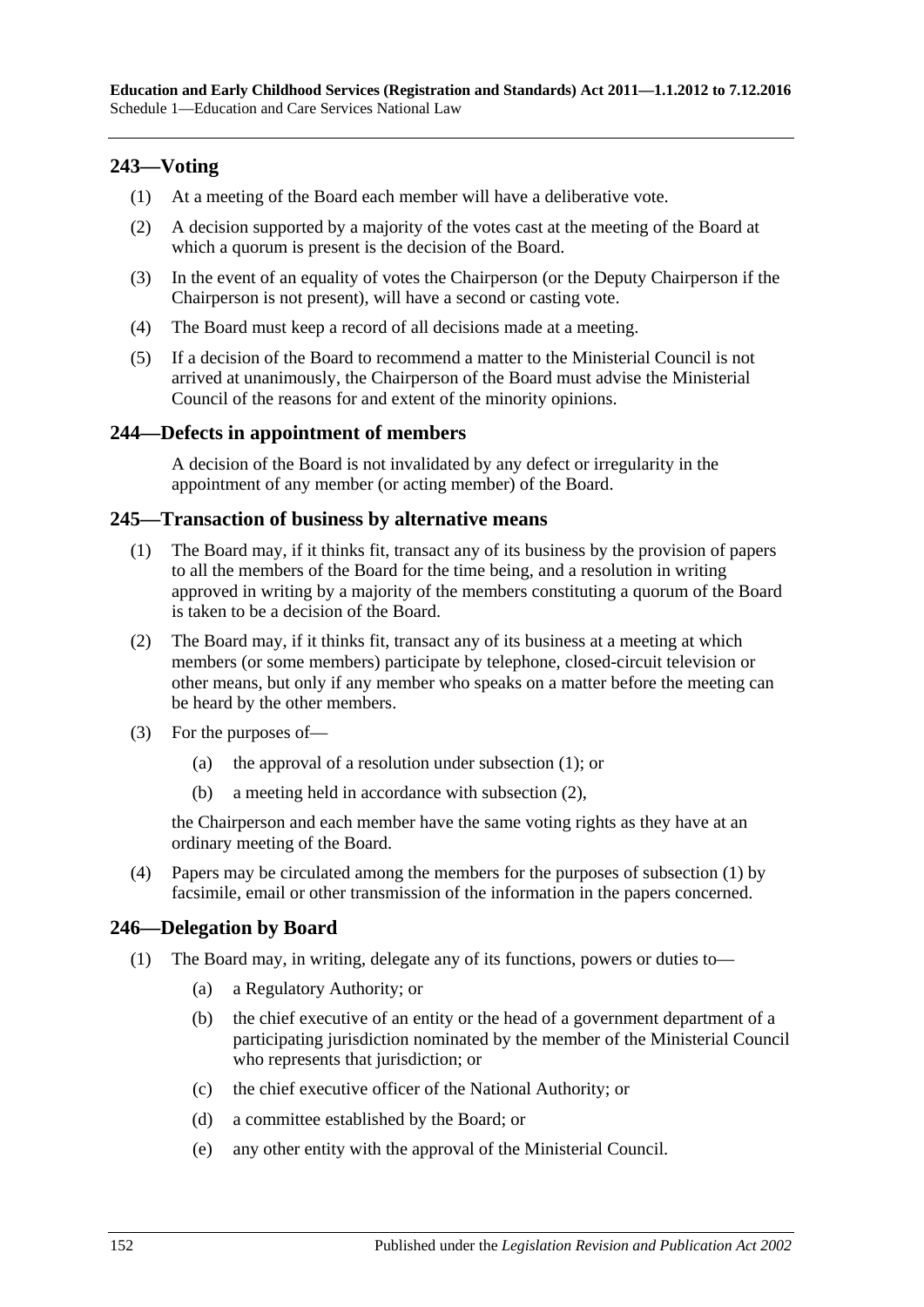- (2) Subject to the delegation under [subsection](#page-151-2) (1), a chief executive of an entity or head of a government department may subdelegate a delegated function, power or duty to a member of staff of the entity or department.
- (3) The chief executive officer of the National Authority may subdelegate a delegated power, function or duty to a member of the staff of the National Authority.

## **247—Committees**

- (1) The Board may establish committees to assist it in carrying out its functions.
- (2) The Board must determine—
	- (a) the membership and functions of a committee; and
	- (b) the procedure at or in relation to meetings of the committee including—
		- (i) the convening of meetings; and
		- (ii) the quorum for meetings; and
		- (iii) the selection of a committee member to be the chairperson of the committee; and
		- (iv) the manner in which questions arising at meetings of the committee are to be decided; and
	- (c) the procedures for reporting to the Board.
- (3) A committee must give the Board any reports, documents and information relating to the committee's functions and activities that the Board requests.
- (4) The Board must report to the Ministerial Council on any committees it establishes.

## **Subdivision 4—Chief executive officer of the National Authority**

## **248—Chief executive officer**

- (1) Subject to this section, the Chairperson of the Board is to appoint a person as chief executive officer of the National Authority.
- (2) The appointment may only be made after the Ministerial Council has first endorsed the appointment on the recommendation of the Board.

## **249—Functions of chief executive officer**

- (1) The chief executive officer is responsible for the day to day management of the affairs of the National Authority.
- (2) The chief executive officer has any other functions given to him or her or delegated to him or her under this Law.
- (3) Subject to this Law, the chief executive officer must comply with the directions and policies of the Board in carrying out his or her functions.
- (4) The chief executive officer is to report to the Board.
- (5) The chief executive officer must manage the affairs of the National Authority in a way that—
	- (a) promotes the effective use of the resources of the National Authority; and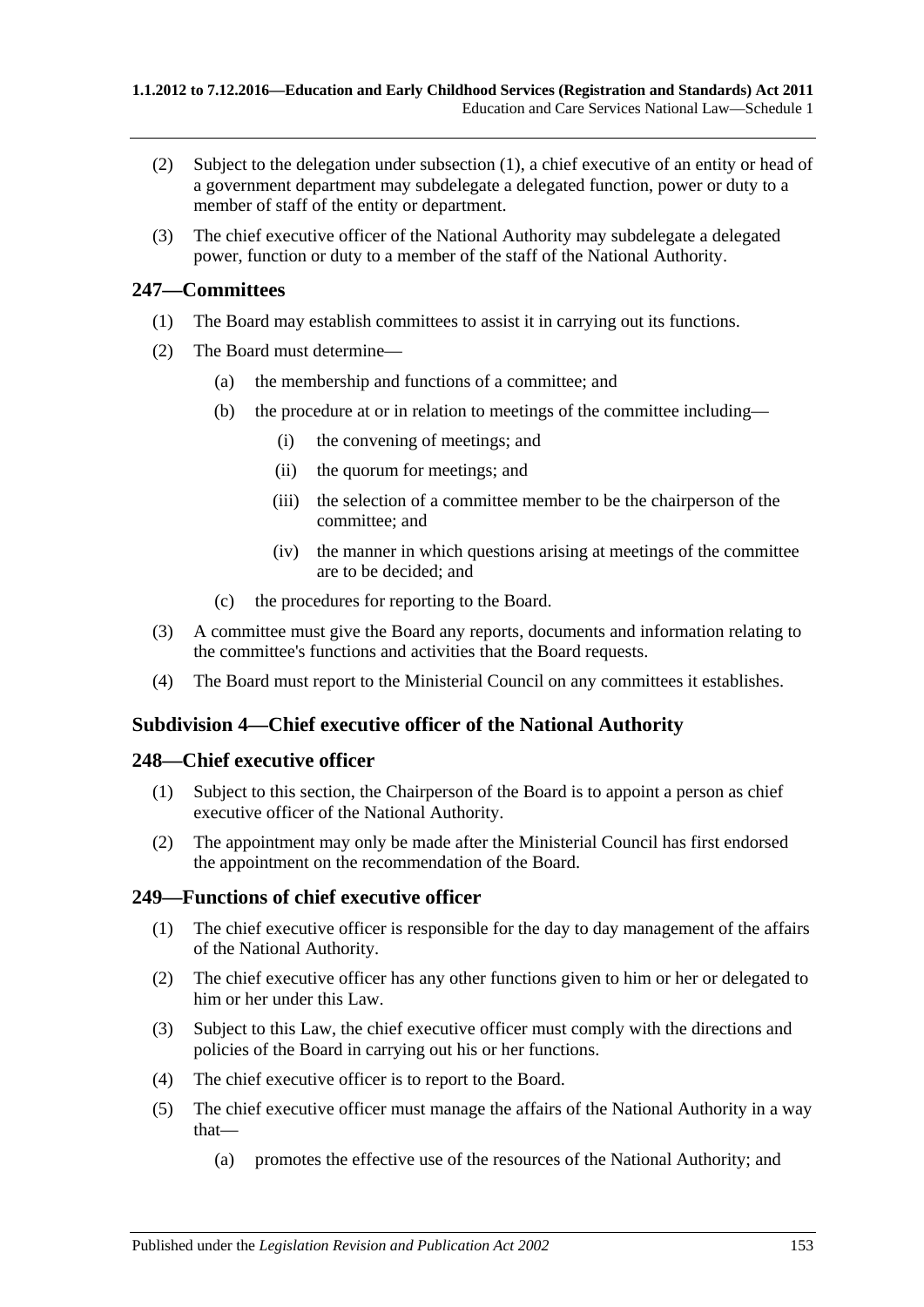- (b) is consistent with this Law.
- (6) The chief executive officer must work collaboratively with the Regulatory Authorities and the relevant Commonwealth Department to support and promote the National Quality Framework.

#### **250—Terms and conditions of appointment**

- (1) The chief executive officer of the National Authority is to be appointed for a period, not more than 3 years, specified in the officer's appointment, but is eligible for reappointment.
- (2) A member of the Board cannot be appointed as chief executive officer.
- (3) Subject to this Law, the chief executive officer holds office subject to any terms and conditions that are decided by the Board.
- <span id="page-153-0"></span>(4) The chief executive officer must not engage in paid employment outside the duties of his or her office without the approval of the Chairperson of the Board.
- (5) The Chairperson of the Board must notify the Chairperson of the Ministerial Council of any approval given under [subsection](#page-153-0) (4).
- (6) The chief executive officer of the National Authority is taken, while holding that office, to be a member of the staff of the National Authority.

#### **251—Remuneration**

The chief executive officer is to be paid the remuneration and allowances decided by the Board.

#### **252—Vacancy in office**

The office of the chief executive officer of the National Authority becomes vacant if—

- (a) the chief executive officer resigns from office by written notice addressed to the Chairperson of the Board; or
- (b) the appointment of the chief executive officer is terminated by the Board under this Law; or
- (c) the chief executive officer dies.

#### **253—Resignation**

- (1) The chief executive officer may resign the office by written notice addressed to the Chairperson of the Board.
- (2) The resignation takes effect on the day that it is received by the Chairperson of the Board or a later day specified in the notice of resignation.
- (3) The Chairperson of the Board must notify the Ministerial Council of that resignation.

#### **254—Termination of appointment**

- (1) The Board may terminate the appointment of the chief executive officer—
	- (a) for misconduct or for physical or mental incapacity that significantly impacts on the ability of the chief executive officer to perform the role; or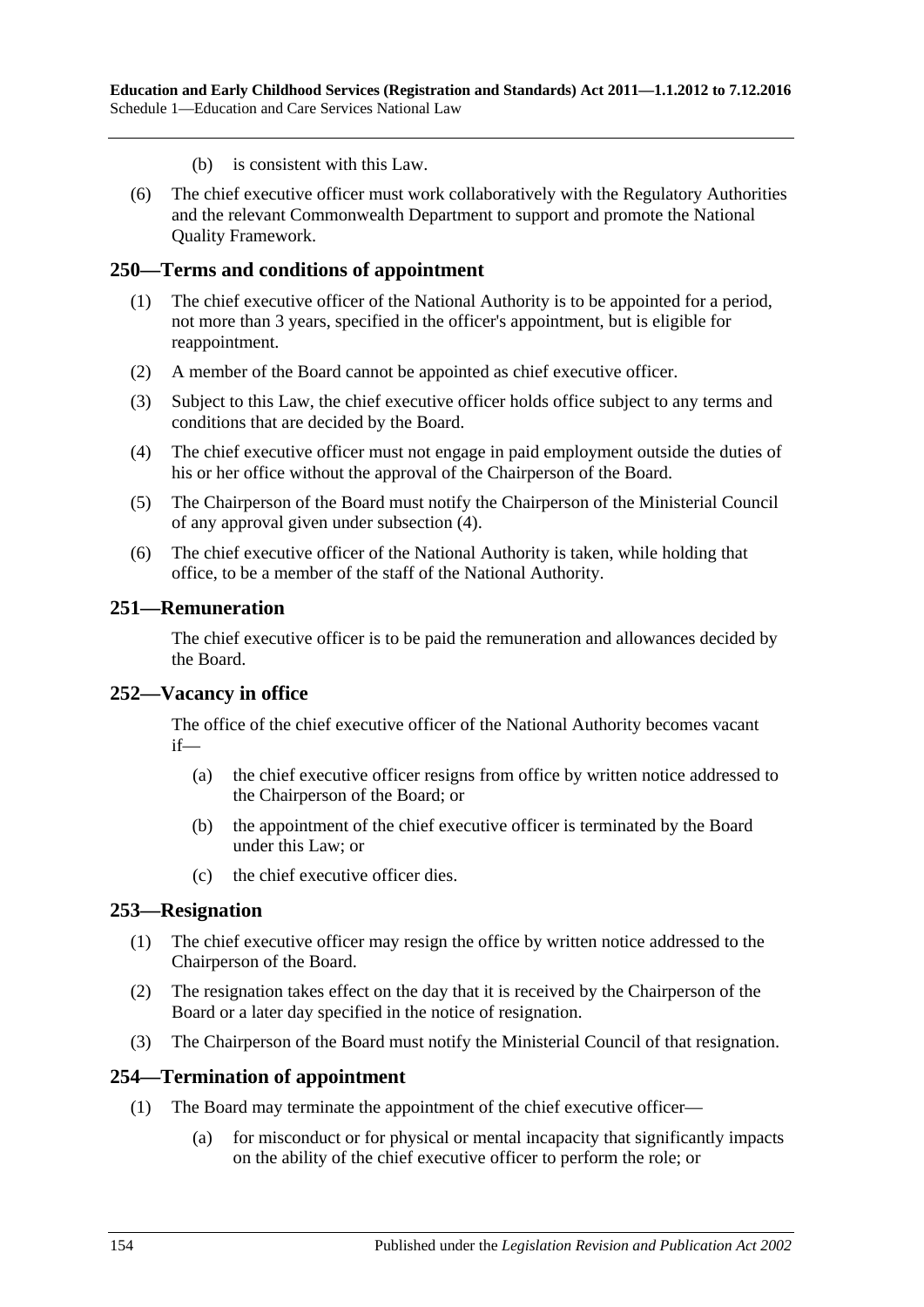- (b) if the Board is satisfied that the performance of the chief executive officer has been unsatisfactory; or
- (c) if the chief executive officer engages in paid employment outside the duties of his or office without the approval of the Chairperson of the Board; or
- (d) if the chief executive officer has been found guilty of an offence (whether in a participating jurisdiction or elsewhere) that, in the opinion of the Board, makes the chief executive officer unfit to continue to be appointed.
- (2) The Board must terminate the appointment of the chief executive officer if the chief executive officer—
	- (a) becomes bankrupt, applies to take the benefit of any law for the relief of bankrupt or insolvent debtors, compounds with the chief executive officer's creditors or makes an assignment of the chief executive officer's remuneration for their benefit; or
	- (b) is absent, except on a leave of absence approved by the Chairperson of the Board, for 14 consecutive days or for 28 days in any period of 12 months; or
	- (c) fails, without reasonable excuse, to comply with section 256.
- (3) The Chairperson of the Board must notify the Chairperson of the Ministerial Council of the termination of the appointment of the chief executive officer.

## **255—Acting chief executive officer**

- (1) The Board may appoint a person to act as the chief executive officer—
	- (a) during any vacancy in the office of chief executive officer; or
	- (b) during any period that the chief executive officer—
		- (i) is absent from duty; or
		- (ii) is, for any reason, unable to perform the duties of that office.
- (2) The period of the acting appointment must not exceed 6 months.

#### **256—Disclosure of interests**

The chief executive officer must give written notice to the Chairperson of the Board as soon as possible of any direct or indirect personal or pecuniary interest that the chief executive officer has, or acquires, or may acquire, that conflicts or could conflict with the proper carrying out of the chief executive officer's functions.

## **Subdivision 5—Staff, consultants and contractors**

#### **257—Staff of National Authority**

- (1) The National Authority may, for the purpose of carrying out its functions, employ staff.
- <span id="page-154-0"></span>(2) The staff of the National Authority are to be employed on the terms and conditions determined by the National Authority from time to time.
- (3) [Subsection \(2\)](#page-154-0) is subject to any relevant industrial award or agreement that applies to the staff.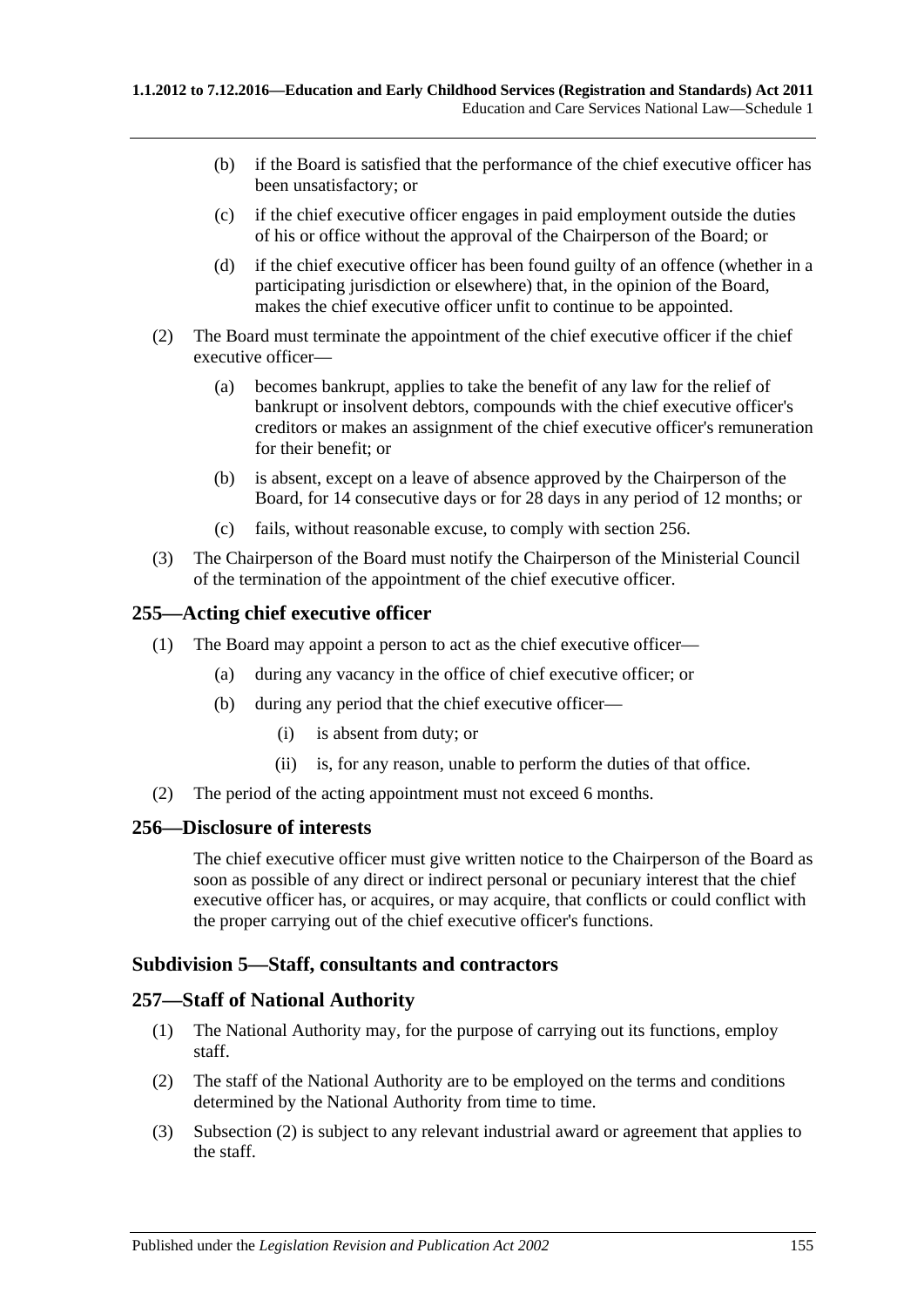### **258—Staff seconded to National Authority**

The National Authority may, in consultation with the relevant Regulatory Authority or the relevant Commonwealth Department, make arrangements for the secondment of staff.

#### **259—Consultants and contractors**

- (1) The National Authority may engage persons with suitable qualifications and experience as consultants or contractors.
- (2) The terms and conditions of engagement of consultants or contractors are as decided by the National Authority from time to time.

# **Part 12—Regulatory Authority**

## **260—Functions of Regulatory Authority**

The Regulatory Authority has the following functions under this Law in relation to this jurisdiction:

- (a) to administer the National Quality Framework;
- (b) to assess approved education and care services against the National Quality Standard and the national regulations and determine the ratings of those services;
- (c) to monitor and enforce compliance with this Law;
- (d) to receive and investigate complaints arising under this Law;
- (e) in conjunction with the National Authority and the relevant Commonwealth Department, to educate and inform education and care services and the community in relation to the National Quality Framework;
- (f) to work in collaboration with the National Authority to support and promote continuous quality improvements in education and care services;
- (g) to undertake information collection, review and reporting for the purposes of—
	- (i) the regulation of education and care services; and
	- (ii) reporting on the administration of the National Quality Framework; and
	- (iii) the sharing of information under this Law;
- (h) any other functions conferred on the Regulatory Authority under this Law.

#### <span id="page-155-0"></span>**261—Powers of Regulatory Authority**

(1) The Regulatory Authority has the power to do all things that are necessary or convenient to be done for, or in connection with, or that are incidental to the carrying out of its functions under this Law.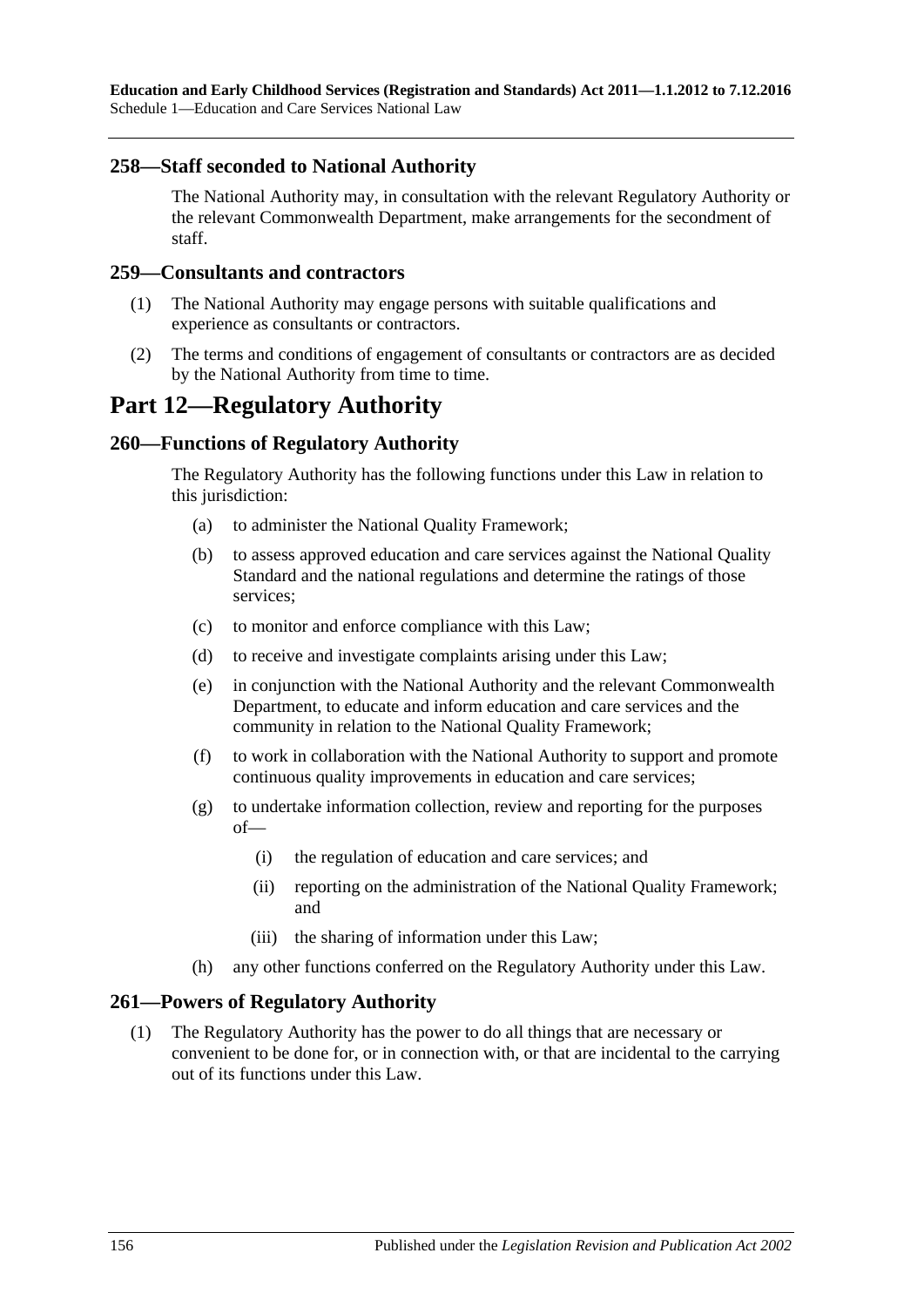- (2) Without limiting [subsection](#page-155-0) (1), the Regulatory Authority has the following powers under this Law in relation to this jurisdiction:
	- (a) to collect, hold and use information obtained under this Law by the Regulatory Authority or the National Authority about the provision of education and care to children including information about outcomes for children and information about providers of education and care services in each participating jurisdiction;
	- (b) subject to the *Privacy Act 1988* of the Commonwealth, to collect, hold and use information about providers of education and care services, family day care educators and certified supervisors;
	- (c) to maintain and publish registers of approved providers, approved education and care services and certified supervisors;
	- (d) to publish information about the National Quality Framework, including ratings and prescribed information about compliance with this Law;
	- (e) to collect, waive, reduce, defer and refund fees (including late payment fees) and enter into agreements in relation to fees;
	- (f) to enter into agreements relating to fees and funding with the National Authority;
	- (g) to exercise any other powers conferred on it by this Law.

#### **262—Delegations**

- (1) The Regulatory Authority may in writing delegate any of its functions and powers under this Law (other than this power of delegation) to—
	- (a) any person employed under a public sector law of this jurisdiction; or
	- (b) a prescribed person or a person in a prescribed class of persons.
- (2) A delegate of the Regulatory Authority must disclose to the Regulatory Authority, at the request of the Authority, any direct or indirect personal or pecuniary interest the delegate may have in relation to the delegated functions and powers.

# **Part 13—Information, records and privacy**

## **Division 1—Privacy**

## <span id="page-156-0"></span>**263—Application of Commonwealth Privacy Act**

- (1) The Privacy Act applies as a law of a participating jurisdiction for the purposes of the National Quality Framework.
- <span id="page-156-1"></span>(2) For the purposes of [subsection](#page-156-0) (1), the Privacy Act applies—
	- (a) as if a reference to the Office of the Privacy Commissioner were a reference to the Office of the National Education and Care Services Privacy Commissioner; and
	- (b) as if a reference to the Privacy Commissioner were a reference to the National Education and Care Services Privacy Commissioner; and
	- (c) with any other modifications made by the national regulations.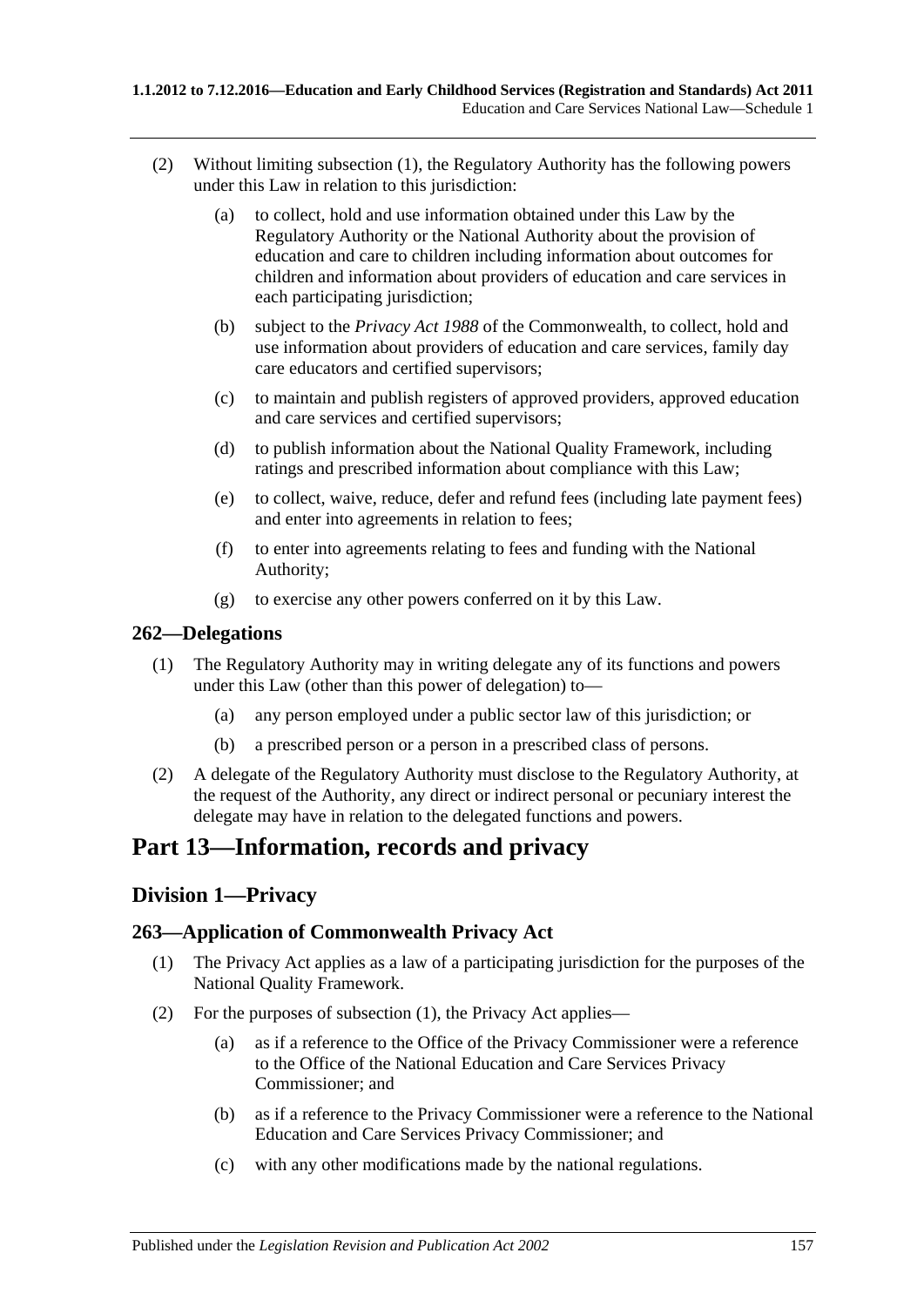- (3) Without limiting [subsection](#page-156-1)  $(2)(c)$ , the national regulations may—
	- (a) provide that the Privacy Act applies under [subsection](#page-156-0) (1) as if a provision of the Privacy Act specified in the national regulations were omitted; or
	- (b) provide that the Privacy Act applies under [subsection](#page-156-0) (1) as if an amendment to the Privacy Act made by a law of the Commonwealth, and specified in the national regulations, had not taken effect; or
	- (c) confer jurisdiction on a tribunal or court of a participating jurisdiction.
- (4) In this section—

*Privacy Act* means the *Privacy Act 1988* of the Commonwealth, as in force from time to time.

## **Division 2—Application of Commonwealth FOI Act**

## <span id="page-157-0"></span>**264—Application of Commonwealth FOI Act**

- (1) The FOI Act applies as a law of a participating jurisdiction for the purposes of the National Quality Framework.
- <span id="page-157-1"></span>(2) For the purposes of [subsection](#page-157-0) (1), the FOI Act applies—
	- (a) as if a reference to the Office of the Freedom of Information Commissioner were a reference to the Office of the National Education and Care Services Freedom of Information Commissioner; and
	- (b) as if a reference to the Freedom of Information Commissioner were a reference to the National Education and Care Services Freedom of Information Commissioner; and
	- (c) with any other modifications made by the national regulations.
- (3) Without limiting [subsection](#page-157-1) (2), the national regulations may—
	- (a) provide that the FOI Act applies under [subsection](#page-157-0) (1) as if a provision of the FOI Act specified in the national regulations were omitted; or
	- (b) provide that the FOI Act applies under [subsection](#page-157-0) (1) as if an amendment to the FOI Act made by a law of the Commonwealth, and specified in the national regulations, had not taken effect; or
	- (c) confer jurisdiction on a tribunal or court of a participating jurisdiction.
- (4) In this section—

*FOI Act* means the *Freedom of Information Act 1982* of the Commonwealth, as in force from time to time.

## **Division 3—Application of New South Wales State Records Act**

#### <span id="page-157-2"></span>**265—Application of State Records Act**

(1) The State Records Act applies as a law of a participating jurisdiction for the purposes of the National Quality Framework except to the extent that this Law applies to a Regulatory Authority and the records of a Regulatory Authority.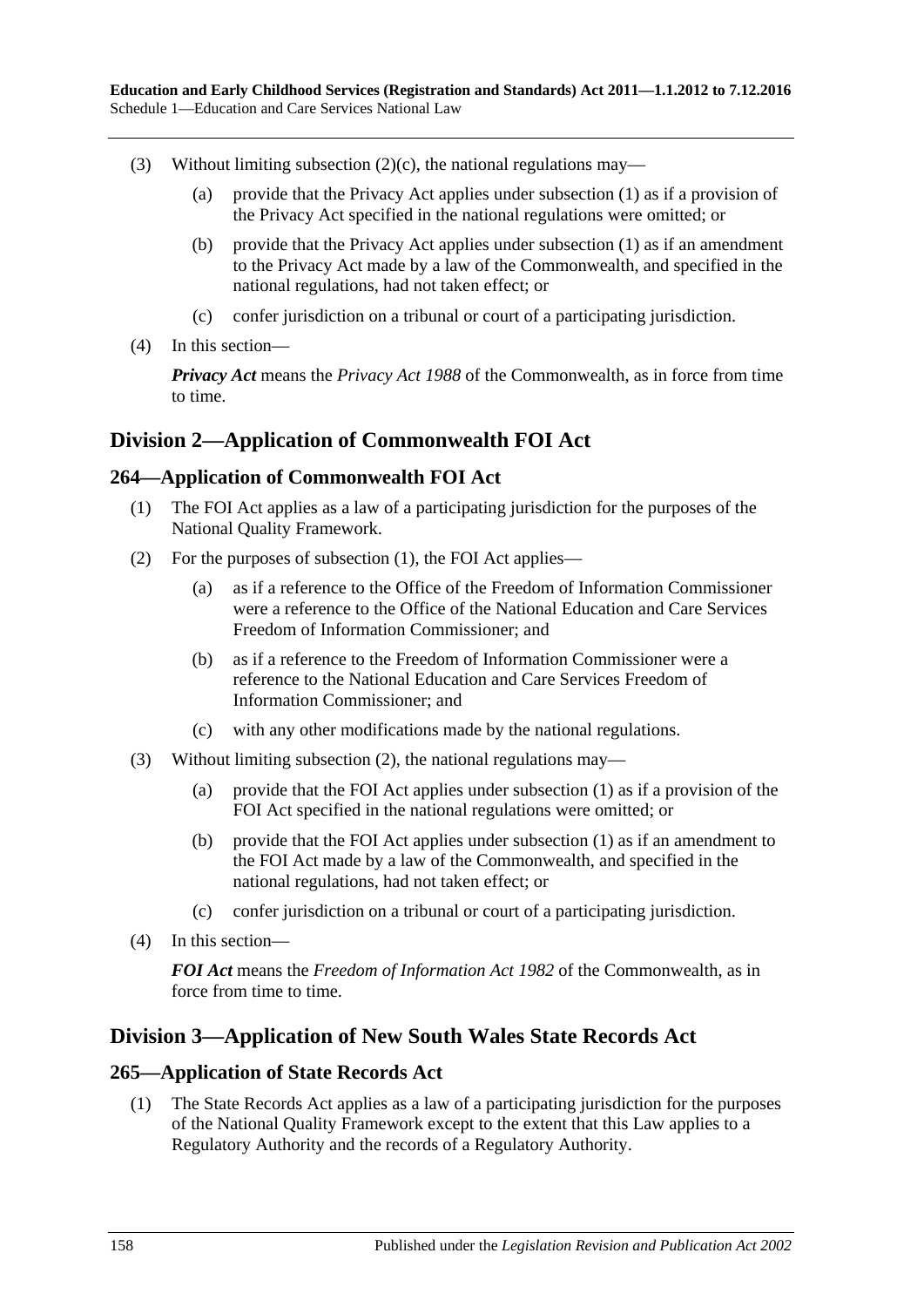- <span id="page-158-0"></span>(2) The national regulations may modify the State Records Act for the purposes of this Law.
- (3) Without limiting [subsection](#page-158-0) (2), the national regulations may—
	- (a) provide that the State Records Act applies under [subsection](#page-157-2) (1) as if a provision of the State Records Act specified in the national regulations were omitted; or
	- (b) provide that the State Records Act applies under [subsection](#page-157-2) (1) as if an amendment to the State Records Act made by a law of New South Wales, and specified in the national regulations, had not taken effect; or
	- (c) confer jurisdiction on a tribunal or court of a participating jurisdiction.
- (4) In this section—

*State Records Act* means the *State Records Act 1998* of New South Wales, as in force from time to time.

## **Division 4—Registers**

## **266—Register of approved providers**

- (1) The National Authority must keep a register of approved providers.
- (2) The register must contain—
	- (a) the name of each approved provider; and
	- (b) any other prescribed information.
- (3) The register of approved providers may be inspected at the office of the National Authority during normal office hours without charge.
- (4) A person may obtain a copy of, or extract from, the register of approved providers on payment of the prescribed fee.

## **267—Register of education and care services**

- (1) The Regulatory Authority must keep a register of approved education and care services operating in the participating jurisdiction.
- (2) The register of approved education and care services must contain the following information:
	- (a) the name of each service;
	- (b) the name of the approved provider of each service;
	- (c) except in the case of a family day care service, the address of each education and care service premises;
	- (d) in the case of an approved family day care service, the address of the principal office of the service;
	- (e) the rating levels for each service;
	- (f) any other prescribed information.
- (3) The register of approved education and care services may be inspected at the office of the Regulatory Authority during normal office hours without charge.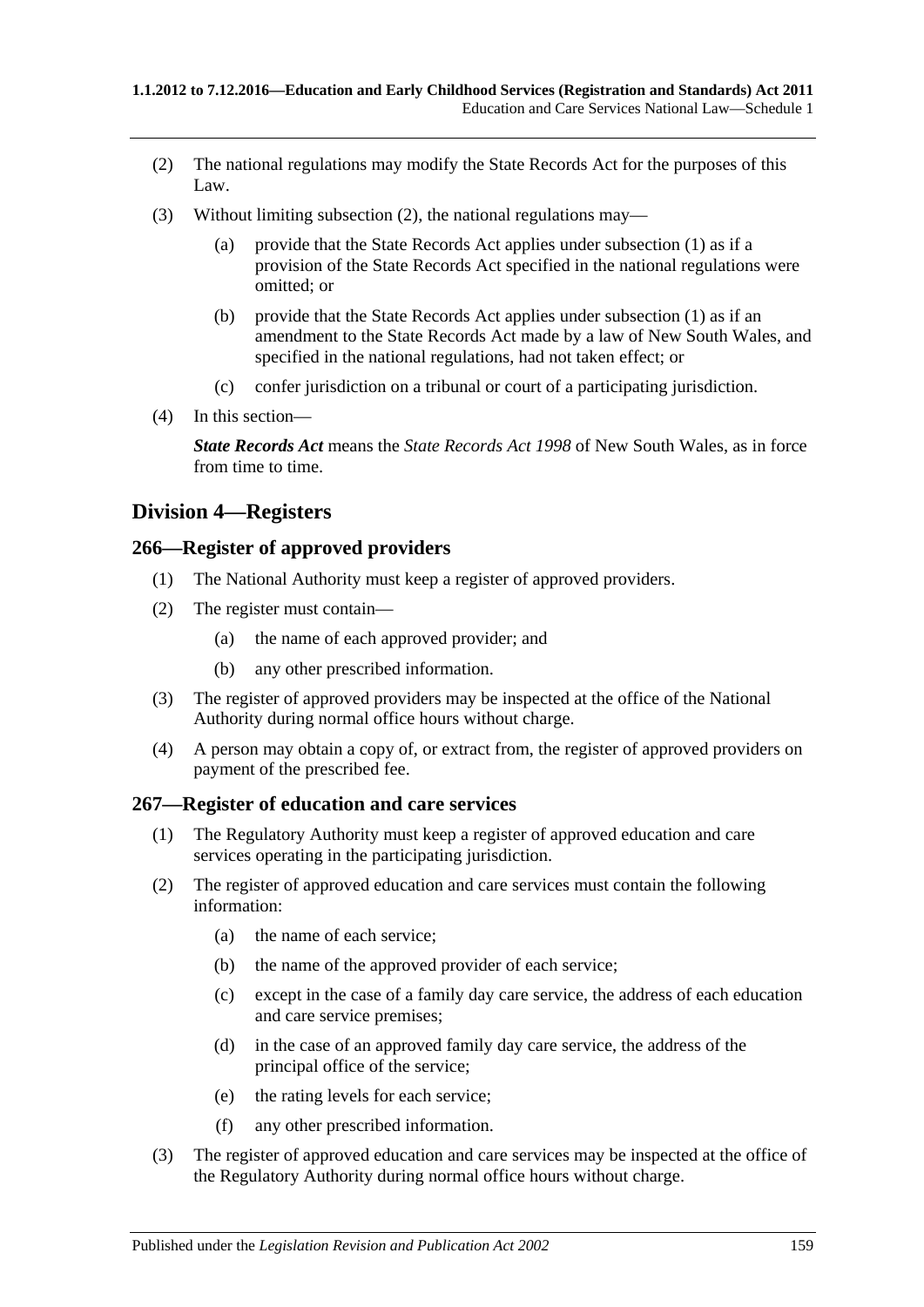- (4) A person may obtain a copy of, or extract from, the register of approved education and care services on payment of the prescribed fee.
- (5) The Regulatory Authority must provide a copy of the register of approved education and care services (as updated from time to time) to the National Authority and the relevant Commonwealth Department.

#### **268—Register of certified supervisors**

- (1) The National Authority must keep a register of certified supervisors.
- (2) The register of certified supervisors must contain the following information:
	- (a) the name of each certified supervisor or the prescribed class of person to which the supervisor belongs;
	- (b) any other prescribed information.
- (3) The register of certified supervisors may be inspected at the office of the National Authority during normal office hours without charge.
- (4) A person may obtain a copy of, or extract from, the register of certified supervisors on payment of the prescribed fee.

#### **269—Register of family day care educators**

- (1) The approved provider of a family day care service must keep at its principal office a register of each family day care educator and any other person engaged by or registered with a family day care service to educate and care for a child.
- (2) The register must contain the prescribed information in respect of each family day care educator engaged by or registered with a family day care service to educate and care for children.
- (3) The approved provider must provide any information on the register of family day care educators and any changes to that information to the Regulatory Authority on request.

## **Division 5—Publication of information**

#### **270—Publication of information**

- (1) The National Authority and the Regulatory Authority may publish the following information about approved providers, approved education and care services and certified supervisors:
	- (a) the name of each provider, service or supervisor;
	- (b) except in the case of approved family day care services, the address of each education and care service premises;
	- (c) in the case of approved family day care services, the address of the principal office of each service;
	- (d) the rating levels of each approved education and care service;
	- (e) other prescribed information in respect of approved education and care services.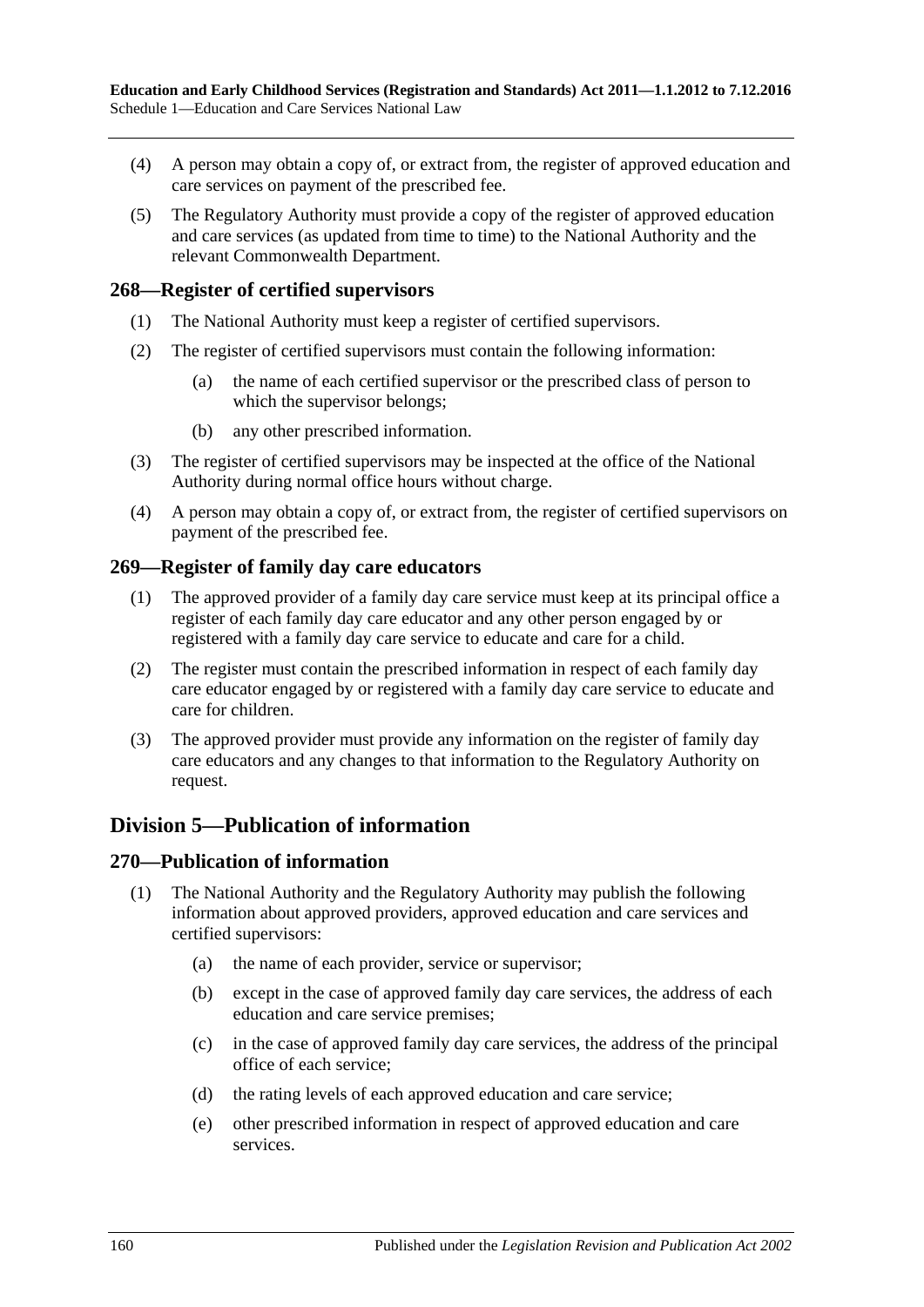- (2) The National Authority—
	- (a) must publish on its website—
		- (i) the register of approved providers; and
		- (ii) the register of certified supervisors; and
	- (b) may publish on its website the register of approved education and care services as kept by a Regulatory Authority.
- (3) The Regulatory Authority must publish on its website the register of approved education and care services kept by the Regulatory Authority.
- (4) The relevant Commonwealth Department is authorised to publish the register of approved education and care services on a website kept by that department.
- (5) The Regulatory Authority may publish the prescribed information about—
	- (a) enforcement actions taken under this Law, including information about compliance notices, prosecutions, enforceable undertakings, suspension or cancellation of approvals or certificates; and
	- (b) any prescribed matters.
- (6) Information published under this section must not include information that could identify or lead to the identification of an individual other than—
	- (a) an approved provider or certified supervisor; or
	- (b) a person who is being prosecuted for an offence against this Law.

## **Division 6—Disclosure of information**

#### **271—Disclosure of information to other authorities**

- (1) The Regulatory Authority and any government department, public authority and local authority may disclose information in respect of education and care services to each other for the purposes of this Law.
- (2) The Regulatory Authority may disclose information in respect of education and care services to the National Authority or a Regulatory Authority of a participating jurisdiction or a person acting for that Authority—
	- (a) for the purposes of this Law; or
	- (b) for the purposes of research and the development of national policy with respect to education and care services.
- (3) The Regulatory Authority may disclose information in respect of education and care services to the relevant Commonwealth Department or a person acting for the relevant Commonwealth Department—
	- (a) for the purposes of this Law; or
	- (b) for the purposes of research and the development of national policy with respect to education and care services; or
	- (c) for a purpose relating to the funding of education and care services; or
	- (d) for a purpose relating to the payment of benefits or allowances to persons using education and care services.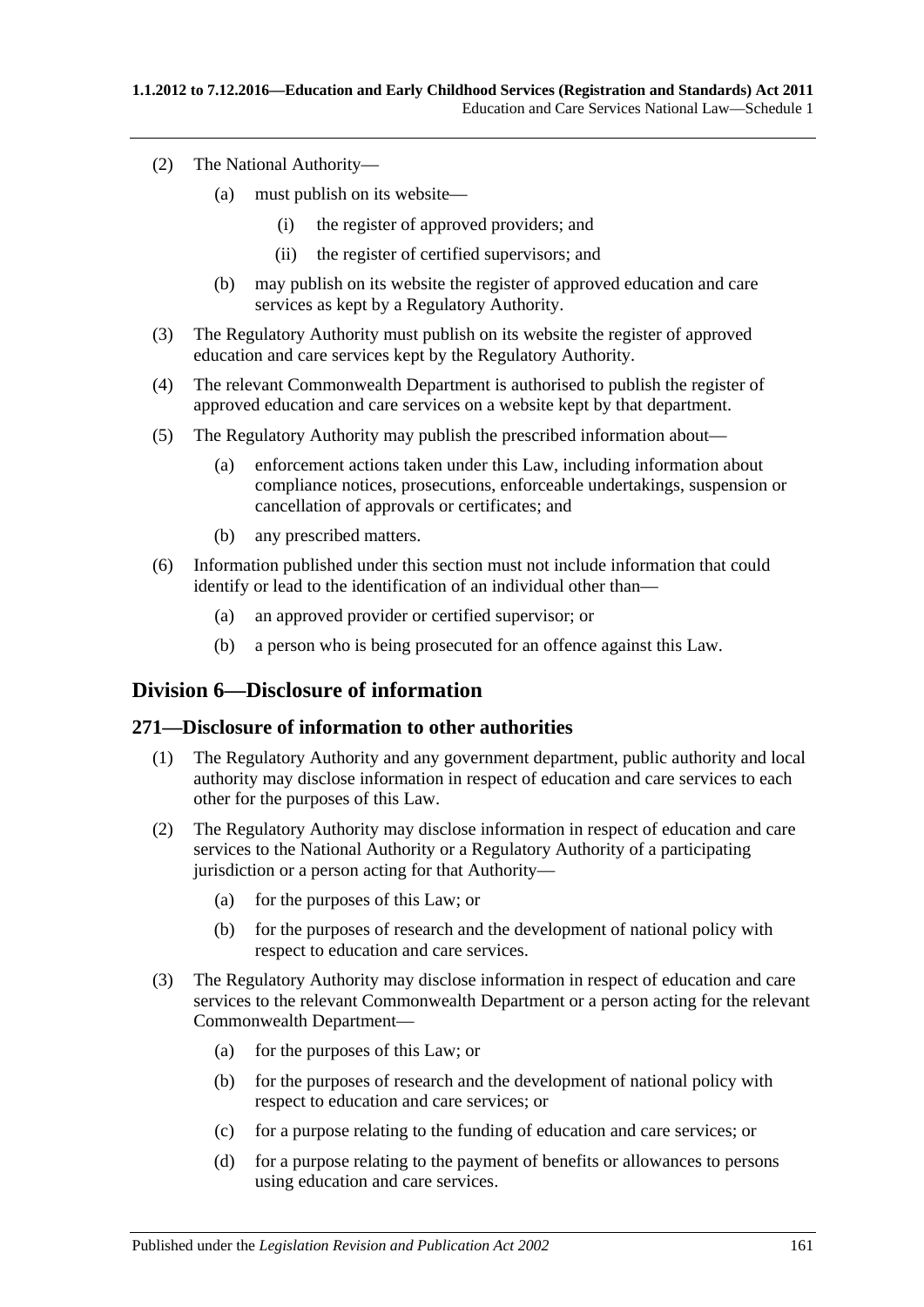- (4) The Regulatory Authority must disclose to the Regulatory Authorities of other participating jurisdictions the suspension or cancellation of a working with children check, working with children card or teacher registration of a nominated supervisor or certified supervisor of which it is notified under this Law.
- (5) The Regulatory Authority may disclose to the head of the government department responsible for the administration of a working with children law, any prohibition notice issued under this Law as applying in any participating jurisdiction in respect of the person.
- (6) A disclosure of information under this section is subject to—
	- (a) Division 1; and
	- (b) any protocol approved by the National Authority for the purposes of this section.
- (7) Information provided under this section must not include information that could identify or lead to the identification of an individual other than—
	- (a) an approved provider or a certified supervisor; or
	- (b) a family day care educator who has been suspended from providing education and care to children as part of a family day care service; or
	- (c) a person to whom a prohibition notice applies; or
	- (d) a person who is being prosecuted for an offence against this Law.

### **272—Disclosure of information to education and care services**

- (1) If requested by an approved provider, the Regulatory Authority may disclose the following information:
	- (a) whether a person named in the request is subject to a prohibition notice issued under this Law as applying in any participating jurisdiction;
	- (b) whether a family day care educator named in the request has been suspended from providing education and care to children as part of a family day care service.
- (2) A disclosure of information under this section is subject to—
	- (a) Division 1; and
	- (b) any protocol approved by the National Authority for the purposes of this section.

## <span id="page-161-0"></span>**273—Duty of confidentiality**

- (1) An individual who is, or who has been, a person exercising functions under this Law must not disclose to another person protected information. Penalty: \$5 000.
- (2) However, [subsection](#page-161-0) (1) does not apply if—
	- (a) the information is disclosed in the exercise of a function under, or for the purposes of, or in accordance with, this Law; or
	- (b) the disclosure is authorised or required by any law of a participating jurisdiction, or is otherwise required or permitted by law; or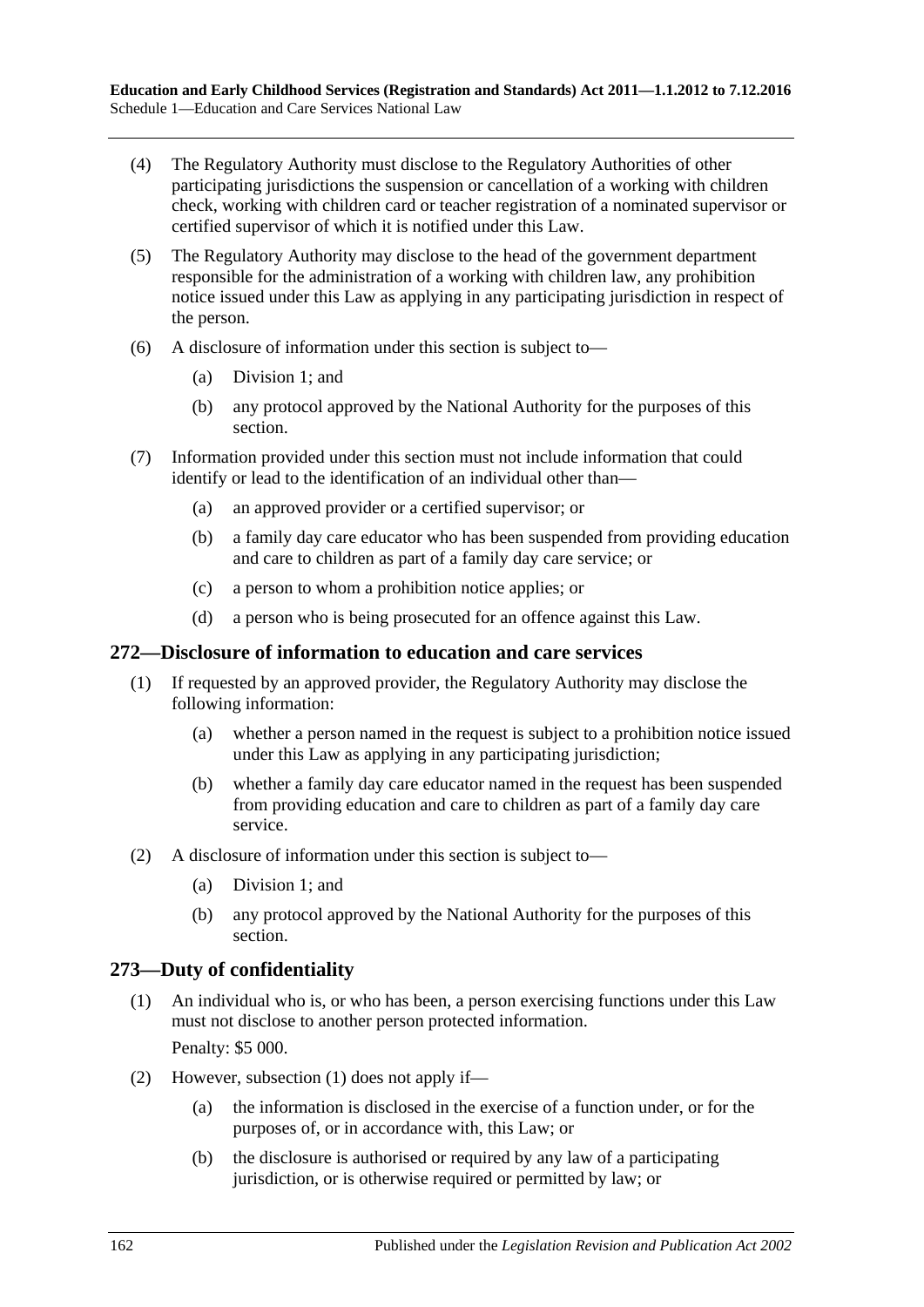- (c) the disclosure is with the agreement of the person to whom the information relates; or
- (d) the information relates to proceedings before a court or tribunal and the proceedings are or were open to the public; or
- (e) the information is, or has been accessible to the public, including because it was published for the purposes of, or in accordance with, this Law; or
- (f) the disclosure is otherwise authorised by the Ministerial Council.
- (3) In this section—

*protected information* means information—

- (a) that is personal to a particular individual and that identifies or could lead to the identification of the individual; and
- (b) that comes to a person's knowledge in the course of, or because of, the person exercising functions under this Law.

# **Part 14—Miscellaneous**

## **Division 1—Finance**

## **274—Australian Children's Education and Care Quality Authority Fund**

- (1) The Australian Children's Education and Care Quality Authority Fund is established.
- (2) The Authority Fund is a fund to be administered by the National Authority.
- (3) The National Authority may establish accounts with any financial institution for money in the Authority Fund.
- (4) The Authority Fund does not form part of the consolidated fund or consolidated account of a participating jurisdiction or the Commonwealth.

## **275—Payments into Authority Fund**

There is payable into the Authority Fund—

- (a) all money provided by a participating jurisdiction or the Commonwealth for the purposes of the Fund; and
- (b) the proceeds of the investment of money in the Fund; and
- (c) all grants, gifts and donations made to the National Authority, but subject to any trusts declared in relation to the grants, gifts or donations; and
- (d) all money directed or authorised to be paid into the Fund by or under this Law, any law of a participating jurisdiction or any law of the Commonwealth; and
- (e) any other money and property prescribed by the national regulations; and
- (f) any other money or property received by the National Authority in connection with the exercise of its functions.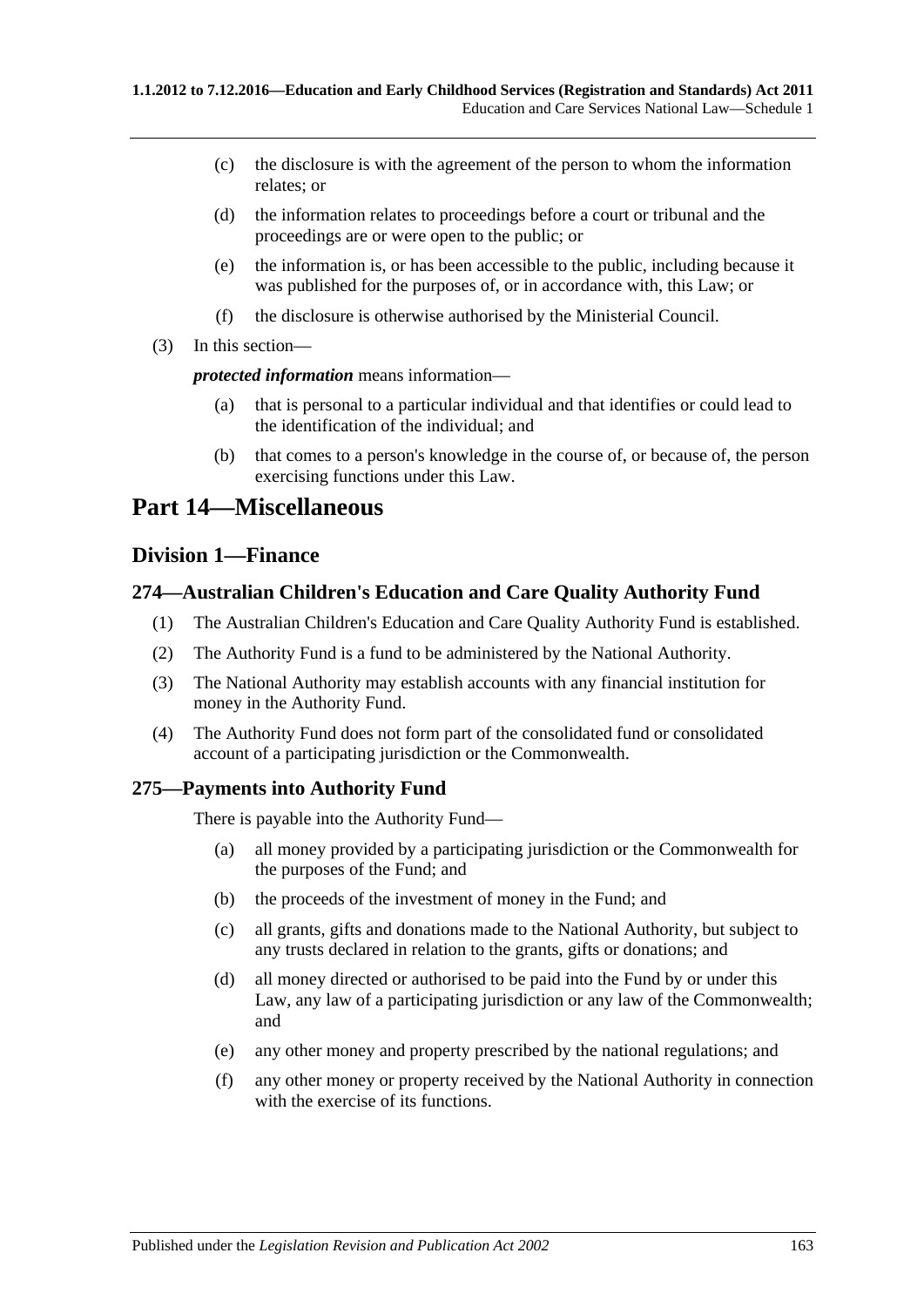## **276—Payments out of Authority Fund**

Payments may be made from the Authority Fund for the purpose of—

- (a) paying any costs or expenses, or discharging any liabilities, incurred by the National Authority in the administration or enforcement of this Law or in the performance of its functions or duties or the exercise of its powers; and
- (b) paying any remuneration or allowances payable under this Law by the National Authority; and
- (c) allocating, transferring or reimbursing money to a participating jurisdiction in accordance with the national regulations; and
- (d) any other payments recommended by the National Authority and approved by the Ministerial Council.

## **277—Investment of money in Authority Fund**

The National Authority may invest money in the Authority Fund in accordance with the national regulations.

#### **278—Financial management duties of National Authority**

The National Authority must—

- (a) ensure that its operations are carried out efficiently, effectively and economically; and
- (b) keep proper books and records in relation to the Authority Fund; and
- (c) ensure that expenditure is made from the Authority Fund for lawful purposes only and, as far as possible, reasonable value is obtained for money expended from the Fund; and
- (d) ensure that its procedures, including internal control procedures, afford adequate safeguards with respect to—
	- (i) the correctness, regularity and propriety of payments made from the Authority Fund; and
	- (ii) receiving and accounting for payments made to the Authority Fund; and
	- (iii) prevention of fraud or mistake; and
- (e) take any action necessary to ensure the preparation of accurate financial statements in accordance with Australian Accounting Standards for inclusion in its annual report; and
- (f) take any action necessary to facilitate the audit of those financial statements in accordance with this Law; and
- (g) arrange for any further audit by a qualified person of the books and records kept by the National Authority in relation to the Authority Fund, if directed to do so by the Ministerial Council.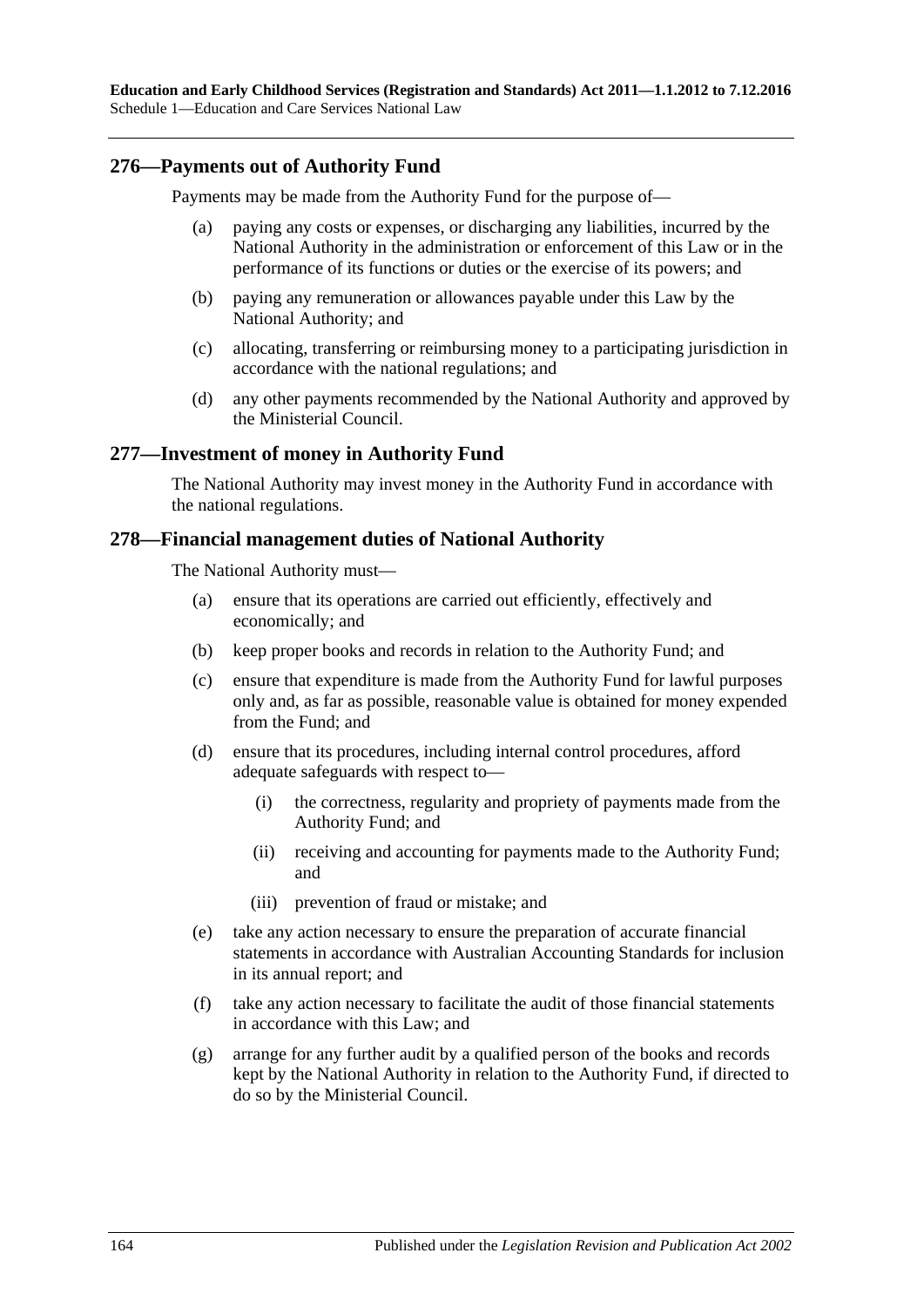# **Division 2—Reporting**

## **279—Annual report**

- (1) The Board must, within 4 months after the end of each financial year, submit an annual report of the National Authority for the financial year to the Ministerial Council.
- (2) The annual report must include—
	- (a) an audited financial statement for the period to which the report relates; and
	- (b) a report about the National Authority's performance of its functions under this Law during the period to which the annual report relates; and
	- (c) an assessment of the implementation and administration of the National Quality Framework; and
	- (d) all directions given to the National Authority by the Ministerial Council and the Authority's response; and
	- (e) all directions given to the Regulatory Authorities by the Ministerial Council and the Regulatory Authorities' responses; and
	- (f) a report on any committees established by the Board; and
	- (g) any other matter determined by the Ministerial Council.
- (3) The financial statement is to be prepared in accordance with Australian Accounting Standards.
- (4) The financial statement is to be audited by a public sector auditor and a report is to be provided by the auditor.
- (5) The Ministerial Council may extend, or further extend, the period for submission of an annual report to the Council by a total period of up to 3 months.
- (6) In this section—

#### *public sector auditor* means—

- (a) the Auditor-General (however described) of a participating jurisdiction or the Commonwealth; or
- (b) an auditor employed, appointed or otherwise engaged by an Auditor-General of a participating jurisdiction or the Commonwealth.

## <span id="page-164-0"></span>**280—Tabling and publication of annual report**

- (1) The Ministerial Council must make arrangements for the tabling of the annual report of the National Authority, and the report of the public sector auditor with respect to the financial statement in the report, in the Parliament of a participating jurisdiction determined by the Ministerial Council.
- (2) As soon as practicable after the annual report has been tabled in the Parliament determined under [subsection](#page-164-0) (1), the National Authority must publish a copy of the report on its website.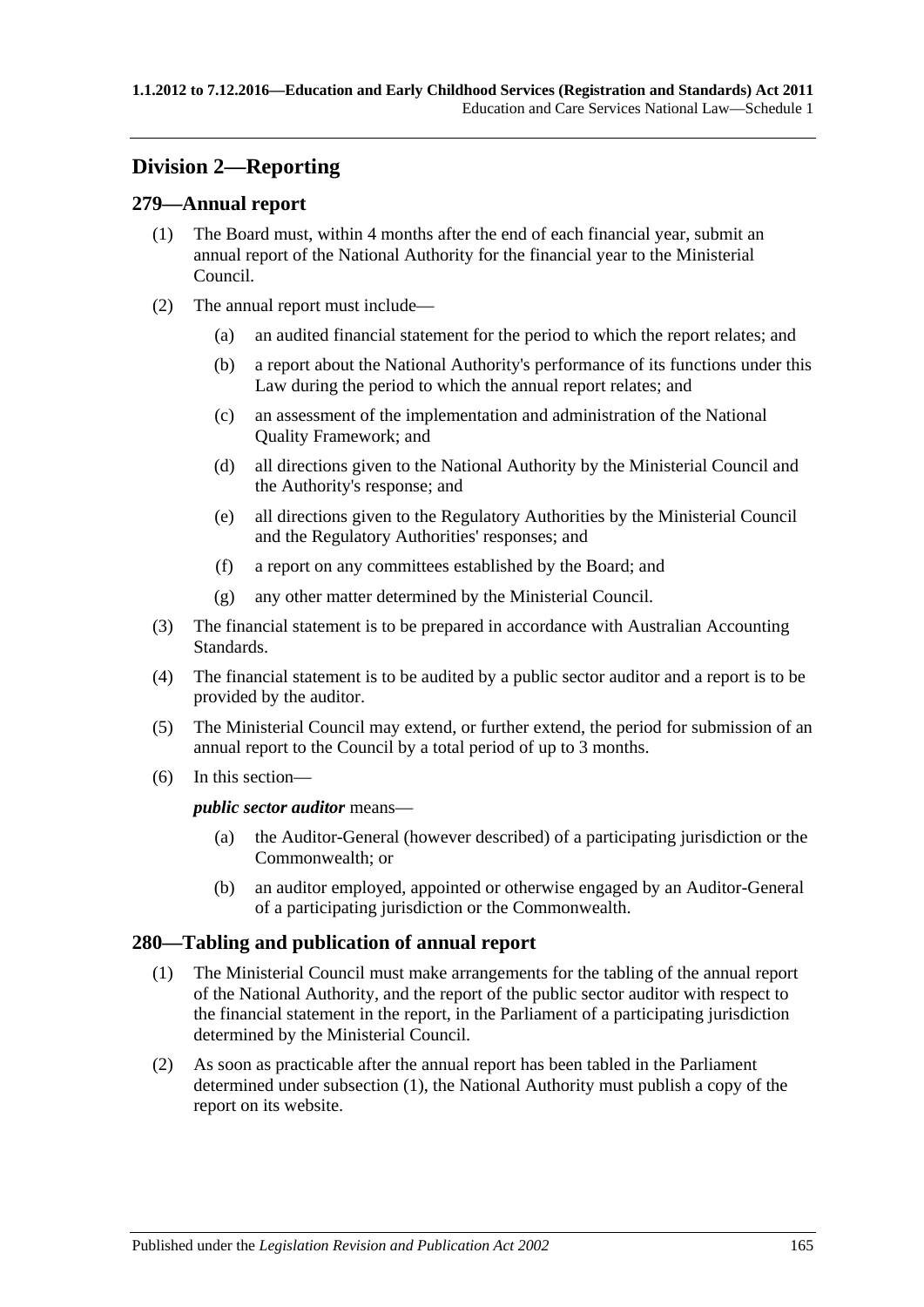## **281—Other reporting**

- (1) The National Authority may make any reports to the Ministerial Council that it considers necessary in the performance of its functions.
- <span id="page-165-0"></span>(2) The Chairperson of the Board must provide to the Ministerial Council any other reports and documents and information relating to the operations of the National Authority that the Ministerial Council requires.
- (3) The Chairperson of the Board may provide to the responsible Minister of a participating jurisdiction and the Commonwealth Minister any reports and documents and information relating to the operations of the National Authority that the responsible Minister requires.
- (4) The reports, documents and information referred to in [subsection](#page-165-0) (2) must be provided within the time set by the Ministerial Council.

# **Division 3—Application of Commonwealth Ombudsman Act**

## <span id="page-165-1"></span>**282—Application of Commonwealth Ombudsman Act**

- (1) The Ombudsman Act applies as a law of a participating jurisdiction for the purposes of this Law except to the extent that this Law applies to a Regulatory Authority and the employees, decisions, actions and records of a Regulatory Authority.
- <span id="page-165-2"></span>(2) For the purposes of [subsection](#page-165-1) (1), the Ombudsman Act applies—
	- (a) as if a reference to the Commonwealth Ombudsman were a reference to the Education and Care Services Ombudsman; and
	- (b) with any other modifications made by the national regulations.
- (3) Without limiting [subsection](#page-165-2) (2), the national regulations may—
	- (a) provide that the Ombudsman Act applies under [subsection](#page-165-1) (1) as if a provision of the Ombudsman Act specified in the regulations were omitted; or
	- (b) provide that the Ombudsman Act applies under [subsection](#page-165-1) (1) as if an amendment to the Ombudsman Act made by a law of the Commonwealth, and specified in the regulations, had not taken effect; or
	- (c) confer jurisdiction on a tribunal or court of a participating jurisdiction.
- (4) In this section—

*Ombudsman Act* means the *Ombudsman Act 1976* of the Commonwealth, as in force from time to time.

# **Division 4—Legal proceedings**

## **283—Who may bring proceedings for an offence?**

- (1) The following persons may bring proceedings for an offence under this Law:
	- (a) the Regulatory Authority;
	- (b) a person authorised by the Regulatory Authority;
	- (c) a police officer.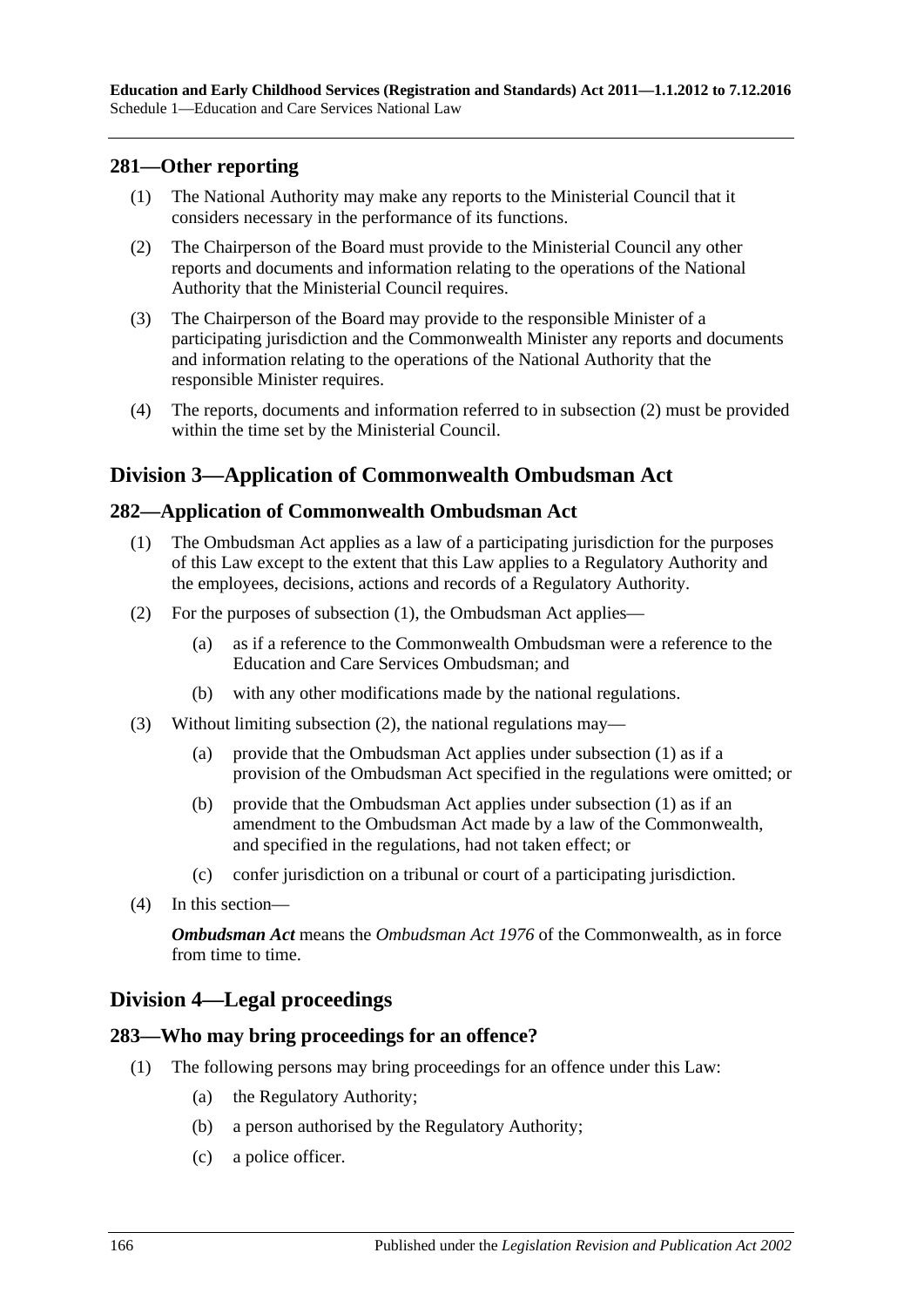(2) In a proceeding for an offence against this Law or the regulations it must be presumed, in the absence of evidence to the contrary, that the person bringing the proceeding was authorised to bring it.

## **284—When proceedings may be brought**

Proceedings for an offence under this Law must be commenced within 2 years of the date of the alleged offence.

### **285—Offences by bodies corporate**

- (1) If a body corporate commits an offence against this Law, any person with management or control of the body corporate who failed to exercise due diligence to prevent the contravention that is the subject of the offence also commits that offence and is liable to the penalty for that offence.
- (2) The penalty for an offence referred to in this section is the penalty applicable to an individual.

## **286—Application of Law to partnerships and eligible associations and other entities**

- (1) If this Law would otherwise require or permit something to be done by a partnership, the thing may be done by one or more of the partners on behalf of the partnership.
- (2) If this Law would otherwise require or permit something to be done by an eligible association, the thing may be done by one or more of the members of the executive committee on behalf of the association.
- (3) If this Law would otherwise require or permit something to be done by a prescribed entity, the thing may be done by one or more of the persons with management or control of the entity on behalf of the entity.
- (4) An offence against this Law that would otherwise be committed by the partnership is taken to have been committed by each partner who is a person with management or control of the partnership.
- (5) An offence against this Law that would otherwise be committed by an eligible association is taken to have been committed by each person who is a person with management or control of the association.
- (6) An offence against this Law that would otherwise be committed by a prescribed entity is taken to have been committed by each person who is a person with management or control of that entity.
- (7) The penalty for an offence that is taken to be committed under this section is the penalty applicable to an individual.

## **287—Multiple holders of an approval**

If more than one person holds a provider approval or service approval under this Law each holder of the approval is jointly and severally responsible for compliance with this Law.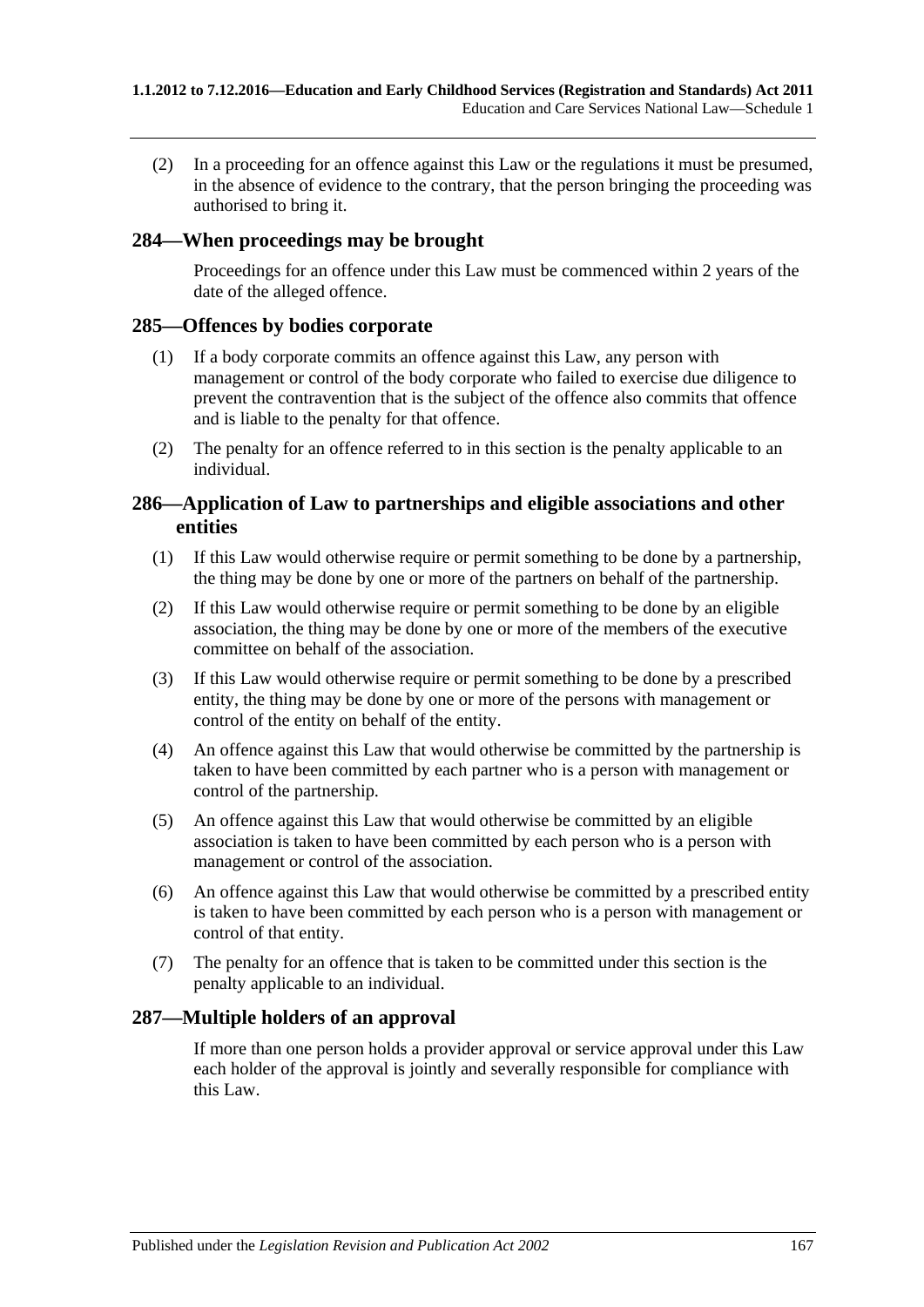### **288—Double jeopardy**

If a person has been convicted or found guilty in another participating jurisdiction for an offence against this Law as it applies in that jurisdiction, proceedings cannot be brought in this jurisdiction against the same person in respect of an offence concerning the same subject-matter.

#### <span id="page-167-0"></span>**289—Immunity**

- (1) A member of the Board of the National Authority, a committee of the Board or a Ratings Review Panel is not personally liable for anything done or omitted to be done in good faith—
	- (a) in the exercise of a power or the performance of a function under this Law; or
	- (b) in the reasonable belief that the action or omission was in the exercise of the power or the performance of the function under this Law.
- (2) Any liability resulting from an act or omission that would, but for [subsection](#page-167-0) (1), attach to an individual referred to in that subsection attaches instead to the National Authority.
- <span id="page-167-1"></span>(3) The Regulatory Authority (if an individual) or a member of the governing body of the Regulatory Authority is not personally liable for anything done or omitted to be done in good faith—
	- (a) in the exercise of a power or the performance of a function under this Law; or
	- (b) in the reasonable belief that the action or omission was in the exercise of the power or the performance of the function under this Law.
- (4) Any liability resulting from an act or omission that would, but for [subsection](#page-167-1) (3), attach to an individual referred to in that subsection attaches instead to the State.

## **290—Immunity—education law**

- (1) This section applies if the Regulatory Authority becomes aware of misconduct by a registered teacher or other person who could be subject to disciplinary action under an education law of a participating jurisdiction.
- <span id="page-167-2"></span>(2) The Regulatory Authority may refer the matter to the relevant disciplinary body under the education law.
- (3) If the Regulatory Authority refers a matter under [subsection](#page-167-2) (2), a prosecution cannot be brought under this Law for an offence in relation to that matter.

## **291—Infringement offences**

- (1) An authorised officer or other person authorised by the Regulatory Authority may serve an infringement notice on a person for a contravention of—
	- (a) section 172, 173 or 176; or
	- (b) offences against the national regulations that are prescribed for the purposes of this section.
- (2) The infringement penalty for an offence for which an infringement notice may be served on a person is the amount which is 10 per cent of the maximum penalty that could be imposed on the person in respect of that offence.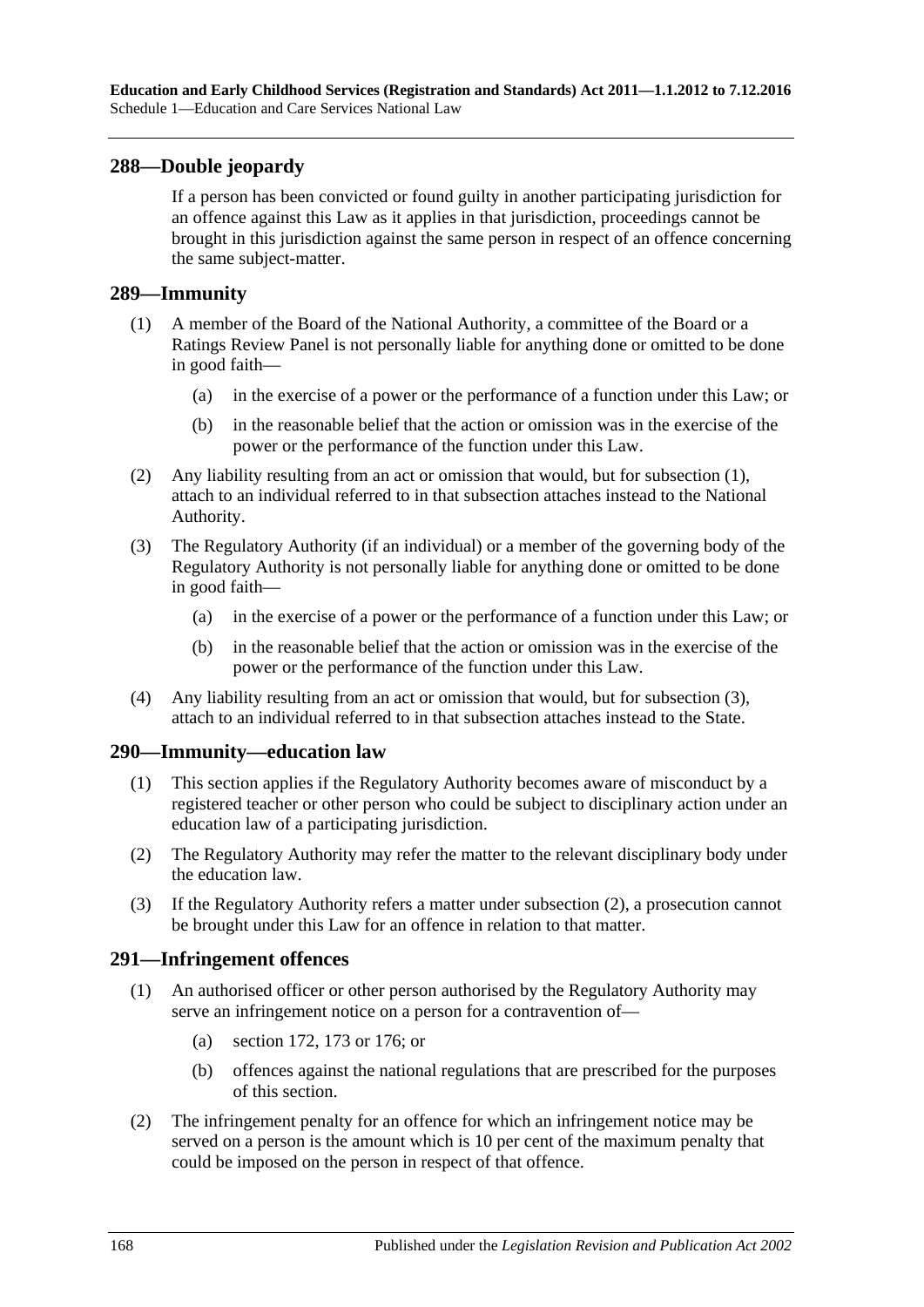- (3) An infringement notice must be in the form prescribed or contain the information prescribed by the infringements law of this jurisdiction.
- (4) Subject to this section, the infringements law of this jurisdiction applies to infringement notices served under this section in this jurisdiction.
- (5) The payment of an infringement penalty expiates the offence and is not to be considered in—
	- (a) assessing whether a person is a fit and proper person to be involved in the provision of, or to be a supervisor of, an education and care service; or
	- (b) assessing an approved education and care service under Part 5.

#### **292—Evidentiary certificates**

<span id="page-168-0"></span>A certificate purporting to be signed by the chief executive officer of the National Authority or by a Regulatory Authority and stating any of the following matters is prima facie evidence of the matter:

- (a) a stated document is one of the following things made, given, issued or kept under this Law:
	- (i) an appointment, approval or decision;
	- (ii) a notice, direction or requirement;
	- (iii) a supervisor certificate;
	- (iv) a register, or an extract from a register;
	- (v) a record, or an extract from a record;
- <span id="page-168-1"></span>(b) a stated document is another document kept under this Law;
- (c) a stated document is a copy of a document mentioned in [paragraph](#page-168-0) (a) or [\(b\);](#page-168-1)
- (d) on a stated day, or during a stated period, a stated person was or was not an approved provider or a certified supervisor;
- (e) on a stated day, or during a stated period, an education and care service was or was not an approved education and care service;
- (f) on a stated day, or during a stated period, an approval was or was not subject to a stated condition;
- (g) on a stated day, an approval or supervisor certificate was suspended or cancelled;
- (h) on a stated day, or during a stated period, an appointment as authorised officer was, or was not, in force for a stated person;
- (i) on a stated day, a stated person was given a stated notice or direction under this Law;
- (j) on a stated day, a stated requirement was made of a stated person.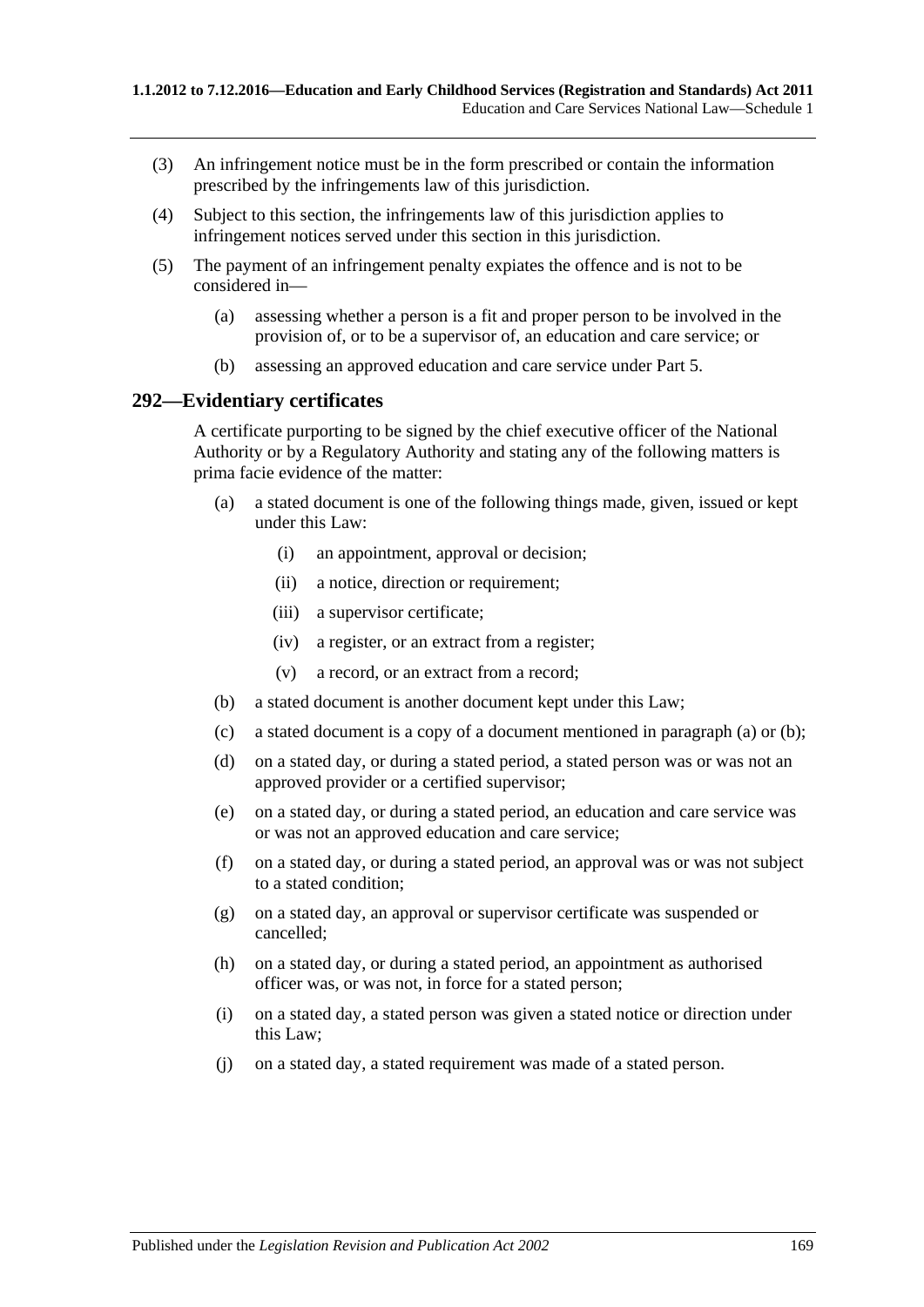# **Division 5—Service of notices**

## <span id="page-169-0"></span>**293—Service of notices**

- (1) If this Law requires or permits a notice to be served on a person, the notice may be served—
	- (a) on an individual by—
		- (i) delivering it to the individual personally; or
		- (ii) leaving it at, or by sending it by post to, the address notified to the sender by the individual as an address at which service of notices under this Law will be accepted or otherwise the address of the place of residence or business of the individual last known to the person serving the document; or
		- (iii) sending it by facsimile transmission to a facsimile number notified to the sender by the individual as an address at which service of notices under this Law will be accepted; or
		- (iv) sending it by email to an internet address notified to the sender by the individual as an address at which service of notices under this Law will be accepted; or
	- (b) on a person other than an individual by—
		- (i) leaving it at, or by sending it by post to, the address notified to the sender by the person as an address at which service of notices under this Law will be accepted or otherwise the address of the head office, a registered office or the principal place of business of the person; or
		- (ii) sending it by facsimile transmission to a facsimile number notified to the sender by the person as an address at which service of notices under this Law will be accepted; or
		- (iii) sending it by email to an internet address notified to the sender by the person as an address at which service of notices under this Law will be accepted.
- (2) [Subsection](#page-169-0) (1) applies whether the word "deliver", "give", "notify", "send" or "serve" or another expression is used.
- (3) [Subsection \(1\)](#page-169-0) does not affect the power of a court or tribunal to authorise service of a notice otherwise than as provided in that subsection.

## **294—Service by post**

If a notice authorised or required to be served (whether the word "deliver", "give", "notify", "send" or "serve" or another expression is used) on a person is served by post, service of the notice—

- (a) may be effected by properly addressing, prepaying and posting a letter containing the document; and
- (b) in Australia or in an external Territory—is, unless evidence sufficient to raise doubt is adduced to the contrary, taken to have been effected on the fourth day after the letter was posted; and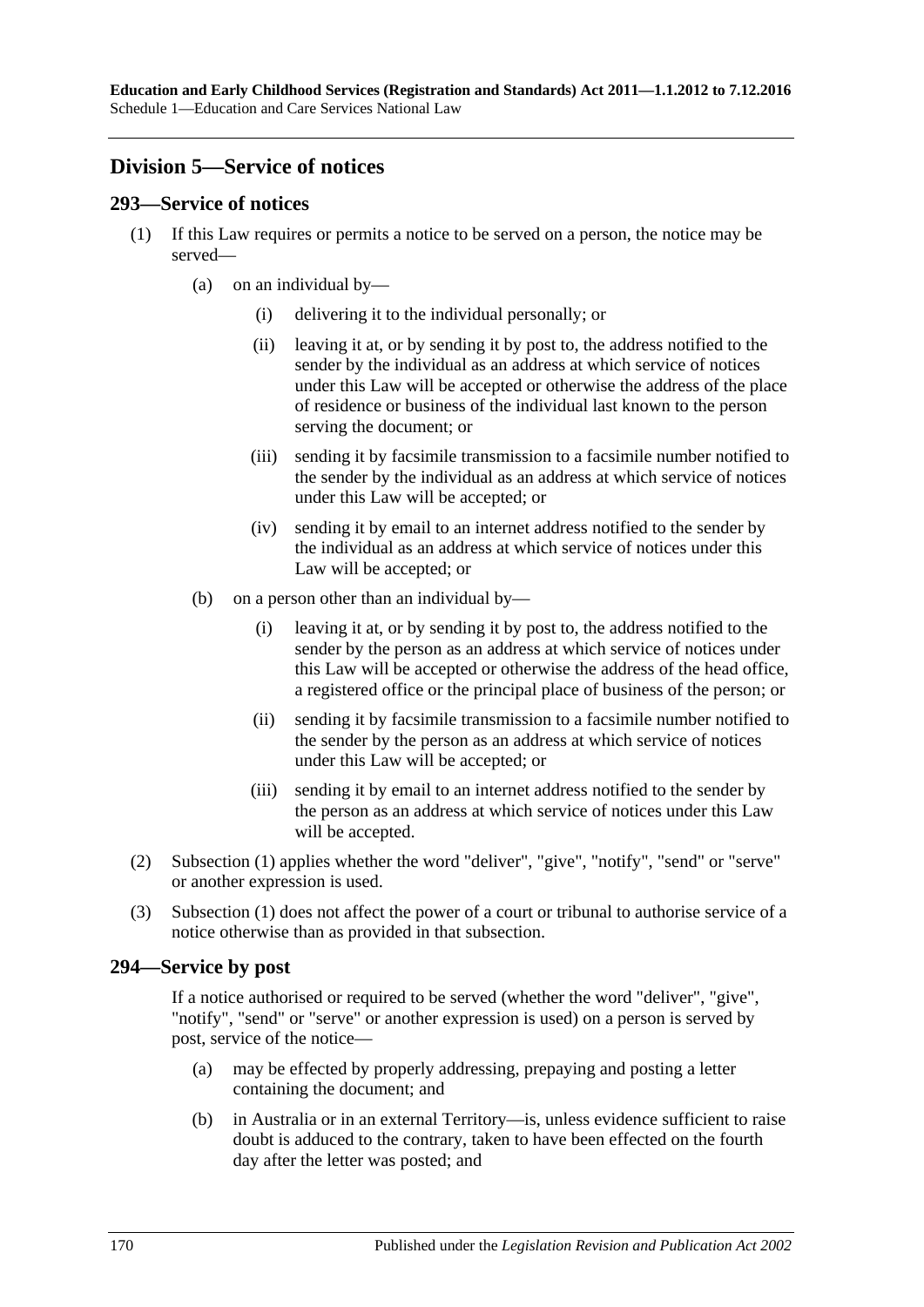(c) in another place—is, unless evidence sufficient to raise doubt is adduced to the contrary, taken to have been effected at the time when the letter would have been delivered in the ordinary course of the post.

## **Division 6—False or misleading information**

### <span id="page-170-0"></span>**295—False or misleading information or documents**

(1) A person must not give the Regulatory Authority or an authorised officer under this Law any information or document that the person knows is false or misleading in a material particular.

Penalty:

- (a) \$6 000, in the case of an individual.
- (b) \$30 000, in any other case.
- (2) [Subsection \(1\)](#page-170-0) does not apply in respect of the giving of a document, if the person when giving the document—
	- (a) informs the Regulatory Authority or authorised officer, to the best of the person's ability, how it is false or misleading; and
	- (b) gives the correct information to the Regulatory Authority or authorised officer if the person has, or can reasonably obtain, the correct information.

## **Division 7—Protection from reprisal**

#### **296—Definitions**

In this Division—

*protected disclosure* means a disclosure of information or provision of documents to the Regulatory Authority—

- (a) pursuant to a request under this Law; or
- (b) where the person making the disclosure has a reasonable belief that—
	- (i) an offence against this Law has been or is being committed; or
	- (ii) the safety, health or wellbeing of a child or children being educated and cared for by an education and care service is at risk;

*serious detrimental action* includes dismissal, involuntary transfer, loss of promotion and demotion.

#### **297—Protection from reprisal**

(1) A person must not take serious detrimental action against a person in reprisal for a protected disclosure.

Penalty:

- (a) \$10 000 in the case of an individual.
- (b) \$50 000 in any other case.
- <span id="page-170-1"></span>(2) A person takes serious detrimental action in reprisal for a protected disclosure if—
	- (a) the person takes or threatens to take the action because—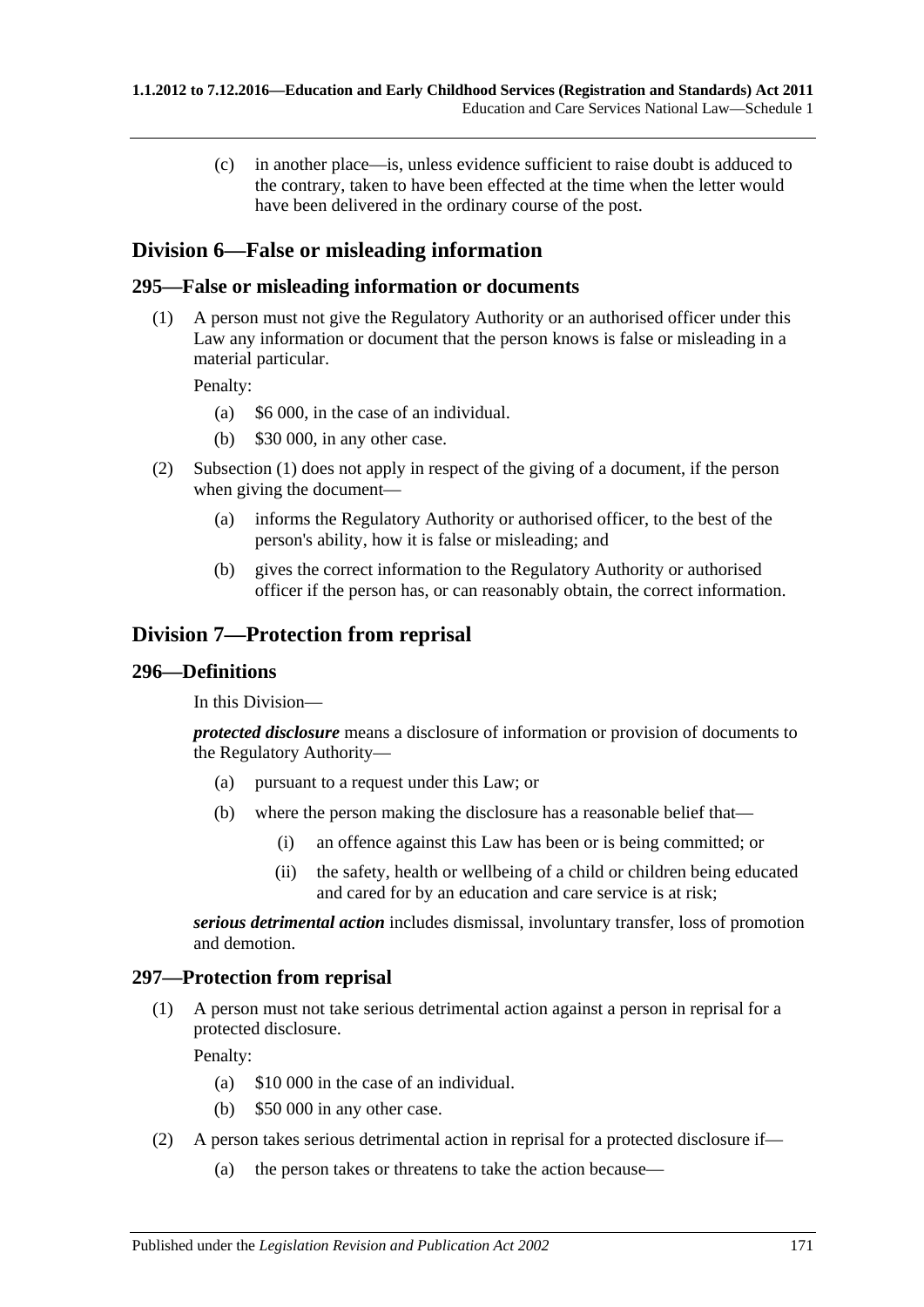- (i) a person has made, or intends to make, a protected disclosure; or
- (ii) the person believes that a person has made or intends to make the protected disclosure; or
- (b) the person incites or permits another person to take or threaten to take the action for either of those reasons.
- (3) In determining whether a person takes serious detrimental action in reprisal, it is irrelevant whether or not a reason referred to in [subsection](#page-170-1) (2) is the only or dominant reason as long as it is a substantial reason.

#### **298—Proceedings for damages for reprisal**

- (1) A person who takes serious detrimental action against a person in reprisal for a protected disclosure is liable in damages to that person.
- (2) The damages may be recovered in proceedings as for a tort in any court of competent jurisdiction.
- (3) Any remedy that may be granted by a court with respect to a tort, including exemplary damages, may be granted by a court in proceedings under this section.
- (4) The right of a person to bring proceedings for damages does not affect any other right or remedy available to the person arising from the serious detrimental action.

#### **299—Application for injunction or order**

A person who believes that serious detrimental action has been taken or may be taken against him or her in reprisal for a protected disclosure may apply to the superior court for—

- (a) an order requiring the person who has taken the serious detrimental action to remedy that action; or
- (b) an injunction.

#### **300—Injunction or order**

- <span id="page-171-0"></span>(1) If, on receipt of an application under section 299, the superior court is satisfied that a person has taken or intends to take serious detrimental action against a person in reprisal for a protected disclosure, the court may—
	- (a) order the person who took the serious detrimental action to remedy that action; or
	- (b) grant an injunction in any terms the court considers appropriate.
- (2) The superior court, pending the final determination of an application under section 299, may
	- (a) make an interim order in the terms of [subsection](#page-171-0)  $(1)(a)$ ; or
	- (b) grant an interim injunction.

## **Division 8—National regulations**

#### <span id="page-171-1"></span>**301—National regulations**

(1) The Ministerial Council may make regulations for the purposes of this Law.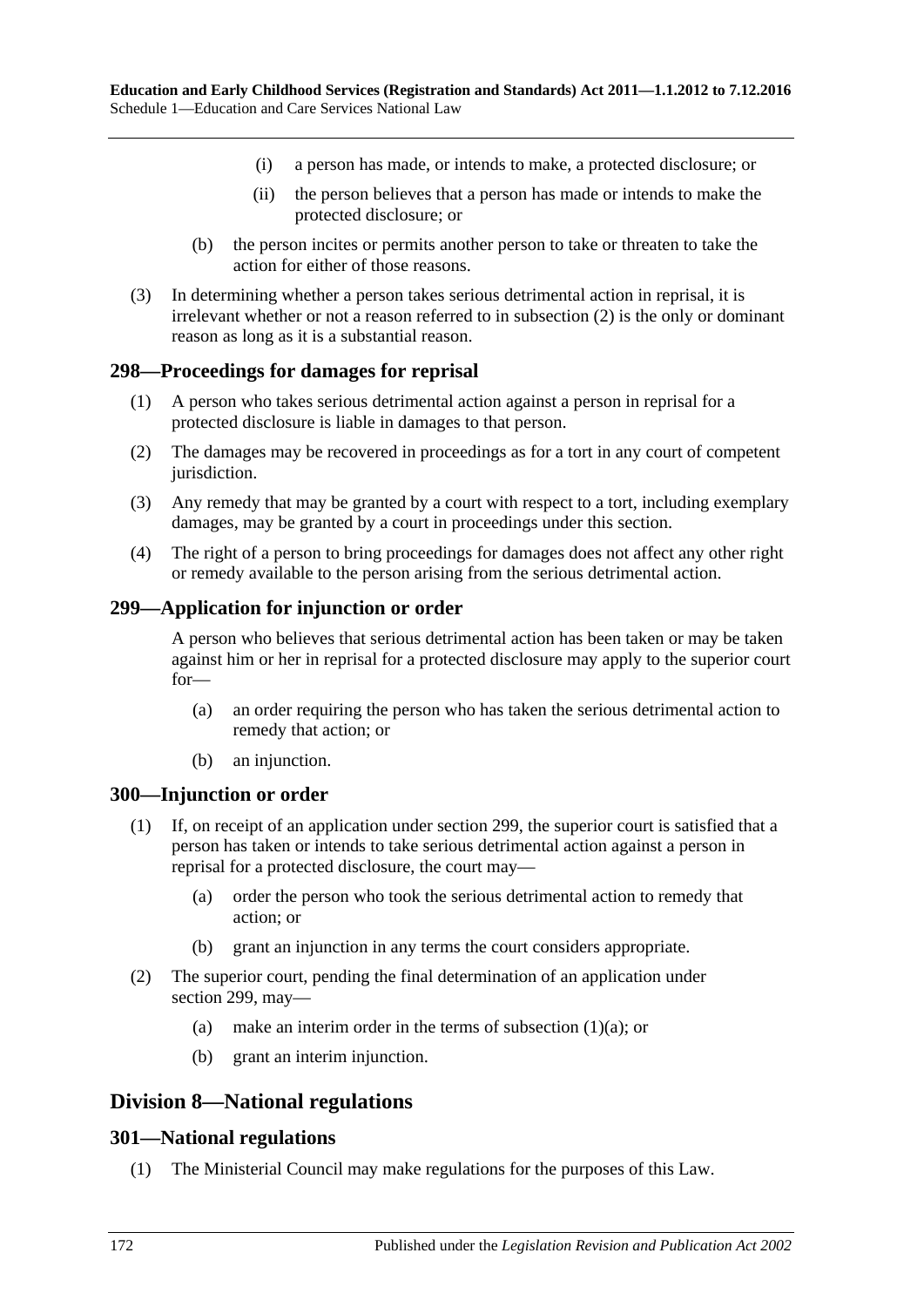- (2) The national regulations may provide for any matter that is required or permitted to be prescribed or necessary or convenient to be prescribed for carrying out or giving effect to this Law.
- (3) Without limiting [subsection](#page-171-1) (1), the national regulations may provide for the following:
	- (a) fees (including application fees and annual fees) for approvals and certificates and other things done under this Law;
	- (b) the indexation of fees;
	- (c) standards for education and care services;
	- (d) requirements for educational programs, including the quality of those programs and their development, documentation and delivery;
	- (e) requirements and standards to be complied with for the safety, health and wellbeing of children being educated and cared for by an education and care service;
	- (f) requirements and standards to be complied with for safety, security, cleanliness, comfort, hygiene and repair of premises, outdoor spaces, fencing, gates, resources and equipment used for providing education and care services;
	- (g) requirements and standards about the premises to be used to provide an education and care service including siting, design, layout, space, security and entitlement to occupy;
	- (h) requirements and standards for the staffing of education and care services including the recruitment (and conduct of criminal history or other security checks) and the appointment of staff, performance improvement, professional standards, professional development, numbers and qualifications of educators (including minimum age and requirements concerning groups of children of different ages and composition) and staffing rosters and arrangements;
	- (i) requirements and standards about educators' relationships with children, interactions and behaviour guidance and inclusion policies and practice for education and care services;
	- (j) requirements and standards for partnerships between education and care services and the community in which they are located and the families of children being educated and cared for by education and care services, including requirements for services to link to other support services for children and families;
	- (k) requirements and standards as to the leadership and management of education and care services including governance and fitness and propriety of all staff members and volunteers, management of grievances and complaints and the provision of information to families;
	- (l) the records, policies and procedures to be kept by approved providers and family day care educators including enrolment and attendance information;
	- (m) requirements and standards about first aid and management of children's medical conditions including—
		- (i) the training of educators and staff members; and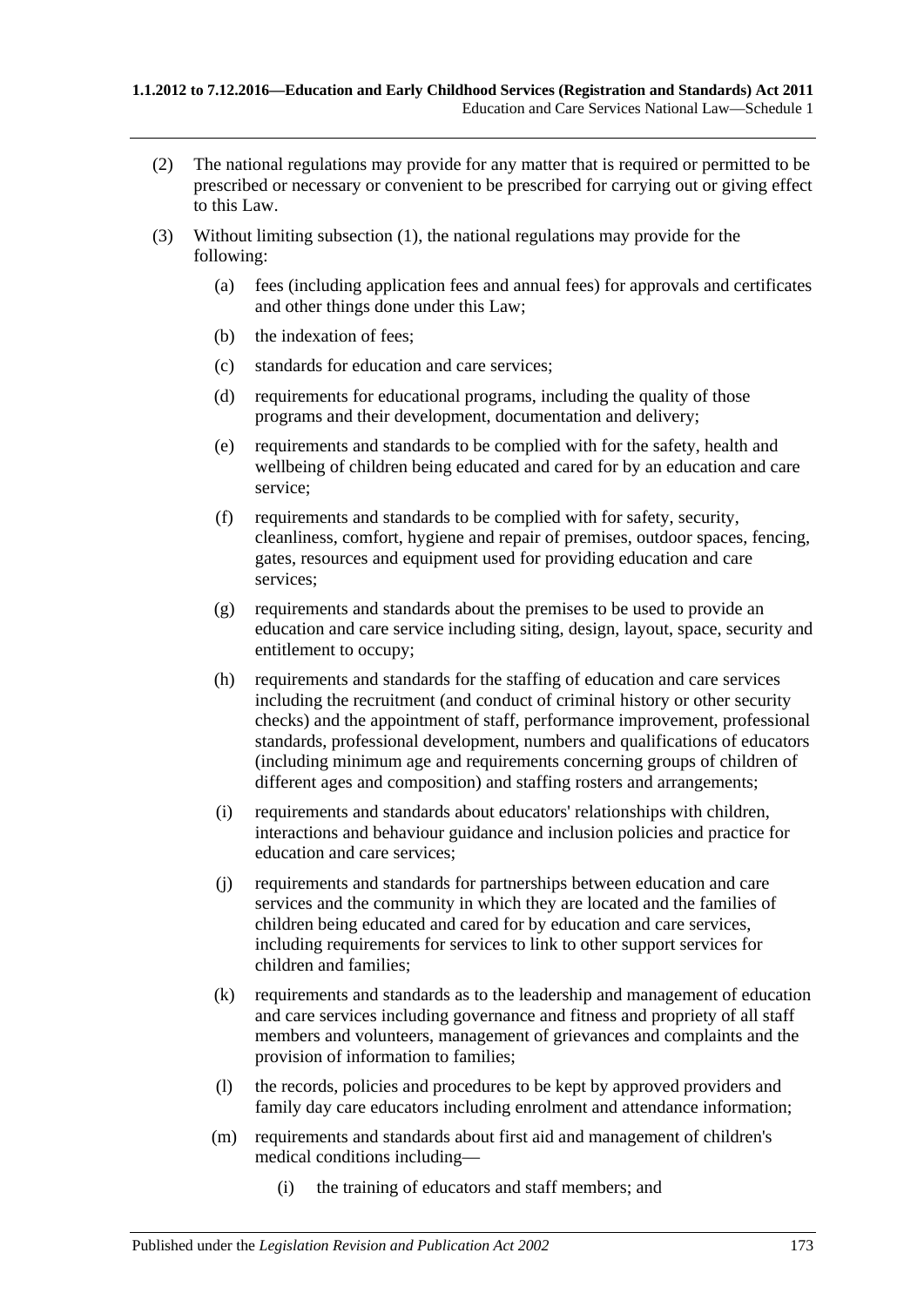- (ii) plans, policies and procedures used to manage medical conditions and first aid; and
- (iii) the keeping and storage of first aid kits and medications;
- (n) information required to be submitted for applications made under this Law;
- (o) requirements and standards for the provision and display of information by approved providers;
- (p) the publication of information about enforcement actions taken under this Law, including notice and review of proposals to publish information;
- (q) matters relating to the application of this Law to partnerships, eligible associations or prescribed entities;
- (r) requirements relating to the receipt and payment and distribution of fees and monetary penalties payable under this Law.
- (4) The national regulations—
	- (a) may be of a general or limited application; and
	- (b) may differ according to differences in time, place (including jurisdiction) or circumstances; and
	- (c) may differ according to the type or class of education and care service and the ages of children being educated and cared for by a service; and
	- (d) may exempt any education and care service or any type or class of education and care service from complying with all or any of the regulations; and
	- (e) may leave any matter or thing to be from time to time determined, applied, dispensed with or regulated by a Regulatory Authority; and
	- (f) may apply, adopt or incorporate by reference any document either—
		- (i) as in force at the date the national regulations come into operation or at any date before then; or
		- (ii) wholly or in part or as amended by the national regulations; and
	- (g) may impose penalties not exceeding \$2000 for offences against the national regulations.

#### **302—Publication of national regulations**

- (1) The national regulations are to be published on the NSW Legislation website in accordance with Part 6A of the *Interpretation Act 1987* of New South Wales.
- (2) A regulation commences on the day or days specified in the regulation for its commencement (being not earlier than the date it is published).

#### **303—Parliamentary scrutiny of national regulations**

- (1) The member of the Ministerial Council representing a participating jurisdiction is to make arrangements for the tabling of a regulation made under this Law in each House of the Parliament of the participating jurisdiction.
- (2) A committee of the Parliament of a participating jurisdiction may consider, and report to the Parliament about, the regulation in the same way the committee may consider and report to the Parliament about regulations made under Acts of that jurisdiction.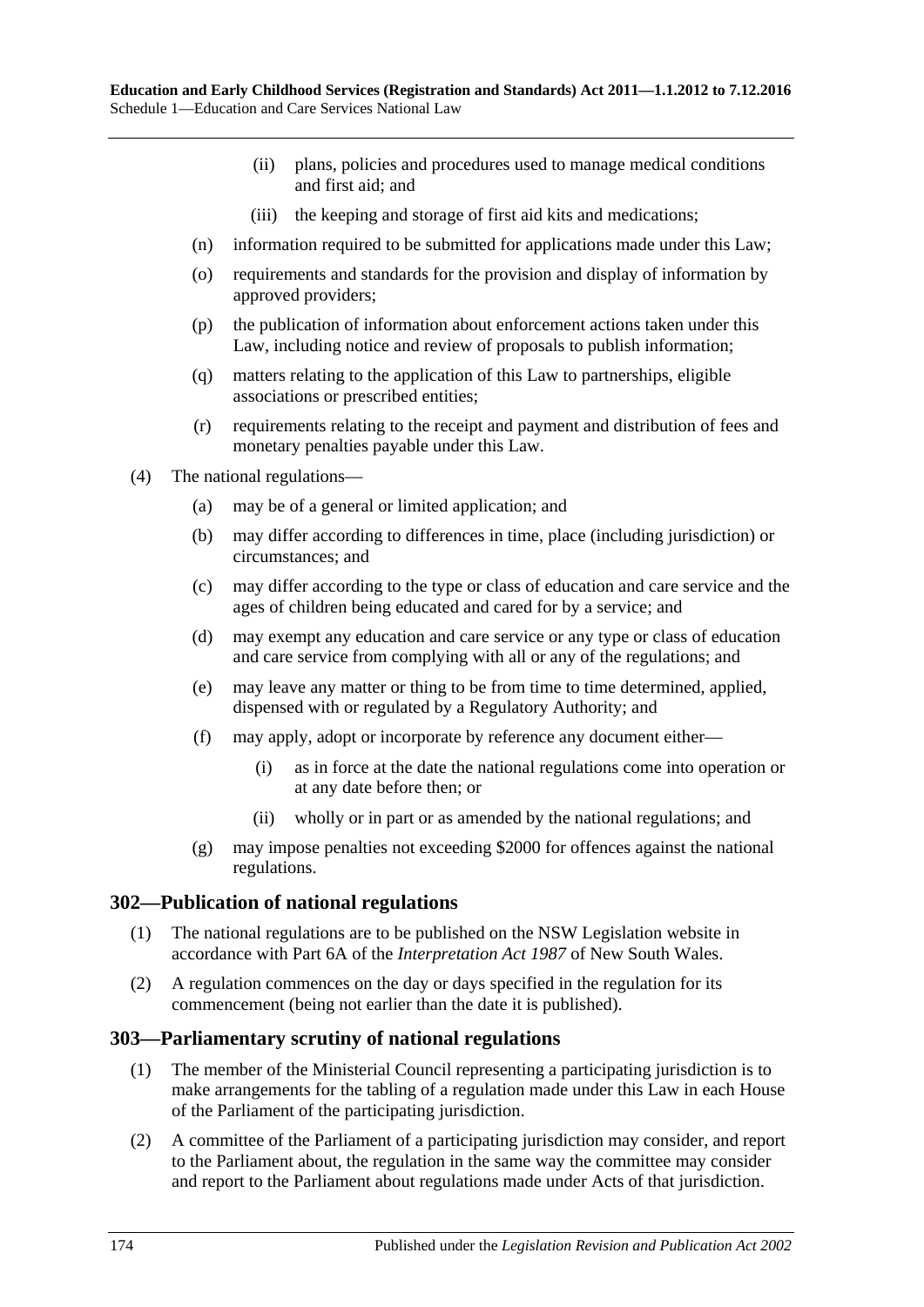(3) A regulation made under this Law may be disallowed in a participating jurisdiction by a House of the Parliament of that jurisdiction in the same way, and within the same period, that a regulation made under an Act of that jurisdiction may be disallowed.

### <span id="page-174-0"></span>**304—Effect of disallowance of national regulation**

- (1) If a regulation ceases to have effect under section 303 any law or provision of a law repealed or amended by the regulation is revived as if the disallowed regulation had not been made.
- (2) The restoration or revival of a law under [subsection](#page-174-0) (1) takes effect at the beginning of the day on which the disallowed regulation by which it was amended or repealed ceases to have effect.
- (3) A reference in this section to the repeal or amendment of a law or a provision of a law extends to the revocation or variation of a regulation or a provision of a regulation.

# **Part 15—Transitional provisions**

## **Division 1—Introductory**

#### **305—Definitions**

In this Part—

*declared approved family day care service*, in relation to a participating jurisdiction, means an education and care service that is declared by a law of that jurisdiction to be a declared approved family day care service for the purposes of this Law;

*declared approved family day care venue*, in relation to a participating jurisdiction, means a place other than a residence that is declared by a law of that jurisdiction to be a declared approved family day care venue for the purposes of this Law;

*declared approved provider*, in relation to a participating jurisdiction, means a person or a person in a class of persons declared by a law of that jurisdiction to be a declared approved provider for the purposes of this Law;

*declared approved service*, in relation to a participating jurisdiction, means an education and care service that is declared by a law of that jurisdiction to be a declared approved service for the purposes of this Law;

*declared certified supervisor*, in relation to a participating jurisdiction, means a person or a person in a class of persons declared by a law of that jurisdiction to be a declared certified supervisor for the purposes of this Law;

*declared compliance notice*, in relation to a participating jurisdiction, means an order or notice under a former education and care services law that is declared by a law of that jurisdiction to be a declared compliance notice for the purposes of this Law;

*declared enforceable undertaking*, in relation to a participating jurisdiction, means an undertaking entered into under a former education and care services law that is declared by a law of that jurisdiction to be a declared enforceable undertaking under this Law;

*declared nominated supervisor*, in relation to a participating jurisdiction, means a person or a person in a class of persons declared by a law of that jurisdiction to be a declared nominated supervisor for the purposes of this Law;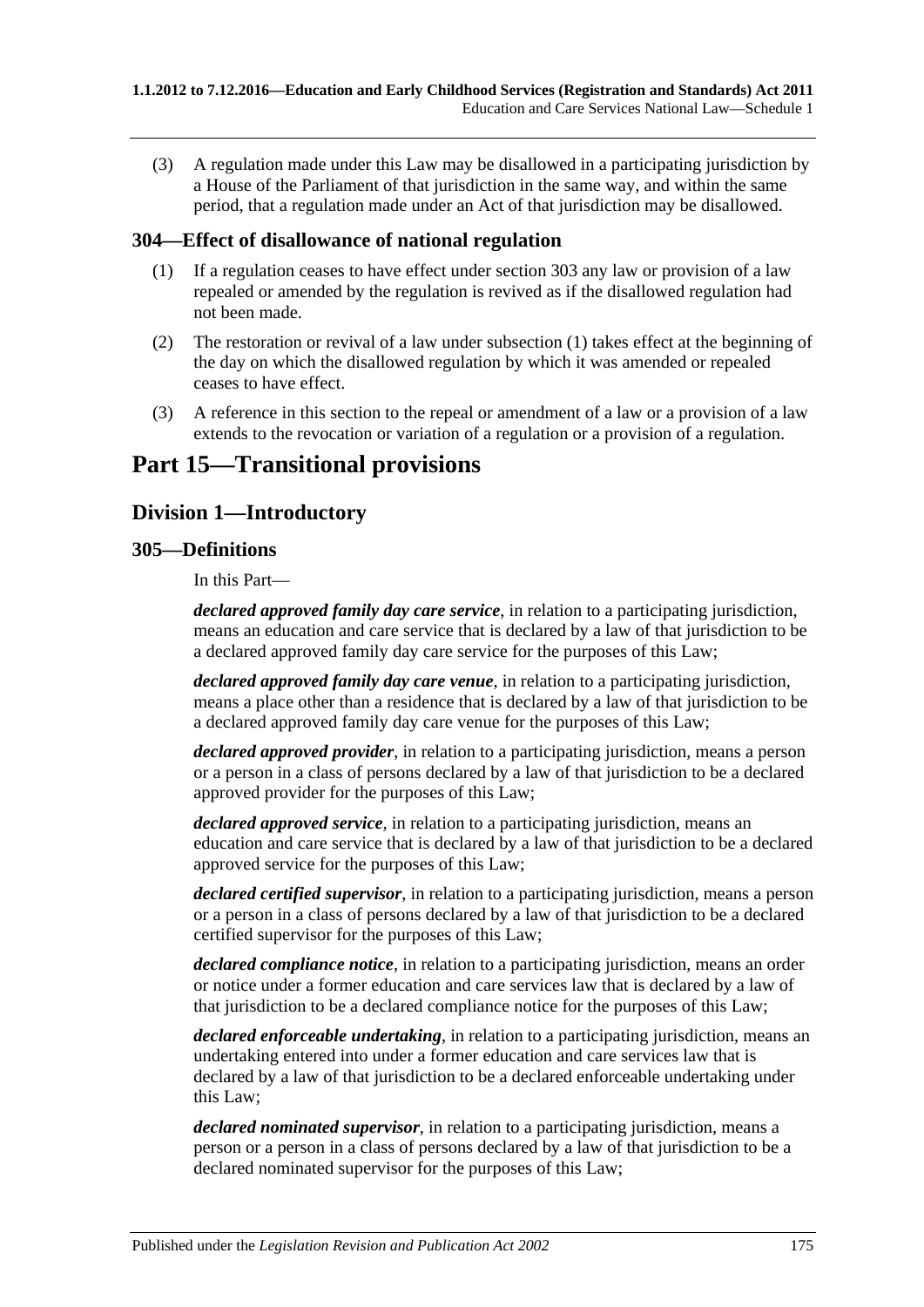*declared out of scope service*, in relation to a participating jurisdiction, means an education and care service—

- (a) for which a former approval was not required under a former education and care services law; and
- (b) that is declared by a law of that jurisdiction to be a declared out of scope service for the purposes of this Law;

*former approval*, in relation to a participating jurisdiction, means an approval, licence or other authorisation under a former education and care services law that is declared by a law of that jurisdiction to be a former approval for the purposes of this Law;

*scheme commencement day* means the day on which Part 2, 3 and 4 of this Law commence.

# **Division 2—Education and care services**

## <span id="page-175-0"></span>**306—Approved provider**

- (1) Any person who immediately before the scheme commencement day was a declared approved provider is taken to be an approved provider under this Law.
- (2) [Subsection \(1\)](#page-175-0) does not apply if the declared approved provider is a prescribed ineligible person.
- (3) [Subsection \(1\)](#page-175-0) does not apply to a declared approved provider whose former approval was suspended under the former education and care services law immediately before the scheme commencement day because the provider was not a fit and proper person (however described) to operate the declared approved service.
- (4) If a declared approved provider is a trust, the trustee or trustees of the trust are taken to be an approved provider under this Law.
- <span id="page-175-1"></span>(5) The trust must, within 30 days after the scheme commencement day, notify the Regulatory Authority of the identity of the trustees of the trust.
- (6) If a notice is not given under [subsection](#page-175-1) (5) within the required period, each trustee of the trust ceases to be an approved provider under this Law at the end of that period.
- (7) If a person is taken under this section to be an approved provider, the person is taken to be the holder of a provider approval for the purposes of this Law.
- (8) If a person is taken under this section to hold a provider approval, any conditions of the former approval relating to that person are taken to be conditions of the provider approval unless they are inconsistent with this Law.
- (9) The Regulatory Authority must, on or before 30 June 2012, provide each person who is taken under this section to be the holder of a provider approval with a copy of the provider approval setting out the relevant matters in section 20.

## <span id="page-175-2"></span>**307—Service approvals**

(1) Any person who immediately before the scheme commencement day held a former approval in respect of a declared approved service (other than a declared approved family day care service) is taken to hold a service approval in respect of that service under this Law.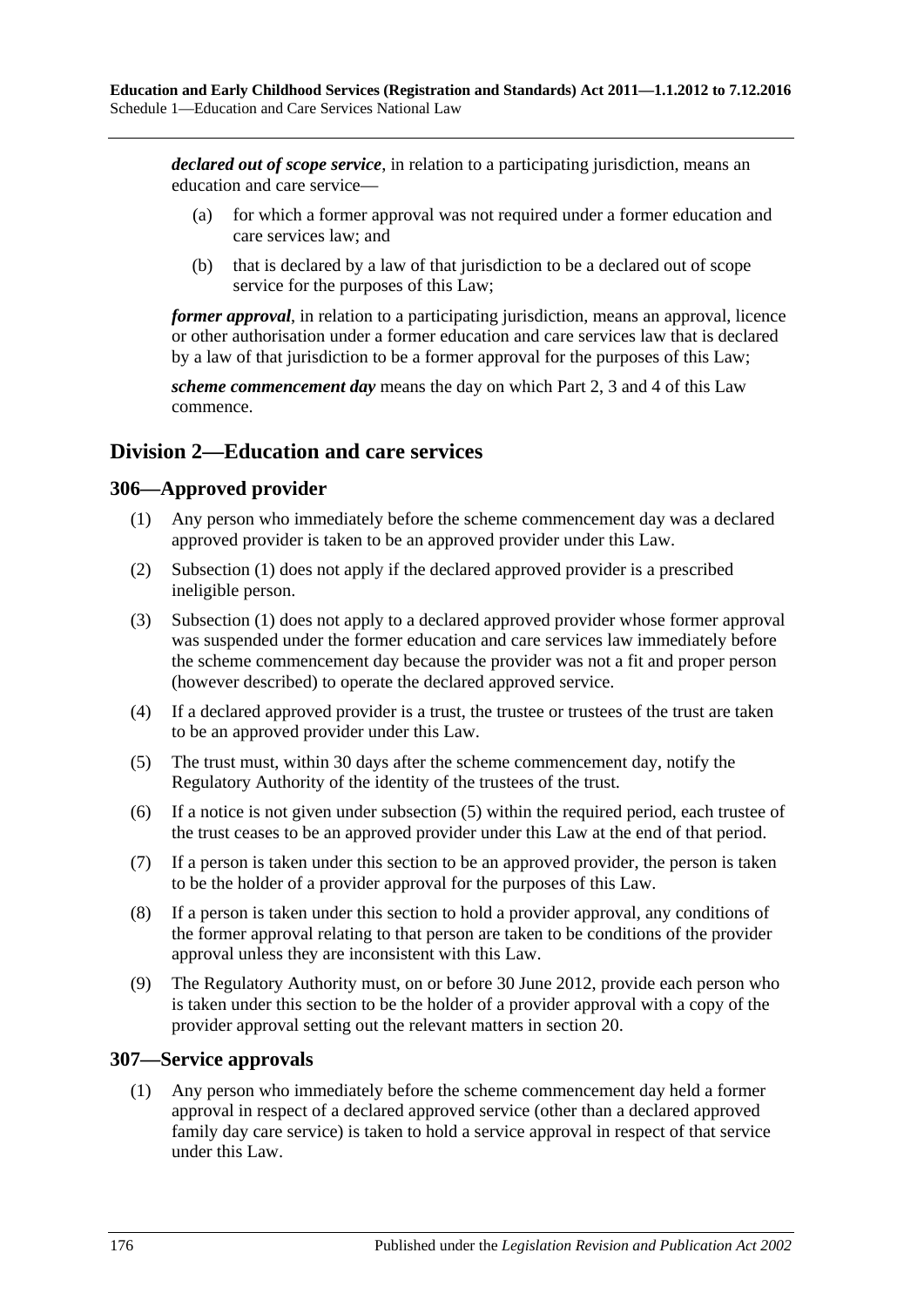- <span id="page-176-0"></span>(2) Any person who immediately before the scheme commencement day held a former approval with respect to a declared approved family day care service is taken to hold a service approval for that family day care service under this Law.
- (3) [Subsections \(1\)](#page-175-2) and [\(2\)](#page-176-0) do not apply if the person is a prescribed ineligible person.
- (4) If [subsection](#page-175-2) (1) or [\(2\)](#page-176-0) applies, the declared approved service is taken from the scheme commencement day to be an approved education and care service.
- <span id="page-176-1"></span>(5) This section does not apply to a former approval that was under suspension under the former education and care services law immediately before the scheme commencement day because the person who held that approval was not a fit and proper person (however described) to operate the declared approved service.
- <span id="page-176-2"></span>(6) If a former approval was under suspension under the former education and care services law immediately before the scheme commencement day for a reason other than the reason in [subsection](#page-176-1) (5), the service approval for the education and care service under this Law is taken to be suspended under this Law for the period of the suspension.
- (7) The Regulatory Authority must determine before the expiry of the period of suspension referred to in [subsection](#page-176-2) (6) (other than for a voluntary suspension) whether—
	- (a) the suspension should be cancelled or a further period of suspension should be imposed; or
	- (b) the service approval should be cancelled.
- (8) Any conditions imposed on the former approval under the former education and care services law are taken to be conditions on the service approval unless the conditions are inconsistent with this Law.
- (9) The Regulatory Authority must, on or before 30 June 2012, provide each person who is taken under this section to hold a former approval in respect of a declared approved service with a copy of the service approval for the service setting out the relevant matters in section 52.

#### **308—Approved family day care venues**

A declared approved family day care venue existing under a former education and care services law immediately before the scheme commencement day is taken on and after the scheme commencement day to be an approved family day care venue under this Law.

## **309—Approval of declared out of scope services**

A person who operated a declared out of scope service immediately before the scheme commencement day is taken under this Law to hold a provider approval and a service approval for the declared out of scope service for the period from and including 1 January 2012—

- (a) to 30 June 2012, unless [paragraph](#page-176-3) (b) applies; or
- <span id="page-176-3"></span>(b) if the person applies under this Law to the Regulatory Authority for a provider approval and for a service approval and the applications are received by the Regulatory Authority on or before 30 June 2012, to the date on which those applications are finally determined under this Law.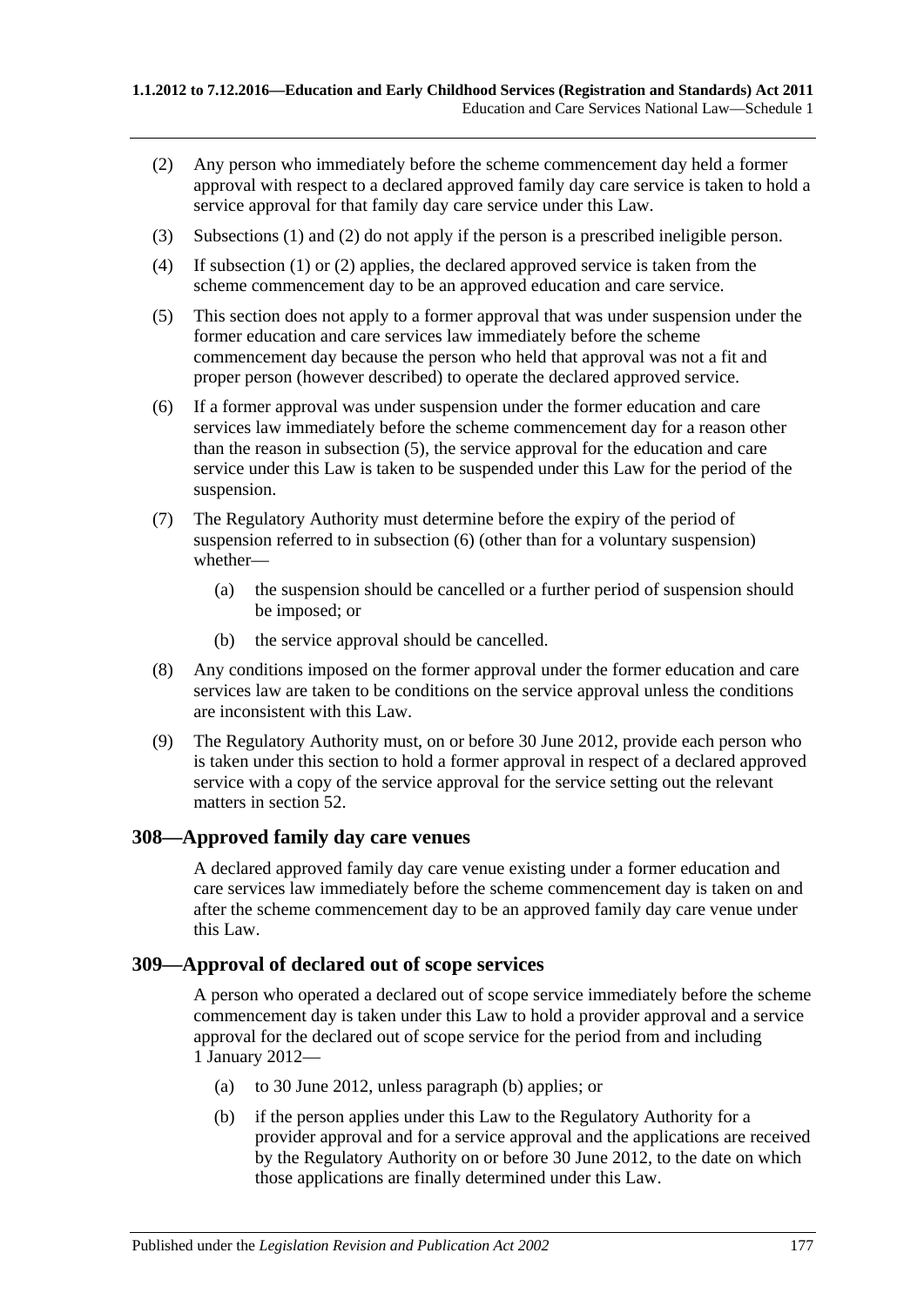## **310—Application for service waiver or temporary waiver**

- (1) This section applies to an education and care service that was exempt under a former education and care services law from a requirement of that law.
- <span id="page-177-0"></span>(2) The education and care service is taken to comply with an equivalent requirement under this Law for the period from and including 1 January 2012—
	- (a) to 31 March 2012, unless [paragraph](#page-177-0) (b) applies; or
	- (b) if the provider of the education and care service applies to the Regulatory Authority under this Law for a temporary waiver or service waiver under this Law in respect of that requirement and the application is received by the Regulatory Authority on or before 31 March 2012, to the date on which the application is finally determined under this Law.

## **311—Existing applicants**

- (1) This section applies if a person has made an application for a former approval under a former education and care services law in respect of an education and care service before the scheme commencement day.
- (2) The applicant is taken to be an applicant for a provider approval and a service approval under this Law.
- (3) The Regulatory Authority may—
	- (a) ask the applicant for more information; and
	- (b) inspect—
		- (i) the premises of the service and the offices of the applicant; and
		- (ii) any documents relating to the applicant; and
	- (c) exercise any power under section 14 or section 46 in relation to the application.
- (4) This section does not apply if the applicant is a prescribed ineligible person.

## **312—Existing multiple approvals to merge**

- (1) If the holder of a former approval held more than one former approval in respect of the same premises, the former approvals are taken to be one service approval in respect of those premises for the purposes of this Law.
- (2) This section does not apply to a former approval for a family day care service.
- (3) This section does not apply to a former approval to which section 311 applies.

#### **313—Display of accreditation and rating**

- (1) This section applies to a declared approved service that is taken under this Part to be an approved education and care service.
- (2) The approved provider must display the provisional rating of that approved education and care service in accordance with section 172 until a first rating assessment is completed and a rating level given to the service after that assessment is published under Part 5.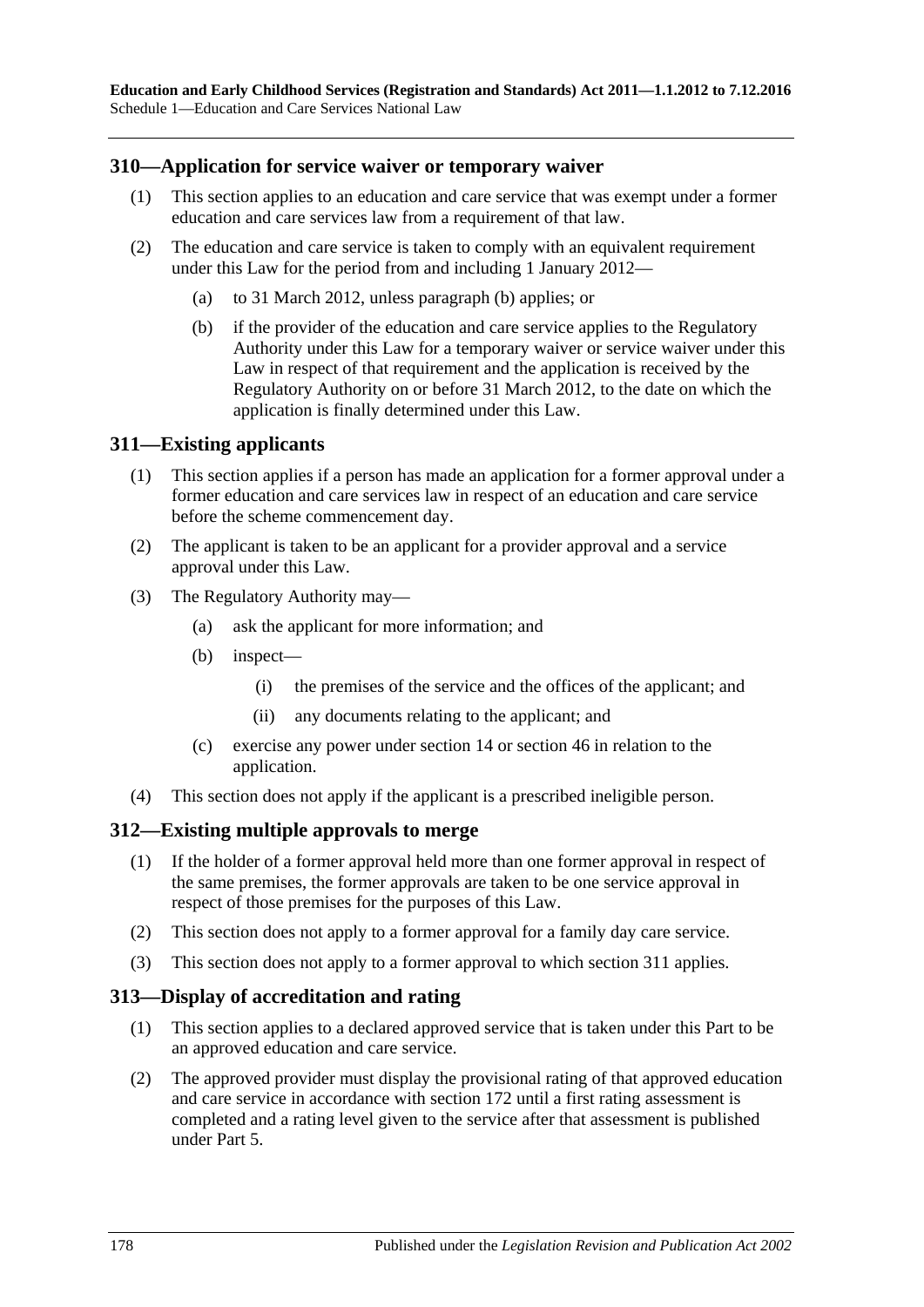(3) If the education and care service was accredited by the National Child Care Accreditation Council before the scheme commencement day, the approved provider of the education and care service must continue to display that accreditation at the service together with the provisional rating until a first rating assessment is completed and a rating (other than a provisional rating) given to the service after that assessment is published under Part 5.

## **314—Effect of non-compliance in 3 years before scheme commencement day**

- (1) In determining whether to suspend or cancel under Part 2 a provider approval referred to in section 306, the Regulatory Authority—
	- (a) may take into account any non-compliance by the approved provider with a former education and care services law that occurred in the period of 3 years immediately preceding the scheme commencement day; but
	- (b) must not suspend or cancel the provider approval solely on the basis of that non-compliance.
- (2) In determining whether to suspend or cancel under Part 3 a service approval referred to in [section](#page-175-2) 307(1), the Regulatory Authority—
	- (a) may take into account any non-compliance by the approved provider with a former education and care services law that occurred in the period of 3 years immediately preceding the scheme commencement day; but
	- (b) must not suspend or cancel the service approval solely on the basis of that non-compliance.

## <span id="page-178-0"></span>**315—Certified supervisors**

- (1) A person who was a declared certified supervisor immediately before the scheme commencement day is taken to be a certified supervisor under this Law.
- (2) The Regulatory Authority must, on or before 30 June 2012, provide each person who is taken under this section to be a certified supervisor with a copy of the supervisor certificate setting out the relevant matters in section 116.
- (3) [Subsection \(1\)](#page-178-0) applies even if the declared certified supervisor was suspended immediately before the scheme commencement day but the person's supervisor certificate under this Law is taken to be suspended for the remaining period that the person was suspended as a declared certified supervisor.

## <span id="page-178-1"></span>**316—Nominated supervisors**

- (1) A person who immediately before the scheme commencement day was a declared nominated supervisor for a declared approved service that is taken under section 307 to be an approved education and care service is taken to be the nominated supervisor for that approved education and care service.
- (2) [Subsection \(1\)](#page-178-1) ceases to apply if—
	- (a) the approved provider does not confirm the nomination within a time specified by the Regulatory Authority after being requested in writing to do so by the Regulatory Authority; or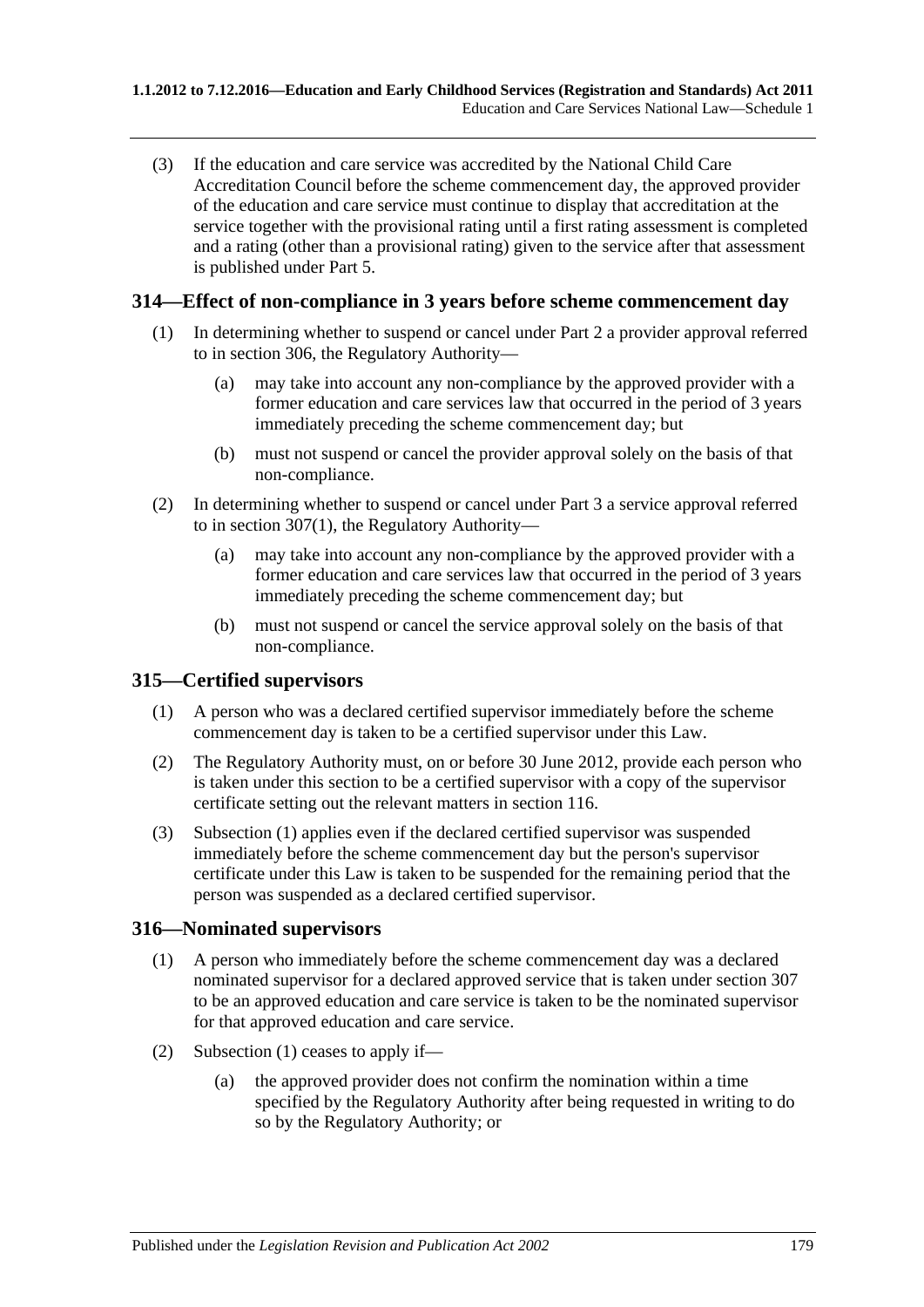(b) the person advises the Regulatory Authority in writing that the person does not consent to being the nominated supervisor of the education and care service.

#### **317—Notices and undertakings**

- (1) A declared compliance notice in force under a former education and care services law immediately before the scheme commencement day is taken on and after the scheme commencement day to be a compliance notice under this Law.
- (2) A declared enforceable undertaking in force under a former education and care services law immediately before the scheme commencement day is taken on and after the scheme commencement day to be an enforceable undertaking under this Law.

#### **318—Offences**

The Regulatory Authority may bring or continue a prosecution for any offence under a former education and care services law in relation to a service that is taken to be an education and care service.

## **Division 3—National Authority**

#### **319—First meeting of National Authority**

Despite section 239, the Ministerial Council is to convene the first meeting of the Board of the National Authority.

## **320—First chief executive officer of National Authority**

- (1) Despite section 248, the first chief executive officer of the National Authority is to be appointed by the Chairperson of the Ministerial Council on the basis of a consensus recommendation of the Ministerial Council.
- (2) The appointment is to be on the remuneration and other terms and conditions set out in the appointment.
- (3) Any amount payable to the first chief executive officer under the appointment is payable from the Authority Fund.

## **321—First annual report of National Authority**

Despite section 279, the first annual report of the National Authority—

- (a) is to be made within 4 months after the end of the financial year ending 30 June 2012; and
- (b) is to cover the period from the first meeting of the National Authority until 30 June 2012.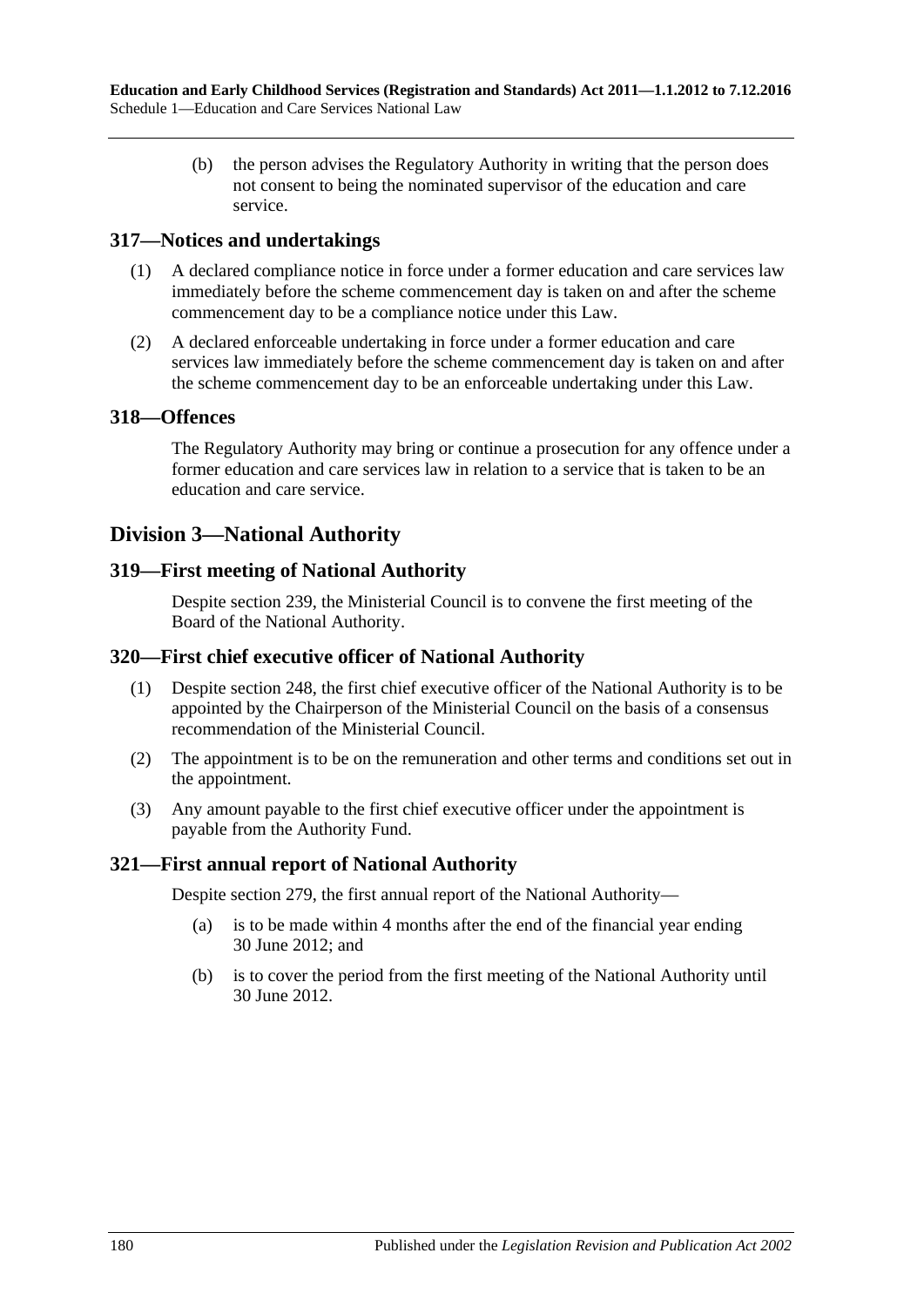# **Division 4—General**

## <span id="page-180-0"></span>**322—Information retention and sharing**

- (1) The Regulatory Authority must, in accordance with the national regulations, keep all prescribed information held by the Regulatory Authority (or any regulatory body under the former education and care services law) in relation to—
	- (a) the licensing or approval of education and care services under the former education and care services law; and
	- (b) the monitoring and enforcement of the former education and care services law in relation to education and care services.
- (2) Information referred to in [subsection](#page-180-0) (1) may be—
	- (a) used for information purposes under this Law; and
	- (b) held by the Regulatory Authority in any form; and
	- (c) made available to the Regulatory Authorities of other participating jurisdictions and the National Authority.
- (3) A provider of an education and care service existing immediately before the scheme commencement day must, in accordance with the national regulations—
	- (a) continue to keep all documents required under the former education and care services law to be kept in respect of the service; and
	- (b) make those documents available to the Regulatory Authority on request.

Penalty:

- (a) \$4 000 in the case of an individual.
- (b) \$20 000 in any other case.

#### **323—Approved learning framework**

A declared approved learning framework is taken to be an approved learning framework under this Law.

#### **324—Savings and transitional regulations**

- (1) The national regulations may contain provisions (*savings and transitional provisions*) of a savings or transitional nature—
	- (a) consequential on the enactment of this Law in a participating jurisdiction; or
	- (b) to otherwise allow or facilitate the change from the operation of a former education and care services law of a participating jurisdiction to the operation of this Law.
- (2) Savings and transitional regulations may have retrospective operation to a day not earlier than the day on which section 1 of this Law commences.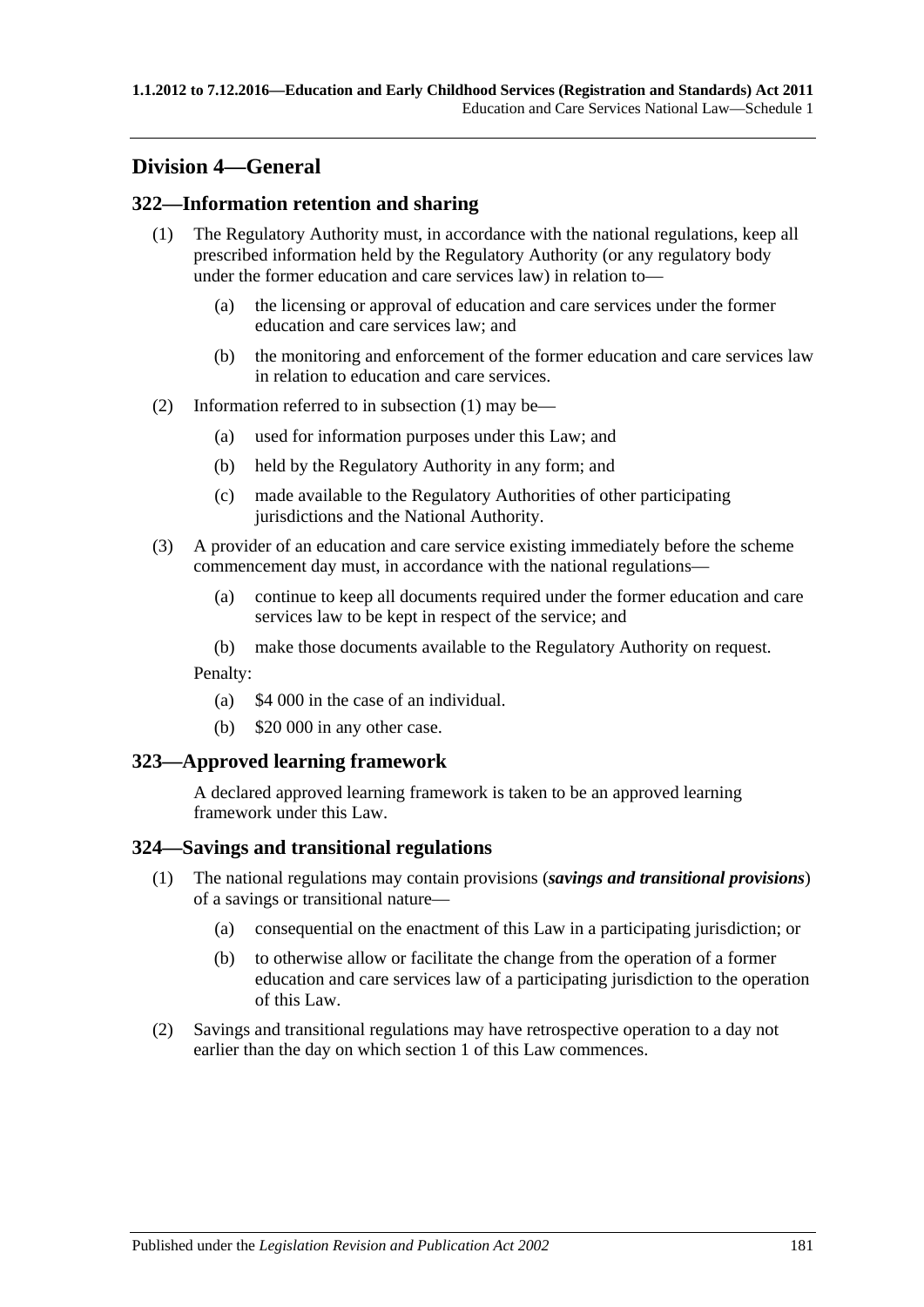# **Schedule 1—Miscellaneous provision relating to interpretation**

(section 6)

# **Part 1—Preliminary**

## **1—Displacement of Schedule by contrary intention**

The application of this Schedule may be displaced, wholly or partly, by a contrary intention appearing in this Law.

# **Part 2—General**

## **2—Law to be construed not to exceed legislative power of Legislature**

- (1) This Law is to be construed as operating to the full extent of, but so as not to exceed, the legislative power of the Legislature of this jurisdiction.
- (2) If a provision of this Law, or the application of a provision of this Law to a person, subject matter or circumstance, would, but for this clause, be construed as being in excess of the legislative power of the Legislature of this jurisdiction—
	- (a) it is a valid provision to the extent to which it is not in excess of the power; and
	- (b) the remainder of this Law, and the application of the provision to other persons, subject matters or circumstances, is not affected.
- (3) This clause applies to this Law in addition to, and without limiting the effect of, any provision of this Law.

### **3—Every section to be a substantive enactment**

Every section of this Law has effect as a substantive enactment without introductory words.

### **4—Material that is, and is not, part of this Law**

- (1) The heading to a Part, Division or Subdivision into which this Law is divided is part of this Law.
- (2) A Schedule to this Law is part of this Law.
- (3) Punctuation in this Law is part of this Law.
- (4) A heading to a section or subsection of this Law does not form part of this Law.
- (5) Notes included in this Law (including footnotes and endnotes) do not form part of this Law.

### **5—References to particular Acts and to enactments**

In this Law—

- (a) an Act of this jurisdiction may be cited—
	- (i) by its short title; or
	- (ii) by reference to the year in which it was passed and its number; and
- (b) a Commonwealth Act may be cited—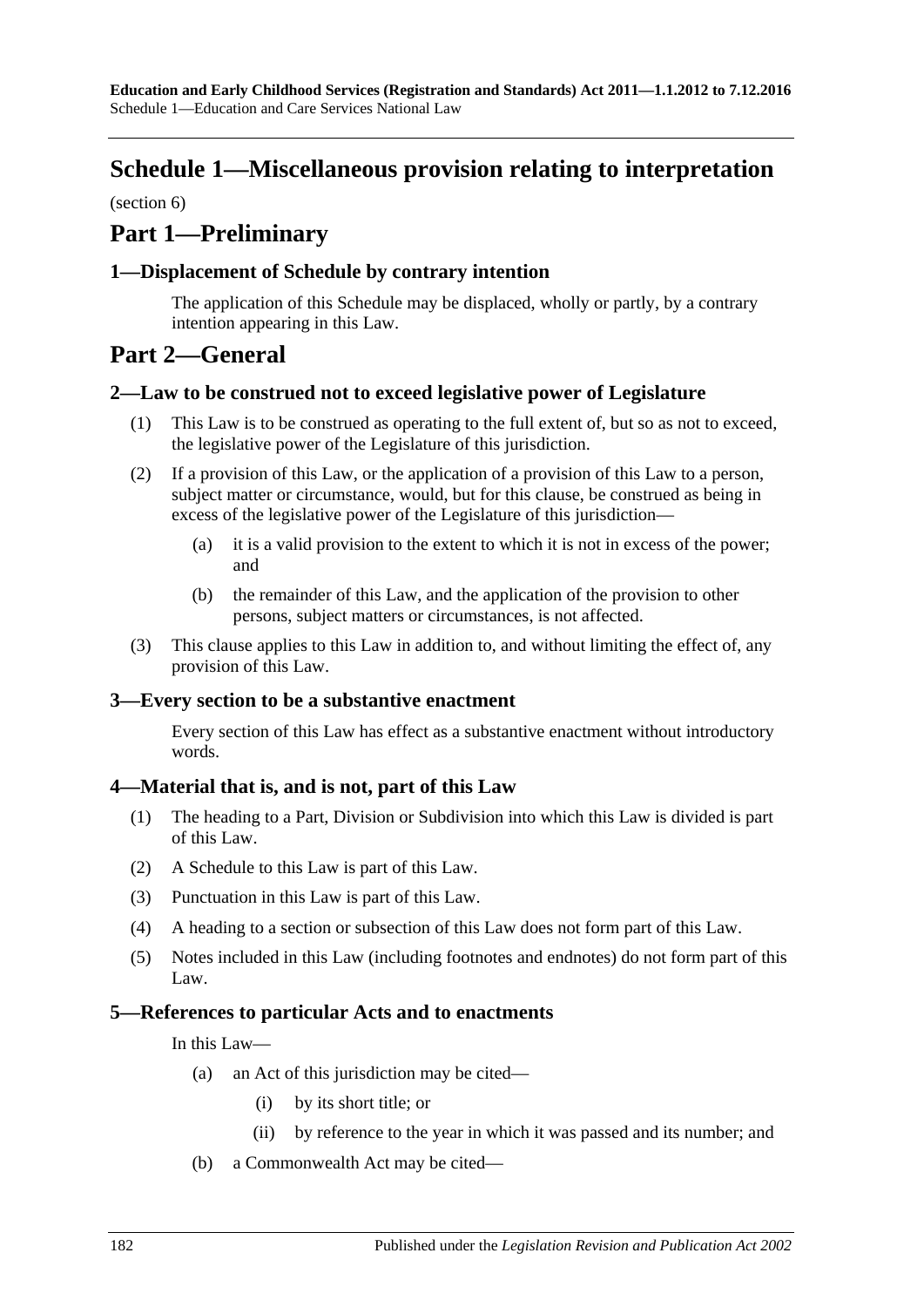- (i) by its short title; or
- (ii) in another way sufficient in a Commonwealth Act for the citation of such an Act;

together with a reference to the Commonwealth; and

- (c) an Act of another jurisdiction may be cited—
	- (i) by its short title; or
	- (ii) in another way sufficient in an Act of the jurisdiction for the citation of such an Act,

together with a reference to the jurisdiction.

#### <span id="page-182-0"></span>**6—References taken to be included in Act or Law citation etc**

- (1) A reference in this Law to an Act includes a reference to—
	- (a) the Act as originally enacted, and as amended from time to time since its original enactment; and
	- (b) if the Act has been repealed and re-enacted (with or without modification) since the enactment of the reference—the Act as re-enacted, and as amended from time to time since its re-enactment.
- <span id="page-182-1"></span>(2) A reference in this Law to a provision of this Law or of an Act includes a reference to—
	- (a) the provision as originally enacted, and as amended from time to time since its original enactment; and
	- (b) if the provision has been omitted and re-enacted (with or without modification) since the enactment of the reference—the provision as re-enacted, and as amended from time to time since its re-enactment.
- (3) [Subclauses](#page-182-0) (1) and [\(2\)](#page-182-1) apply to a reference in this Law to a law of the Commonwealth or another jurisdiction as they apply to a reference in this Law to an Act and to a provision of an Act.

### <span id="page-182-2"></span>**7—Interpretation best achieving Law's purpose**

- (1) In the interpretation of a provision of this Law, the interpretation that will best achieve the purpose or object of this Law is to be preferred to any other interpretation.
- (2) [Subclause](#page-182-2) (1) applies whether or not the purpose is expressly stated in this Law.

### **8—Use of extrinsic material in interpretation**

(1) In this clause—

*extrinsic material* means relevant material not forming part of this Law, including, for example—

(a) material that is set out in the document containing the text of this Law as printed by the Government Printer; and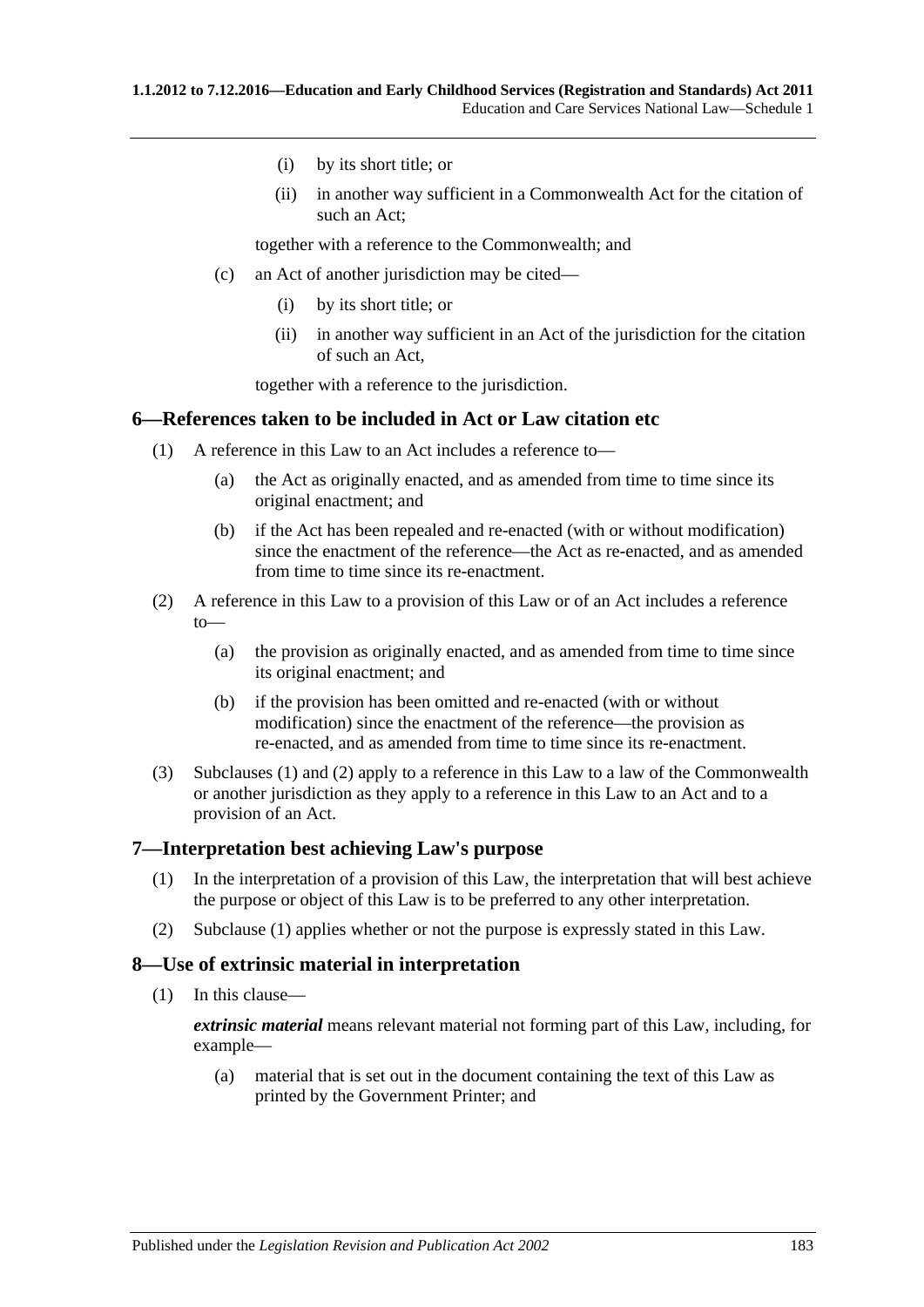- (b) a relevant report of a Royal Commission, Law Reform Commission, commission or committee of inquiry, or a similar body, that was laid before the Parliament of this jurisdiction before the provision concerned was enacted; and
- (c) a relevant report of a committee of the Parliament of this jurisdiction that was made to the Parliament before the provision was enacted; and
- (d) a treaty or other international agreement that is mentioned in this Law; and
- (e) an explanatory note or memorandum relating to the Bill that contained the provision, or any relevant document, that was laid before, or given to the members of, the Parliament of this jurisdiction by the member bringing in the Bill before the provision was enacted; and
- (f) the speech made to the Parliament of this jurisdiction by the member in moving a motion that the Bill be read a second time; and
- (g) material in the Votes and Proceedings of the Parliament of this jurisdiction or in any official record of debates in the Parliament of this jurisdiction; and
- (h) a document that is declared by this Law to be a relevant document for the purposes of this clause;

*ordinary meaning* means the ordinary meaning conveyed by a provision having regard to its context in this Law and to the purpose of this Law.

- (2) Subject to [subclause](#page-183-0) (3), in the interpretation of a provision of this Law, consideration may be given to extrinsic material capable of assisting in the interpretation—
	- (a) if the provision is ambiguous or obscure—to provide an interpretation of it; or
	- (b) if the ordinary meaning of the provision leads to a result that is manifestly absurd or is unreasonable—to provide an interpretation that avoids such a result; or
	- (c) in any other case—to confirm the interpretation conveyed by the ordinary meaning of the provision.
- <span id="page-183-0"></span>(3) In determining whether consideration should be given to extrinsic material, and in determining the weight to be given to extrinsic material, regard is to be had to—
	- (a) the desirability of a provision being interpreted as having its ordinary meaning; and
	- (b) the undesirability of prolonging proceedings without compensating advantage; and
	- (c) other relevant matters.

#### **9—Effect of change of drafting practice and use of examples**

If—

- (a) a provision of this Law expresses an idea in particular words; and
- (b) a provision enacted later appears to express the same idea in different words for the purpose of implementing a different legislative drafting practice, including, for example—
	- (i) the use of a clearer or simpler style; or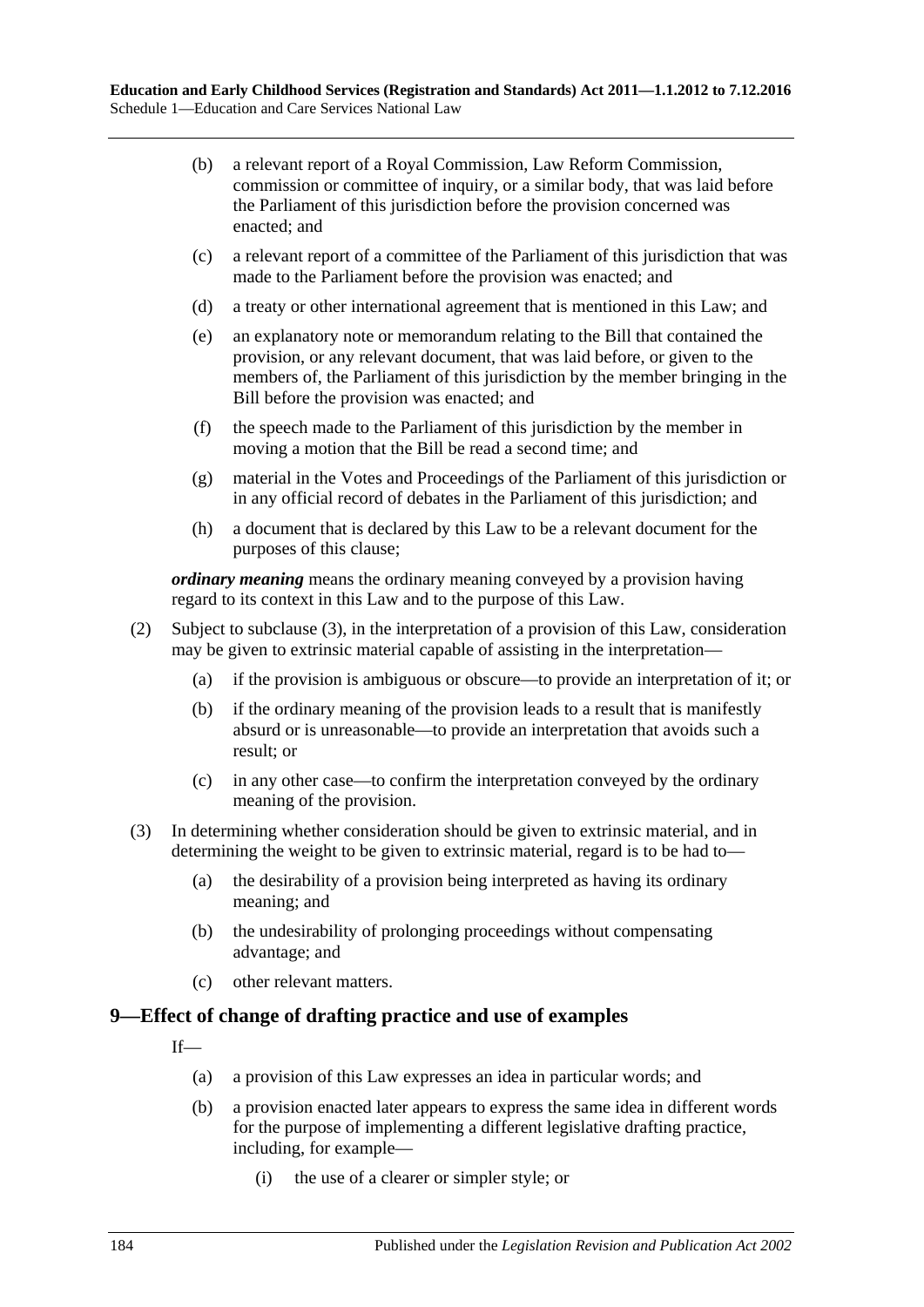(ii) the use of gender-neutral language;

the ideas must not be taken to be different merely because different words are used.

### **10—Use of examples**

If this Law includes an example of the operation of a provision—

- (a) the example is not exhaustive; and
- (b) the example does not limit, but may extend, the meaning of the provision; and
- (c) the example and the provision are to be read in the context of each other and the other provisions of this Law, but, if the example and the provision so read are inconsistent, the provision prevails.

### **11—Compliance with forms**

- (1) If a form is prescribed or approved by or for the purpose of this Law, strict compliance with the form is not necessary and substantial compliance is sufficient.
- (2) If a form prescribed or approved by or for the purpose of this Law requires—
	- (a) the form to be completed in a specified way; or
	- (b) specified information or documents to be included in, attached to or given with the form; or
	- (c) the form, or information or documents included in, attached to or given with the form, to be verified in a specified way,

the form is not properly completed unless the requirement is complied with.

# **Part 3—Terms and references**

### **12—Definitions**

(1) In this Law—

*Act* means an Act of the Legislature of this jurisdiction;

*adult* means an individual who is 18 or more;

*affidavit*, in relation to a person allowed by law to affirm, declare or promise, includes affirmation, declaration and promise;

*amend* includes—

- (a) omit or omit and substitute; or
- (b) alter or vary; or
- (c) amend by implication;

*appoint* includes reappoint;

*Australia* means the Commonwealth of Australia but, when used in a geographical sense, does not include an external Territory;

*business day* means a day that is not—

(a) a Saturday or Sunday; or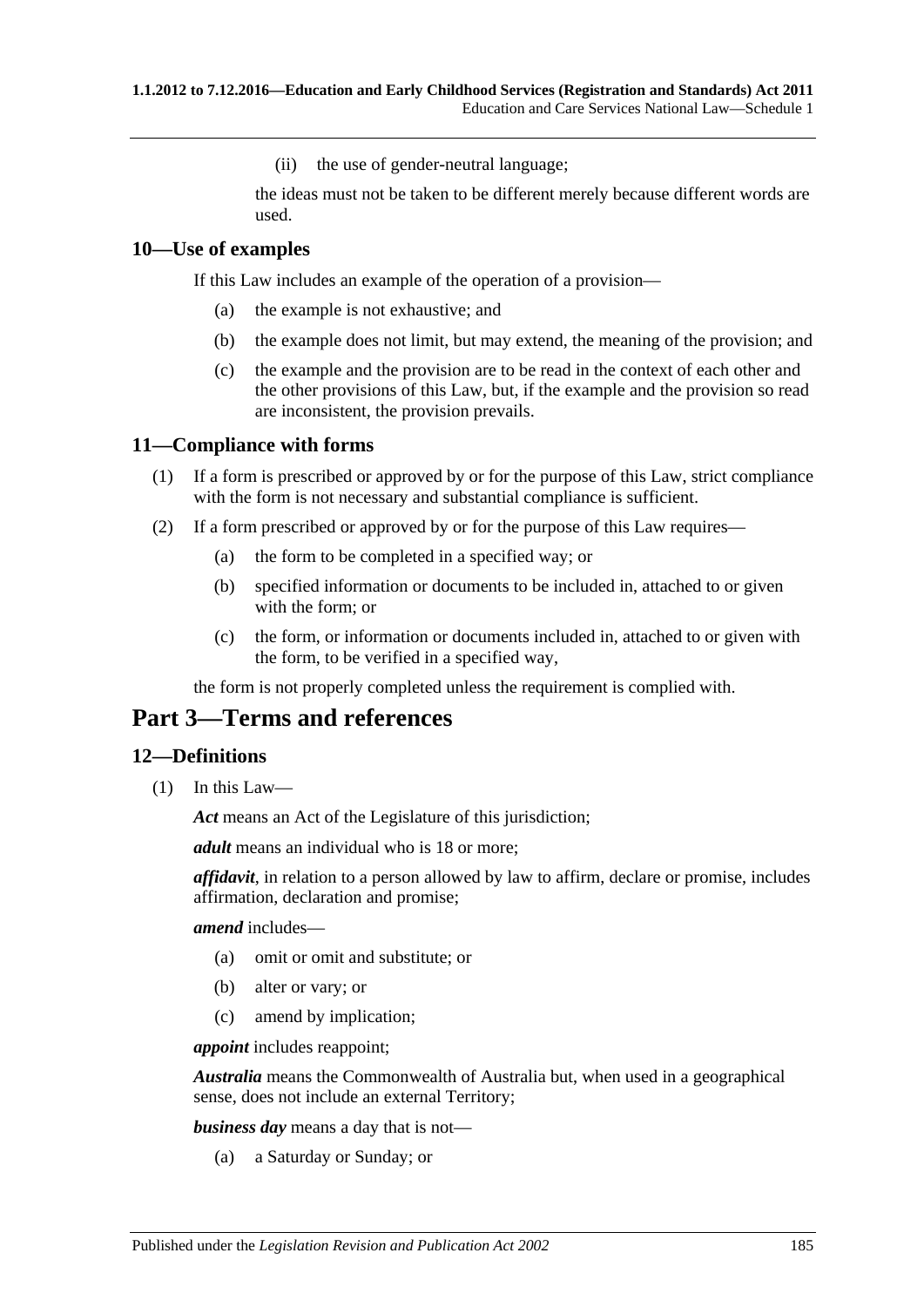(b) a public holiday, special holiday or bank holiday in the place in which any relevant act is to be or may be done;

*calendar month* means a period starting at the beginning of any day of one of the 12 named months and ending—

- (a) immediately before the beginning of the corresponding day of the next named month; or
- (b) if there is no such corresponding day—at the end of the next named month;

*calendar year* means a period of 12 months beginning on 1 January;

*commencement*, in relation to this Law or an Act or a provision of this Law or an Act, means the time at which this Law, the Act or provision comes into operation;

*Commonwealth* means the Commonwealth of Australia but, when used in a geographical sense, does not include an external Territory;

*confer*, in relation to a function, includes impose;

*contravene* includes fail to comply with;

*country* includes—

- (a) a federation; or
- (b) a state, province or other part of a federation;

*date of assent*, in relation to an Act, means the day on which the Act receives the Royal Assent;

*definition* means a provision of this Law (however expressed) that—

- (a) gives a meaning to a word or expression; or
- (b) limits or extends the meaning of a word or expression;

*document* includes—

- (a) any paper or other material on which there is writing; or
- (b) any paper or other material on which there are marks, figures, symbols or perforations having a meaning for a person qualified to interpret them; or
- (c) any disc, tape or other article or any material from which sounds, images, writings or messages are capable of being reproduced (with or without the aid of another article or device);

*electronic communication* means—

- (a) a communication of information in the form of data, text or images by means of guided or unguided electromagnetic energy, or both; or
- (b) a communication of information in the form of sound by means of guided or unguided electromagnetic energy, or both, where the sound is processed at its destination by an automated voice recognition system;

*estate* includes easement, charge, right, title, claim, demand, lien or encumbrance, whether at law or in equity;

*expire* includes lapse or otherwise cease to have effect;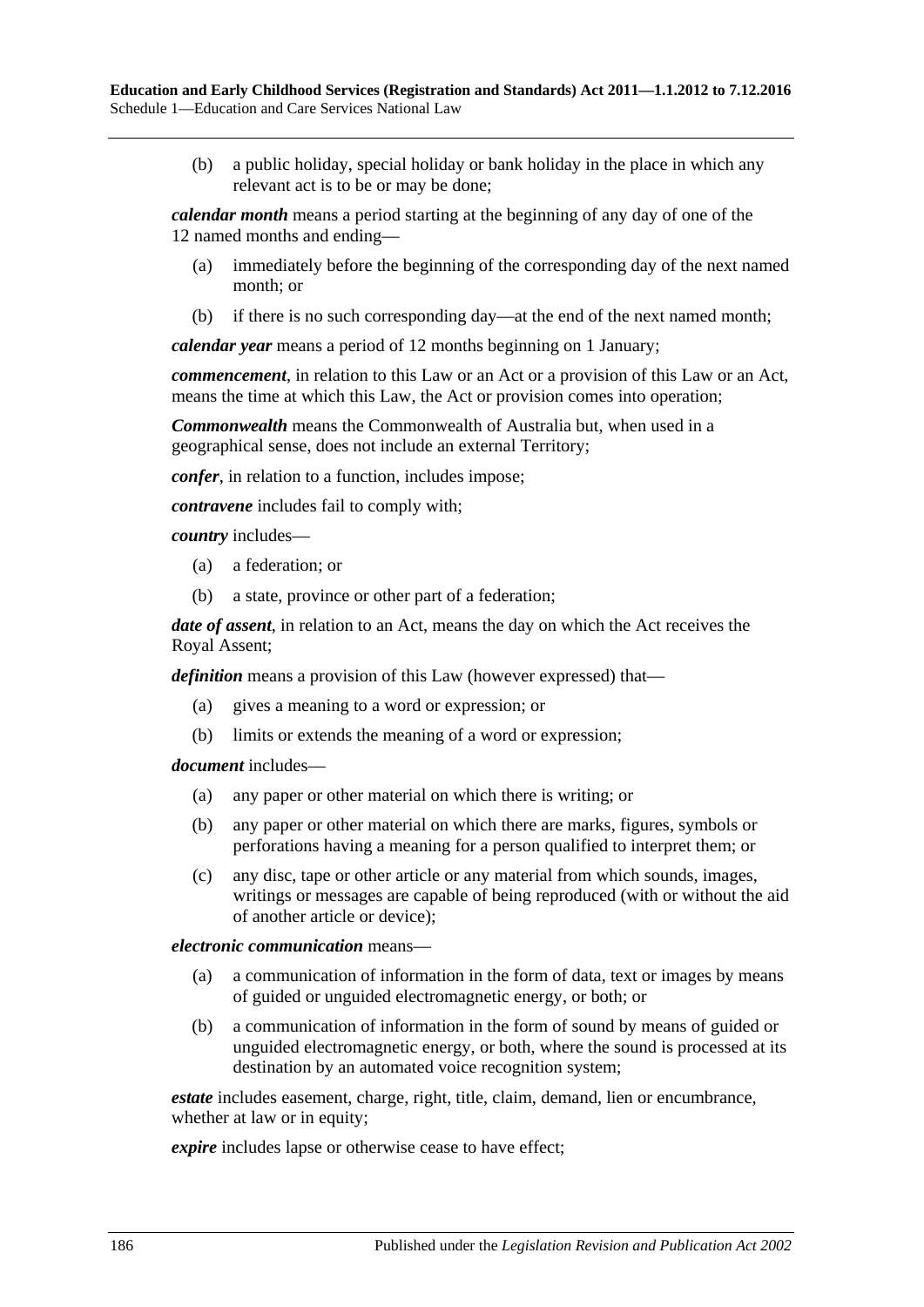*external Territory* means a Territory, other than an internal Territory, for the government of which as a Territory provision is made by a Commonwealth Act;

*fail* includes refuse;

*financial year* means a period of 12 months beginning on 1 July;

*foreign country* means a country (whether or not an independent sovereign State) outside Australia and the external Territories;

*function* includes a power, authority or duty;

*Gazette* means the Government Gazette of this jurisdiction;

*gazetted* means published in the Gazette;

*Gazette notice* means notice published in the Gazette;

*Government Printer* means the Government Printer of this jurisdiction, and includes any other person authorised by the Government of this jurisdiction to print an Act or instrument;

*individual* means a natural person;

*information system* means a system for generating, sending, receiving, storing or otherwise processing electronic communications;

*insert*, in relation to a provision of this Law, includes substitute;

*instrument* includes a statutory instrument;

*interest*, in relation to land or other property, means—

- (a) a legal or equitable estate in the land or other property; or
- (b) a right, power or privilege over, or in relation to, the land or other property;

*internal Territory* means the Australian Capital Territory, the Jervis Bay Territory or the Northern Territory;

*Jervis Bay Territory* means the Territory mentioned in the *Jervis Bay Territory Acceptance Act 1915* of the Commonwealth;

*make* includes issue or grant;

*minor* means an individual who is under 18;

*modification* includes addition, omission or substitution;

*month* means a calendar month;

*named month* means 1 of the 12 months of the year;

*Northern Territory* means the Northern Territory of Australia;

*number* means—

- (a) a number expressed in figures or words; or
- (b) a letter; or
- (c) a combination of a number so expressed and a letter;

*oath*, in relation to a person allowed by law to affirm, declare or promise, includes affirmation, declaration or promise;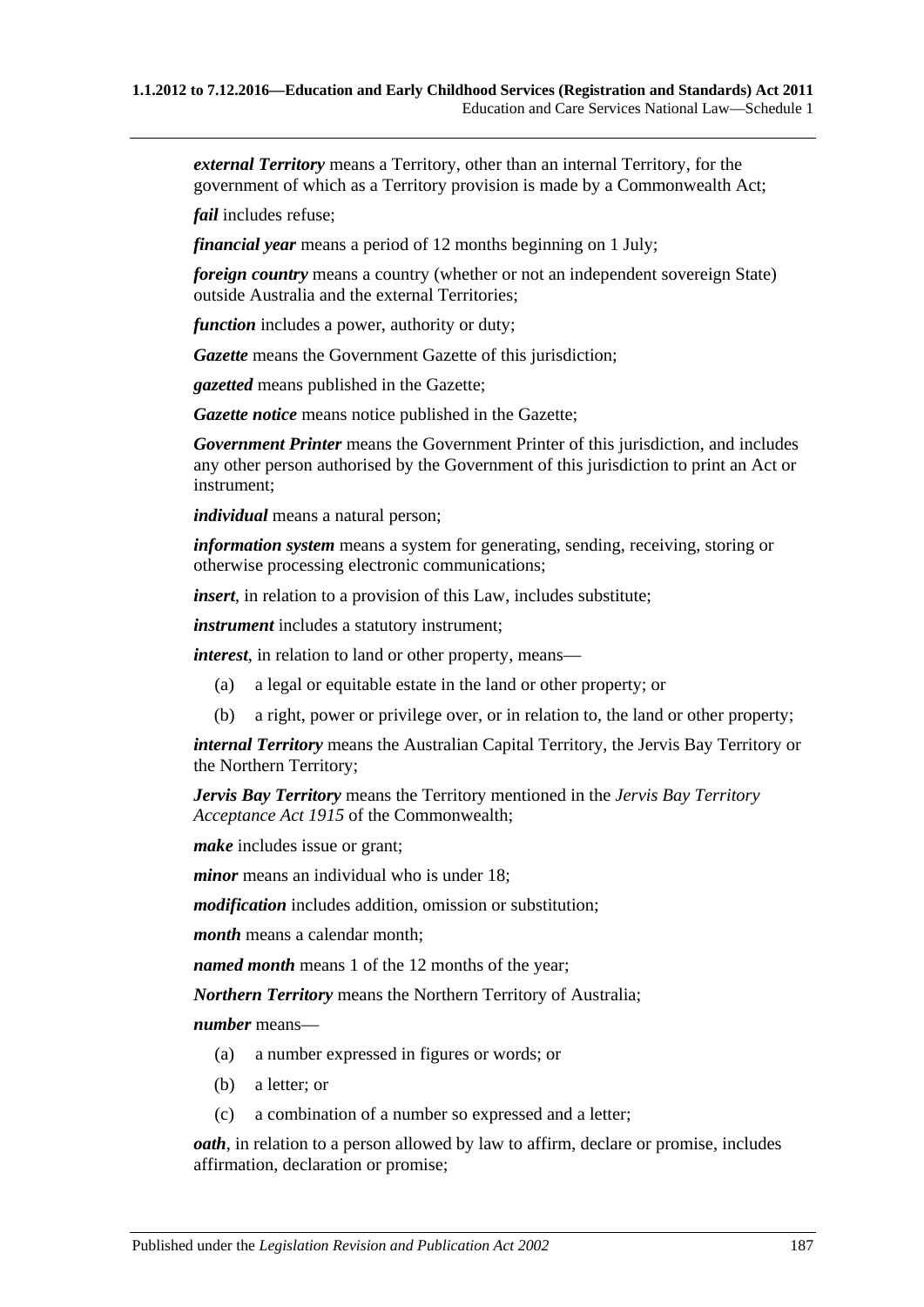*office* includes position;

*omit*, in relation to a provision of this Law or an Act, includes repeal;

*party* includes an individual or a body politic or corporate;

*penalty* includes forfeiture or punishment;

*power* includes authority;

*prescribed* means prescribed by, or by regulations made or in force for the purposes of or under, this Law;

*printed* includes typewritten, lithographed or reproduced by any mechanical means;

*proceeding* means a legal or other action or proceeding;

*property* means any legal or equitable estate or interest (whether present or future, vested or contingent, or tangible or intangible) in real or personal property of any description (including money), and includes things in action;

*provision*, in relation to this Law or an Act, means words or other matter that form or forms part of this Law or the Act, and includes—

- (a) a Chapter, Part, Division, Subdivision, section, subsection, paragraph, subparagraph, subsubparagraph or Schedule of or to this Law or the Act; or
- (b) a section, clause, subclause, item, column, table or form of or in a Schedule to this Law or the Act; or
- (c) the long title and any preamble to the Act;

*record* includes information stored or recorded by means of a computer;

#### *repeal* includes—

- (a) revoke or rescind; or
- (b) repeal by implication; or
- (c) abrogate or limit the effect of this Law or instrument concerned; or
- (d) exclude from, or include in, the application of this Law or instrument concerned any person, subject matter or circumstance;

*sign* includes the affixing of a seal or the making of a mark;

*statutory declaration* means a declaration made under an Act, or under a Commonwealth Act or an Act of another jurisdiction, that authorises a declaration to be made otherwise than in the course of a judicial proceeding;

*statutory instrument* means an instrument (including a regulation) made or in force under or for the purposes of this Law, and includes an instrument made or in force under any such instrument;

*swear*, in relation to a person allowed by law to affirm, declare or promise, includes affirm, declare or promise;

*word* includes any symbol, figure or drawing;

*writing* includes any mode of representing or reproducing words in a visible form.

(2) In a statutory instrument—

*the Law* means this Law.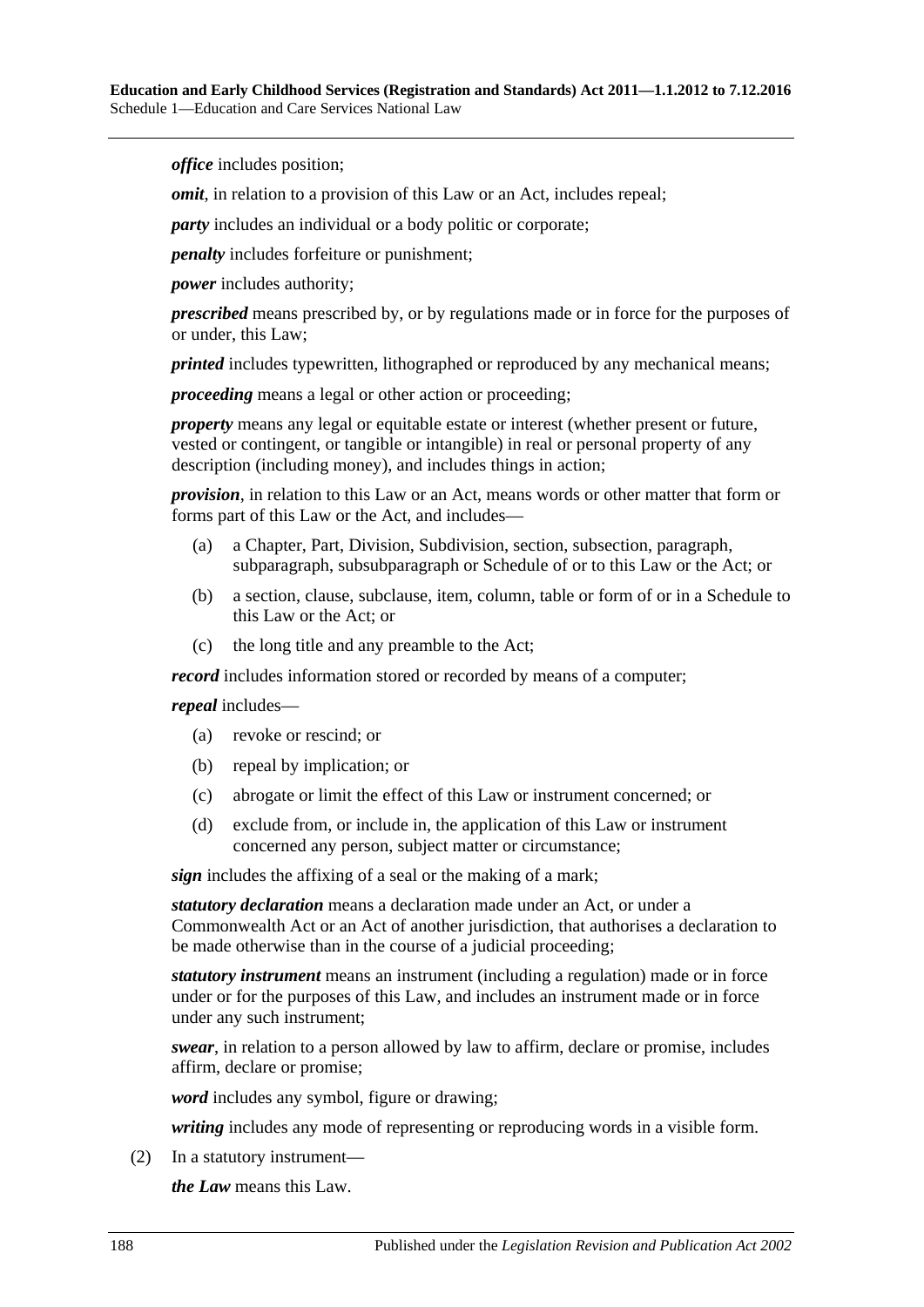### **13—Provisions relating to defined terms and gender and number**

- (1) If this Law defines a word or expression, other parts of speech and grammatical forms of the word or expression have corresponding meanings.
- (2) Definitions in or applicable to this Law apply except so far as the context or subject matter otherwise indicates or requires.
- (3) In this Law, words indicating a gender include each other gender.
- (4) In this Law—
	- (a) words in the singular include the plural; and
	- (b) words in the plural include the singular.

### **14—Meaning of "may" and "must" etc**

- (1) In this Law, the word *may*, or a similar word or expression, used in relation to a power indicates that the power may be exercised or not exercised, at discretion.
- (2) In this Law, the word *must*, or a similar word or expression, used in relation to a power indicates that the power is required to be exercised.
- (3) This clause has effect despite any rule of construction to the contrary.

#### **15—Words and expressions used in statutory instruments**

- (1) Words and expressions used in a statutory instrument have the same meanings as they have, from time to time, in this Law, or relevant provisions of this Law, under or for the purposes of which the instrument is made or in force.
- (2) This clause has effect in relation to an instrument except so far as the contrary intention appears in the instrument.

#### **16—Effect of express references to bodies corporate and individuals**

In this Law, a reference to a person generally (whether the expression "person", "party", "someone", "anyone", "no-one", "one", "another" or "whoever" or another expression is used)—

- (a) does not exclude a reference to a body corporate or an individual merely because elsewhere in this Law there is particular reference to a body corporate (however expressed); and
- (b) does not exclude a reference to a body corporate or an individual merely because elsewhere in this Law there is particular reference to an individual (however expressed).

#### **17—Production of records kept in computers etc**

If a person who keeps a record of information by means of a mechanical, electronic or other device is required by or under this Law—

- (a) to produce the information or a document containing the information to a court, tribunal or person; or
- (b) to make a document containing the information available for inspection by a court, tribunal or person,

then, unless the court, tribunal or person otherwise directs—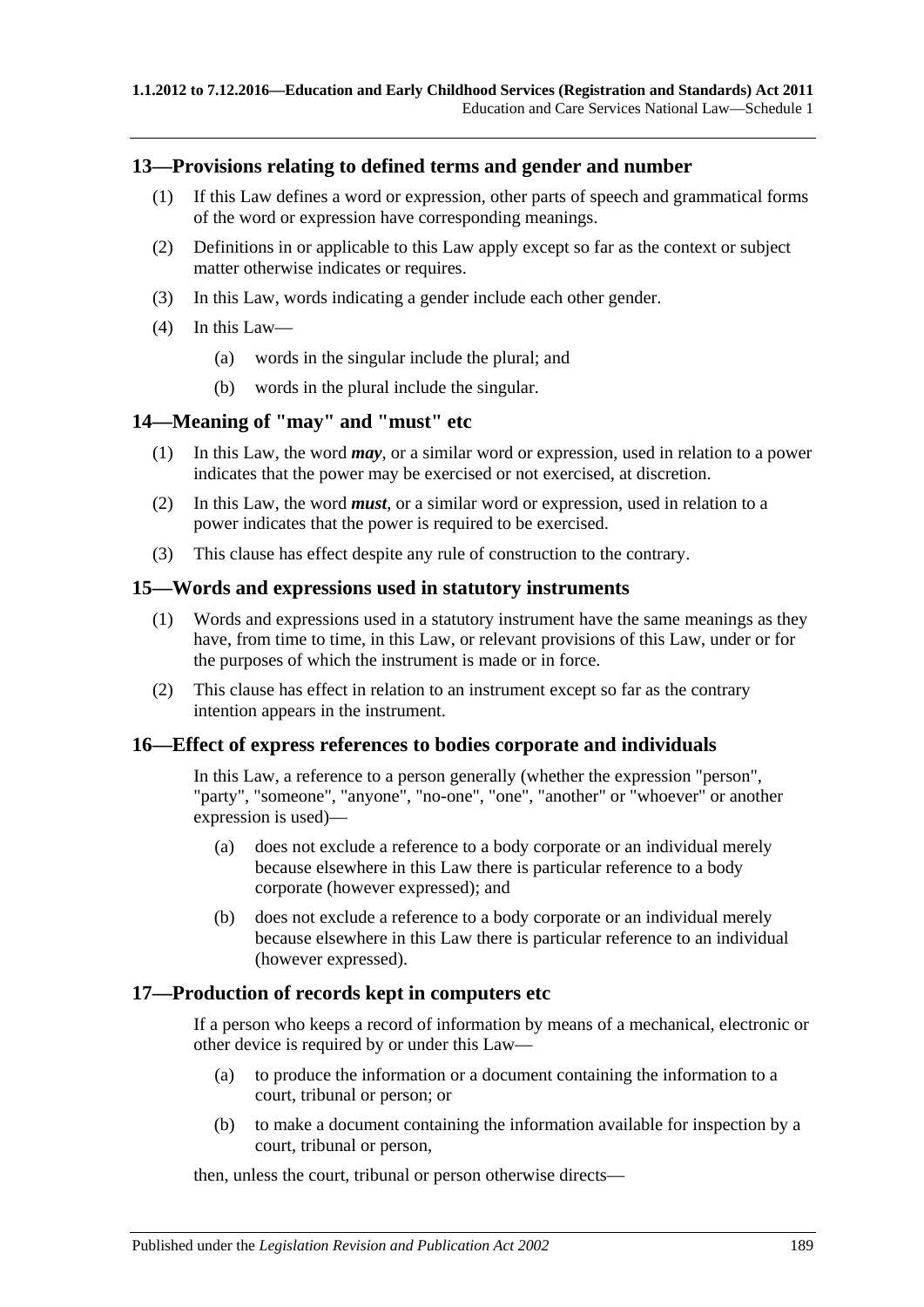- (c) the requirement obliges the person to produce or make available for inspection, as the case may be, a document that reproduces the information in a form capable of being understood by the court, tribunal or person; and
- (d) the production to the court, tribunal or person of the document in that form complies with the requirement.

### **18—References to this jurisdiction to be implied**

In this Law—

- (a) a reference to an officer, office or statutory body is a reference to such an officer, office or statutory body in and for this jurisdiction; and
- (b) a reference to a locality or other matter or thing is a reference to such a locality or other matter or thing in and of this jurisdiction.

#### **19—References to officers and holders of offices**

In this Law, a reference to a particular officer, or to the holder of a particular office, includes a reference to the person for the time being occupying or acting in the office concerned.

### **20—Reference to certain provisions of Law**

If a provision of this Law refers—

- (a) to a Part, section or Schedule by a number and without reference to this Law—the reference is a reference to the Part, section or Schedule, designated by the number, of or to this Law; or
- (b) to a Schedule without reference to it by a number and without reference to this Law—the reference, if there is only one Schedule to this Law, is a reference to the Schedule; or
- (c) to a Division, Subdivision, subsection, paragraph, subparagraph, subsubparagraph, clause, subclause, item, column, table or form by a number and without reference to this Law—the reference is a reference to—
	- (i) the Division, designated by the number, of the Part in which the reference occurs; and
	- (ii) the Subdivision, designated by the number, of the Division in which the reference occurs; and
	- (iii) the subsection, designated by the number, of the section in which the reference occurs; and
	- (iv) the paragraph, designated by the number, of the section, subsection, Schedule or other provision in which the reference occurs; and
	- (v) the paragraph, designated by the number, of the clause, subclause, item, column, table or form of or in the Schedule in which the reference occurs; and
	- (vi) the subparagraph, designated by the number, of the paragraph in which the reference occurs; and
	- (vii) the subsubparagraph, designated by the number, of the subparagraph in which the reference occurs; and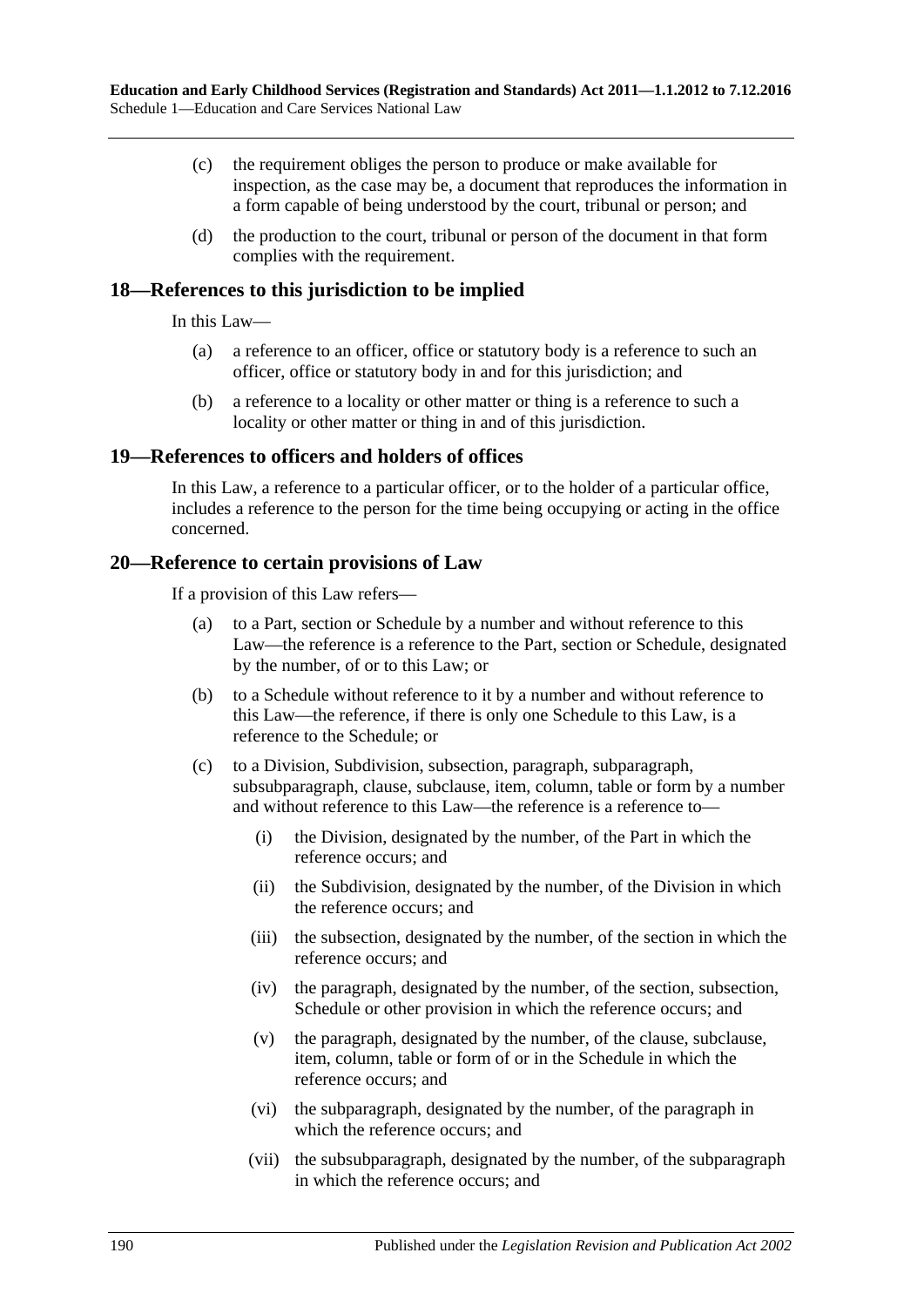(viii) the section, clause, subclause, item, column, table or form, designated by the number, of or in the Schedule in which the reference occurs,

as the case requires.

### **21—Reference to provisions of this Law or an Act is inclusive**

In this Law, a reference to a portion of this Law or an Act includes—

- (a) a reference to the Chapter, Part, Division, Subdivision, section, subsection or other provision of this Law or the Act referred to that forms the beginning of the portion; and
- (b) a reference to the Chapter, Part, Division, Subdivision, section, subsection or other provision of this Law or the Act referred to that forms the end of the portion.

#### **Example—**

A reference to "sections 5 to 9" includes both section 5 and 9.

It is not necessary to refer to "sections 5 to 9 (both inclusive)" to ensure that the reference is given an inclusive interpretation.

# **Part 4—Functions and powers**

### **22—Performance of statutory functions**

- (1) If this Law confers a function or power on a person or body, the function may be performed, or the power may be exercised, from time to time as occasion requires.
- (2) If this Law confers a function or power on a particular officer or the holder of a particular office, the function may be performed, or the power may be exercised, by the person for the time being occupying or acting in the office concerned.
- (3) If this Law confers a function or power on a body (whether or not incorporated), the performance of the function, or the exercise of the power, is not affected merely because of vacancies in the membership of the body.

### **23—Power to make instrument or decision includes power to amend or repeal**

If this Law authorises or requires the making of an instrument or decision—

- (a) the power includes power to amend or repeal the instrument or decision; and
- (b) the power to amend or repeal the instrument or decision is exercisable in the same way, and subject to the same conditions, as the power to make the instrument or decision.

### **24—Matters for which statutory instruments may make provision**

- (1) If this Law authorises or requires the making of a statutory instrument in relation to a matter, a statutory instrument made under this Law may make provision for the matter by applying, adopting or incorporating (with or without modification) the provisions of—
	- (a) an Act or statutory instrument; or
	- (b) another document (whether of the same or a different kind),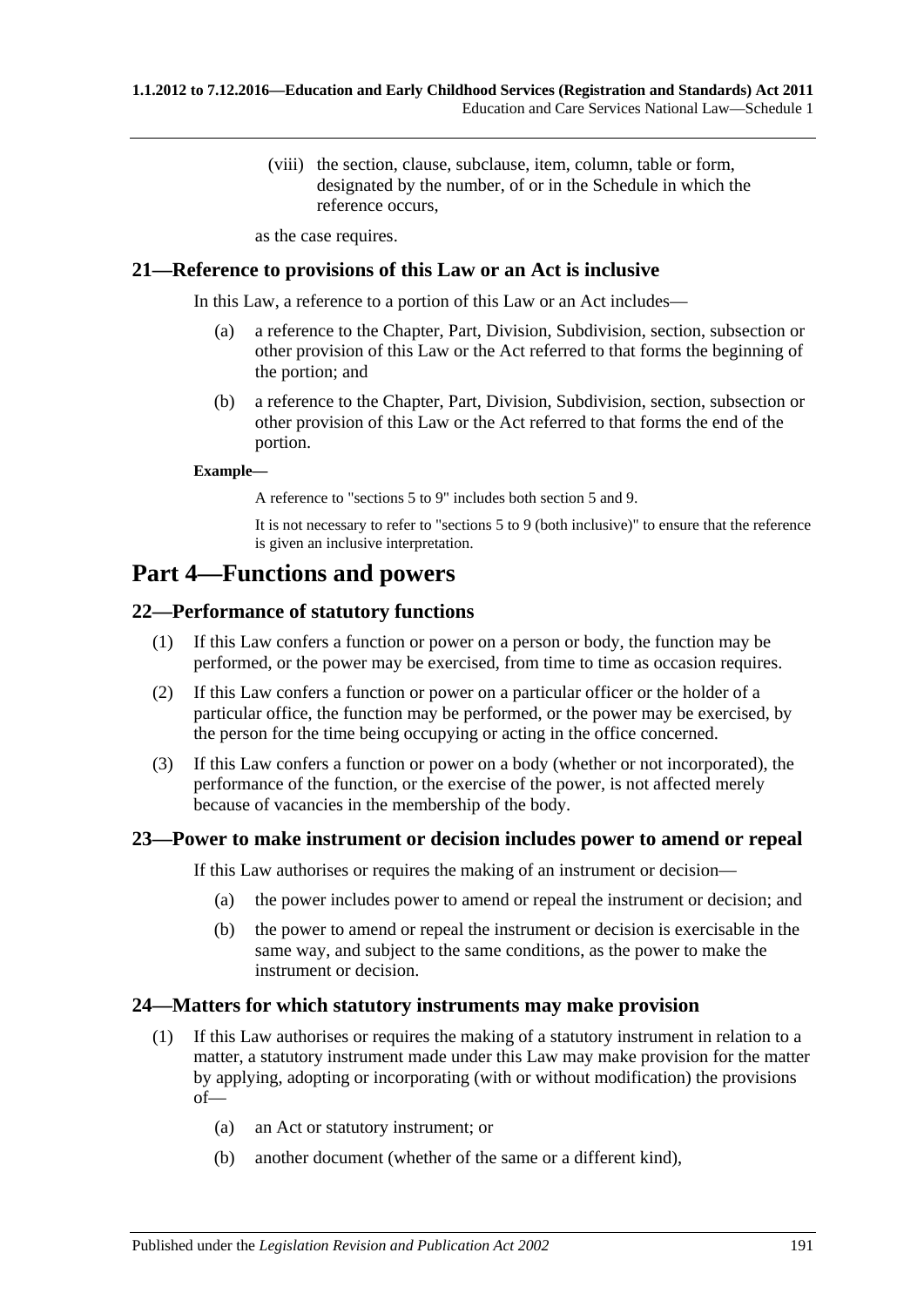as in force at a particular time or as in force from time to time.

- (2) If a statutory instrument applies, adopts or incorporates the provisions of a document, the statutory instrument applies, adopts or incorporates the provisions as in force from time to time, unless the statutory instrument otherwise expressly provides.
- (3) A statutory instrument may—
	- (a) apply generally throughout this jurisdiction or be limited in its application to a particular part of this jurisdiction; or
	- (b) apply generally to all persons, matters or things or be limited in its application to—
		- (i) particular persons, matters or things; or
		- (ii) particular classes of persons, matters or things; or
	- (c) otherwise apply generally or be limited in its application by reference to specified exceptions or factors.
- (4) A statutory instrument may—
	- (a) apply differently according to different specified factors; or
	- (b) otherwise make different provision in relation to—
		- (i) different persons, matters or things; or
		- (ii) different classes of persons, matters or things.
- (5) A statutory instrument may authorise a matter or thing to be from time to time determined, applied or regulated by a specified person or body.
- (6) If this Law authorises or requires a matter to be regulated by statutory instrument, the power may be exercised by prohibiting by statutory instrument the matter or any aspect of the matter.
- (7) If this Law authorises or requires provision to be made with respect to a matter by statutory instrument, a statutory instrument made under this Law may make provision with respect to a particular aspect of the matter despite the fact that provision is made by this Law in relation to another aspect of the matter or in relation to another matter.
- (8) A statutory instrument may provide for the review of, or a right of appeal against, a decision made under the statutory instrument, or this Law, and may, for that purpose, confer jurisdiction on any court, tribunal, person or body.
- (9) A statutory instrument may require a form prescribed by or under the statutory instrument, or information or documents included in, attached to or given with the form, to be verified by statutory declaration.

### **25—Presumption of validity and power to make**

- (1) All conditions and preliminary steps required for the making of a statutory instrument are presumed to have been satisfied and performed in the absence of evidence to the contrary.
- (2) A statutory instrument is taken to be made under all powers under which it may be made, even though it purports to be made under this Law or a particular provision of this Law.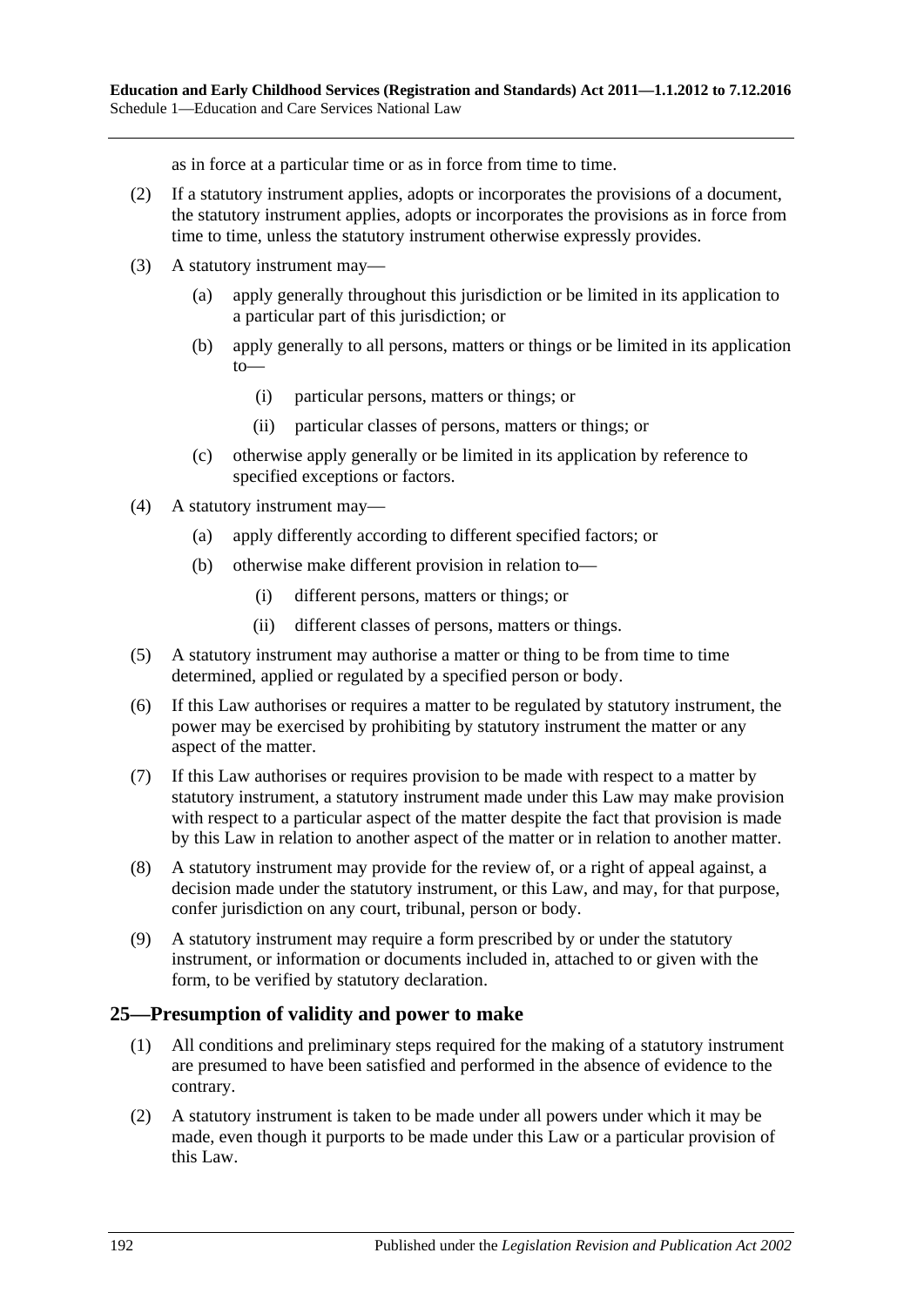### **26—Appointments may be made by name or office**

- (1) If this Law authorises or requires a person or body—
	- (a) to appoint a person to an office; or
	- (b) to appoint a person or body to exercise a power; or
	- (c) to appoint a person or body to do another thing,

the person or body may make the appointment by—

- (d) appointing a person or body by name; or
- (e) appointing a particular officer, or the holder of a particular office, by reference to the title of the office concerned.
- (2) An appointment of a particular officer, or the holder of a particular office, is taken to be the appointment of the person for the time being occupying or acting in the office concerned.

### **27—Acting appointments**

- (1) If this Law authorises a person or body to appoint a person to act in an office, the person or body may, in accordance with this Law, appoint—
	- (a) a person by name; or
	- (b) a particular officer, or the holder of a particular office, by reference to the title of the office concerned,

to act in the office.

- <span id="page-192-0"></span>(2) The appointment may be expressed to have effect only in the circumstances specified in the instrument of appointment.
- (3) The appointer may—
	- (a) determine the terms and conditions of the appointment, including remuneration and allowances; and
	- (b) terminate the appointment at any time.
- (4) The appointment, or the termination of the appointment, must be in, or evidenced by, writing signed by the appointer.
- (5) The appointee must not act for more than 1 year during a vacancy in the office.
- (6) If the appointee is acting in the office otherwise than because of a vacancy in the office and the office becomes vacant, then, subject to [subclause](#page-192-0) (2), the appointee may continue to act until—
	- (a) the appointer otherwise directs; or
	- (b) the vacancy is filled; or
	- (c) the end of a year from the day of the vacancy,

whichever happens first.

(7) The appointment ceases to have effect if the appointee resigns by writing signed and delivered to the appointer.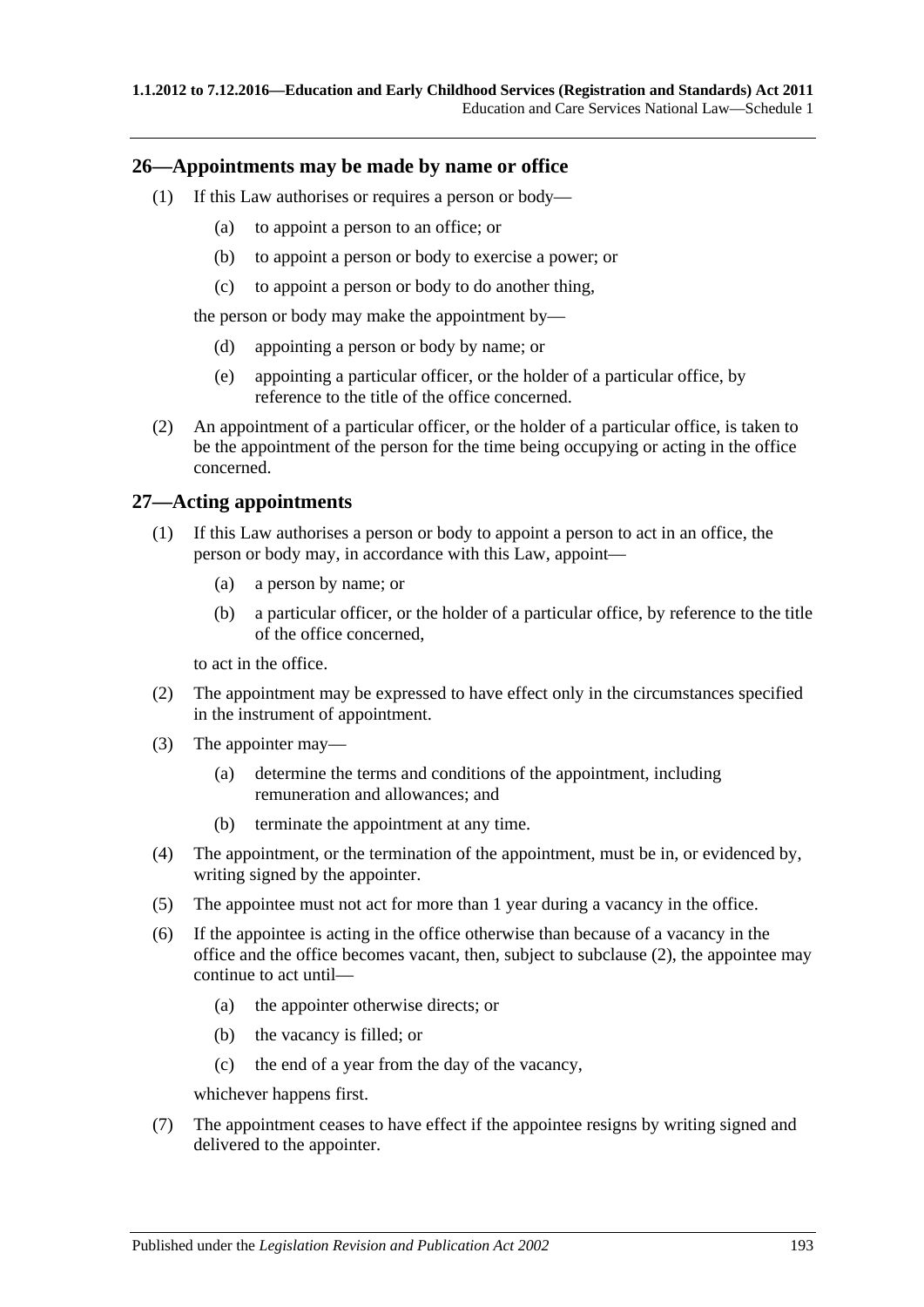- (8) While the appointee is acting in the office—
	- (a) the appointee has all the powers and functions of the holder of the office; and
	- (b) this Law and other laws apply to the appointee as if the appointee were the holder of the office.
- (9) Anything done by or in relation to a person purporting to act in the office is not invalid merely because—
	- (a) the occasion for the appointment had not arisen; or
	- (b) the appointment had ceased to have effect; or
	- (c) the occasion for the person to act had not arisen or had ceased.
- (10) If this Law authorises the appointer to appoint a person to act during a vacancy in the office, an appointment to act in the office may be made by the appointer whether or not an appointment has previously been made to the office.

### **28—Powers of appointment imply certain incidental powers**

- <span id="page-193-0"></span>(1) If this Law authorises or requires a person or body to appoint a person to an office—
	- (a) the power may be exercised from time to time as occasion requires; and
	- (b) the power includes—
		- (i) power to remove or suspend, at any time, a person appointed to the office; and
		- (ii) power to appoint another person to act in the office if a person appointed to the office is removed or suspended; and
		- (iii) power to reinstate or reappoint a person removed or suspended; and
		- (iv) power to appoint a person to act in the office if it is vacant (whether or not the office has ever been filled); and
		- (v) power to appoint a person to act in the office if the person appointed to the office is absent or is unable to discharge the functions of the office (whether because of illness or otherwise).
- (2) The power to remove or suspend a person under [subclause](#page-193-0)  $(1)(b)$  may be exercised even if this Law provides that the holder of the office to which the person was appointed is to hold office for a specified period.
- (3) The power to make an appointment under [subclause](#page-193-0) (1)(b) may be exercised from time to time as occasion requires.
- (4) An appointment under [subclause](#page-193-0) (1)(b) may be expressed to have effect only in the circumstances specified in the instrument of appointment.

#### **29—Delegation of functions**

- (1) If this Law authorises a person or body to delegate a function, the person or body may, in accordance with this Law and any other applicable law, delegate the function to—
	- (a) a person or body by name; or
	- (b) a specified officer, or the holder of a specified office, by reference to the title of the office concerned.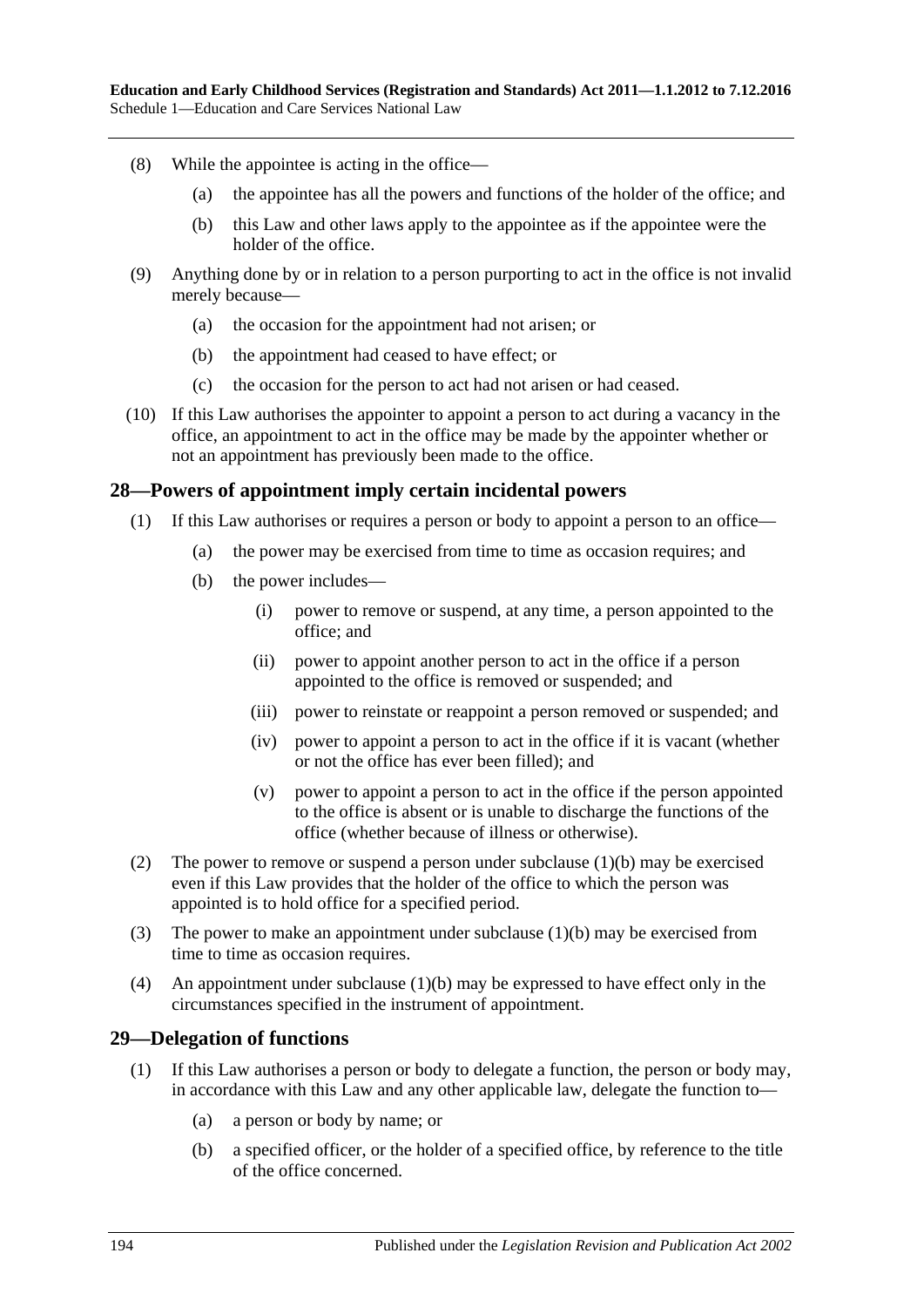- (2) The delegation may be—
	- (a) general or limited; and
	- (b) made from time to time; and
	- (c) revoked, wholly or partly, by the delegator.
- (3) The delegation, or a revocation of the delegation, must be in, or evidenced by, writing signed by the delegator or, if the delegator is a body, by a person authorised by the body for the purpose.
- (4) A delegated function may be exercised only in accordance with any conditions to which the delegation is subject.
- (5) The delegate may, in the performance of a delegated function, do anything that is incidental to the delegated function.
- (6) A delegated function that purports to have been exercised by the delegate is taken to have been properly exercised by the delegate unless the contrary is proved.
- (7) A delegated function that is properly exercised by the delegate is taken to have been exercised by the delegator.
- (8) If, when exercised by the delegator, a function is dependent on the delegator's opinion, belief or state of mind, then, when exercised by the delegate, the function is dependent on the delegate's opinion, belief or state of mind.
- $(9)$  If—
	- (a) the delegator is a specified officer or the holder of a specified office; and
	- (b) the person who was the specified officer or holder of the specified office when the delegation was made ceases to be the holder of the office,

then—

- (c) the delegation continues in force; and
- (d) the person for the time being occupying or acting in the office concerned is taken to be the delegator for the purposes of this clause.
- $(10)$  If—
	- (a) the delegator is a body; and
	- (b) there is a change in the membership of the body,

then—

- (c) the delegation continues in force; and
- (d) the body as constituted for the time being is taken to be the delegator for the purposes of this clause.
- (11) If a function is delegated to a specified officer or the holder of a specified office—
	- (a) the delegation does not cease to have effect merely because the person who was the specified officer or the holder of the specified office when the function was delegated ceases to be the officer or the holder of the office; and
	- (b) the function may be exercised by the person for the time being occupying or acting in the office concerned.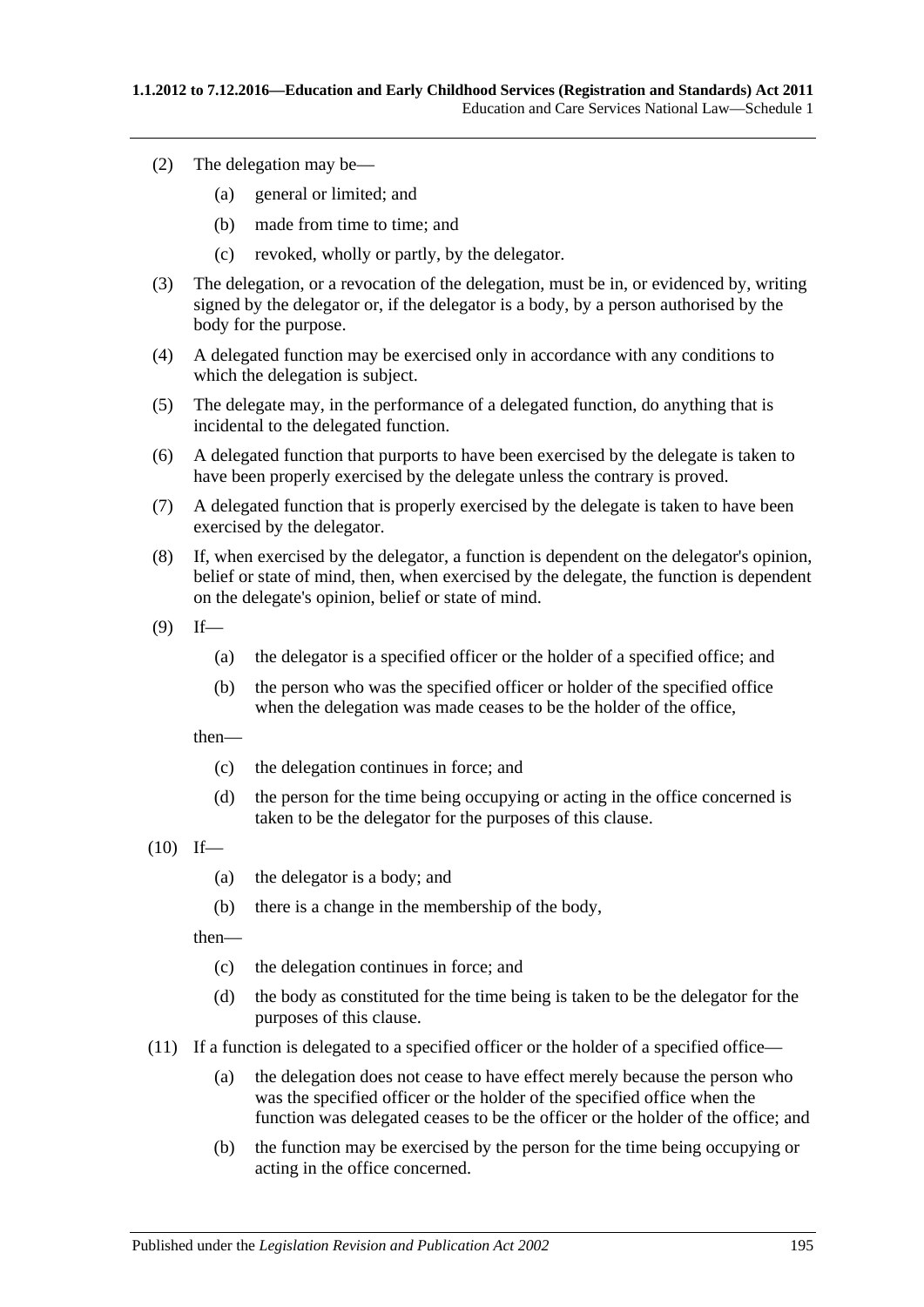- (12) A function that has been delegated may, despite the delegation, be exercised by the delegator.
- (13) The delegation of a function does not relieve the delegator of the delegator's obligation to ensure that the function is properly exercised.
- (14) Subject to [subclause](#page-195-0) (15), this clause applies to a subdelegation of a function in the same way as it applies to a delegation of a function.
- <span id="page-195-0"></span>(15) If this Law authorises the delegation of a function, the function may be subdelegated only if the Law expressly authorises the function to be subdelegated.

### <span id="page-195-1"></span>**30—Exercise of powers between enactment and commencement**

- (1) If a provision of this Law (the *empowering provision*) that does not commence on its enactment would, had it commenced, confer a power—
	- (a) to make an appointment; or
	- (b) to make a statutory instrument of a legislative or administrative character; or
	- (c) to do another thing,

then—

- (d) the power may be exercised; and
- (e) anything may be done for the purpose of enabling the exercise of the power or of bringing the appointment, instrument or other thing into effect;

before the empowering provision commences.

- <span id="page-195-2"></span>(2) If an instrument, or a provision of an instrument, is made under [subclause](#page-195-1) (1) that is necessary for the purpose of—
	- (a) enabling the exercise of a power mentioned in the subclause; or
	- (b) bringing an appointment, instrument or other thing made or done under such a power into effect,

the instrument or provision takes effect—

- (c) on the making of the instrument; or
- (d) on such later day (if any) on which, or at such later time (if any) at which, the instrument or provision is expressed to take effect.
- $(3)$  If—
	- (a) an appointment is made under [subclause](#page-195-1) (1); or
	- (b) an instrument, or a provision of an instrument, made under [subclause](#page-195-1) (1) is not necessary for a purpose mentioned in [subclause](#page-195-2) (2),

the appointment, instrument or provision takes effect—

- (c) on the commencement of the relevant empowering provision; or
- (d) on such later day (if any) on which, or at such later time (if any) at which, the appointment, instrument or provision is expressed to take effect.
- (4) Anything done under [subclause](#page-195-1) (1) does not confer a right, or impose a liability, on a person before the relevant empowering provision commences.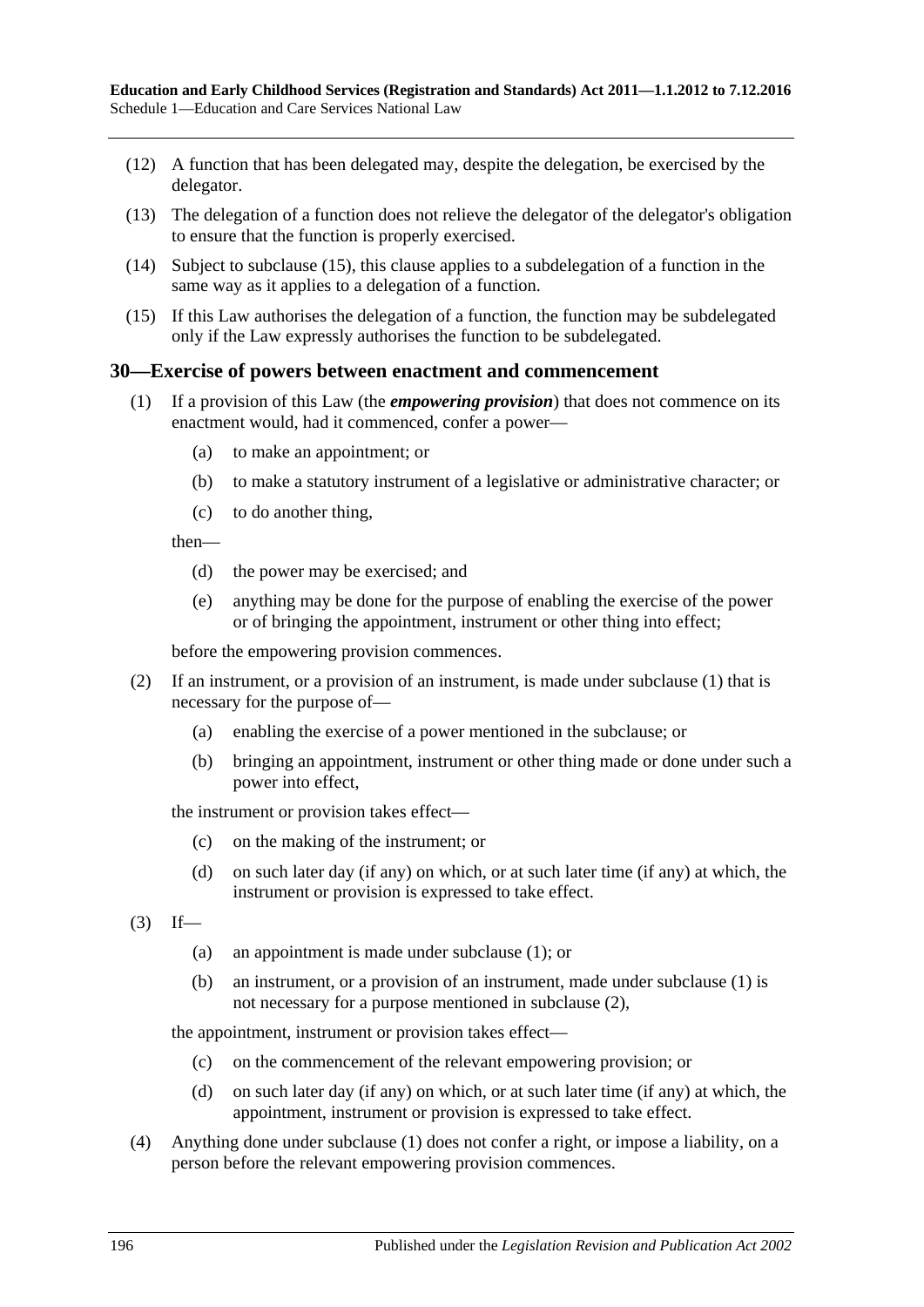(5) In the application of this clause to a statutory instrument, a reference to the enactment of the instrument is a reference to the making of the instrument.

# **Part 5—Distance, time and age**

### **31—Matters relating to distance, time and age**

- (1) In the measurement of distance for the purposes of this Law, the distance is to be measured along the shortest road ordinarily used for travelling.
- (2) If a period beginning on a given day, act or event is provided or allowed for a purpose by this Law, the period is to be calculated by excluding the day, or the day of the act or event, and—
	- (a) if the period is expressed to be a specified number of clear days or at least a specified number of days—by excluding the day on which the purpose is to be fulfilled; and
	- (b) in any other case—by including the day on which the purpose is to be fulfilled.
- (3) If the last day of a period provided or allowed by this Law for doing anything is not a business day in the place in which the thing is to be or may be done, the thing may be done on the next business day in the place.
- (4) If the last day of a period provided or allowed by this Law for the filing or registration of a document is a day on which the office is closed where the filing or registration is to be or may be done, the document may be filed or registered at the office on the next day that the office is open.
- (5) If no time is provided or allowed for doing anything, the thing is to be done as soon as possible, and as often as the prescribed occasion happens.
- (6) If, in this Law, there is a reference to time, the reference is, in relation to the doing of anything in a jurisdiction, a reference to the legal time in the jurisdiction.
- (7) For the purposes of this Law, a person attains an age in years at the beginning of the person's birthday for the age.

# **Part 6—Effect of repeal, amendment or expiration**

#### **32—Time of Law ceasing to have effect**

If a provision of this Law is expressed—

- (a) to expire on a specified day; or
- (b) to remain or continue in force, or otherwise have effect, until a specified day,

this provision has effect until the last moment of the specified day.

### **33—Repealed Law provisions not revived**

If a provision of this Law is repealed or amended by an Act, or a provision of an Act, the provision is not revived merely because the Act or the provision of the Act—

- (a) is later repealed or amended; or
- (b) later expires.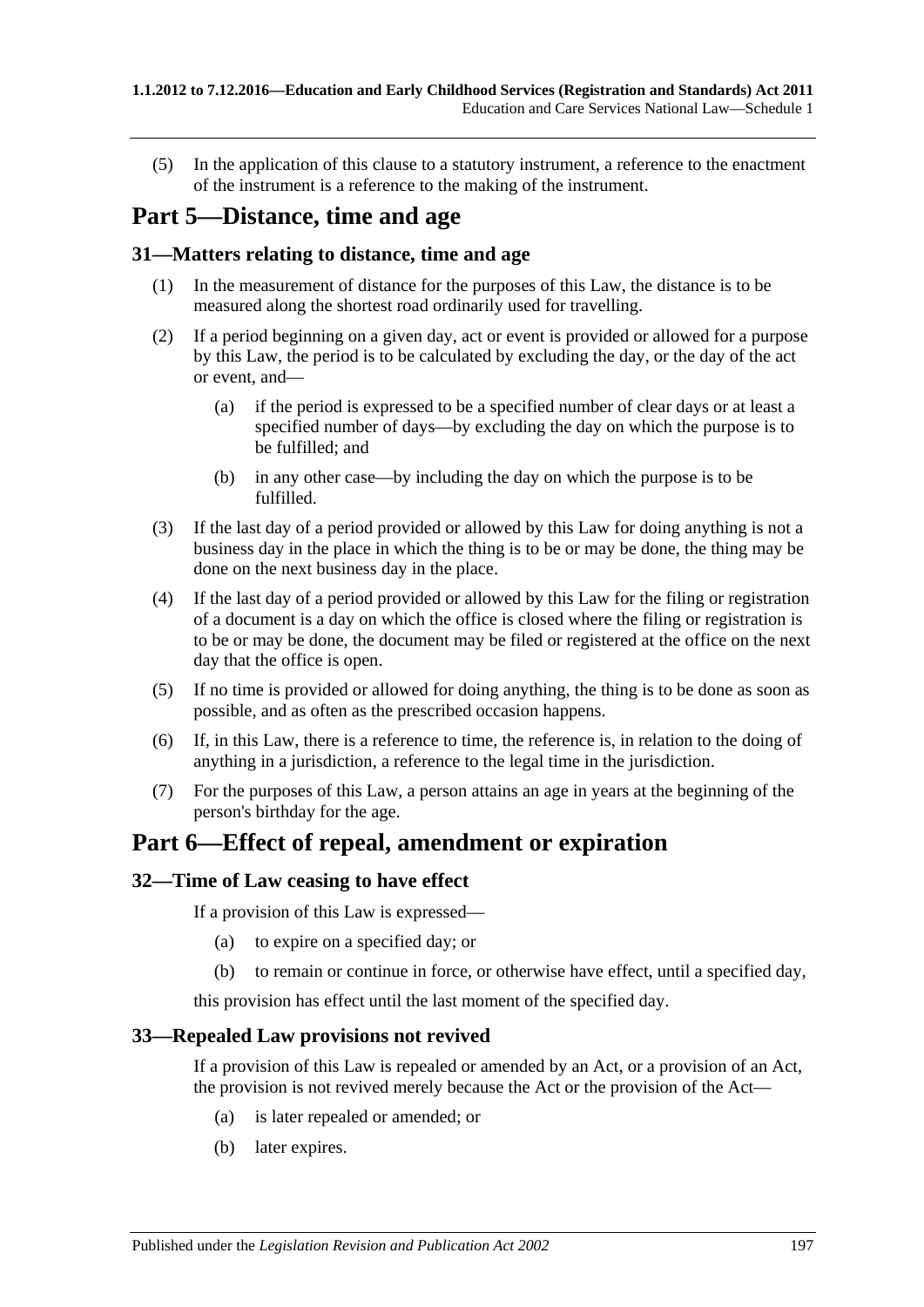**Education and Early Childhood Services (Registration and Standards) Act 2011—1.1.2012 to 7.12.2016** Schedule 1—Education and Care Services National Law

### **34—Saving of operation of repealed Law provisions**

- (1) The repeal, amendment or expiry of a provision of this Law does not—
	- (a) revive anything not in force or existing at the time the repeal, amendment or expiry takes effect; or
	- (b) affect the previous operation of the provision or anything suffered, done or begun under the provision; or
	- (c) affect a right, privilege or liability acquired, accrued or incurred under the provision; or
	- (d) affect a penalty incurred in relation to an offence arising under the provision; or
	- (e) affect an investigation, proceeding or remedy in relation to such a right, privilege, liability or penalty.
- (2) Any such penalty may be imposed and enforced, and any such investigation, proceeding or remedy may be begun, continued or enforced, as if the provision had not been repealed or amended or had not expired.

### **35—Continuance of repealed provisions**

If an Act repeals some provisions of this Law and enacts new provisions in substitution for the repealed provisions, the repealed provisions continue in force until the new provisions commence.

#### **36—Law and amending Acts to be read as one**

This Law and all Acts amending this Law are to be read as one.

# **Part 7—Instruments under Law**

#### **37—Schedule applies to statutory instruments**

- (1) This Schedule applies to a statutory instrument, and to things that may be done or are required to be done under a statutory instrument, in the same way as it applies to this Law, and things that may be done or are required to be done under this Law, except so far as the context or subject matter otherwise indicates or requires.
- (2) The fact that a provision of this Schedule refers to this Law and not also to a statutory instrument does not, by itself, indicate that the provision is intended to apply only to this Law.

# **Part 8—Application to coastal sea**

#### **38—Application**

This Law has effect in and relation to the coastal sea of this jurisdiction as if that coastal sea were part of this jurisdiction.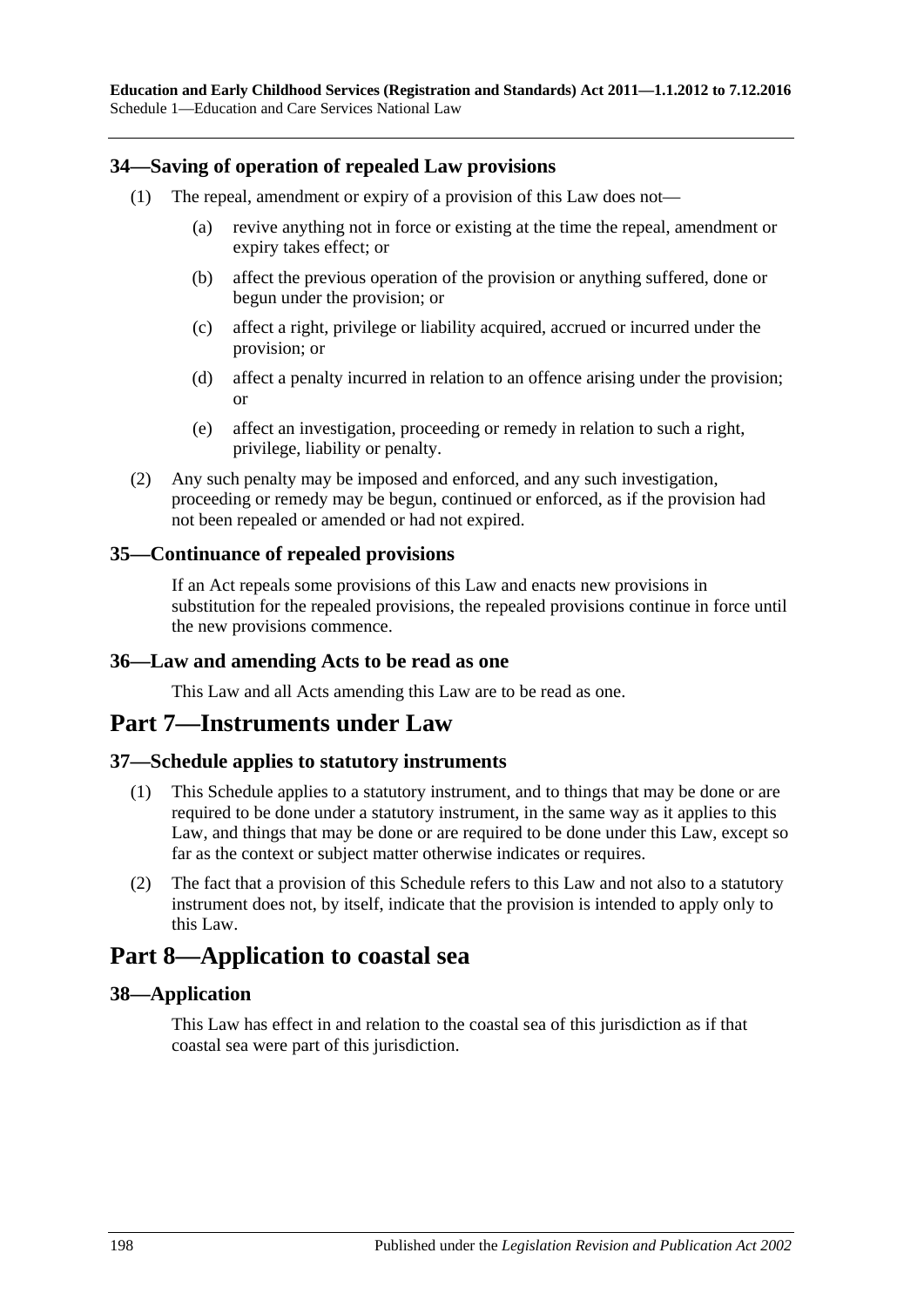# **Schedule 2—Powers of entry by search warrant**

## **1—Application for warrant**

- (1) An authorised officer may apply to a magistrate of a participating jurisdiction for a search warrant in relation to premises if the officer believes on reasonable grounds that—
	- (a) a person is or has been operating an education and care service at the premises in contravention of this Law; or
	- (b) documents or other evidence relevant to the possible commission of an offence against this Law are present at the premises.
- <span id="page-198-0"></span>(2) The authorised officer must prepare a written application that states the grounds on which the warrant is sought.
- <span id="page-198-2"></span>(3) The written application must be sworn.
- (4) The magistrate may refuse to consider the application until the authorised officer gives the magistrate all the information the magistrate requires about the application in the way the magistrate requires.

### **2—Issue of warrant**

- (1) The magistrate may issue the warrant in respect of premises only if the magistrate is satisfied there are reasonable grounds to believe that—
	- (a) a person is operating an education and care service at the premises in contravention of this Law; or
	- (b) documents or other evidence relevant to the possible commission of an offence against this Law are present at the premises.
- (2) The warrant must state—
	- (a) that a stated authorised officer may, with necessary and reasonable help and force—
		- (i) enter the premises and any other premises necessary for entry; and
		- (ii) exercise the authorised officer's powers under this Schedule; and
	- (b) the matter for which the warrant is sought; and
	- (c) the evidence that may be seized under the warrant; and
	- (d) the hours of the day or night when the premises may be entered; and
	- (e) the date, within 14 days after the warrant's issue, the warrant ends.

### <span id="page-198-1"></span>**3—Application by electronic communication**

- (1) An authorised officer may apply for a warrant by phone, facsimile, email, radio, video conferencing or another form of communication if the authorised officer considers it necessary because of—
	- (a) urgent circumstances; or
	- (b) other special circumstances, including the authorised officer's remote location.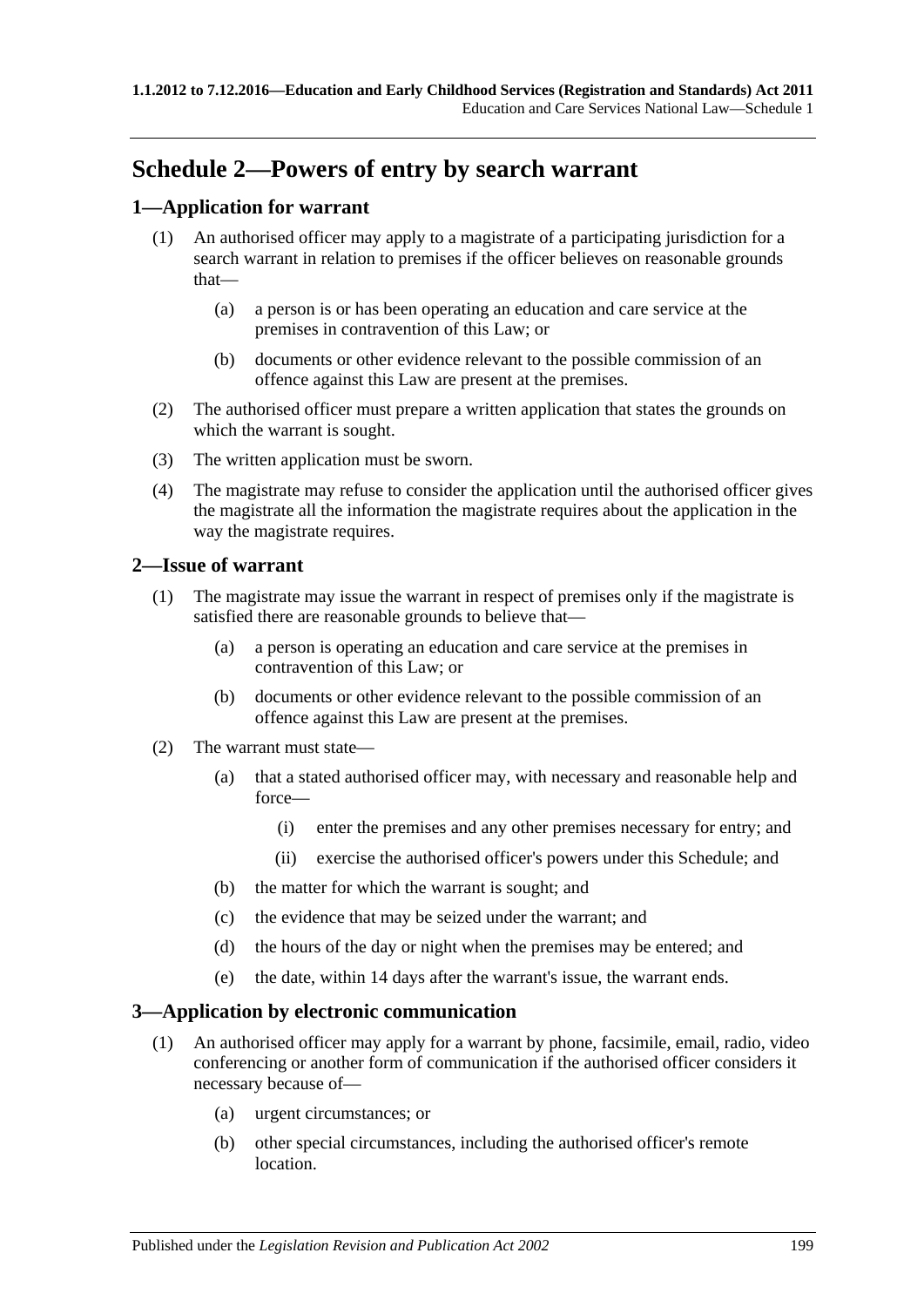- (2) The application—
	- (a) may not be made before the authorised officer prepares the written application under [clause](#page-198-0) 1(2); but
	- (b) may be made before the written application is sworn.
- (3) The magistrate may issue the warrant (the *original warrant*) only if the magistrate is satisfied—
	- (a) it was necessary to make the application under [subclause](#page-198-1) (1); and
	- (b) the way the application was made under [subclause](#page-198-1) (1) was appropriate.
- <span id="page-199-1"></span><span id="page-199-0"></span>(4) After the magistrate issues the original warrant—
	- (a) if there is a reasonably practicable way of immediately giving a copy of the warrant to the authorised officer, for example, by sending a copy by fax or email, the magistrate must immediately give a copy of the warrant to the authorised officer; or
	- (b) otherwise—
		- (i) the magistrate must tell the authorised officer the date and time the warrant is issued and the other terms of the warrant; and
		- (ii) the authorised officer must complete a form of warrant including by writing on it—
			- (A) the magistrate's name; and
			- (B) the date and time the magistrate issued the warrant; and
			- (C) the other terms of the warrant.
- <span id="page-199-3"></span>(5) The copy of the warrant referred to in [subclause](#page-199-0)  $(4)(a)$ , or the form of warrant completed under [subclause](#page-199-1) (4)(b) (in either case the *duplicate warrant*), is a duplicate of, and as effectual as, the original warrant.
- <span id="page-199-2"></span>(6) The authorised officer must, at the first reasonable opportunity, send to the magistrate
	- (a) the written application complying with [clause](#page-198-0)  $1(2)$  and  $(3)$ ; and
	- (b) if the authorised officer completed a form of warrant under [subclause](#page-199-1) (4)(b), the completed form of warrant.
- (7) The magistrate must keep the original warrant and, on receiving the documents under [subclause](#page-199-2) (6), file the original warrant and documents in the court.
- (8) Despite [subclause](#page-199-3) (5), if—
	- (a) an issue arises in a proceeding about whether an exercise of a power was authorised by a warrant issued under this clause; and
	- (b) the original warrant is not produced in evidence,

the onus of proof is on the person relying on the lawfulness of the exercise of the power to prove a warrant authorised the exercise of the power.

(9) This clause does not limit clause 1.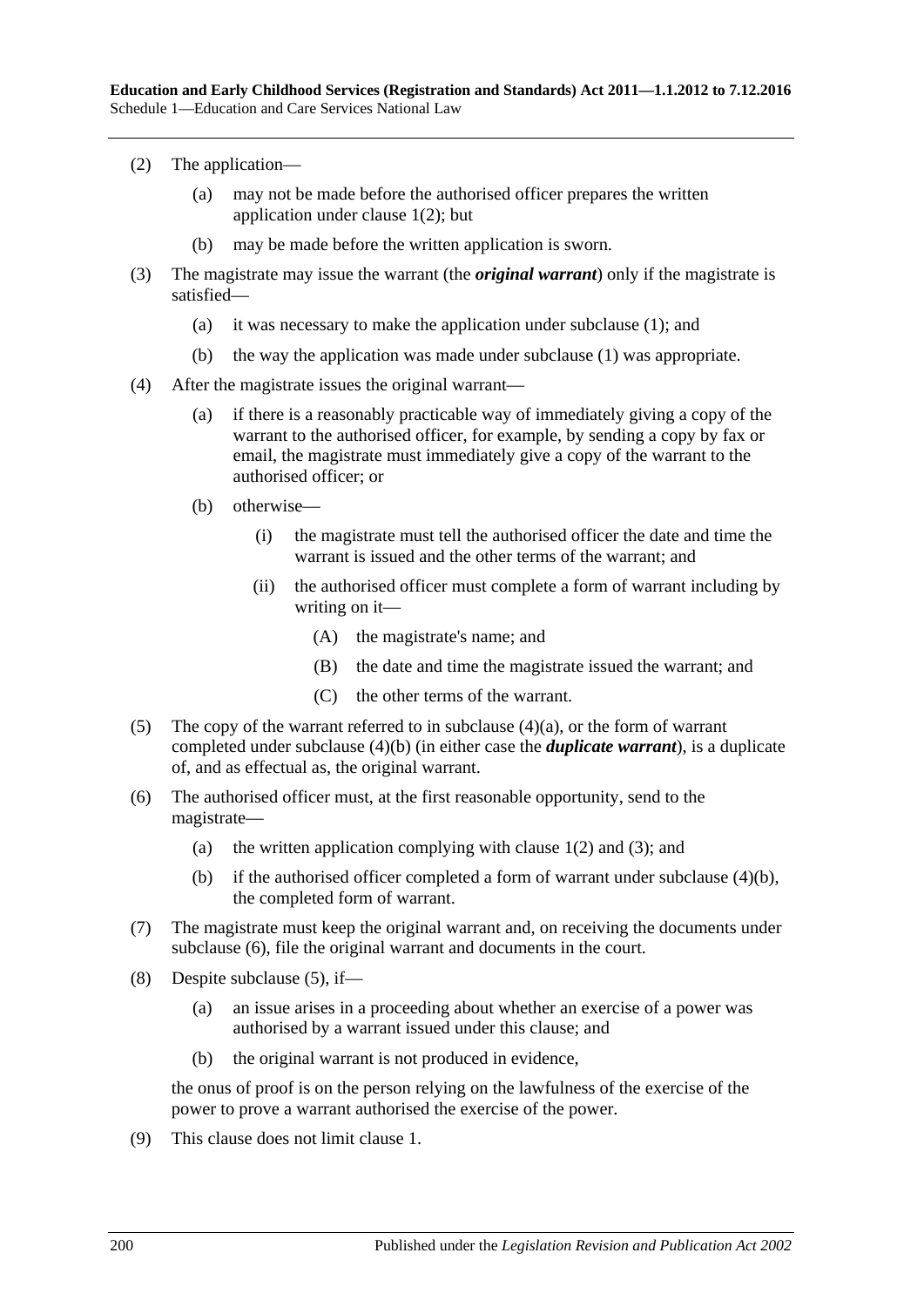#### <span id="page-200-0"></span>**4—Procedure before entry under warrant**

- (1) Before entering premises under a warrant, an authorised officer must do or make a reasonable attempt to do the following:
	- (a) identify himself or herself to a person present at the premises who is an occupier of the premises by producing the authorised officer's identity card;
	- (b) give the person a copy of the warrant;
	- (c) tell the person the authorised officer is permitted by the warrant to enter the premises;
	- (d) give the person an opportunity to allow the authorised officer immediate entry to the premises without using force.
- (2) However, the authorised officer need not comply with [subclause](#page-200-0) (1) if the authorised officer reasonably believes that immediate entry to the premises is required to ensure the effective execution of the warrant is not frustrated.

### **5—Powers after entering premises**

- (1) This clause applies if an authorised officer enters premises under clause 4.
- <span id="page-200-2"></span><span id="page-200-1"></span>(2) The authorised officer may for the purposes of the investigation do the following:
	- (a) search any part of the premises;
	- (b) inspect, measure, test, photograph or film, or make audio recordings of, any part of the premises or anything at the premises;
	- (c) take a thing, or a sample of or from a thing, at the premises for analysis, measurement or testing;
	- (d) copy, or take an extract from, a document, at the premises;
	- (e) take into or onto the premises any person, equipment and materials the authorised officer reasonably requires for exercising a power under this Schedule;
	- (f) require the occupier of the premises, or a person at the premises, to give the authorised officer reasonable help to exercise the authorised officer's powers under [paragraphs \(a\)](#page-200-1) to [\(e\);](#page-200-2)
	- (g) require the occupier of the premises, or a person at the premises, to give the authorised officer information to help the authorised officer in conducting the investigation.

# **Schedule 2—Modifications to** *Education and Care Services National Law (South Australia)* **for purposes of Part 3**

### **1—Interpretation**

In this Schedule—

*national regulations* has the same meaning as in the *Education and Care Services National Law (South Australia)*;

*residual early childhood service* has the same meaning as in [section](#page-28-0) 16.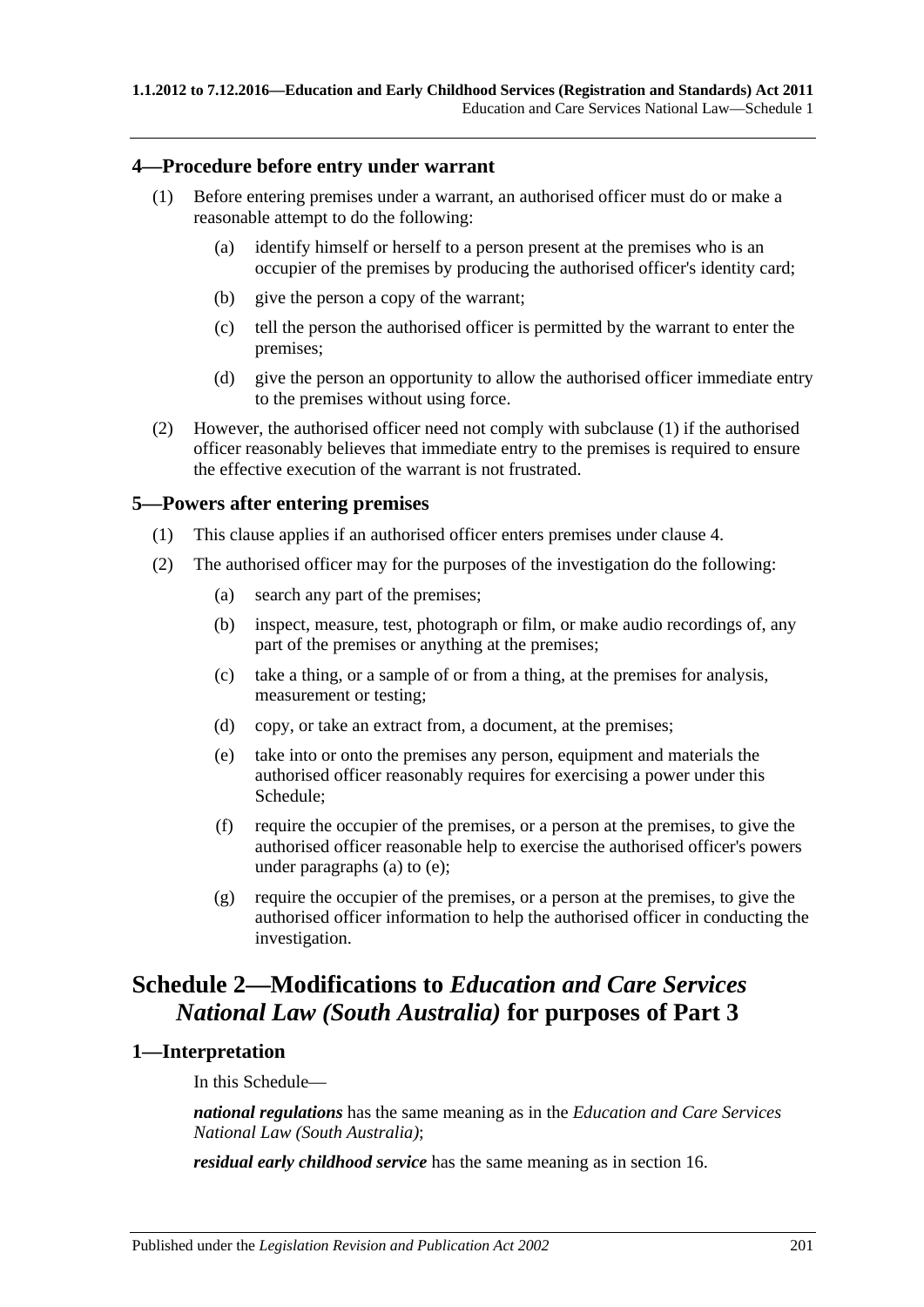**Education and Early Childhood Services (Registration and Standards) Act 2011—1.1.2012 to 7.12.2016** Schedule 2—Modifications to *Education and Care Services National Law (South Australia)* for purposes of Part 3

### **2—Exclusion of certain provisions**

- (1) The following provisions of the *Education and Care Services National Law (South Australia)* do not apply to, or in relation to, a residual early childhood service:
	- (a) section 42;
	- (b) Part 3 Divisions 5 to 8 (inclusive);
	- (c) section 131;
	- (d) Part 5;
	- (e) sections 168 and 169;
	- (f) section 198;
	- $(g)$  Part 10;
	- (h) Part 11;
	- (i) section 266;
	- (j) Part 14 Divisions 1, 2 and 8;
	- (k) Part 15 (other than sections 314 and 322).
- (2) A provision of the *Education and Care Services National Law (South Australia)*, to the extent that it applies to an associated children's service (within the meaning of that Law), does not apply to, or in relation to, a residual early childhood service.
- (3) A provision of the *Education and Care Services National Law (South Australia)*, to the extent that it relates to rating an education and care service (including a provisional rating), does not apply to, or in relation to, a residual early childhood service.
- (4) A provision of the *Education and Care Services National Law (South Australia)*, to the extent that it imposes a fee (however described), does not apply to, or in relation to, a residual early childhood service.

#### **3—Certain provisions to apply as modified**

- (1) The following provisions of the *Education and Care Services National Law (South Australia)* apply to, or in relation to, a residual early childhood service as modified by this clause:
	- (a) [Section](#page-62-0) 5(1), definition of *national education and care services quality framework*, (d)—delete paragraph (d)
	- (b) [Section](#page-72-0) 19(1)—delete "that are prescribed in the national regulations or"
	- (c) Section  $47(1)(a)$  and [\(g\)—](#page-82-1)delete paragraphs (a) and (g)
	- (d) [Section](#page-84-0) 51(5)—delete "prescribed in the national regulations or"
	- (e) [Section](#page-101-0) 112(c)—delete "prescribed minimum requirements for qualifications, experience and management capability" and substitute:

the minimum requirements (if any) set out in the regulations for a supervisor of a residual early childhood service

(f) [Section](#page-101-1) 114(1)—delete "prescribed class of persons" and substitute: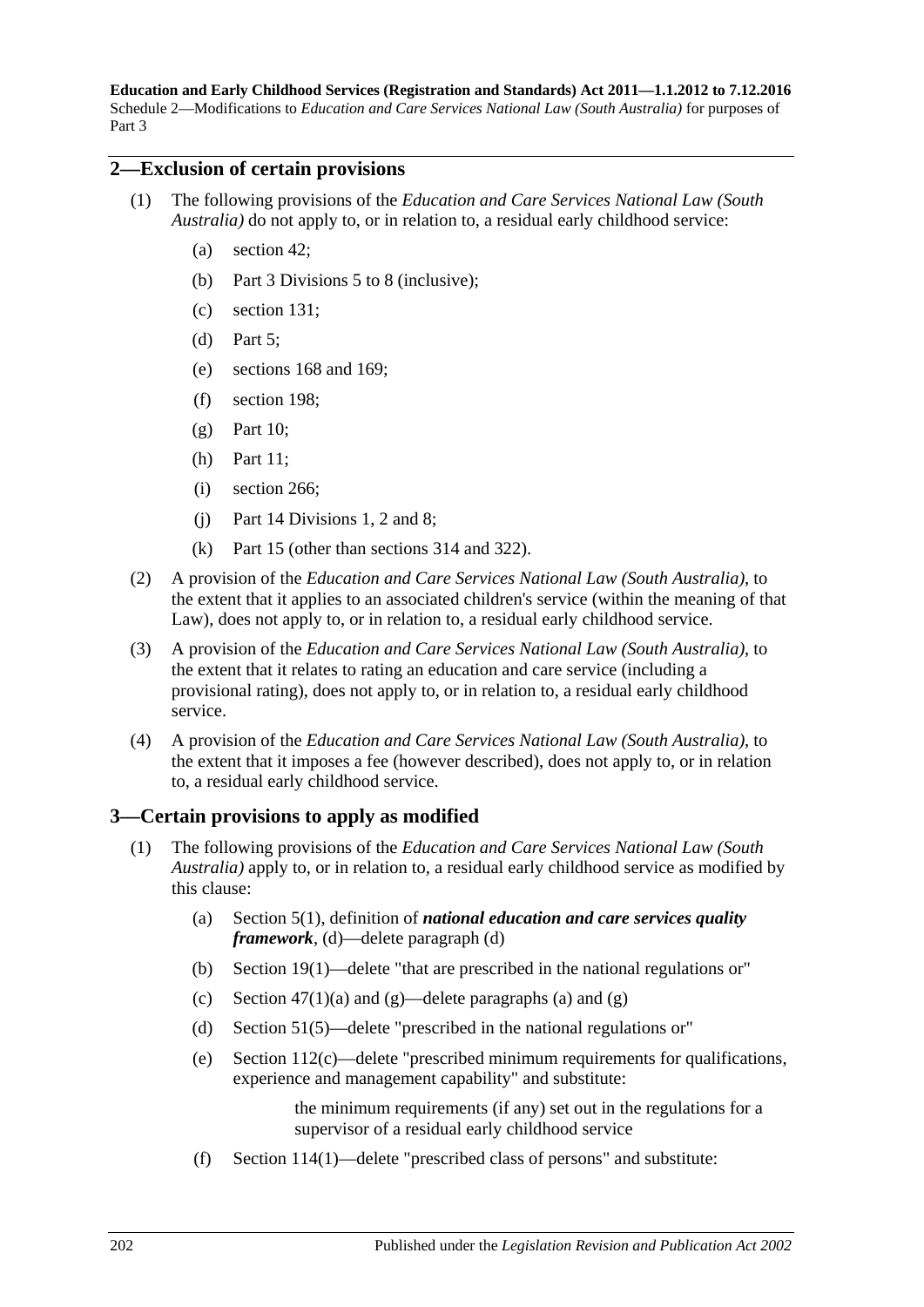belonging to a class of persons prescribed by the regulations for the purposes of this subsection

- (g) [Section](#page-121-0) 172(e) and [\(f\)—](#page-121-1)delete paragraphs (e) and (f)
- (h) [Section](#page-123-0) 175(1)—delete "the prescribed documents" and substitute: the documents specified by the regulations
- (i) [Section](#page-155-0) 260(e)—delete paragraph (e)
- (j) Section  $261(2)(d)$  and [\(f\)—](#page-156-1)delete paragraphs (d) and (f)
- (k) Section 268—delete "National Authority" wherever occurring and substitute in each case:

Regulatory Authority

- (l) [Section](#page-159-0) 270(1)—delete "National Authority and the"
- (m) [Section](#page-160-0) 270(2)—delete "National Authority" and substitute: Regulatory Authority
- (n) Section [270\(2\)\(b\)—](#page-160-1)delete paragraph (b)
- (o) [Section](#page-160-2) 270(4)—delete subsection (4)
- (p) Section [273\(2\)\(f\)—](#page-162-0)delete paragraph (f)
- (q) [Section](#page-178-0) 314(1)—delete "section 306" and substitute:

clause 29 of Schedule 2 of the *[Education and Early Childhood](http://www.legislation.sa.gov.au/index.aspx?action=legref&type=act&legtitle=Education%20and%20Early%20Childhood%20Services%20(Registration%20and%20Standards)%20Act%202011)  [Services \(Registration and Standards\) Act](http://www.legislation.sa.gov.au/index.aspx?action=legref&type=act&legtitle=Education%20and%20Early%20Childhood%20Services%20(Registration%20and%20Standards)%20Act%202011) 2011*

(r) [Section](#page-178-1) 314(2)—delete "section 307(1)" and substitute:

clause 30 of Schedule 2 of the *[Education and Early Childhood](http://www.legislation.sa.gov.au/index.aspx?action=legref&type=act&legtitle=Education%20and%20Early%20Childhood%20Services%20(Registration%20and%20Standards)%20Act%202011)  [Services \(Registration and Standards\) Act](http://www.legislation.sa.gov.au/index.aspx?action=legref&type=act&legtitle=Education%20and%20Early%20Childhood%20Services%20(Registration%20and%20Standards)%20Act%202011) 2011*

- <span id="page-202-0"></span>(2) A reference in the *Education and Care Services National Law (South Australia)* to the National Quality Standard will, to the extent that it applies to, or in relation to, a residual early childhood service, be taken to be a reference to the standard prescribed by the regulations for the purposes of this subclause.
- (3) A reference in the *Education and Care Services National Law (South Australia)* to a prescribed element or elements of the National Quality Standard will be taken to be a reference to the corresponding provision (if any) of the standard applying to, or in relation to, residual early childhood services pursuant to [subclause](#page-202-0) (2).
- (4) A reference in the *Education and Care Services National Law (South Australia)* to a service waiver or temporary waiver will be taken to be a reference to an exemption under [section](#page-28-1) 17 of this Act.

#### **4—National regulations not to apply**

- (1) The national regulations do not apply to, or in relation to, a residual early childhood service.
- (2) A reference in the *Education and Care Services National Law (South Australia)* to the national regulations will be taken to be a reference to regulations made by the Governor under this Act.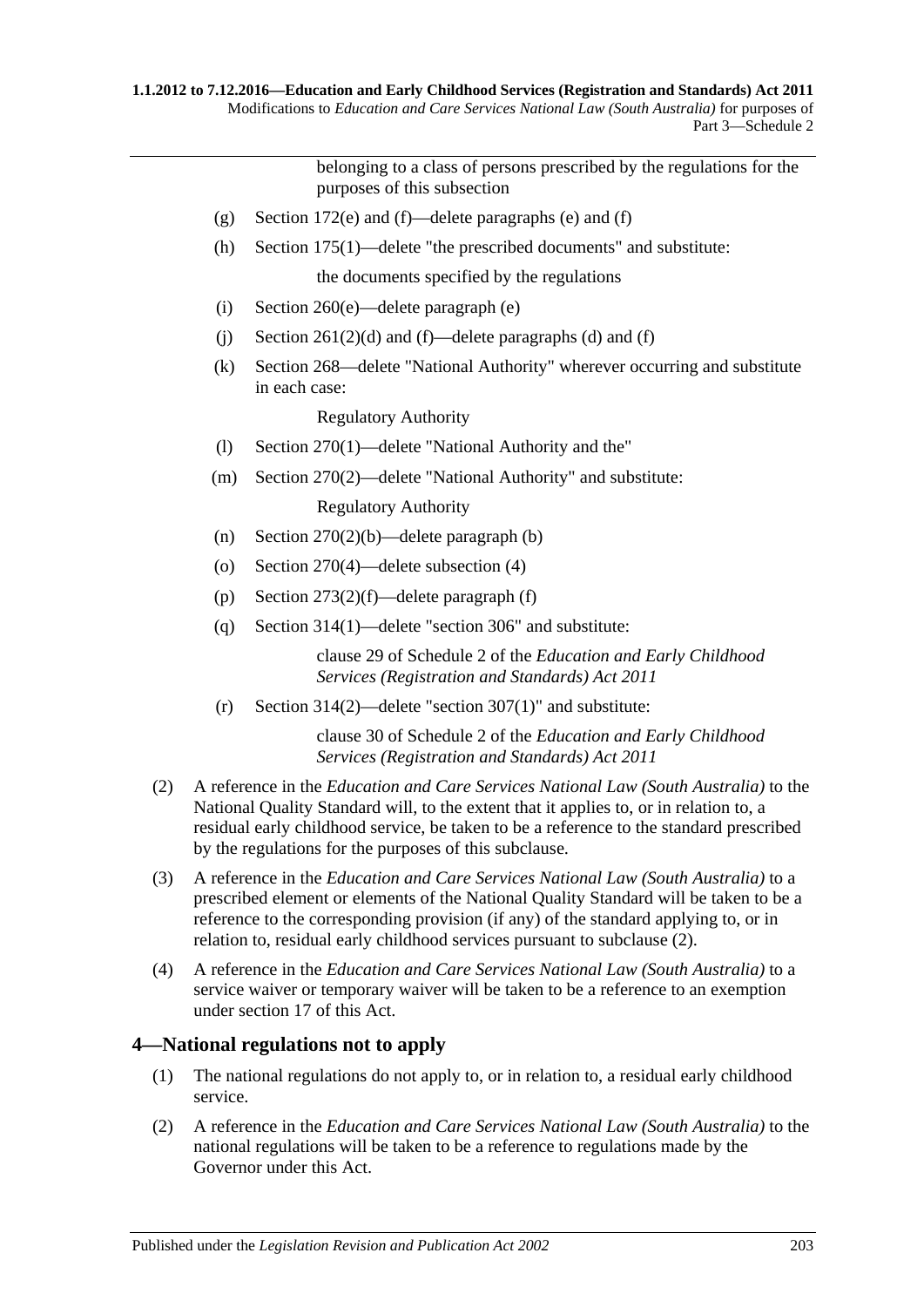# **Schedule 3—Related amendments, repeal and transitional provisions**

# **Part 1—Preliminary**

## **1—Amendment provisions**

In this Schedule, a provision under a heading referring to the amendment of a specified Act amends the Act so specified.

# **Part 2—Amendment of** *Child Sex Offenders Registration Act 2006*

# **2—Amendment of section 64—Interpretation**

Section 64(1), definition of *educational institutions for children*—delete "Government schools within the meaning of the *[Education Act](http://www.legislation.sa.gov.au/index.aspx?action=legref&type=act&legtitle=Education%20Act%201972) 1972* and non-Government schools registered under Part 5 of that Act" and substitute:

> Government and non-Government schools within the meaning of the *[Education and Early Childhood Services \(Registration and Standards\)](http://www.legislation.sa.gov.au/index.aspx?action=legref&type=act&legtitle=Education%20and%20Early%20Childhood%20Services%20(Registration%20and%20Standards)%20Act%202011)  Act [2011](http://www.legislation.sa.gov.au/index.aspx?action=legref&type=act&legtitle=Education%20and%20Early%20Childhood%20Services%20(Registration%20and%20Standards)%20Act%202011)*

# **Part 3—Amendment of** *Children's Protection Act 1993*

### **3—Amendment of section 31—Constitution of family care meeting**

Section 31(d)(i)—delete "*[Education Act](http://www.legislation.sa.gov.au/index.aspx?action=legref&type=act&legtitle=Education%20Act%201972) 1972*" and substitute:

*[Education and Early Childhood Services \(Registration and Standards\)](http://www.legislation.sa.gov.au/index.aspx?action=legref&type=act&legtitle=Education%20and%20Early%20Childhood%20Services%20(Registration%20and%20Standards)%20Act%202011)  Act [2011](http://www.legislation.sa.gov.au/index.aspx?action=legref&type=act&legtitle=Education%20and%20Early%20Childhood%20Services%20(Registration%20and%20Standards)%20Act%202011)*

# **Part 4—Amendment of** *Children's Services Act 1985*

### **4—Amendment of section 3—Interpretation**

- (1) Section 3(1), definition of *baby sitting agency*—delete the definition
- (2) Section 3(1), definition of *child*—delete the definition
- (3) Section 3(1), definition of *children's services*—delete the definition
- (4) Section 3(1), definition of *the Committee*—delete the definition
- (5) Section 3(1), definition of *family day care agency*—delete the definition
- (6) Section 3(1), definition of *guardian*—delete the definition
- (7) Section 3(1), definition of *parent*—delete the definition
- (8) Section 3(1), definition of *regional advisory committee*—delete the definition
- (9) Section 3(1), definition of *young child*—delete the definition

### **5—Repeal of sections 7 and 8**

Sections 7 and 8—delete the sections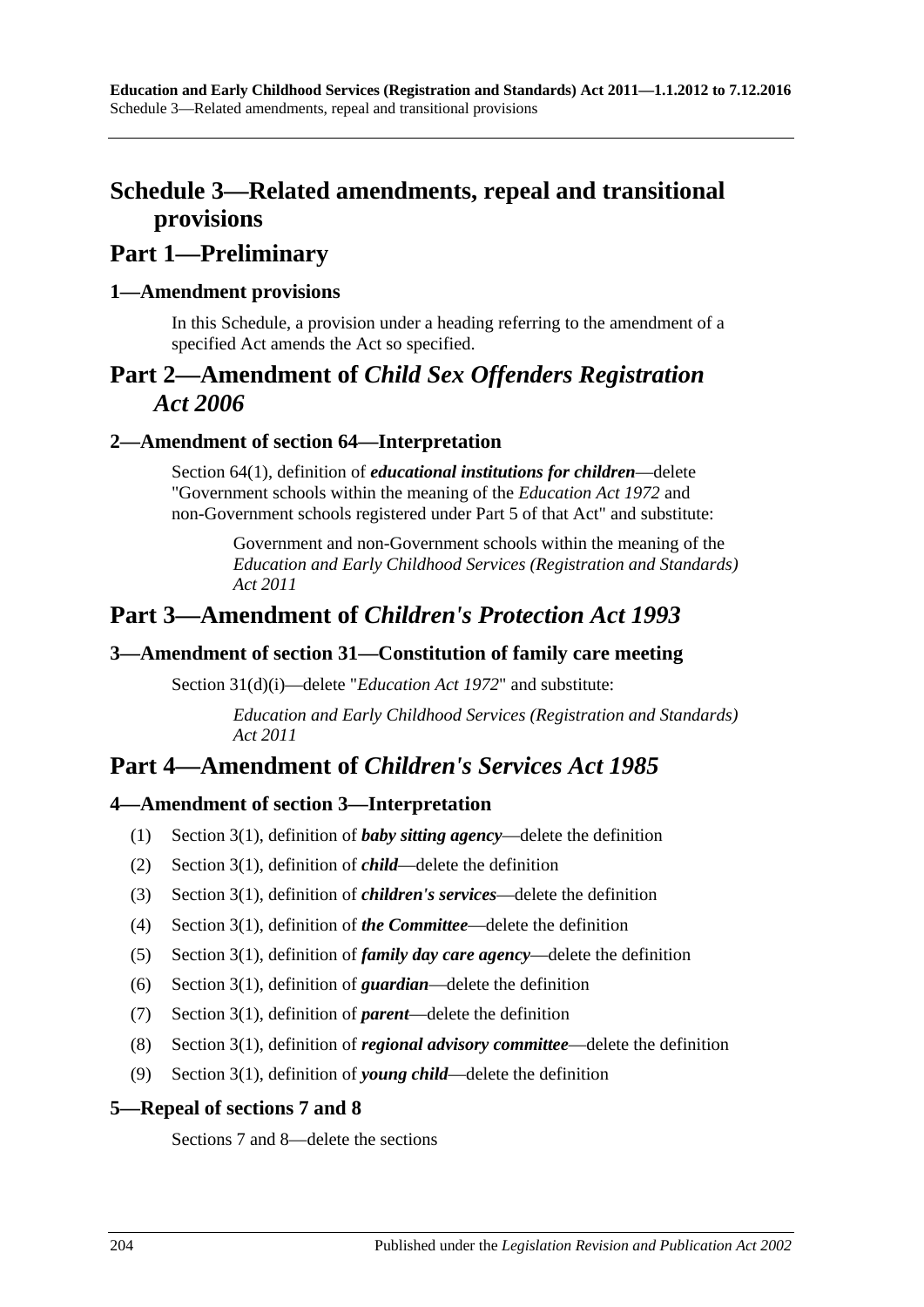### **6—Repeal of Part 2 Divisions 3 and 4**

Part 2 Divisions 3 and 4—delete Divisions 3 and 4

## **7—Repeal of Part 3 Divisions 1, 2 and 3**

Part 3 Divisions 1, 2 and 3—delete Divisions 1, 2 and 3

## **8—Repeal of section 41**

Section 41—delete the section

### **9—Amendment of section 42—Registration**

Section 42(1) and (2)—delete subsections (1) and (2) and substitute:

(1) Subject to this Act, the registration of a Children's Services Centre in force immediately before the commencement of this subsection continues in force.

## **10—Amendment of section 46—Appeal against decisions of the Director**

- (1) Section  $46(1)(a)$ —delete paragraph (a)
- (2) Section 46(1)(b)—delete "licence or"

### **11—Repeal of Part 3 Division 6**

Part 3 Division 6—delete Division 6

### **12—Repeal of section 49**

Section 49—delete the section

### **13—Repeal of sections 54, 55 and 56**

Sections 54, 55 and 56—delete sections 54, 55 and 56

### **14—Amendment of section 57—Regulations**

- (1) Section 57(2)(e) and (f)—delete paragraphs (e) and (f)
- (2) Section 57(2)(d)—delete "licence,"

# **Part 5—Amendment of** *Criminal Law Consolidation Act 1935*

### **15—Amendment of section 49—Unlawful sexual intercourse**

Section 49(5a)(a)—delete "*[Education Act](http://www.legislation.sa.gov.au/index.aspx?action=legref&type=act&legtitle=Education%20Act%201972) 1972*" and substitute:

*[Education and Early Childhood Services \(Registration and Standards\)](http://www.legislation.sa.gov.au/index.aspx?action=legref&type=act&legtitle=Education%20and%20Early%20Childhood%20Services%20(Registration%20and%20Standards)%20Act%202011)  Act [2011](http://www.legislation.sa.gov.au/index.aspx?action=legref&type=act&legtitle=Education%20and%20Early%20Childhood%20Services%20(Registration%20and%20Standards)%20Act%202011)*

### **16—Amendment of section 50—Persistent sexual exploitation of a child**

Section 50(8)(a)—delete "*[Education Act](http://www.legislation.sa.gov.au/index.aspx?action=legref&type=act&legtitle=Education%20Act%201972) 1972*" and substitute:

*[Education and Early Childhood Services \(Registration and Standards\)](http://www.legislation.sa.gov.au/index.aspx?action=legref&type=act&legtitle=Education%20and%20Early%20Childhood%20Services%20(Registration%20and%20Standards)%20Act%202011)  Act [2011](http://www.legislation.sa.gov.au/index.aspx?action=legref&type=act&legtitle=Education%20and%20Early%20Childhood%20Services%20(Registration%20and%20Standards)%20Act%202011)*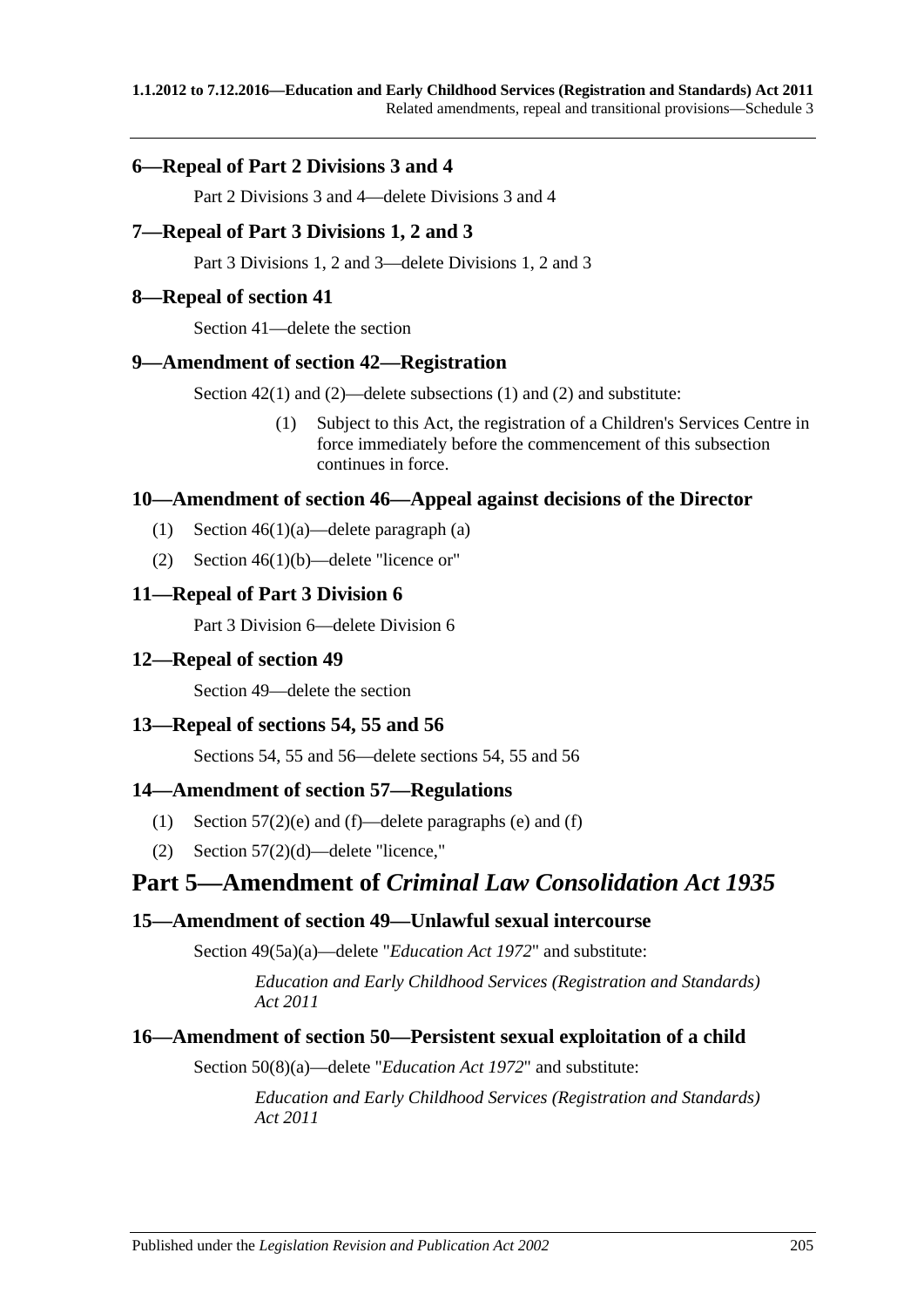**Education and Early Childhood Services (Registration and Standards) Act 2011—1.1.2012 to 7.12.2016** Schedule 3—Related amendments, repeal and transitional provisions

#### **17—Amendment of section 57—Consent no defence in certain cases**

Section 57(4)(a)—delete "*[Education Act](http://www.legislation.sa.gov.au/index.aspx?action=legref&type=act&legtitle=Education%20Act%201972) 1972*" and substitute:

*[Education and Early Childhood Services \(Registration and Standards\)](http://www.legislation.sa.gov.au/index.aspx?action=legref&type=act&legtitle=Education%20and%20Early%20Childhood%20Services%20(Registration%20and%20Standards)%20Act%202011)  Act [2011](http://www.legislation.sa.gov.au/index.aspx?action=legref&type=act&legtitle=Education%20and%20Early%20Childhood%20Services%20(Registration%20and%20Standards)%20Act%202011)*

# **Part 6—Amendment of** *Education Act 1972*

#### **18—Amendment of section 5—Interpretation**

(1) Section 5(1), definition of *Government school*—delete the definition and substitute:

*Government school* has the same meaning as in the *[Education and Early](http://www.legislation.sa.gov.au/index.aspx?action=legref&type=act&legtitle=Education%20and%20Early%20Childhood%20Services%20(Registration%20and%20Standards)%20Act%202011)  [Childhood Services \(Registration and Standards\) Act](http://www.legislation.sa.gov.au/index.aspx?action=legref&type=act&legtitle=Education%20and%20Early%20Childhood%20Services%20(Registration%20and%20Standards)%20Act%202011) 2011*;

(2) Section 5(1), definition of *non-Government school*—delete the definition and substitute:

> *non-Government school* has the same meaning as in the *[Education and Early](http://www.legislation.sa.gov.au/index.aspx?action=legref&type=act&legtitle=Education%20and%20Early%20Childhood%20Services%20(Registration%20and%20Standards)%20Act%202011)  [Childhood Services \(Registration and Standards\) Act](http://www.legislation.sa.gov.au/index.aspx?action=legref&type=act&legtitle=Education%20and%20Early%20Childhood%20Services%20(Registration%20and%20Standards)%20Act%202011) 2011*;

- (3) Section 5(1), definition of *recognised kindergarten*—delete the definition
- (4) Section 5(1), definition of *registered non-Government school*—delete the definition and substitute:

*registered school* means a school registered under the *[Education and Early](http://www.legislation.sa.gov.au/index.aspx?action=legref&type=act&legtitle=Education%20and%20Early%20Childhood%20Services%20(Registration%20and%20Standards)%20Act%202011)  [Childhood Services \(Registration and Standards\) Act](http://www.legislation.sa.gov.au/index.aspx?action=legref&type=act&legtitle=Education%20and%20Early%20Childhood%20Services%20(Registration%20and%20Standards)%20Act%202011) 2011*;

(5) Section 5(1), definition of *school*—delete the definition and substitute:

*school* has the same meaning as in the *[Education and Early Childhood](http://www.legislation.sa.gov.au/index.aspx?action=legref&type=act&legtitle=Education%20and%20Early%20Childhood%20Services%20(Registration%20and%20Standards)%20Act%202011)  [Services \(Registration and Standards\) Act](http://www.legislation.sa.gov.au/index.aspx?action=legref&type=act&legtitle=Education%20and%20Early%20Childhood%20Services%20(Registration%20and%20Standards)%20Act%202011) 2011*;

### **19—Repeal of Part 5**

Part 5—delete the Part

# **Part 7—Amendment of** *Intervention Orders (Prevention of Abuse) Act 2009*

#### **20—Amendment of section 3—Interpretation**

Section 3(1), definition of *relevant public sector agency*, (b)—delete "*[Education](http://www.legislation.sa.gov.au/index.aspx?action=legref&type=act&legtitle=Education%20Act%201972)  Act [1972](http://www.legislation.sa.gov.au/index.aspx?action=legref&type=act&legtitle=Education%20Act%201972)*" and substitute:

*[Education and Early Childhood Services \(Registration and Standards\)](http://www.legislation.sa.gov.au/index.aspx?action=legref&type=act&legtitle=Education%20and%20Early%20Childhood%20Services%20(Registration%20and%20Standards)%20Act%202011)  Act [2011](http://www.legislation.sa.gov.au/index.aspx?action=legref&type=act&legtitle=Education%20and%20Early%20Childhood%20Services%20(Registration%20and%20Standards)%20Act%202011)*

# **Part 8—Amendment of** *Local Government Act 1999*

### **21—Amendment of section 165—Rebate of rates—educational purposes**

Section 165(1)—delete "Part 5 of the *[Education Act](http://www.legislation.sa.gov.au/index.aspx?action=legref&type=act&legtitle=Education%20Act%201972) 1972*" and substitute:

the *[Education and Early Childhood Services \(Registration and Standards\)](http://www.legislation.sa.gov.au/index.aspx?action=legref&type=act&legtitle=Education%20and%20Early%20Childhood%20Services%20(Registration%20and%20Standards)%20Act%202011)  Act [2011](http://www.legislation.sa.gov.au/index.aspx?action=legref&type=act&legtitle=Education%20and%20Early%20Childhood%20Services%20(Registration%20and%20Standards)%20Act%202011)*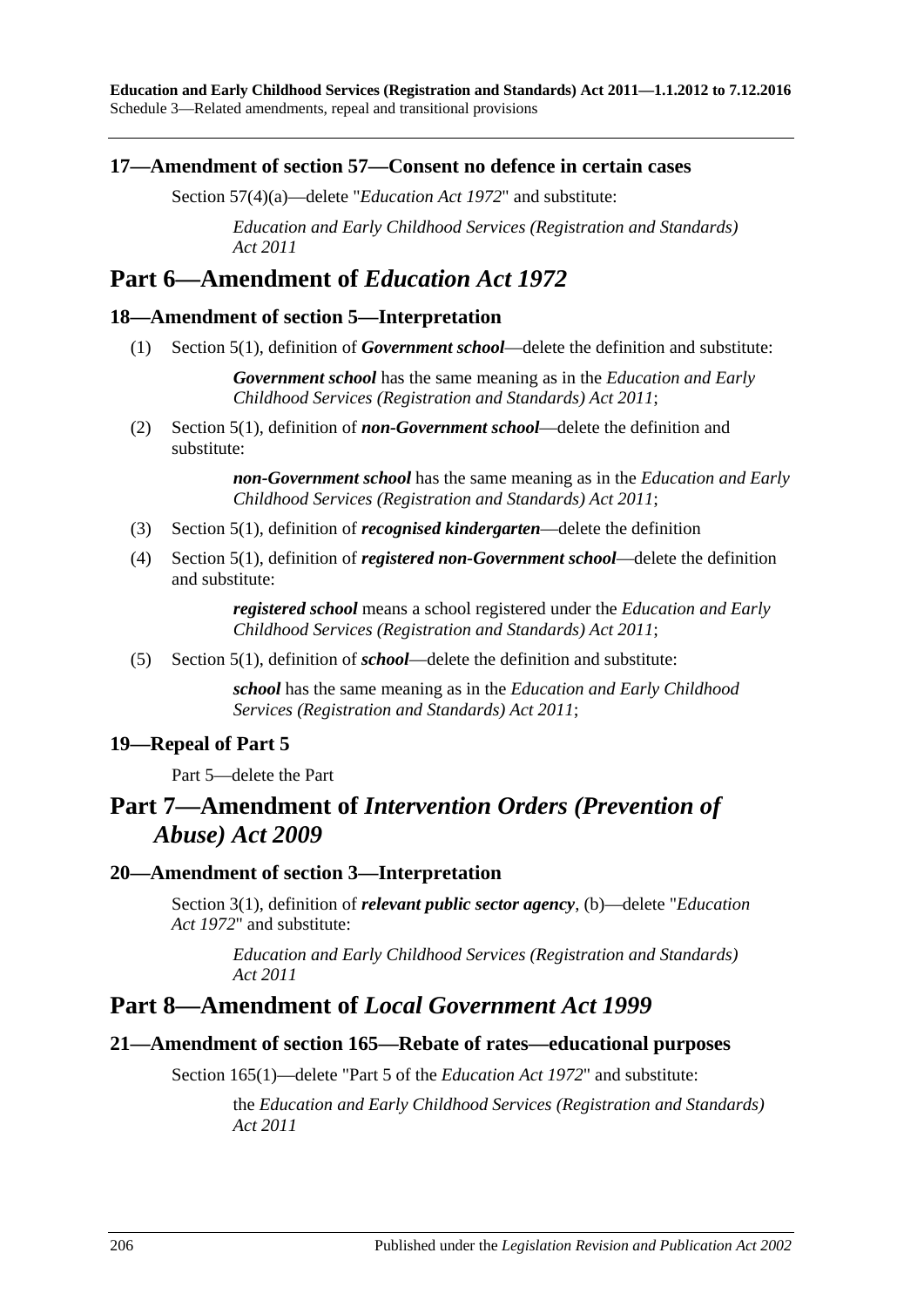# **Part 9—Amendment of** *SACE Board of South Australia Act 1983*

## **22—Amendment of Schedule 1—Designated entities**

Schedule 1 clause 1(a)—delete "*[Education Act](http://www.legislation.sa.gov.au/index.aspx?action=legref&type=act&legtitle=Education%20Act%201972) 1972*" and substitute:

*[Education and Early Childhood Services \(Registration and Standards\)](http://www.legislation.sa.gov.au/index.aspx?action=legref&type=act&legtitle=Education%20and%20Early%20Childhood%20Services%20(Registration%20and%20Standards)%20Act%202011)  Act [2011](http://www.legislation.sa.gov.au/index.aspx?action=legref&type=act&legtitle=Education%20and%20Early%20Childhood%20Services%20(Registration%20and%20Standards)%20Act%202011)*

# **Part 10—Amendment of** *Sewerage Act 1929*

### **23—Amendment of section 66—Government lands to be assessed**

Section 66(1)—delete ''consisting of schoolhouses situated within the drainage area which are used pursuant to the *[Education Act](http://www.legislation.sa.gov.au/index.aspx?action=legref&type=act&legtitle=Education%20Act%201972) 1972*, as amended, or pursuant to any corresponding previous enactment, as Government schools or public schools" and substitute:

> within the drainage area used as Government schools (within the meaning of the *[Education and Early Childhood Services \(Registration and Standards\)](http://www.legislation.sa.gov.au/index.aspx?action=legref&type=act&legtitle=Education%20and%20Early%20Childhood%20Services%20(Registration%20and%20Standards)%20Act%202011)  Act [2011](http://www.legislation.sa.gov.au/index.aspx?action=legref&type=act&legtitle=Education%20and%20Early%20Childhood%20Services%20(Registration%20and%20Standards)%20Act%202011)*)

# **Part 11—Amendment of** *Summary Offences Act 1953*

## **24—Amendment of section 38A—Sale of books and educational matter**

(1) Section 38A(1)—before "*[Education Act](http://www.legislation.sa.gov.au/index.aspx?action=legref&type=act&legtitle=Education%20Act%201972) 1972*" insert:

*[Education and Early Childhood Services \(Registration and Standards\)](http://www.legislation.sa.gov.au/index.aspx?action=legref&type=act&legtitle=Education%20and%20Early%20Childhood%20Services%20(Registration%20and%20Standards)%20Act%202011)  Act [2011](http://www.legislation.sa.gov.au/index.aspx?action=legref&type=act&legtitle=Education%20and%20Early%20Childhood%20Services%20(Registration%20and%20Standards)%20Act%202011)* or the

(2) Section 38A(1)—delete "that Act" and substitute:

those Acts

# **Part 12—Amendment of** *Teachers Registration and Standards Act 2004*

### **25—Amendment of section 3—Interpretation**

(1) Section 3, definition of *director*—delete the definition and substitute:

*director*, of a prescribed service, means the person responsible for providing educational leadership in, and managing the day-to-day operations of, the prescribed service;

(2) Section 3—after the definition of *practising teacher* insert:

#### *prescribed service* means—

- (a) a kindergarten registered as a Children's Services Centre under Part 3 Division 4 of the *[Children's Services Act](http://www.legislation.sa.gov.au/index.aspx?action=legref&type=act&legtitle=Childrens%20Services%20Act%201985) 1985*; or
- (b) a pre-school education centre established by the Minister under the *[Education Act](http://www.legislation.sa.gov.au/index.aspx?action=legref&type=act&legtitle=Education%20Act%201972) 1972*; or
- (c) an education and care service under the *Education and Care Services National Law (South Australia)* consisting of or including pre-school education; or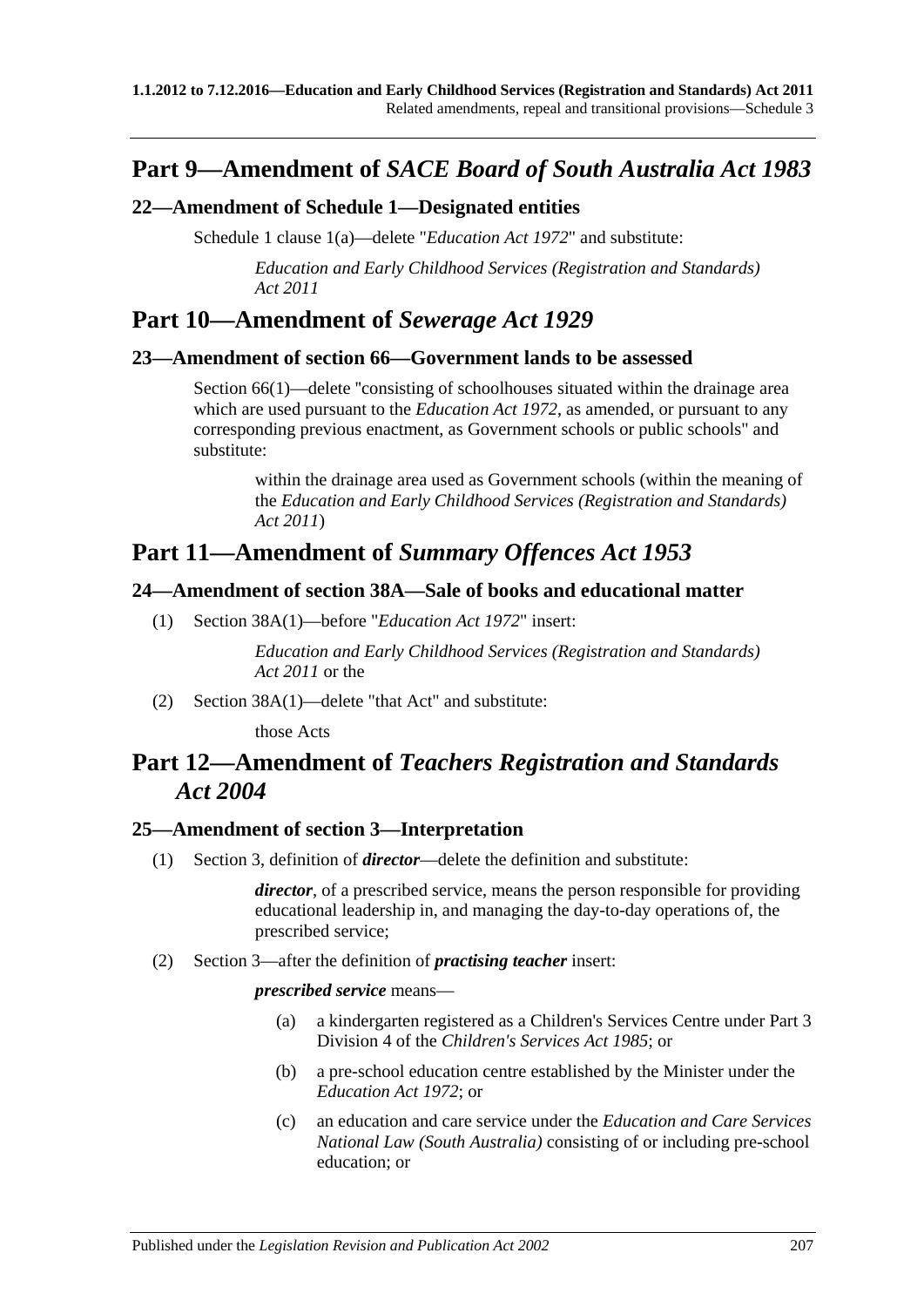- (d) any other service of a kind prescribed by the regulations for the purposes of this definition;
- (3) Section 3, definition of *recognised kindergarten*—delete the definition

### **26—Amendment of section 20—Requirement to be registered**

Section 20—delete "recognised kindergarten" wherever occurring and substitute in each case:

prescribed service

# **Part 13—Amendment of** *Technical and Further Education Act 1975*

## **27—Amendment of section 5—Application of Act**

Section 5(a)—delete "maintained by the Minister under the *[Education Act](http://www.legislation.sa.gov.au/index.aspx?action=legref&type=act&legtitle=Education%20Act%201972) 1972*" and substitute:

(within the meaning of the *[Education and Early Childhood Services](http://www.legislation.sa.gov.au/index.aspx?action=legref&type=act&legtitle=Education%20and%20Early%20Childhood%20Services%20(Registration%20and%20Standards)%20Act%202011)  [\(Registration and Standards\) Act](http://www.legislation.sa.gov.au/index.aspx?action=legref&type=act&legtitle=Education%20and%20Early%20Childhood%20Services%20(Registration%20and%20Standards)%20Act%202011) 2011*)

# **Part 14—Transitional provisions**

# **Division 1—Transitional provisions related to [Part](#page-28-2) 3 of Act (residual early childhood services)**

#### **28—Interpretation**

In this Division—

*residual early childhood service* has the same meaning as in [section](#page-28-0) 16 of this Act.

### **29—Certain persons etc taken to be approved providers**

The following persons or bodies will be taken to be approved providers for the purposes of the *Education and Care Services National Law (South Australia)* as it applies to residual early childhood services:

- (a) the administrative unit of the Public Service responsible under the Minister for the administration of the *[Children's Services Act](http://www.legislation.sa.gov.au/index.aspx?action=legref&type=act&legtitle=Childrens%20Services%20Act%201985) 1985*;
- (b) a person or body who, immediately before the scheme commencement day, held a licence to conduct or control a child care centre under the *[Children's](http://www.legislation.sa.gov.au/index.aspx?action=legref&type=act&legtitle=Childrens%20Services%20Act%201985)  [Services Act](http://www.legislation.sa.gov.au/index.aspx?action=legref&type=act&legtitle=Childrens%20Services%20Act%201985) 1985*;
- (c) a person or body who, immediately before the scheme commencement day, held a licence to carry on the business of a baby sitting agency under the *[Children's Services Act](http://www.legislation.sa.gov.au/index.aspx?action=legref&type=act&legtitle=Childrens%20Services%20Act%201985) 1985*;
- (d) a person or body who, immediately before the scheme commencement day, operated an out of school hours care service that was registered with the National Childcare Accreditation Council of Australia;
- (e) a person or body who, immediately before the scheme commencement day, operated a pre-school education service on the premises of, or in relation to, a non-Government school registered under the *[Education Act](http://www.legislation.sa.gov.au/index.aspx?action=legref&type=act&legtitle=Education%20Act%201972) 1972*;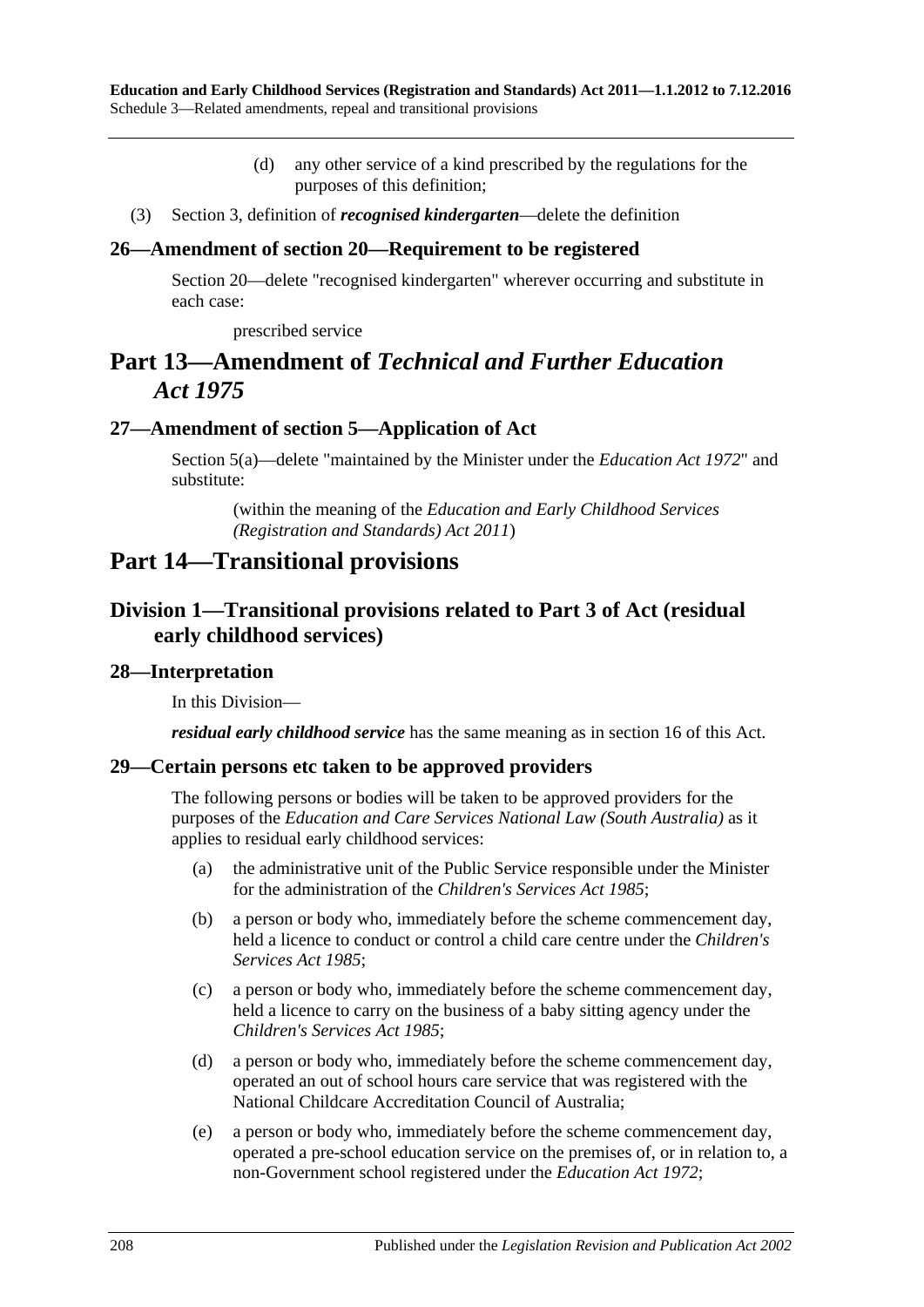- (f) a person or body who, immediately before the scheme commencement day, operated an out of school hours care service on the premises of, or in relation to, a non-Government school registered under the *[Education Act](http://www.legislation.sa.gov.au/index.aspx?action=legref&type=act&legtitle=Education%20Act%201972) 1972*;
- (g) any other person or body declared by the regulations to be included in the ambit of this clause.

### <span id="page-208-0"></span>**30—Certain residual early childhood services taken to hold service approval**

- (1) The following residual early childhood services will be taken to hold a service approval for that service for the purposes of the *Education and Care Services National Law (South Australia)* as it applies to residual early childhood services:
	- (a) a rural and mobile care service (however described) provided immediately before the scheme commencement day—
		- (i) by the administrative unit of the Public Service responsible under the Minister for the administration of the *[Children's Services Act](http://www.legislation.sa.gov.au/index.aspx?action=legref&type=act&legtitle=Childrens%20Services%20Act%201985) 1985*; or
		- (ii) that was wholly or partly funded by the Commonwealth Government through its Budget Based Funding program;
	- (b) an occasional care service (however described) provided immediately before the scheme commencement day by the administrative unit of the Public Service responsible under the Minister for the administration of the *[Children's Services Act](http://www.legislation.sa.gov.au/index.aspx?action=legref&type=act&legtitle=Childrens%20Services%20Act%201985) 1985*;
	- (c) an occasional care service (however described) provided immediately before the scheme commencement day pursuant to a licence under the *[Children's](http://www.legislation.sa.gov.au/index.aspx?action=legref&type=act&legtitle=Childrens%20Services%20Act%201985)  [Services Act](http://www.legislation.sa.gov.au/index.aspx?action=legref&type=act&legtitle=Childrens%20Services%20Act%201985) 1985*;
	- (d) an in-home care service (however described) provided immediately before the scheme commencement day by, or on behalf of, a baby-sitting agency licensed under Part 3 Division 2 of the *[Children's Services Act](http://www.legislation.sa.gov.au/index.aspx?action=legref&type=act&legtitle=Childrens%20Services%20Act%201985) 1985*;
	- (e) any other service declared by the regulations to be included in the ambit of this clause.
- (2) In this section, *in-home care service*, *occasional care service* and *rural and mobile care service* have the same meanings as in [section](#page-19-0) 4 of this Act.

#### **31—Certain persons taken to be certified supervisors**

- (1) The following persons will be taken to be certified supervisors for the purposes of the *Education and Care Services National Law (South Australia)* as it applies to residual early childhood services:
	- (a) a natural person who was, immediately before the scheme commencement day and in accordance with regulation 18(1) of the *[Children's Services \(Child](http://www.legislation.sa.gov.au/index.aspx?action=legref&type=subordleg&legtitle=Childrens%20Services%20(Child%20Care%20Centre)%20Regulations%201998)  [Care Centre\) Regulations](http://www.legislation.sa.gov.au/index.aspx?action=legref&type=subordleg&legtitle=Childrens%20Services%20(Child%20Care%20Centre)%20Regulations%201998) 1998*, a manager of a child care centre;
	- (b) a person who was, immediately before the scheme commencement day, a qualified contact staff member (within the meaning of the *[Children's Services](http://www.legislation.sa.gov.au/index.aspx?action=legref&type=subordleg&legtitle=Childrens%20Services%20(Child%20Care%20Centre)%20Regulations%201998)  [\(Child Care Centre\) Regulations](http://www.legislation.sa.gov.au/index.aspx?action=legref&type=subordleg&legtitle=Childrens%20Services%20(Child%20Care%20Centre)%20Regulations%201998) 1998*) in relation to a child care centre;
	- (c) an approved provider under the *Education and Care Services National Law (South Australia)* or under a corresponding law;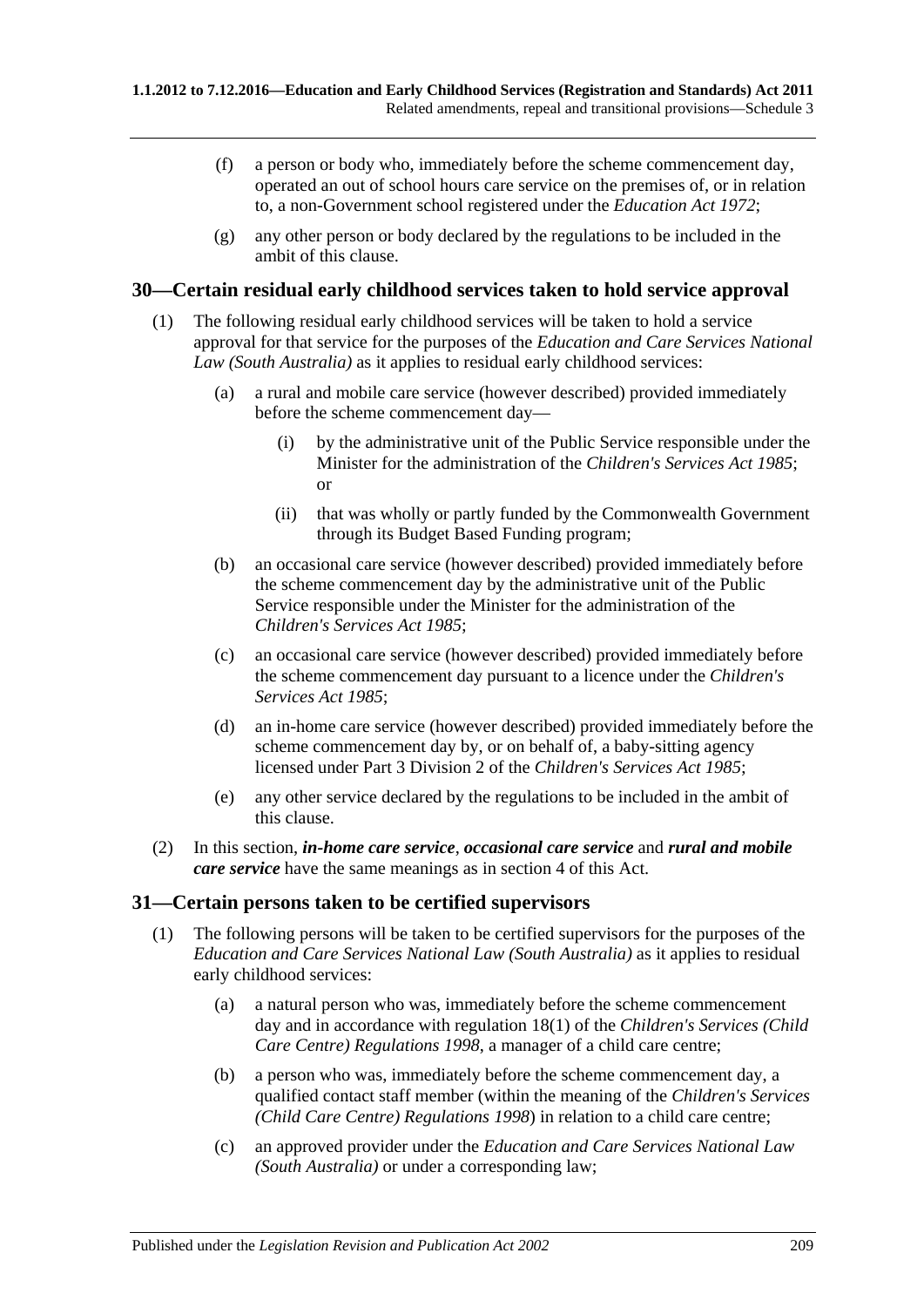- (d) a person who holds a supervisor certificate under the *Education and Care Services National Law (South Australia)* or under a corresponding law;
- (e) a teacher who was, at any time in the 2 years immediately preceding the scheme commencement day, employed in relation to the provision of an education and care service of a kind contemplated by [clause](#page-208-0) 30;
- (f) any other person, or class of person, declared by the regulations to be included within the ambit of this subsection.
- (2) In this clause—

*corresponding law* means a law of another State or Territory that applies in that jurisdiction the *Education and Care Services National Law*, as in force from time to time, set out in the schedule to the *Education and Care Services National Law Act 2010* of Victoria.

### **32—Certain persons taken to be nominated supervisors**

A person authorised in writing by the Minister for the purposes of this clause will be taken to be a nominated supervisor for the purposes of the *Education and Care Services National Law (South Australia)* as it applies to residual early childhood services.

# **Division 2—Transitional provisions related to [Part](#page-39-0) 5 of Act (registration of schools)**

# **33—Government schools taken to be registered under Part [5 Division](#page-40-0) 2 of Act**

- (1) Subject to this Act, each Government school at which education services were being provided, or at which students were enrolled, immediately before the commencement of this clause will be taken to be registered under Part [5 Division](#page-40-0) 2 of this Act.
- (2) Subject to this Act, the registration of each Government school will be taken to be endorsed under [section](#page-42-0) 49 of this Act if that school was, immediately before the commencement of this clause, authorised by the Department (within the meaning of the *[Education Act](http://www.legislation.sa.gov.au/index.aspx?action=legref&type=act&legtitle=Education%20Act%201972) 1972*) to enrol full fee paying overseas students.
- (3) Subject to this Act, the endorsement of registration of a Government school pursuant to this clause will be taken to be subject to any condition that applied in relation to the authorisation to enrol full fee paying overseas students immediately before the commencement of this clause.

## **34—Certain non-Government schools taken to be registered under [Part](#page-40-0) 5 [Division](#page-40-0) 2 of Act**

(1) Subject to this Act, each non-Government school that was registered under Part 5 of the *[Education Act](http://www.legislation.sa.gov.au/index.aspx?action=legref&type=act&legtitle=Education%20Act%201972) 1972* (as in force immediately before the commencement of this clause) and at which education services were being provided, or at which students were enrolled, immediately before the commencement of this clause will be taken to be registered under Part [5 Division](#page-40-0) 2 of this Act.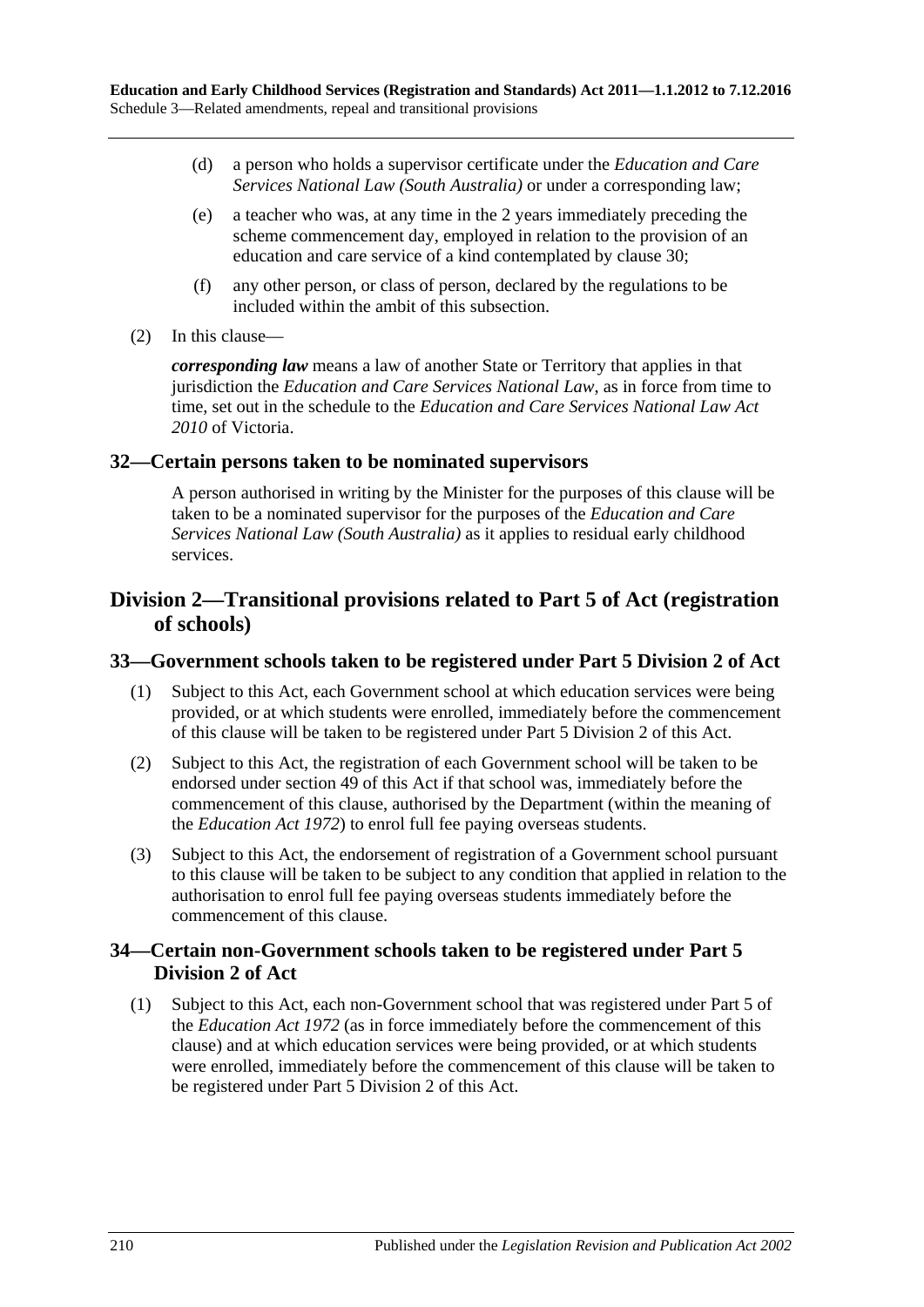- (2) If the registration of a non-Government school was, immediately before the commencement of this clause, endorsed with an approval to enrol full fee paying overseas students under the *[Education Act](http://www.legislation.sa.gov.au/index.aspx?action=legref&type=act&legtitle=Education%20Act%201972) 1972*, then the registration of the school pursuant to this clause will, subject to this Act, be taken to be endorsed under [section](#page-42-0) 49.
- (3) Subject to this Act, the registration, or endorsement of registration, of a non-Government school pursuant to this clause will be taken to be subject to any condition that applied in relation to the registration, or endorsement of registration, of the school under the *[Education Act](http://www.legislation.sa.gov.au/index.aspx?action=legref&type=act&legtitle=Education%20Act%201972) 1972* immediately before the commencement of this clause.

## **35—Exemptions**

An exemption under section 81A of the *[Education Act](http://www.legislation.sa.gov.au/index.aspx?action=legref&type=act&legtitle=Education%20Act%201972) 1972* in force immediately before the commencement of this clause and relating to a provision of that Act repealed by Part 6 of this Schedule—

- (a) will be taken to be an exemption under [section](#page-54-0) 74 of this Act; and
- (b) will continue in force according to its terms.